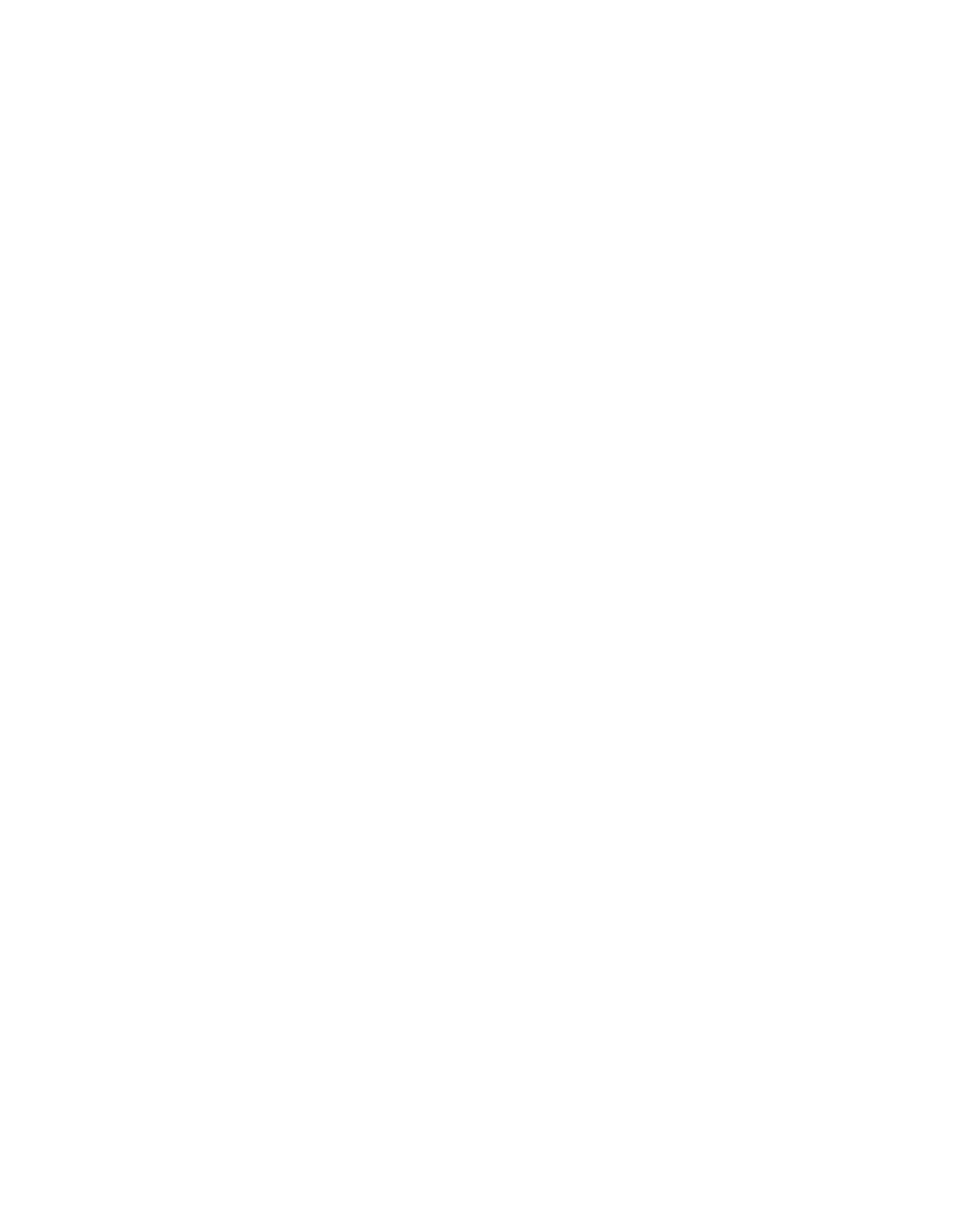# **Table of Contents**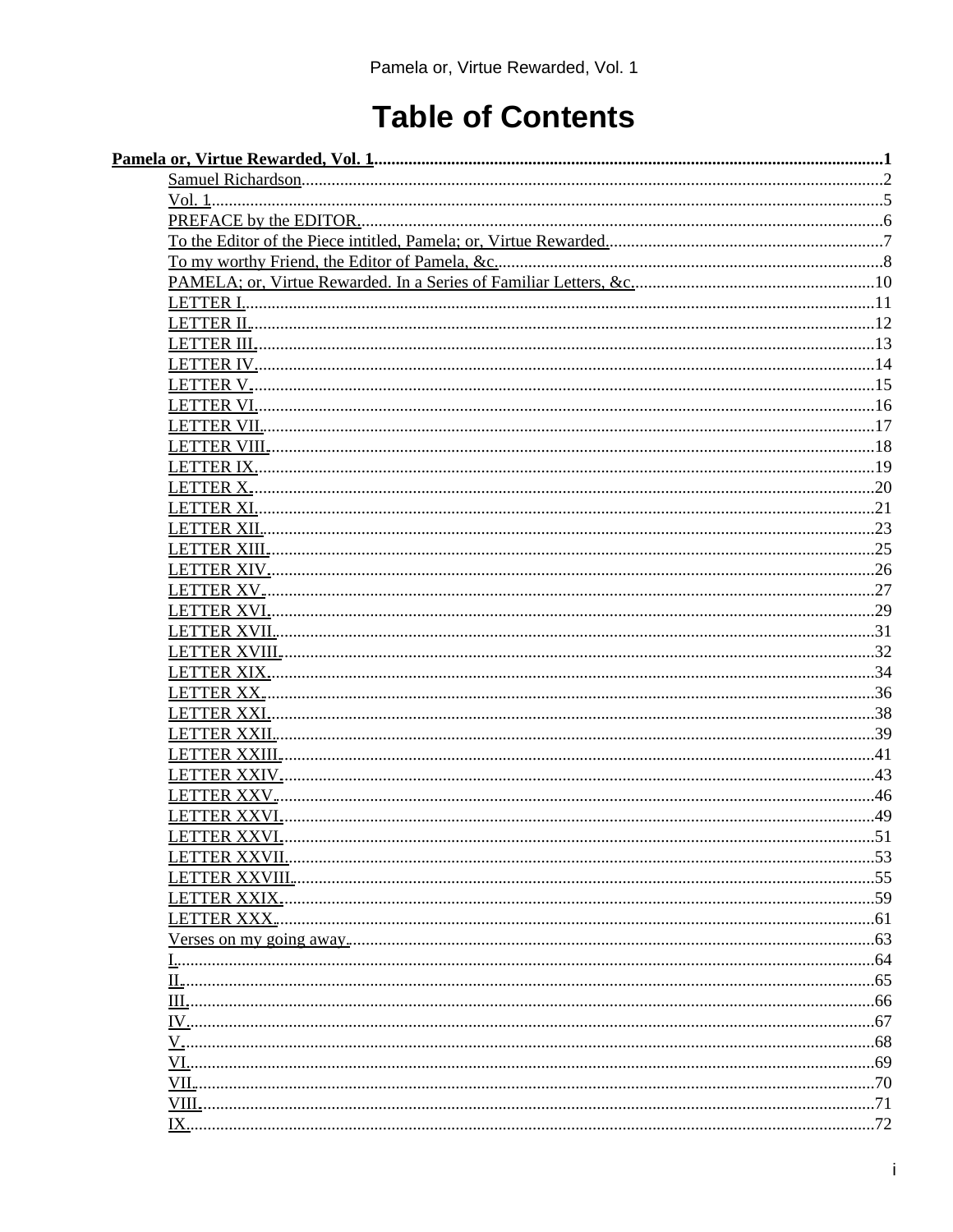## **Table of Contents**

#### Pamela or, Virtue Rewarded, Vol. 1

| THURSDAY |  |
|----------|--|
|          |  |
|          |  |
|          |  |
|          |  |
|          |  |
|          |  |
|          |  |
|          |  |
|          |  |
|          |  |
|          |  |
|          |  |
|          |  |
|          |  |
|          |  |
|          |  |
|          |  |
|          |  |
|          |  |
|          |  |
|          |  |
| FRIDAY   |  |
|          |  |
|          |  |
|          |  |
|          |  |
|          |  |
|          |  |
|          |  |
|          |  |
| FRIDAY.  |  |
|          |  |
|          |  |
|          |  |
|          |  |
|          |  |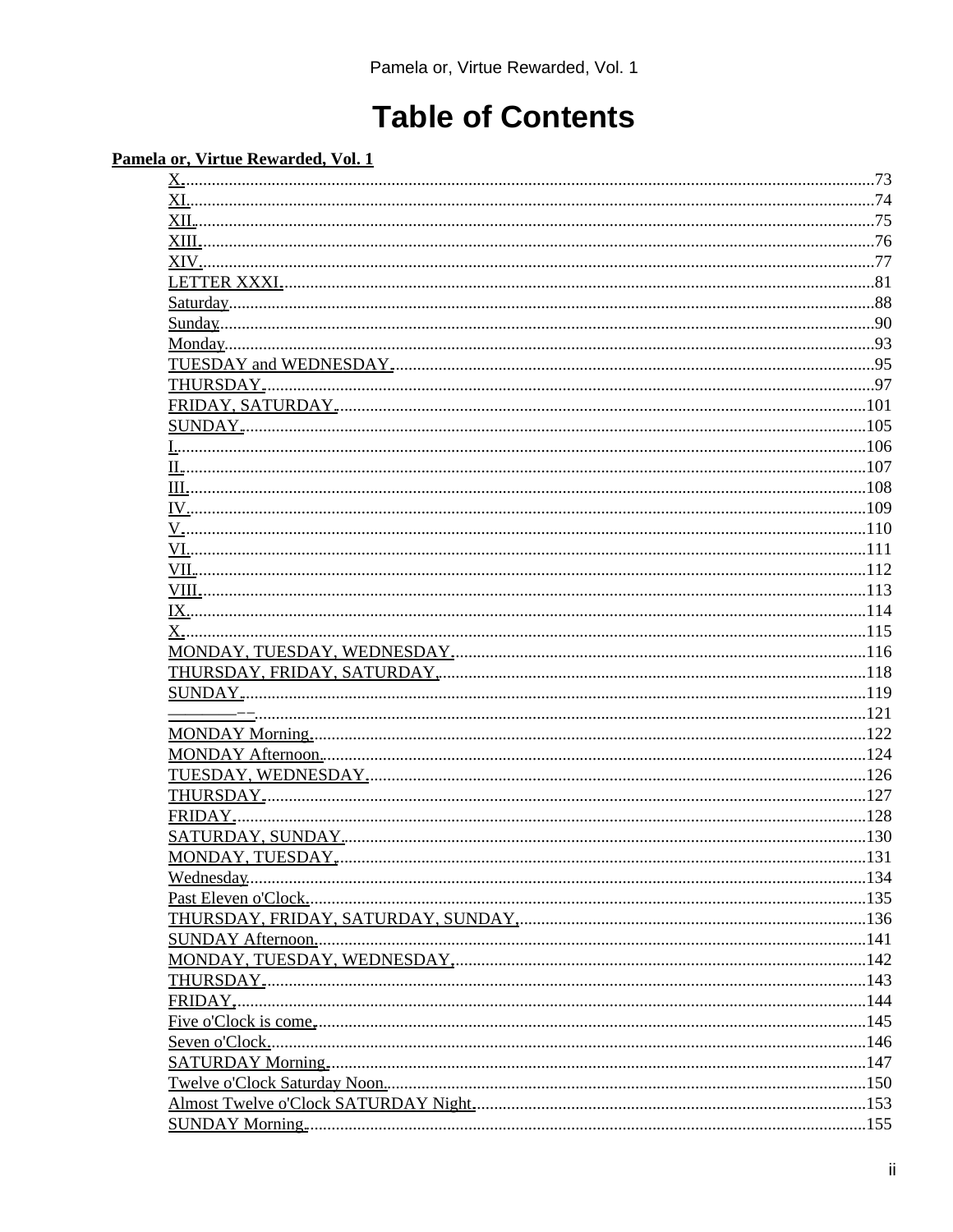## **Table of Contents**

#### Pamela or, Virtue Rewarded, Vol. 1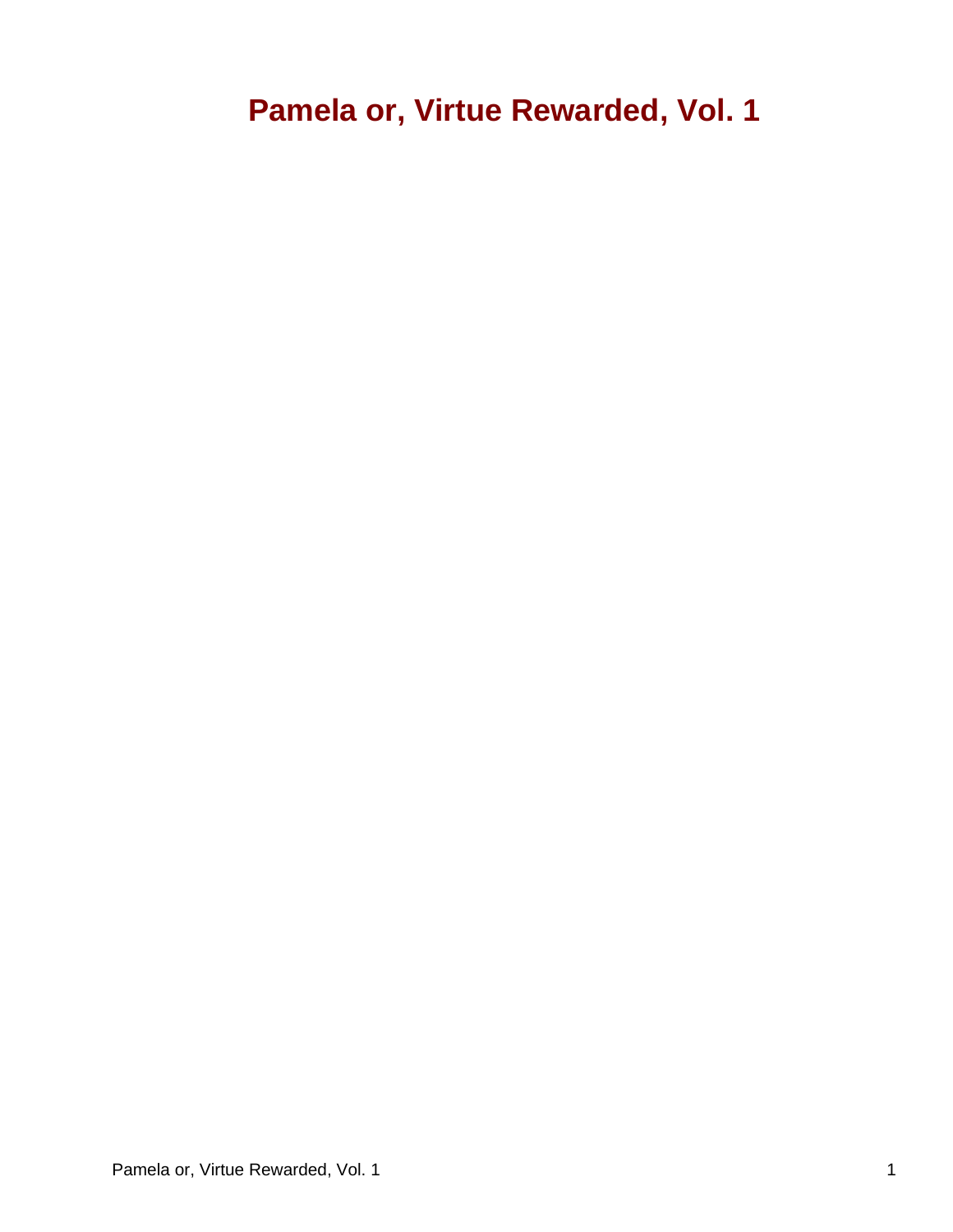#### **Samuel Richardson**

<span id="page-6-0"></span>This page copyright © 2001 Blackmask Online.

- $\bullet$  [Vol. 1](#page-9-0)
- [PREFACE by the EDITOR.](#page-10-0)
- [To the Editor of the Piece intitled, Pamela; or, Virtue Rewarded.](#page-11-0)
- [To my worthy Friend, the Editor of Pamela, &c.](#page-12-0)
- [PAMELA; or, Virtue Rewarded. In a Series of Familiar Letters, &c.](#page-14-0)
- [LETTER I.](#page-15-0)
- [LETTER II.](#page-16-0)
- [LETTER III.](#page-17-0)
- [LETTER IV.](#page-18-0)
- [LETTER V.](#page-19-0)
- [LETTER VI.](#page-20-0)
- [LETTER VII.](#page-21-0)
- [LETTER VIII.](#page-22-0)
- [LETTER IX.](#page-23-0)
- [LETTER X.](#page-24-0)
- [LETTER XI.](#page-25-0)
- [LETTER XII.](#page-27-0)
- [LETTER XIII.](#page-29-0)
- [LETTER XIV.](#page-30-0)
- [LETTER XV.](#page-31-0)
- [LETTER XVI.](#page-33-0)
- [LETTER XVII.](#page-35-0)
- [LETTER XVIII.](#page-36-0)
- [LETTER XIX.](#page-38-0)
- [LETTER XX.](#page-40-0)
- [LETTER XXI.](#page-42-0)
- [LETTER XXII.](#page-43-0)
- [LETTER XXIII.](#page-45-0)
- [LETTER XXIV.](#page-47-0)
- [LETTER XXV.](#page-50-0)
- [LETTER XXVI.](#page-53-0)
- [LETTER XXVI.](#page-55-0)
- [LETTER XXVII.](#page-57-0)
- [LETTER XXVIII.](#page-59-0)
- [LETTER XXIX.](#page-63-0)
- [LETTER XXX.](#page-65-0)
- [Verses on my going away.](#page-67-0)
- $\bullet$   $\underline{\mathbf{L}}$ .
- $\bullet$  [II.](#page-69-0)
- $\bullet$  [III.](#page-70-0)
- $\bullet$  [IV.](#page-71-0)
- $\bullet$  <u>V</u>.
- $\bullet$  [VI.](#page-73-0)
- $\bullet$  [VII.](#page-74-0)
- $\bullet$  [VIII.](#page-75-0)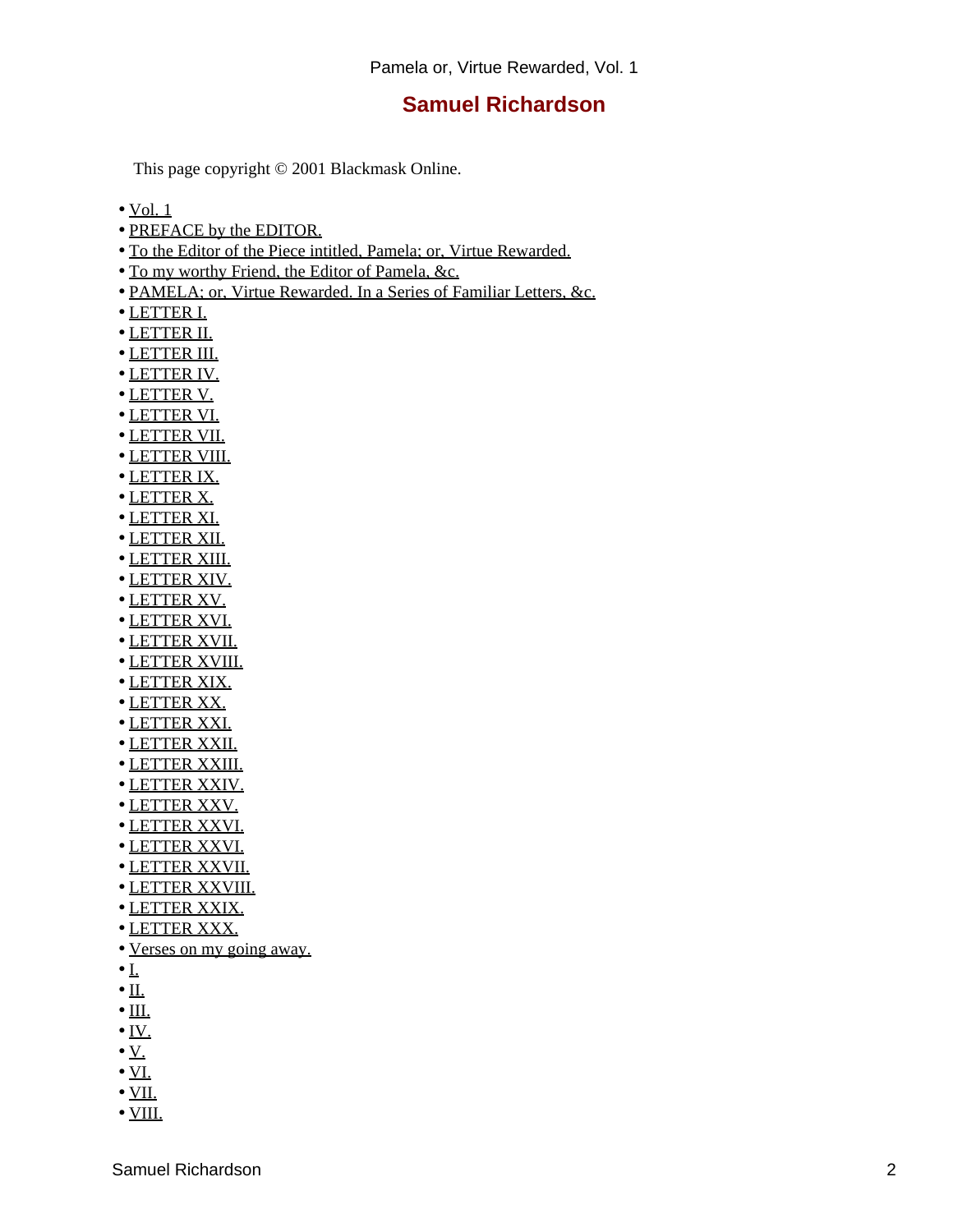- $\bullet$  [IX.](#page-76-0)
- $\bullet$  [X.](#page-77-0)
- $\bullet$  [XI.](#page-78-0)
- $\bullet$  [XII.](#page-79-0)
- [XIII.](#page-80-0)
- [XIV.](#page-81-0)
- [LETTER XXXI.](#page-85-0)
- [Saturday](#page-92-0)
- [Sunday](#page-94-0)
- [Monday](#page-97-0)
- [TUESDAY and WEDNESDAY.](#page-99-0)
- [THURSDAY.](#page-101-0)
- [FRIDAY, SATURDAY.](#page-105-0)
- [SUNDAY.](#page-109-0)
- $\bullet$  [I.](#page-110-0)
- $\bullet$  [II.](#page-111-0)
- $\bullet$  [III.](#page-112-0)
- $\bullet$  [IV.](#page-113-0)
- $\bullet$  <u>[V.](#page-114-0)</u>
- [VI.](#page-115-0)
- $\bullet$  [VII.](#page-116-0)
- [VIII.](#page-117-0)
- $\bullet$  [IX.](#page-118-0)
- $\bullet X.$  $\bullet X.$
- [MONDAY, TUESDAY, WEDNESDAY.](#page-120-0)
- [THURSDAY, FRIDAY, SATURDAY,](#page-122-0)
- [SUNDAY.](#page-123-0)
- [−−−−−−−−−−](#page-125-0)
- [MONDAY Morning.](#page-126-0)
- [MONDAY Afternoon.](#page-128-0)
- [TUESDAY, WEDNESDAY.](#page-130-0)
- [THURSDAY.](#page-131-0)
- [FRIDAY.](#page-132-0)
- [SATURDAY, SUNDAY.](#page-134-0)
- [MONDAY, TUESDAY,](#page-135-0)
- [Wednesday](#page-138-0)
- [Past Eleven o'Clock.](#page-139-0)
- [THURSDAY, FRIDAY, SATURDAY, SUNDAY,](#page-140-0)
- [SUNDAY Afternoon.](#page-145-0)
- [MONDAY, TUESDAY, WEDNESDAY,](#page-146-0)
- [THURSDAY.](#page-147-0)
- [FRIDAY,](#page-148-0)
- [Five o'Clock is come,](#page-149-0)
- [Seven o'Clock.](#page-150-0)
- [SATURDAY Morning.](#page-151-0)
- [Twelve o'Clock Saturday Noon.](#page-154-0)
- [Almost Twelve o'Clock SATURDAY Night.](#page-157-0)
- [SUNDAY Morning.](#page-159-0)
- [SUNDAY Evening.](#page-160-0)
- [TUESDAY Night.](#page-161-0)
- [WEDNESDAY Morning.](#page-166-0)

Samuel Richardson 3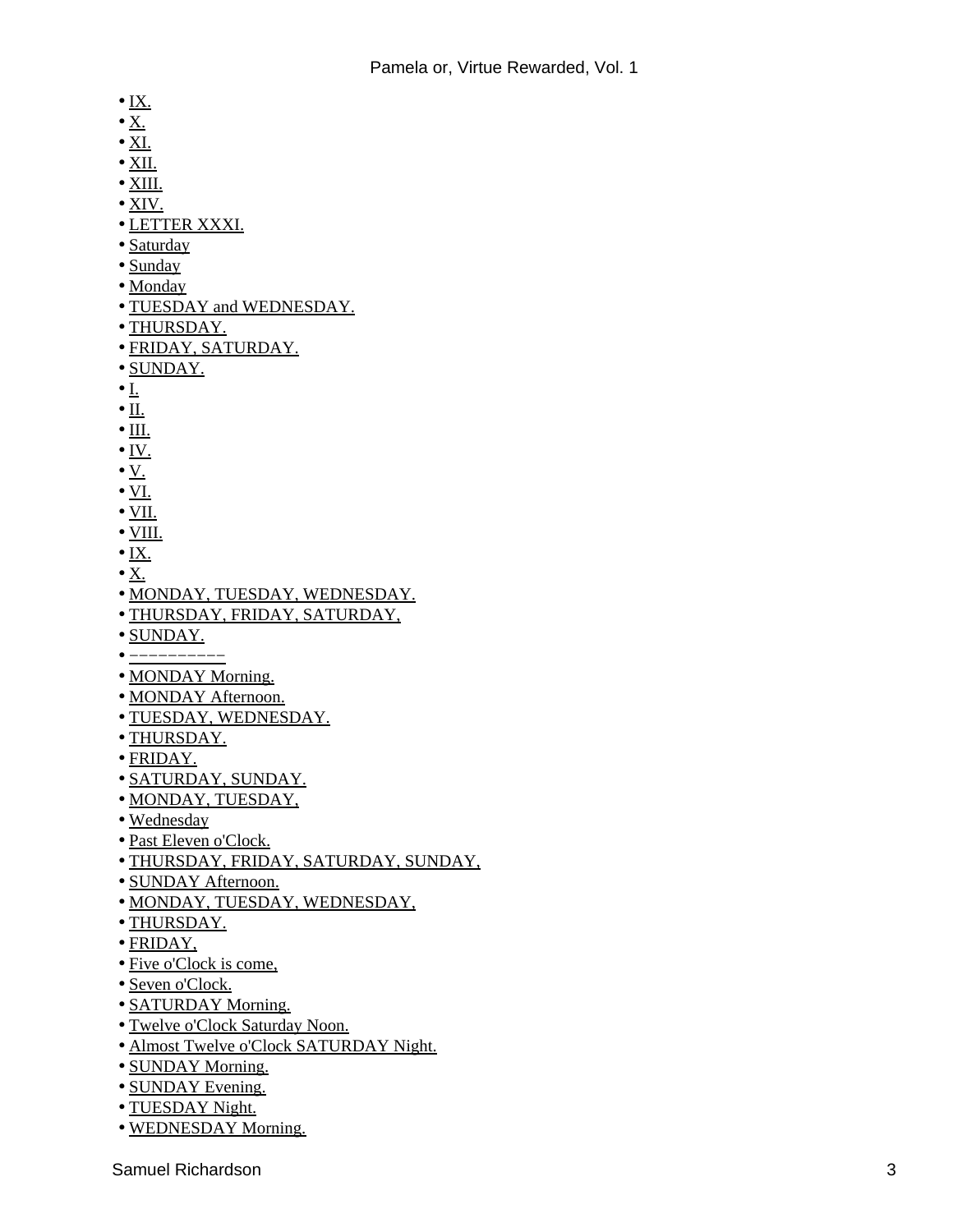• [WEDNESDAY Night.](#page-168-0)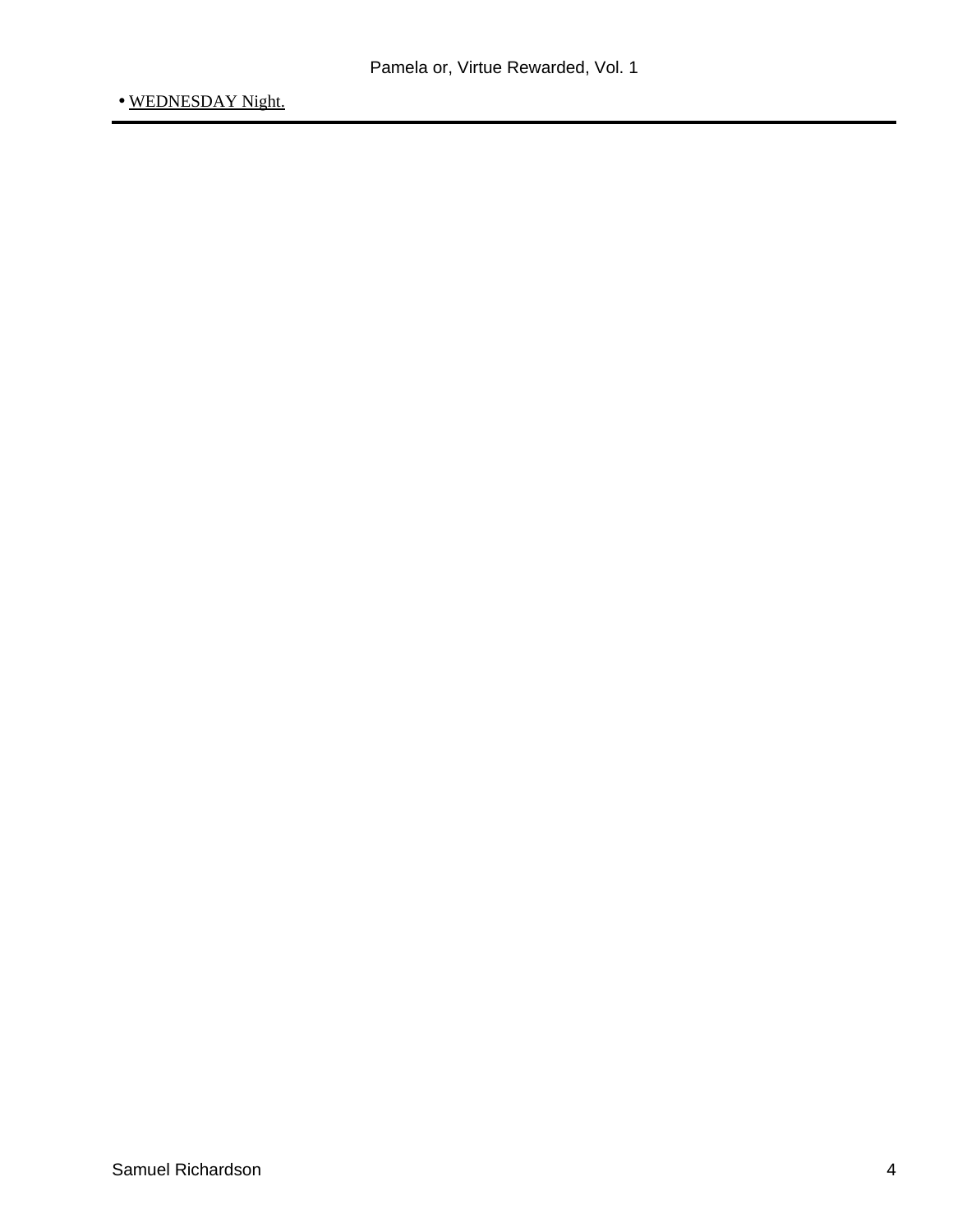#### **Vol. 1**

<span id="page-9-0"></span> *PAMELA*: or, *Virtue* Rewarded. In a SERIES of Familiar Letters from a Beautiful Young Damsel, To her PARENTS. Now first Published In order to cultivate the Principles of Virtue and Religion in the Minds of the Youth of Both Sexes. A Narrative which has its Foundation in TRUTH and NATURE; and at the same time that it agreeably entertains, by a Variety of *curious* and *affecting* Incidents, is intirely divested of all those Images, which, in too many Pieces calculated for Amusement only, tend to *inflame* the Minds they should *instruct*. In Two VOLUMES. Vol. I.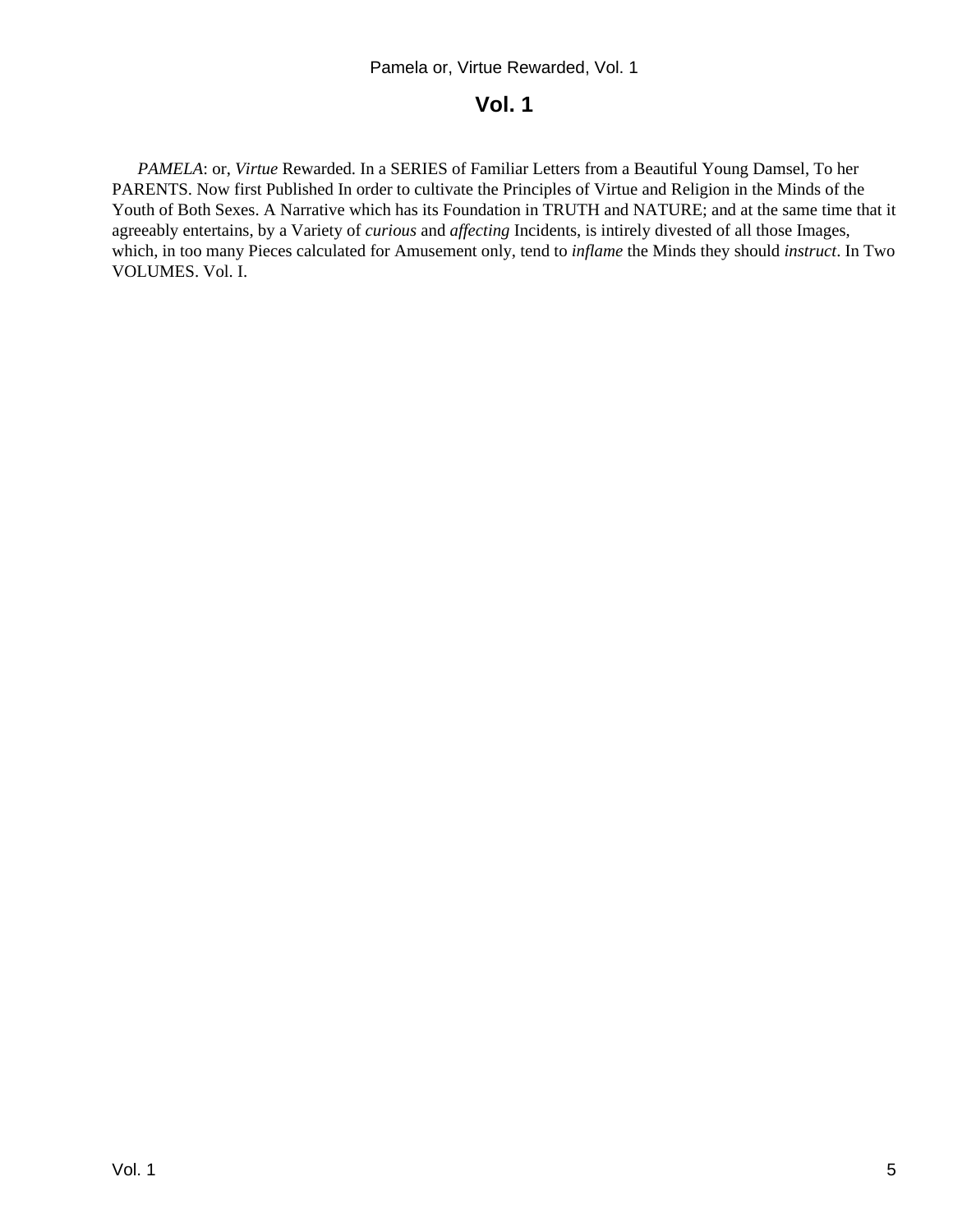#### **PREFACE by the EDITOR.**

<span id="page-10-0"></span> *If to Divert and Entertain, and at the same time to Instruct, and Improve the Minds of the Youth of both Sexes: If to inculate Religion and Morality in so easy and agreeable a manner, as shall render them equally delightful and profitable to the younger Class of Readers, as well as worthy of the Attention of Persons of maturer Years and Understandings:*

 *If to set forth in the most exemplary Lights, the Parental, the Filial, and the Social Duties, and that from low to high Life:*

 *If to paint Vice in its proper Colours, to make it deservedly Odious; and to set Virtue in its own amiable Light, to make it truly Lovely:*

 *If to draw Characters justly, and to support them equally:*

 *If to raise a Distress from natural Causes, and to excite Compassion from proper Motives:*

 *If to teach the Man of Fortune how to use it; the Man of Passion how to subdue it; and the Man of Intrigue, how, gracefully, and with Honour to himself, to reclaim:*

 *If to give practical Examples, worthy to be followed in the most critical and affecting Cases, by the modest Virgin, the chaste Bride, and the obliging Wife:*

 *If to effect all these good Ends, in so probable, so natural, so lively a manner, as shall engage the Passions of every sensible Reader, and strongly interest them in the edifying Story:*

 *And all without raising a single Idea throughout the Whole, that shall shock the exactest Purity, even in those tender Instances where the exactest Purity would be most apprehensive:*

 *If these, (embellished with a great Variety of entertaining Incidents) be laudable or worthy Recommendations of any Work, the Editor of the following Letters, which have their Foundation in Truth and Nature, ventures to assert, that all these desirable Ends are obtained in these Sheets: And as he is therefore confident of the favourable Reception which he boldly bespeaks for this little Work; he thinks any further Preface or Apology for it, unnecessary: And the rather for two Reasons, 1st. Because he can Appeal from his own Passions, (which have been uncommonly moved in perusing these engaging Scenes) to the Passions of Every one who shall read them with the least Attention: And, in the next place, because an Editor may reasonably be supposed to judge with an Impartiality which is rarely to be met with in an Author towards his own Works.*

The Editor.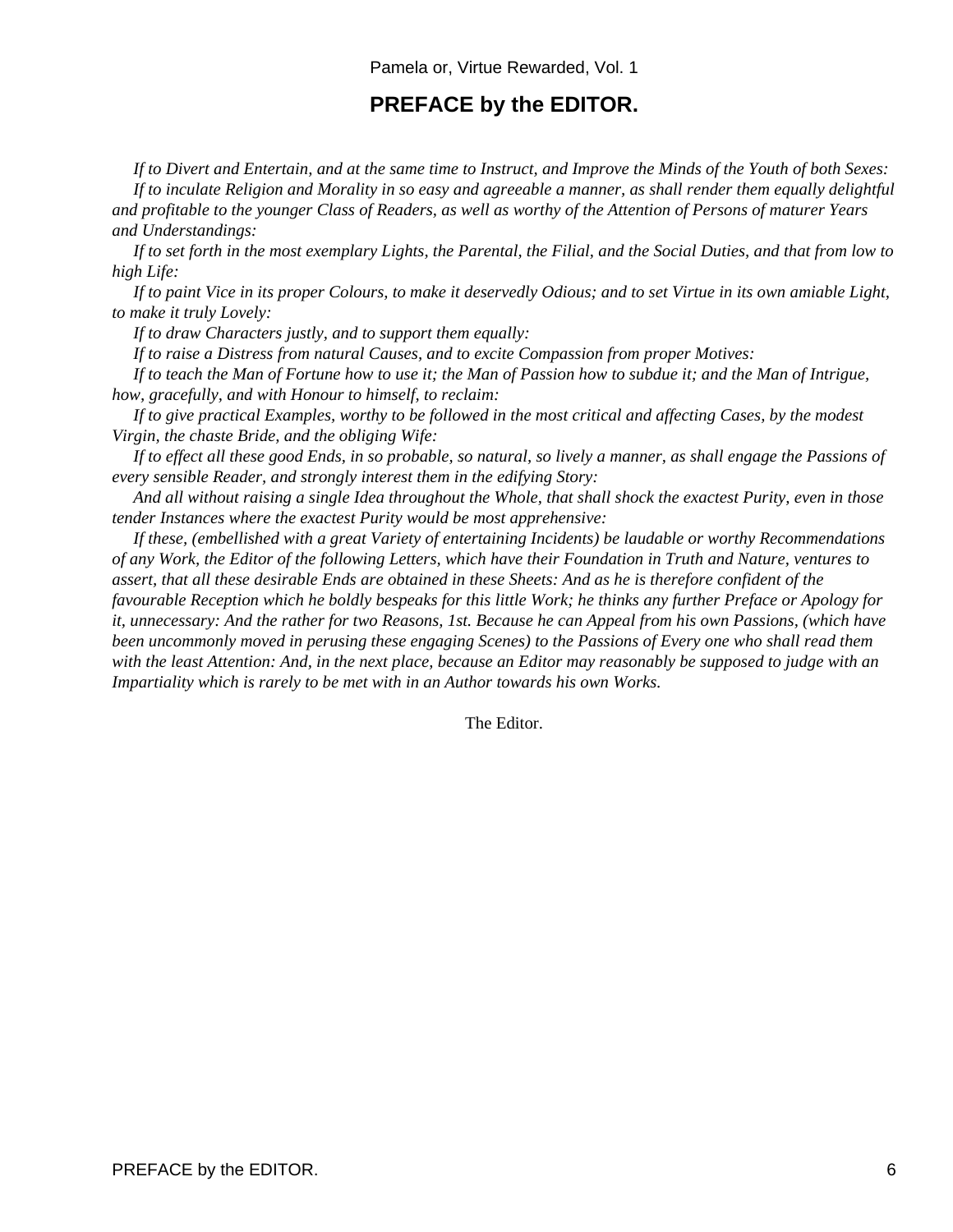#### **To the Editor of the Piece intitled, Pamela; or, Virtue Rewarded.**

<span id="page-11-0"></span>*Dear Sir,* I have had inexpressible Pleasure in the Perusal of your Pamela. It intirely answers the Character you give of it in your Preface; nor have you said one Word too much in Commendation of a Piece that has Advantages and Excellencies peculiar to itself. For, besides the beautiful Simplicity of the Style, and a happy Propriety and Clearness of Expression (the Letters being written under the immediate Impression of every Circumstance which occasioned them, and that to those who had a Right to know the fair Writer's most secret Thoughts) the several Passions of the Mind must, of course, be more affectingly described, and Nature may be traced in her undisguised Inclinations with much more Propriety and Exactness, than can possibly be found in a Detail of Actions long past, which are never recollected with the same Affections, Hopes, and Dreads, with which they were felt when they occurred.

 This little Book will infallibly be looked upon as the hitherto much−wanted Standard or Pattern for this Kind of Writing. For it abounds with lively Images and Pictures; with Incidents natural, surprising, and perfectly adapted to the Story; with Circumstances interesting to Persons in common Life, as well as to those in exalted Stations. The greatest Regard is every where paid in it to Decency, and to every Duty of Life: There is a constant Fitness of the Style to the Persons and Characters described; Pleasure and Instruction here always go hand in hand: Vice and Virtue are set in constant Opposition, and Religion every−where inculcated in its native Beauty and chearful Amiableness; not dressed up in stiff, melancholy, or gloomy Forms, on one hand, nor yet, on the other, debased below its due Dignity and noble Requisites, in Compliment to a too fashionable but depraved Taste. And this I will boldly say, that if its numerous Beauties are added to its excellent Tendency, it will be found worthy a Place, not only in all Families (especially such as have in them young Persons of either Sex) but in the Collections of the most curious and polite Readers. For, as it borrows none of its Excellencies from the romantic Flights of unnatural Fancy, its being founded in Truth and Nature, and built upon Experience, will be a lasting Recommendation to the Discerning and Judicious; while the agreeable Variety of Occurrences and Characters, in which it abounds, will not fail to engage the Attention of the gay and more sprightly Readers.

 The moral Reflections and Uses to be drawn from the several Parts of this admirable History, are so happily deduced from a Croud of different Events and Characters, in the Conclusion of the Work, that I shall say the less on that Head. But I think, the Hints you have given me, should also prefatorily be given to the Publick; *viz.* That it will appear from several Things mentioned in the Letters, that the Story must have happened within these Thirty Years past: That you have been obliged to vary some of the Names of Persons, Places, *&c.* and to disguise a few of the Circumstances, in order to avoid giving Offence to some Persons, who would not chuse to be pointed out too plainly in it; tho' they would be glad it may do the Good so laudably intended by the Publication. And as you have in Confidence submitted to my Opinion some of those Variations, I am much pleased that you have so managed the Matter, as to make no Alteration in the Facts; and, at the same time, have avoided the digressive Prolixity too frequently used on such Occasions.

 Little Book, charming Pamela! face the World, and never doubt of finding Friends and Admirers, not only in thine own Country, but far from Home; where thou mayst give an Example of Purity to the Writers of a neighbouring Nation; which now shall have an Opportunity to receive *English* Bullion in Exchange for its own Dross, which has so long passed current among us in Pieces abounding with all the Levities of its volatile Inhabitants. The reigning Depravity of the Times has yet left Virtue many Votaries. Of their Protection you need not despair. May every head−strong Libertine whose Hands you reach, be reclaimed; and every tempted Virgin who reads you, imitate the Virtue, and meet the Reward of the high−meriting, tho' low−descended, Pamela. I am, Sir,

*Your most Obedient, and Faithful Servant,*

J. B. D. F.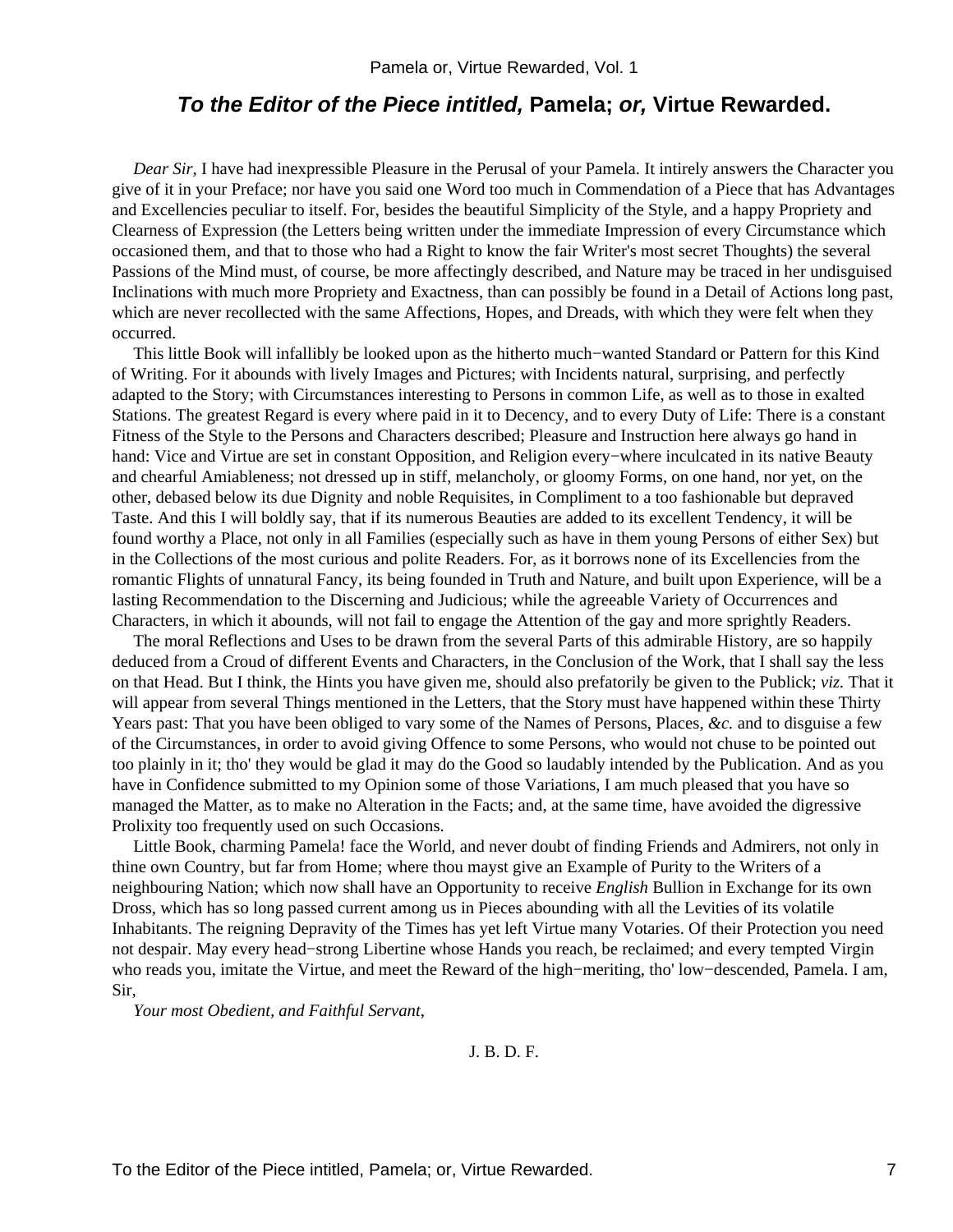#### **To my worthy Friend, the Editor of Pamela, &c.**

<span id="page-12-0"></span>*SIR,* I return the Manuscript of *Pamela* by the Bearer, which I have read with a great deal of Pleasure. It is written with that Spirit of Truth and agreeable Simplicity, which, tho' much wanted, is seldom found in those Pieces which are calculated for the Entertainment and Instruction of the Publick. It carries Conviction in every Part of it; and the Incidents are so natural and interesting, that I have gone hand−in−hand, and sympathiz'd with the pretty Heroine in all her Sufferings, and been extremely anxious for her Safety, under the Apprehensions of the bad Consequences which I expected, every Page, would ensue from the laudable Resistance she made. I have interested myself in all her Schemes of Escape; been alternately pleas'd and angry with her in her Restraint; *pleas'd* with the little Machinations and Contrivances she set on foot for her Release, and *angry* for suffering her Fears to defeat them; always lamenting, with a most sensible Concern, the Mifcarriages of her Hopes and Projects. In short, the whole is so affecting, that there is no reading it without uncommon Concern and Emotion. Thus far only as to the *Entertainment* it gives.

 As to *Instruction* and *Morality,* the Piece is full of both. It shews Virtue in the strongest Light, and renders the Practice of it amiable and lovely.

 The beautiful Sufferer keeps it ever in her View, without the least Ostentation, or Pride; she has it so strongly implanted in her, that thro' the whole Course of her Sufferings, she does not so much as hesitate once, whether she shall sacrifice it to Liberty and Ambition, or not; but, as if there were no other way to free and save herself, carries on a determin'd Purpose to persevere in her Innocence, and wade with it throughout all Difficulties and Temptations, or perish under them. It is an astonishing Matter, and well worth our most serious Consideration, that a young beautiful Girl, in the low Scene of Life and Circumstance in which Fortune placed her, without the Advantage of a Friend capable to relieve and protect her, or any other Education than what occurr'd to her from her own Observation and little Reading, in the Course of her Attendance on her excellent Mistress and Benefactress, could, after having a Taste of Ease and Plenty in a higher Sphere of Life than what she was born and first brought up in, resolve to return to her primitive Poverty, rather than give up her Innocence. I say, it is surprizing, that a young Person, so circumstanced, could, in Contempt of proffer'd Grandeur on the one side, and in Defiance of Penury on the other, so happily and prudently conduct herself thro' such a Series of Perplexities and Troubles, and withstand the alluring Baits, and almost irresistible Offers of a fine Gentleman, so universally admired and esteemed, for the Agreeableness of his Person and good Qualities, among all his Acquaintance; defeat all his Measures with so much Address, and oblige him, at last, to give over his vain Pursuit, and sacrifice his Pride and Ambition to Virtue, and become the Protector of that Innocence which he so long and so indefatigably labour'd to supplant: And all this without ever having entertain'd the least previous Design or Thought for that Purpose: No Art used to inflame him, no Coquetry practised to tempt or mtice him, and no Prudery or Affectation to tamper with his Passions; but, on the contrary, artless and unpractised in the Wiles of the World, all her Endeavours, and even all her Wishes, tended only to render herself as un−amiable as she could in his Eyes: Tho' at the same time she is so far from having any Aversion to his Person, that she seems rather prepossess'd in his Favour, and admires his Excellencies, whilst she condemns his Passion for her. A glorious Instance of Self−denial! Thus her very Repulses became Attractions: The more she resisted, the more she charm'd; and the very Means she used to guard her Virtue, the more indanger'd it, by inflaming his Passions: Till, at last, by Perseverance, and a brave and resolute Defence, the Besieged not only obtain'd a glorious Victory over the Besieger, but took him Prisoner too.

 I am charmed with the beautiful Reflections she makes in the Course of her Distresses; her Soliloquies and little Reasonings with herself, are exceeding pretty and entertaining: She pours out all her Soul in them before her Parents without Disguise; so that one may judge of, nay, almost see, the inmost Recesses of her Mind. A pure clear Fountain of Truth and Innocence, a Magazine of Virtue and unblemish'd Thoughts!

 I can't conceive why you should hesitate a Moment as to the Publication of this very natural and uncommon Piece. I could wish to see it out in its own native Simplicity, which will affect and please the Reader beyond all the Strokes of Oratory in the World; for those will but spoil it: and, should you permit such a murdering Hand to be laid upon it, to gloss and tinge it over with superfluous and needless Decorations, which, like too much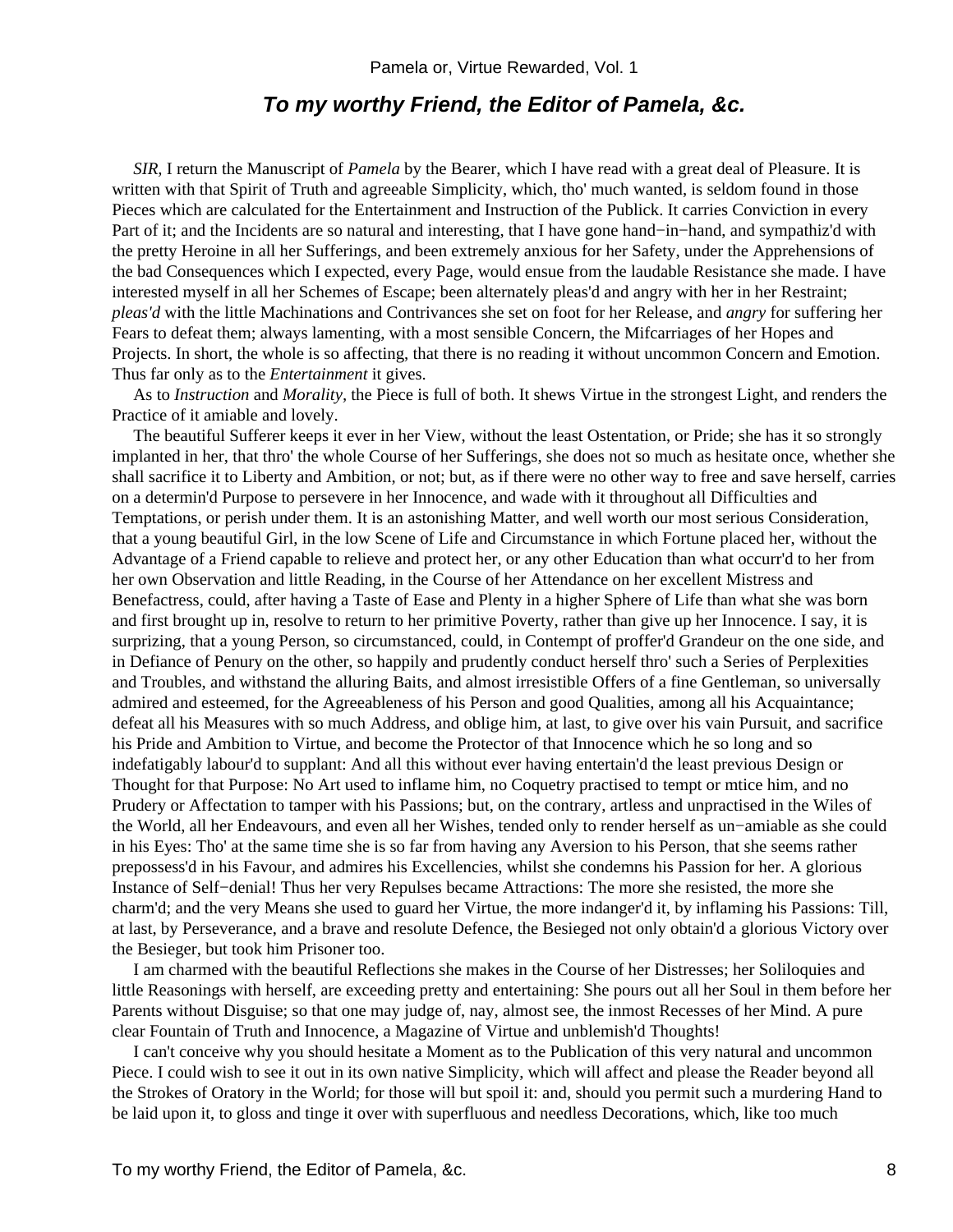Drapery in Sculpture and Statuary, will but incumber it; it may disguise the Facts, marr the Reflections, and unnaturalize the Incidents, so as to be lost in a Multiplicity of fine idle Words and Phrases, and reduce our Sterling Substance into an empty Shadow, or rather *frenchify* our *English* Solidity into Froth and Whip−syllabub. No; let us have *Pamela* as *Pamela* wrote it; in her own Words, without Amputation, or Addition. Produce her to us in her neat Country Apparel, such as she appear'd in, on her intended Departure to her Parents; for such best becomes her Innocence and beautiful Simplicity. Such a Dress will best edify and entertain. The flowing Robes of Oratory may indeed amuse and amaze, but will never strike the Mind with solid Attention.

 In short, Sir, a Piece of this Kind is much wanted in the World, which is but too much, as well as too early debauched by pernicious *Novels.* I know nothing Entertaining of that Kind that one might venture to recommend to the Perusal (much less the Imitation) of the Youth of either Sex: All that I have hitherto read, tends only to corrupt their Principles, mislead their Judgments, and initiate them into Gallantry and loose Pleasures.

 Publish then, this good, this edifying and instructive little Piece for their Sakes. The Honour of *Pamela's* Sex demands *Pamela* at your Hands, to shew the World an Heroine, almost beyond Example, in an unusual Scene of Life, whom no Temptations, or Sufferings, could subdue. It is a fine, and glorious Original, for the Fair to copy out and imitate. Our own Sex, too, require it of you, to free us, in some measure, from the Imputation of being incapable of the Impressions of Virtue and Honour; and to shew the Ladies, that we are not inflexible while they are so.

 In short, the Cause of Virtue, calls for the Publication of such a Piece as this. Oblige then, Sir, the concurrent Voices of both Sexes, and give us *Pamela* for the Benefit of Mankind: And as I believe its Excellencies cannot be long unknown to the World, and that there will not be a Family without it; so I make no Doubt but every Family that has it, will be much improv'd and better'd by it. T will form the tender Minds of *Youth* for the Reception and Practice of Virtue and Honour; confirm and establish those of *maturer Years* on good and steady Principles; reclaim the Vicious, and mend the Age in general; insomuch that as I doubt not *Pamela* will become the bright Example and Imitation of all the fashionable young Ladies of *Great Britain;* so the truly generous Benefactor and Rewarder of her exemplary Virtue, will be no less admired and imitated among the *Eeau Monde* of out own Sex. I am,

*Your affectionate Friend, &c.*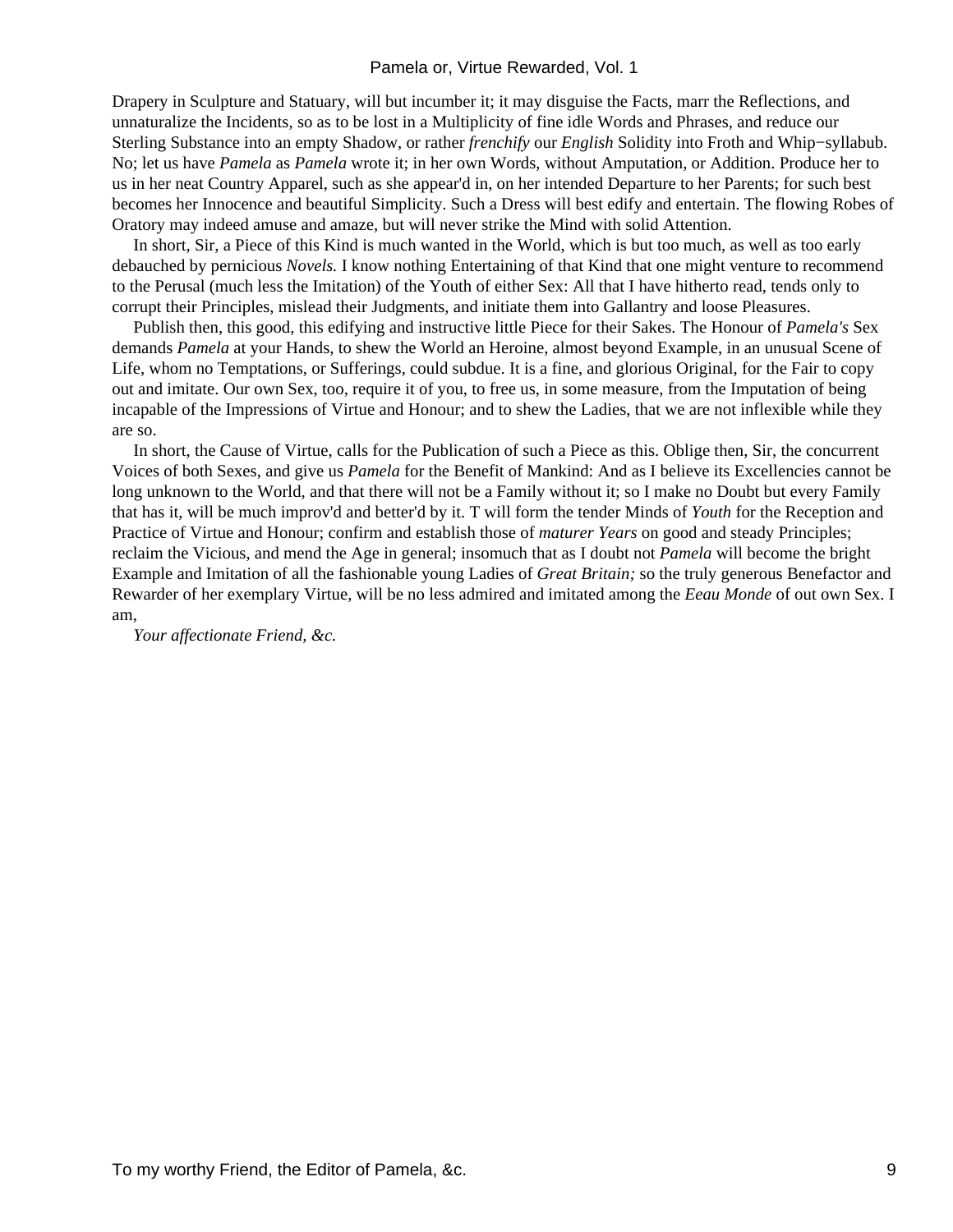<span id="page-14-0"></span>**PAMELA; or, Virtue Rewarded. In a Series of Familiar Letters, &c.**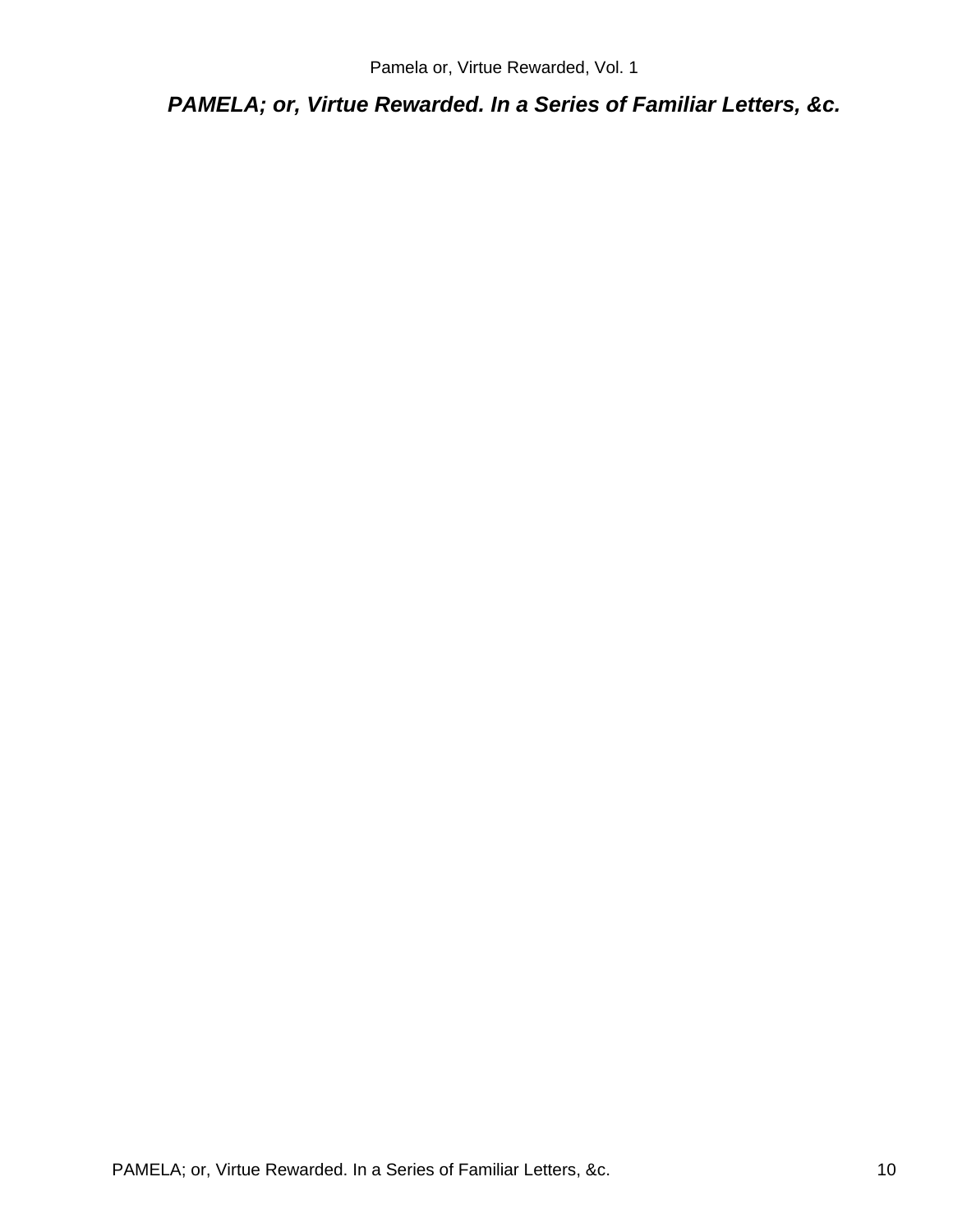#### **LETTER I.**

<span id="page-15-0"></span>*Dear Father and Mother,* I have great Trouble, and some Comfort, to acquaint you with. The Trouble is, that my good Lady died of the Illness I mention'd to you, and left us all much griev'd for her Loss; for she was a dear good Lady, and kind to all us her Servants. Much I fear'd, that as I was taken by her Goodness to wait upon her Person, I should be quite destitute again, and forc'd to return to you and my poor Mother, who have so much to do to maintain yourselves; and, as my Lady's Goodness had put me to write and cast Accompts, and made me a little expert at my Needle, and other Qualifications above my Degree, it would have been no easy Matter to find a Place that your poor *Pamela* was fit for: But God, whose Graciousness to us we have so often experienc'd at a Pinch, put it into my good Lady's Heart, on her Death−bed, just an Hour before she expir'd, to recommend to my young Master all her Servants, one by one; and when it came to my Turn to be recommended, for I was sobbing and crying at her Pillow, she could only say, My dear Son! —and so broke off a little, and then recovering—Remember my poor *Pamela!* —And these were some of her last Words! O how my Eyes run! —Don't wonder to see the Paper so blotted!

Well, but God's Will must be done!—and so comes the Comfort, that I shall not be oblig'd to return back to be a Clog upon my dear Parents! For my Master Taid, I will take care of you all, my Lasses; and for you, *Pamela,* (and took me by the Hand; yes, he took me by the Hand before them all) for my dear Mother's sake, I will be a Friend to you, and you shall take care of my Linen. God bless him! and pray with me, my dear Father and Mother, for God to bless him: For he has given Mourning and a Year's Wages to all my Lady's Servants; and I having no Wages as yet, but what my Lady said she would do for me as I deserv'd, order'd the House−keeper to give me Morning with the rest, and gave me with his own Hand Four golden Guineas, besides lesser Money, which were in my old Lady's Pocket when she dy'd; and said, If I was a good Girl, and faithful and diligent, he would be a Friend to me, for his Mother's sake. And so I send you these four Guineas for your Comfort; for God will not let me want: And so you may pay some old Debt with Part; and keep the other Part to comfort you both. If I get more, I am sure it is my Duty, and it shall be my Care to love and cherish you both; for you have lov'd me and cherish'd me, when I could do nothing for myself: And so you have for us all, or what must have become of us! I send it by *John* our Footman, who goes your way; but he does not know what he carries; because I seal it up in one of the little Pill−boxes which my Lady had, wrapt close in Paper, that it mayn't chink; and be sure don't open it before him.

 I know, dear Father and Mother, I must give you both Grief and Pleasure; and so I will only say, Pray for your *Pamela;* who will ever be,

*Your most dutiful Daughter.*

I have been scared out of my Senses; for just now, as I was folding this Letter, in my late Lady's Dressing−room, in comes my young Master! Good Sirs! how was I frightned! I went to hide the Letter in my Bosom, and he seeing me frighted, said, smiling, Who have you been writing to, *Pamela?* —I said, in my Fright, Pray your Honour forgive me! —Only to my Father and Mother. He said, Well then, Let me see how you are come on in your Writing! O how I was sham'd! — He, in my Fright, took it, without saying more, and read it quite thro', and then gave it me again;—and I said, Pray your Honour forgive me;—yet I know not for what. For he was always dutiful to his Parents; and why should he be angry, that I was so to mine! And indeed he was not angry; for he took me by the Hand, and said, You are a good Girl, *Pamela,* to be kind to your aged Father and Mother. I am not angry with you. Be faithful, and diligent; and do as you should do, and I like you the better for this. And then he said, Why, *Pamela,* you write a very pretty Hand, and spell tolerably too. I see my good Mother's Care in your Learning has not been thrown away upon you. My Mother used to say, you lov'd reading; you may look into any of her Books to improve yourself, so you take care of them. To be sure I did nothing but curchee and cry, and was all in Confusion, at his Goodness. Indeed he is the best of Gentlemen, I think! But I am making another long Letter. So will only say more, I shall ever be,

*Your dutiful Daughter, Pamela Andrews.*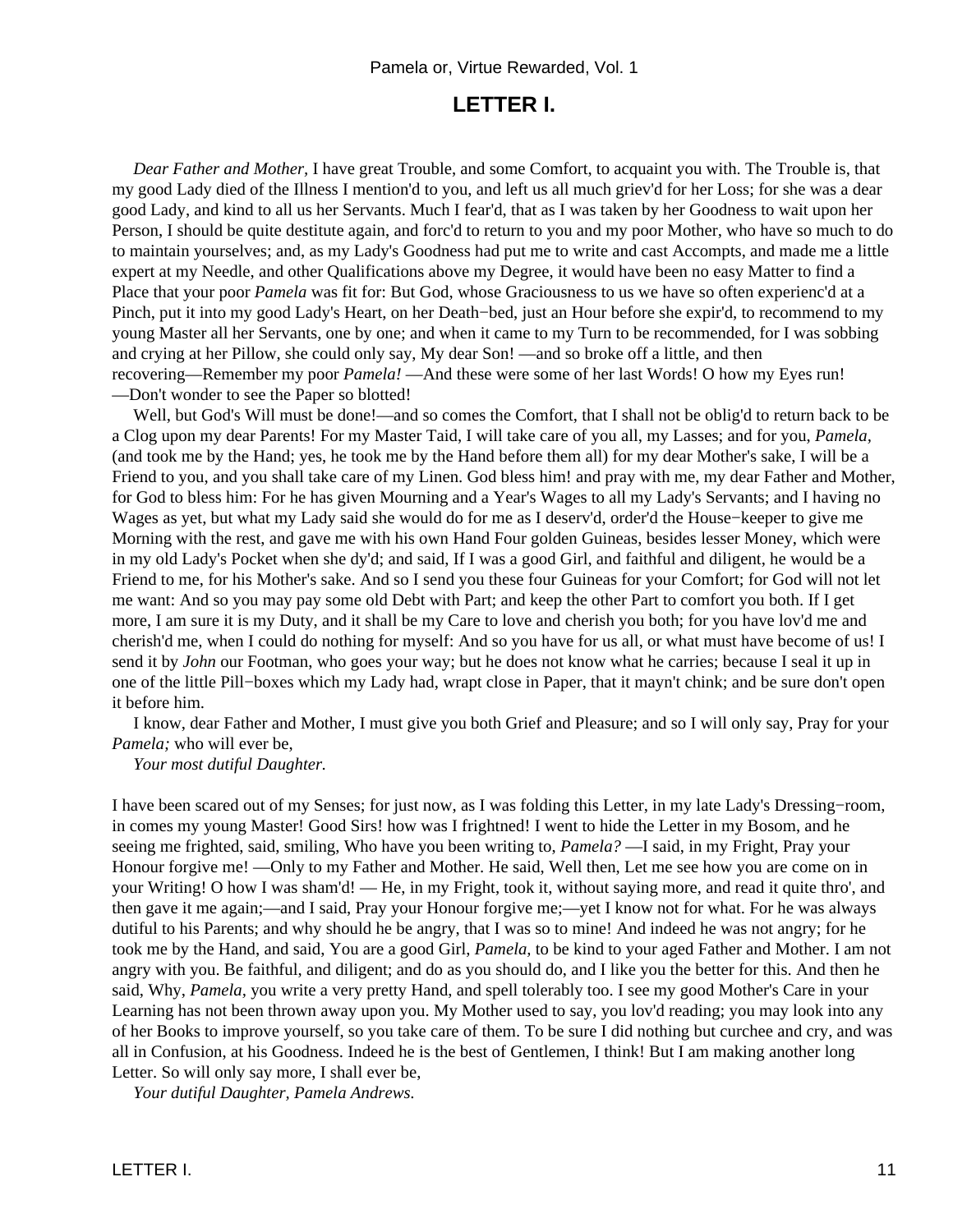#### **LETTER II.**

*In Answer to the preceding.*

<span id="page-16-0"></span>*Dear* Pamela, Your Letter was indeed a great Trouble and some Comfort to me, and your poor Mother. We are troubled, to be sure, for your good Lady's Death, who took such care of you, and gave you Learning, and for Three Years past has always been giving you Cloaths and Linen, and every thing that a Gentlewoman need not be asham'd to appear in. But our chief Trouble is, and indeed a very great one, for fear you should be brought to any thing dishonest or wicked, by being set so above yourself. Every body talks how you have come on, and what a genteel Girl you are, and some say, you are very pretty; and indeed, Six Months since, when I saw you last, I should have thought so too, if you was not our Child. But what avails all this, if you are to be ruin'd and undone! —Indeed, my dear Child, we begin to be in great Fear for you; for what signifies all the Riches in the World with a bad Conscience, and to be dishonest? We are, 'tis , very poor, and find it hard enough to live; tho' once, as you know, it was better with us. But we would sooner live upon the Water and Clay of the Ditches I am forc'd to dig, than to live better at the Price of our dear Child's Ruin.

 I hope the good 'Squire has no Design; but when he has given you so much Money, and speaks so kindly to you, and praises your coming on; and Oh! that fatal Word, that he would be kind to you, if you would do as *you should do,* almost kills us with Fears.

 I have spoken to good old Widow *Mumford* about it, who, you know, has formerly lived in good Families, and she puts us in some Comfort; for she says, it is not unusual, when a Lady dies, to give what she has about her to her Waiting−maid, and to such as sit up with her in her Illness. But then, why should he smile so kindly upon you? Why should he take such a poor Girl as you by the Hand, as your Letter says he has done twice? Why should he stoop to read your Letter to us; and commend your Writing and Spelling? And, why should he give you Leave to read his Mother's Books! —Indeed, indeed, my dearest Child, our Hearts ake for you; and then you seem so full of Joy at his Goodness, so taken with his kind Expressions, which truly are very great Favours, if he means well, that we fear —Yes, my dear Child, we fear—you should be *too* grateful,—and reward him with that Jewel, your Virtue, which no Riches, nor Favour, nor any thing in this Life, can make up to you.

 I, too, have written a long Letter; but will say one Thing more; and that is, That in the Midst of our Poverty and Misfortunes, we have trusted in God's Goodness, and been honest, and doubt not to be happy hereafter, if we continue to be good, tho' our Lot is hard here; but the Loss of our dear Child's Virtue, would be a Grief that we could not bear, and would bring our grey Hairs to the Grave at once.

 If you love *us* then, if you value *God's* Blessing, and *your own* future Happiness, we both charge you to stand upon your Guard; and, if you find the least Attempt made upon your Virtue, be sure you leave every thing behind you, and come away to us; for we had rather see you all cover'd with Rags, and even follow you to the Church−yard, than have it said, a Child of ours preferr'd worldly Conveniencies to her Virtue.

 We accept kindly of your dutiful Present; but 'till we are out of our Pain, cannot make use of it, for fear we should partake of the Price of our poor Daughter's Shame: So have laid it up in a Rag among the Thatch, over the Window, for a while, lest we should robb'd. With our Blessings and our hearty Prayers for you, we remain,

*Your careful, but loving Father and Mother, John and Elizabeth Andrews.*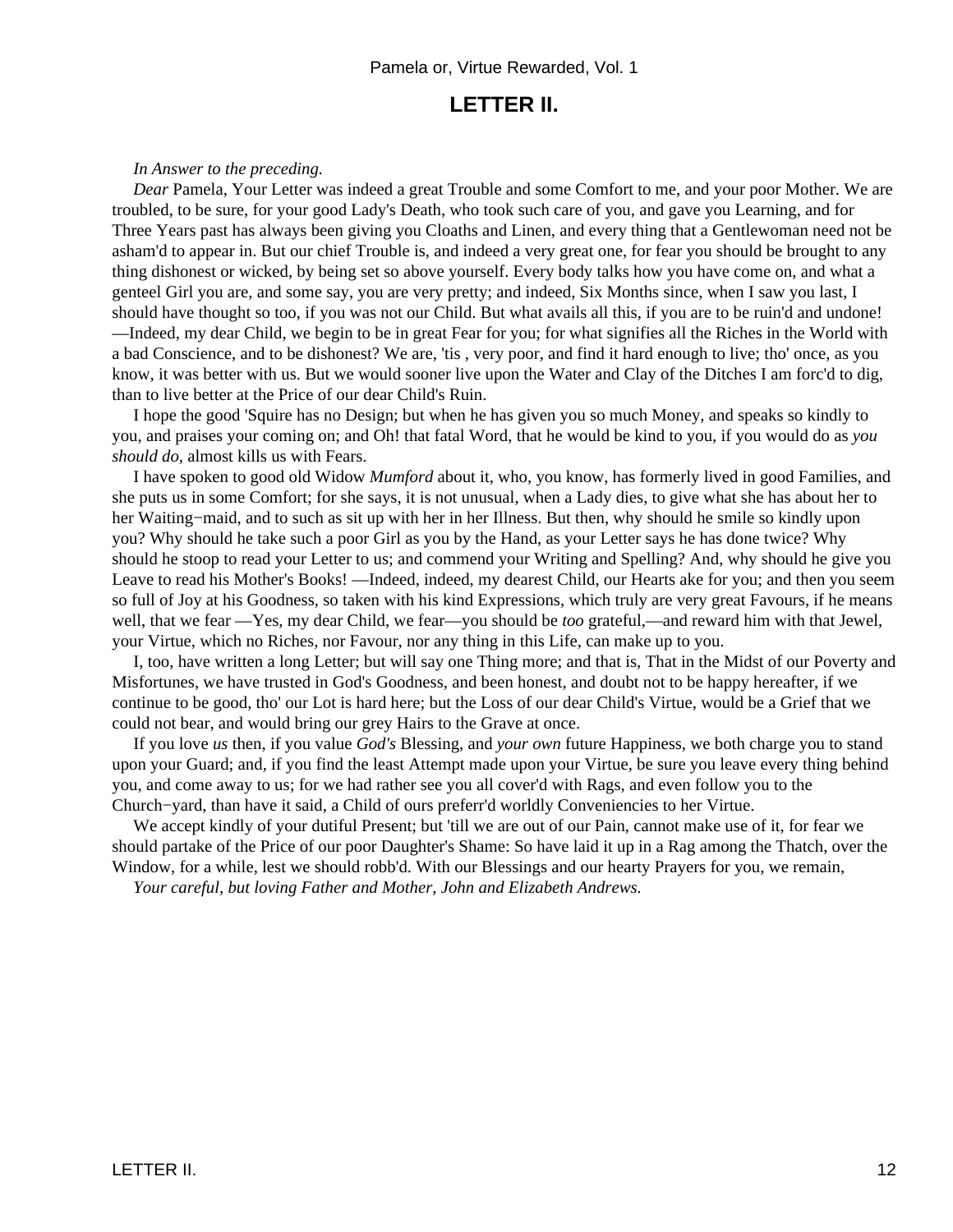### **LETTER III.**

<span id="page-17-0"></span>*Dear Father,* I must needs say, that your Letter has fill'd me with much Trouble. For it has made my Heart, which was overflowing with Gratitude for my young Master's Goodness, suspicious and fearful; and yet, I hope I never shall find him to act unworthy of his Character; for what could he get by ruining such a poor young Creature as me? But that which gives me most Trouble is, that you seem to mistrust the Honesty of your Child. No, my dear Father and Mother, be assur'd, that, by God's Grace, In ever will do any thing that shall bring your grey Hairs with Sorrow to the Grave. I will die a thousand Deaths, rather than be dishonest any way. Of that be assur'd, and set your Hearts at rest; for altho' I have liv'd above myself for some Time past, yet I can be content with Rags and Poverty, and Bread and Water, and will embrace them rather than forfeit my good Name, let who will be the Tempter. And of this rest satisfy'd, and think better of

*Your dutiful Daughter till Death.*

My Master continues to be very affable to me. As yet I see no Cause to fear any thing Mrs. *Jervis* the House−keeper too is very civil to me, and I have the Love of every body. Sure they can't *all* have Designs against me because they are civil. I hope I shall always behave so as to be respected by every one; and hope nobody would do me more hurt, than I am sure I would do them. Our *John* so often goes your way, that I will always get him to call that you may hear from me, either by Writing, for it brings my Hand in, or by Word of Mouth.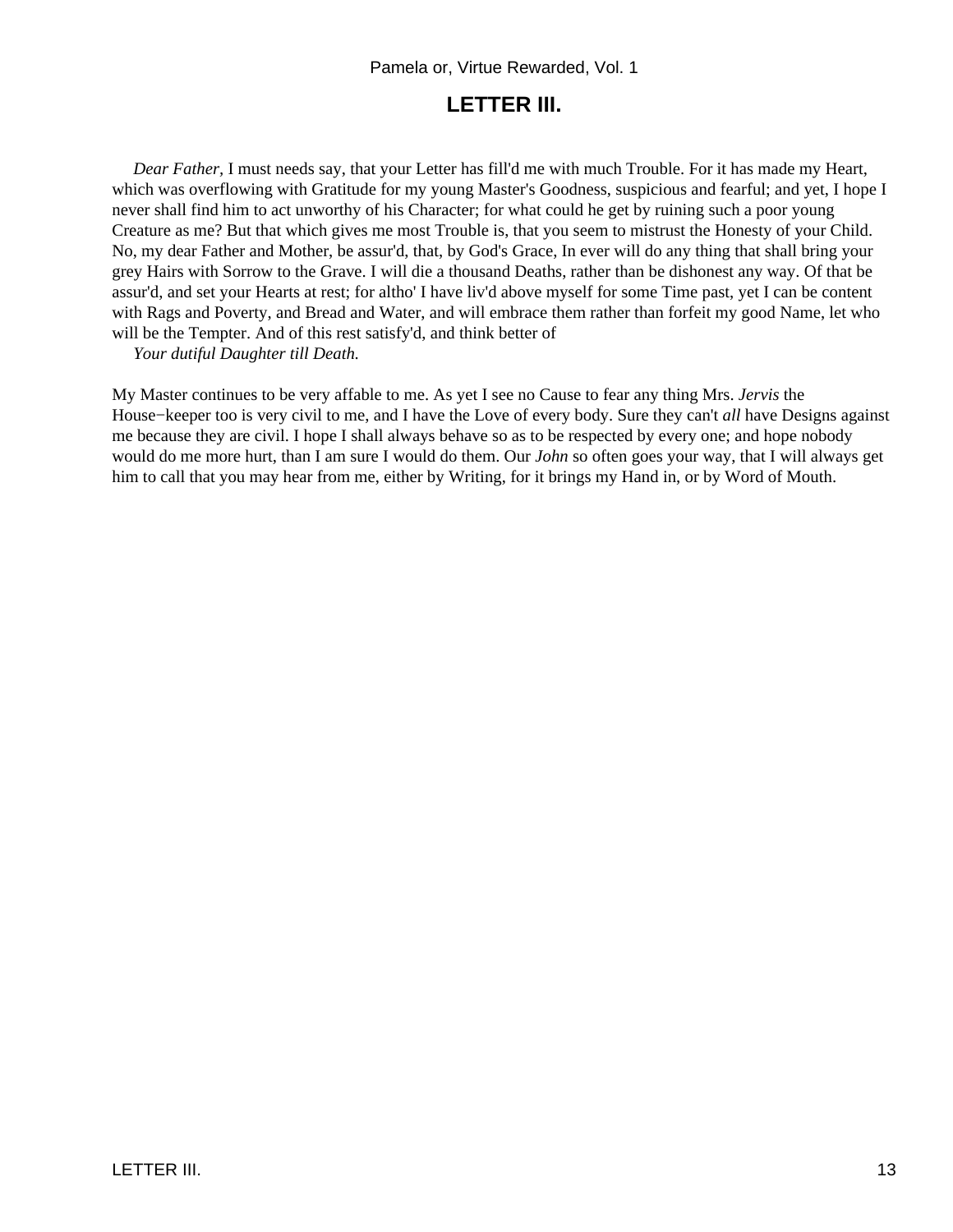## **LETTER IV.**

<span id="page-18-0"></span>*Dear Mother,* For the last Letter was to my Father, in Answer to his Letter; and so I will now write to you; tho' I have nothing to say but what will make me look more like a vain Hussy, than any thing else: Yet I hope I shan't be so proud as to forget myself. Yet there is a secret Pleasure one has to hear one's self prais'd. You most know then, that my Lady *Davers,* who, you know, is my Master's Sister, has been a whole Month at our House, and has taken great Notice of me, and given me good Advice to keep myself to myself; she rold me I was a very pretty Wench, and that every body gave me a very good Character, and lov'd me; and bid me take care to keep the Fellows at a Distance; and said, *that* I might do, and be more valu'd for it, even by themselves. But what pleas'd me much, was, that at Table, as Mrs. *Jervis* was telling me, my Master and her Ladyship were talking of me, and she told him, she thought me the prettiest Wench she ever saw in her Life; and that I was too pretty to live in a Batchelor's House; and that no Lady he might marry, would care to continue me with her. He said, I was vastly improv'd, and had a good Share of Prudence, and Sense above my Years; and it would be Pity, that what was my Merit, should be my Misfortune. —No, says my good Lady, *Pamela* shall come and live with me, I think. He said, With all his Heart, he should be glad to have me so well provided for. Well, said she, I'll consult my Lord about it. She ask'd how old I was; and Mrs. *Jervis* said, I was Fifteen last *February.* O! says she, if the Wench (for so she calls all us Maiden Servants) takes care of herself, she'll improve yet more and more, as well in her Person as Mind.

 Now, my dear Father and Mother, tho' this may look too vain to be repeated by me, yet are you not rejoic'd as well as I, to see my Master so willing to part with me? —This shews that he has nothing bad in his Heart. But *John* is just going away, and so I have only to say, that I am, and will always be,

*Your honest, as well as dutiful Daughter*

Pray make use of the Money; you may now do it safely.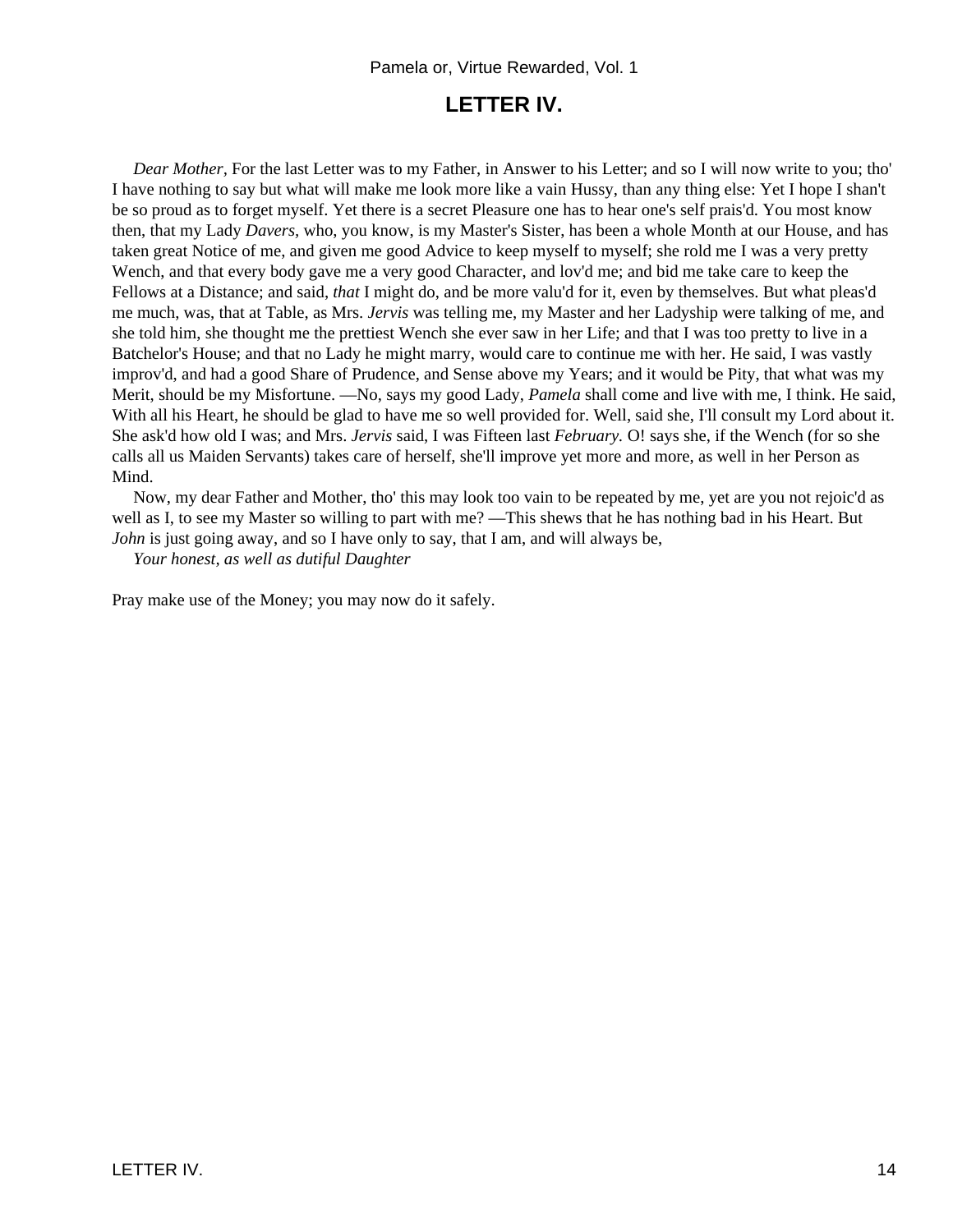#### **LETTER V.**

<span id="page-19-0"></span>*My dear Father and Mother,* John being going your way, I am willing to write, because he is so willing to carry any thing for me. He says it does him good at his Heart to see you both, and to hear you talk. He says you are both so good, and so honest, that he always learns something from you to the Purpose. It is a thousand Pities, he says, that such honest Hearts should not have better Luck in the World. But this is more Pride to me, that I am come of such honest Parents, than if I had been born a Lady.

 I hear nothing yet of going to Lady *Davers.* And I am very easy at present here. For Mrs. *Jervis* uses me as if I was her own Daughter, and is a very good Woman, and makes my Master's Interest her own. She is always giving me good Counsel, and I love her, next to you two, I think, best of any body. She keeps so good Rule and Order, she is mightily respected by us all; and takes Delight to hear me read to her; and all she loves to hear read, is good Books, which we read whenever we are alone; so that I think I am at home with you. She heard one of our Men, *Harry,* who is no better than he should be, speak freely to me; I think he call'd me his pretty *Pamela,* and took hold of me, as if he would have kiss'd me; for which you may be sure I was very angry; and she took him to Task, and was as angry at him as could be, and told me she was very well pleas'd to see my Prudence and Modesty, and that I kept all the Fellows at a Distance. And indeed I am sure I am not proud, and carry it civil to every body; but yet, methinks I can't bear to be look'd upon by these Men−servants; for they seem as if they would look one thro'; and, as I almost always breakfast, dine, and sup with Mrs. *Jervis,* so good she is to me, so I am very easy that I have so little to say to them. Not but they are very civil to me in the main, for Mrs. *Jervis's* sake, who they see loves me; and they stand in Awe of her, knowing her to be a Gentlewoman born, tho' she has had Misfortunes. I am going on again with a long Letter; for I love Writing, and shall tire you. But when I began, I only intended to say, that I am quite fearless of any Danger now: And indeed can but wonder at myself, (tho' your Caution to me was your watchful Love) that I should be so foolish as to be so uneasy as I have been: For I am sure my Master would not demean himself so, as to think upon such a poor Girl as I, for my Harm. For such a Thing would ruin his Credit as well as mine, you know: For, to be sure, he may expect one of the best Ladies in the Land. So no more at present; but that I am

*Your ever dutiful Daughter.*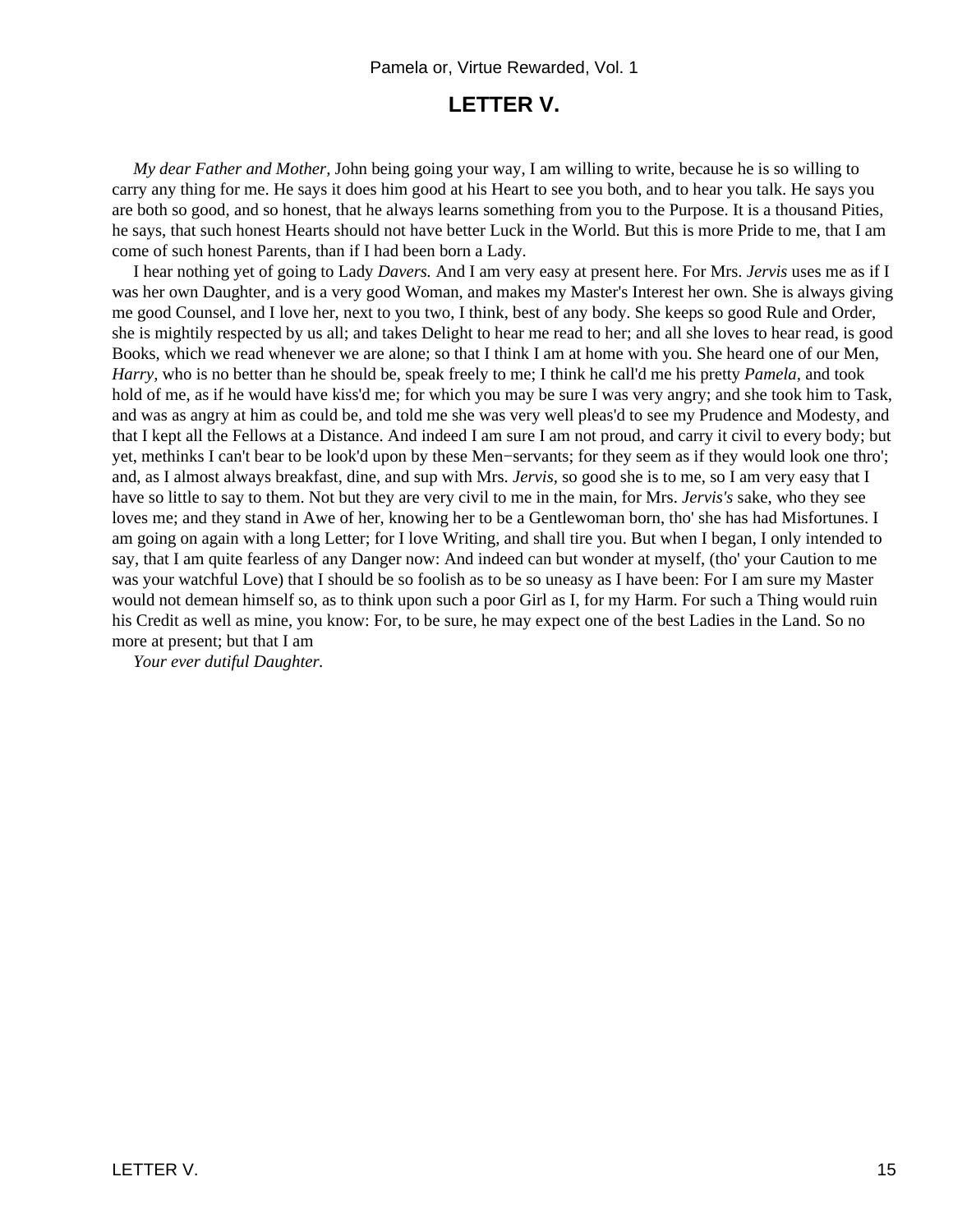#### **LETTER VI.**

<span id="page-20-0"></span>*Dear Father and Mother,* My Master has been very kind since my last; for he has given me a Suit of my old Lady's Cloaths, and half a Dozen of her Shifts, and Six fine Handkerchiefs, and Three of her Cambrick Aprons, and Four Holland ones: The Cloaths are fine Silks, and too rich and too good for me, to be sure. I wish it was no Affront to him to make Money of them, and send it to you: it would do me more good.

 You will be full of Fears, I warrant now, of some Design upon me, till I tell you, that he was with Mrs. *Jervis* when he gave them me; and he gave her a Mort of good Things at the same Time, and bid her wear them in Remembrance of her good Friend, my Lady, his Mother. And when he gave me these fine Things, he said, These, *Pamela,* are for you; have them made fit for you, when your Mourning is laid by, and wear 'em for your good Mistress's sake. Mrs. *Jervis* gives you a very good Word; and I would have you continue to behave as prudently as you have done hitherto, and every body will be your Friend.

 I was so surpris'd at his Goodness, that I could not tell what to say. I curcheed to him, and to Mrs. *Jervis* for her good Word; and said, I wish'd I might be deserving of his Favour, and his Kindness: And nothing should be wanting in me, to the best of my Knowledge.

O how amiable a Thing is doing good! —It is all I envy great Folks for!

 I always thought my young Master a fine Gentleman, as every body says he is: But he gave these good Things to us both with such a Graciousness, as I thought he look'd like an Angel.

 Mrs. *Jervis* says, he ask'd her, If I kept the Men at a Distance; for he said, I was very pretty, and to be drawn in to have any of them, might be my Ruin, and make me poor and miserable betimes. She never is wanting to give me a good Word, and took Occasion to launch out in my Praise, she says. But I hope she said no more than I shall try to deserve, tho' I mayn't at present. I am sure I will always love her next to you and my dear Mother. So I rest,

*Your ever dutiful Daughter.*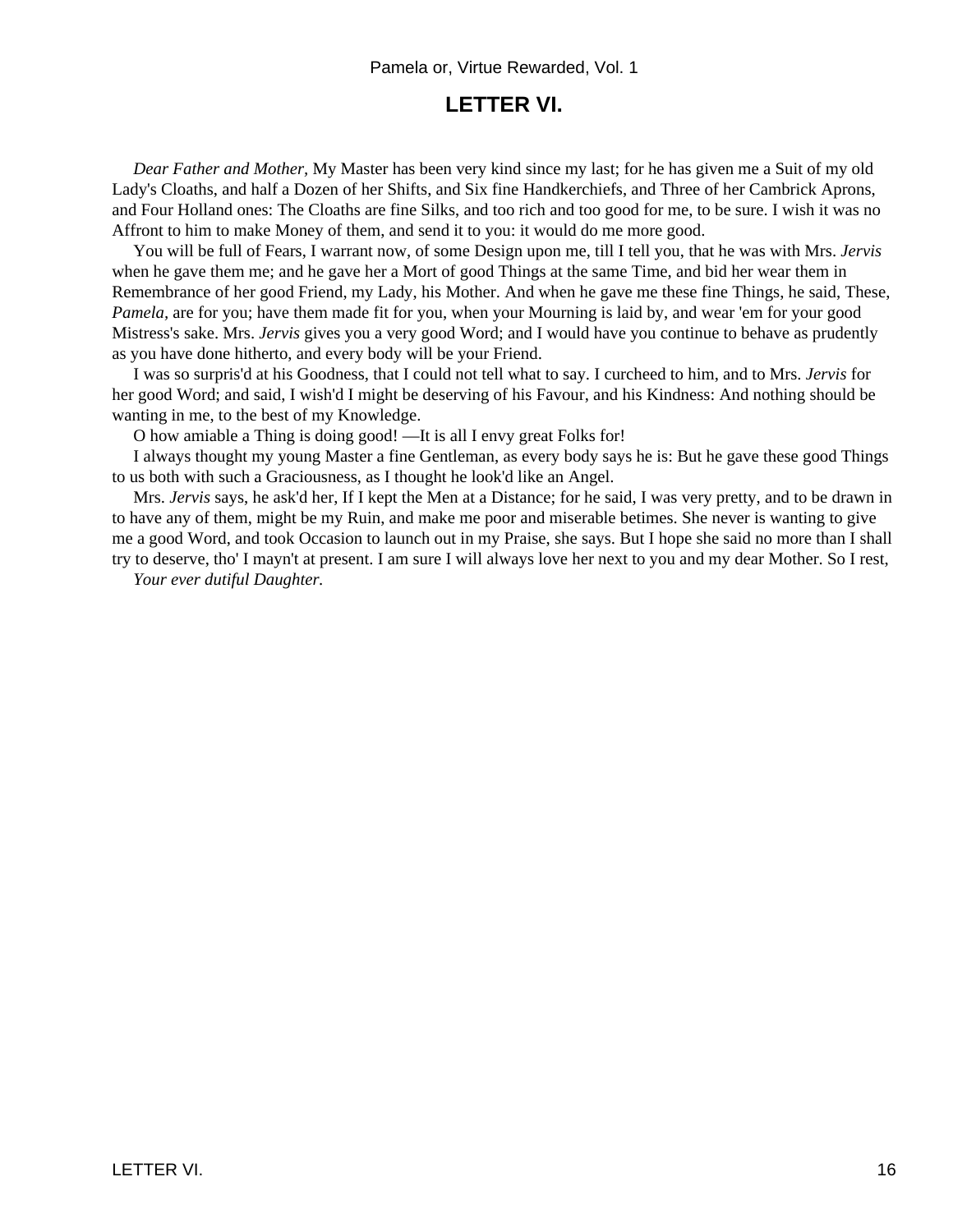#### **LETTER VII.**

<span id="page-21-0"></span>*Dear Father,* Since my last, my Master gave me more fine Things. He call'd me up to my old Lady's Closet, and pulling out her Drawers, he gave me Two Suits of fine *Flanders* lac'd Headcloths, Three Pair of fine Silk Shoes, two hardly the worse, and just fit for me; for my old Lady had a very little Foot; and several Ribbands and Topknots of all Colours, and Four Pair of fine white Cotton Stockens, and Three Pair of fine Silk ones; and Two Pair of rich Stays, and a Pair of rich Silver Buckles in one Pair of the Shoes. I was quite astonish'd, and unable to speak for a while; but yet I was inwardly asham'd to take the Stockens; for Mrs. *Jervis* was not there: If she had, it would have been nothing. I believe I receiv'd them very awkwardly; for he smil'd at my Awkwardness; and said, Don't blush, *Pamela:* Dost think I don't know pretty Maids wear Shoes and Stockens?

 I was so confounded at these Words, you might have beat me down with a Feather. For, you must think, there was no Answer to be made to this: So, like a Fool, I was ready to cry; and went away curcheeing and blushing, I am sure, up to the Ears; for, tho' there was no Harm in what he said, yet I did not know how to take it. But I went and told all to Mrs. *Jervis,* who said, God put it into his Heart to be good to me; and I must double my Diligence. It look'd to her, she said, as if he would fit me in Dress for a Waiting−maid's Place on his Sister Lady *Davers's* own Person.

 But still your kind fatherly Cautions came into my Head, and made all these Gifts nothing near to me what they would have been. But yet I hope there is no Reason; for what Good could it do him to harm such a simple Maiden as me? Besides, to be sure, no Lady would look upon him, if he should so disgrace himself. So I will make myself easy; and indeed, I should never have been otherwise, if you had not put it into my Head; for my Good, I know very well. But, may be, without these Uneasinesses to mingle with these Benefits, I might be too much puff'd up: So I will conclude, All that happens is for our Good; and so God bless you, my dear Father and Mother; and I know you will pray to God to bless me; who am, and shall always be,

*Your dutiful Daughter.*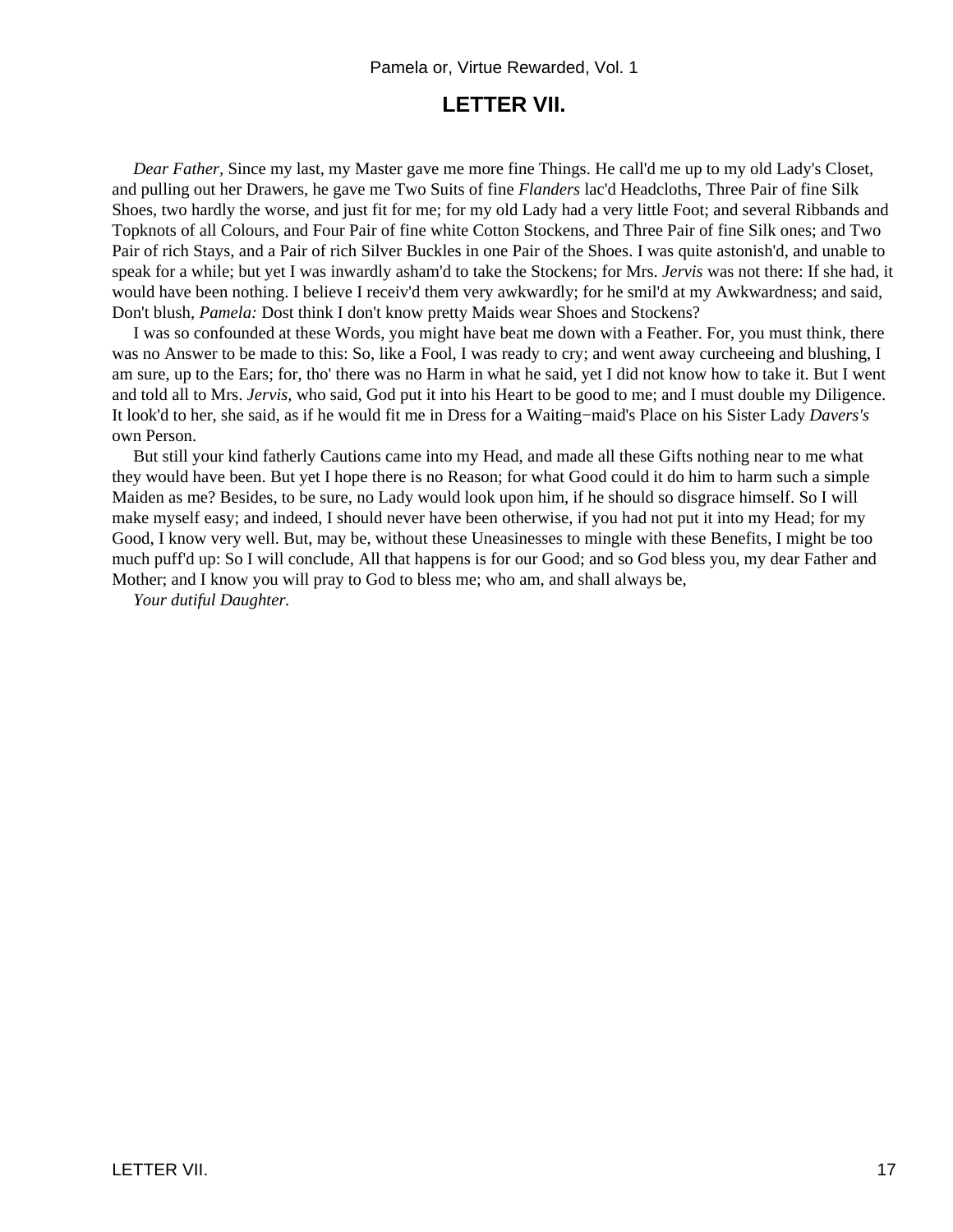#### **LETTER VIII.**

<span id="page-22-0"></span>*Dear* Pamela, I Cannot but renew my Cautions to you on your Master's Kindness to you, and his free Expression to you about the Stockens. Yet there may not be, and I hope there is not, any thing in it. But when I reflect, that there *possibly* may, and that if there should, no less depends upon it than my Child's everlasting Happiness in this World and the next; it is enough to make one fearful of the worst. Arm yourself, my dear Child, for the worst; and resolve to lose your Life sooner than your Virtue. What tho' the Doubts I fill'd you with, lessen the Pleasure you would have had in your Master's Kindness, yet what signify the Delights that arise from a few paltry fine Cloaths, in Comparison with a good Conscience?

 These are indeed very great Favours that he heaps upon you, but so much the more to be suspected; and when you say he look'd so amiable, and like an Angel, how afraid I am, that they should make too great an Impression upon you! For, tho' God has bless'd you with Sense and Prudence above your Years, yet, I tremble to think what a sad Hazard a poor Maiden of no more than Fifteen Years of Age stands against the Temptations of this World, and a designing young Gentleman, if he should prove so, who has so much Power to oblige, and has a kind of Authority to command as your Master.

 I charge you, my dear Child, on both our Blessings, poor as we are, to be on your Guard; there can be no Harm in that: and since Mrs. *Jervis* is so good a Gentlewoman, and so kind to you, I am the easier a great deal, and so is your Mother; and we hope you will hide nothing from her, and take her Counsel in every thing. So with our Blessings and assured Prayers for you, more than for ourselves, we remain

*Your loving Father and Mother.*

Besure don't let People's telling you you are pretty, puff you up: for you did not make yourself, and so can have no Praise due to you for it. It is Virtue and Goodness only, that make the Beauty. Remember that, *Pamela.*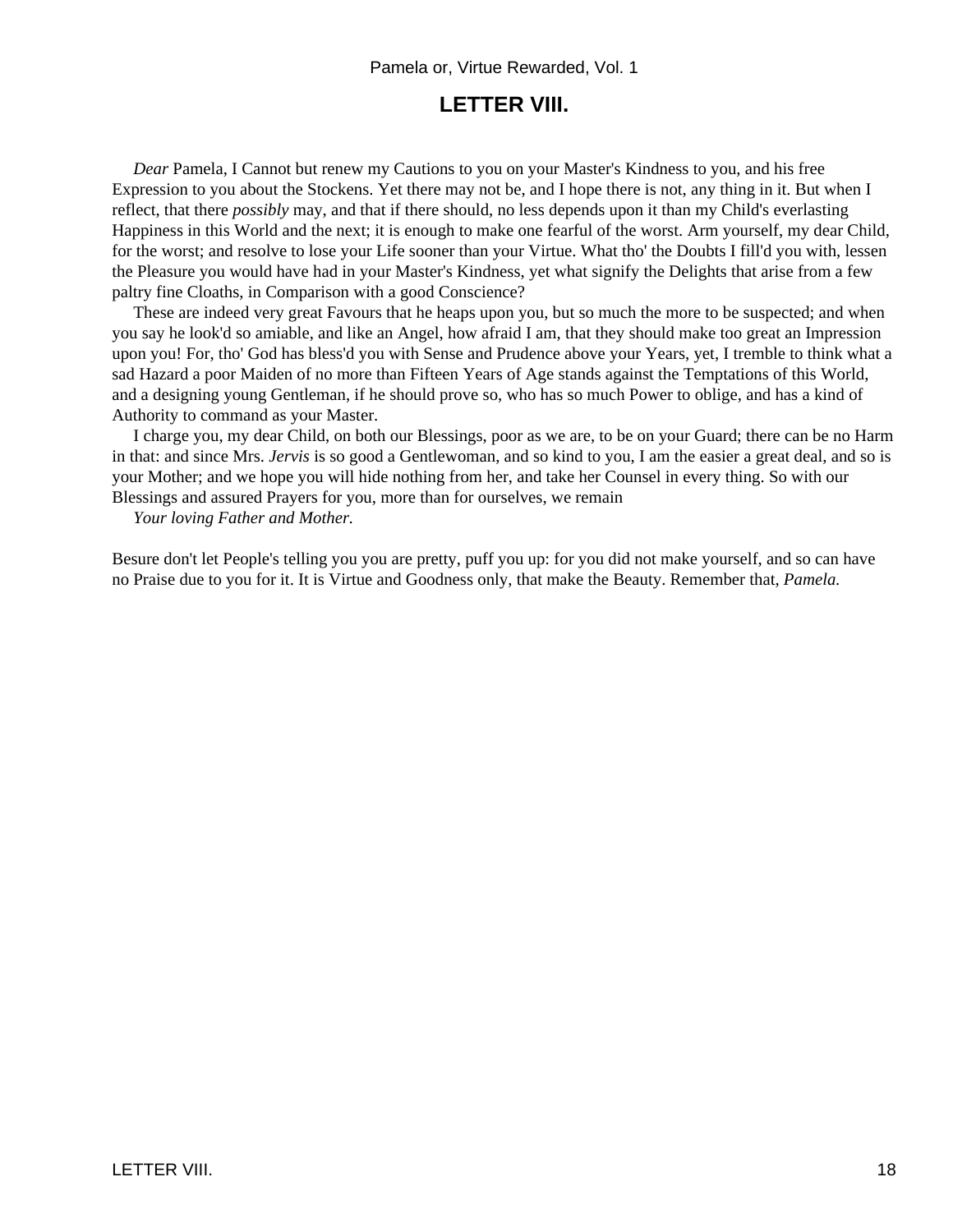### **LETTER IX.**

<span id="page-23-0"></span>*Dear Father and Mother,* I Am sorry to write you word, that the Hopes I had of going to wait on Lady *Davers* are quite over. My Lady would have had me; but my Master, as I hear by the bye, would not consent to it. He said, Her Nephew might be taken with me, and I might draw him in, or be drawn in by him; and he thought, as his Mother lov'd me, and committed me to his Care, he ought to continue me with him; and Mrs. *Jervis* would be a Mother to me. Mrs. *Jervis* tells me, the Lady shook her Head, and said, *Ah! Brother!* and that was all. And as you have made me fearful by your Cautions, my Heart at times misgives me. But I say nothing yet of your Caution, or my own Uneasiness, to Mrs. *Jervis;* not that I mistrust her, but for fear she should think me presumptuous, and vain, and conceited, to have any Fears about the matter, from the great Distance between so great a Man, and so poor a Girl. But yet Mrs. *Jervis* seem'd to build something upon Lady *Davers'* shaking her Head, and saying, *Ah! Brother,* and no more! God, I hope, will give me his Grace; and so I will not, if I can help it, make myself too uneasy; for I hope there is no Occasion. But every little matter that happens, I will acquaint you with, that you shall continue to me your good Advice, and pray for

*Your sad−hearted Pamela.*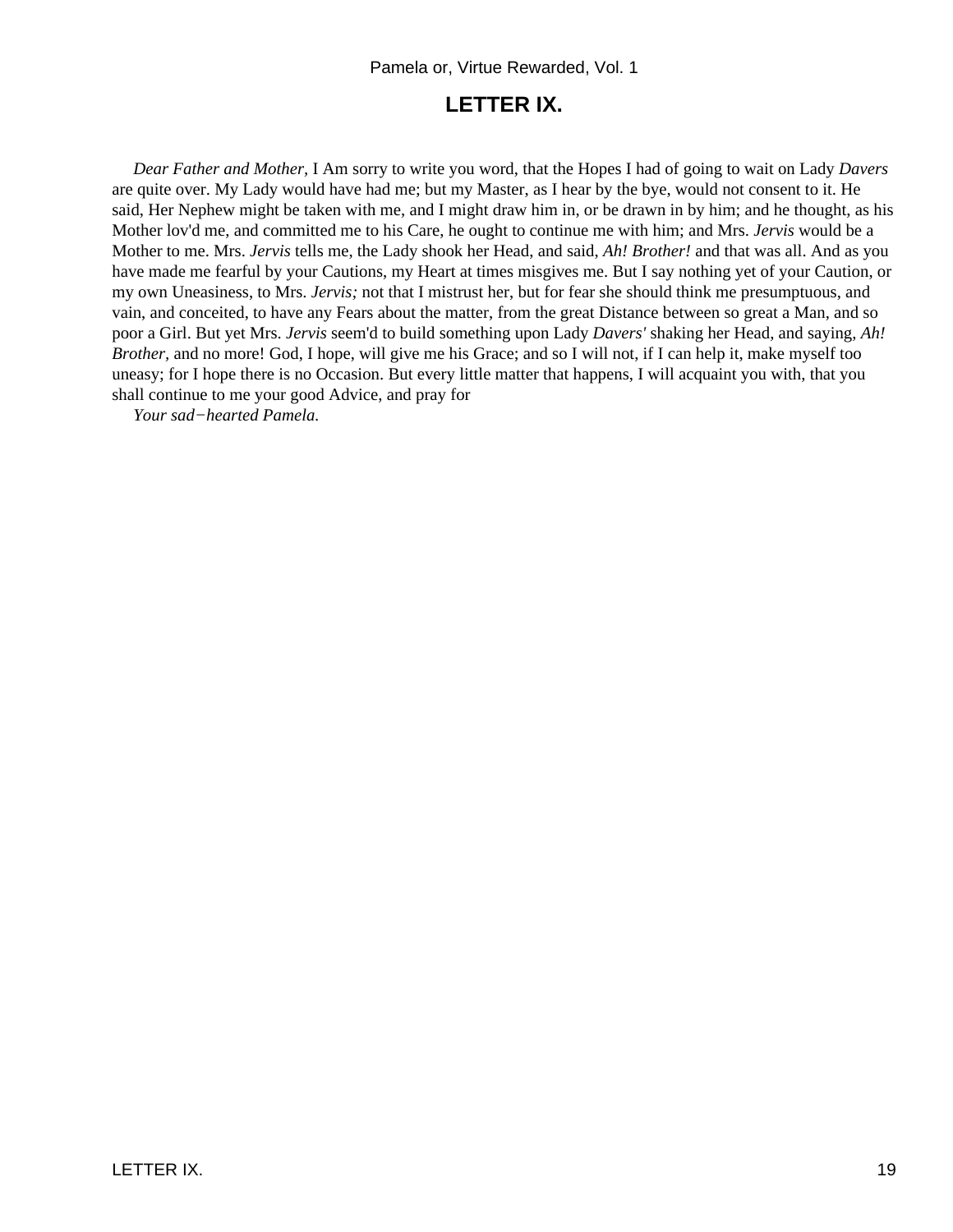#### **LETTER X.**

<span id="page-24-0"></span>*Dear Mother,* You and my good Father may wonder that you have not had a Letter from me in so many Weeks; but a sad, sad Scene has been the Occasion of it. For, to be sure, now it is too plain, that all your Cautions were well−grounded. O my dear Mother! I am miserable, truly miserable! —But yet, don't be frighted, I am honest! —God, of his Goodness, keep me so!

 O this Angel of a Master! this fine Gentleman! this gracious Benefactor to your poor *Pamela!* who was to take care of me at the Prayer of his good dying Mother; who was so careful of me, lest I should be drawn in by Lord *Davers's* Nephew; that he would not let me go to Lady *Davers's:* This very Gentleman (yes, I must call him Gentleman, tho' he has fallen from the Merit of that Title) has degraded himself to offer Freedoms to his poor Servant! He has now shew'd himself in his Colours, and to me, nothing appears so black and so frightful.

 I have not been idle; but have writ from time to time how he, by sly mean Degrees, exposed his wicked Views: But somebody stole my Letter, and I know not what is become of it. It was a very long one. I fear he that was mean enough to do bad things, in one respect, did not stick at this; but be it as it will, all the Use he can make of it will be, that he may be asham'd of *his* Part; I not of *mine.* For he will see I was resolv'd to be honest, and glory'd in the Honesty of my poor Parents. I will tell you all, the next Opportunity; for I am watch'd, and such−like, very narrowly; and he says to Mrs. *Jervis,* This Girl is always scribbling; I think she may be better employ'd. And yet I work all Hours with my Needle, upon his Linen, and the fine Linen of the Family; and am besides about flowering him a Waistcoat. — But, Oh! my Heart's broke almost; for what am I likely to have for my Reward, but Shame and Disgrace, or else ill Words, and hard Treatment! I'll tell you all soon, and hope I shall find my long Letter.

*Your most afflicted Daughter.*

I must *he* and *him* him now; for he has lost his Dignity with me!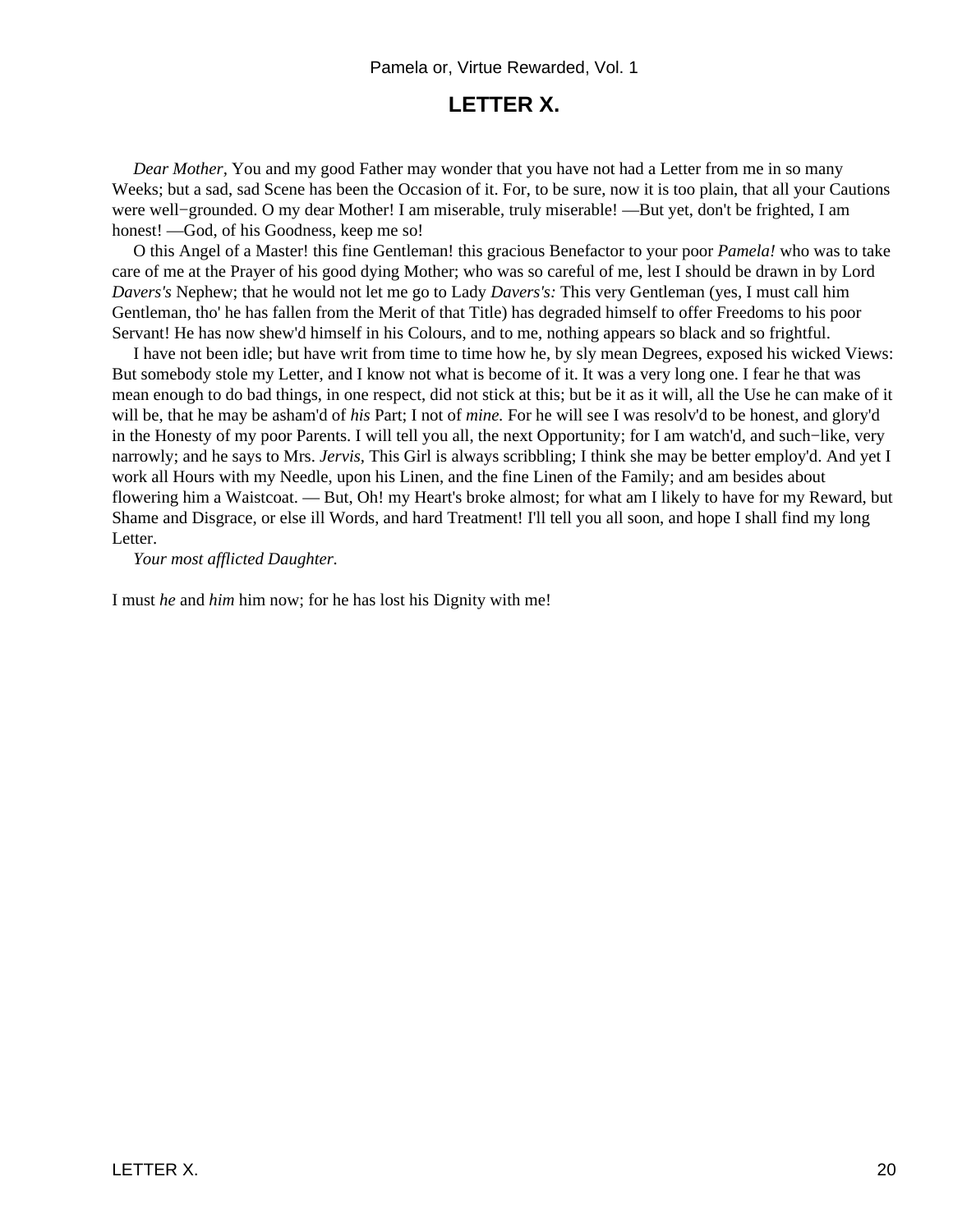#### **LETTER XI.**

<span id="page-25-0"></span>*Dear Mother,* Well, I can't find my Letter, and so I'll tell you all, as briefly as I can. All went well enough in the main for some time after my last Letter but one. At last, I saw some Reason to suspect; for he would look upon me, whenever he saw me, in such a manner, as shew'd not well; and at last he came to me, as I was in the Summer−house in the little Garden, at work with my Needle, and Mrs. *Jervis* was just gone from me; and I would have gone out; but he said, No, don't go, *Pamela;* I have something to say to you; and you always fly me so, whenever I come near you, as if you was afraid of me.

 I was all confounded; and said at last; It does not become your poor Servant to stay in your Presence, Sir, without your Business requir'd it; and I hope I shall always know my Place.

 Well, says he, my Business does require it sometimes, and I have a mind you should stay to hear what I have to say to you.

 I stood all confounded, and began to tremble, and the more when he took me by the Hand; for now no Soul was near us.

 My Sister *Davers,* said he, (and seem'd, I thought, to be as much at a Loss for Words as I) would have had you live with her; but she would not do for you what I am resolv'd to do, if you continue faithful and obliging. What say'st thou, my Girl, said he, with some Eagerness, hadst thou not rather stay with me than go to my Sister *Davers?* He look'd so, as fill'd me with Affrightment; I don't know how; wildly I thought.

 I said, when I could speak, Your Honour will forgive your poor Servant; but as you have no Lady for me to wait upon, and my good Lady has been now dead this Twelve−month, I had rather, if it would not displease you, wait upon Lady *Davers, because*—

 I was proceeding; and he said a little hastily— *Because* you're a little Fool, and know not what's good for yourself. I tell you, I will make a Gentlewoman of you, if you be obliging, and don't stand in your own Light; and so saying, he put his Arm about me, and kiss'd me!

 Now you will say, all his Wickedness appear'd plainly. I struggled, and trembled, and was so benumb'd with Terror, that I sunk down, not in a Fit, and yet not myself; and I found myself in his Arms, quite void of Strength, and he kissed me two or three times, as if he would have eaten me. —At last I burst from him, and was getting out of the Summer−house; but he held me back, and shut the Door.

 I would have given my Life for a Farthing. And he said, I'll do you no Harm, *Pamela;* don't be afraid of me. I said, I won't stay! You won't, Hussy, said he! Do you know who you speak to! I lost all Fear, and all Respect, and said, Yes, I do, Sir, too well! —Well may I forget that I am your Servant, when you forget what belongs to a Master.

 I sobb'd and cry'd most sadly. What a foolish Hussy you are, said he, have I done you any Harm? — Yes, Sir, said I, the greatest Harm in the World: You have taught me to forget myself, and what belongs to me, and have lessen'd the Distance that Fortune has made between us, by demeaning yourself, to be so free to a poor Servant. Yet, Sir, said I, I will be so bold to say, I am honest, tho' poor; And if you was a Prince, I would not be otherwise.

 He was angry, and said, Who would have you otherwise, you foolish Slut! Ceafe your blubbering! I own I have demean'd myself; but it was only to try you: If you can keep this Matter secret, you'll give me the better Opinion of your Prudence; and here's something, said he, putting some Gold in my Hand, to make you Amends for the Fright I put you to. Go, take a Walk in the Garden, and don't go in till your blubbering is over: And I charge you say nothing of what has past, and all shall be well, and I'll forgive you.

 I won't take the Money, indeed, Sir, said I; poor as I am! I won't take it: for to say Truth, I thought it look'd like taking Earnest; and so I put it upon the Bench; and as he seem'd vex'd and confus'd at what he had done, I took the Opportunity to open the Door, and went out of the Summer−house.

He called to me, and said, Be secret, I charge you, *Pamela;* and don't go in yet, as I told you.

 O how poor and mean must these Actions be, and how little must they make the best of Gentlemen look, when they offer such things as are unworthy of themselves, and put it into the Power of their Inferiors to be greater than they!

I took a Turn or two in the Garden, but in Sight of the House for fear of the worst, and breathed upon my Hand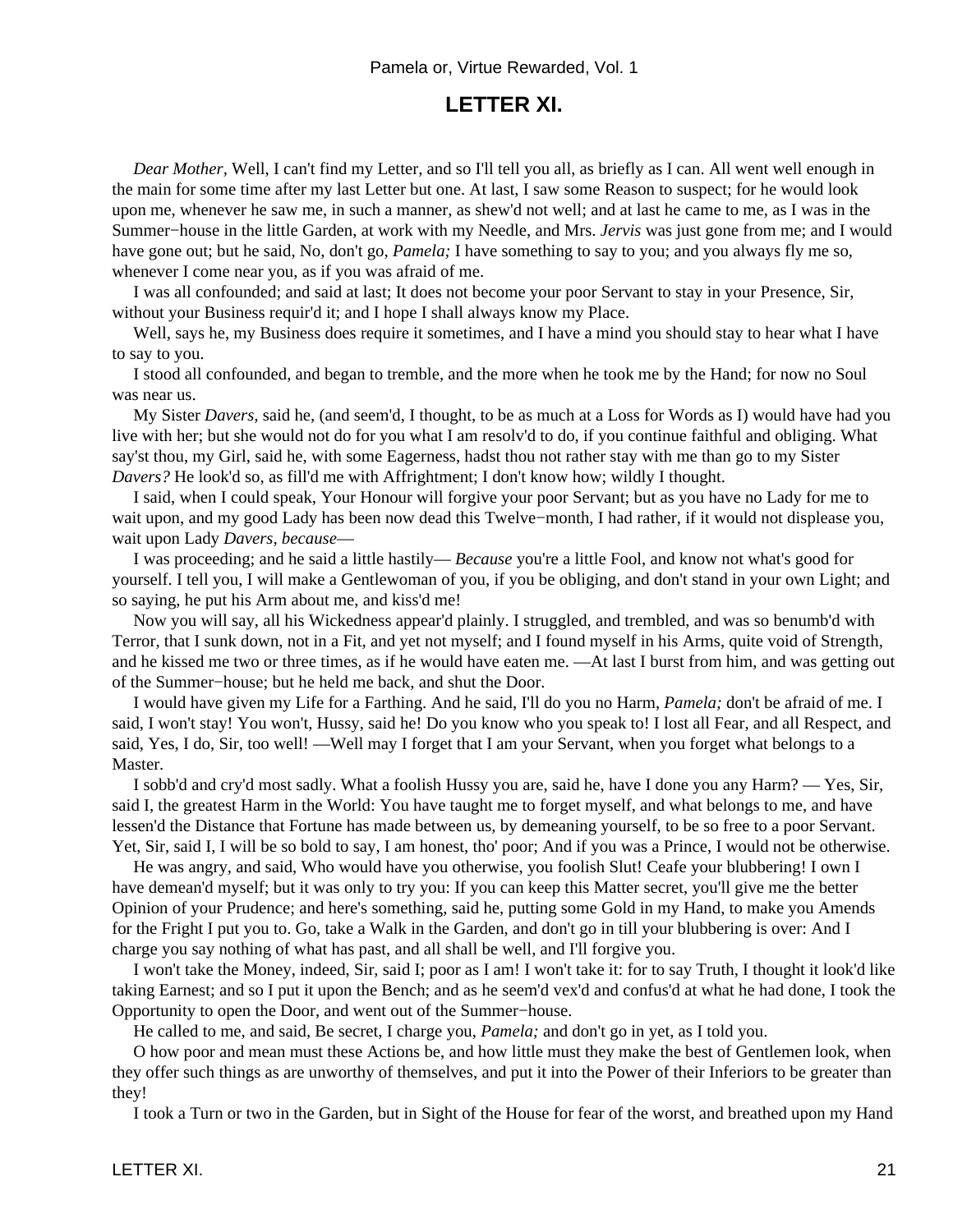to dry my Eyes, because I would not be too disobedient. My next shall tell you more.

 Pray for me, my dear Father and Mother; and don't be angry I have not yet run away from this House, so late my Comfort and Delight, but now my Anguish and Terror. I am forc'd to break off, hastily,

*Your dutiful and honest Daughter.*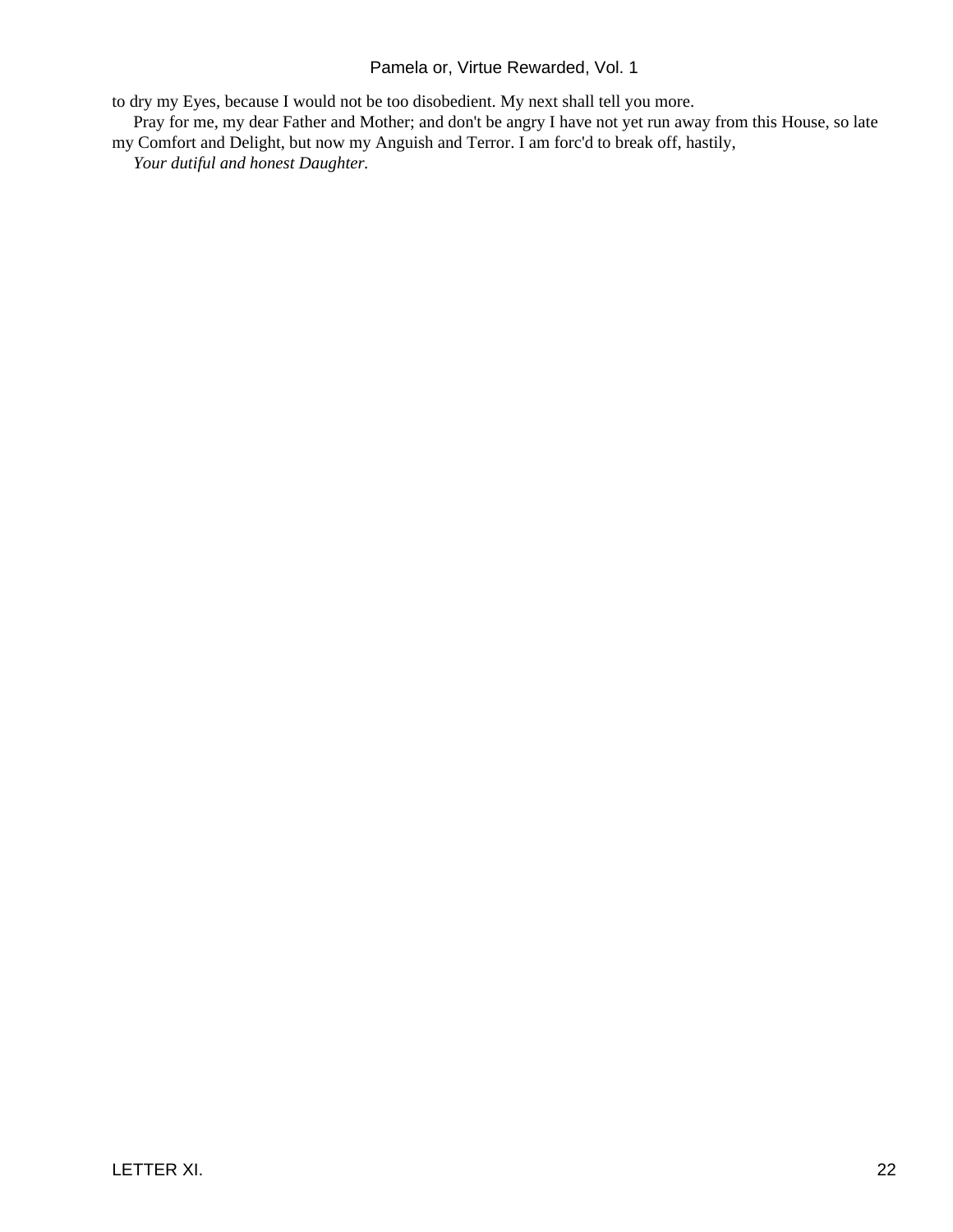#### **LETTER XII.**

<span id="page-27-0"></span>*Dear Mother,* Well, I will now proceed with my sad Story. And so after I had dry'd my Eyes, I went in, and begun to ruminate with myself what I had best to do. Sometimes I thought I would leave the House, and go to the next Town, and wait an Opportunity to get to you; but then I was at a Loss to resolve whether to take away the Things he had given me or no, and how to take them away: Sometimes I thought to leave them behind me, and only go with the Cloaths on my Back; but then I had two Miles and a half, and a By−way, to go to the Town; and being pretty well dress'd, I might come to some harm, almost as bad as what I would run away from; and then may−be, thought I, it will be reported, I have stolen something, and so was forc'd to run away; and to carry a bad Name back with me to my dear poor Parents, would be a sad thing indeed! —O how I wish'd for my grey Russet again, and my poor honest Dress, with which you fitted me out, and hard enough too you had to do it, God knows, for going to this Place, when I was but twelve Years old, in my good Lady's Days! Sometimes I thought of telling Mrs. *Jervis,* and taking her Advice, and only feared his Command, to be secret; for, thought I, he may be ashamed of his Actions, and never attempt the like again: And as poor Mrs. *Jervis* depended upon him, thro' Misfortunes that had attended her, I thought it would be a sad thing to bring his Displeasure upon her for my sake.

 In this Quandary, now considering, now crying, and not knowing what to do, I pass'd the Time in my Chamber till Evening; when desiring to be excused going to Supper, Mrs. *Jervis* came up to me; and said, Why must I sup without you, *Pamela?* Come, I see you are troubled at something; tell me what is the Matter.

 I begg'd I might be permitted to lie with her on Nights; for I was afraid of Spirits, and they would not hurt such a good Person as she. That was a silly Excuse, she said; for why was you not afraid of Spirits before? Indeed I did not think of that. But you shall be my Bedfellow with all my Heart, said she, let your Reason be what it will; only come down to Supper. I begg'd to be excus'd; for, said I, I have been crying so, that it will be taken Notice of by my Fellow−servants; and I will hide nothing from you, Mrs. *Jervis,* when we are a−bed.

 She was so good to indulge me, and went down to Supper; but made more haste to come up to−bed; and told the Servants, that I should lie with her, because she said she could not rest well, and she would get me to read her to sleep, because she knew I lov'd reading, as she said.

 When we were alone, I told her every bit and crumb of the Matter; for I thought, tho' he had bid me not, yet if he should come to know I had told, it would be no worse; for to keep a Secret of such a Nature, I thought would be to deprive myself of the good Advice which I never wanted more; and might encourage him to think I did not resent it as I ought, and would keep worse Secrets, and so make him do worse by me. Was I right, my dear Mother?

 Mrs. *Jervis* could not help mingling Tears with my Tears; for I cry'd all the Time I told her the Story; and begg'd her to advise me what to do; and I shew'd her my dear Father's two Letters, and she praised the Honesty and Inditing of them; and said pleasing things to me of you both. But she begg'd I would not think of leaving my Service; for, says she, in all Likelihood, you behav'd so virtuously that he will be asham'd of what he has done, and never offer the like to you again: Tho', my dear *Pamela,* said she, I fear more for your Prettiness than for any thing else; because the best Man in the Land might love you; so she was pleased to say. She said she wished it was in her Power to live independent; that then she would take a little private House, and I should live with her like her Daughter.

 And so, as you order'd me to take her Advice, I resolved to tarry to see how things went, without he was to turn me away; altho', in your first Letter, you order'd me to come away the Moment I had any Reason to be apprehensive. So, dear Father and Mother, it is not Disobedience, I hope, that I stay; for I could not expect a Blessing, or the good Fruits of your Prayers for me, if I was disobedient.

 All the next Day I was very sad, and began to write my long Letter. He saw me writing, and said (as I mention'd) to Mrs. *Jervis,* That Girl is alwas scribbling; methinks she might find something else to do, or to that purpose. And when I had finish'd my Letter, I put it under the Toilet, in my late Lady's Dressing−room, where nobody comes but myself and Mrs. *Jervis,* besides my Master; but when I came up again to seal it up, to my great Concern it was gone; and Mrs. *Jervis* knew nothing of it; and nobody knew of my Master's having been near the Place in the time; so I have been sadly troubled about it: But Mrs. *Jervis,* as well as I, thinks he has it some how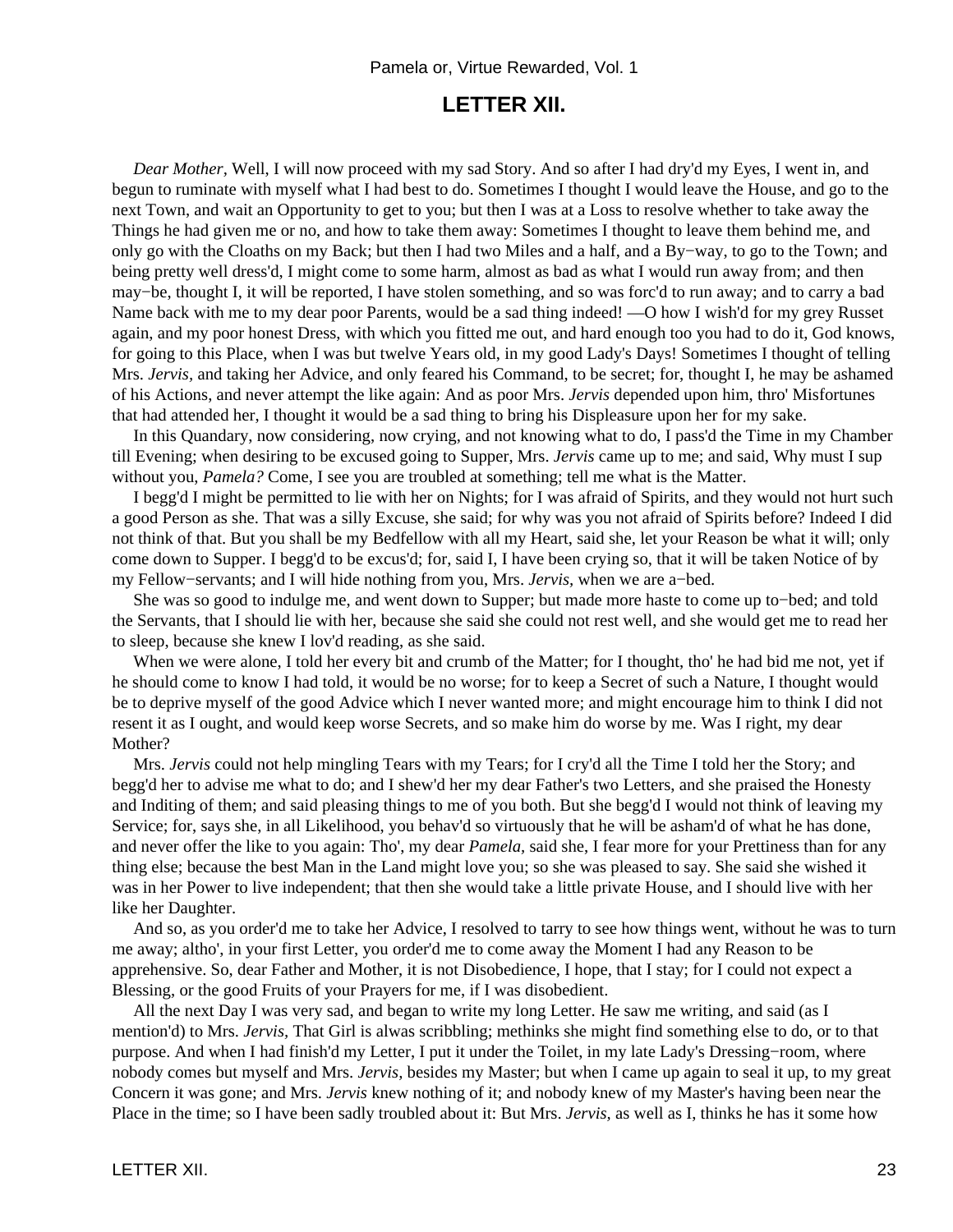or other; and he appears cross and angry, and seems to shun me, as much as he said I did him. It had better be so than worse!

 But he has order'd Mrs. *Jervis* to bid me not spend so much time in writing; which is a poor Matter for such a Gentleman as he to take notice of, as I am not idle otherways, if he did not resent what he thought I wrote upon. And this has no very good Look.

 But I am a good deal easier since I lie with Mrs. *Jervis;* tho' after all, the Fears I live in on one side, and his Frowning and Displeasure at what I do on the other, makes me more miserable than enough.

 O that I had never left my Rags nor my Poverty, to be thus expos'd to Temptations on one hand, or Disgusts on the other! How happy was I a−while ago! How miserable now! —Pity and pray for

*Your afflicted Pamela.*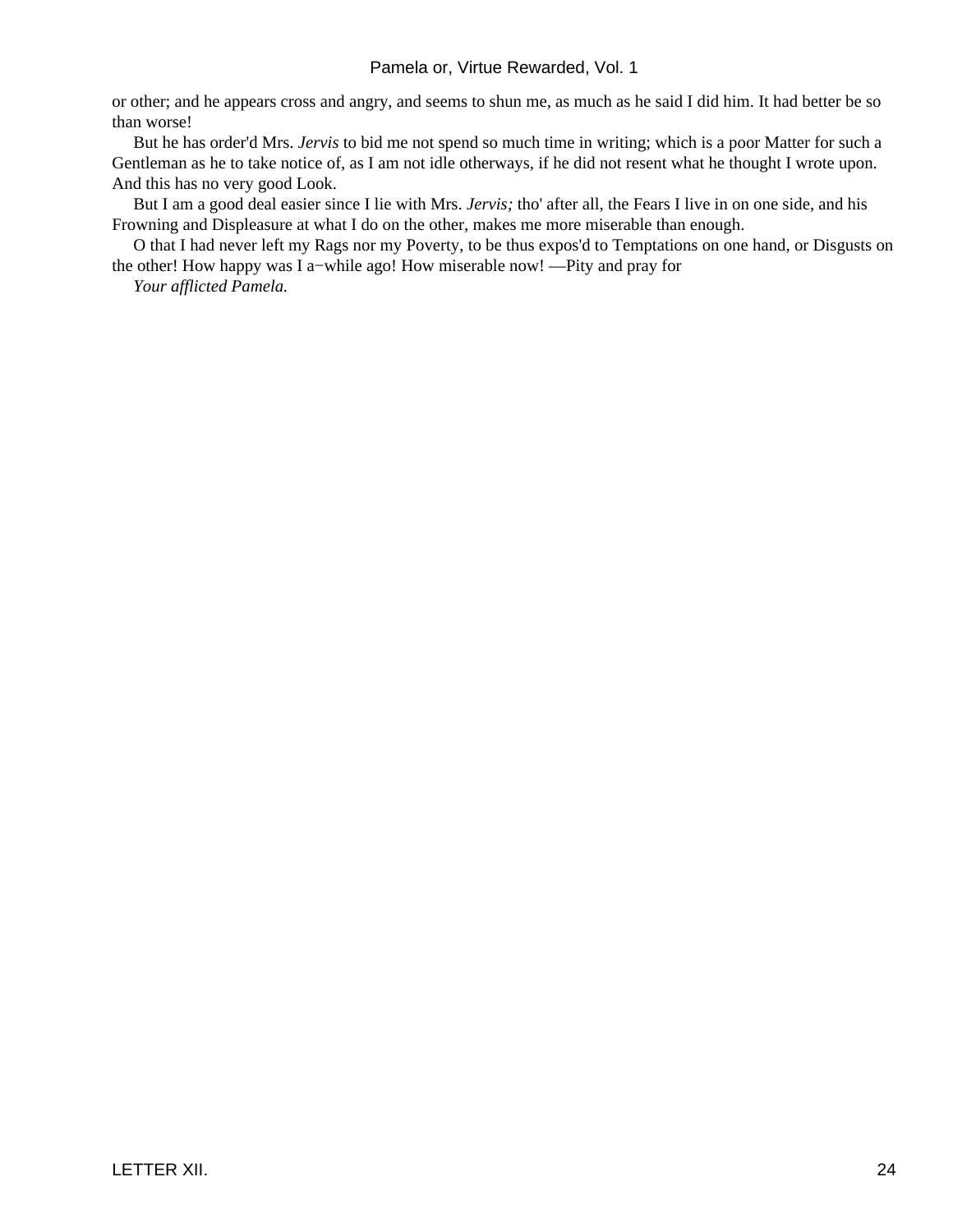#### **LETTER XIII.**

<span id="page-29-0"></span>*My dearest Child,* Our hearts bleed for your Distress, and the Temptations you are tried with. You have our hourly Prayers; and we would have you flee this evil Great House and Man, if you find he renews his Attempts. You ought to have done it at first, had you not had Mrs. *Jervis* to advise with. We can find no Fault in your Conduct hitherto: But it makes our Hearts ake for fear of the worst. O my Child! Temptations are sore things; but yet without them, we know not our selves, nor what we are able to do.

 Your Temptations are very great; for you have Riches, Youth, and a fine Gentleman, as the World reckons him, to withstand; but how great will be your Honour to withstand them! And when we consider your past Conduct, and your virtuous Education, and that you have been bred to be more asham'd of Dishonesty than Poverty, we trust in God that he will enable you to overcome. Yet, as we can't see but your Life must be a Burden to you, through the great Apprehensions always upon you; and that it may be presumptuous to trust too much to your own Strength; and that you are but very young; and the Devil may put it into his Head to use some Stratagem, of which great Men are full, to decoy you; I think you had best come home to share our Poverty with Safety, than to live with so much Discontent in a Plenty, that itself may be dangerous. God direct you for the best. While you have Mrs. *Jervis* for an Adviser, and Bedfellow, (and, O my dear Child, that was prudently done of you) we are easier than we should be; and so committing you to God's blessed Protection, remain

*Your truly loving, but careful, Father and Mother.*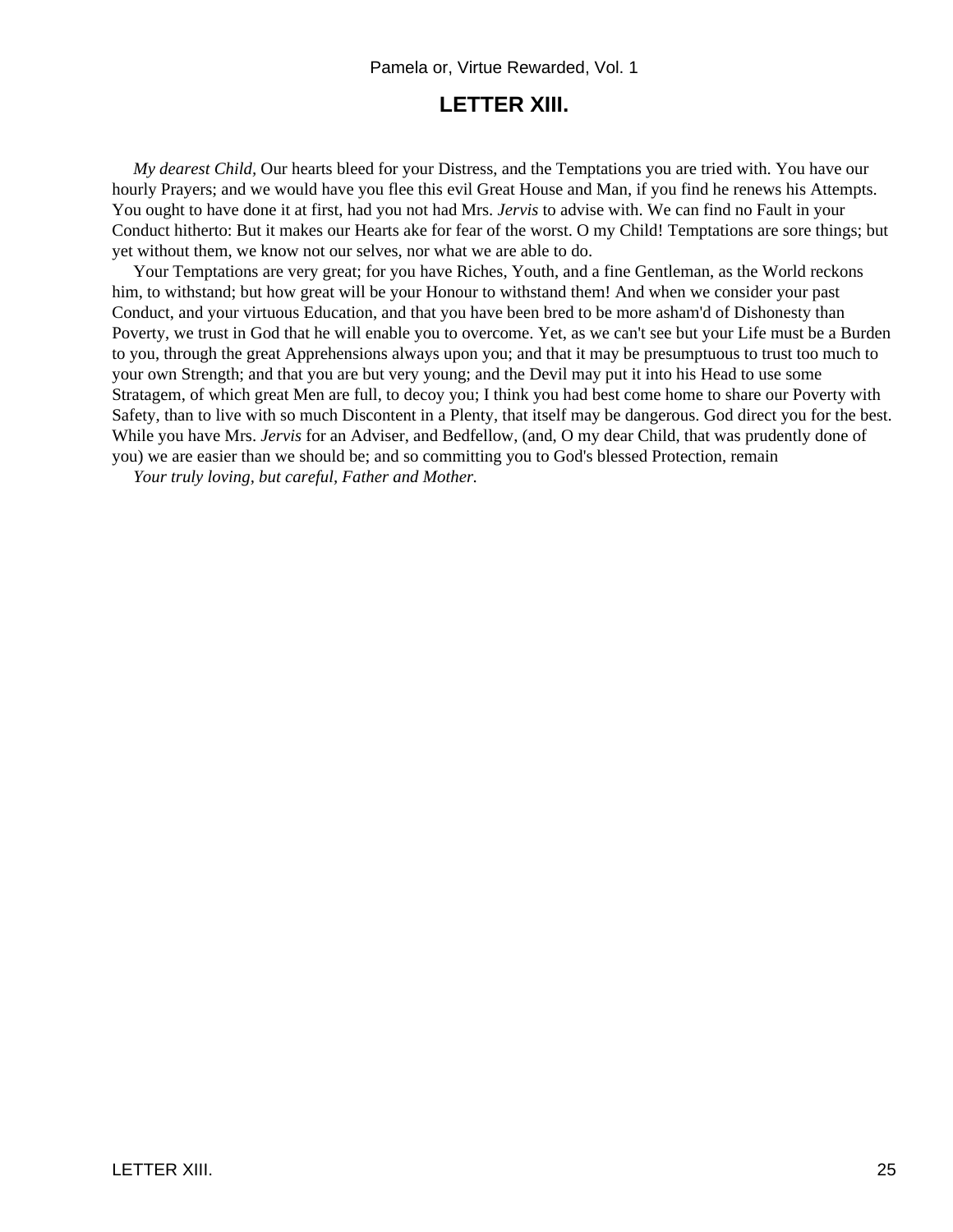#### **LETTER XIV.**

<span id="page-30-0"></span>*Dear Father and Mother,* Mrs. *Jervis* and I have liv'd very comfortably together for this Fortnight past; for my Master was all that time at his *Lincolnshire* Estate, and at his Sister's the Lady *Davers.* But he came home Yesterday. He had some Talk with Mrs. *Jervis* soon after he came home; and mostly about me. He said to her, it seems, Well, Mrs. *Jervis,* I know *Pamela* has your good Word; but do you think her of any Use in the Family? She told me, she was surpris'd at the Question; but said, That I was one of the most virtuous and industrious young Creatures that ever she knew. Why that Word *virtuous,* said he, I pray you? Was there any Reason to suppose her otherwise? Or has any body taken it into their Heads to try her? —I wonder, Sir, says she, you ask me such a Question! Who dare offer any thing to her in such an orderly and well−govern'd House as yours, and under a Master of so good a Character for Virtue and Honour? Your Servant, Mrs. *Jervis,* says he, for your good Opinion; but pray, if any body did, do you think *Pamela* would let you know it? Why, Sir, said she; she is a poor innocent young Thing, and I believe has so much Confidence in me, that she would take my Advice as soon as she would her Mother's. *Innocent!* again; and *virtuous,* I warrant! Well, Mrs. *Jervis,* you abound with your Epithets; but'tis my Opinion, she is an artful young Baggage; and had I a young handsome Butler or Steward, she'd soon make her Market of one of them, if she thought it worth while to snap at him for a Husband. Alack−a−day, Sir, said she, 'tis early Days with *Pamela,* and she does not yet think of a Husband, I dare say: And your Steward and Butler are both Men in Years, and think nothing of the Matter. No, said he, if they were younger, they'd have more Wit than to think of such a Girl. I'll tell you my Mind of her Mrs. *Jervis,* I don't think this same Favourite of yours so very artless a Girl, as you imagine. I am not to dispute with your Honour about her, said Mrs. *Jervis;* but I dare say, if the Men will let her alone, she'll never trouble herself about them. Why, Mrs. *Jervis,* said he, are there any Men that will not let her alone that you know of? No, indeed, Sir, said she; she keeps herself so much to herself, and yet behaves so prudently, that they all esteem her, and shew her as great Respect as if she was a Gentlewoman born.

 Ay, says he, that's her Art, that I was speaking of: But let me tell you, the Girl has Vanity and Conceit, and Pride too, or I am mistaken; and I could give you perhaps an Instance of it. Sir, said she, you can see further than such a poor silly Woman as me; but I never saw any thing but Innocence in her. —And *Virtue* too, I'll warrant ye, said he. But suppose I could give you an Instance, where she has talk'd a little too freely of the Kindnesses that have been shew'd her from a *certain Quarter;* and has had the Vanity to impute a few kind Words utter'd in mere Compassion to her Youth and Circumstances, into a Design upon her, and even dar'd to make free with Names that she ought never to mention but with Reverence and Gratitude; what would you say to that? —Say, Sir! said she, I cannot tell what to say. But I hope *Pamela* incapable of such Ingratitude.

Well, no more of this silly Girl, says he; you may only advise her, as you are her Friend, not to give herself too much Licence upon the Favours she meets with; and if she stays here, that she will not write the Affairs of my Family purely for an Exercise to her Pen and her Invention. I tell you, she is a subtle artful Gypsey, and time will shew it you.

 Was ever the like heard, my dear Father and Mother? It is plain he did not expect to meet with such a Repulse, and mistrusts that I have told Mrs. *Jervis,* and has my long Letter too that I intended for you; and so is vex'd to the Heart. But, however, I can't help it. So I had better be thought artful and subtle, than be so, in *his* Sense; and as light as he makes of the Words *Virtue* and *Innocence* in me, he would have made a less angry Construction, had I less deserved that he should do so; for then, may be, my *Crime* would have been my *Virtue* with him; naughty Gentleman as he is! —I will soon write again; but must now end with saying, That I am, and shall always be,

*Your honest Daughter.*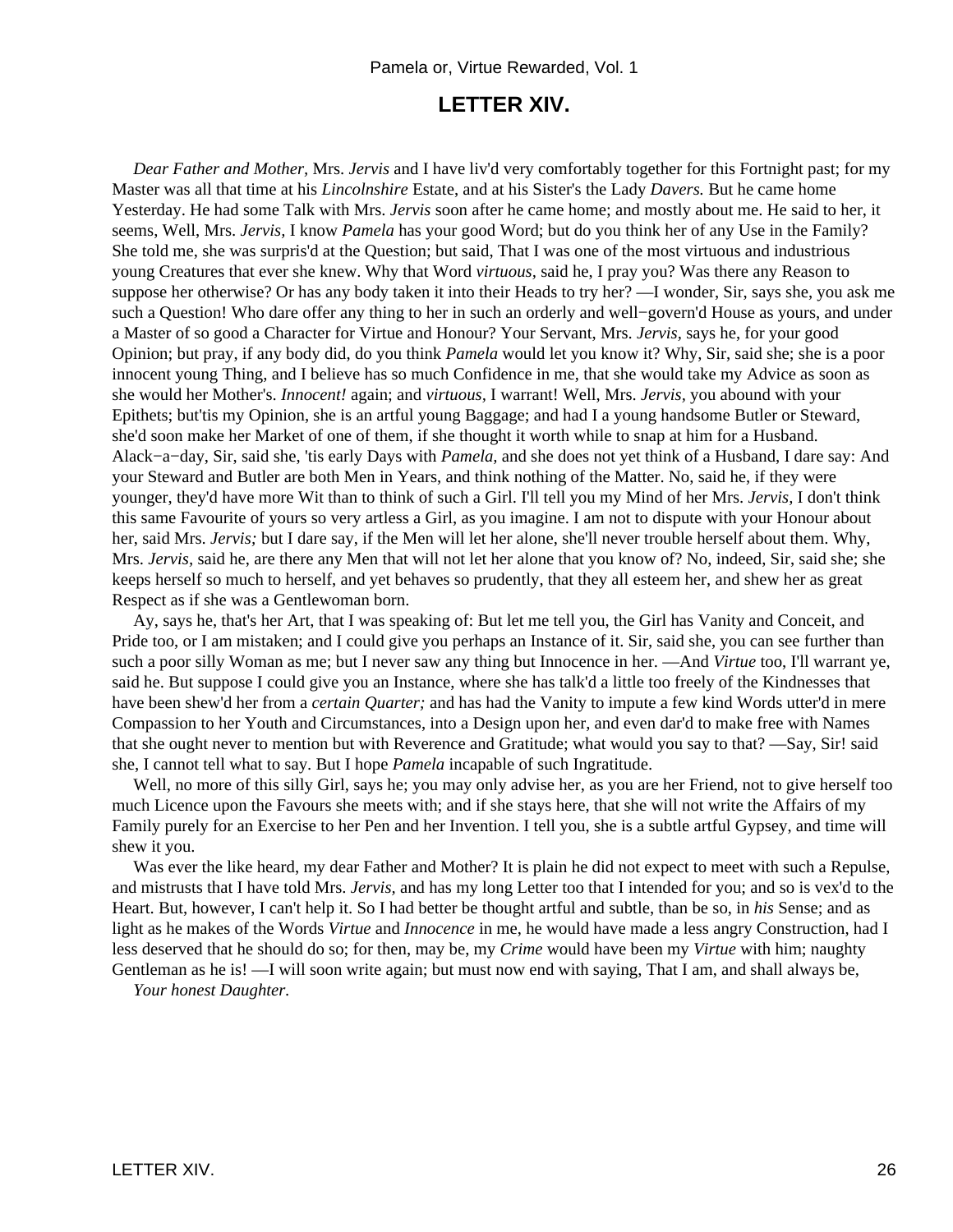#### **LETTER XV.**

<span id="page-31-0"></span>*Dear Mother,* I Broke off abruptly my last Letter; for I fear'd he was coming; and so it happen'd. I thrust the Letter into my Bosom, and took up my Work, which say by me; but I had so little of the Artful, as he called it, that I look'd as confused, as if I had been doing some great Harm.

 Sit still, *Pamela,* said he, and mind your Work, for all me. —You don't tell me I am welcome home after my Journey to *Lincolnshire.* It would be hard, Sir, said I, if you was not always welcome to your Honour's own House.

 I would have gone; but he said, Don't run away, I tell you. I have a Word or two to say to you. Good Sirs, how my Heart went pit−a−pat! When I was a *little kind,* said he, to you in the Summerhouse, and you carry'd yourself so *foolishly* upon it, as if I had intended to do you great harm, did I not tell you, you should take no Notice of what pass'd, to any Creature? And yet you have made a common Talk of the Matter, not considering either my Reputation or your own. —I made a common Talk of it, Sir, said I! I have nobody to talk to, hardly!

 He interrupted me, and said, *Hardly!* you little Equivocator! what do you mean by *hardly?* Let me ask you, Have you not told Mrs. *Jervis* for one? Pray your Honour, said I, all in Agitation, let me go down; for 'tis not for me to hold an Argument with your Honour. Equivocator, again! said he, and took my Hand, what do you talk of an *Argument?* Is it holding an Argument with me, to answer a plain Question? Answer me what I asked. O good, Sir, said I, let me beg you will not urge me further, for fear I forget myself again, and be sawcy.

 Answer me then, I bid you, says he, Have you told Mrs. *Jervis?* It will be sawcy in you, if you don't answer me directly to what I ask. Sir, said I, and fain would have pulled my Hand away, may be I should be for answering you by another Question, and that would not become me. What is it, says he, you would say? Speak out!

 Then, Sir, said I, why should your Honour be so angry I should tell Mrs. *Jervis,* or any body else, what passed, if you intended no harm?

 Well said, pretty *Innocent* and *Artless!* as Mrs. *Jervis* calls you, said he; and is it thus you taunt and retort upon me, insolent as you are! But still I will be answered directly to my Question? Why then, Sir, said I, I will not tell a Lye for the World: I did tell Mrs. *Jervis;* for my Heart was almost broke; but I open'd not my Mouth to any other. Very well, Boldface, said he, and Equivocator, again! You did not open your Mouth to any other; but did you not *write* to some other? Why now, and please your Honour, said I, (for I was quite courageous just then) you could not have asked me this Question, if you had not taken from me my Letter to my Father and Mother, in which, I own, I had broke my Mind freely to them, and asked their Advice, and poured forth my Griefs!

 And so I am to be exposed, am I, said he, *in* my House, and *out* of my House, to the whole World, by such a Sawcebox as you? No, good Sir, said I, and I hope your Honour won't be angry with me; it is not me that expose you if I say nothing but the Truth. So, taunting again! Assurances as you are, said he! I will not be thus talk'd to.

 Pray, Sir, said I, who can a poor Girl take Advice of, if it must not be of her Father and Mother, and such a good Woman as Mrs. *Jervis,* who for her Sex−sake, should give it me when asked? Insolence! said he, and stamp'd with his Foot, Am I to be question'd thus by such a one as you? I fell down on my Knees, and said, For God's sake, your Honour, pity a poor distressed Creature, that knows nothing of her Duty, but how to cherish her Virtue and good Name! I have nothing else to trust to; and tho' poor and friendless here, yet I have always been taught to value Honesty above my Life. Here's ado with your Honesty, said he, foolish Girl! Is it not one Part of Honesty, to be dutiful and grateful to your Master, do you think? Indeed, Sir, said I, it is impossible I should be ingrateful to your Honour, or disobedient, or deserve the Names of Boldface and Insolent, which you call me, but when your Commands are contrary to that first Duty, which shall ever be the Principle of my Life!

 He seem'd to be moved, and rose up, and walked into the great Chamber two or three Turns, leaving me on my Knees; and I threw my Apron over my Face, and laid my Head on a Chair, and cry'd as if my Heart would break, having no Power to stir.

 At last he came in again, but, alas! with Mischief in his Heart! and raising me up, he said, Rise, *Pamela,* rise; you are your own Enemy. Your perverse Folly will be your Ruin! I tell you this, that I am very much displeased with the Freedoms you have taken with my Name to my House−keeper, as also to your Father and Mother; and you may as well have *real* Cause to take these Freedoms with me, as to make my Name suffer for imaginary ones: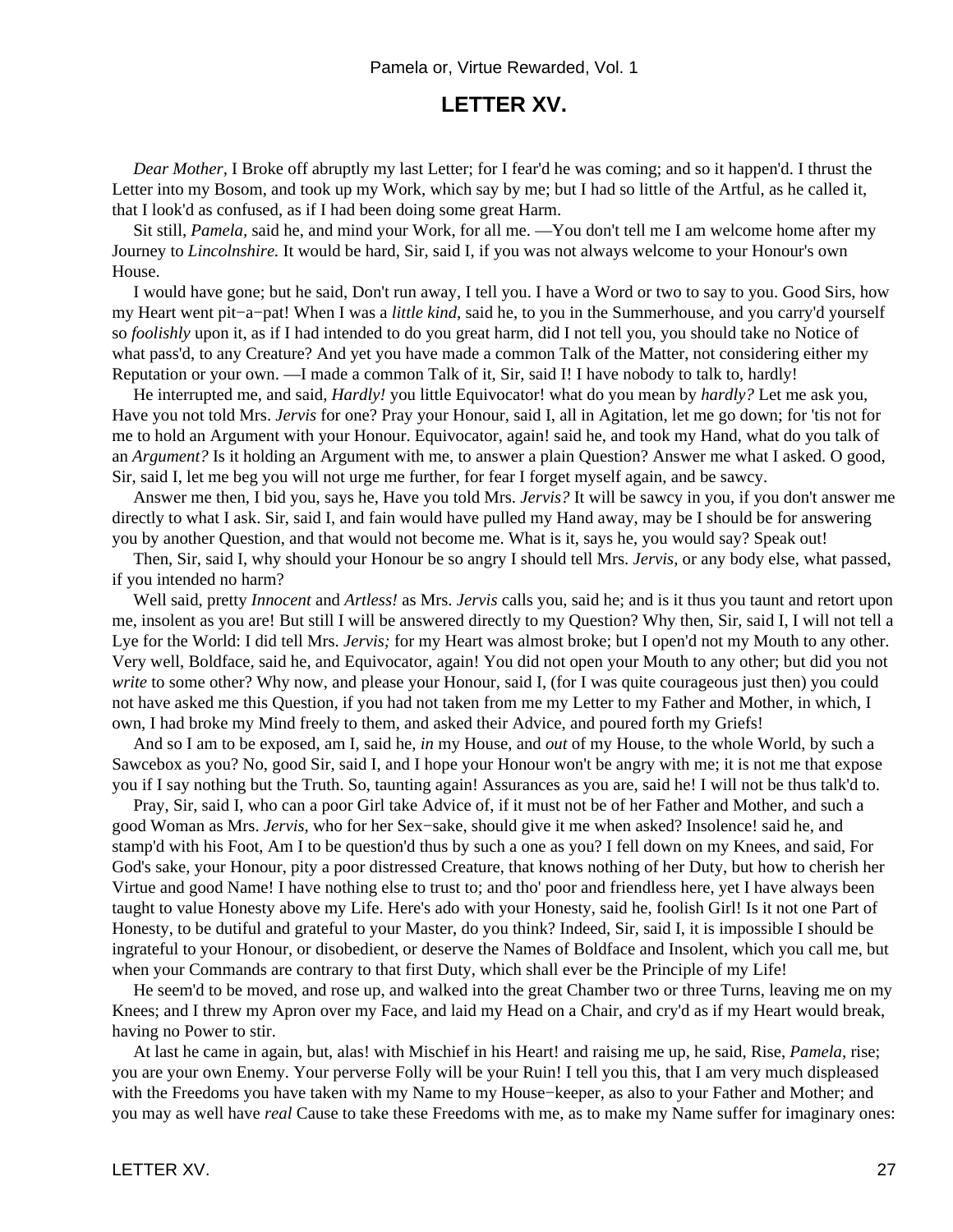And saying so, he offer'd to take me on his Knee, with some Force. O how I was terrify'd! I said, like as I had read in a Book a Night or two before, Angels, and Saints, and all the Host of Heaven, defend me! And may I never survive one Moment, that fatal one in which I shall forfeit my Innocence. Pretty Fool! said he, how will you forfeit your Innocence, if you are oblig'd to yield to a Force you cannot withstand? Be easy, said he; for let the worst happen that can, you'll have the Merit, and I the Blame; and it will be a good Subject for Letters to your Father and Mother, and a Tale into the Bargain for Mrs. *Jervis.*

 He by Force kissed my Neck and Lips; and said, Who ever blamed *Lucretia,* but the *Ravisber* only? and I am content to take all the Blame upon me; as I have already borne too great a Share for what I have deserv'd. May I, said I, *Lucretia* like, justify myself with my Death, if I am used barbarously? O my good Girl! said he, tauntingly, you are well read, I see; and we shall make out between us, before we have done, a pretty Story in Romance, I warrant ye!

 He then put his Hand in my Bosom, and the Indignation gave me double Strength, and I got loose from him, by a sudden Spring, and ran out of the Room; and the next Chamber being open, I made shift to get into it and threw−to the Door, and the Key being on the Inside, it locked; but he follow'd me so close, he got hold of my Gown, and tore a Piece off, which hung without the Door.

 I just remember I got into the Room; for I knew nothing further of the Matter till afterwards; for I fell into a Fit with my Fright and Terror, and there I lay, till he, as I suppose, looking through the Key−hole, spy'd me lying all along upon the Floor, stretch'd out at my Length; and then he call'd Mrs. *Jervis* to me, who, by his Assistance, bursting open the Door, he went away, seeing me coming to myself; and bid her say nothing of the Matter, if she was wise.

 Poor Mrs. *Jervis* thought it was worse, and cry'd over me like as if she was my Mother; and I was two Hours before I came to myself; and just as I got a little up on my Feet, he coming in, I went away again with the Terror; and so he withdrew again: But he staid in the next Room to let nobody come near us, that his foul Proceedings might not be known.

 Mrs. *Jervis* gave me her Smelling−bottle, and had cut my Laces, and sat me in a great Chair, and he call'd her to him: How is the Girl, said he? I never saw such a Fool in my Life. I did nothing at all to her. Mrs. *Jervis* could not speak for crying. So, he said, she has told you, it seems, that I was kind to her in the Summer−house, tho' I'll assure you, I was quite innocent then as well as now; and I desire you to keep this Matter to yourself, and let me not be nam'd in it.

 O Sir, said she, for your Honour's sake, and for Christ's sake—But he would not hear her, and said—For your own sake, I tell you, Mrs. *Jervis,* say not a Word more. I have done her no harm. And I won't have her stay in my House; prating, perverse Fool, as she is! But since she is so apt to fall into Fits, or at least pretend to do so, prepare her to see me To−morrow after Dinner, in my Mother's Closer, and do you be with her, and you shall hear what passes between us.

 And so he went out in a Pet, and order'd his Chariot and Four to be got ready, and went away a Visiting somewhere.

 Mrs. *Jervis* then came to me, and I told her all that had happen'd, and said I was resolv'd not to stay in the House; and she saying, He seem'd to threaten as much; I said, Thank God; then I shall be easy: So she told me all he had said to her, as I have said above.

 Mrs. *Jervis* is very loth I should go; and yet, poor Woman! she begins to be afraid for herself; but would not have me ruin'd for the World. She says, To be sure he means no good; but may be, now he sees me so resolute, he will give over all Attempts: And that I shall know what to do better after To−morrow, when I am to appear before a very bad Judge, I doubt!

 O how I dread this To−morrow's Appearance! But be assured, my dear Parents, of the Honesty of your poor Child! As I am sure I am of your Prayers for

*Your dutiful Daughter.*

Oh! this frightful To−morrow! how I dread it!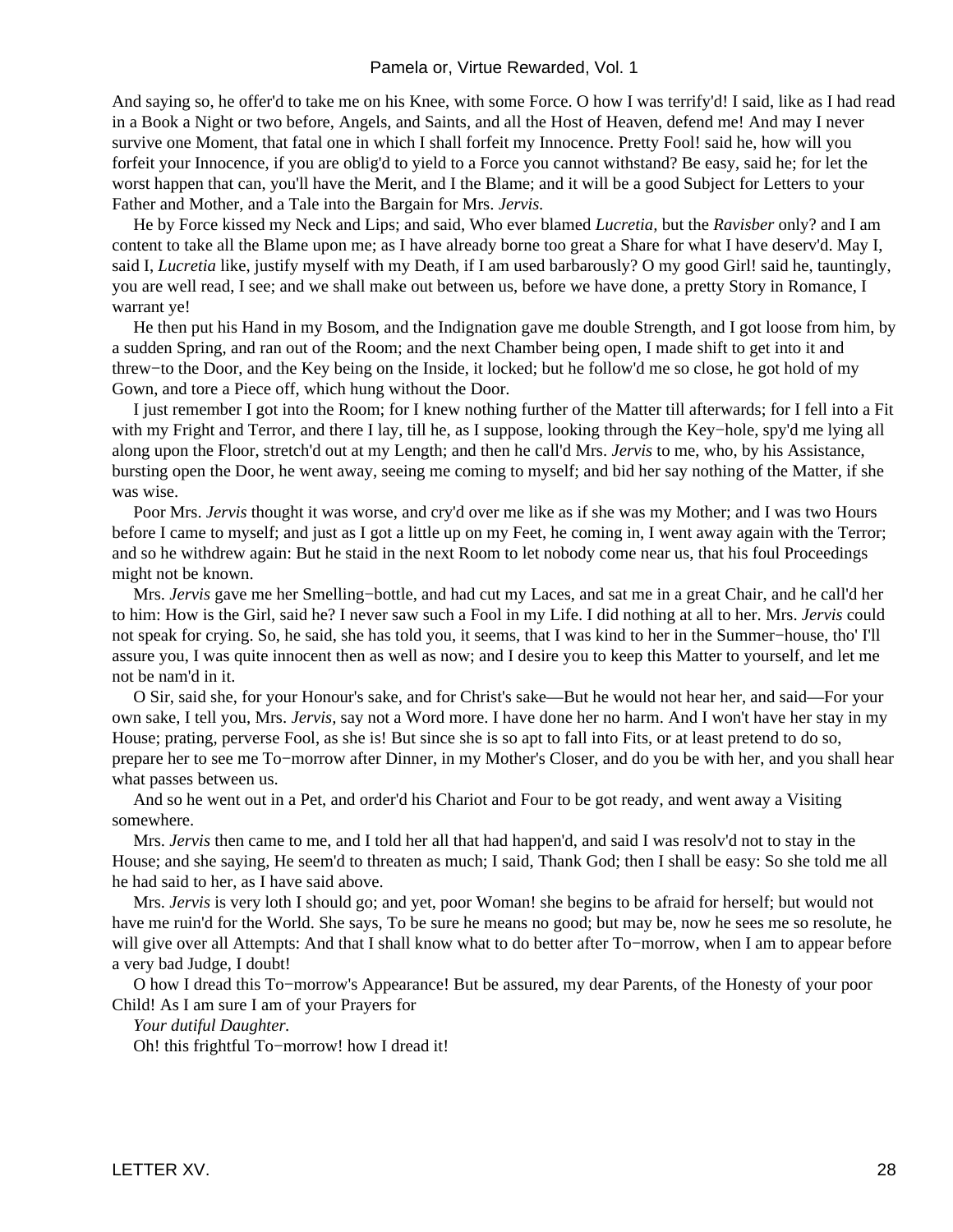#### **LETTER XVI.**

*My dear Parents,* I Know you longed to hear from me soon. I send as soon as I could.

<span id="page-33-0"></span>Well, you may believe how uneasily I passed the Time till his appointed Hour came. Every Minute, as it grew nearer, my Terrors increased; and sometimes I had great Courage, and sometimes none at all; and I thought I should faint when it came to the Time my Master had dined. I could neither eat nor drink, for my part; and do what I could, my Eyes were swell'd with crying.

 At last he went up to the Closet, which was my good Lady's Dressing−room; a Room I once lov'd, but then as much hated.

 Don't your Heart ake for me? —I am sure mine flutter'd about like a Bird in a Cage new caught. O *Pamela,* said I to my self, why art thou so foolish and fearful! Thou hast done no harm! what, if thou fearest an unjust Judge, when thou art innocent, wouldst thou do before a just one, if thou wert guilty? Have Courage, *Pamela,* thou knowest the worst! And how easy a Choice Poverty and Honesty is, rather than Plenty and Wickedness?

 So I chear'd myself; but yet my poor Heart sunk, and my Spirits were quite broken. Every thing that stirred, I thought was to call me to my Account. I dreaded it, and yet I wished it to come.

 Well, at last he rung the Bell; O thought I, that it was my Passing−bell! Mrs. *Jervis* went up, with a full Heart enough, poor good Woman! He said, Where's *Pamela?* let her come up, and do you come with her. She came to me; I was ready to come with my Feet, but my Heart was with my dear Father and Mother, wishing to share your Poverty and Happiness. But I went.

 O how can wicked Men look so steddy and untouch'd, with such black Hearts, while poor Innocents look like Malefactors before them!

 He looked so stern, that my Heart failed me, and I wish'd myself any−where but there, tho' I had before been summoning up all my Courage. Good God of Heaven, said I to myself, give me Courage to stand before this naughty Master! O soften him! or harden me!

 Come in, Fool, said he, angrily, as soon as he saw me (and snatch'd my Hand with a Pull); you may well be asham'd to see me, after your Noise and Nonsense, and exposing me as you have done. I ashamed to see *you!* thought I: Very pretty indeed! — But I said nothing.

 Mrs. *Jervis,* said he, here you are both together. Do you sit down; but let her stand if she will: Ay, thought I, if I *can;* for my Knees beat one against another. Did you not think, when you saw the Girl in the way you found her in, that I had given her the greatest Occasion that could possibly be given any Woman? And that I had actually ruin'd her, as she calls it? Tell me, could you think any thing less? Indeed, says she, I fear'd so at first. Has she told you what I did to her, and *all* I did to her, to occasion all this Folly, by which my Reputation might have suffer'd in your Opinion, and in that of all the Family? —Tell me, what has she told you?

 She was a little too much frighted, as she owned afterwards, at his Sternness, and said, Indeed she told me you only pulled her on your Knee, and kissed her.

 Then I plucked up my Spirit a little. *Only!* Mrs. *Jervis,* said I, and was not that enough to shew me what I had to fear! When a Master of his Honour's Degree demeans himself to be so free as that to such a poor Servant as me, what is the next to be expected? —But your Honour went further, so you did; and threaten'd what you would do, and talk'd of *Lucretia,* and her hard Fate. —Your Honour knows you went too far for a Master to a Servant, or even to his Equal; and I cannot bear it! So I fell a crying most sadly.

 Mrs. *Jervis* began to excuse me, and to beg he would pity a poor Maiden, that had such a Value for her Reputation. He said, I speak it to her Face, I think her very pretty, and I thought her humble, and one that would not grow upon my Favours, or the Notice I took of her; but I abhor the Thought of forcing her to any thing. I know myself better, said he, and what belongs to me: And to be sure I have enough demean'd myself to take so much Notice of such a one as she; but I was bewitch'd, I think, by her, to be freer than became me; tho' I had no Intention to carry the Jest farther.

 What poor Stuff was all this, my dear Mother, from a Man of his Sense! But see how a bad Cause and bad Actions confound the greatest Wits! —It gave me a little more Courage then; for Innocence, I find, in a weak Mind, has many Advantages over Guilt, with all its Riches and Wisdom!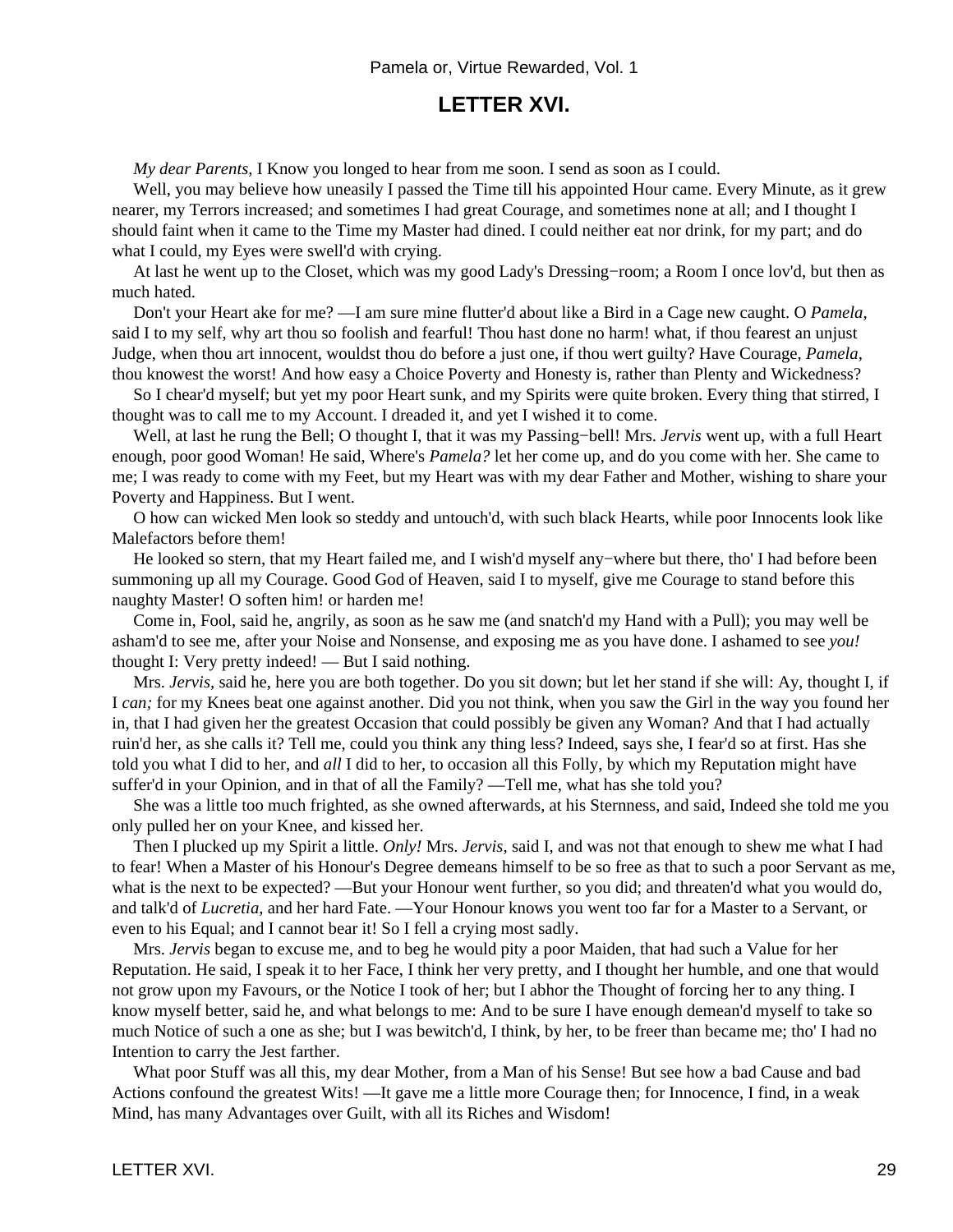So I said, Your Honour may call this Jest or Sport, or what you please; but indeed, Sir, it is not a Jest that becomes the Distance between a Master and a Servant! Do you hear, Mrs. *Jervis,* said he? Do you hear the Pertness of the Creature? I had a good deal of this Sort before in the Summer−house, and Yesterday too, which made me rougher to her than perhaps I had otherwise been.

 Says Mrs. *Jervis, Pamela,* don't be pert to his Honour! You should know your Distance; you see his Honour was only in jest! —O dear Mrs. *Jervis,* said I, don't you blame me too! It is very difficult to keep one's Distance to the greatest of Men, when they won't keep it themselves to their meanest Servants!

 See again, said he; could you believe this of the young Baggage, if you had not heard it. O good your Honour, said the well−meaning Gentlewoman, pity and forgive the poor Girl; she is but a Girl; and her Virtue is very dear to her; and I will pawn my Life for her, she will never be pert to your Honour, if you'll be so good as to molest her no more, nor frighten her again. Said she, You see how, by her Fit, she was in Terror; she could not help it; and tho' your Honour intended her no harm; yet the Apprehension was almost Death to her: And I had much ado to bring her to herself again. O the little Hypocrite, said he! she has all the Arts of her Sex; they are born with her; and I told you a−while ago, you did not know her. But, said he, this was not the Reason principally of my calling you before me both together: I find I am likely to suffer in my Reputation by the Perverseness and Folly of this Girl. She has told you all, and perhaps more than all; nay, I make no doubt of it; and she has written Letters; for I find she is a mighty Letter−writer! to her Father and Mother, and others, as far as I know; in which she makes herself an Angel of Light, and me, her kind Master and Benefactor, a Devil incarnate! —(O how People will sometimes, thought I, call themselves by the right Names!—) And all this I won't bear; and so I am resolv'd she shall return to the Distresses and Poverty she was taken from; and let her take care how she uses my Name with Freedom, when she is gone from me.

 I was brighten'd up at once upon these welcome Words: And I threw myself upon my Knees at his Feet, with a most sincere, glad Heart; and I said, God Almighty bless your Honour for your Resolution: Now I shall be happy; and permit me, on my bended Knees, to thank your Honour for all the Benefits and Favours you have heaped upon me: For the Opportunities I have had of Improvement and Learning; through my good Lady's Means, and yours. I will now forget all your Honour has done to me: And I promise you, that I will never take your Name in my Lips, but with Reverence and Gratitude: And so God Almighty bless your Honour, for ever and ever, *Amen!* —And so I got up, and went away with another−guise sort of Heart than I came into his Presence with. And so I fell to writing this Letter. And thank God all is over.

 And now my dearest Father and Mother, expect to see soon your poor Daughter, with an humble and dutiful Mind, return'd to you: And don't fear but I know how to be happy with you as ever: For I will lie in the Loft, as I used to do; and pray let the little Bed be got ready; and I have a little Money, which will buy me a Suit of Cloaths, fitter for my Condition than what I have; and I will get Mrs. *Mumford* to help me to some Needle−work; and fear not that I shall be a Burden to you, if my Health continues; and I know God will bless me, if not for my own sake, for both your sakes, who have, in all your Trials and Misfortunes, preserved so much Integrity, as makes every body speak well of you both. But I hope he will let good Mrs. *Jervis* give me a Character, for fear it should be thought I was turn'd away for Dishonesty.

 And so God bless you both, and may you be blest for me, and I blest for you: And I will always bless my Master and Mrs. *Jervis.* And so good Night; for it is late, and I shall be soon called to−bed.

 I hope Mrs. *Jervis* is not angry with me, because she has not called me to Supper with her; tho' I could eat nothing if she had. But I make no doubt I shall sleep purely to Night, and dream that I am with you, in my dear, dear, happy Loft once more.

 So, good Night again, my dear Father and Mother, says *Your honest poor Daughter.*

May−hap I mayn't come this Week, because I must get up the Linen, and leave every thing belonging to my Place in Order. So send me a Line if you can, to let me know if I shall be welcome, by *John,* who'll call for it as he returns. But say nothing of my coming away to him, as yet. For it will be said I blab every thing.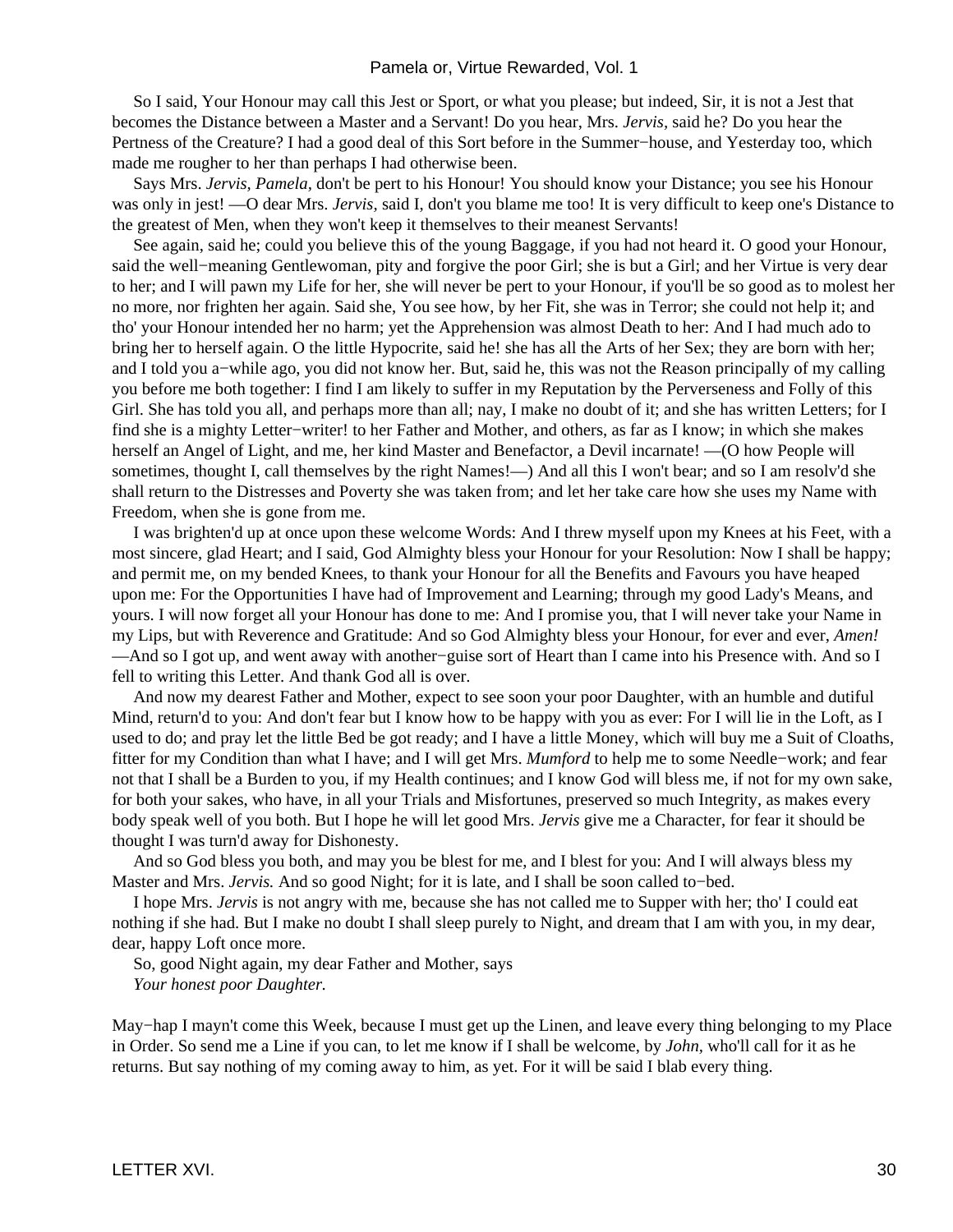#### **LETTER XVII.**

<span id="page-35-0"></span>*My dearest Daughter,* Welcome, welcome, ten times welcome, shall you be to us; for you come to us innocent, and happy, and honest; and you are the Staff of our Old−age, and our Comfort too. And tho' we cannot do for you as we would, yet we doubt not we shall live comfortably together, and what with my diligent Labour, and your poor Mother's Spinning, and your Needle−work, I make no doubt we shall live better and better. Only your poor Mother's Eyes begin to fail her; tho' I bless God, I am as strong, and able, and willing to labour as ever; and Oh my dear Child, your Virtue has made me, I think, stronger and better than I was before. What blessed Things are Trials and Temptations to us, when they be overcome!

 But I am thinking about those same four Guineas: I think you should give them back again to your Master; and yet I have broke them. Alas! I have only three left; but I will borrow it if I can, Part upon my Wages, and Part of Mrs. *Mumford,* and send it to you, that you may return it, against *John* comes next, if he comes again, before you.

 I want to know how you come. I fansy honest *John* will be glad to bear you Company Part of the Way, if your Master is not so cross as to forbid him. And if I know time enough, your Mother will go one five Miles, and I will go ten on the Way, or till I meet you, as far as one Holiday will go: For that I can get Leave for; and we shall receive you with more Pleasure than we had at your Birth, when all the worst was over; or than we ever had in our Lives.

 And so God bless you, till the happy Time comes; say both your Mother and I; which is all at present, from *Your truly loving Parents.*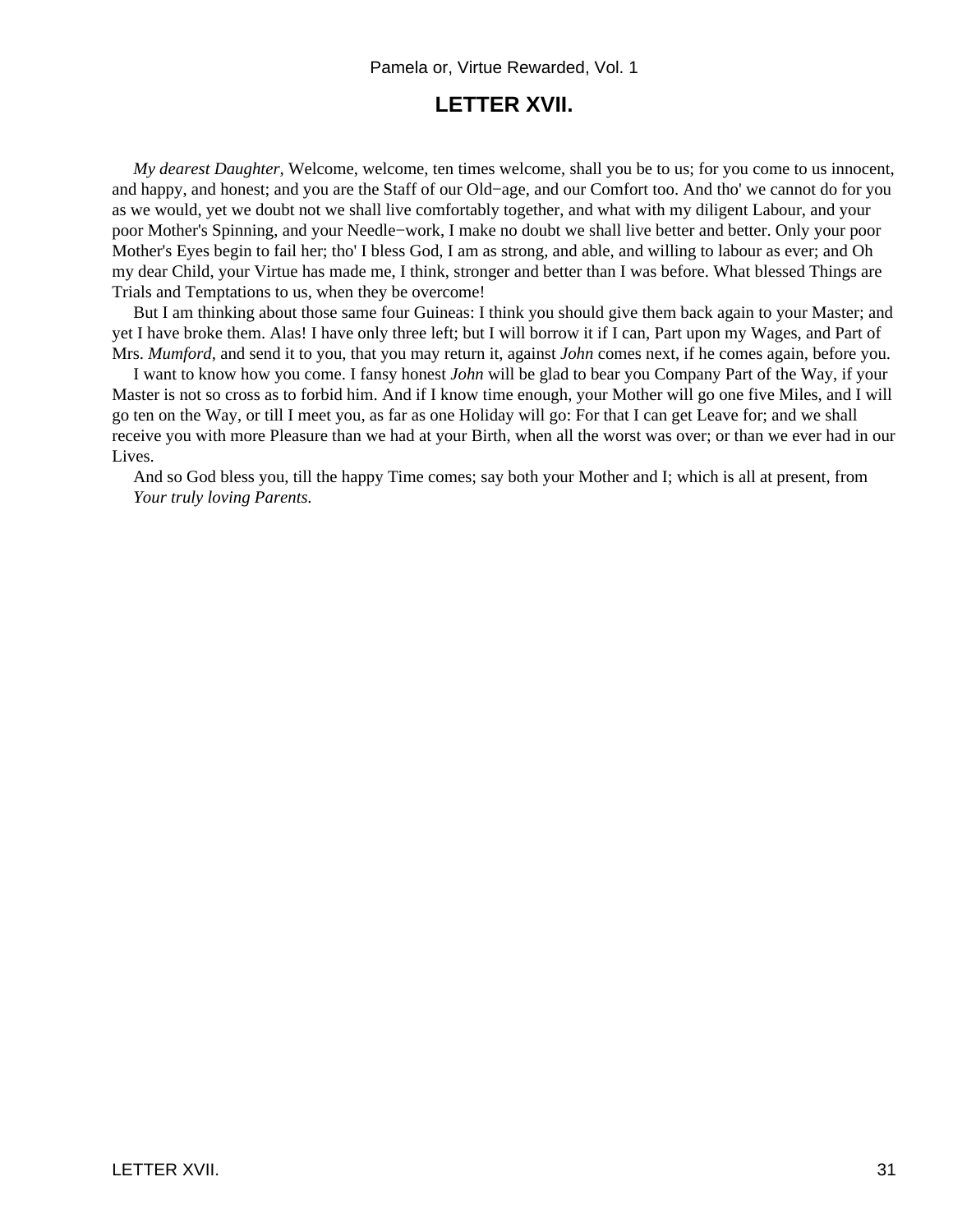## **LETTER XVIII.**

*Dear Father and Mother,* I Thank you a thousand times for your Goodness to me, express'd in your last Letter. I now long to get my Business done, and come to my New−Old Lot, again, as I may call it. I have been quite another thing since my Master has turn'd me off; and as I shall come to you an honest Daughter, what Pleasure it is to what I should have, if I could not have seen you but as a guilty one! Well, my writing Time will soon be over, and so I will make Use of it now, and tell you all that has happen'd since my last Letter.

 I wonder'd Mrs. *Jervis* did not call me to sup with her, and fear'd she was angry; and when I had finish'd my Letter, I long'd for her coming to Bed. At last she came up, but seem'd shy and reserv'd; and I said, O my dear Mrs. *Jervis,* I am glad to see you: you are not angry with me, I hope. She said she was sorry Things went so far; and that she had a great deal of Talk with my Master after I was gone. She said, he seem'd mov'd at what I said, and at my falling on my Knees to him, and my Prayer for him, at my going away. He said, I was a strange Girl; he knew not what to make of me: And is she gone? said he: I intended to say something else to her, but she behav'd so oddly, that I had not Power to stop her. She ask'd if she should call me again. He said, Yes; and then, No, let her go; it is best for her and me too, that she shall go now I have given her Warning. But where she had, it I can't tell; but I never met with the Fellow of her in my Life, at any Age. She said, he had order'd her not to tell me all: but she believ'd he never would offer any thing to me again, and I might stay, she fansy'd, if I would beg it as a Favour; tho' she was not sure neither.

 I stay! dear Mrs. *Jervis,* said I, why 'tis the best News that could have come to me, that he will let me go. I do nothing but long to go back again to my Poverty and Distress, as he said I should; for, tho' I am sure of the Poverty, I shall not have Half the Distress I have had for some Months past, I'll assure you.

 Mrs. *Jervis,* dear good Soul, wept over me, and said, Well, well, *Pamela,* I did not think I had shew'd so little Love to you, as that you should express so much Joy to leave me. I am sure I never had a Child half so dear to me as you!

 I cry'd to hear her so good to me, as indeed she has always been; and said, What would you have me to do, dear Mrs. *Jervis?* I love you next to my own Father and Mother, and you are the chief Concern I have to leave this Place; but I am sure it is certain Ruin if I stay. After such Offers, and such Threatenings, and his comparing himself to a wicked Ravisher, in the very Time of his last Offer; and making a Jest of me, that we should make a pretty Story in Romances; can I stay, and be safe? Has he not demean'd himself twice? and it behoves me to beware of the third Time, for fear he should lay his Snares surer; for may−hap he did not expect a poor Servant would resist her Master so much. And must it not be look'd upon as a sort of Warrant for such Actions, if I stay after this? for I think, when one of our Sex finds she is attempted, it is an Encouragement to a Person to proceed, if one puts one's self in the Way of it, when one can help it; and it shews one can forgive what in short ought not to be forgiven. Which is no small Countenance to foul Actions, I'll assure you.

 She hugg'd me to her, and said, *I'll assure you!* Pretty−face, where gottest thou all thy Knowledge, and thy good Notions, at these Years? Thou art a Miracle for thy Age, and I shall always love thee! But, do you resolve to leave us, *Pamela?*

 Yes, my dear Mrs. *Jervis,* said I; for as Matters stand, how can I do otherwise? —But I'll do all the Duties of my Place first, if I may. And I hope you'll give me a Character as to my Honesty, as it may not look as if I was turn'd away for any Harm. Ay, that I will, said she; I will give thee such a Character as never Girl at thy Years deserv'd. And I am sure, said I, I will always love and honour you, as my third best Friend, whenever I go, or whatever becomes of me.

 And so we went to Bed, and I never wak'd 'till 'twas Time to rise; which I did, as blyth as a Bird, and went about my Business with great Pleasure.

 But I believe my Master is fearfully angry with me; for he past by me two or three times, and would not speak to me; and towards Evening he met me in the Passage, going into the Garden, and said such a Word to me as I never heard in my Life from him, to Man, Woman or Child; for he first said, This Creature's always in my way, I think! I said, standing up as close as I could, and the Entry was wide enough for a Coach too, I hope I shan't be long in your Honcur's Way. D—n you! said he, (that was the hard Word) for a little Witch; I have no Patience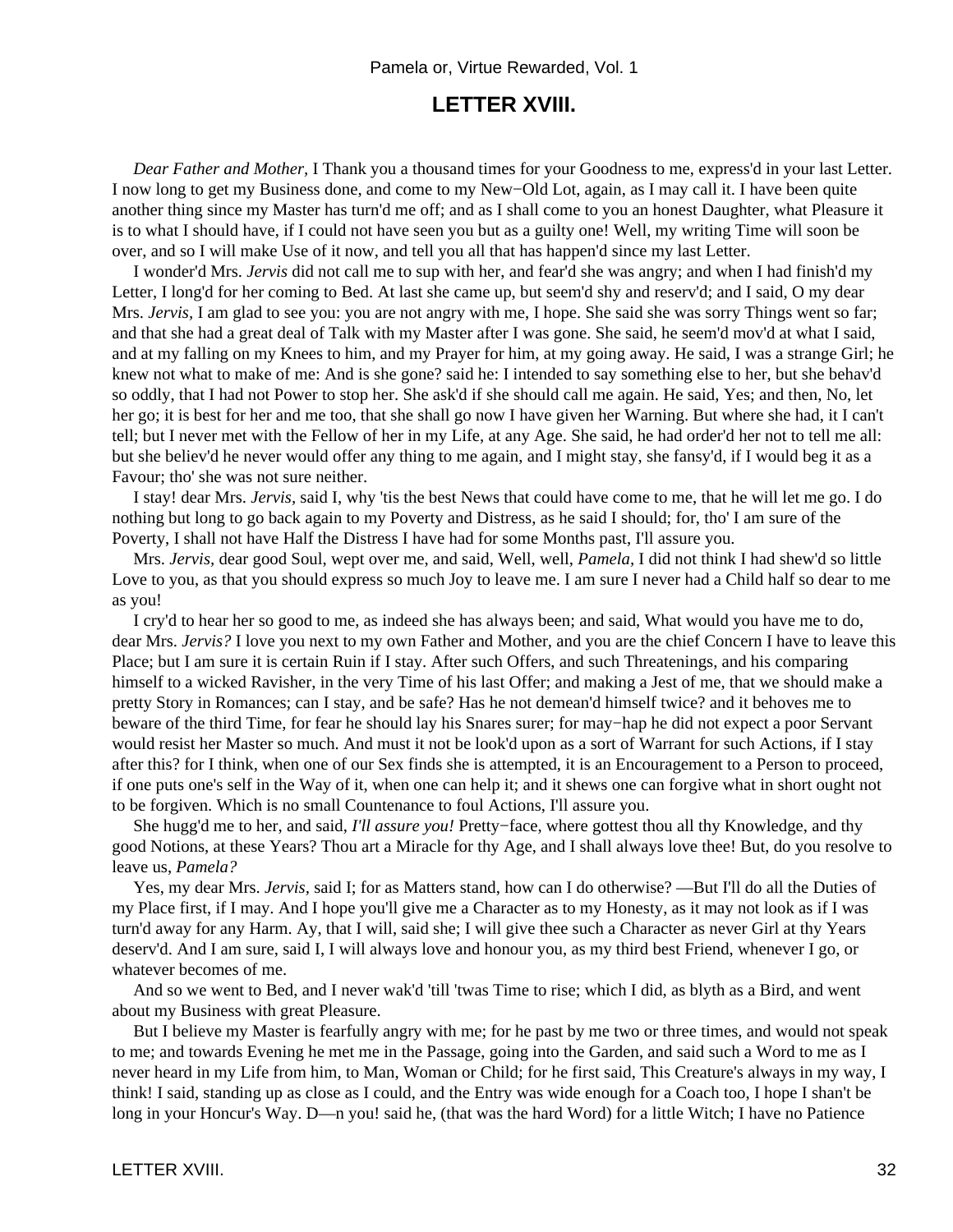with you.

 I profess I trembled to hear him say so; but I saw he was vex'd, and as I am going away, I minded it the less. But I see, my dear Parents, that when a Person will do wicked Things, it is no Wonder he will speak wicked Words. And so I rest

*Your dutiful Daughter.*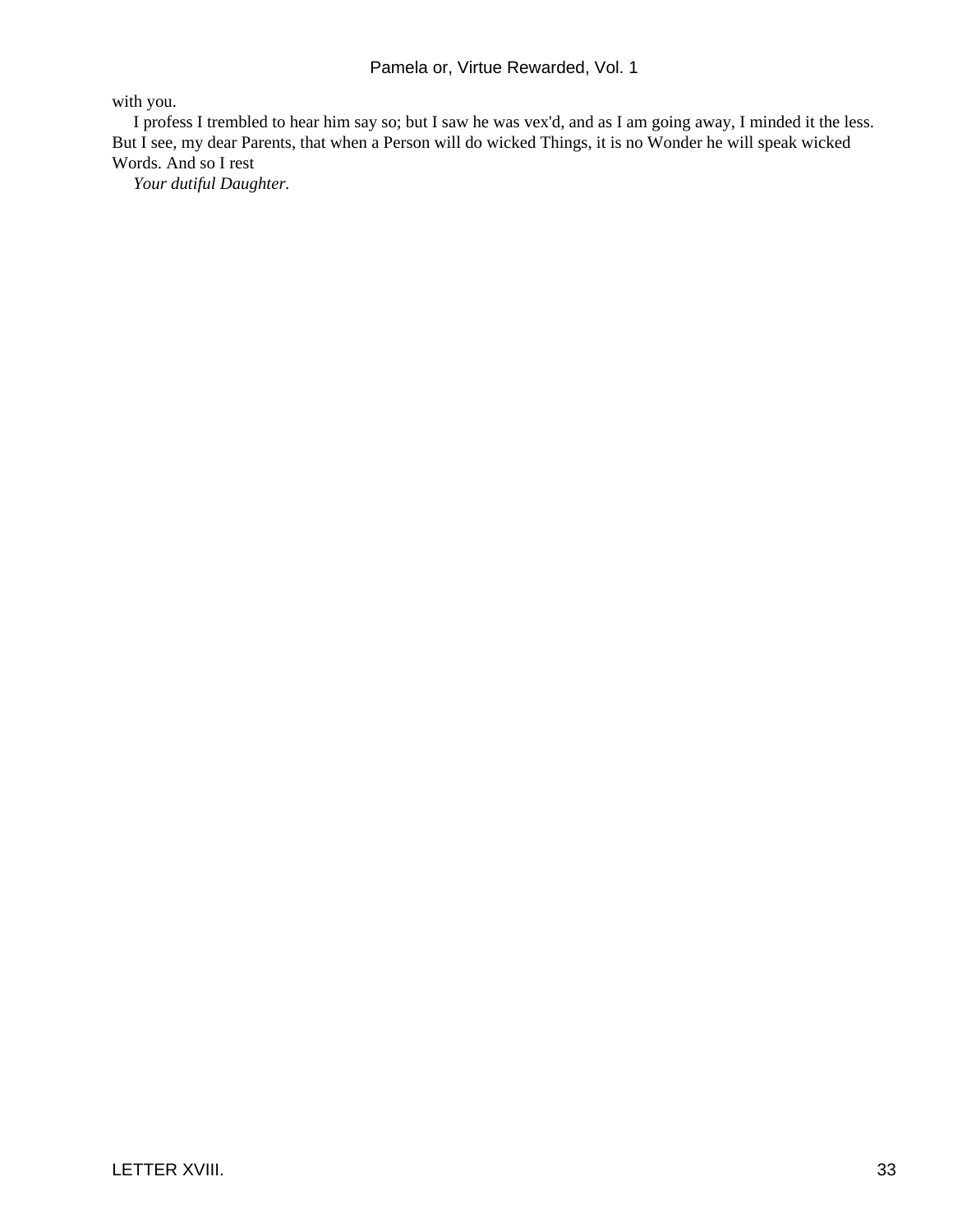# **LETTER XIX.**

*Dear Father and Mother,* Our *John* having no Opportunity to go your Way, I write again, and send both Letters at once. I can't say yet when I can get away, nor how I shall come; because Mrs− *Jervis* shew'd my Master the Waistcoat I am flowering for him, and he said, It looks well enough, I think the Creature had best stay till she has finish'd it.

 There is some private Talk carry'd on betwixt him and Mrs. *Jervis,* that she don't tell me of; but yet she is very kind to me, and I don't mistrust her at all. I should be very base if I did. But to be sure she must oblige him, and keep all his lawful Commands; and other, I dare say, she won't keep; she is too good, and loves me too well; but she must stay when I am gone, and so must get no Ill−will.

 She has been at me again to ask to stay, and humble myself, as she says. But what have I done, Mrs. *Jervis,* said I? If I have been a Sawce−box, and a Bold−face, and Pert, and a Creature, as he calls me, have I not had Reason? Do you think I should ever have forgot myself, if he had not forgot to act as my Master? Tell me, from your own Heart, dear Mrs. *Jervis,* said I, if you think I could stay and be safe? What would you think, or how would you act in my Case?

 My dear *Pamela,* said she, and kiss'd me, I don't know how I should act, or what I should think. I hope I should act as you do. But I know nobody else that would. My Master is a fine Gentleman; he has a great deal of Wit and Sense, and is admir'd, as I know, by half a dozen Ladies, who would think themselves happy in his Addresses. He has a noble Estate; and yet I believe he loves my good Maiden, tho' his Servant, better than all the Ladies in the Land; and he has try'd to overcome it, because he knows you are so much his Inferior; and 'tis my Opinion he finds he can't; and that vexes his proud Heart, and makes him resolve you shan't stay; and so he speaks so cross to you, when he sees you by Accident.

 Well, but, Mrs. *Jervis,* said I, let me ask you, if he can stoop to like such a poor Girl as I, as may be he may, for I have read of Things almost as strange, from great Men to poor Damsels; What can it be for? —He may condescend, may−hap, to think I may be good enough for his Harlot; and those Things don't disgrace Men, that ruin poor Women, as the World goes. And so, if I was wicked enough, he would keep me till I was undone, and 'till his Mind changed; for even wicked Men, I have read, soon grow weary of Wickedness of one Sort, and love Variety. Well then, poor *Pamela* must be turn'd off, and look'd upon as a vile abandon'd Creature, and every body would despise her; ay, and justly too, Mrs. *Jervis;* for she that can't keep her Virtue, ought to live in Disgrace.

 But, Mrs. *Jervis,* said I, let me tell you, that I hope, if I was sure he would always be kind to me, and never turn me off at all, that God will give me his Grace, so as to hate and withstand his Temptations, were he not only my Master, but my King, for the Sin's sake; and this my poor dear Parents have always taught me; and I should be a sad wicked Creature indeed, if, for the sake of Riches or Favour, I should forfeit my good Name: yea, and worse than any other young body of my Sex; because I can so contentedly return to my Poverty again, and think it less Disgrace to be oblig'd to wear Rags, and live upon Rye−bread and Water, as I use to do, than to be a Harlot to the greatest Man in the World.

 Good Mrs. *Jervis* lifted up her Hands, and had her Eyes full of Tears: God bless you, my dear Love, said she; you are my Admiration and Delight! — How shall I do to part with you?

 Well, good Mrs. *Jervis,* said I, let me ask you now: —You and he have some Talk, and you mayn't be suffer'd to tell me all. But, do you think, if I was to ask to stay, that he is sorry for what he has done! ay, and *asbam'd* of it too! for I am sure he ought, considering his high Degree, and my low Degree, and how I have nothing in the World to trust to but my Honesty! Do you think in your own Conscience now, pray answer me truly; that he would never offer any thing to me again; and that I could be safe?

 Alas! my dear Child, said she, don't put thy home Questions to me, with that pretty becoming Earnestness in thy Look. I know this, that he is vex'd at what he has done; he was vex'd the *first* Time, more vex'd the *second* Time.

 Yes, said I, and so he will be vex'd I suppose the *third,* and the *fourth* Time too, 'till he has quite ruin'd your poor Maiden, and who will have Cause to be vex'd then?

Nay, *Pamela,* said she, don't imagine that I would be accessary to your Ruin for the World. I only can say, that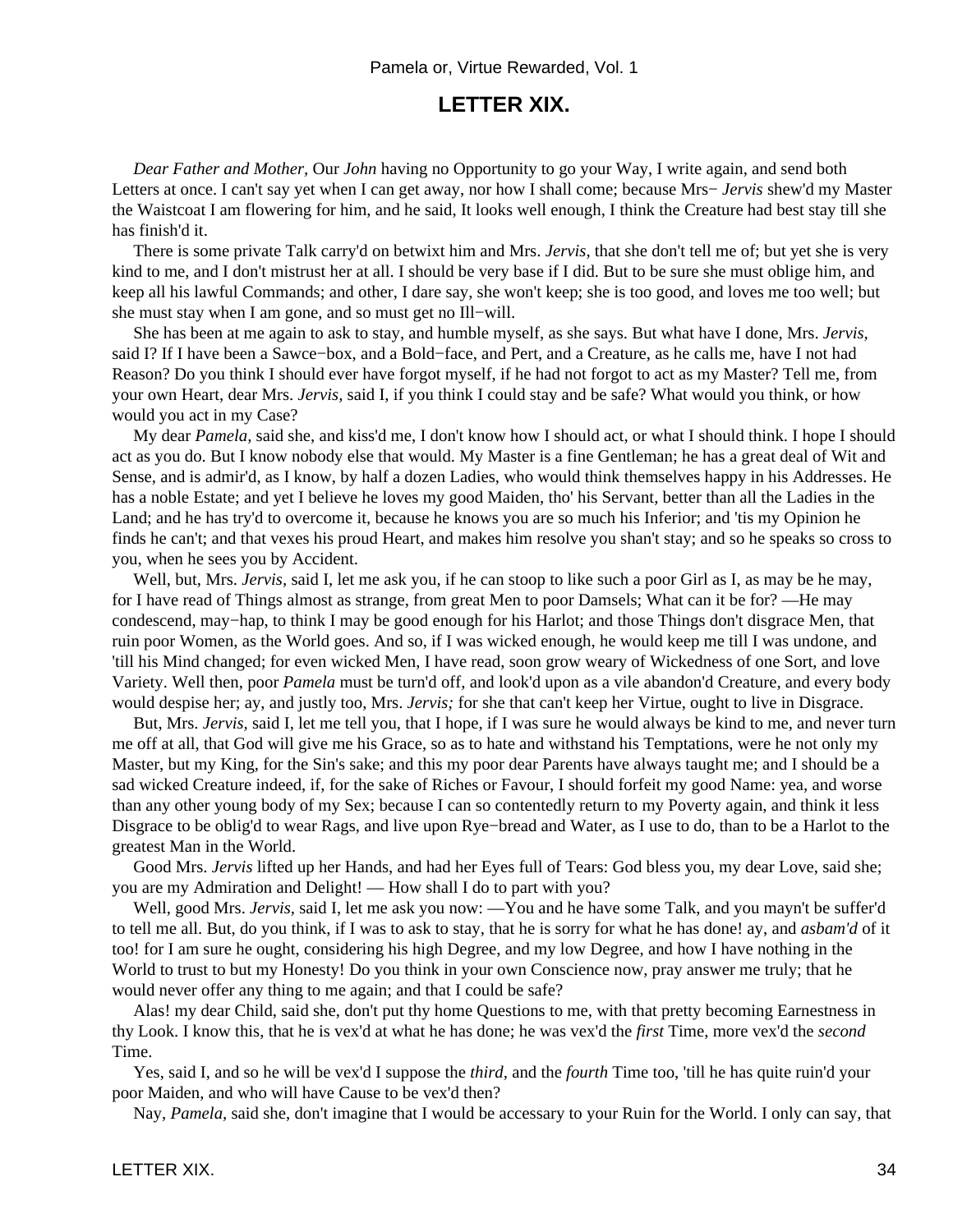he has yet done you no Hurt; and 'tis no Wonder that he should love you, you are so pretty; tho' so much beneath him: But I dare swear for him, he never will offer you any Force.

 You say, said I, that he was sorry for his *first* Offer in the Summer−house; well, and how long did his Sorrow last? —Only 'till he found me by myself; and then he was worse than before: and so became sorry *again.* And if he has deign'd to love me, and you say can't help it, why he can't help it neither, if he should have an Opportunity, a *third* time to distress me. And I have read, that many a Man has been asham'd at a Repulse, that never would, had they succeeded. Besides, Mrs. *Jervis,* if he *really* intends to offer no *Force,* What does that mean? — While you say he can't help liking me, for *Love* it cannot be! —Does not it imply, that he hopes to ruin me by my own *Consent?* I *think,* said I, (and I hope God would give me Grace to *do* so) that I should not give way to his Temptations on any Account; but it would be very presumptuous in me to rely upon my own Strength, against a Gentleman of his Qualifications and Estate, and who is my Master; and thinks himself intitled to call me Bold−face, and what not; only for standing on my necessary Defence? And that where the Good of my Soul and Body, and my Duty to God, and my Parents, are all concerned. How then, Mrs. *Jervis,* said I can I *ask* or *wish* to stay?

Well, well, says she; as he seems very desirous you should not stay, I hope it is from a good Motive; for fear he should be tempted to disgrace himself as well as you. No, no, Mrs. *Jervis,* said I; I have thought of that too, for I would be glad to think of him with that Duty that becomes me; but then he would have let me gone to Lady *Davers,* and not have hinder'd my Preferment. And he would not have said, I should return to my *Poverty* and *Distress,* when I had been, by his Mother's Goodness, lifted out of it; but that he intended to fright me, and *punish* me, as he thought, for not complying with his Wickedness: And this shews me enough what I have to expect from his future Goodness, except I will deserve it at his own dear, dear Price!

 She was silent, and I said, Well there's no more to be said; I must go, that's certain; All my Concern will be how to part with you: And indeed, next to you; with every body; for all my Fellow−servants have lov'd me, and you and they will cost me a Sigh and a Tear too now−and−then, I am sure; and so I fell a−crying. I could not help it. For it is a pleasant Thing to one to be in a House among a great many Fellow−servants, and be belov'd by them all.

 Nay, I should have told you before now, how kind and civil Mr. *Longman* our Steward is: Vastly courteous indeed on all Occasions, and he said, once to Mrs. *Jervis,* be wish'd he was a young Man for my sake, I should be his Wife, and he would settle all he had upon me on Marriage; and, you must know, he is reckon'd worth a Power of Money.

 I take no Pride in this; but bless God, and your good Example, my dear Parents, that I have been enabled to have every body's good Word. Not but that our Cook one Day, who is a little snappish and cross sometimes, said once to me, Why this *Pamela* of ours goes as fine as a Lady. See what it is to have a fine Face! —I wonder what the Girl will come to at last!

 She was hot with her Work; and I sneak'd away; for I seldom went down in the Kitchen; and I heard the Butler say, Why, *Jane,* nobody has your good Word! What has Mrs. *Pamela* done to you? I am sure she offends no body. And what, said the peevish Wench, have I said to her, *Foolatum;* but that she was pretty? They quarrel'd afterwards, I heard; but I was sorry for it, and troubled myself no more about it. Forgive this silly Prattle, from

*Your dutiful Daughter.*

O! I forgot to say, that I would stay to finish the Waistcoat; I never did a prettier Piece of Work; and I am up early and late to get it finish'd; for I long to come to you.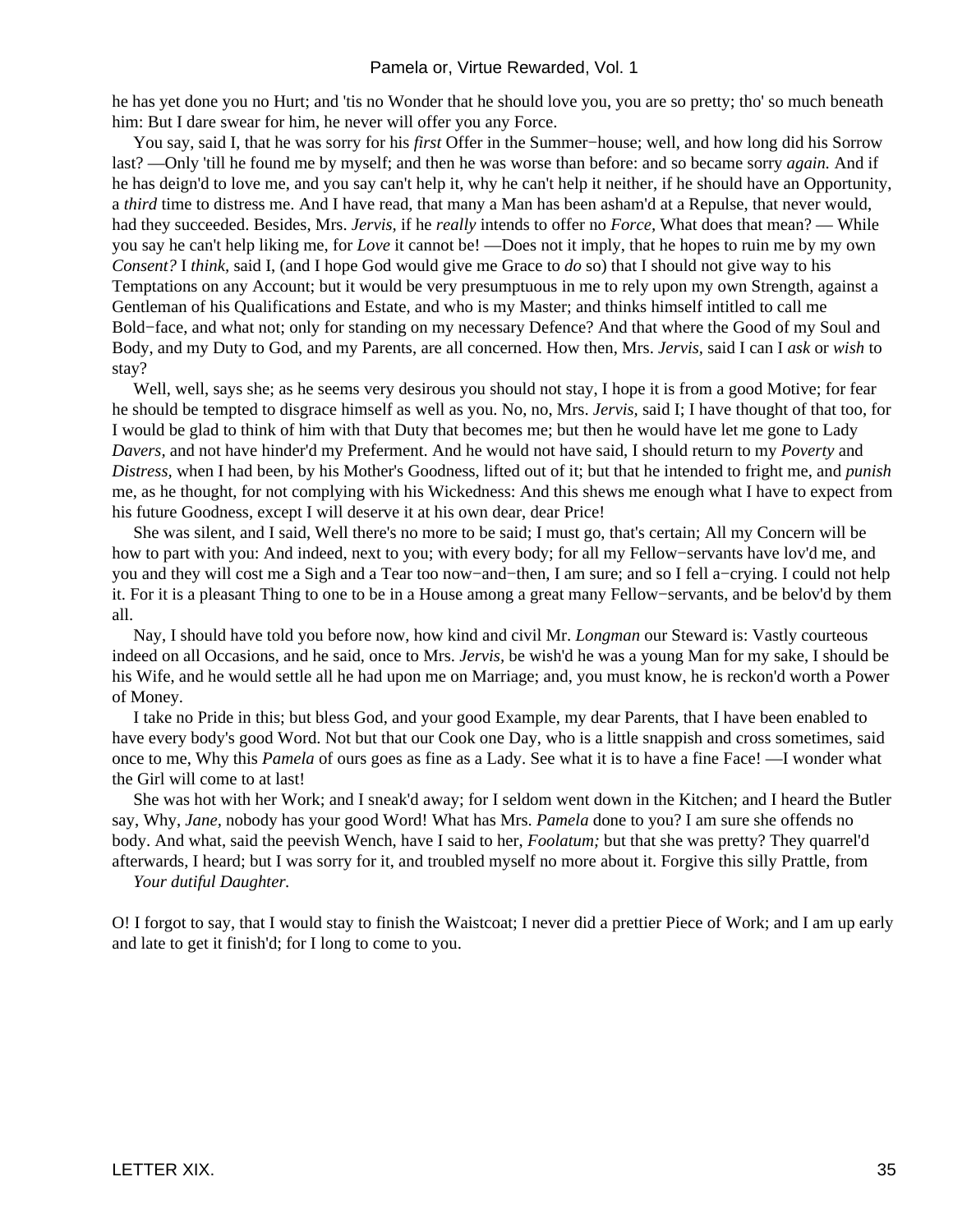# **LETTER XX.**

*My dear Father and Mother,* I Did not send my last Letters so soon as I would, because *John* (whether my Master mistrusts or no, I can't say) had been sent to Lady *Davers's,* instead of *Isaac,* who used to go; and I could not be so free with, nor so well trust *Isaac;* tho' he is very civil to me too. So I was forced to stay till *John* return'd.

 As I may not have Opportunity to send again soon; and yet as I know you keep my Letters, and read them over and over (so *John* told me) when you have done Work, so much does your Kindness make you love all that comes from your poor Daughter; and as it may be some little Pleasure to me, may−hap, to read them myself, when I am come to you, to remind me what I have gone thro', and how great God's Goodness has been to me (which, I hope, will rather strengthen my good Resolutions, that I may not hereafter, from my bad Conduct, have Reason to condemn myself from my own Hand, as it were): For all these Reasons, I say, I will write as I have Time, and as Matters happen, and send the Scribble to you as I have Opportunity; and if I don't every time, in Form, subscribe as I ought, I am sure you will always believe that it is not for want of Duty. So I will begin where I left off about the Talk between Mrs. *Jervis* and me, for me to ask to stay.

 Unknown to Mrs. *Jervis,* I put a Project, as I may call it, in Practice. I thought with myself some Days ago, Here I shall go home to my poor Father and Mother, and have nothing on my Back, that will be fit for my Condition; for how should your poor Daughter look with a Silk Night−gown, Silken Petticoats, Cambrick Head−cloaths, fine Holland Linen, lac'd Shoes, that were my Lady's, and fine Stockens! And how in a little while must they have look'd, like old Cast−offs indeed, and I look'd so for wearing them! And People would have said, (for poor Folks are envious, as well as rich) See there Goody *Andrews's* Daughter, turn'd home from her fine Place! What a tawdry Figure she makes! And how well that Garb becomes her poor Parents Circumstances! —And how would they look upon me, thought I to myself, when they come to be in Tatters, and worn out? And how should I look, even if I could get homespun Cloths, to dwindle into them one by one, as I could get them? —May−be, an old Silk Gown, and a new Linsey−woolsey Petticoat, and so on. So, thinks I, I had better get myself at once 'quipt in the Dress that would become my Condition; and tho' it might look but poor to what I was us'd to wear of late Days, yet it would serve me, when I came to you, for a good Holiday and Sunday Suit, and what by God's Blessing on my Industry, I might, may−be, make shift to keep up to.

 So, as I was saying, unknown to any body, I bought of Farmer *Nichols's* Wife and Daughters, a good sad−colour'd Stuff, of their own Spinning, enough to make me a Gown and two Petticoats; and I made Robings and Facings of a pretty Bit of printed Calicoe, I had by me.

 I had a pretty good Camlet quilted Coat, that I thought might do tolerably well; and I bought two Flannel Under−coats, not so good as my Swan−skin and fine Linen ones; but what would keep me warm, if any Neighbour should get me to go out to help 'em to milk, now−and−then, as sometimes I us'd to do formerly; for I am resolv'd to do all your good Neighbours what Kindness I can; and hope to make myself as much belov'd about you, as I am here.

 I got some pretty good *Scots* Cloth, and made me at Mornings and Nights, when nobody saw me, two Shifts, and I have enough left for two Shirts, and two Shifts, for you, my dear Father and Mother. When I come home, I'll make 'em for you, and desire your Acceptance as my first Present.

 Then I bought of a Pedlar, two pretty enough round−ear'd Caps, a little Straw Hat, and a Pair of knit Mittens, turn'd up with white Calicoe; and two Pair of ordinary blue Worsted Hose, that make a smartish Appearance, with white Clocks, I'll assure you; and two Yards of black Ribbon for my Shift Sleeves, and to serve as a Necklace; and when I had 'em all come home, I went and look'd upon them once in two Hours, for two Days together: For, you must know, tho' I lay with Mrs. *Jervis,* I kept my own little Apartment still for my Cloaths; and nobody went thither but myself. You'll say, I was no bad Housewife to have say'd so much Money; but my dear good Lady was always giving me something.

 I believ'd myself the more oblig'd to do this, because as I was turn'd away for what my good Master thought Want of Duty; and, as he expected other Returns for his Presents, than I intended, I bless God, to make him; so I thought it was but just to leave his Presents behind me when I went away: for, you know, if I would not earn his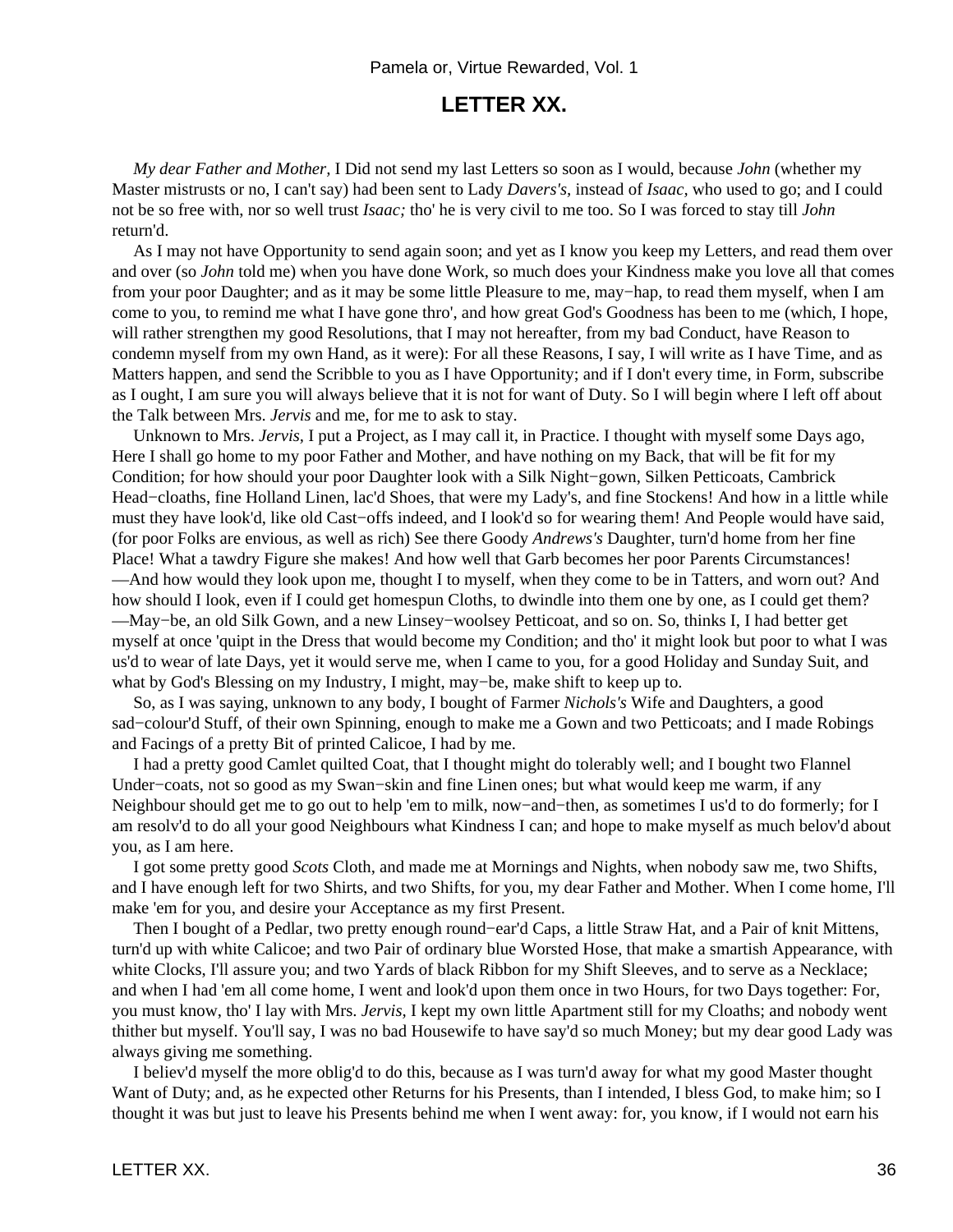Wages, why should I have them?

 Don't trouble yourself, now I think of it, about the Four Guineas, nor borrow to make them up; for they were given me, with some Silver, as I told you, as a Perquisite, being what my Lady had about her when she dy'd; and, as I hope for no other Wages, I am so vain as to think I have deserv'd them in the fourteen Months, since my Lady's Death: For she, good Soul! overpaid me before in Learning and other Kindnesses. —O had she liv'd, none of these Things might have happen'd! —But God be prais'd, 'tis no worse. Every thing turns about for the best, that's my Confidence.

 So, as I was saying, I have provided a new and more suitable Dress, and I long to appear in my new Cloaths, more than ever I did in any new Cloaths in my Life; for then I shall be soon after with you, and at Ease in my Mind. —But mum—I am, *&c.*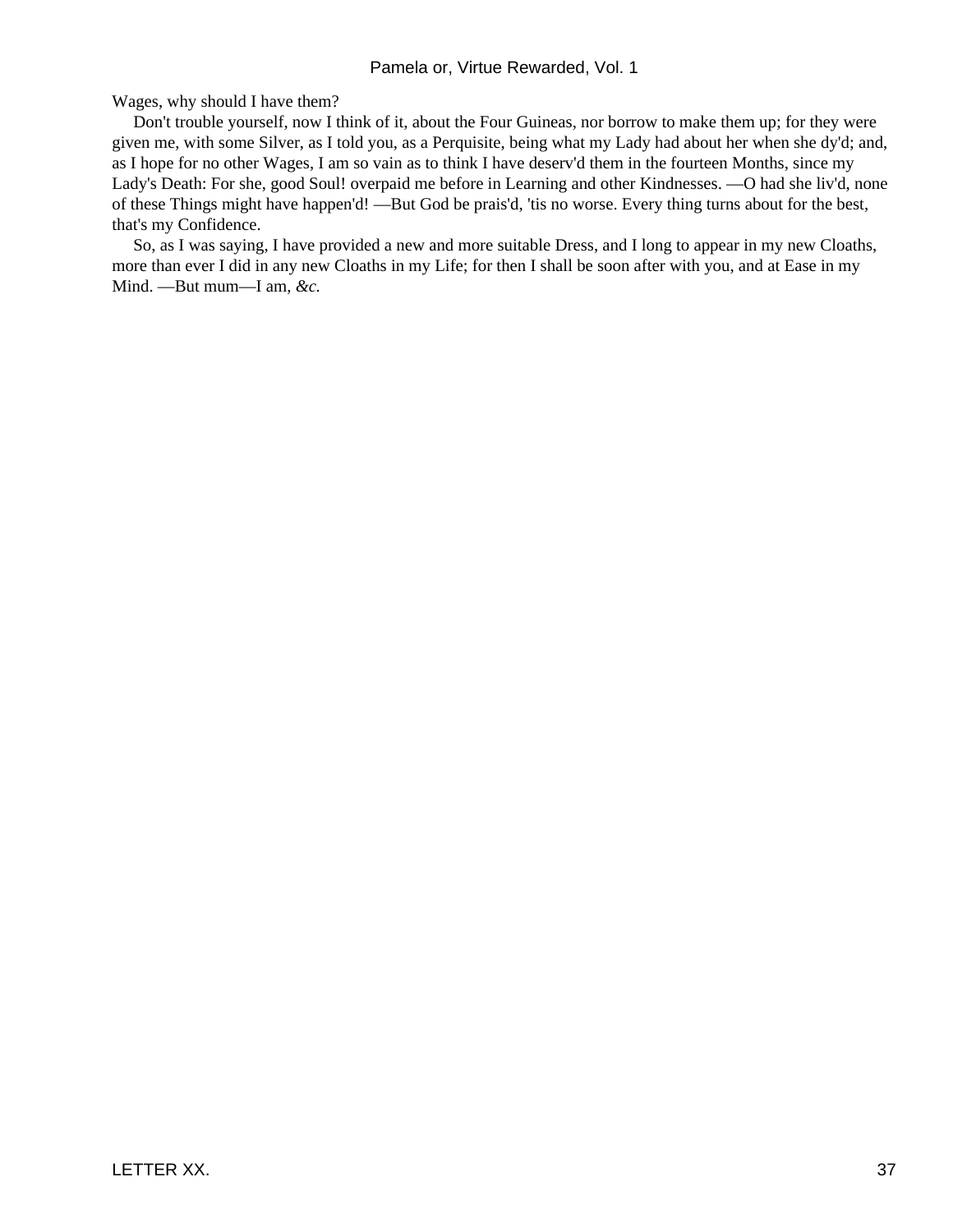# **LETTER XXI.**

*My dear Father and Mother,* I Was forc'd to break off; for I fear'd my Master was coming; but it prov'd to be only Mrs. *Jervis.* She came to me, and said, I can't endure you should be so much by yourself, *Pamela.* And I, said I, dread nothing so much as Company; for my Heart was up at my Mouth now, for fear my Master was coming. But I always rejoice to see my dear Mrs. *Jervis.*

 Said she, I have had a world of Talk with my Master about you. I am sorry for it, said I; that I am made of so much Consequence as to be talk'd of by him. O, said she, I must not tell you all; but you are of more Consequence to him, than you think for—

 Or *wish* for, said I; for the Fruits of being of Consequence to him, would make me of none to myself, or any body else.

 Said she, thou art as witty as any Lady in the Land. I wonder where thou gottest it. But they must be poor Ladies, with such great Opportunities, I am sure, if they have no more than I. —But let that pass.

 I suppose, said I, that I am of so much Consequence, however, as to vex him, if it be but to think, he can't make a Fool of such a one as I; and that is nothing at all, but a Rebuke to the Pride of his high Condition, which he did not expect, and knows not how to put up with.

 There is something in that, may−be, says she; but indeed, *Pamela,* he is very angry at you *too;* and calls you twenty perverse Things; wonders at his own Folly, to have shewn you so much Favour, as he calls it; which he was first inclin'd to, he says, for his Mother's sake, and would have persisted to shew you for your own, if you was not your own Enemy.

 Nay, now, I shan't love you, Mrs. *Jervis,* said I; you are going to persuade me to ask to stay, tho' you know the Hazards I run. —No, said she, he says you shall go; for he thinks it won't be for his Reputation to keep you: But he wish'd (don't speak of it for the World, *Pamela*) that he knew a Lady of Birth, just such another as yourself, in Person and Mind, and he would marry her Tomorrow.

 I colour'd up to the Ears at this Word; but said, Yet if I was the Lady of Birth, and he would offer to be rude first, as he has twice done to poor me, I don't know whether I would have him: For she that can bear an Insult of that kind, I should think not worthy to be any Gentleman's Wife; any more than he would be a Gentleman that would offer it.

 Nay, now, *Pamela,* said she, thou carriest thy Notions a great way. Well, dear Mrs. *Jervis,* said I, very seriously, for I could not help it, I am more full of Fears than ever. I have only to beg of you as one of the best Friends I have in the World, to say nothing of my asking to stay. To say my Master likes me, when I know what End he aims at, is Abomination to my Ears; and I shan't think myself safe till I am at my poor Father's and Mother's.

 She was a little angry at me, 'till I assur'd her, that I had not the least Uneasiness on her Account, but thought myself safe under her Protection and Friendship. And so we dropt the Discourse for that Time.

 I hope to have finish'd this ugly Waistcoat in two Days; after which, I have only some Linen to get up, and do something to, and shall then let you know how I shall contrive as to my Passage; for the heavy Rains will make it sad travelling on Foot: But maybe I may get a Place to ——, which is ten Miles of the Way, in Farmer *Nichols's* close Cart; for I can't sit a Horse well at all. And may−be nobody will be suffer'd to see me on upon the Way. But I hope to let you know more,

*From,* &c.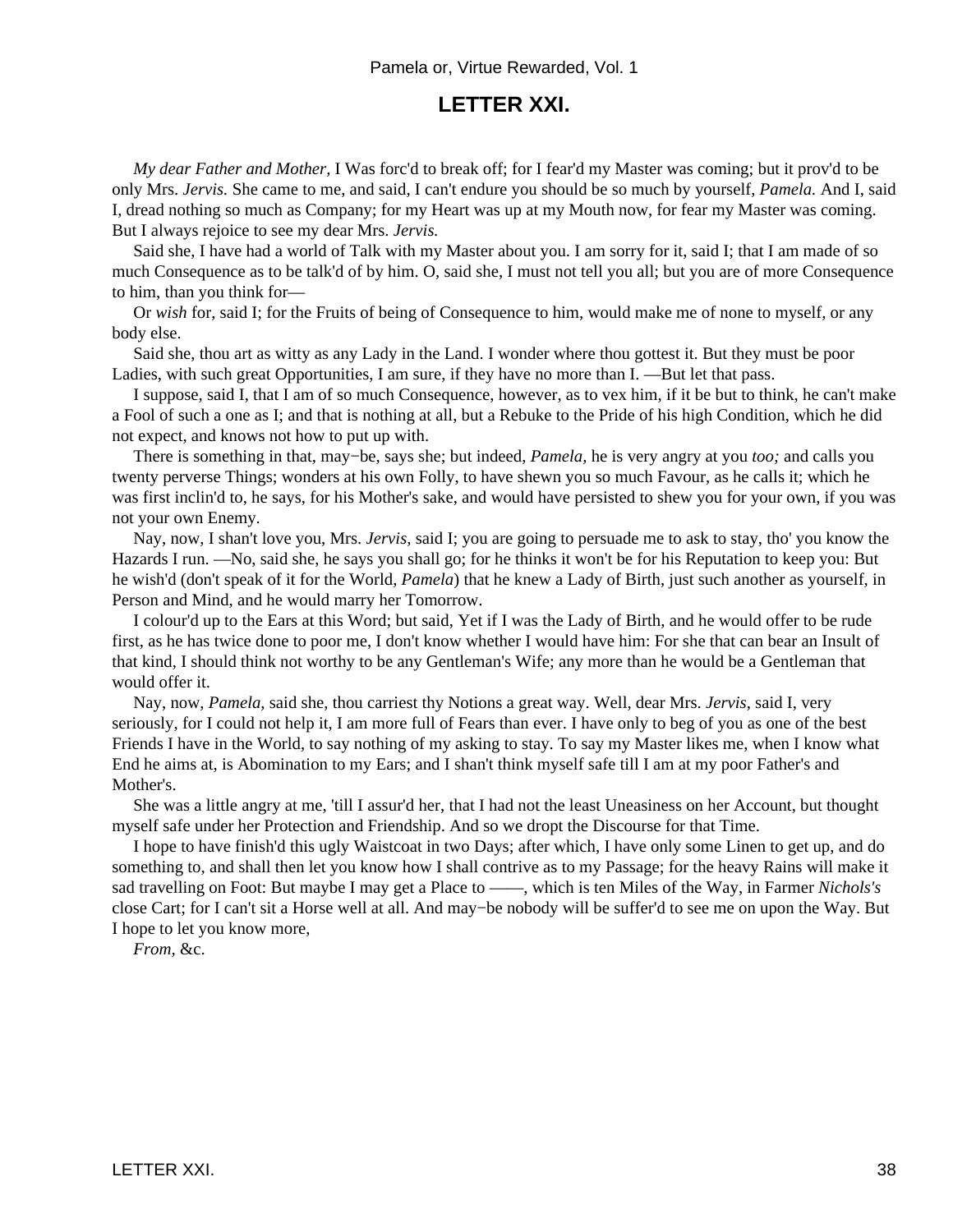# **LETTER XXII.**

*My dear Father and Mother,* All my Fellow–servants have now some Notion, that I am to go away; but can't imagine for what. Mrs. *Jervis* tells them, that my Father and Mother growing in Years, cannot live without me; and so I go to them to help to comfort their old Age; but they seem not to believe it.

 What they found it out by, was, the Butler heard him say to me, as I pass'd by him, in the Entry leading to the Hall, Who's that? *Pamela,* Sir, said I. *Pamela!* said he, How long are you to stay here! —Only, please your Honour, said I, till I have done the Waistcoat; and it is almost done. —You might, says he, (very roughly indeed) have finish'd that long enough ago, I should have thought! Indeed, and please your Honour said I, I have work'd early and late upon it; there is a great deal of Work in it! Work in it! said he; yes, you mind your Pen more than your Needle; I don't want such idle Sluts to stay in my House.

 He seem'd startled, when he saw the Butler. As he enter'd the Hall, where Mr. *Jonathan* stood, What do *you* here, said he? —The Butler was as much confounded as I; for I never having been tax'd so roughly, could not help crying sadly; and got out of both their ways to Mrs. *Jervis,* and told my Complaint. This Love, said she, is the D—l! in how many strange Shapes does it make People shew themselves! And in some the farthest from their Hearts.

 So one, and then another, has been since whispering, Pray, Mrs. *Jervis,* are we to lose Mrs. *Pamela?* as they always call me—What has she done? And then she tells them as above, about going home to you.

 She said afterwards to me, Well, *Pamela,* you have made our Master from the sweetest−temper'd Gentleman in the World, one of the most peevish. But you have it in your Power to make him as sweet−temper'd as ever; tho' I hope in God you'll never do it on his Terms!

 This was very good in Mrs. *Jervis;* but it intimated, that she thought as ill of his Designs as I; and as she knew his Mind more than I, it convinc'd me, that I ought to get away as fast as I could.

 My Master came in, just now, to speak to Mrs. *Jervis* about Houshold Matters, having some Company to dine with him To−morrow; and I stood up, and having been crying, at his Roughness in the Entry, I turn'd away my Face.

You may well, said he, turn away your cursed Face; I wish I had never seen it! —Mrs. *Jervis*, how long is she to be about this Waistcoat?

 Sir, said I, if your Honour had pleased, I would have taken it with me; and tho' it will be now finish'd in a few Hours, I will do so still; and remove this hateful poor *Pamela* out of your House and Sight for ever.

 Mrs. *Jervis,* said he, not speaking to me, I believe this little Slut has the Power of Witchcraft, if ever there was a Witch; for she inchants all that come near her. She makes even you, who should know better what the World is, think her an Angel of Light.

 I offer'd to go away; for I believ'd he wanted me to ask to stay in my Place, for all this his great Wrath; and he said, Stay here, stay here, when I bid you; and snatch'd my Hand. I trembled, and said, I will! I will! for he hurt my Fingers, he grasp'd me so hard.

 He seem'd to have a mind to say something to me; but broke off abruptly; and said, Begone! And away I tripp'd, as fast as I could; and he and Mrs. *Jervis* had a deal of Talk, as she told me; and among the rest, he express'd himself vex'd to have spoke in Mr. *Jonathan's* Hearing.

 Now you must know, that Mr. *Jonathan* our Butler, is a very grave good sort of old Man, with his Hair as white as Silver! and an honest worthy Man he is. I was hurrying out, with a Flea in my Ear, as the Saying is, and going down Stairs into the Parlour, met him. He took hold of my Hand, in a gentler manner tho', than my Master, with both his; and he said, Ah! sweet, sweet Mrs. *Pamela!* what is it I heard just now! —I am sorry at my Heart; but I am sure I will sooner believe any body in Fault than you. Thank you, Mr. *Jonathan,* said I; but as you value your Place, don't be seen speaking to such a one as me. I cry'd too; and slipt away as fast as I could from him, for his own sake, lest he should be seen to pity me.

And now I will give you an Instance how much I am in Mr. *Longman's* Esteem also.

 I had lost my Pen some how; and my Paper being wrote out, I stepp'd to Mr. *Longman's* our Steward's Office, to beg him to give me a Pen or two, and a Sheet or two of Paper. He said, Aye, that I will, my sweet Maiden! And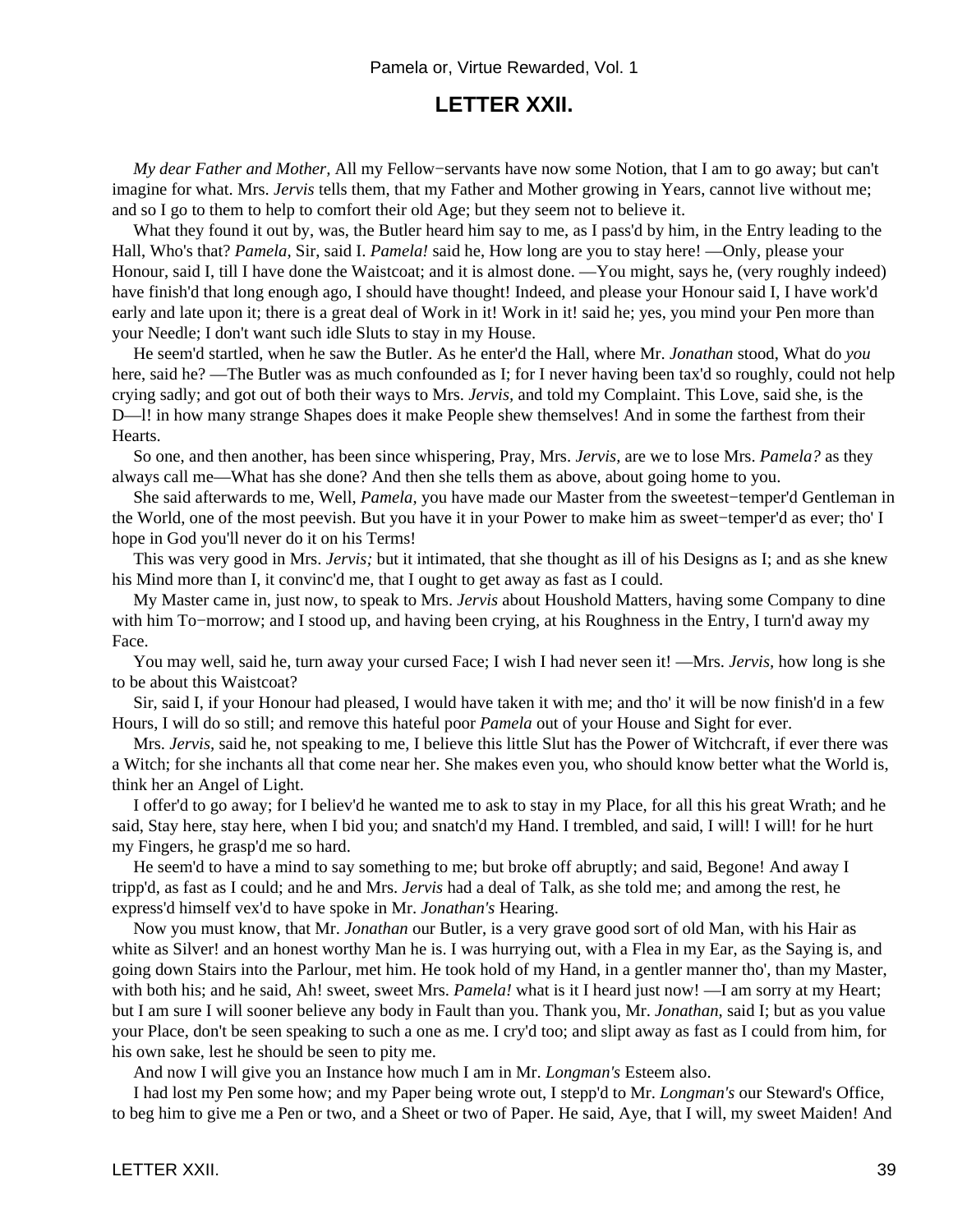gave me three Pens, some Wafers, a Stick of Wax, and twelve Sheets of Paper; and coming from his Desk, where he was writing, he said, Let me have a Word or two with you, my sweet little Mistress (for so these two good old Gentlemen often call me; for I believe they love me dearly): I hear bad News; that we are going to lose you: I hope it is not . Yes, it is, Sir, said I; but I was in Hopes it would not be known till I went away.

What a D—l, said he, ails our Master of late! I never saw such an Alteration in any Man in my Life! He is pleas'd with nobody, as I fee; and by what Mr. *Jonathan* tells me just now, he was quite out of the way with you. What could you have done to him, tro'? Only Mrs. *Jervis* is a very good Woman, or I should have fear'd *she* had been your Enemy.

 No, said I, nothing like it. Mrs. *Jervis* is a just good Woman, and next to my Father and Mother, the best Friend I have in the World. —Well then, says he, it must be worse. Shall I guess? You are too pretty, my sweet Mistress, and, may−be, too virtuous. Ah! have I not hit it? No, good Mr. *Longman,* said I, don't think any thing amiss of my Master; he is cross and angry with me indeed, that's ; but I may have given Occasion for it, may−be; and because I am oblig'd to go to my Father and Mother, rather than stay here, may−hap, he may think me ungrateful. But you know, Sir, said I, that a Father and Mother's Comfort is the dearest thing to a good Child that can be. Sweet Excellence! said he, this becomes you; but I know the World and Mankind too well; tho' I must hear, and see, and say nothing! But God bless my little Sweeting, said he, where−ever you go! And away went I, with a Curchee and Thanks.

 Now this pleases one, my dear Father and Mother, to be so beloved. —How much better, by good Fame and Integrity, is it to get every one's good Word but *one,* than by pleasing *that one,* to make *every one else* one's Enemy, and be an execrable Creature besides! I am, &c.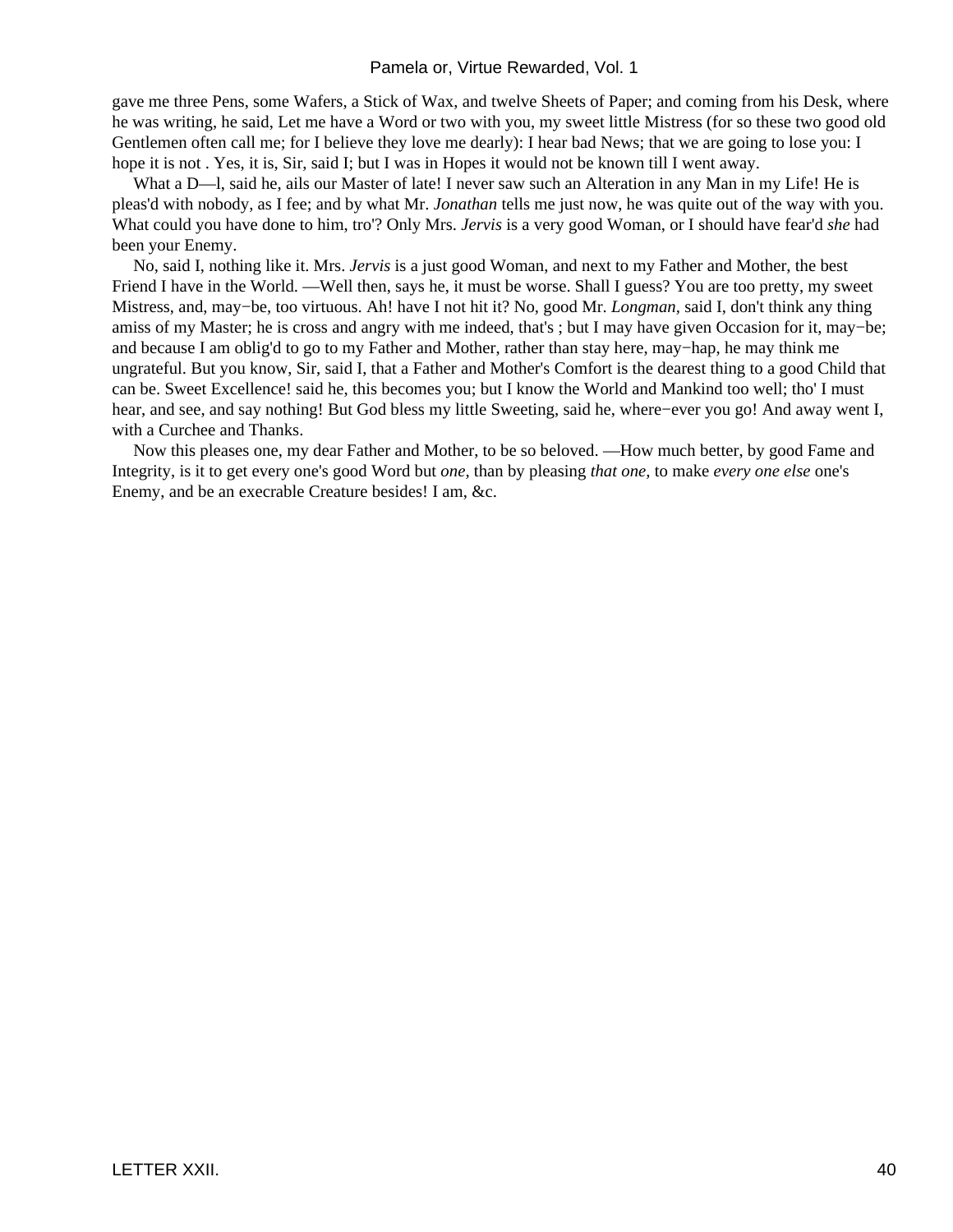# **LETTER XXIII.**

*My dear Father and Mother,* We had a great many neighbouring Gentlemen, and their Ladies, this Day at Dinner; and my Master made a fine Entertainment for them. And *Isaac,* and Mr. *Jonathan,* and *Benjamin* waited at Table. And *Isaac* tells Mrs. *Jervis,* that the Ladies will by−and−by come to see the House, and have the Curiosity to see me; for it seems, they said to my Master, when the Jokes flew about, Well Mr. *B*—, we understand that you have a Servant−maid, who is the greatest Beauty in the County; and we promise ourselves to see her before we go.

 The Wench is well enough, said he; but no such Beauty as you talk of, I'll assure ye. She was my Mother's Waiting−maid, and she on her Death−bed engag'd me to be kind to her. She is young, and every thing is pretty that is young.

 Aye, aye, says one of the Ladies, that is ; but if your Mother had not recommended her so strongly, there is so much Merit in Beauty, that I make no doubt such a fine Gentleman would have wanted no such strong Inducement to be kind.

 They all laugh'd at my Master: And he, it seems, laugh'd for Company; but said, I don't know how it is; but I see with different Eyes from other People; for I have heard much more Talk of her Prettiness, than I think she deserves: She is well enough, as I said; but I think her greatest Excellence is, that she is humble, and courteous, and faithful, and makes all her Fellow−servants love her; my House−keeper in particular doats upon her, and you know, Ladies, she is a Woman of Discernment; and, as for Mr. *Longman,* and *Jonathan,* here, if they thought themselves young enough, I am told, they would fight for her. Is it not , *Jonathan?* Troth, Sir, said he, an't please your Honour, I never knew her Peer, and all your Honour's Family are of the same Mind. Do ye hear now? said my Master—Well, said the Ladies, we will make a Visit to Mrs. *Jervis* by−and−by, and hope to see this Paragon.

Well, I believe, they are coming, and I will tell you more by–and–by. I wish they had come, and were gone. Why can't they make their Game without me!

 Well, these fine Ladies have been here, and gone back again. I would have been absent if I could, and did step into the Closet, so they saw me not when they came in.

 There were four of them, Lady *Arthur* at the great white House on the Hill, Lady *Brooks,* Lady *Towers,* and the other, it seems, a Countess, of some hard Name, I forget what.

 So, Mrs. *Jervis,* says one of the Ladies, how do you do? We are all come to inquire after your Health. I am much oblig'd to your Ladyships, said Mrs. *Jervis:* Will your Ladyships please to sit down? But, said the Countess, we are not only come to ask after Mrs. *Jervis's* Health neither; but we are come to see a Rarity besides. Aye, says Lady *Arthur,* I have not seen your *Pamela* these two Years, and they tell me she is grown wondrous pretty in that Time.

 Then I wish'd I had not been in the Closet; for when I came out, they must needs know I heard them: but I have often found, that bashful Bodies owe themselves a Spight, and frequently consound themselves more, by endeavouring to avoid Confusion.

 Why, yes, says Mrs. *Jervis, Pamela* is very pretty indeed; she's but in the Closet there:—*Pamela,* pray step hither. I came out, all cover'd with Blushes; and they smil'd at one another.

 The Countess took me by the Hand: Why, indeed, she was pleas'd to say, Report has not been too lavish, I'll assure you. Don't be asham'd, Child (and star'd full in my Face); I wish I had just such a Face to be asham'd of! O how like a Fool I look'd!—

 Lady *Arthur* said, Aye, my good *Pamela,* I say as her Ladyship says: Don't be so confus'd; tho' indeed it becomes you too. I think your good Lady departed made a sweet Choice of such a pretty Attendant. She would have been mighty proud of you, as she always was praising you, had she liv'd till now.

 Ah! Madam, said Lady *Brooks,* do you think, that so *dutiful* a Son as our Neighbour, who always *admir'd* what his Mother *lov'd,* does not pride himself, for all what he said at Table, in such a pretty Maiden?

She look'd with such a malicious sneering Countenance, I cannot abide her.

 Lady *Towers* said, with a free Air; for it seems she is call'd a Wit; Well, Mrs. *Pamela,* I can't say, I like you so well as these Ladies do; for I should never care, if you were my Servant, to see you and your Master in the same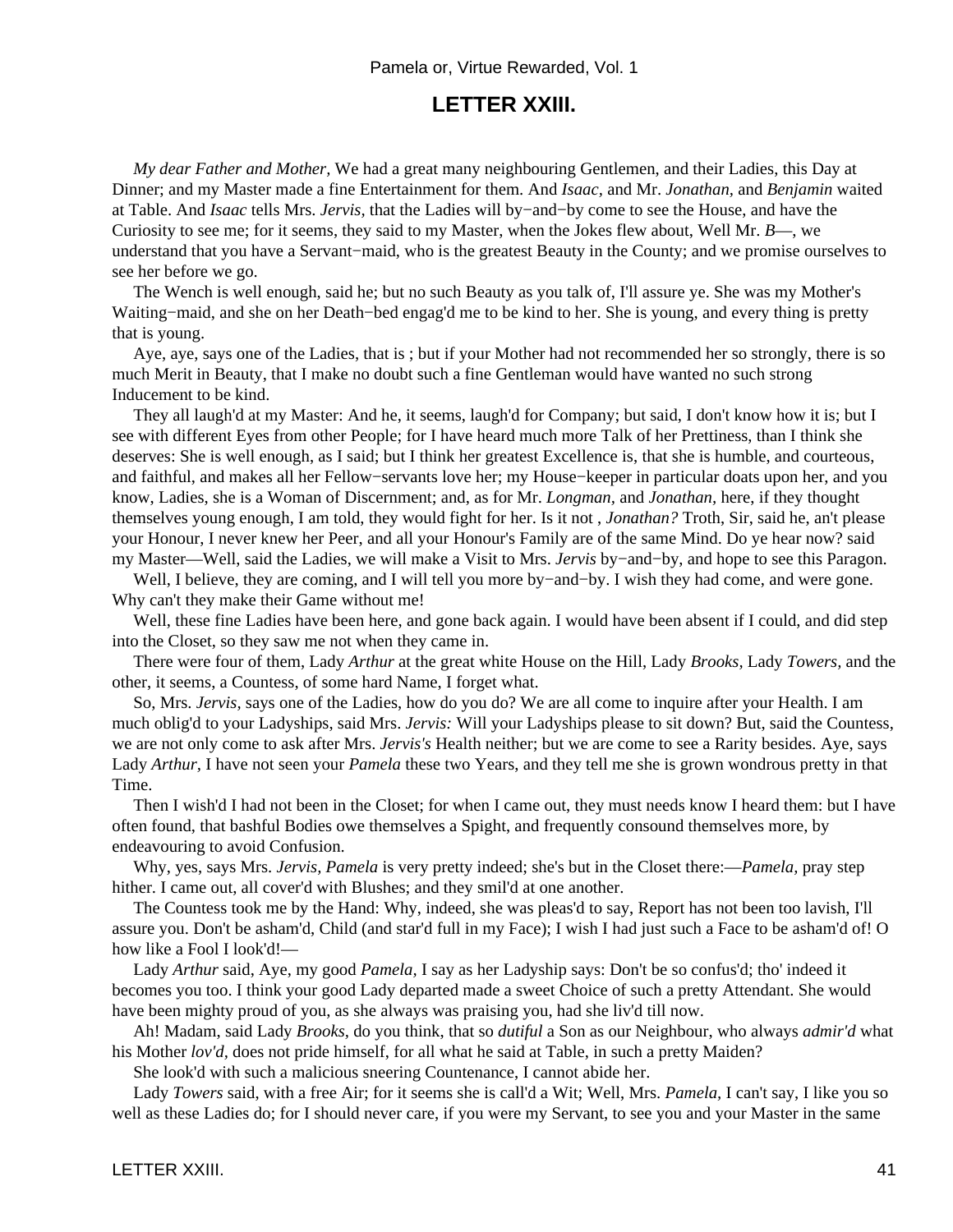House together. Then they all set up a great Laugh.

I know what I could have said, if I durst. But they are Ladies—and Ladies may say any thing.

 Says Lady *Towers,* Can the pretty Image speak, Mrs. *Jervis?* I vow she has speaking Eyes! O you little Rogue, says she, and tapt me on the Cheek, you seem born to undo, or to be undone!

God forbid, and please your Ladyship, said I, it should be either! —I beg, said I, to withdraw; for the Sense I have of my Unworthiness, renders me unfit for such a Presence.

 I then went away, with one of my best Curchees; and Lady *Towers* said, as I went out, Prettily said, I vow! —And Lady *Brooks* said, See that Shape! I never saw such a Face and Shape in my Life; why she must be better descended than you have told me!

 And so, belike, their Clacks run for half an Hour in my Praises, and glad was I, when I got out of the Hearing of them.

 But it seems they went down with such a Story to my Master, and so full of me, that he had a hard Life to stand it; but as it was very little to my Reputation, I am sure I could take no Pride in it; and I fear'd it would make no better for me. This gives me another Cause for leaving this House.

 This is *Thursday* Morning, and next *Thursday* I hope to set out; for I have finish'd my Task, and my Master is horrid cross: And I am vex'd, his Crossness affects me so. If ever he had any Kindness towards me, I believe he now hates me heartily.

 Is it not strange, that Love borders so much upon Hate? But this wicked Love is not like the virtuous Love, to be sure: That and Hatred must be as far off, as Light and Darkness. And how must this Hate have been increased, if he had met with a base Compliance, after his wicked Will had been gratify'd?

Well, one may see by a little, what a great deal means: For if Innocence cannot attract common Civility, what must Guilt expect, when Novelty had ceas'd to have its Charms, and Changeableness had taken place of it? Thus we read in Holy Writ, that wicked *Amnon,* when he had ruin'd poor *Tamar,* hated her more than ever he lov'd her, and would have turn'd her out of Door!

 How happy am I, to be turn'd out of Door, with that sweet Companion my Innocence! —O may that be always my Companion! And while I presume not upon my own Strength, and am willing to avoid the Tempter, I hope the Divine Grace will assist me.

 Forgive me, that I repeat in my Letter Part of my hourly Prayer. I owe every thing, next to God's Goodness, to your Piety and good Examples, my dear Parents; my dear *poor* Parents, I will say, because your *Poverty* is my *Pride,* as your Integrity shall be my Imitation.

 As soon as I have din'd, I will put on my new Cloaths. I long to have them on. I know I shall surprise Mrs. *Jervis* with them; for she shan't see me till I am full−dress'd. —*John* is come back, and I'll soon send you some of what I have written.  $\overline{ }$  I find he is going early in the Morning; and so I'll close here, that I am

*Your most dutiful Daughter.*

Don't lose your Time in meeting me; because I am so uncertain. It is hard, if some how or other, I can't get a Passage to you. But maybe my Master won't refuse to let *John* bring me. I can ride behind him, I believe, well enough; for he is very careful, and very honest; and you know *John* as well as I; for he loves you both. Besides, may−be, Mrs. *Jervis* can put me in some way.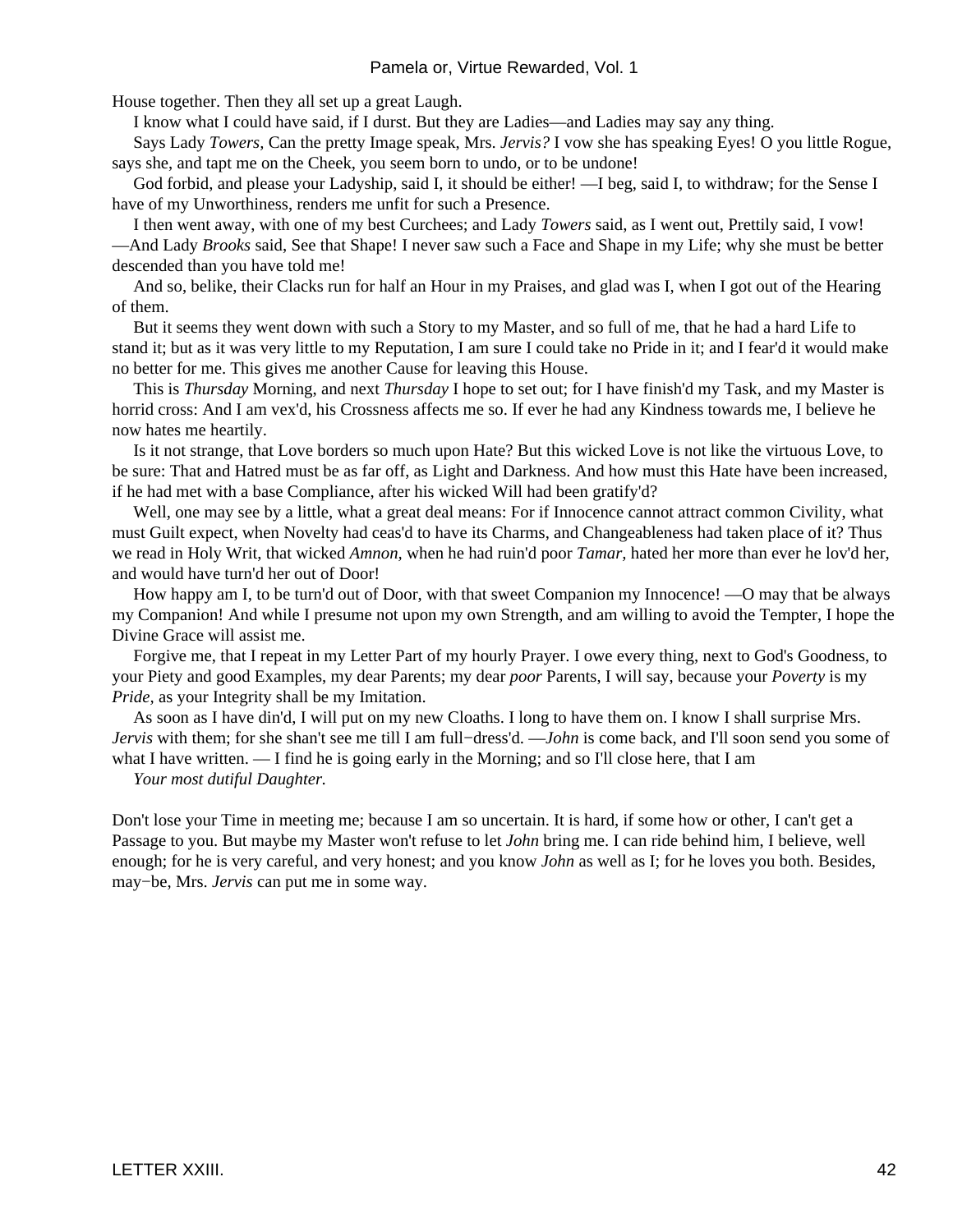### **LETTER XXIV.**

*Dear Father and Mother,* I Shall write on, as long as I stay, tho' I should have nothing but Sillinesses to write; for I know you divert yourselves at Nights with what I write, because it is mine. *John* tells me how much you long for my coming; but he says, he told you, he hop'd something would happen to hinder it.

 I am glad you did not tell him the Occasion of my coming away; for *if* they should guess, it were better so, than to have it from you or me: Besides, I really am concern'd that my poor Master should cast such a Thought upon such a Creature as me; for besides the Disgrace, it has quite turn'd his Temper; and I begin to think he likes me, and can't help it; and yet strives to conquer it, and so finds no way but to be cross to me.

 Don't think me presumptuous and conceited; for it is more my Concern than my Pride, to see such a Gentleman so demean himself, and lessen the Regard he used to have in the Eyes of all his Servants on my Account. —But I am to tell you of my new Dress to Day.

 And so, when I had din'd, up Stairs I went, and lock'd myself into my little Room. There I trick'd myself up as well as I could in my new Garb, and put on my round−ear'd ordinary Cap; but with a green Knot however, and my homespun Gown and Petticoat, and plain−leather Shoes; but yet they are what they call *Spanish* Leather, and my ordinary Hose, ordinary I mean to what I have been lately used to; tho' I shall think good Yarn may do very well for every Day, when I come home. A plain Muslin Tucker I put on, and my black Silk Necklace, instead of the *French* Necklace my Lady gave me, and put the Ear–rings out of my Ears; and when I was quite 'quip'd, I took my Straw Hat in my Hand, with its two blue Strings, and look'd about me in the Glass, as proud as any thing. —To say Truth, I never lik'd myself so well in my Life.

 O the Pleasure of descending with Ease, Innocence and Resignation! —Indeed there is nothing like it! An humble Mind, I plainly see, cannot meet with any very shocking Disappointment, let Fortune's Wheel turn round as it will.

So I went down to look for Mrs. *Jervis,* to see how she lik'd me.

 I met, as I was upon the Stairs, our *Rachel,* who is the House−maid, and she made me a low Curchee, and I found did not know me. So I smil'd, and went to the House−keeper's Parlour. And there sat good Mrs. *Jervis* at Work, making a Shift: And, would you believe it? she did not know me at first; but rose up, and pull'd off her Spectacles; and said, Do you want me, forsooth? I could not help laughing, and said, Hey−day! Mrs. *Jervis,* what! don't you know me? ——She stood all in Amaze, and look'd at me from Top to Toe; Why you surprise me, said she; what! *Pamela!* Thus metamorphos'd! How carne this about? As it happen'd, in stept my Master, and my Back being to him, he thought it was a Stranger speaking to Mrs. *Jervis,* and withdrew again; and did not hear her ask if his Honour had any Commands with her? ——She turn'd me about and about, and I shew'd her all my Dress, to my Underpetticoat; and she said, sitting down, Why I am all in Amaze! I must sit down. What can all this mean? I told her, I had no Cloaths suitable to my Condition when I return'd to my Father's; and so it was better to begin here, as I was soon to go away, that all my Fellow−servants might see, I knew how to suit myself to the State I was returning to.

Well, said she, I never knew the like of thee. But this sad Preparation for going away (for now I see you are quite in Earnest) is what I know not how to get over. O my dear *Pamela,* how can I part with you!

 My Master rung in the back Parlour, and so I withdrew, and Mrs. *Jervis* went to attend him. It seems he said to her, I was coming in to let you know that I shall go to *Lincolnshire,* and may−be to my Sister *Davers's,* and be absent some Weeks. But, pray, what pretty neat Damsel was that with you? She says, she smil'd, and ask'd if his Honour did not know who it was? No, said he, I never saw her before. Farmer *Nichols,* or Farmer *Brady,* have neither of them such a tight prim Lass for a Daughter; have they? —Tho' I did not see her Face neither, said he. If your Honour won't be angry, said she, I will introduce her into your Presence; for I think, says she, she out−does our *Pamela.*

 Now I did not thank her for this, as I told her afterwards (for it brought a great deal of Trouble upon me, as well as Crossness, as you shall hear). That can't be, he was pleased to say. But if you can find an Excuse for it, let her come in.

At that she stept to me, and told me, I must go in with her to my Master; but, said she, for Goodness sake, let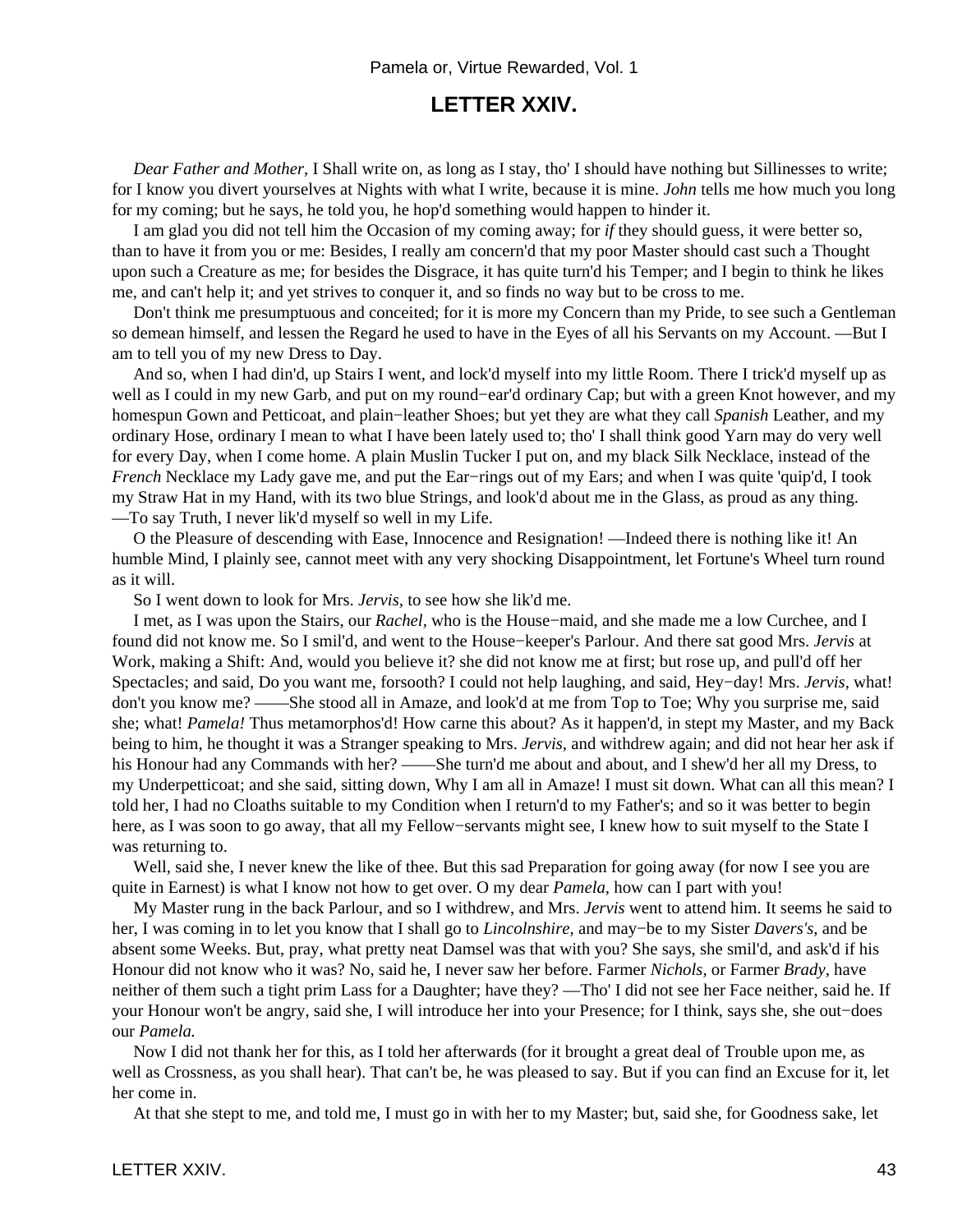him find you out; for he don't know you. Good Sirs! Mrs. *Jervis,* said I, how could you serve me so? Besides, it looks too free both *in me,* and *to him.* I tell you, said she, you shall come in; and pray don't reveal yourself till he finds you out.

 So I went in, foolish as I was; tho' I must have been seen by him another time, if I had not then. And she would make me take my Straw−hat in my Hand.

 I dropt a low Curchee, but said never a Word. I dare say, he knew me as soon as he saw my Face; but was as cunning as *Lucifer.* He came up to me, and took me by the Hand, and said, Whose pretty Maiden are you? —I dare say you are *Pamela's* Sister, you are so like her. So neat, so clean, so pretty! Why, Child, you far surpass your Sister *Pamela!*

 I was all Confusion, and would have spoken; but he took me about the Neck; Why, said he, you are very pretty, Child; I would not be so free with your *Sister,* you may believe; but I must kiss *you.*

O Sir, said I, I am *Pamela,* indeed I am: Indeed I am *Pamela, her own self!*

 He kissed me for all I could do; and said, Impossible! you are a lovelier Girl by half than *Pamela;* and sure I may be innocently free with you, tho' I would not do her so much Favour.

 This was a sad Bite upon me indeed, and what I could not expect; and Mrs. *Jervis* look'd like a Fool as much as I, for her Officiousness. —At last I got away, and ran out of the Parlour, most sadly vex'd, as you may well think.

 He talk'd a good deal to Mrs. *Jervis,* and at last order'd me to come in to him. Come in, said he, you little Villain! for so he call'd me; good Sirs! what a Name was there! Who is it you put your Tricks upon? I was resolved never to honour your Unworthiness, said he, with so much Notice again; and so you must disguise yourself, to attract me, and yet pretend, like an Hypocrite as you are—

 I was out of Patience, then; Hold, good Sir, said I; don't impute Disguise and Hypocrisy to me, above all things; for I hate them both, mean as I am. I have put on no Disguise. ——What a−plague, said he, for that was his Word, do you mean then by this Dress? ——Why, and please your Honour, said I, I mean one of the honestest things in the World. I have been in Disguise indeed ever since my good Lady, your Mother, took me from my poor Parents. I came to her Ladyship so poor and mean, that these Cloaths I have on, are a princely Suit, to those I had then. And her Goodness heap'd upon me rich Cloaths, and other Bounties: And as I am now returning to my poor Parents again so soon, I cannot wear those good things without being whooted at; and so have bought what will be more suitable to my Degree, and be a good Holiday Suit too, when I get home.

 He then took me in his Arms, and presently push'd me from him. Mrs. *Jervis,* said he, take the little Witch from me; I can neither bear, nor forbear her! (Strange Words these!) ——But stay, you shan't go! ——Yet begone! ——No, come back again.

 I thought he was mad, for my Share; for he knew not what he would have. But I was going however, and he stept after me, and took hold of my Arm, and brought me in again: I am sure he made my Arm black and blue; for the Marks are upon it still. Sir, Sir, said I, pray have Mercy; I will, I will come in!

 He sat down, and look'd at me, and look'd as silly as such a poor Girl as I, I thought afterwards. —— At last, he said, Well, Mrs. *Jervis,* as I was telling you, you may suffer her to stay a little longer, till I see if my Sister *Davers* will have her; if, mean time, she humble herself, and ask this as a Favour, and is sorry for her Pertness, and the Liberty she has taken with my Character, out of the House and in the House. Your Honour indeed told me so, said Mrs. *Jervis;* but I never found her inclinable to think herself in Fault. Pride and Perverseness, said he, with a Vengeance! Yet this is your Doating-piece! ——Well, for once I'll submit myself, to tell you, Hussy, said he to me, you may stay a Fortnight longer, till I see my Sister *Davers:* Do you hear what I say to you, Statue! can you neither speak, nor be thankful? —Your Honour frights me so, said I, that I can hardly speak: But I will venture to say, that I have only to beg, as a Favour, that I may go to my Father and Mother. —Why; Fool, says he, won't you like to go to wait on my Sister *Davers?* Sir, said I, I was once fond of that Honour; but you was pleased to say, I might be in Danger from her Ladyship's Nephew, or he from me? — D—d Impertinence! said he; do you hear, Mrs. *Jervis,* do you hear, how she retorts upon me? Was ever such matchless Assurance! ——

 I then fell a weeping; for Mrs. *Jervis* said, Fie, *Pamela,* fie! —And I said, My Lot is very hard indeed! I am sure I would hurt nobody; and I have been, it seems, guilty of Indiscretions, which have cost me my Place, and my Master's Favour, and so have been turn'd away. And when the Time is come, that I should return to my poor Parents, I am not suffer'd to go quietly. Good your Honour, what have I done, that I must be used worse than if I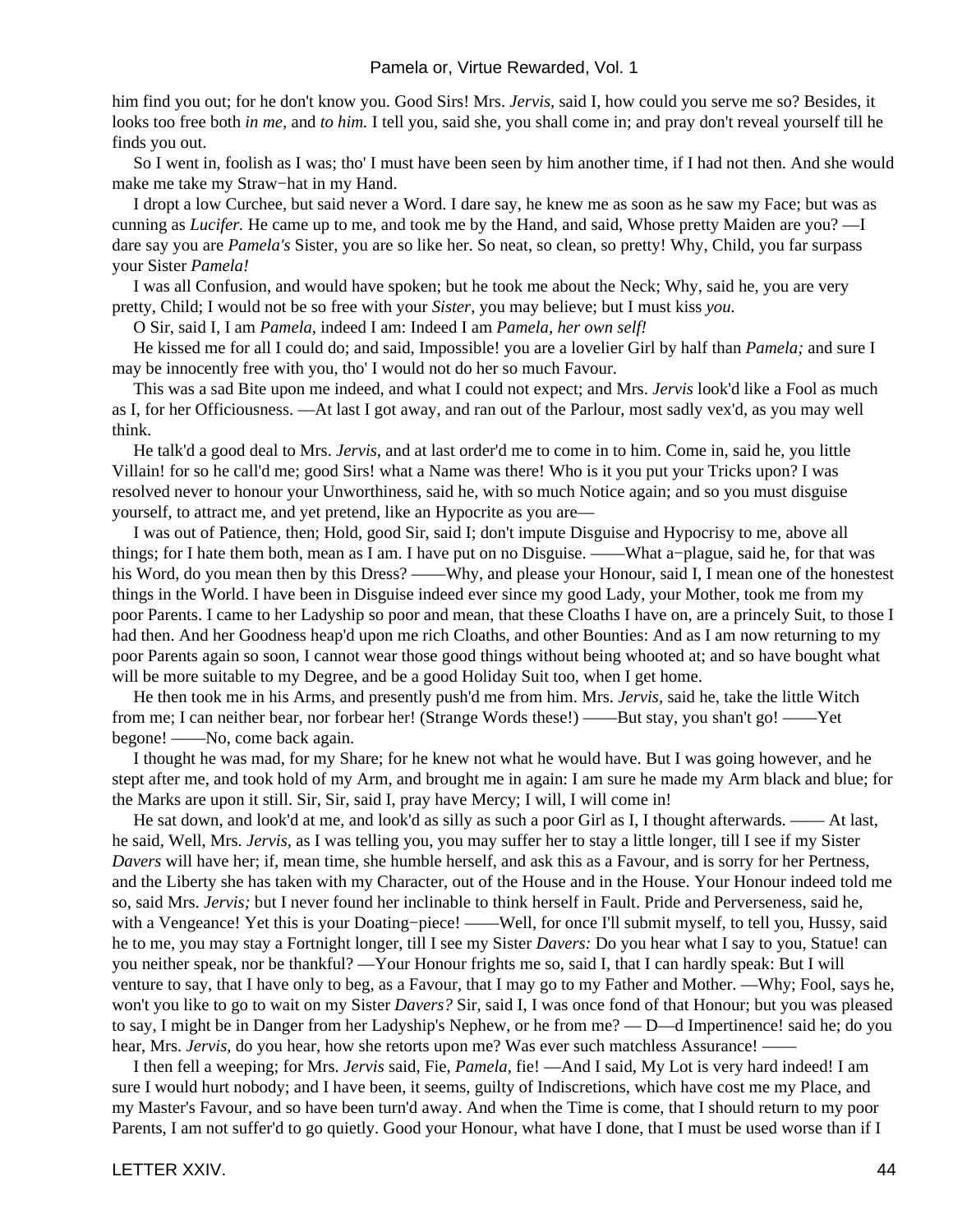had robb'd you! ——Robb'd me! said he, why so you have, Hussy; you *have* robb'd me. Who! I! Sir, said I, have I robb'd you? Why then you are a Justice of Peace, and may send me to Gaol, if you please, and bring me to a Tryal for my Life! If you can prove that I have robb'd you, I am sure I ought to die!

 Now I was quite ignorant of his Meaning; tho' I did not like it when it was afterwards explain'd, neither; and, well, thought I, what will this come to at last, if poor *Pamela* is thought a Thief! Then I thought, in an Instant, how I should shew my Face to my honest poor Parents, if I was but suspected.

 But, Sir, said I, let me ask you but one Question, and pray don't let me be call'd Names for it; for I don't mean disrespectfully; Why, if I have done amiss, am I not left to be discharged by your Housekeeper, as the other Maids have been? And if *Jane,* or *Rachel,* or *Hannah,* were to offend, would your Honour stoop to take Notice of them? And why should you so demean yourself to take Notice of me? Pray, Sir, if I have not been worse than others, why should I suffer more than others? and why should I not be turn'd away, and there's an End of it? For indeed I am not of Consequence enough for my Master to concern himself and be angry about such a Creature as me.

 Do you hear, Mrs. *Jervis,* cry'd he again, how pertly I am interrogated by this sawcy Slut? Why, Sauce−box, says he, did not my good Mother desire me to take care of you? and have you not been always distinguish'd by me, above a common Servant? and does your Ingratitude upbraid me for this?

 I said something mutteringly, and he vow'd he would hear it. I begg'd Excuse; but he insisted upon it. Why then, said I, if your Honour must know, I said, That my good Lady did not desire your Care to extend to the Summer−house and her Dressing−room.

Well, this was a little sawcy, you'll say! ——And He flew into such a Passion, that I was forced to run for it; and Mrs. *Jervis* said, It was happy I got out of his way.

Why, what makes him provoke one so, then? —I'm almost sorry for it; but I would be glad to get away at any rate. For I begin to be fearful now.

Just now Mr. *Jonathan* sent me these line— (Lord bless me! what shall I do?)

 "Dear Mrs. *Pamela,* Take care of yourself; for *Rachel* heard my Master say to Mrs. *Jervis,* who, she believes, was pleading for you, Say no more, Mrs. *Jervis*; for by G—— I will have her! Burn this instantly."

 O pray for your poor Daughter! I am called to go to−bed by Mrs. *Jervis,* for it is past Eleven; and I am sure she shall hear of it; for all this is owing to her, tho' she did not mean any Harm. But I have been, and am, in a strange Fluster; and I suppose too, she'll say, I have been full−pert.

 O my dear Father and Mother, Power and Riches never want Advocates! But, poor Gentlewoman! she cannot live without him. And he has been very good to her.

 So, Good−night. May−be I shall send this in the Morning; but may−be not; so won't conclude; tho' yet I must say, I am

*Your most dutiful Daughter.*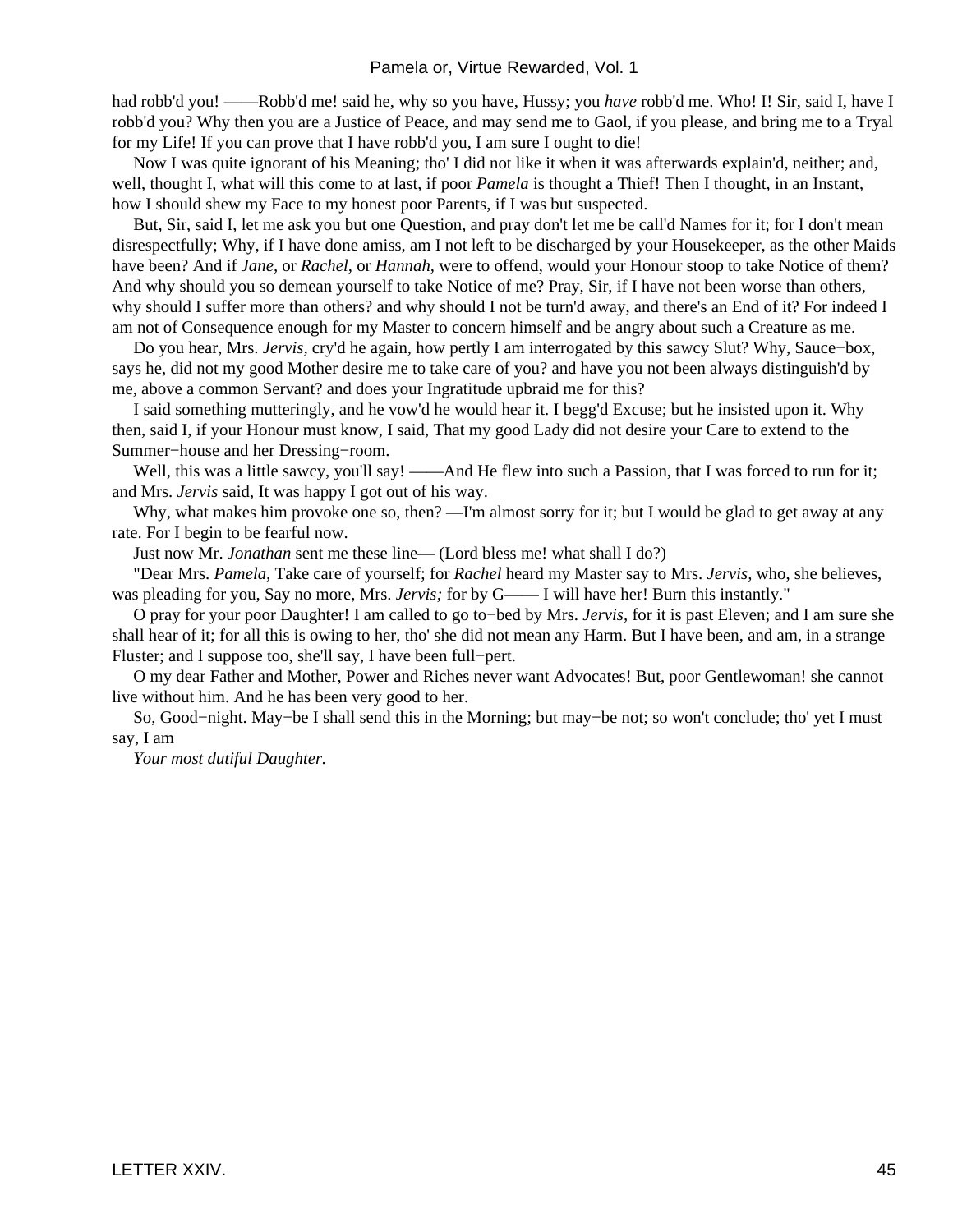# **LETTER XXV.**

*My dear Parents,* O Let me take up my Complaint, and say, Never was poor Creature so unhappy, and so barbarously used, as your *Pamela!* O my dear Father and Mother, my Heart's just broke! I can neither write as I should do, nor let it alone; for to whom but you can I vent my Griefs, and keep my poor Heart from bursting! Wicked, wicked Man! —I have no Patience left me! —But yet, don't be frighted— for,—I hope—I hope, I am honest! —But if my Head and my Heart will let me, you shall hear all. —Is there no Constable nor Headborough, tho', to take me out of his House? for I am sure I can safely swear the Peace against him: But, alas! he is greater than any Constable, and is a Justice himself; such a Justice, deliver me from! —But God Almighty, I hope, in time, will right me! —For he knows the Innocence of my Heart!—

*John* went your way in the Morning; but I have been too much distracted to send by him; and have seen nobody but Mrs. *Jervis,* and *Rachel,* and one I hate to see: And indeed I hate now to see any body. Strange things I have to tell you, that happen'd since last Night, that good Mr. *Jonathan's* Letter, and my Master's Harshness put me into such a Fluster. But I will no more *preambulate.*

 I went to Mrs. *Jervis's* Chamber; and Oh! my dear Father and Mother, my wicked Master had hid himself, base Gentleman as he is! in her Closet, where she has a few Books, and Chest of Drawers, and such−like. I little suspected it; tho' I used, till this sad Night, always to look into that Closet, and another in the Room, and under the Bed, ever since the Summer−house Trick, but never found any thing; and so I did not do it then, being fully resolv'd to be angry with Mrs. *Jervis* for what had happen'd in the Day, and so thought of nothing else.

 I sat myself down on one side of the Bed, and she on the other, and we began to undress ourselves; but she on that side next the wicked Closet, that held the worst Heart in the World. So, said Mrs. *Jervis,* you won't speak to me, *Pamela!* I find you are angry with me. Why, Mrs. *Jervis,* said I, so I am, a little; tis a Folly to deny it. You see what I have suffer'd by your forcing me in to my Master! And a Gentlewoman of your Years and Experience must needs know, that it was not fit for me to pretend to be any body else for my own sake, nor with regard to my Master.

 But, said she, who would have thought it would have turn'd out so? Ay, said I, little thinking who heard me, *Lucifer* always is ready to promote his own Work and Workmen. You see, presently, what Use he made of it, pretending not to know me, on purpose to be free with me: And when he took, upon himself to know me, to quarrel with me, and use me hardly: And you too, said I; to cry, Fie, fie, *Pamela!* cut me to the Heart: For that encourag'd him.

 Do you think, my Dear, said she, that I would encourage him? —I never said so to you before; but since you force it from me, I must tell you, that ever since you consulted me, I have used my utmost Endeavours to divert him from his wicked Purposes; and he has promised fair; but, to say all in a Word, he doats upon you; and I begin to see it is not in his Power to help it.

 I luckily said nothing of the Note from Mr. *Jonathan;* for I began to suspect all the World almost: But I said, to try Mrs. *Jervis,* Well then, what would you have me do? You see he is for having me wait on Lady *Davers* now.

 Why, I'll tell you freely, my dear *Pamela,* said she, and I trust to your Discretion to conceal what I say: My Master has been often desiring me to put you upon asking him to let you stay.—

 Yes, said I, Mrs. *Jervis,* let me interrupt you: I will tell you why I could not think of that: It was not the Pride of my Heart; but the Pride of my Honesty: For what must have been the Case? Here my Master has been very rude to me, once and twice; and you say he cannot help it, tho' he pretends to be sorry for it: Well, he has given me Warning to leave my Place, and uses me very harshly; may−hap, to frighten me to his Purposes, as he supposes I would be fond of staying (as indeed I should, if I could be safe; for I love you and all the House, and value him, if he would act as my Master). Well then, as I know his Designs, and that he owns he cannot help it; must I not have asked to stay, knowing he would attempt me again? for all you could assure me of, was, he would do nothing by *Force;* so I, a poor weak Girl, was to be left to my own Strength, God knows! And was not this to allow him to tempt me, as one may say? and to encourage him to go on in his wicked Devices? — How then, Mrs. *Jervis,* could I ask or wish to stay?

You say well, my dear Child, says she; and you have a Justness of Thought above your Years; and for all these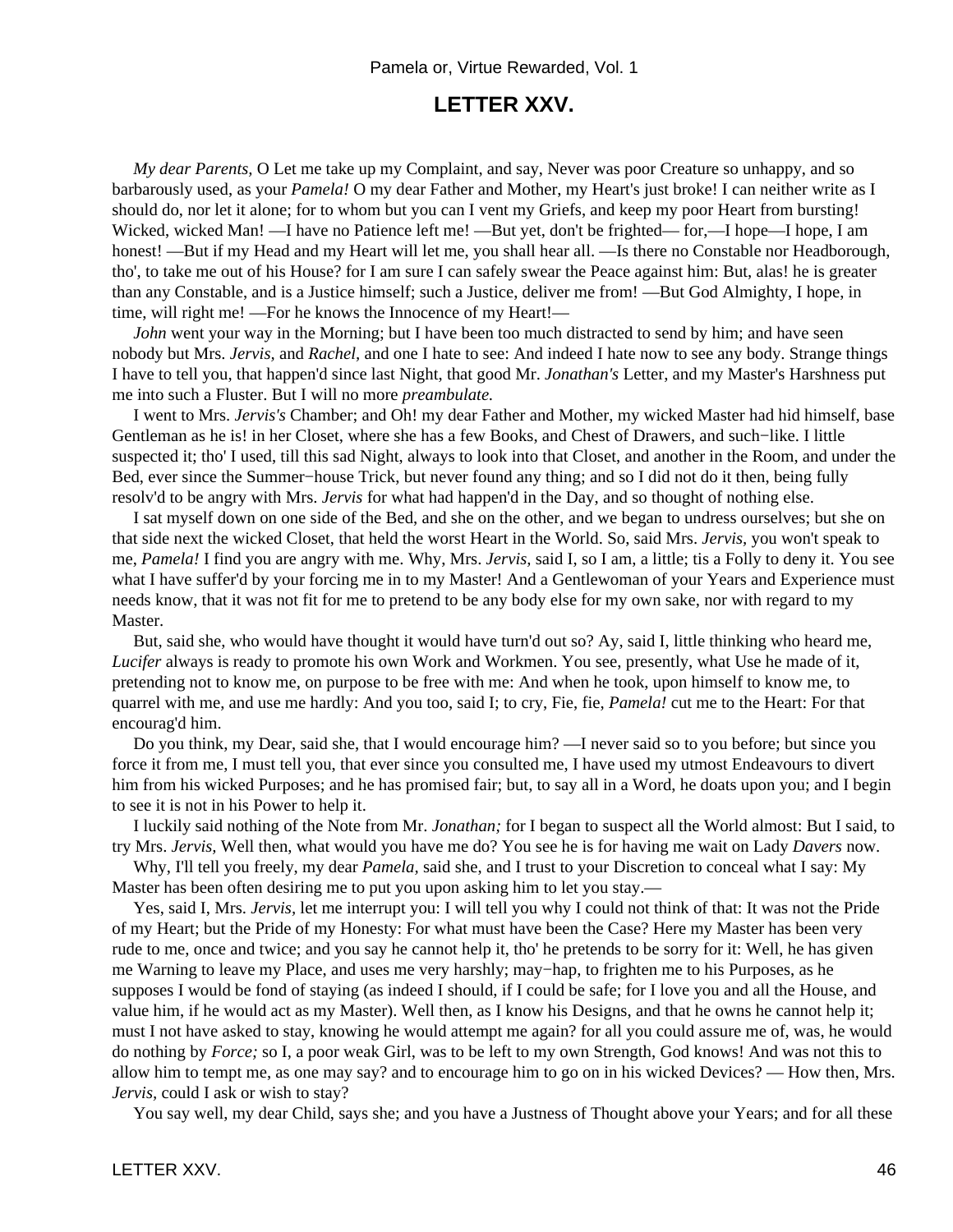Confederations, and for what I have heard this Day, after you run away, (and I am glad you went as you did) I cannot persuade you to stay; and I shall be glad, which is what I never thought I could have said, that you was well at your Father's; for if Lady *Davers* will entertain you, she may as well have you from thence as here. There's my good Mrs. *Jervis!* said I; God will bless you for your good Counsel to a poor Maiden that is hard beset. But pray what did he say, said I, when I was gone? Why, says she, he was very angry with you. But he would hear it, said I! I think it was a little bold; but then he provoked me to it. And had not my Honesty been in the Case, I would not by any means have been so sawcy. Besides, Mrs. *Jervis,* consider, it was the Truth; if he does not love to hear of the Summer−house and the Dressing−room, why should he not be asham'd to continue in the same Mind. But, said she, when you had mutter'd this to yourself, you might have told him any thing else. Well, said I, I cannot tell a wilful Lye, and so there's an End of it. But I find you now give him up, and think there's Danger in staying! — Lord bless me, I wish I was well out of the House; so it was at the Bottom of a wet Ditch, on the wildest Common in *England!*

 Why, said she, it signifies nothing to tell you all he said; but it was enough to make me fear you would not be so safe as I could wish; and upon my Word, *Pamela,* I don't wonder he loves you; for, without Flattery, you are a charming Girl! and I never saw you look more lovely in my Life, than in that same new Dress of yours. And then it was such a Surprise upon us all! —I believe truly, you owe some of your Danger to the lovely Appearance you made. Then, said I, I wish the Cloaths in the Fire. I expected no Effect from them; but if any, a quite contrary one.

 Hush! said I, Mrs. *Jervis,* did you not hear something stir in the Closet? No, silly Girl, said she! your Fears are always awake! —But indeed, says I, I think I heard something rustle! —May−be, says she, the Cat may be got there: But I hear nothing.

 I was hush; but she said, Pr'ythee, my good Girl, make haste to−bed. See if the Door be fast. So I did, and was thinking to look in the Closet; but hearing no more Noise, thought it needless, and so went again and sat myself down on the Bedside, and went on undressing myself. And Mrs. *Jervis* being by this time undrest, stept into Bed, and bid me hasten, for she was sleepy.

 I don't know what was the Matter; but my Heart sadly misgave me; but Mr. *Jonathan's* Note was enough to make it do so, with what Mrs. *Jervis* had said. I pulled off my Stays, and my Stockens, and my Gown, all to an Under−petticoat; and then hearing a rustling again in the Closet, I said, God protect us! but before I say my Prayers, I must look into this Closet. And so was going to it slip−shod, when, O dreadful! out rush'd my Master, in a rich silk and silver Morning Gown.

 I scream'd, and run to the Bed; and Mrs. *Jervis* scream'd too; and he said, I'll do you no harm, if you forbear this Noise; but otherwise take what follows.

 Instantly he came to the Bed; for I had crept into it, to Mrs. *Jervis,* with my Coat on, and my Shoes; and taking me in his Arms, said, Mrs. *Jervis,* rise, and just step up Stairs, to keep the Maids from coming down at this Noise; I'll do no harm to this Rebel.

 O, for God's sake! for Pity's sake! Mrs. *Jervis,* said I, if I am not betray'd, don't leave me; and, I beseech you, raise all the House. No, said Mrs. *Jervis,* I will not stir, my dear Lamb; I will not leave you. I wonder at you, Sir, said she, and kindly threw herself upon my Coat, clasping me round the Waist, you shall not hurt this Innocent, said she; for I will lose my Life in her Defence. Are there not, said she, enough wicked ones in the World, for your base Purpose, but you must attempt such a Lamb as this!

 He was desperate angry, and threaten'd to throw her out of the Window; and to turn her out of the House the next Morning. You need not, Sir, said she; for I will not stay in it. God defend my poor *Pamela* till To−morrow, and we will both go together. —Says he, let me but expostulate a Word or two with you, *Pamela.* Pray, *Pamela,* said Mrs. *Jervis,* don't hear a Word, except he leaves the Bed, and goes to the other End of the Room. Aye, out of the Room! said I; expostulate To−morrow, if you must expostulate!

 I found his Hand in my Bosom, and when my Fright let me know it, I was ready to die; and I sighed, and scream'd, and fainted away. And still he had his Arms about my Neck; and Mrs. *Jervis* was about my Feet, and upon my Coat. And all in a cold, clammy Sweat was I. *Pamela, Pamela!* said Mrs. *Jervis,* as she tells me since, O—h, and gave another Shriek, my poor *Pamela* is dead for certain! ——And so, to be sure, I was for a time; for I knew nothing more of the Matter, one Fit following another, till about three Hours after, as it prov'd to be, I found myself in Bed, and Mrs. *Jervis* sitting up on one side, with her Wrapper about her, and *Rachel* on the other; and no Master, for the wicked Wretch was gone. But I was so over−joy'd, that I hardly could believe myself; and I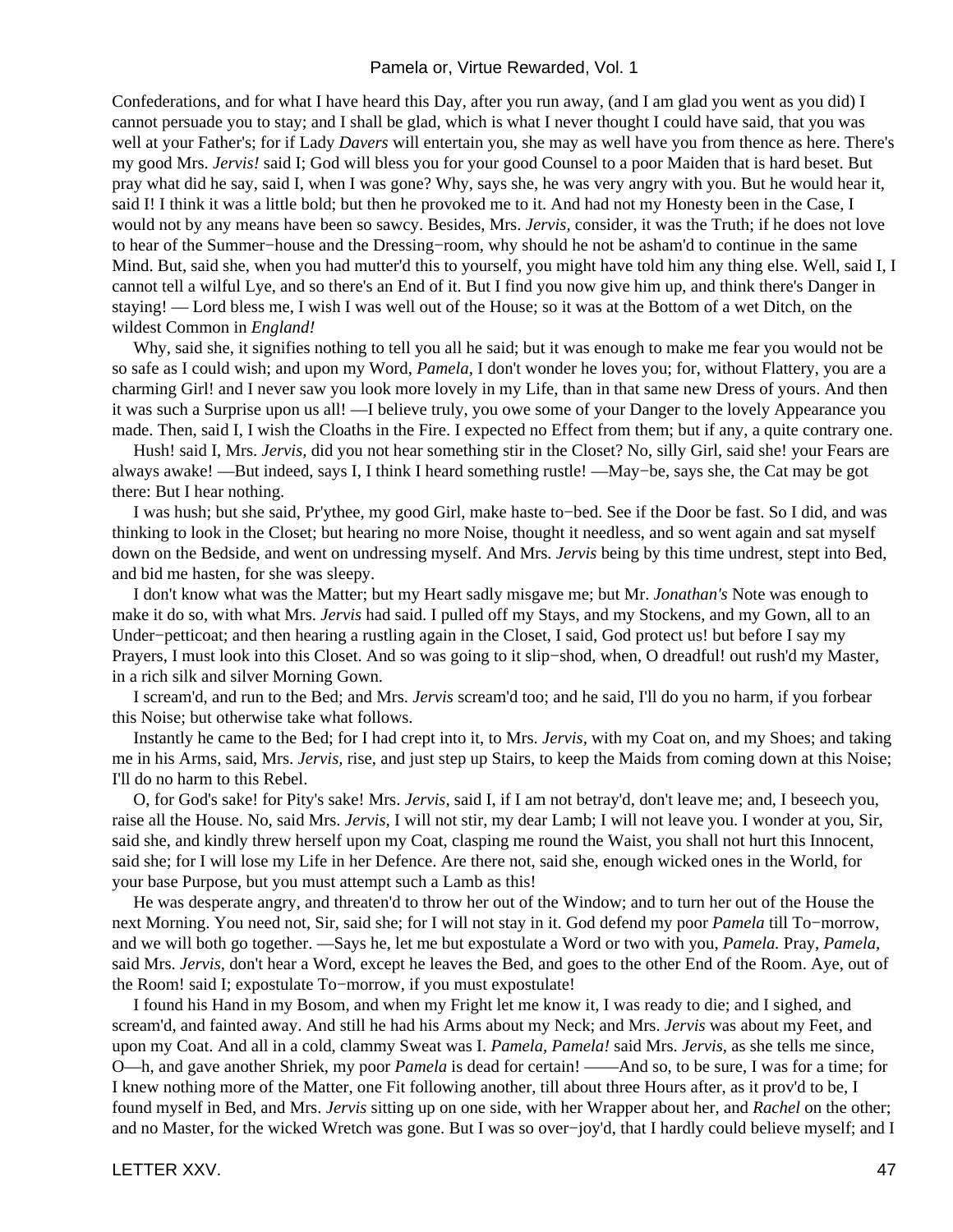said, which were my first Words, Mrs. *Jervis,* Mrs. *Rachel,* can I be sure it is you? God be prais'd! God be prais'd! ——Where have I been? Hush, my Dear, said Mrs. *Jervis,* you have been in Fit after Fit. I never saw any body so frightful in my Life!

 By this I judg'd Mrs. *Rachel* knew nothing of the Matter; and it seems my wicked Master had, upon Mrs. *Jervis's* second Noise on my going away, slipt out, and, as if he had come from his own Chamber, disturbed by the Screaming, went up to the Maids Room, (who hearing the Noise, lay trembling, and afraid to stir) and bid them go down and see what was the Matter with Mrs. *Jervis* and me. And he charged Mrs. *Jervis,* and promised to forgive her for what she had said and done, if she would conceal the Matter. So the Maids came down; for the Men lie in the Out−houses; and all went up again, when I came to myself a little, except *Rachel,* who staid to sit up with me, and bear Mrs. *Jervis* Company. I believe they all guess the Matter to be bad enough; tho' they dare not say any thing.

 When I think of my Danger, and the Freedoms he actually took, tho' I believe Mrs. *Jervis* saved me from worse, and she says she did, (tho' what can I think, who was in a Fit, and knew nothing of the Matter?) I am almost distracted.

 At first I was afraid of Mrs. *Jervis;* but I am fully satisfied she is very good, and I should have been lost but for her; and she takes on grievously about it. What would have become of me, had she gone out of the Room, to still the Maids, as he bid her. He'd certainly have shut her out, and then, Mercy on me! what would have become of your poor *Pamela!*

 I must leave off a little, for my Eyes and my Head are sadly bad. —O this was a dreadful Trial! This was the the worst of all! God send me safe from this dreadful wicked Man! Pray for

*Your distressed Daughter.*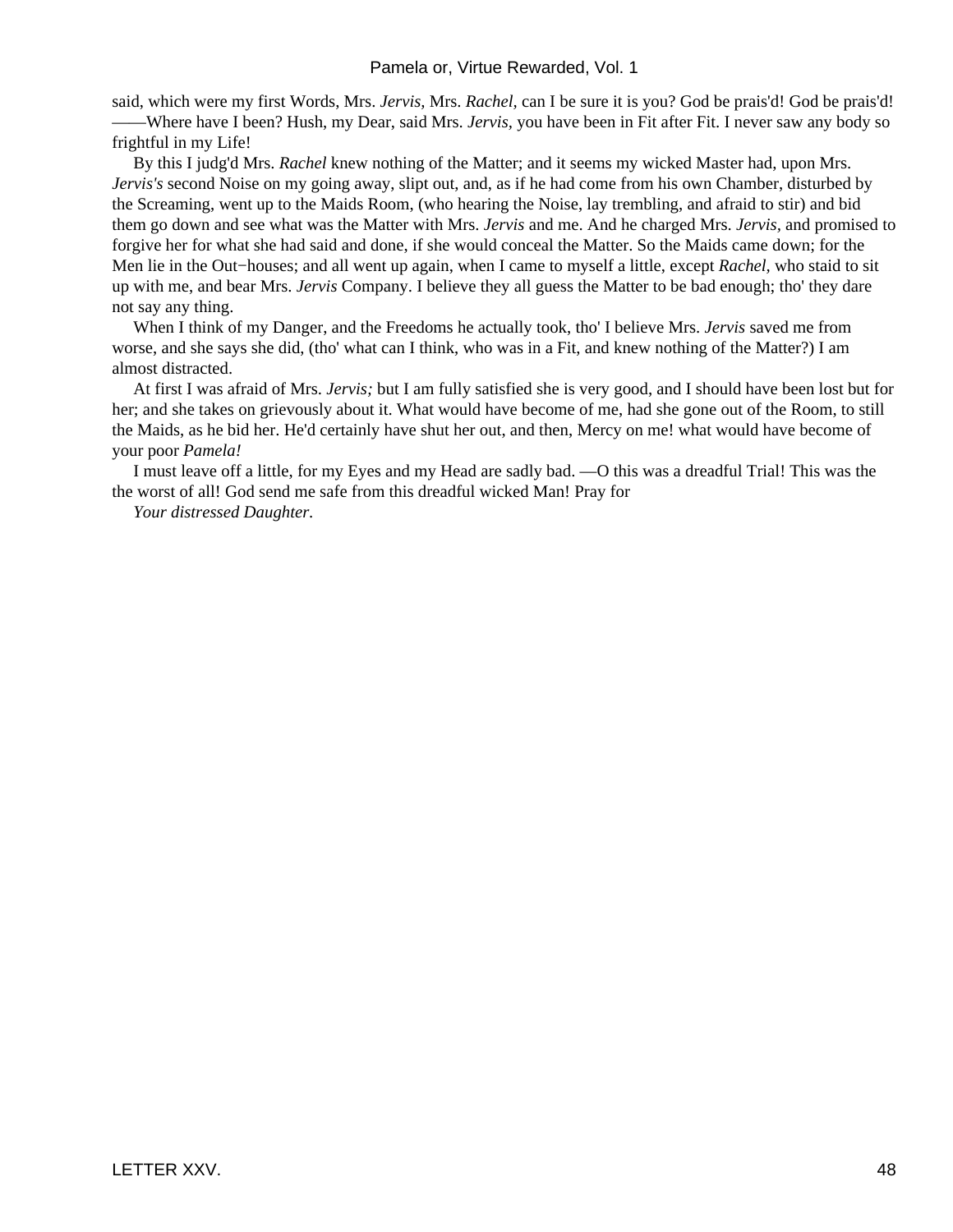## **LETTER XXVI.**

*My dear Father and Mother,* I Did not rise till Ten o'Clock, and I had all the Concerns and Wishes of the Family, and Multitudes of Enquiries about me. My wicked Master went out early to hunt; but left word, he would be in to breakfast. And so he was.

 He came up to our Chamber about Eleven, and had nothing to do to be sorry: for he was our *Master,* and so put on sharp Anger at first.

 I had great Emotions at his entring the Room, and threw my Apron over my Head, and fell a crying, as if my Heart would break.

 Mrs. *Jervis,* said he, since I know you, and you me so well, I don't know how we shall live together for the future. Sir, said she, I will take the Liberty to say what I think is best for us. I have so much Grief, that you should attempt to do any Injury to this poor Girl, and especially in my Chamber, that I should think myself accessary to the Mischief, if I was not to take Notice of it. Tho' my Ruin therefore may depend upon it, I desire not to stay; but pray let poor *Pamela* and I go together. With all my Heart, said he, and the sooner the better. She fell a crying. I find, says he, this Girl has made a Party of the whole House in her Favour against me. Her Innocence deserves it of us all, said she very kindly: And I never could have thought that the Son of my dear good Lady departed, could have so forfeited his Honour, as to endeavour to dostroy what he ought to protect. No more of this, Mrs. *Jervis,* said he, I will not bear it. As for *Pamela,* she has a lucky Knack at falling into Fits, when she pleases. But the cursed Yellings of you both made me not my self. I intended no Harm to her, as I told you both, if you'd have left your Squallings; and I did no Harm neither, but to myself; for I rais'd a Hornet's Nest about my Ears, that, as far as I know, may have stung to Death my Reputation. Sir, said Mrs. *Jervis,* then I beg Mr. *Longman* may take my Accounts, and I will go away, as soon as I can. As for *Pamela,* she is at Liberty, I hope, to go away next *Thursday,* as she intends.

 I sat still, for I could not speak nor look up, and his Presence discompos'd me extremely; but I was sorry to hear myself the unhappy Occasion of Mrs. *Jervis's* losing her Place, and hope that may be made up.

 Well, said he, let Mr. *Longman* make up your Accounts, as soon as you will; and Mrs. *Jewkes* (his House−keeper in *Lincolnshire*) shall come hither in your Place, and won't be less obliging, I dare say, than you have been. Said she, I have never disoblig'd you till now, and let me tell you, Sir, if you knew what belong'd to your own Reputation or Honour—No more, no more, said he, of these antiquated Topicks. I have been no bad Friend to you; and I shall always esteem you, tho' you have not been so faithful to my Secrets, as I could have wish'd, and have laid me open to this Girl, which has made her more afraid of me than she had Occasion. Well, Sir, said she, after what pass'd Yesterday, and last Night, I think I went rather too far in favour of your Injunctions than otherwise; and I should have deserv'd every body's Censure for the basest of Creatures, had I been capable of contributing to your lawless Attempts. Still, Mrs. *Jervis,* still reflecting upon me, and all for imaginary Faults! for what Harm have I done the Girl? —I won't bear it, I'll assure you. But yet, in respect to my Mother, I am willing to part friendly with you. Tho' you ought both of you to reflect on the Freedom of your Conversation, in relation to me; which I should have resented more than I do; but that I am conscious I had no Business to demean myself so as to be in your Closet, where I might expect to hear a multitude of Impertinence between you.

Well Sir, said she, you have no Objection, I hope, to *Pamela's* going away on *Thursday* next? You are mighty sollicitous, said he, about *Pamela:* But, no, not I, let her go as soon as she will: She is a naughty Girl, and has brought all this upon herself; and upon me more Trouble than she can have had from me; but I have overcome it all; and will never concern myself about her.

 I have a Proposal made me, added he, since I have been out this Morning, that I shall go near to embrace; and so wish only that a discreet Use may be made of what is past; and there's an End of every thing with me, as to *Pamela,* I'll assure you.

 I clasp'd my Hands together thro' my Apron, over−joy'd at this, tho' I was so soon to go away: For, naughty as he has been to me, I wish his Prosperity with all my Heart, for my good old Lady's sake.

Well, Pamela, said he, you need not now be afraid to speak to me; tell me what you lifted up your Hands at? I said not a Word. Says he, If you like what I have said, give me your Hand upon it. I held my Hand thro' my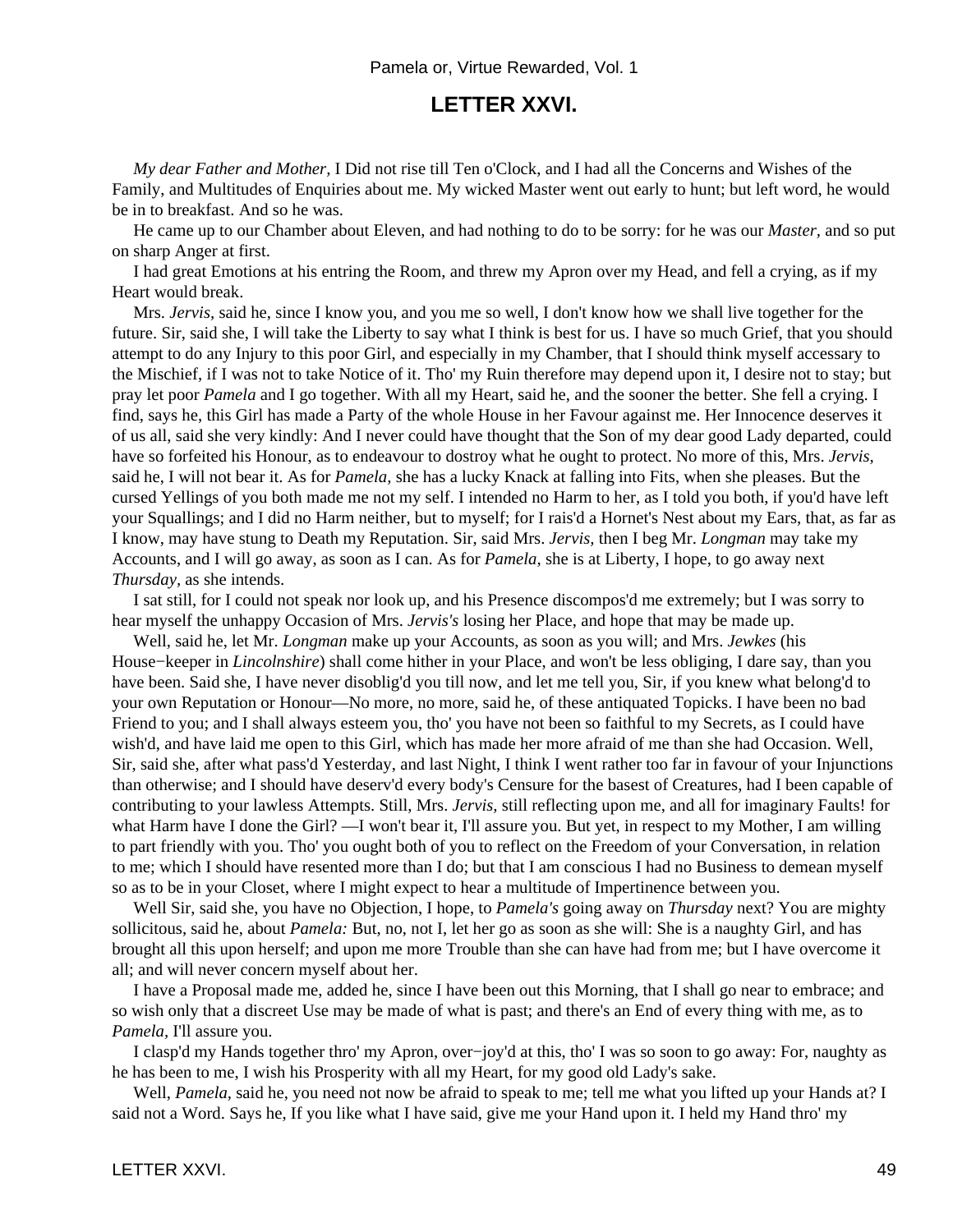Apron; for I could not speak to him, and he took hold of it, and press'd it, tho' less hard than he did my Arm the Day before. What does the little Fool cover her Face for, said he? Pull your Apron away; and let me see how you look, after your Freedom of Speech of me last Night! No wonder you're asham'd to see me. You know you were very free with my Character.

 I could not stand this barbarous Insult, as I took it to be, considering his Behaviour to me; and I then spoke, and said, O the Difference between the Minds of thy Creatures, good God! How shall some be cast down in their Innocence, while others shall triumph in their Guilt!

 And so saying, I went up Stairs to my Chamber, and wrote all this; for tho' he vex'd me, at his Taunting, yet I was pleas'd to hear he was likely to be marry'd, and that his wicked Intentions were so happily overcome as to me; and this made me a little easier. And, I hope I have pass'd the worst; or else it is very hard: And yet I shan't think my self at Ease quite, till I am with you. For methinks, after all, his Repentance and Amendment are mighty suddenly resolv'd upon. But God's Grace is not confin'd to Space; and Remorse may, and I hope has, smote him to the Heart at once, for his Injuries to poor me! Yet I won't be too secure neither.

 Having Opportunity, I send now what I know will grieve you to the Heart. But I hope I shall bring my next Scribble myself; and so conclude, tho' half broken−hearted,

*Your ever dutiful Daughter.*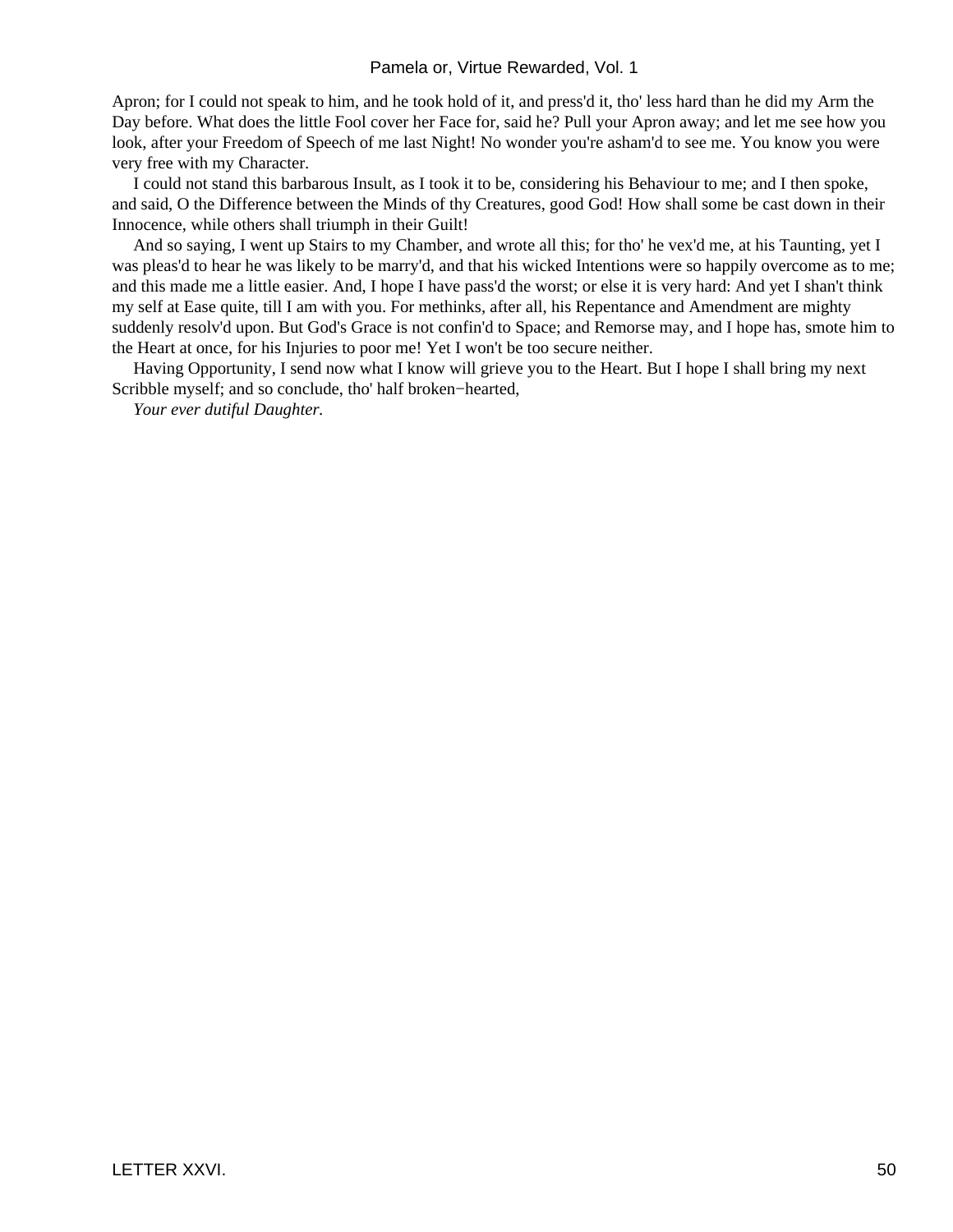### **LETTER XXVI.**

*Dear Father and Mother,* I Am glad I desir'd you not to meet me, and *John* says you won't; for he says, he told you, he is sure I shall get a Passage well enough, either behind some one of my Fellow−servants on Horseback, or by Farmer *Nichols's* Means: But as for the Chariot he talk'd to you of, I can't expect that Favour, to be sure; and I should not care for it, because it would look so much above me. But Farmer *Brady,* they say, has a Chaise with one Horse, and we hope to borrow that, or hire it rather than fail; tho' Money runs a little lowish, after what I have laid out; but I don't care to say so here, tho' I warrant I might have what I would of Mrs. *Jervis,* or Mr. *Jonathan,* or Mr. *Longman;* but then how shall I pay it, you'll say? And besides, I don't love to be beholden.

 But the chief Reason I am glad you don't set out to meet me is the Uncertainty; for it seems I must stay another Week still, and hope certainly to go *Thursday* after. For poor Mrs. *Jervis* will go at the same time, she says, and can't be ready before.

God send me with you! —Tho' he is very civil now, at present, and not so cross as he was; and yet he is as vexatious another way, as you shall hear. For Yesterday he had a rich Suit of Cloaths brought home, which they call a Birth−day Suit; for he intends to go to *London* against next Birth−day, to see the Court, and our Folks will have it he is to be made a Lord. —I wish they may make him an honest Man, as he was always thought; but I have not found it so, God help me!

 And so, as I was saying, he had these Cloaths come home, and he try'd them on. And before he pull'd them off, he sent for me, when nobody else was in the Parlour with him: *Pamela,* said he, you are so neat and so nice in your own Dress, (Alas! for me, I did'n't know I was!) that you must be a Judge of ours. How are these Cloaths made? Do they fit me! —I am no Judge, said I, and please your Honour; but I think they look very fine.

 His Waistcoat stood an End with Gold Lace, and he look'd very grand. But what he did last, has made me very serious, and I could make him no Compliments. Said he, Why don't you wear your usual Cloaths? Tho' I think every thing looks well upon you. For I still continue in my new Dress. I said, I have no Cloaths, Sir, I ought to call my own, but these: And it is no Matter what such a one as I wears! Says he, Why you look very serious, *Pamela.* I see you can bear Malice. —Yes, so I can, Sir, said I, according to the Occasion! Why, said he, your Eyes always look red, I think. Are you not a Fool to take my last Freedom so much to Heart? I am sure you, and that Fool Mrs. *Jervis*, frightened me, by your hideous Squalling, as much as I could frighten you. That is all we had for it, said I; and if you could be so afraid of your own Servants knowing of your Attempts upon a poor unworthy Creature, that is under your Protection while I stay, surely your Honour ought to be more afraid of God Almighty, in whose Presence we all stand, in every Action of out Lives, and to whom the greatest as well as the least, must be accountable, let them think what they list.

He took my Hand, in a kind of good–humour'd Mockery, and said, Well said, my pretty Preacher! when my *Lincolnshire* Chaplain dies, I'll put thee on a Gown and Cassock, and thou'lt make a good Figure in his Place! —I wish, said I, a little vex'd at his Jeer, your Honour's Conscience would be your Preacher, and then you would need no other Chaplain. Well, well, *Pamela,* said he, no more of this unfashionable Jargon. I did not send for you so much for your Opinion of my new Suit, as to tell you, you are welcome to stay, since Mrs. *Jervis* desires it, till she goes. I welcome! said I; I am sure I shall rejoice when I am out of the House!

Well, said he, you are an ungrateful Baggage; but I am thinking it would be Pity, with these fair soft Hands, and that lovely Skin (as he call'd it) that you should return again to hard Work, as you must, if you go to your Father's; and so I would advise her to take a House in *London,* and let Lodgings to us Members of Parliament, when we come to Town, and such a pretty Daughter as you may pass for, will always fill her House, and she'll get a great deal of Money.

 I was sadly vex'd at this barbarous Joke; but was ready to cry before, and I gush'd out into Tears, and said, I can expect no better from such a rude Gentleman! Your Behaviour, Sir, to me has been just of a Piece with these Words; nay, I will say't tho' you was to be ever so angry. —I angry, *Pamela,* no, no, said he, I have overcome all that; and as you are to go away, I look upon you now as Mrs. *Jervis's* Guest, while you both stay, and not as my Servant, and so you may say what you will. But I'll tell you, *Pamela,* why you need not take this Matter in such high Disdain! —You have a very pretty romantic Turn for Virtue, and all that! —And I don't suppose but you'll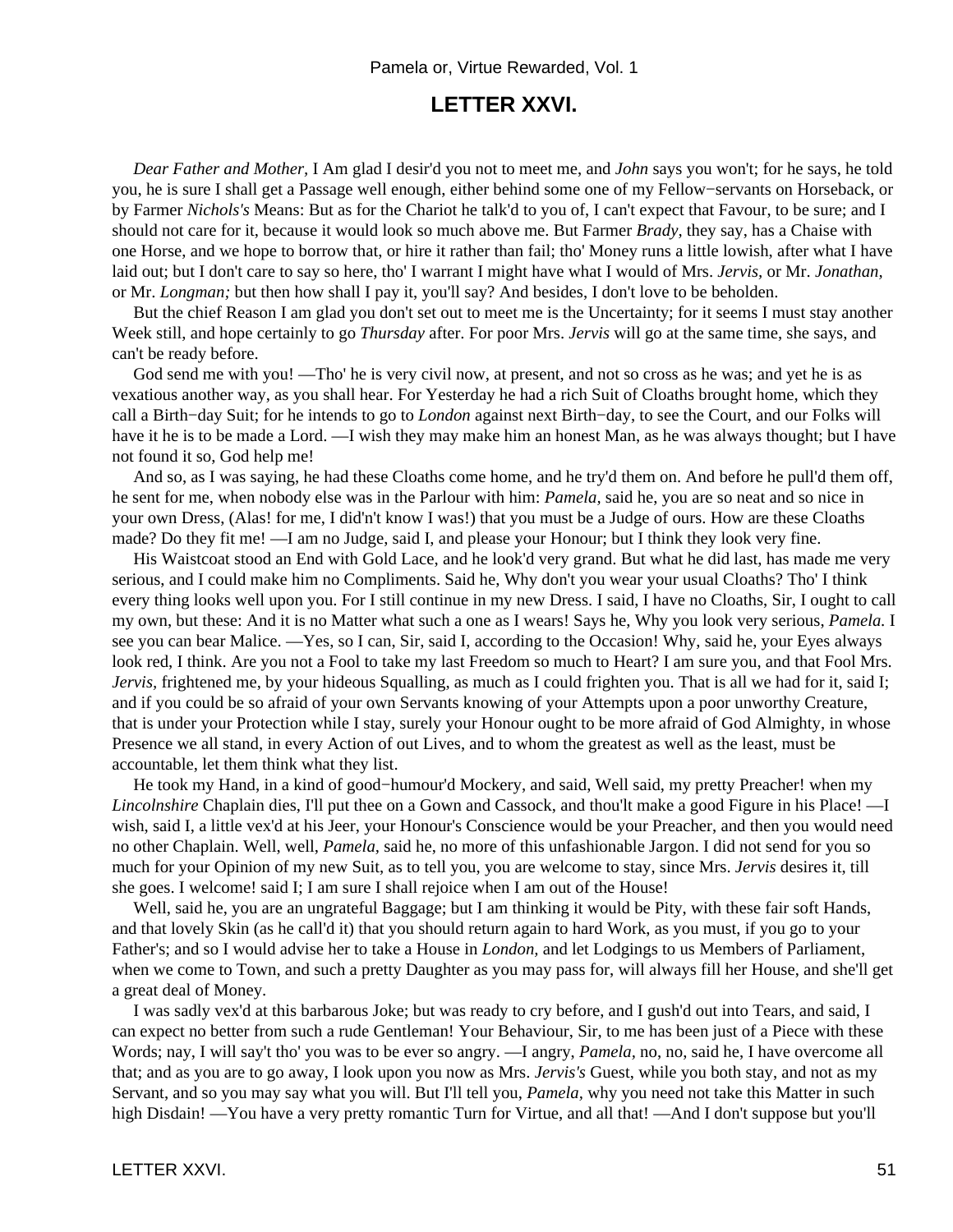hold it still; and no body will be able to prevail upon you. But, my Child, (fleeringly he spoke it) do but consider what a fine Opportunity you will then have, for a Tale every Day to good Mother *Jervis,* and what Subjects for Letter−writing to your Father and Mother, and what pretty Preachmen's you may hold forth to the young Gentlemen. Ad's my Heart, I think it would be the best Thing you and she could do.

 You do well, Sir, said I, to even your Wit to such a poor Maiden as me! But, Sir, let me say, that if you was not rich and great, and I poor and little, you would not insult me so in my Misery! —Let me ask you, Sir, if you think this becomes your fine Cloaths! and a Master's Station? Why so serious, my pretty *Pamela?* said he; why so grave? and would kiss me; but my Heart was full, and I said, Let me alone! I will tell you, if you was a King, and said to me as you have done, that you are no Gentleman: And I won't stay to be used thus! I will go to the next Farmer's, and there wait for Mrs. *Jervis,* if she must go: And I'd have you know, Sir, that I can stoop to the ordinary'st Work of your Scullions, for all these nasty soft Hands, sooner than bear such ungentlemanly Imputations.

Well, said he, I sent for you in, in high good Humour; but 'tis impossible to hold it with such an Impertinent: However I'll keep my Temper. But while I see you here, pray don't put on those dismal grave Looks: Why, Girl, you should forbear 'em, if it were but for your Pride−sake; for the Family will think you are grieving to leave the House. Then, Sir, said I, I will try to convince them of the contrary, as well as your Honour; for I will endeavour to be more chearful while I stay, for that very Reason.

Well, said he, I will set this down by itself, as the first Time that ever what I advis'd had any Weight with you. And I hope, said I, as the first Advice you have given me of late, that was fit to be follow'd! —I wish, said he, (I'm almost asham'd to write it, impudent Gentleman as he is! I wish) I had thee as quick another Way, as thou art in thy Repartees— And he laugh'd, and I tripp'd away as fast as I could. Ah! thinks I, marry'd! I'm sure 'tis time you was marry'd, or at this Rate no honest Maiden will live with you.

 Why, dear Father and Mother, to be sure he grows quite a Rake! Well, you see, how easy it is to go from bad to worse, when once People give way to Vice!

How would my poor Lady, had she liv'd, have griev'd to see it! But may–be he would have been better then! —Tho', it seems, he told Mrs. *Jervis,* he had an Eye upon me in his Mother's Life−time; and he intended to let me know as much by the Bye, he told her! Here's Shamelessness for you! —Sure the World must be near an End! for all the Gentlemen about are as bad as he almost, as far as I can hear! — And see the Fruits of such bad Examples: There is 'Squire *Martin* in the Grove, has had three Lyingsin, it seems, in his House, in three Months past, one by himself; and one by his Coachman; and one by his Woodman; and yet he has turn'd none of them away. Indeed, how can he, when they but follow his own vile Example. There is he, and two or three more such as he, within ten Mikes of us; who keep Company and hunt with our fine Master, truly; and I suppose he's never the better for their Examples. But, God bless me, say I, and send me out of this wicked House!

 But, dear Father and Mother, what Sort of Creatures must the Womenkind be, do you think, to give way to such Wickedness? Why, this it is that makes every one be thought of alike. And, alack−a−day! what a World we live in! for it is grown more a Wonder that the Men are resisted, than that the Women comply. This, I suppose, makes me such a Sawce−box, and Boldface, and a Creature; and all because I won't be a Sawce−box and Boldface indeed.

 But I am sorry for these Things; one don't know what Arts and Stratagems these Men may devise to gain their vile Ends; and so I will think as well as I can of these poor Creatures, and pity them. For you see by my sad Story, and narrow Escapes, what Hardships poor Maidens go thro', whose Lot is to go out to Service; especially to Houses where there is not the Fear of God, and good Rule kept by the Heads of the Family.

You see I am quite grown grave and serious; so it becomes

*Your dutiful Daughter.*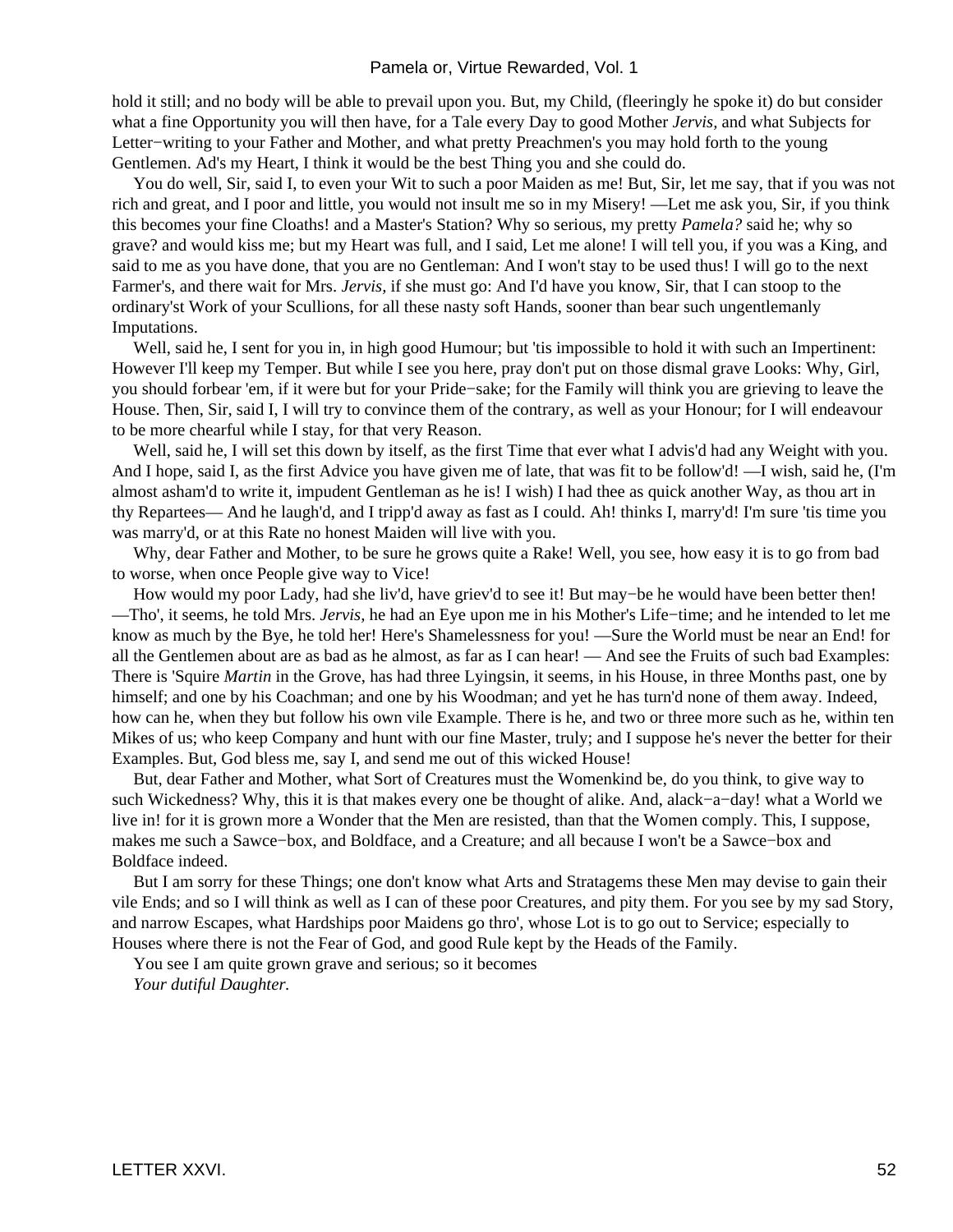## **LETTER XXVII.**

*Dear Father and Mother, John* says you wept when you read my last Letters, that he carry'd. I am sorry you let him see that; for they all mistrust already how Matters are; and as it is no Credit, that I have been *attempted;* tho' it is that I have *resisted;* yet I am sorry they have Cause to think so evil of my Master from any of us.

 Mrs. *Jervis,* has made up her Accounts with Mr. *Longman;* and I believe will stay again. I am glad of it, for her own sake, and for my Master's; for she has a good Master of him; so indeed all have, but poor me! —and he has a good Housekeeper in her.

 Mr. *Longman,* it seems, took upon him to talk to my Master, how faithful and careful of his Interests she was, and how exact in her Accounts; and he told him, there was no Comparison between her Accounts and Mrs. *Jewkes's,* at the *Lincolnshire* Estate.

 He said so many fine Things, it seems, of Mrs. *Jervis,* that my Master sent for her in Mr. *Longman's* Presence, and said, I might come along with her: I suppose to mortify me, that I must go while she was to stay: But as, when I go away, I am not to go with her, nor she with me; so I did not matter it much; only it would have been creditable to such a poor Girl, that the House−keeper would bear me Company, if I went.

 Said he, to her, Well Mrs. *Jervis,* Mr. *Longman* says you have made up your Accounts with him, with your usual Fidelity and Exactness. I had a good mind to make you an Offer of continuing with me, if you can be a little sorry for your hasty Words, which indeed were not so respectful as I have deserv'd at your Hands. She seem'd at a sad Loss what to say, because Mr. *Longman* was there, and she could not speak of the Occasion of those Words, which was me.

 Indeed, said Mr. *Longman,* I must needs say before your Face, that since I have known my Master's Family, I have never found such good Management, and so much Love and Harmony too. I wish the *Lincolnshire* Estate was as well serv'd! —No more of that, said my Master; but Mrs. *Jervis* may stay, if she will; and here, Mrs. *Jervis,* pray accept of this, which at the Close of every Year's Accounts I will present you with, besides your Salary, as long as I find your Care so useful and agreeable. And he gave her five Guineas! —She made him a low Curchee, and pray'd God to bless him; and look'd to me, as if she would have spoken of me.

 He took her Meaning, I believe; for he said,— Indeed I love to encourage Merit and Obligingness, Mr. *Longman*; but I can never be equally kind to those who don't deserve it at my Hands; and then he look'd full at me; Mr. *Longman,* continued he, I said that Girl might come in with Mrs. *Jervis;* because they love to be always together. For Mrs. *Jervis* is very good to her, as if she was her Daughter. But else—Mr. *Longman,* interrupting him, said, *Good* to Mrs. *Pamela!* Aye, Sir, and so she is, to be sure! But every body must be good to her,—

 He was going on. But my Master said, No more, no more, Mr. *Longman.* I see old Men are taken with pretty young Girls, as well as other Folks; and fair Looks hide many a Fault, where a Person has the Art to behave obligingly. Why, and please your Honour, said Mr. *Longman,* every body—and was going on, I believe to say something more in my Praise; but he interrupted him, and said, Not a Word more of this *Pamela.* I can't let her stay, I'll assure you; not only for her own Freedom of Speech; but her Letter−writing of all the Secrets of my Family. Aye, said the good old Man! I'm sorry for that too! But Sir,—No more, I say, said my Master; for my Reputation's so well known (mighty fine, thought I!) that I care not what any body writes or says of me: But to tell you the Truth, not that it need go further, I think of changing my Condition soon; and, you know, young Ladies of Birth and Fortune will chuse their own Servants, and that's my chief Reason why *Pamela* can't stay. As for the rest, said he, the Girl is a good sort of Body, take her all together; tho' I must needs say, a little pert, since my Mother's Death, in her Answers, and gives me two Words for one; which I can't bear; nor is there Reason I should, says he, you know, Mr. *Longman.* No, to be sure, Sir, said he; but 'tis strange methinks, she should be so mild and meek to every one of us in the House, and forget herself so where she should shew most Respect! Very , Mr. *Longman,* said he, I'll assure you; and in was from her Pertness that Mrs. *Jervis* and I had the Words: And I should mind it the less; but that the Girl (there she stands, I say it to her Face)! has Wit and Sense above her Years, and knows better.

 I was in great Pain to say something; but yet I knew not what, before Mr. *Longman;* and Mrs. *Jervis,* look'd at me, and walk'd to the Window to hide her Concern for me. At last, I said, It is for *You,* Sir, to say what you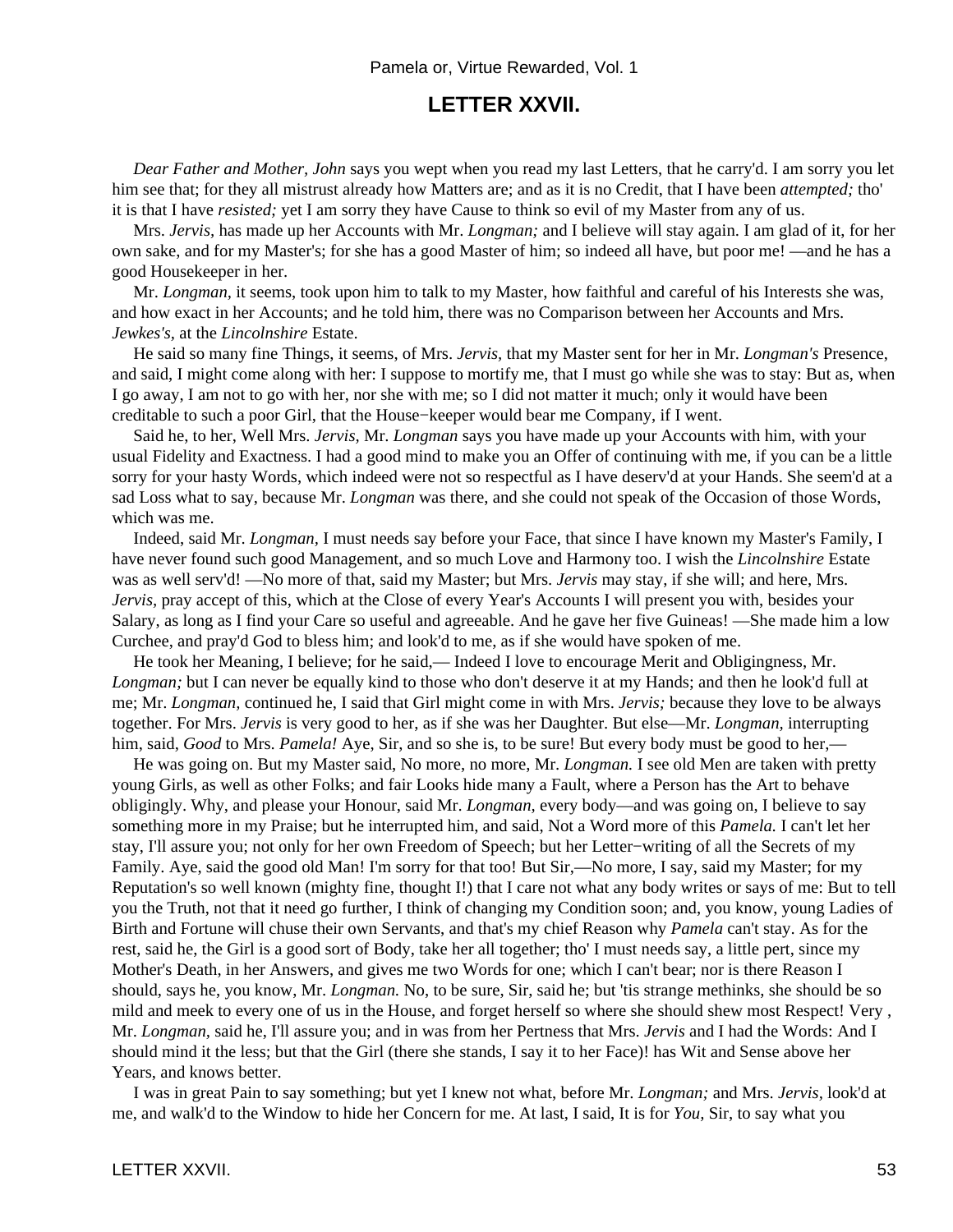please; and for *me* only to say, God bless your Honour!

 Poor Mr. *Longman* falter'd in his Speech, and was ready to cry. Said my insulting Master to me; why pr'ythee, *Pamela,* now, shew thy self as thou art, before Mr. *Longman.* Canst not give him a Specimen of that Pertness which thou hast exercis'd upon me sometimes? Did not he, my dear Father and Mother, deserve all the Truth to be told; yet I overcame myself, so far, as to say, Well, your Honour may play upon a poor Girl, that you know *can* answer you, but *dare* not. Why pr'ythee now, Insinuator, said he, say the worst you can before Mr. *Longman* and Mrs. *Jervis!* —I challenge the utmost of thy Impertinence; and as you are going away, and have the Love of every body, I would be a little justify'd to my Family, that you have no Reason to complain of Hardships from me, as I have of pert saucy Answers from you, besides exposing me by your Letters.

 Well, Sir, said I, I am of no Consequence equal to this, sure, in your Honour's Family, that such a great Gentleman as you, my Master, should need to justify yourself about me. I am glad Mrs. *Jervis* stays with your Honour; and I know I have *not deserv'd* to stay; and more than that, I don't *desire* to stay.

 Ads−bobbers! said Mr. *Longman,* and ran to me; don't say so, don't say so, dear Mrs. *Pamela!* We all love you dearly; and pray down of your Knees, and ask his Honour Pardon, and we will all become Pleaders in a Body, and I, and Mrs. *Jervis* too, at the Head of it, to beg his Honour's Pardon, and to continue you, at least till his Honour marries. —No, Mr. *Longman,* said I, I cannot ask; nor will I stay, if I might. All I desire is to return to my poor Father and Mother, and tho' I love you all, I won't stay;— O well−a−day, well−a−day! said the good old Man, I did not expect this! —When I had got Matters thus far, and had made all up for Mrs. *Jervis,* I was in Hopes to have got a double Holiday of Joy for all the Family, in your Pardon too. Well, said my Master, this is a little Specimen of what I told you, Mr. *Longman.* You see there's a Spirit you did not expect.

 Mrs. *Jervis* told me after, that she could stay no longer to hear me so hardly used, and must have spoke, had she stay'd, what would never have been for given her; so she went out. I look'd after her to go too; but my Master said, Come, *Pamela,* give another Specimen, I desire you, to Mr. *Longman:* I am sure you must, if you will but speak. Well, Sir, said I, since it seems your Greatness wants to be justified by my Lowness, and I have no Desire you should suffer in the Sight of your Family, I will say, on my bended Knees (and so I kneeled down) that I have been a very faulty, and a very ingrateful Creature to the *best* of Masters! I have been very perverse, and sawcy; and have deserv'd nothing at your Hands, but to be turn'd out of your Family with Shame and Disgrace. I, therefore, have nothing to say for myself, but that I am not worthy to stay, and so cannot wish to stay, and will not stay: And so God Almighty bless you, Sir, and you, Mr. *Longman,* and good Mrs. *Jervis,* and every living Soul of the Family! and I will pray for you all as long as I live. —And so I rose up, and was forc'd to lean upon my Master's Elbow Chair, or I should have sunk down.

 The poor old Man wept more than I, and said, Ads−bobbers! was ever the like heard! 'Tis too much, too much; I can't bear it. As I hope to live, I am quite melted. Dear Sir, forgive her: The poor Thing prays for you; she prays for us all! She owns her Fault; yet won't be forgiven! I profess I know not what to make of it.

 My Master himself, harden'd Wretch as he was, seem'd a little mov'd, and took his Handkerchief out of his Pocket, and walk'd to the Window: What Sort of a Day is it, said he? —And then getting a little more Hard−heartedness, he said, Well, you may be gone from my Presence, thou strange Medley of Inconsistence! but you shan't stay after your Time in the House.

 Nay, pray Sir, pray Sir, said the good old Man, relent a little! Ads−heartlikins, you young Gentlemen are made of Iron and Steel, I think: I'm sure, said he, my Heart's turn'd into Butter, and is running away at my Eyes. I never felt the like before. — Said my Master, with an imperious Tone, Get out of my Presence, Hussy, I can't bear you in my Sight. Sir, said I, I'm going as fast as I can.

 But indeed, my dear Father and Mother, my Head was so giddy, and my Limbs trembled so, that I was forc'd to go holding by the Wainscot all the way, with both my Hands, and thought I should not have got to the Door: But when I did, as I hop'd this would be my last Interview with this terrible hardhearted Master; I turn'd about, and made a low Curchee, and said, God bless you, Sir! God bless you, Mr. *Longman!* And I went into the Lobby leading to the great Hall, and dropt into the first Chair; for I could get no further a good while.

 I leave all these Things to your Reflection, my dear Parents; but I can write no more. My poor Heart's almost broke! Indeed it is. —O when shall I get away! —Send me, good God, in Safety, once to my poor Father's peaceful Cot! —and there the worst that can happen will be Joy in Perfection to what I now bear! —O pity

*Your distressed Daughter.*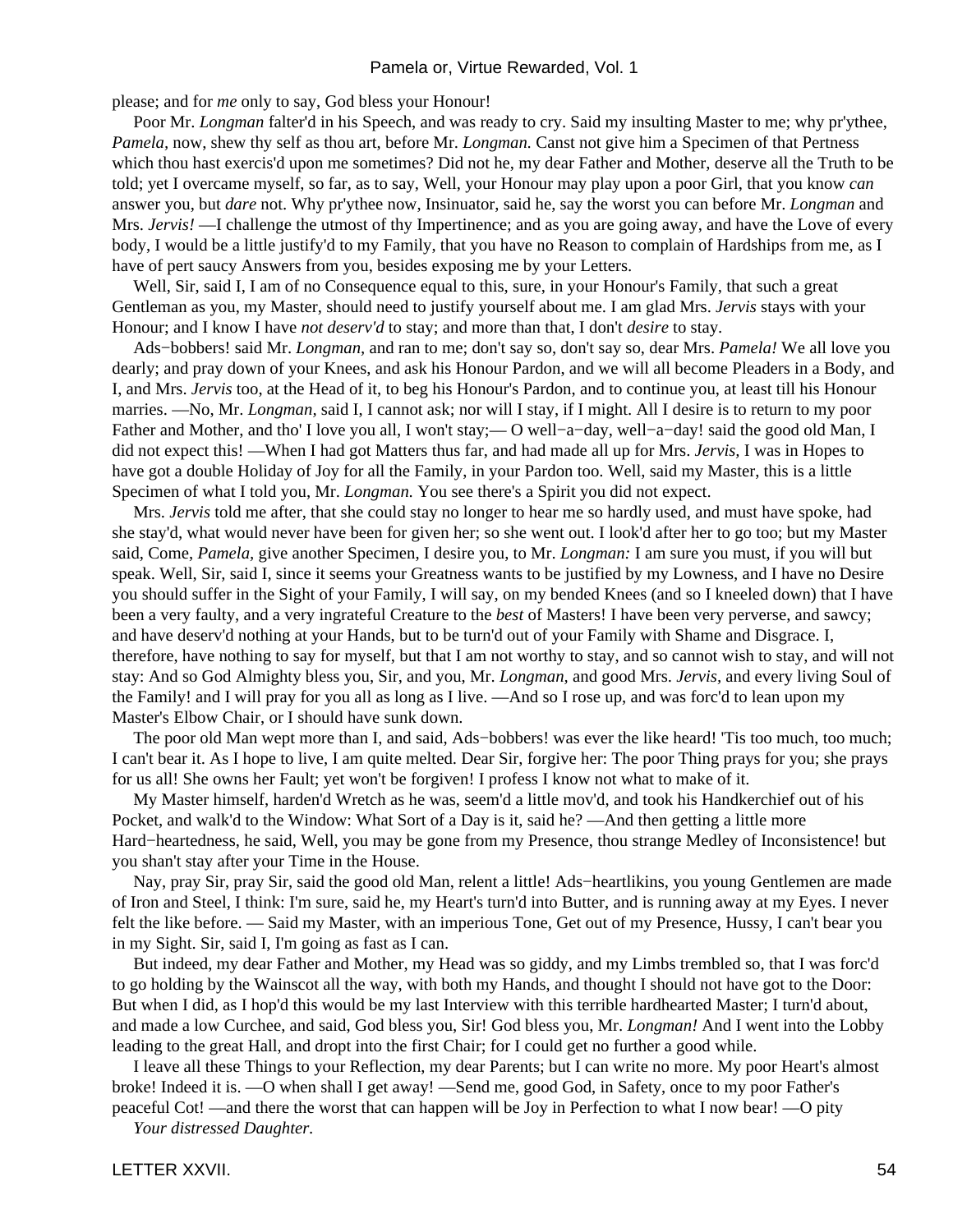# **LETTER XXVIII.**

*My dear Father and Mother,* I Must write on, tho' I shall come so soon; for now I have hardly any thing else to do. For I have finish'd all that lay upon me to do, and only wait the good Time of setting out. Mrs. *Jervis* said, I must be low in Pocket, for what I had laid out; and so would have presented me with two Guineas of her Five; but I could not take them of her, because, poor Gentlewoman! she pays old Debts for her Children that were extravagant, and wants them herself. This, tho', was very good in her.

 I am sorry, I shall have but little to bring with me; but I know you won't; you are so good!—and I will work the harder when I come home, if I can get a little Plain−work, or any thing to do. But all your Neighbourhood is so poor, that I fear I shall want Work; but may−be Dame *Mumford* can help me to something, from some good Family she is acquainted with.

 Here, what a sad Thing it is! I have been brought up wrong, as Matters stand. For, you know, my Lady, now with God, lov'd Singing and Dancing; and, as she would have it I had a Voice, she made me learn both; and often and often has she made me sing her an innocent Song, and a good Psalm too, and dance before her. And I must learn to flower and draw too, and to work fine Work with my Needle; why, all this too I have got pretty tolerably at my Finger's End, as they say, and she us'd to praise me, and was a good Judge of such Matters.

Well now, what is all this to the Purpose, as Things have turn'd about?

 Why, no more nor less, than that I am like the Grashopper in the Fable, which I have read of in my Lady's Books; and I will write it down, in the very Words.

 "As the Ants were airing their Provisions one Winter, a hungry Grashopper (as suppose it was poor I!) begg'd a Charity of them. They told him, that he should have wrought in Summer, if he would not have wanted in Winter. Well, says the Grashopper, but I was not idle neither; for I sung out the whole Season. Nay, then, said they, you'll e'en do well to make a merry Year of it, and dance in Winter to the Tune you sung in Summer."

 So I shall make a fine Figure with my Singing and my Dancing when I come home to you. Nay, even I shall be unfit for a May−day Holiday−time; for these Minuets, Rigadoons, and *French* Dances, that I have been practising, will make me but ill Company for my rural Milk−maid Companions that are to be. Besure I had better, as Things stand, have learn'd to wash and scour, and brew and bake, and such−like. But I hope, if I can't get Work, and can get a Place, to learn these soon, if any body will have the Goodness to bear with me, till I can learn. For I bless God! I have an humble, and a teachable Mind, for all what my Master says; and, next to his Grace, that is all my Comfort: For I shall think nothing too mean that is honest. It may be a little hard at first, but woe to my proud Heart, if I shall find it so, on Tryal! for I will make it bend to its Condition, or will break it.

 I have read of a good Bishop that was to be burnt for his Religion; and he try'd how he could bear it, by putting his Fingers into the lighted Candle: So I, t'other Day, try'd, when *Rachel's* Back was turn'd, if I could not scour the Pewter Plate she had begun. I see I could do't by Degrees; tho' I blister'd my Hand in two Places.

 All the Matter is, if I could get Needle−work enough, I would not spoil my Fingers by this rough Work. But if I can't, I hope to make my Hands as red as a Blood−pudden, and as hard as a Beechen Trencher, to accommodate them to my Condition. — But I must break off, here's some−body coming!—

 'Twas only our *Hannah* with a Message from Mrs. *Jervis!* —But, good Sirs, there is some body else! —Well, it is only *Rachel.* I am as much frighted as were the City Mouse and the Country Mouse in the same Book of Fables, at every thing that stirs. Oh! I have a Power of these Things to entertain you with in Winter Evenings, when I come home. If I can but get Work, with a little Time for reading, I hope we shall be very happy, over our Peat Fires!

What made me hint to you, that I should bring but little with me, is this.

 You must know, I did intend to do, as I have this Afternoon done: And that is, I took all my Cloaths, and all my Linen, and I divided them into three Parcels; and I said, It is now *Monday,* Mrs. *Jervis,* and I am to go away on *Thursday* Morning betimes; so, tho' I know you don't doubt my Honesty, I beg you will look over my poor Matters, and let every one have what belongs to them; for, said I, you know, I am resolv'd to take with me only what I can properly call my own.

Said she, (I did not know her Drift then; to be sure, she meant well; but I did not thank her for it, when I did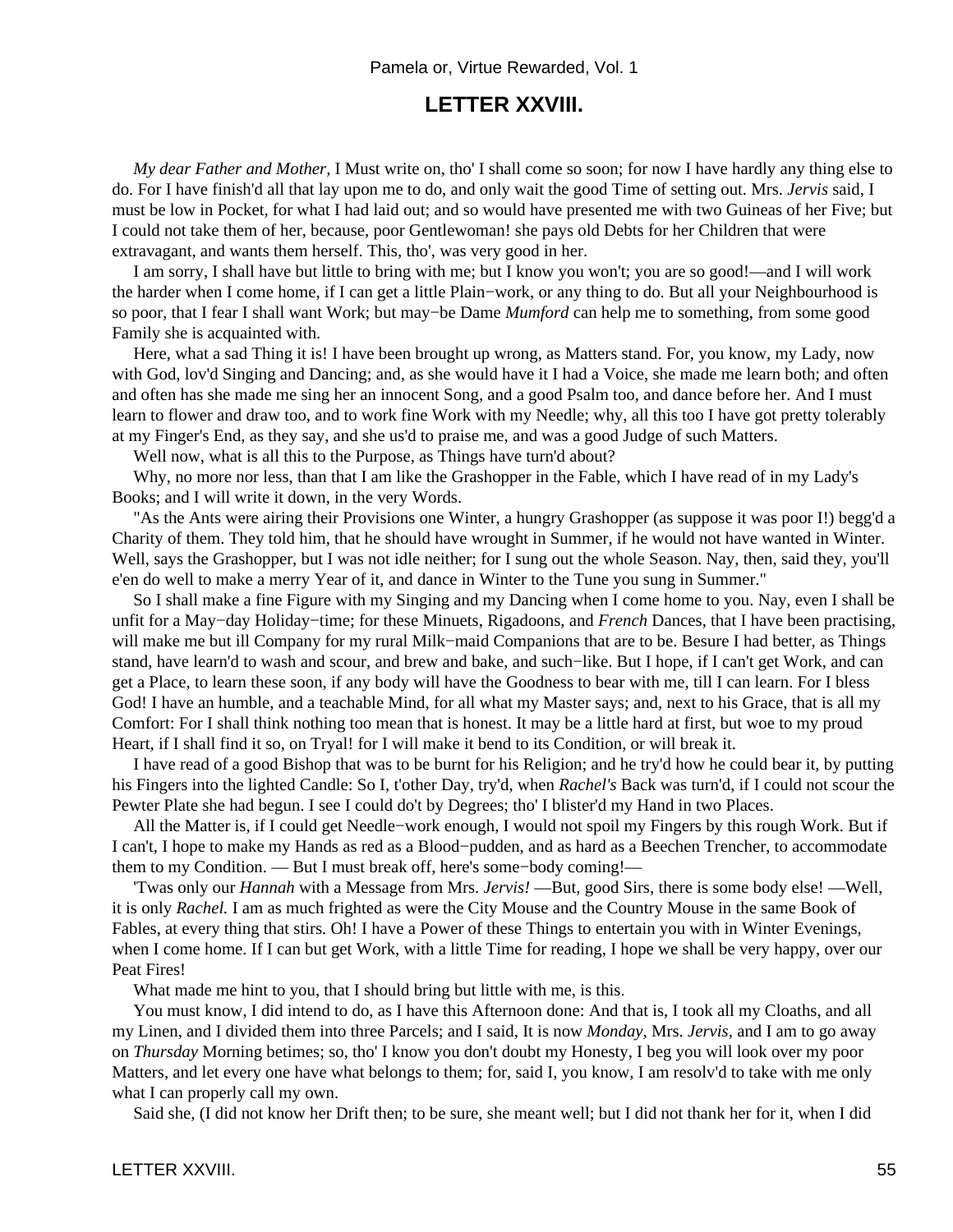know it) Let your Things be brought down into the green Room, and I will do any thing you would have me do.

With all my Heart, said I, green Room or any where; but I think you might step up, and see'em as they lie.

 However, I fetch'd 'em down, and laid them in three Parcels, as before; and, when I had done, I went down to call her up to look at them.

 Now, it seems, she had prepar'd my Master for this Scene, unknown to me; and in this green Room was a Closet, with a Sash−door and a Curtain before it; for there she puts her Sweet−meats and such Things; and she did it, it seems, to turn his Heart, as knowing what I intended, I suppose that he should make me take the Things; and if he had, I should have made Money of them, to help us when we got together; for, to be sure, I could never have appear'd in them.

 Well, as I was saying, he had got unknown to me in this Closet; I suppose while I went to call Mrs. *Jervis:* And she since told me, it was at his Desire, when she told him something of what I intended, or else she would not have done it. Tho' I have Reason, I am sure, to remember the last Closet−work!

 So I said, when she came up, Here, Mrs. *Jervis,* is the first Parcel; I will spread it all abroad. These are the Things my good Lady gave me. —In the first place, said I,—and so I went on describing the Cloaths and Linen my Lady had given me, mingling Blessings, as I proceeded, for her Goodness to me; and when I had turn'd over that Parcel, I said, Well, so much for the first Parcel, Mrs. *Jervis,* that was my Lady's Presents.

 Now I come to the Presents of my dear virtuous Master: Hay, you know, *Closet* for that, Mrs. *Jervis!* She laugh'd, and said, I never saw such a comical Girl in my Life. But go on. I will, Mrs. *Jervis,* said I, as soon as I have open'd the Bundle; for I was as brisk and as pert as could be, little thinking who heard me.

 Now here, Mrs. *Jervis,* said I, are my ever worthy Master's Presents; and then I particulariz'd all those in the second Bundle.

After which, I turn'd to my own, and said.

 Now, Mrs. *Jervis,* comes poor *Pamela's* Bundle, and a little one it is, to the others. First, here is a Calicoe Night−gown, that I used to wear o' Mornings. 'Twill be rather too good for me when I get home; but I must have something. Then there is a quilted Callimancoe Coat, and a Pair of Stockens I bought of the Pedlar, and my Straw−hat with blue Strings; and a Remnant of *Scots* Cloth, which will make two Shirts and two Shifts, the same I have on, for my poor Father and Mother. And here are four other Shifts, one the Fellow to that I have on; another pretty good one, and the other two old fine ones, that will serve me to turn and wind with at home, for they are not worth leaving behind me; and here are two Pair of Shoes; I have taken the Lace off, which I will burn, and may−be will fetch me some little Matter at a Pinch, with an old Shoebuckle or two.

What do you laugh for, Mrs. *Jervis?* said I. — Why you are like an *April*−day; you cry and laugh in a Breath.

 Well, let me see; aye, here is a Cotton Handker−chief I bought of the Pedlar; there should be another somewhere. O here it is! And here too are my new−bought knit Mittens. And this is my new Flannel Coat, the Fellow to that I have on. And in this Parcel pinn'd together, are several Pieces of printed Callicoe, Remnants of Silks, and such−like, that, if good Luck should happen, and I should get Work, would serve for Robings and Facings, and such−like Uses. And here too are a Pair of Pockets; they are too fine for me; but I have no worse. Bless me! said I, I didn't think I had so many good Things!

Well, Mrs. *Jervis*, said I, you have seen all my Store, and I will now sit down, and tell you a Piece of my Mind. Be brief then, said she, my good Girl; for she was afraid, she said afterwards, that I should say too much.

 Why then the Case is this: I am to enter upon a Point of Equity and Conscience, Mrs. *Jervis,* and I must beg, if you love me, you'd let me have my own Way. Those Things there of my Lady's, I can have no Claim to, so as to take them away; for she gave them me, supposing I was to wear them in her Service, and to do Credit to her bountiful Heart. But since I am to be turn'd away, you know, I cannot wear them at my poor Father's; for I should bring all the little Village upon my Back: And so I resolve not to have them.

 Then, Mrs. *Jervis,* said I, I have far less Right to these of my worthy Master's. For you see what was his Intention in giving them to me. So they were to be the Price of my Shame, and if I *could* make use of them, I should think I should never prosper with them; and besides, you know, Mrs. *Jervis,* if I would not do the good Gentleman's Work, why should I take his Wages? So in Conscience, in Honour, in every thing, I have nothing to say to thee, thou second wicked Bundle!

 But, said I, come to my Arms, my dear third Parcel, the Companion of my Poverty, and the Witness of my Honesty; and may I never deserve the least Rag that is contained in thee, when I forfeit a Title to that Innocence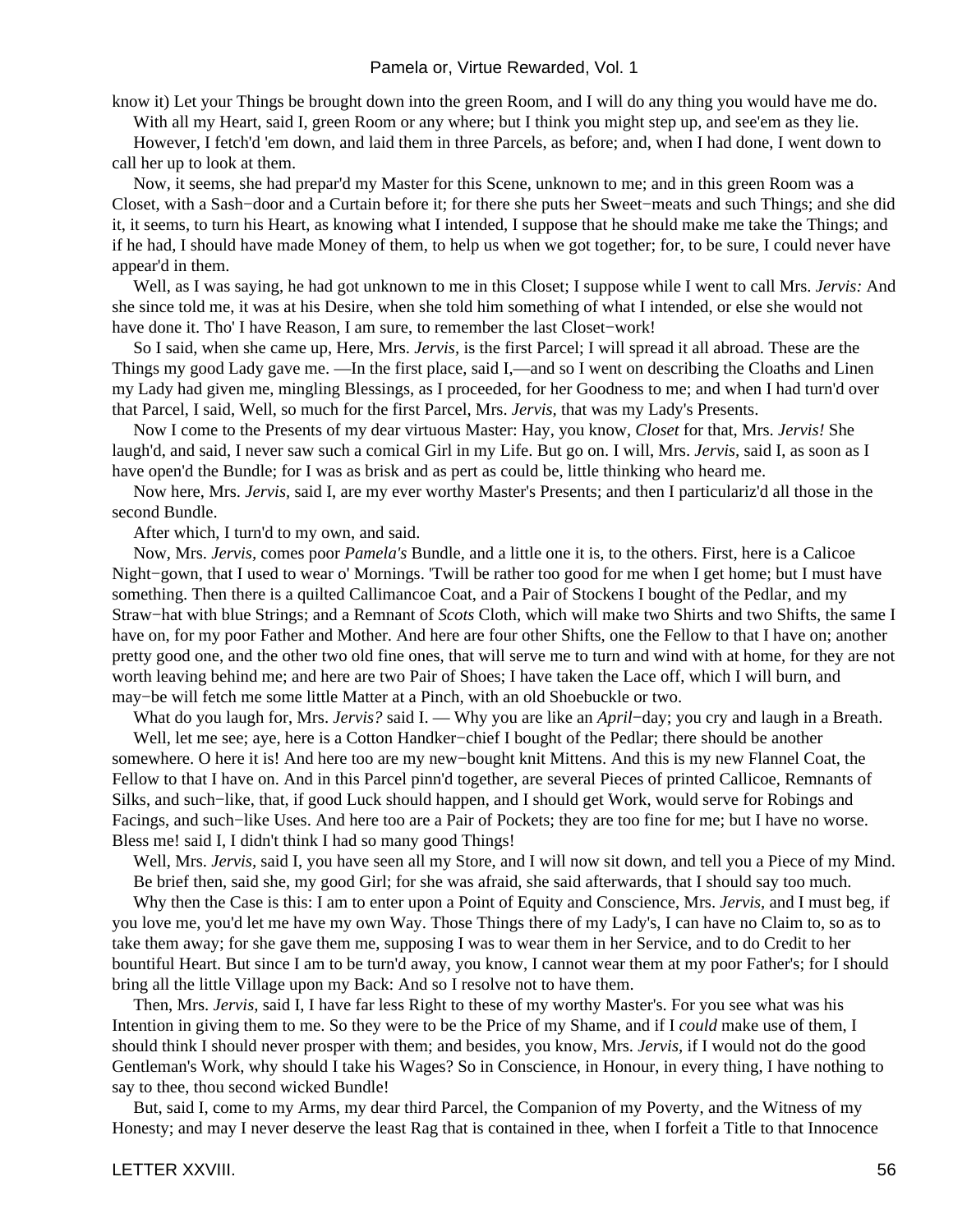that I hope will ever be the Pride of my Life; and then I am sure it will be my highest Comfort at my Death, when all the Riches and Pomps of the World will be worse than the vilest Rags that can be worn by Beggars! And so I hugg'd my third Bundle. —

But, said I, Mrs. *Jervis,* (and she wept to hear me) one thing I have more to trouble you with, and that's all.

 There are four Guineas, you know, that came out of my good Lady's Pocket, when she dy'd, that, with some Silver, my Master gave me: Now those same four Guineas I sent to my poor Father and Mother, and they have broke them; but would make them up, if I would. And if you think it should be so, it shall. But pray tell me honestly your Mind: As to the three Years before my Lady's Death, do you think, as I had no Wages, I may be supposed to be Quits? —By Quits, I cannot mean, that my poor Services should be equal to my Lady's Goodness; for that's impossible. But as all her Learning and Education of me, as Matters have turn'd, will be of little Service to me now; for it had been better for me to have been brought up to hard Labour, to be sure; for that I must turn to at last, if I can't get a Place; (and you know, in Places too, one is subject to such Temptations as are dreadful to think of): So I say, by Quits, I only mean, as I return all the good Things she gave me, whether I may not set my little Services against my Keeping; because, as I said, my Learning is not now in the Question; and I am sure my dear good Lady would have thought so, had she liv'd: But that, too, is now out of the Question. Well then, if so, I would ask, whether in above this Year that I have liv'd with my Master; as I am resolv'd to leave all his Gifts behind me, I may not have earn'd besides my Keeping, these four Guineas; and these poor Cloaths here upon my Back, and in my third Bundle? Now tell me your Mind freely, without Favour or Affection.

 Alas! my dear Maiden, said she, you make me unable to speak to you at all: To be sure, it will be the highest Affront that can be offer'd, for you to leave any of these Things behind you; and you must take all your Bundles with you, or my Master will never forgive you.

 Well, well, Mrs. *Jervis,* said I, I don't care; I have been too much used to be snubb'd and hardly treated by my Master: Of late I have done him no Harm; and I shall always pray for him, and wish him happy. But I don't deserve these Things, I know I don't. Then I can't wear 'em, if I should take them; so they can be of no Use to me: And I trust God will provide for me, and not let me want the poor Pittance, that is all I desire, to keep Life and Soul together. Bread and Water I can live upon, Mrs. *Jervis,* with Content. Water I shall get any−where; and if I can't get me Bread, I will live like a Bird in Winter upon Hips and Haws, and at other times upon Pig−nuts, and Potatoes or Turneps, or any thing. So what Occasion have I for these Things? —But all I ask is about these four Guineas, and if you think I need not return them, that is all I want to know? —To be sure, my Dear, you need not, said she, you have well earn'd them by that Waistcoat only. No, I think not *so,* in that only; but in the Linen, and other Things, do you think I have? Yes, yes, said she, and more. And my Keeping allow'd for, I mean, said I, and these poor Cloaths on my Back, besides? remember that Mrs. *Jervis.* Yes, my dear Odd−ones, no doubt you have! Well then, said I, I am as happy as a Princess. I am quite as rich as I wish to be! And, once more, my dear third Bundle, I will hug thee to my Bosom. And I beg you'll say nothing of all this till I am gone, that my Master mayn't be so angry, but that I may go in Peace; for my Heart, without other Matters, will be ready to break to part with you all.

 Now, Mrs. *Jervis,* said I, as to one Matter more: And that is my Master's last Usage of me, before Mr. *Longman.* —Said she, Pr'ythee, dear *Pamela,* step to my Chamber, and fetch me a Paper I left on my Table. I have something to shew you in it. I will, said I, and stept down; but this was only a Fetch to take the Orders of my Master, I found; it seems he said, he thought two or three times to have burst out upon me; but he could not stand it, and wish'd I might not know he was there. But I tript up again so nimbly, for there was no Paper, that I just saw his Back, as if coming out of that green Room, and going into the next to it, the first Door, that was open. —I whipt in, and shut the Door, and bolted it. O Mrs. *Jervis,* said I, what have you done by me? —I see I can confide in nobody. I am beset on all Hands! Wretched, wretched *Pamela!* where shalt thou expect a Friend, if Mrs. *Jervis* joins to betray me thus? —She made so many Protestations, telling me all; and that he own'd I had made him wipe his Eyes two or three times, and said she hop'd it would have a good Effect, and remember'd me, that I had said nothing but would rather move Compassion than Resentment, that I forgave her. But oh! that I was safe from this House! for never poor Creature sure was so fluster'd as as I have been, for so many Months together! —I am called down from this most tedious Scribble. I wonder what will next befall

*Your dutiful Daughter.*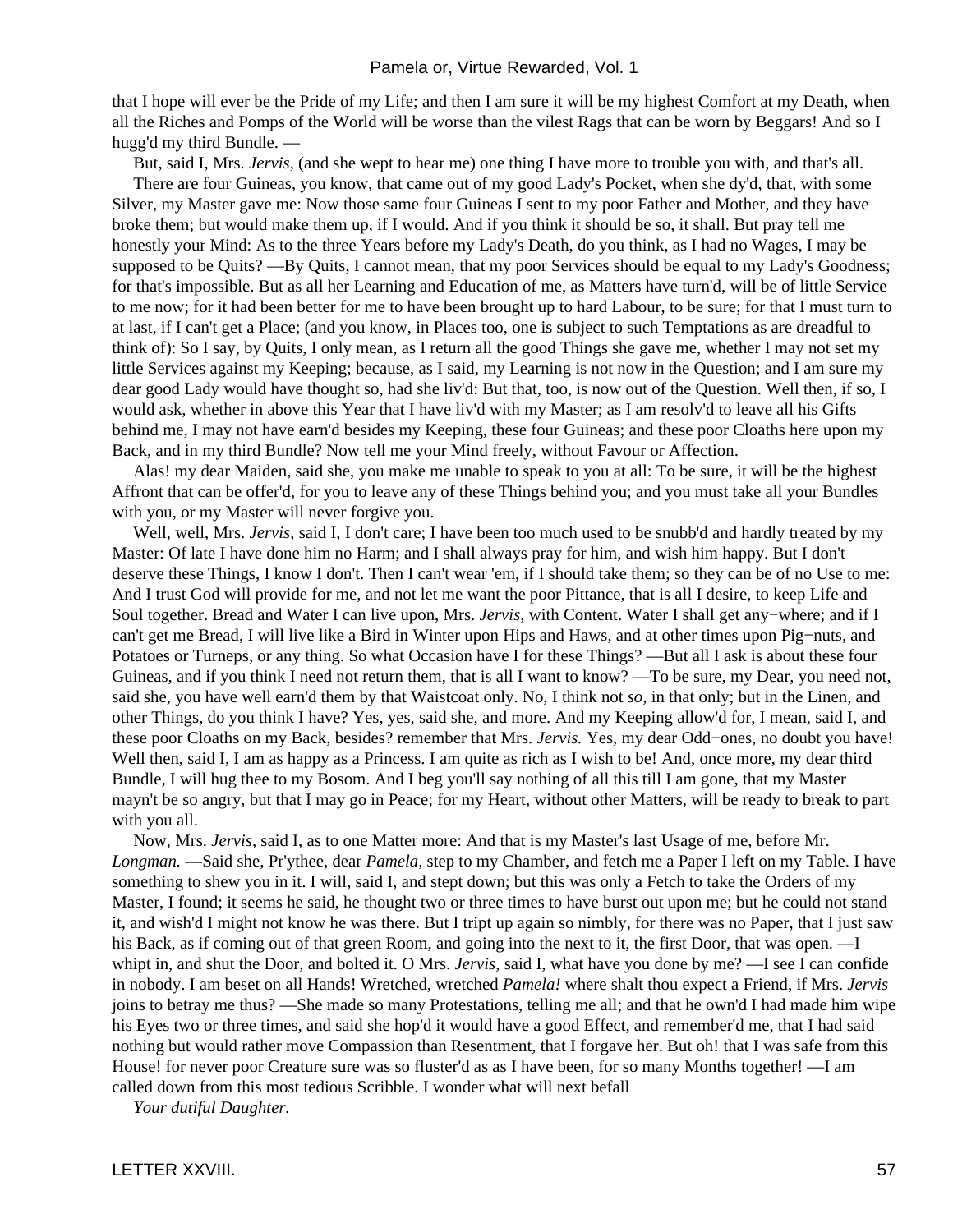Mrs. *Jervis* says, she is sure I shall have the Chariot to carry me home to you. Tho' this will look too great for me, yet it will shew as if I was not turn'd away quite in Disgrace. The travelling Chariot is come from *Lincolnshire,* and I fansy I shall go in that; for the other is quite grand.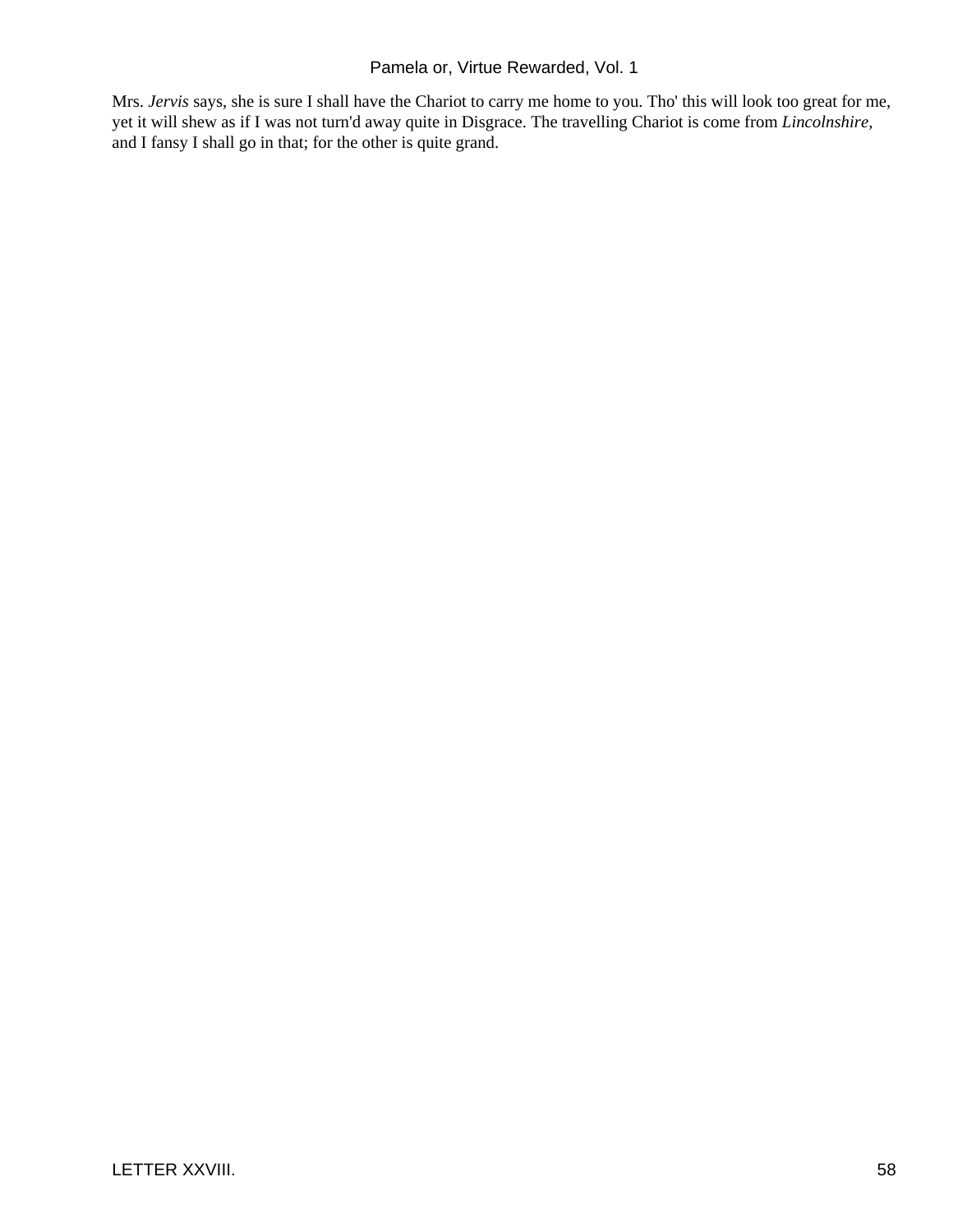### **LETTER XXIX.**

*My dear Father and Mother,* I Write again, tho', may–be, I shall bring it to you in my Pocket myself. For I shall have no Writing, nor Writing−time, I hope, when I come to you. This is *Wednesday* Morning, and I shall, I hope, set out to you To−morrow Morning; but I have had more Trials, and more Vexation; but of another Complexion too a little, tho' all from the same Quarter.

 Yesterday my Master, after he came from Hunting, sent for me. I went with great Terror; for I expected he would storm, and be in a fine Passion with me for my Freedom of Speech before: So I was resolv'd to begin first, with Submission, to disarm his Anger; and I fell upon my Knees as soon as I saw him; and I said, For God's Sake, good Sir, and for the Sake of my dear good Lady your Mother, who recommended me to you with her last Words, let me beg you to forgive me all my Faults, as you hope to be forgiven yourself: And only grant me this Favour, the last I have to ask you, that you will let me depart your House with Peace and Quietness of Mind, that I may take such a Leave of my dear Fellow−servants as befits me; and that my Heart be not quite broken.

 He took me up, in a kinder Manner, than ever I had known from him; and he said, Shut the Door, *Pamela,* and come to me in my Closet: I want to have a little serious Talk with you. How can I, Sir, said I, how can I? and wrung my Hands! O pray, Sir, let me go out of your Presence, I beseech you. By the God that made me, said he, I'll do you no Harm. Shut the Parlour Door, and come to me in my Library.

 He then went into his Closet, which is his Library, and full of rich Pictures besides, a noble Apartment, tho' called a Closet, and next the private Garden, into which it has a Door that opens. I shut the Parlour Door, as he bid me; but stood at it irresolute. Place some Confidence in me surely, said he, you may, when I have spoken thus solemnly. So I crept towards him with trembling Feet, and my Heart throbbing thro' my Handkerchief. Come in, said he, when I bid you. I did so. Pray, Sir, said I, pity and spare me. I will, said he, as I hope to be sav'd. He sat down upon a rich Settee; and took hold of my Hand, and said, Don't doubt me, *Pamela.* From this Moment I will no more consider you as my Servant; and I desire you'll not use me with Ingratitude for the Kindness I am going to express towards you. This a little embolden'd me; and he said, holding both my Hands in his, You have too much Wit and good Sense not to discover that I, in spite of my Heart, and all the Pride of it, cannot but love you. Yes, look up to me, my sweetfac'd Girl! I must say I love you; and have put on a Behaviour to you, that was much against my Heart, in hopes to frighten you to my Purposes. You see I own it ingenuously; and don't play your Sex upon me for it.

 I was unable to speak, and he saw me too much oppress'd with Confusion to go on in that Strain; and he said, Well, *Pamela,* let me know in what Situation of Life is your Father; I know he is a poor Man; but is he as low and as honest as he was when my Mother took you?

 Then I could speak a little; and with a down Look, (and I felt my Face glow like Fire) I said, Yes, Sir, as poor and as honest too; and that is my Pride. Says he, I will do something for him, if it be not your Fault, and make all your Family happy. Ah! Sir, said I, he is happier already than ever he can be, if his Daughter's Innocence is to be the Price of your Favour. And I beg you will not speak to me on the only Side that can wound me. I have no Design of that sort, said he. O Sir, said I, tell me not so, tell me not so! —'Tis easy, said he, for me to be the Making of your Father, without injuring you. Well, Sir, said I, if this can be done, let me know how; and all I can do with Innocence shall be the Study and Practice of my Life. —But Oh! what can such a poor Creature as I do, and do my Duty? —Said he, I would have you stay a Week or Fortnight only, and behave yourself with Kindness to me: I stoop to beg it of you, and you shall see all shall turn out beyond your Expectation. I see, said he, you are going to answer otherwise than I would have you; and I begin to be vex'd I should thus meanly sue; and so I will say, that your Behaviour before honest *Longman,* when I used you as I did, and you could so well have vindicated yourself, has quite charm'd me. And tho' I am not pleased with all you said Yesterday while I was in the Closet, yet you have mov'd me more to admire you than before; and I am awaken'd to see more Worthiness in you than ever I saw in any Lady in the World. All the Servants, from the highest to the lowest, doat upon you, instead of envying you; and look upon you in so superior a Light, as speaks what you ought to be. I have seen more of your Letters than you imagine, (This surpriz'd me!) and am quite overcome with your charming manner of Writing, so free, so easy, and so much above your Sex; and all put together, makes me, as I tell you, love you to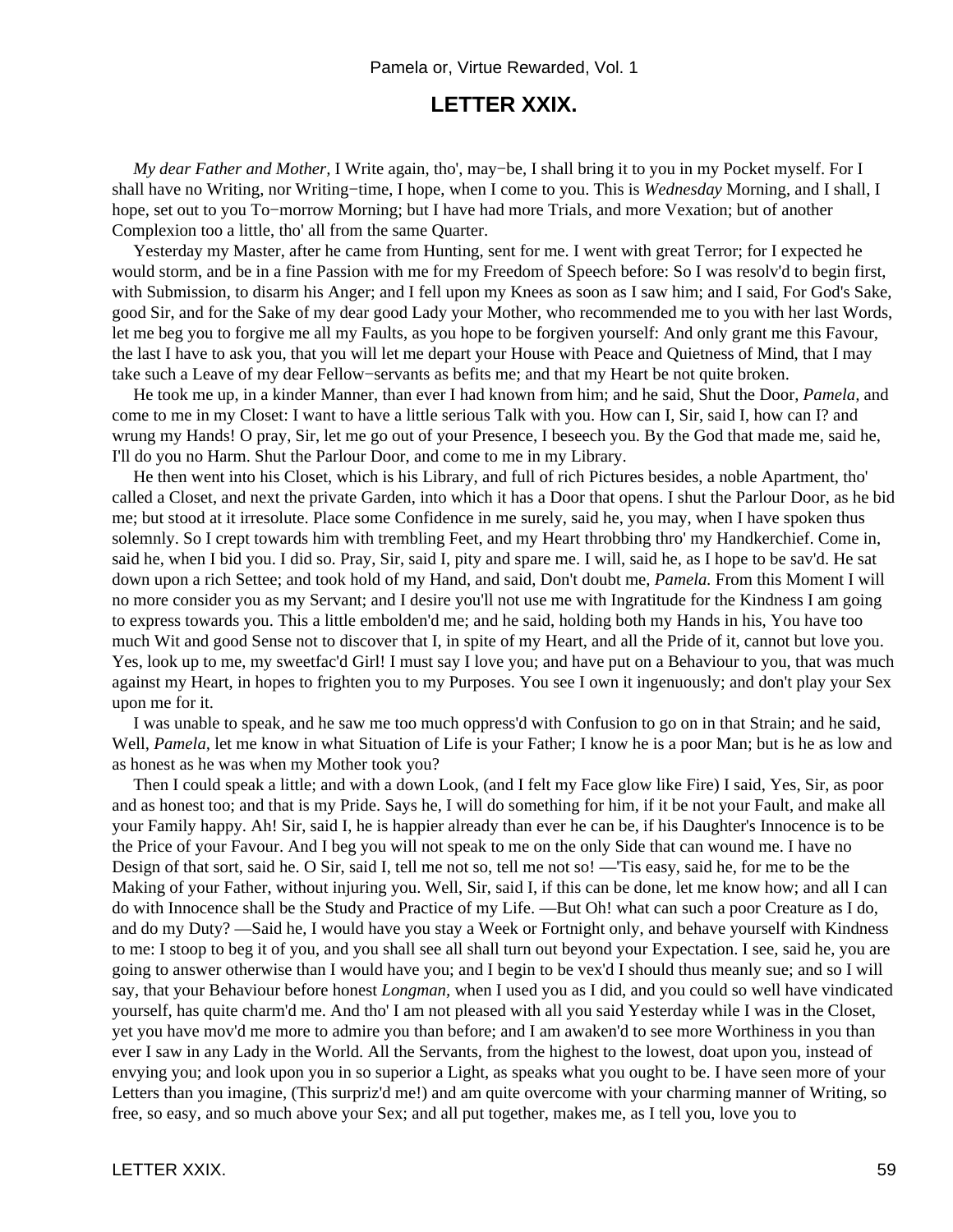Extravagance. Now, *Pamela,* when I have stoop'd so low as to acknowledge all this, oblige me only to stay another Week or Fortnight, to give me Time to bring about some certain Affairs; and you shall see how much you shall find your Account in it.

 I trembled to find my poor Heart giving way! — O good Sir, said I, pray your Honour, spare a poor Maiden, that cannot look up to you, and speak. My Heart is full! And why should you wish to undo me! —Only oblige me, said he, to stay a Fortnight longer, and *John* shall carry word to your Father, that I will see him in the Time, either here or at the *Swan* in his Village. O my Heart will burst, said I! but, on my bended Knees, I beg you, Sir, to let me go to−morrow, as I design'd! And don't offer to tempt a poor Creature, whose whole Will would be to do yours, if my Virtue and my Duty would permit. —They will, they shall permit it, said he; for I intend no Injury to you, God is my Witness! —— Impossible, said I; I cannot, Sir, believe you after what has pass'd! How many Ways are there to undo poor Creatures! Good God, protect me this one time, and send me but to my dear Father's Cot in Safety! ——Strange, damn'd Fate! says he, that when I speak so solemnly, I can't be believ'd! — What should I believe, Sir? said I; what can I believe? What have you said, but that I am to stay a Fortnight longer? and what then is to become of me! ——My Pride of Birth and Fortune, (damn them both! said he, since they cannot obtain Credit with you, but must add to your Suspicions) will not let me stoop at once; and I ask you but for a Fortnight's Stay, that after this Declaration, I may pacify those proud Demands upon me.

 O how my Heart throbbed! and I begun, for I did not know what I did, to say the Lord's Prayer. None of your Beads to me, *Pamela,* said he, thou art a perfect Nun, I think.

 But I said aloud, with my Eyes listed up to Heaven, *Lead me not into Temptation. But deliver me from Evil,* O my good God! ——He hugg'd me in his Arms, and said, Well, my dear Girl, then you stay this Fortnight, and you shall see what I will do for you. —I'll leave you a Moment, and walk into the next Room, to give you Time to think of it, that you shall see I have no Design upon you. Well, this, I thought, did not look amiss.

 He went out, and I was tortur'd with twenty different Thoughts in a Minute; sometimes I thought, that to stay a Week or Fortnight longer in this House to obey him, while Mrs. *Jervis* was with me, could do no great Harm: But then, thinks I, how do I know what I may be able to do? I have withstood his Anger; but may I not relent at his Kindness? —How shall I stand that! —Well, I hope, thought I, by the same protecting Grace in which I will always confide! —But then, what has he promised? —Why he will make my poor Father and Mother's Life comfortable. O, said I to myself, that is a rich Thought; but let me not dwell upon it, for fear I should indulge it to my Ruin. —What can he do for me, poor Girl as I am! —What can his Greatness stoop to! He talks, thought I, of his Pride of Heart, and Pride of Condition; O these are in his Head, and in his Heart too, or he would not confess them to me at such an Instant. Well then, thought I, this can be only to seduce me! — He has promis'd nothing. —But I am to *see* what he will do, if I stay a Fortnight; and this Fortnight, thought I again, is no such great Matter; and I shall see, in a few Days, how he carries it. —But then, when I again reflected upon the Distance between us, and his now open Declaration of Love, as he called it, and that after this he would talk with me on that Subject more plainly than ever, and I should be less arm'd, may be, to withstand him; and then I bethought myself, why, if he meant no Dishonour, he should not speak before Mrs. *Jervis;* and the odious frightful Closet came again into my Head, and my narrow Escape upon it; and how easy it might be for him to send Mrs. *Jervis* and the Maids out of the way; and so that all the Mischief he design'd me might be brought about in less than that Time; I resolved to go away, and trust all to Providence, and nothing to myself. And O how ought I to bless God for this Resolution! as you shall hear.

 But just as I have writ to this Place, *John* sends me word, that he is going this Minute your way; and so I will send so far as I have written, and hope, by to morrow Night, to ask your Blessings, at your own poor, but happy Abode, and tell you the rest by word of Mouth; and so I rest, till then, and for ever,

*Your dutiful Daughter.*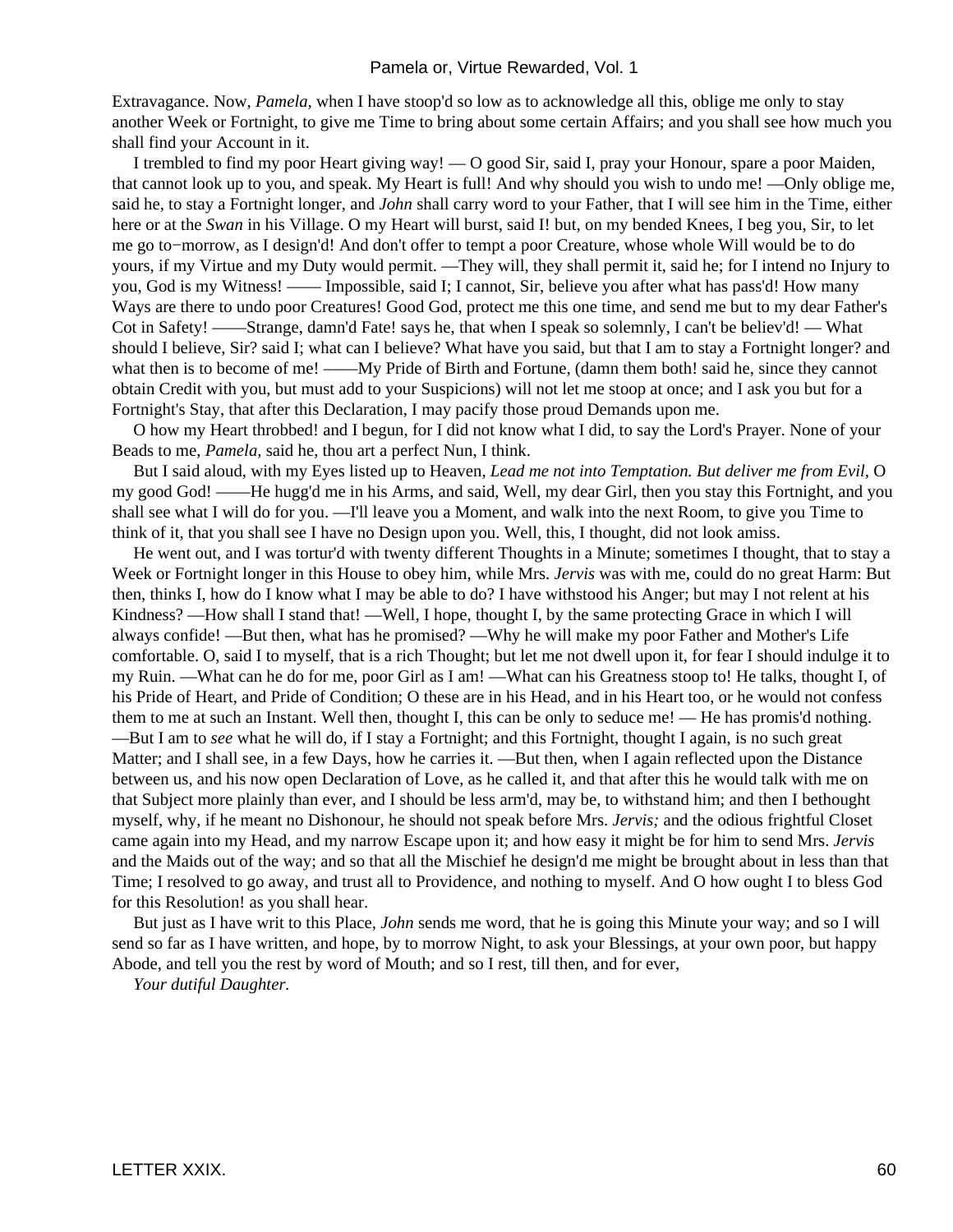# **LETTER XXX.**

*My dear Father and Mother,* I Will continue my Writing still, because, may–be, I shall like to read it, when I am with you, to see what Dangers God has enabled me to escape; and tho' I bring it in my Pocket.

 I told you my Resolution, my happy Resolution, which, to be sure God inspired me with. And just then he came in again, with great Kindness in his Looks, and said, I make no doubt, *Pamela,* you will stay this Fortnight to oblige me. I knew not how to frame my Words so as to deny, and yet not make him storm. But, said I, Forgive, Sir, your poor distressed Maiden. I know I cannot possibly deserve any Favour at your Hands, consistent with my Honesty; and I beg you will let me go to my poor Father. Why, said he, thou art the veriest Fool that I ever knew. I tell you I will see your Father; I'll send for him here to−morrow, in my Travelling Chariot, if you will; and I'll let him know what I intend to do for him and you. What, Sir, may I ask you, can that be? Your Honour's noble Estate may easily make him happy, and not unuseful perhaps to you in some respect or other. But what Price am I to pay for all this? —You shall be happy as you can wish, said he, I do assure you: And here I will now give you this Purse, in which are Fifty Guineas, which I will allow your Father yearly, and find an Employ suitable to his Liking, to deserve that and more: *Pamela,* he shall never want, depend upon it. I would have given you still more for him; but that perhaps you'd suspect I intended it as a Design upon you. —O Sir, said I, take back your Guineas, I will not touch one, nor will my Father, I am sure, till he knows what is to be done for them; and particularly what is to become of me. Why then, *Pamela,* said he, suppose I find a Man of Probity and genteel Calling for a Husband for you, that shall make you a Gentlewoman as long as you live? —I want no Husband, Sir, said I; for now I begun to see him in all his black Colours! —But being in his Power so, I thought I would a little dissemble. But, said he, you are so pretty, that go where you will, you will never be free from the Designs of some or other of our Sex; and I shall think I don't answer the Care of my dying Mother for you, who committed you to me, if I don't provide you a Husband, to protect your Virtue and your Innocence; and a worthy one I have thought of for you.

 O black, perfidious Creature, thought I! what an Implement art thou in the Hands of *Lucifer,* to ruin the innocent Heart! —But still I dissembled; for I fear'd much both him and the Place I was in. But who, pray Sir, have you thought of? —Why, said he, young Mr. *Williams,* my Chaplain in *Lincolnshire,* who will make you happy. Does he know, Sir, said I, any thing of your Honour's Intentions? — No, my Girl, said he, and kissed me (much against my Will; for his very Breath was now Poison to me!) but his Dependence on my Favour, and your Beauty and Merit, will make him rejoice at my Goodness to him. —Well, Sir, said I, then it is time enough to consider of this Matter; and this cannot hinder me from going to my Father's: For what will staying a Fortnight longer signify to this? Your Honour's Care and Goodness may extend to me *there* as well as *here;* and Mr. *Williams,* and all the World, shall know that I am not ashamed of my Father's Poverty.

 He would kiss me again, and I said, If I am to think of Mr. *Williams,* or any body else, I beg *you'll* not be so free with me: That is not pretty I'm sure. Well, said he, but you stay this next Fortnight, and in that time I'll have both *Williams* and your Father here; for I will have the Match concluded in my House; and when I have brought it on; you shall settle it as you please together. Mean time take and send only these Fifty Pieces to your Father, as an Earnest of my Favour, and I'll make you all happy. — Sir, said I, I beg at least two Hours to consider of this. I shall, said he, be gone out in one Hour, and I would have you write to your Father, what I propose, and *John* shall carry it on purpose; and he shall carry the Purse with him for the good old Man, if you approve it. Sir, said I, I will let you know in one Hour then my Resolution. Do so, said he; and gave me another Kiss, and let me go.

 O how I rejoiced I had got out of his Clutches! —So I write you this, that you may see how Matters stand; for I am resolv'd to come away, if possible. Base, wicked, treacherous Gentleman, as he is!

 So here was a Trap laid for your poor *Pamela!* I tremble to think of it! —O what a Scene of Wickedness was here laid down for all my wretched Life. Black−hearted Wretch! How I hate him! — For at first, as you'll see by what I have written, he would have made me believe other things; and this of Mr. *Williams,* I believe, came into his Head after he walked out from his Closet, as I suppose, to give himself time to think, as well as me, how to delude me better: But the Covering was now too thin, and easy to be seen through.

I went to my Chamber, and the first thing I did, was to write to him; for I thought it was best not to see him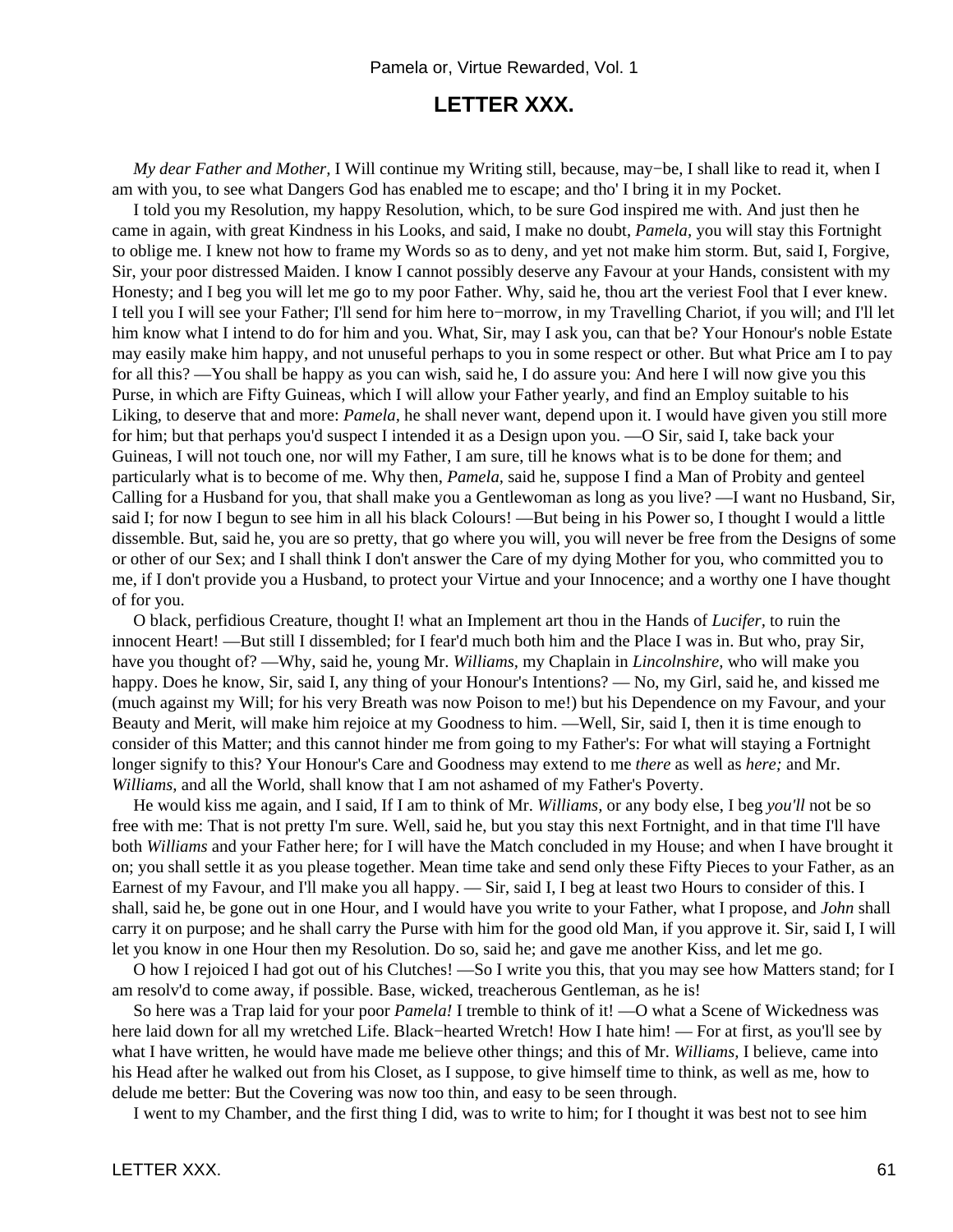again, if I could help it; and I put it under his Parlour−door, after I had copy'd it, as follows:

 '*Honour'd Sir,* Your last Proposal to me, convinces me, that I ought not to stay; but to go to my Father, if it were but to ask his Advice about Mr. *Williams.* And I am so set upon it, that I am not to be persuaded. So, honour'd Sir, with a thousand Thanks for all Favours, I will set out to−morrow early; and the Honour you design'd me, as Mrs. *Jervis* tells me, of your Chariot, there will be no Occasion for; because I can hire, I believe, Farmer *Brady's* Chaise. So begging you will not take it amiss, I shall ever be

*'Your dutiful Servant.*

 'As to the Purse, Sir, my poor Father, to be sure, won't forgive me, if I take it, till he can know how to deserve it. Which is impossible.'

 So he has since sent Mrs. *Jervis* to tell me, that since I am resolv'd to go, go I may, and the Travelling Chariot shall be ready; but it shall be worse for me; for that he will never trouble himself about me as long as he lives. Well, so I get out of the House, I care not; only I should have been glad I could, with Innocence, have made you, my poor Parents, happy.

 I cannot imagine the Reason of it, but *John,* who I thought was gone with my last, is but now going; and he sends to know if I have any thing else to carry. So I break off to send you this with the former.

 I am now preparing for my Journey; and about taking Leave of my good Fellow−servants. And if I have not time to write, I must tell you the rest, when I am so happy as to be with you.

 One Word more, I slip in a Paper of Verses, on my going; sad poor Stuff! but as they come from me, you'll not dislike them, may−be. I shew'd them to Mrs. *Jervis,* and she liked them; and took a Copy; and made me sing them to her, and in the green Room too; but I looked into the Closet first. I will only add, that I am

*Your dutiful Daughter.*

Let me just say, that he has this Moment sent me five Guineas by Mrs. *Jervis,* as a Present for my Pocket; so I shall be very rich; for as *she* brought them, I thought I might take them. He says he won't see me: And I may go when I will in the Morning. And *Lincolnshire Robin* shall drive me; but he is so angry, he orders that nobody shall go out at the Door with me, not so much as into the Court−yard. Well! I can't help it, not I! but does not this expose him more than me?

But *John* waits, and I would have brought this and the other myself; but he says, he has put it up among other things, and so can take both as well as one.

*John* is very good, and very honest, God reward him! I'd give him a Guinea, now I'm so rich, if I thought he'd take it. I hear nothing of my Lady's Cloaths, and those my Master gave me: For I told Mrs. *Jervis,* I would not take them; but I fansy, by a Word or two that was dropt, they will be sent after me. Dear Sirs! what a rich *Pamela* you'll have, if they should! But as I can't wear them, if they do, I don't desire them; and will turn them into Money, as I can have Opportunity. Well, no more—I'm in a fearful Hurry!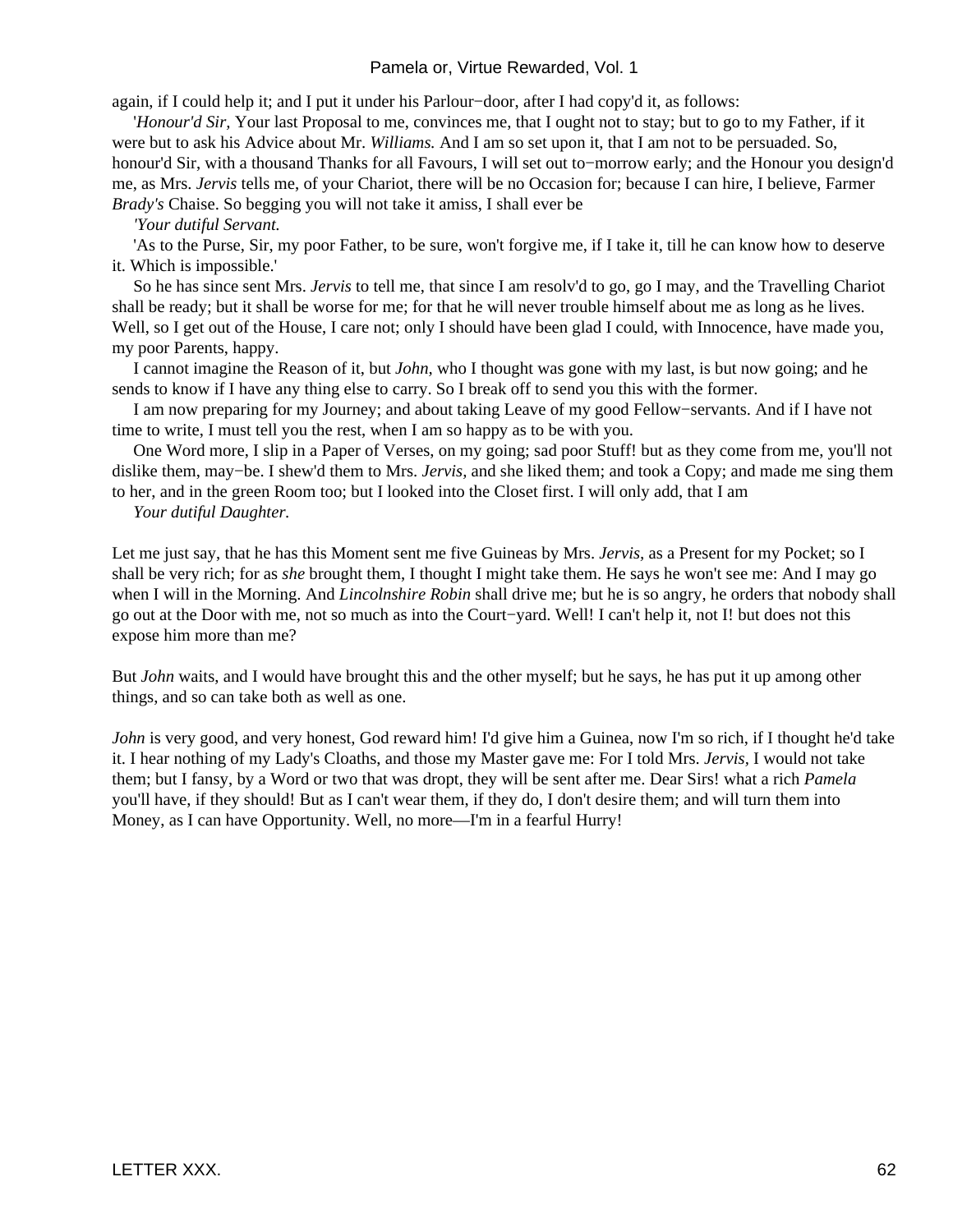**Verses on my going away.**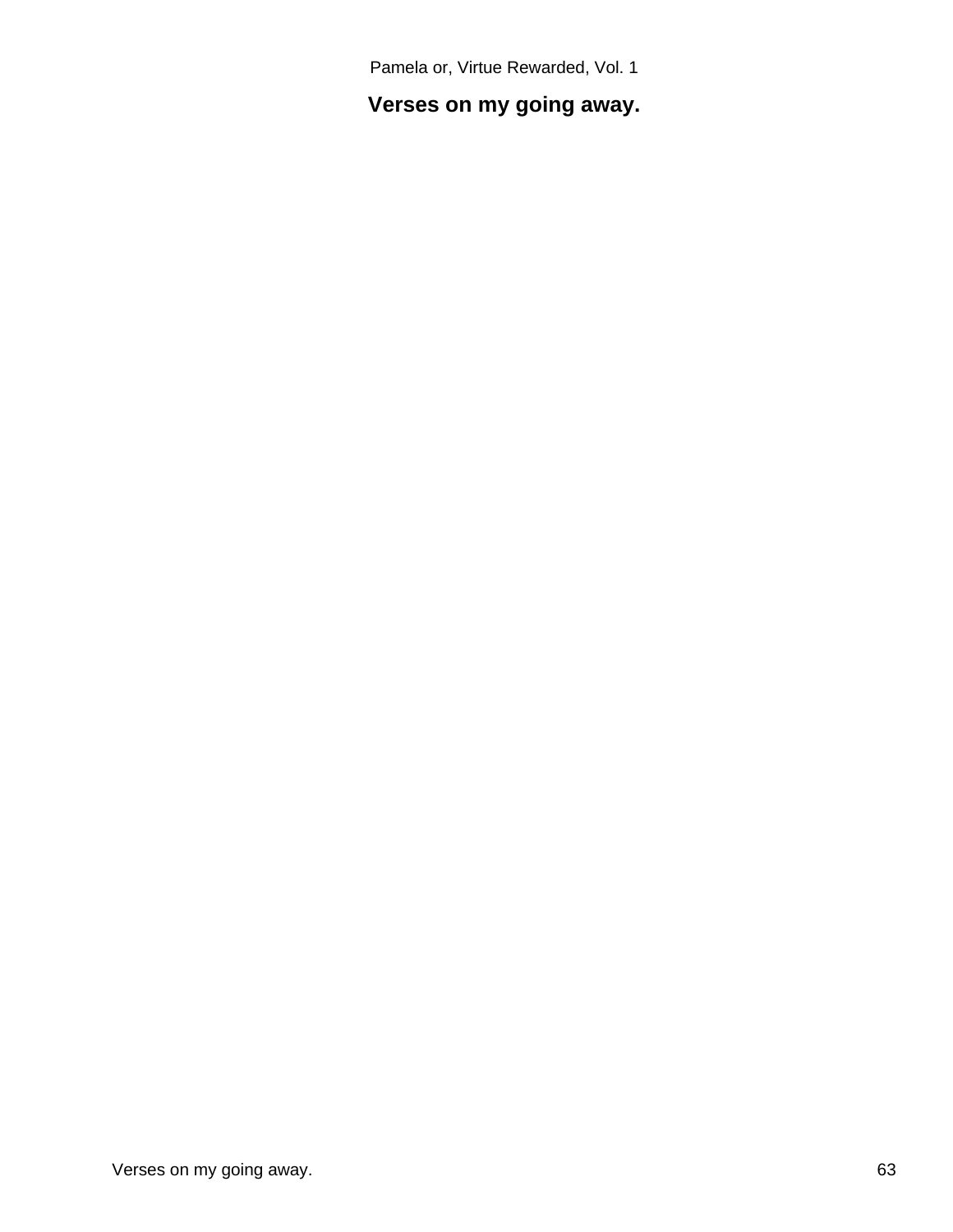# **I.**

*My Fellow servants, dear, attend To these few Lines, which I have penn'd: I'm sure they're from your honest Friend, And Wisher−well, poor Pamela.*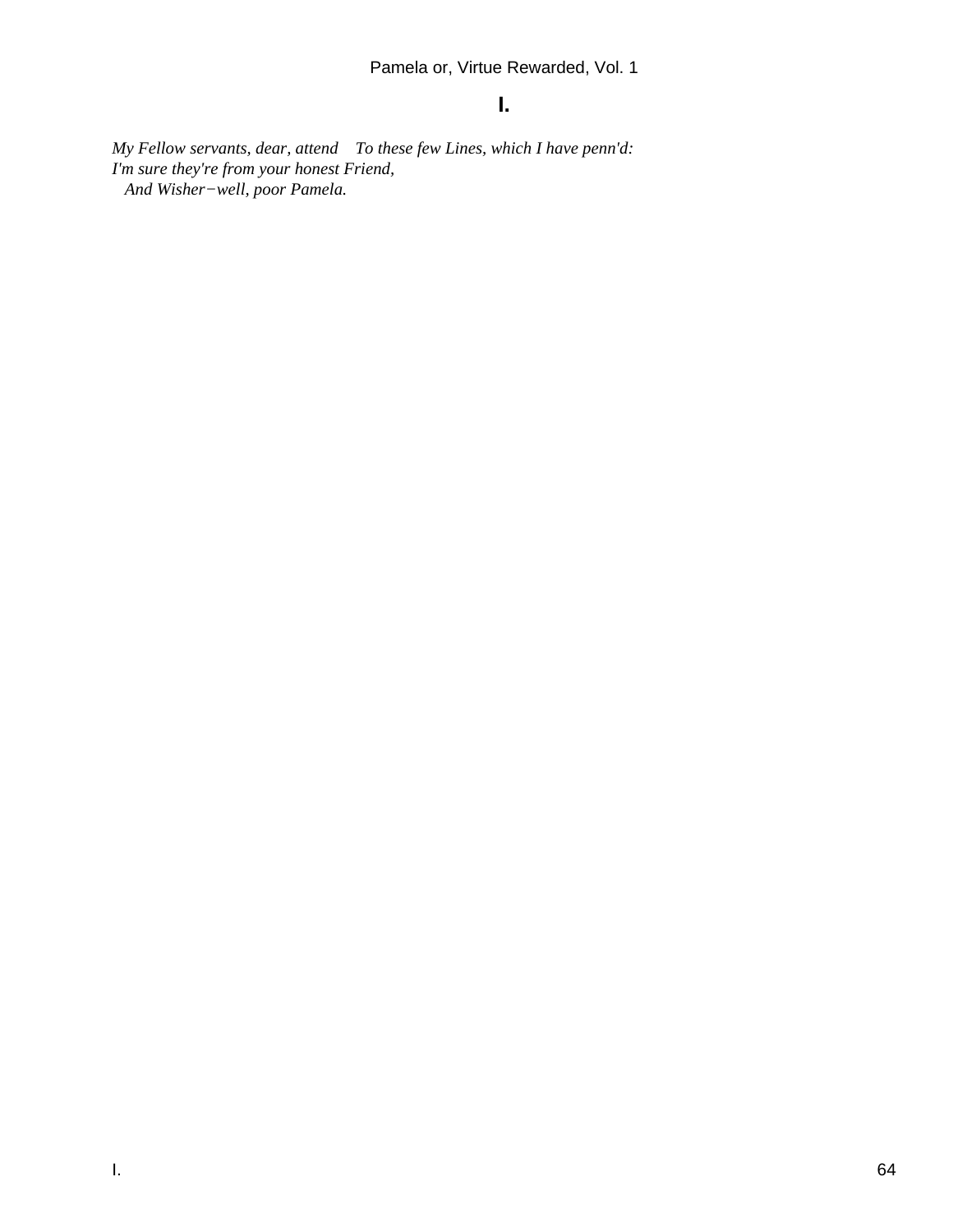# **II.**

*I from a State of low Degree Was taken by our good Lady. Some say it better had been for me, I'd still been rustick Pamela.*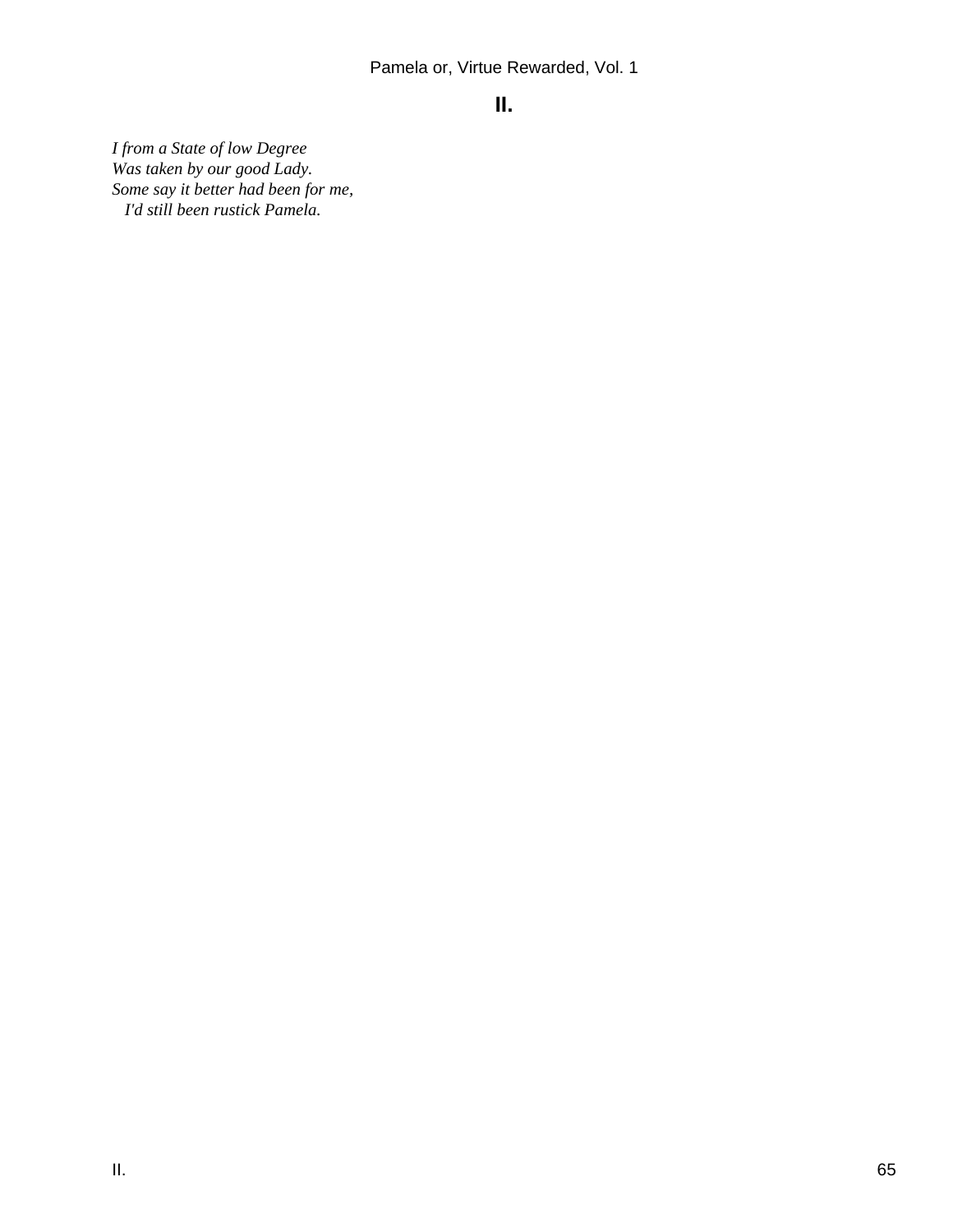# **III.**

*But yet, my Friends, I hope not so: For, tho' I to my Station low Again return, I joyful go, And think no Shame to Pamela.*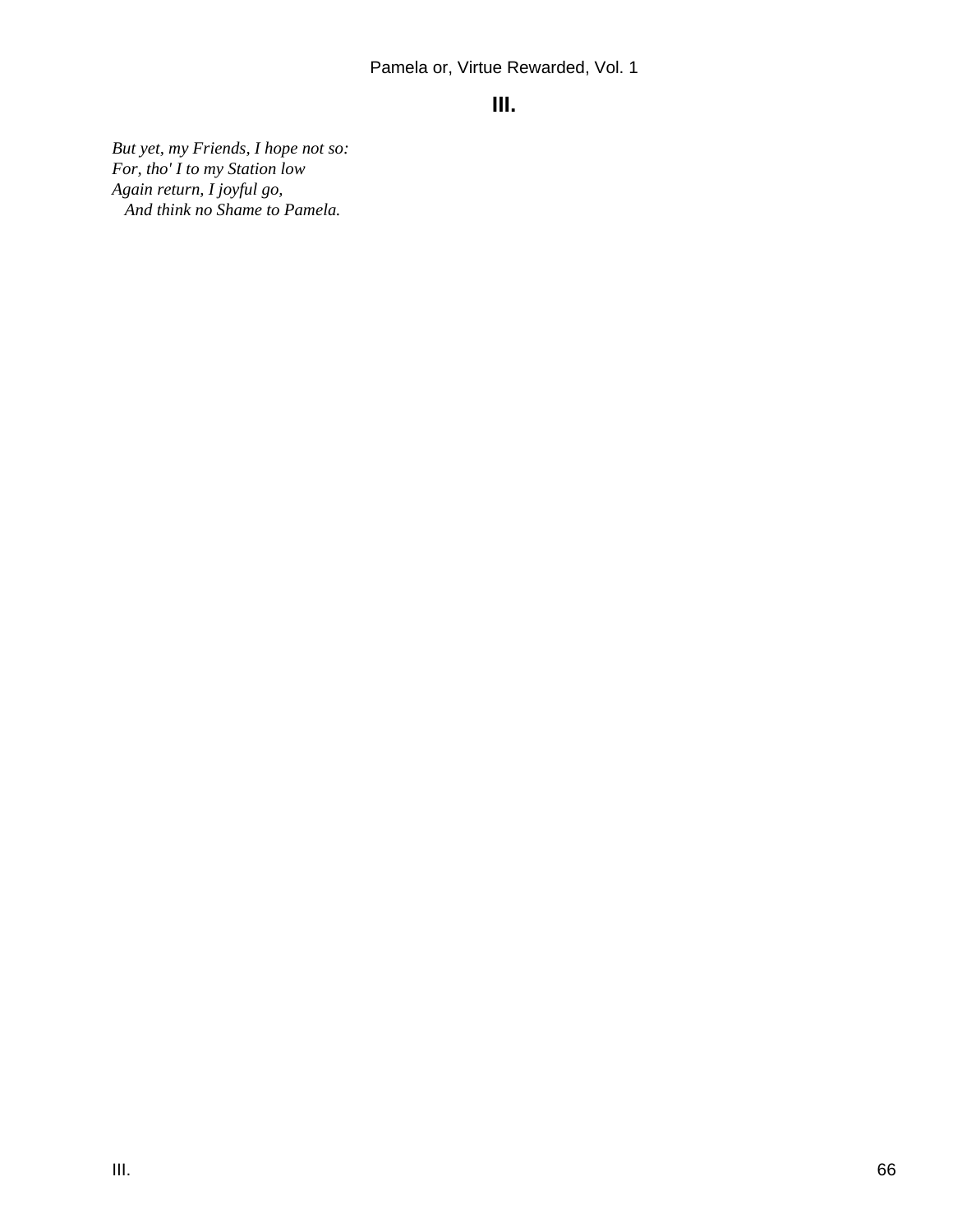# **IV.**

*For what makes out Happiness, But Innocence, and inward Peace? And that, thank God, I do possess: O happy, happy Pamela!*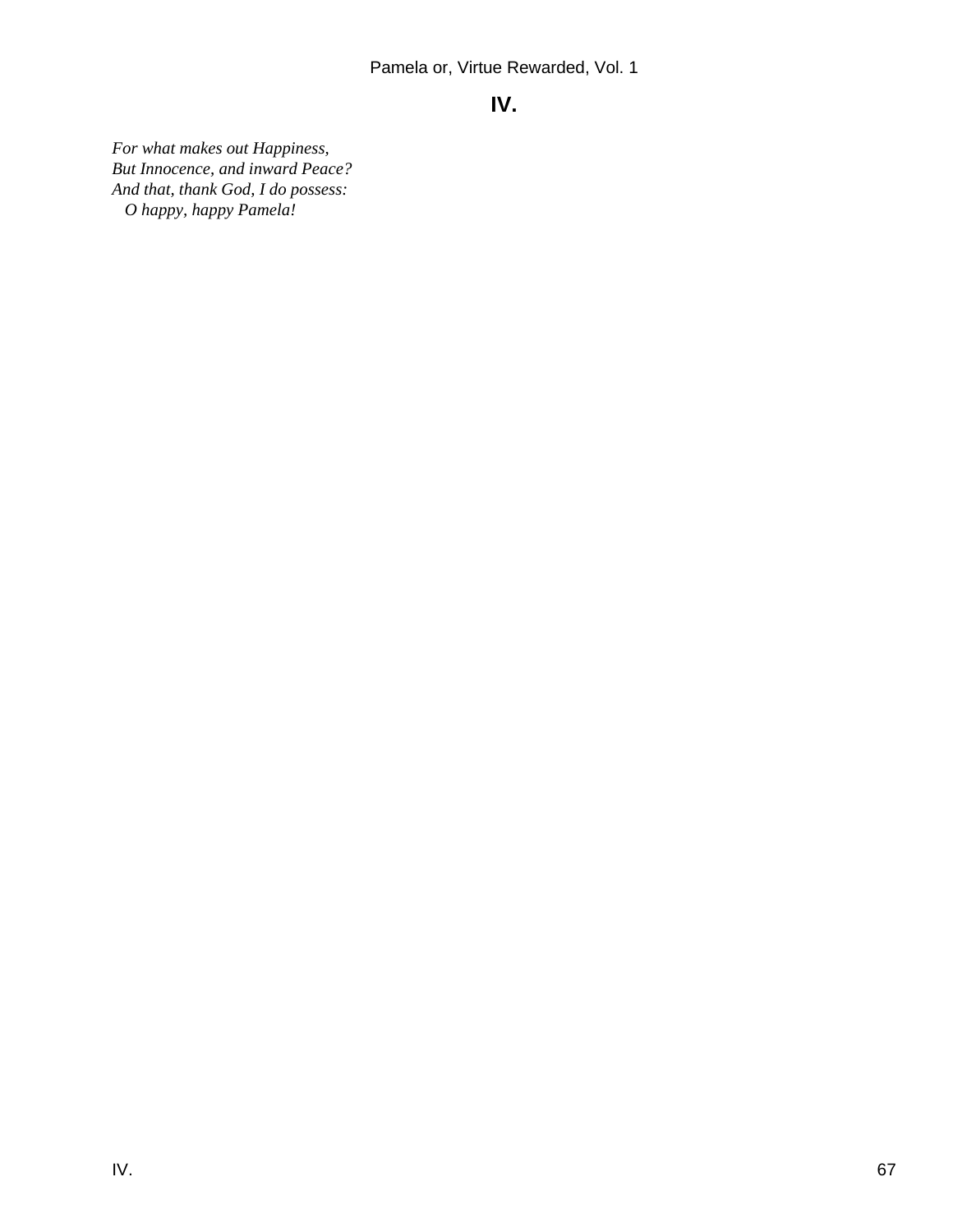# **V.**

*My future Lot I cannot know: But this, I'm sure, where−e'er I go, What−e'er I am, what−e'er I do, I'll be the grateful Pamela!*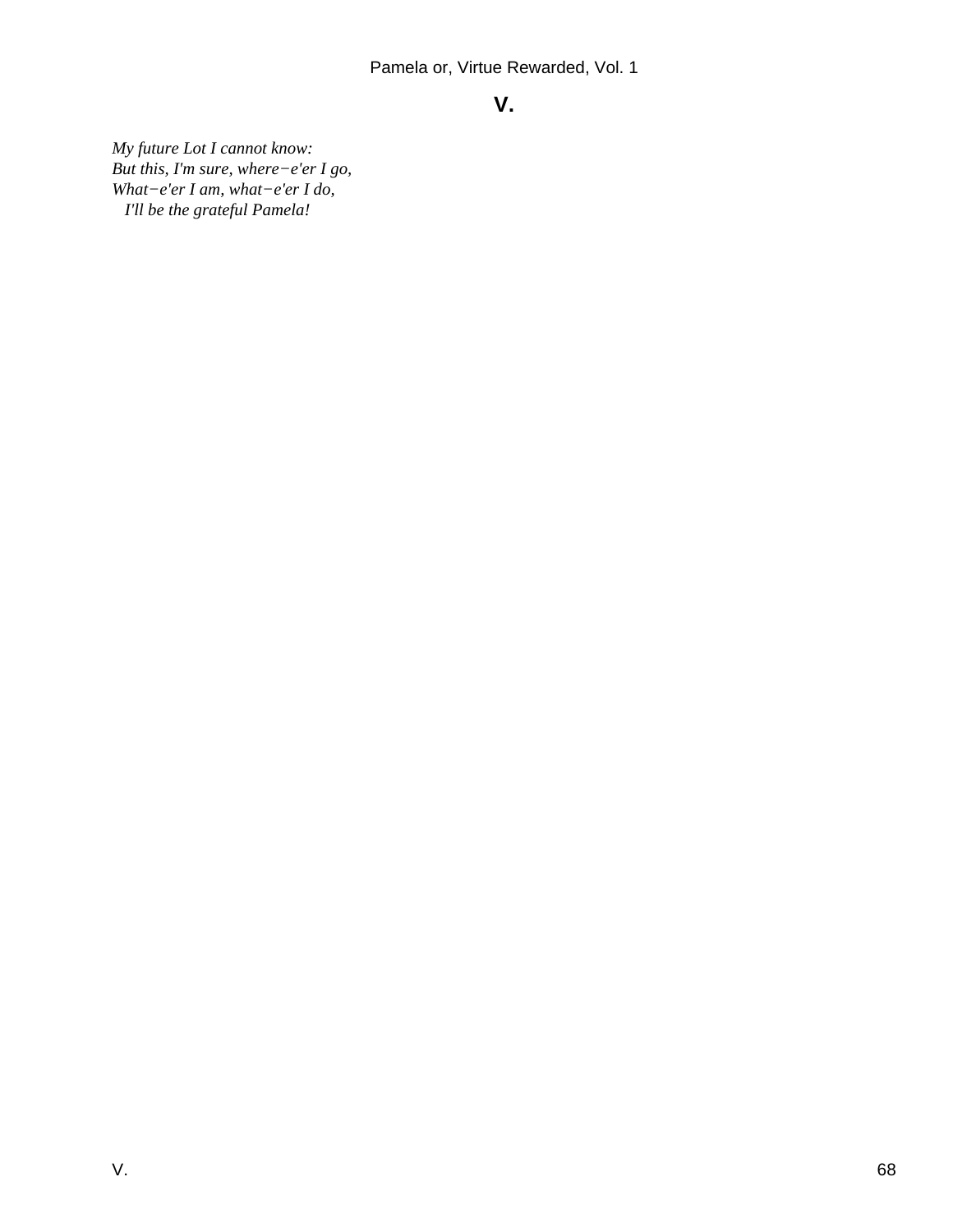# **VI.**

*No sad Regrets my Heart annoy. I'll pray for all your Peace and Joy From Master high, to Scullion Boy, For all your Loves to Pamela.*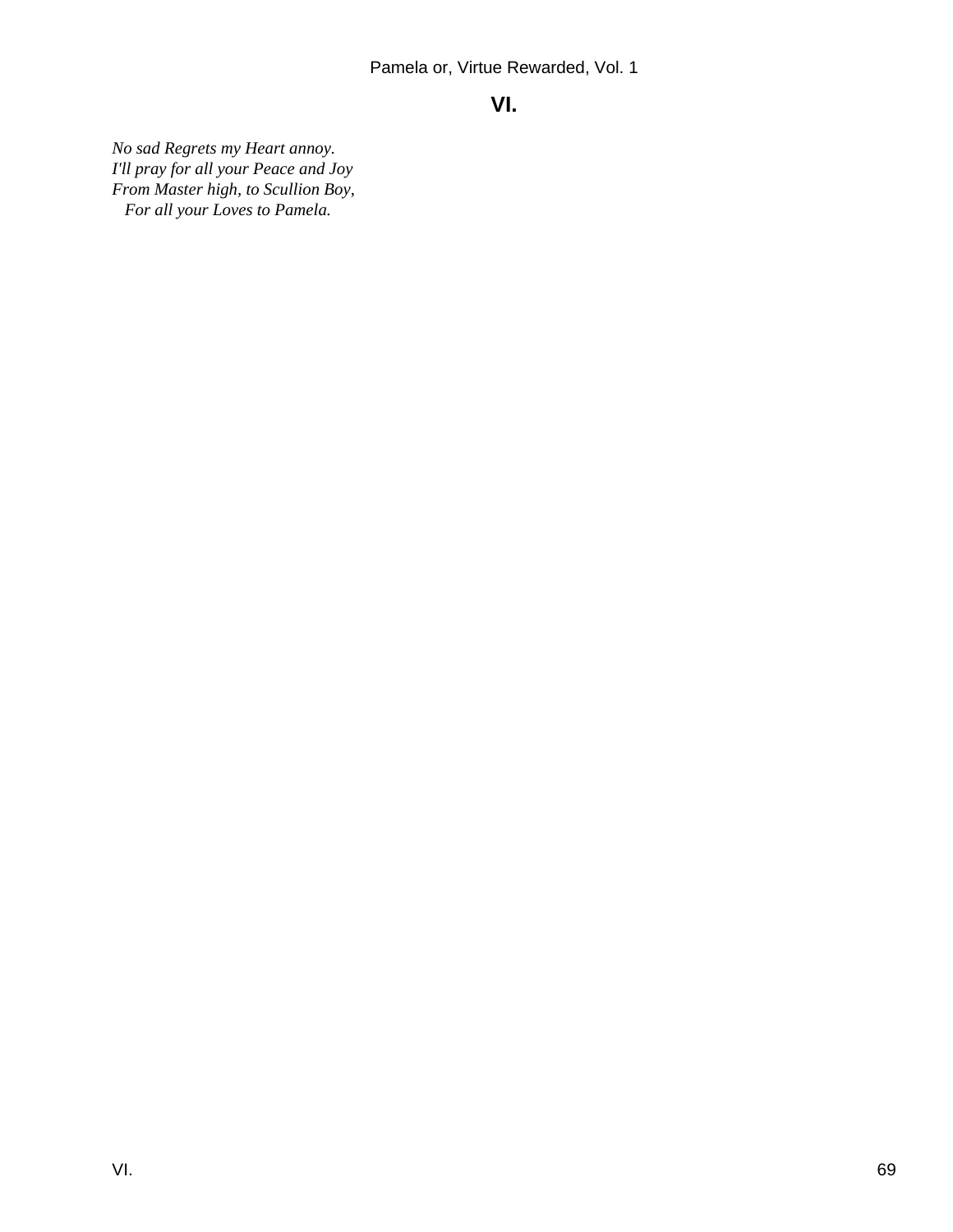## **VII.**

*One thing or two I've more to say; God's holy Will, be sure obey; And for our Master always pray; As ever shall poor Pamela.*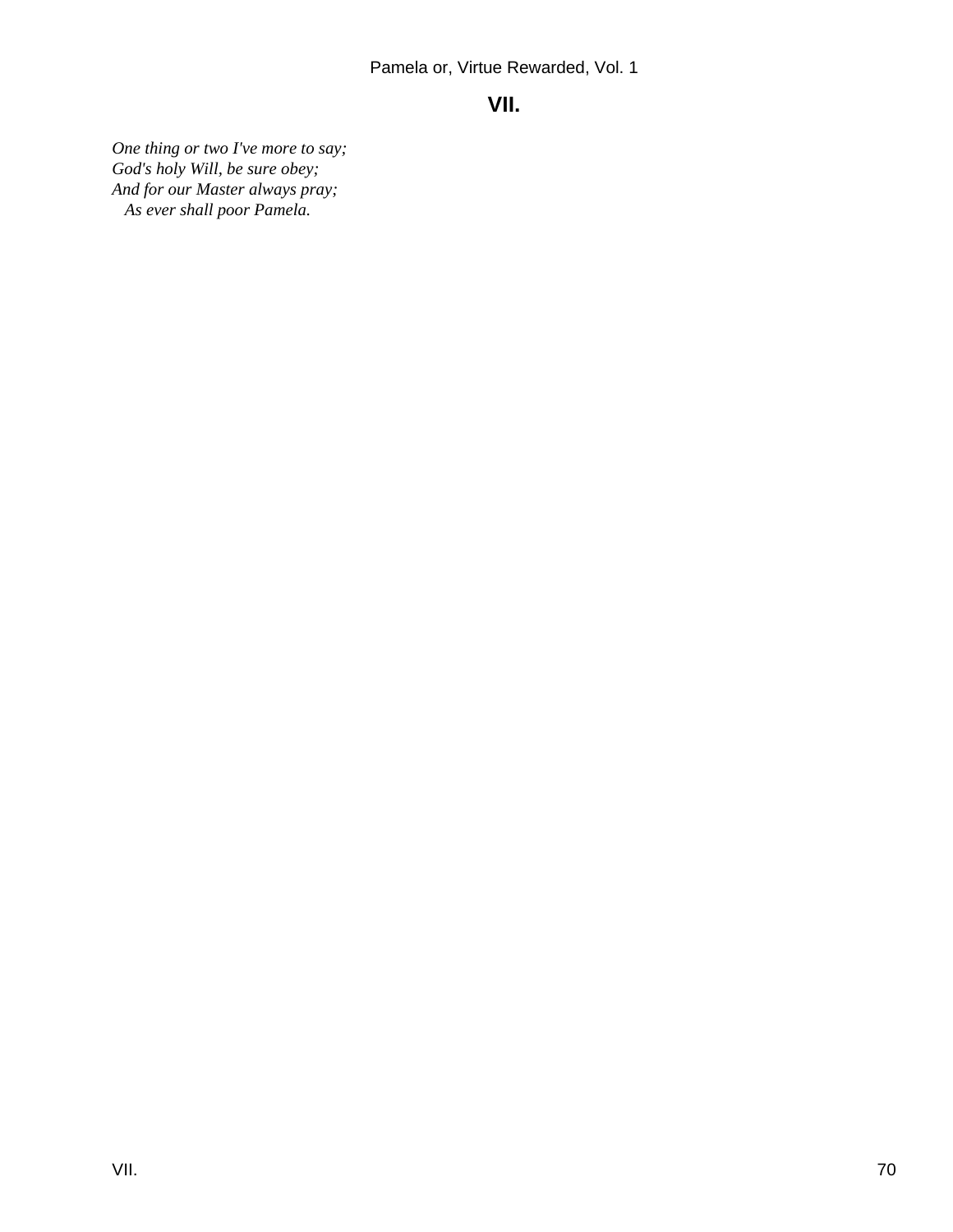# **VIII.**

*For, Oh! we pity should the Great, Instead of envying their Estate; Temptations always on 'em wait, Exempt from which are such as we.*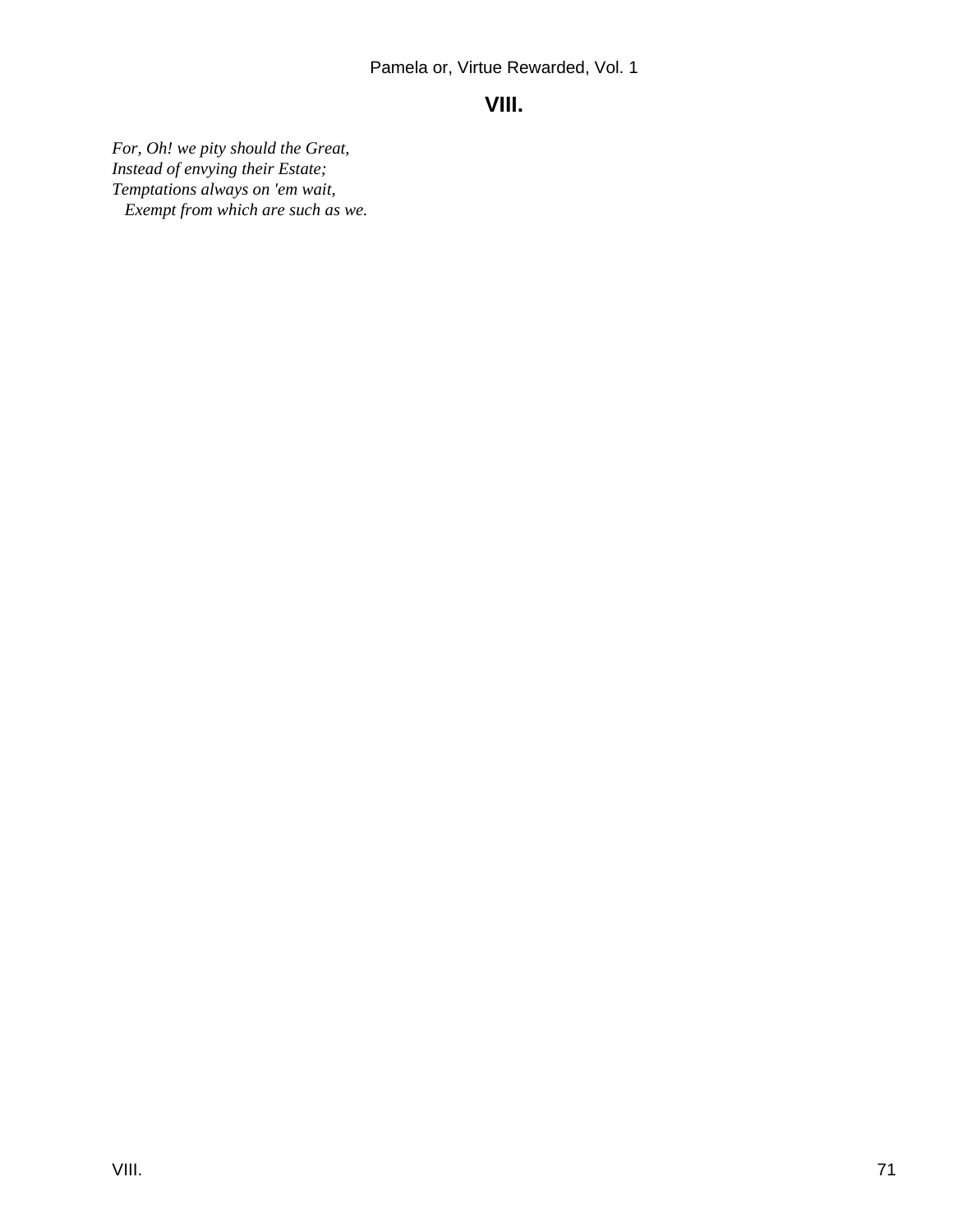## **IX.**

*Their Riches often are a Snare; At best, a pamper'd weighty Care: Their Servants far more happy are: At least, so thinketh Pamela.*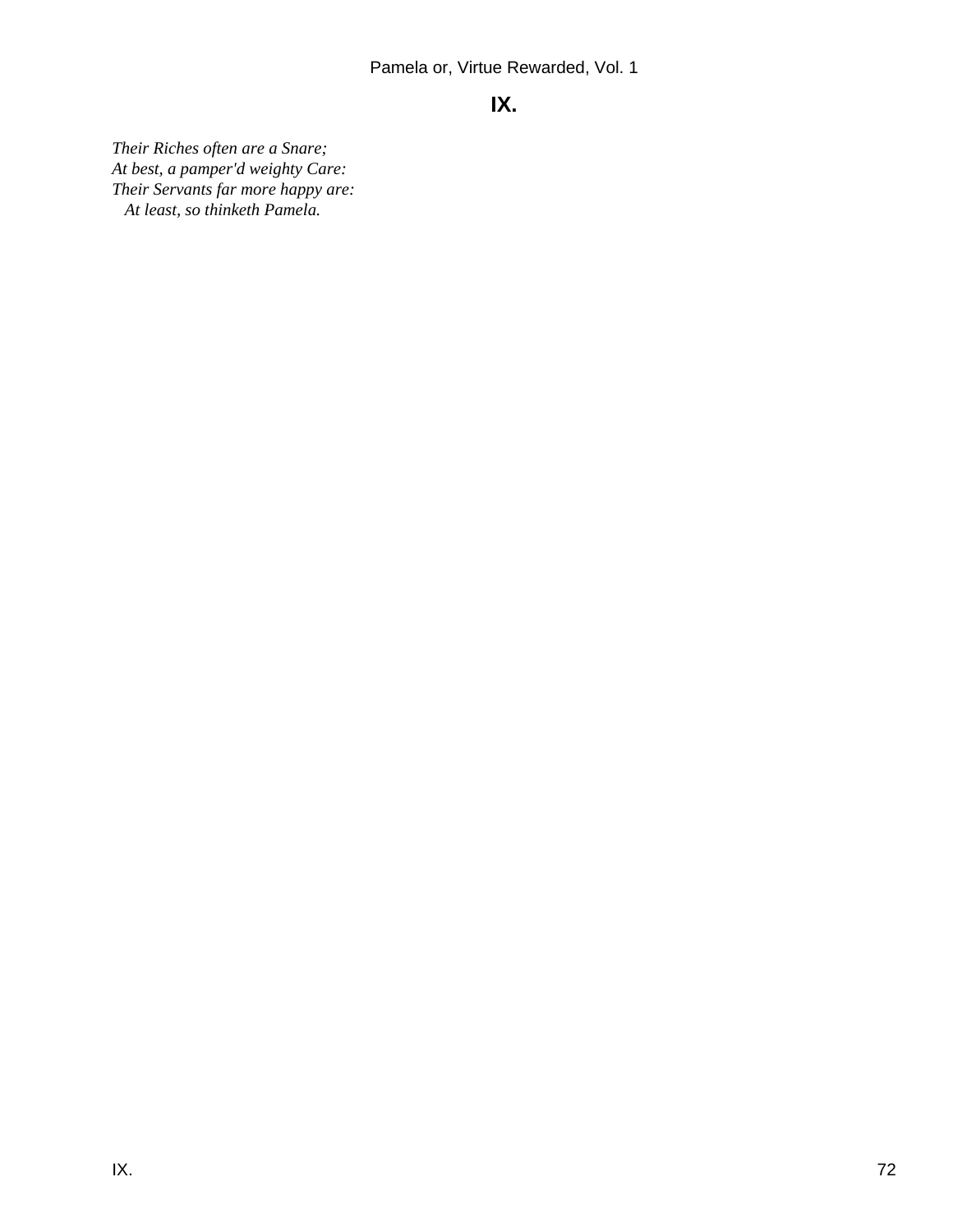# **X.**

*Your Parents and Relations love: Let them your Duty ever prove; And you'll be blessed from above, As will, I hope, poor Pamela.*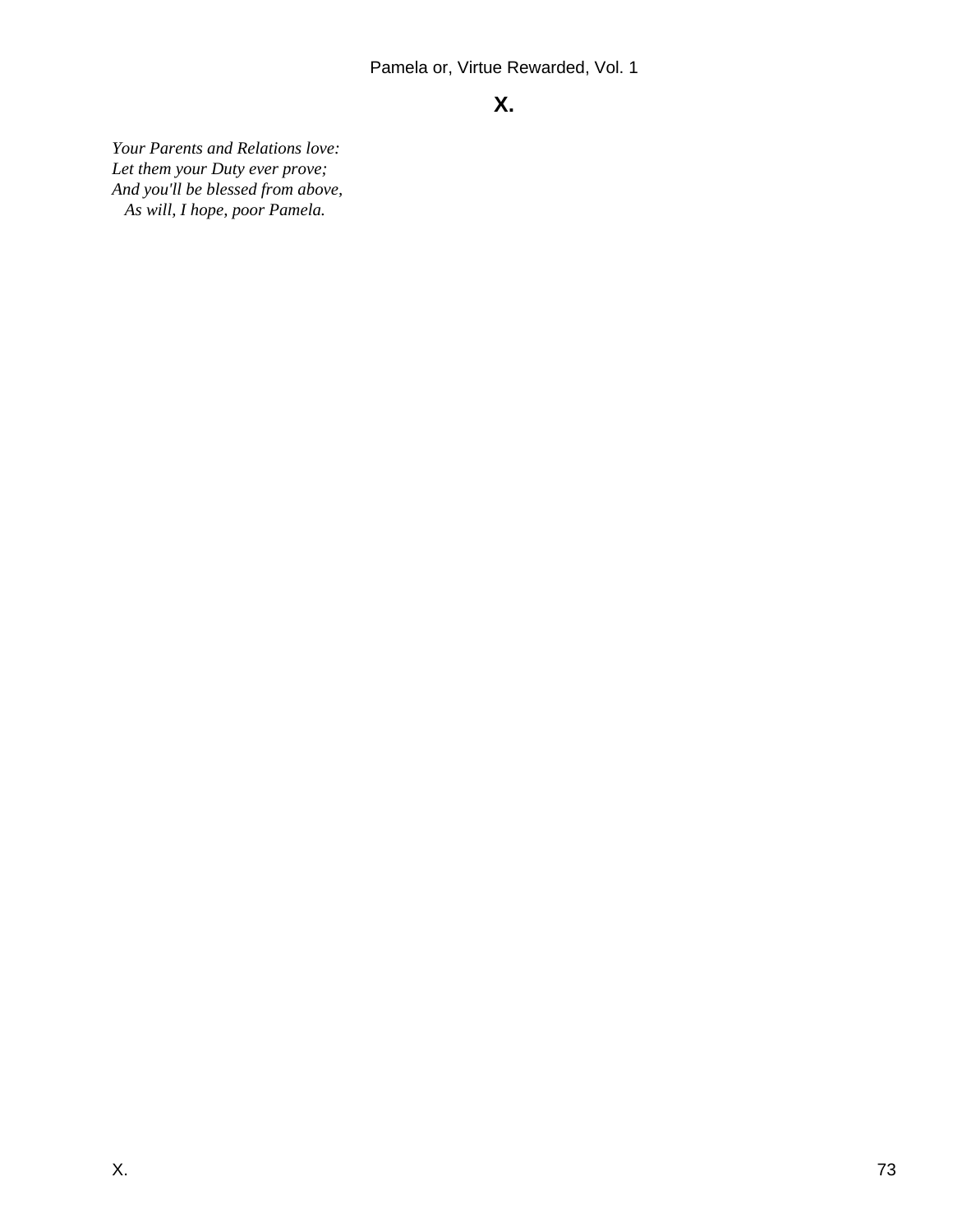# **XI.**

*For if ashamed I could be Of my poor Parents low Degree, I'm sure it would been worse for me, God had not blessed Pamela.*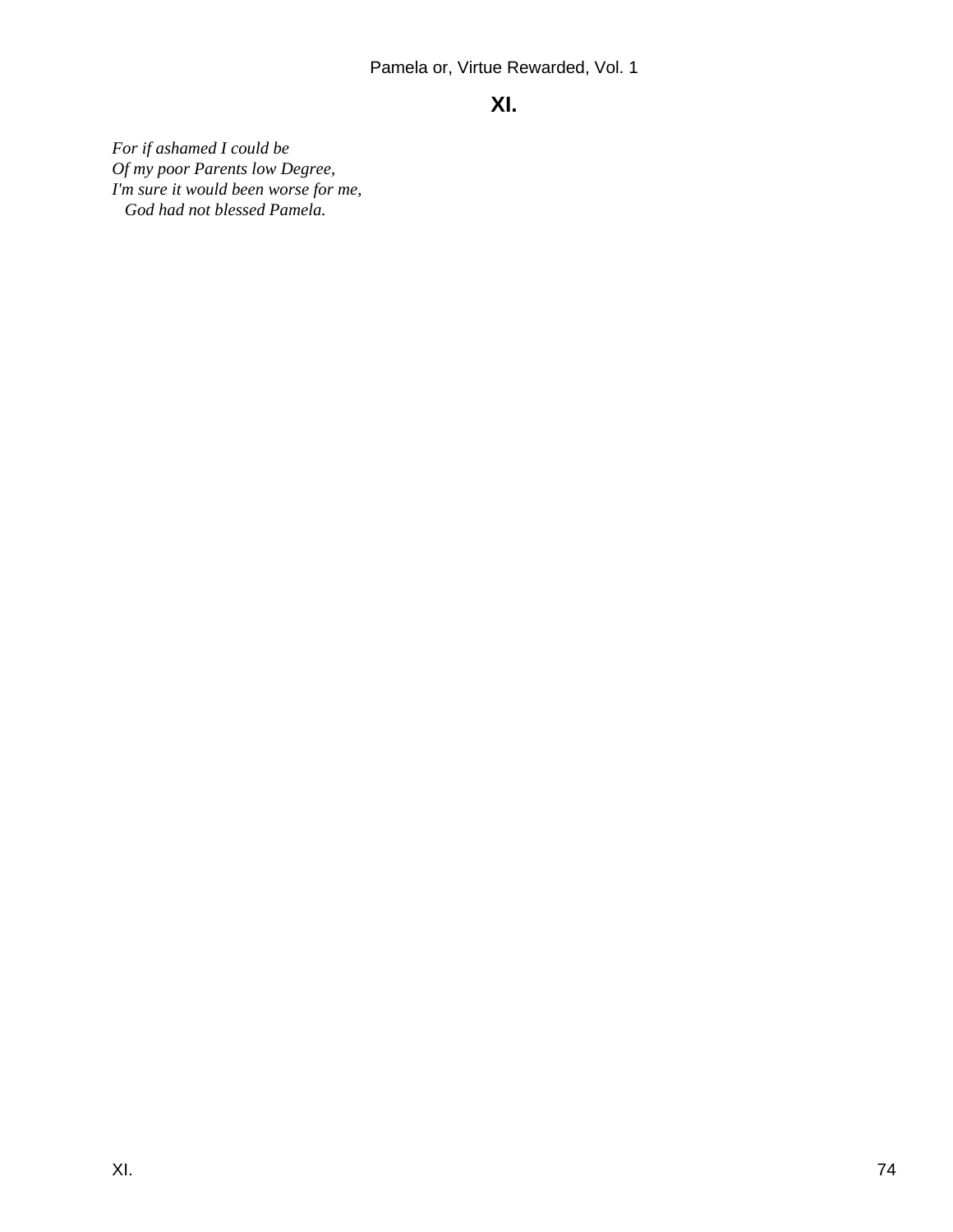## **XII.**

*Thrice happy may you ever be, Each one in his and her Degree; And, Sirs, whene'er you think of me, Pray for Content to Pamela.*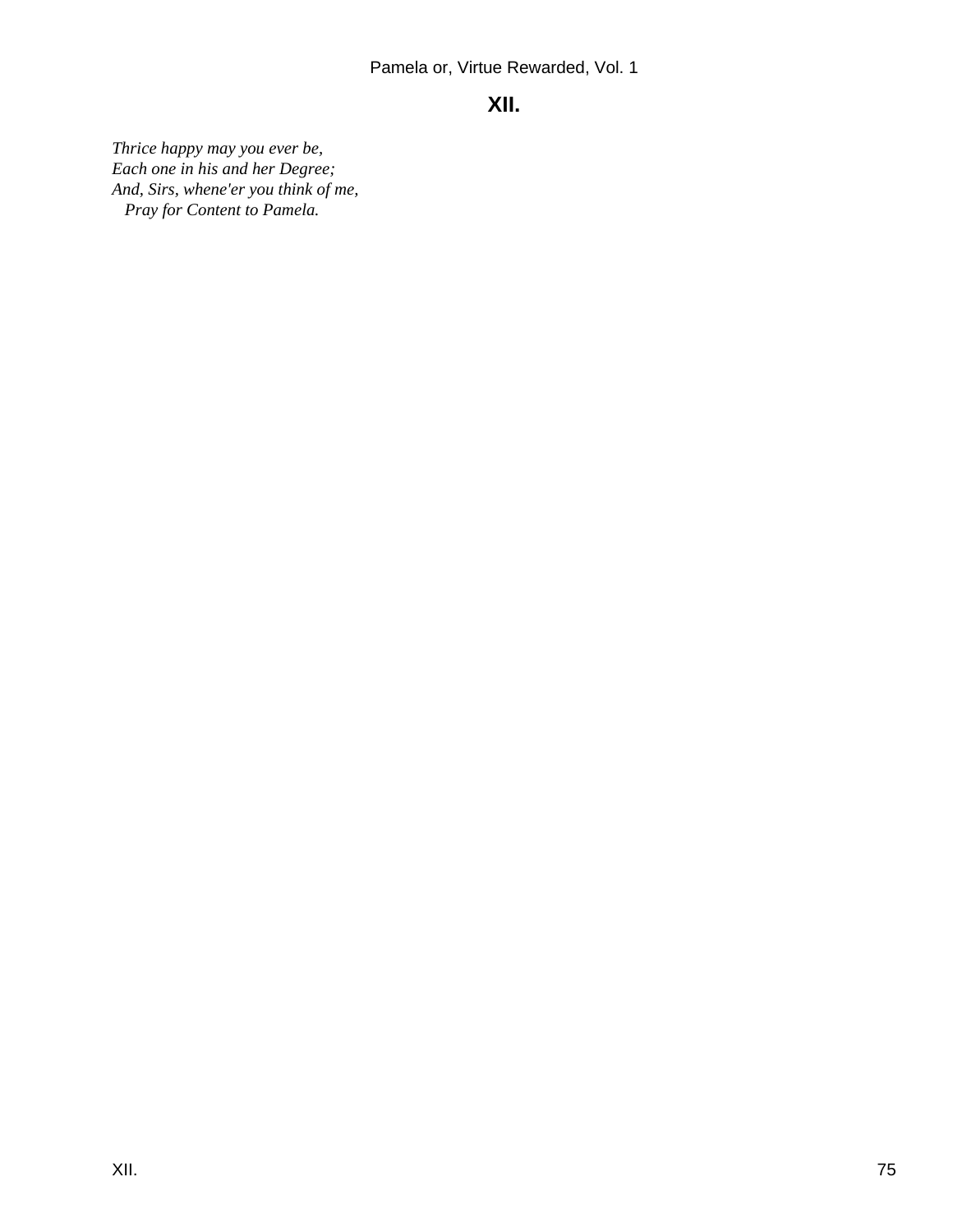# **XIII.**

*Yes, pray for my Content and Peace; For, rest assur'd, I'll never cease To pray for all your Joys Increase, While Life is lent to Pamela.*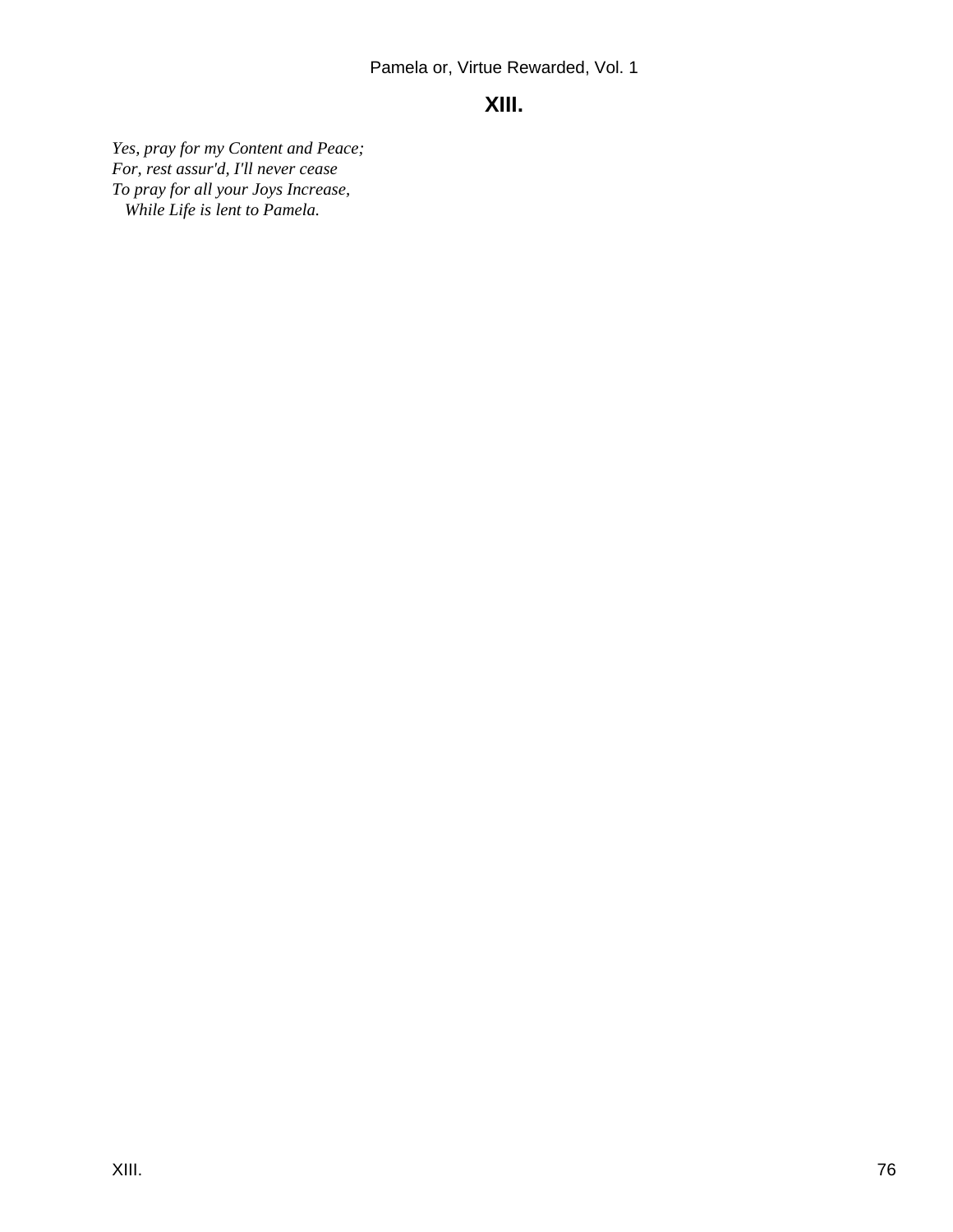### **XIV.**

*On God all future Good depends: Him let us serve. My Sonnet ends; With Thank−ye, Thank−ye, honest Friends, For all your Loves to Pamela.*

 Here it is necessary to observe, that the fair *Pamela's* Tryals were not yet over; but the worst of all were to come, at a Time when she thought them all at an End, and that she was returning to her Father: For when her Master found her Virtue was not to be subdu'd, and that he had in vain try'd to conquer his Passion for her, being a Gentleman of Pleasure and Intrigue, he had order'd his *Lincolnshire* Coachman to bring his Travelling Chariot from thence, not caring to trust his Body Coachman, who, with the rest of the Servants, so greatly loved and honour'd the fair Damsel; and having given him Instructions accordingly, and prohibited his other Servants, on Pretence of resenting *Pamela's* Behaviour, from accompanying her any Part of the Way, he drove her five Miles on the Way to her Father's; and then turning off, cross'd the Country, and carried her onward towards his *Lincolnshire* Estate.

 It is also to be observ'd, that the Messenger of her Letters to her Father, who so often pretended Business that way, was an Implement in his Master's Hands, and employ'd by him for that Purpose; and who always gave her Letters first to him, and his Master used to open and read them, and then send them on; by which means, as he hints to her (as she observes in one of her Letters, *p.* 104.) he was no Stranger to what she wrote. Thus every way was the poor Virgin beset: And the Whole will shew the base Arts of designing Men to gain their wicked Ends; and how much it behoves the Fair Sex to stand upon their Guard against their artful Contrivances, especially when Riches and Power conspire against Innocence and a low Estate.

 A few Words more will be necessary to make the Sequel better understood. The intriguing Gentleman thought fit, however, to keep back from her Father her three last Letters; in which she mentions his concealing himself to hear her partitioning out her cloaths, his last Effort to induce her to stay a Fortnight, his pretended Proposal of the Chaplain, and her Hopes of speedily seeing them, as also her Verses; and to send himself a Letter to her Father, which is as follows.

 '*Goodman* Andrews, You will wonder to receive a Letter from me. But I think I am obliged to let you know, that I have discover'd the strange Correspondence carry'd on between you and your Daughter, so injurious to my Honour and Reputation, and which I think you should not have encourag'd till you knew the Truth of it. Something, possibly, there might be in what she has wrote from time to time; but, believe me, with all her pretended Simplicity and Innocence, I never knew so much romantick Invention as she is Mistress of. In short, the Girl's Head's turn'd by Romances, and such idle Stuff, which she has given herself up to, ever since her kind Lady's Death. And she assumes such Airs, as if she was a Mirror of Perfection, and believ'd every body had a Design upon her. Nay, she has not, I understand, spared me, who used to joke and divert myself with her Innocence, as I thought it.

 'Don't mistake me however; I believe her very honest, and very virtuous; but I have found out also, that she is carrying on a sort of Correspondence, or Love Affair, with a young Clergyman, that I hope in time to provide for; but who, at present, is destitute of any Subsistence but my Favour: And what would be the Consequence, can you think of two young Folks, who have nothing in the World to trust to of their own, to come together, with a Family multiplying upon them, before they have Bread to eat?

 'For my Part, I have too much Kindness to them both, not to endeavour to prevent it, if I can: And for this Reason I have sent her out of his Way for a little while, till I can bring them to better Consideration; and I would not therefore have you surpriz'd you don't see your Daughter so soon as you might possibly expect.

 'Yet, I do assure you, upon my Honour, that she shall be safe and inviolate; and I hope you don't doubt me, notwithstanding any Airs she may have given herself, upon my jocular Pleasantry to her, and perhaps a little innocent Romping with her, so usual with young Folks of the two Sexes, when they have been long acquainted, and grown up together; for Pride is not my Talent.

'As she is a mighty Letter−writer, I hope she has had the Duty to apprise you of her Intrigue with the young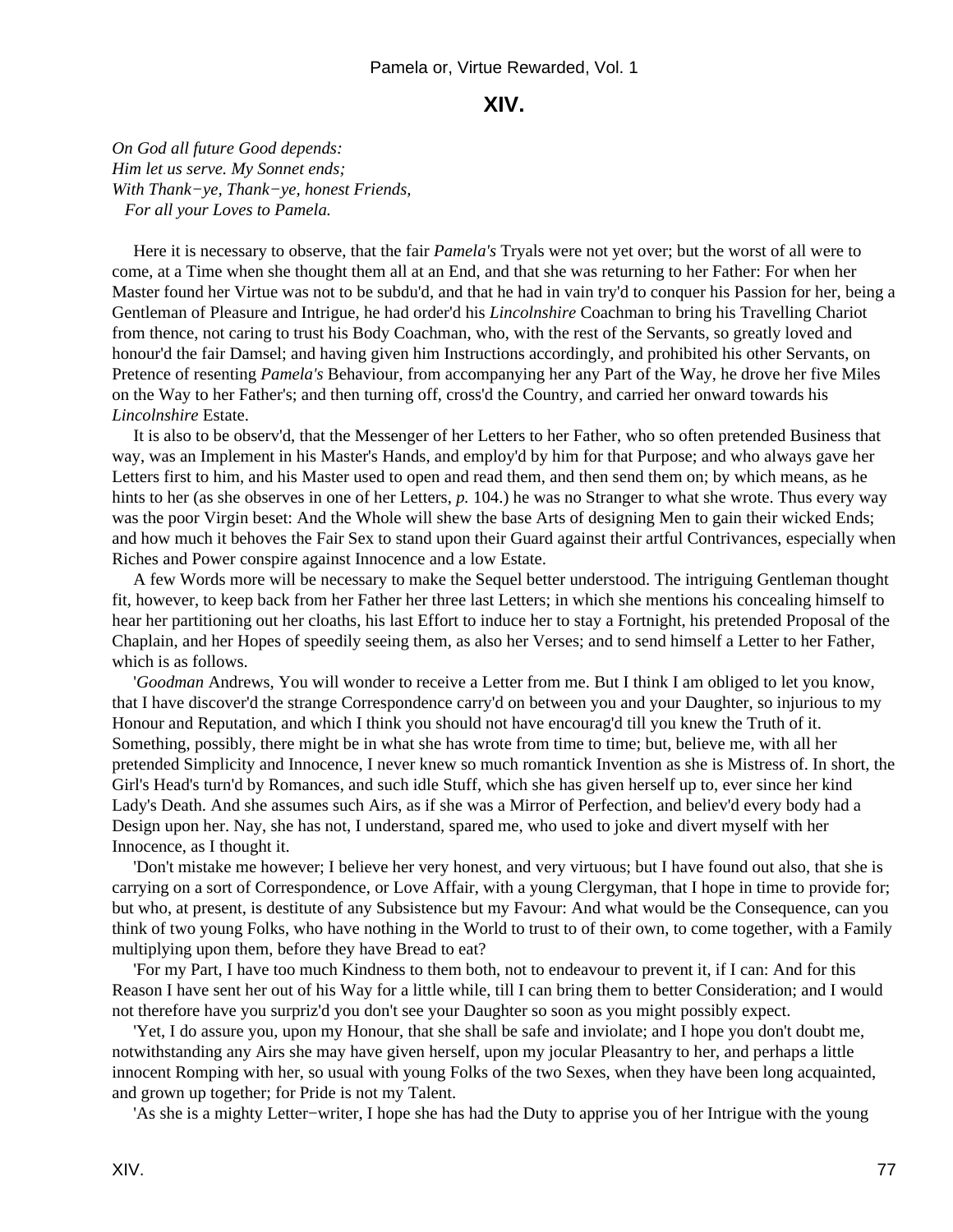Clergyman; and I know not whether it meets with your Countenance: But now she is absent for a little while, (for I know he would have follow'd her to your Village, if she had gone home; and there perhaps they would have ruin'd one another, by marrying) I doubt not I shall bring him to see his Interest, and that he engages not before he knows how to provide for a Wife: And when that can be done, let them come together in God's Name, for me.

 'I expect not to be answer'd on this Head, but by your good Opinion, and the Confidence you may repose in my Honour; being

*'Your hearty Friend to serve you.*

'*P. S.* I find my Man *John* has been the Manager of the Correspondence, in which such Liberties have been taken with me. I shall soon let the sawcy Fellow know how much I resent his Part of the Affair, in a manner that becomes me. It is a hard thing, that a Man of my Character in the world, should be used thus freely by his own Servants.'

 It is easy to guess at the poor old Man's Concern upon reading this Letter, from a Gentleman of so much Consideration. He knew not what Course to take, and had no manner of Doubt of his poor Daughter's Innocence, and that foul Play was design'd her. Yet he sometimes hoped the best, and was ready to believe the surmised Correspondence between the Clergyman and her, having not receiv'd the Letters she wrote, which would have clear'd up that Affair.

 But after all, he resolved, as well to quiet his own as his Wife's Uneasiness, to undertake a Journey to the 'Squire's; and leaving his poor Wife to excuse him to the Farmer who imploy'd him, he sat out that very Night, late as it was; and travelling all Night, he found himself soon after Day−light, at the Gate of the Gentleman, before the Family was up: And there he sat down to rest himself, till he should see somebody stirring.

 The Grooms were the first he saw, coming out to water their Horses; and he ask'd, in so distressful a manner, what was become of *Pamela,* that they thought him crasy; and said, Why, what have you to do with *Pamela,* old Fellow? Get out of the Horse's Way. —Where is your Master? said the poor Man; pray, Gentlemen, don't be angry: My Heart's almost broke. —He never gives any thing at the Door, I assure you, says one of the Grooms; so you'll lose your Labour. —I am not a Beggar yet, said the poor old Man; I want nothing of him, but my *Pamela!* — O my Child! my Child!

 I'll be hang'd, says one of them, if this is not Mrs. *Pamela's* Father! —Indeed, indeed, said he, wringing his Hands, I am; and weeping, Where is my Child? Where is my *Pamela?* —Why, Father, said one of them, we beg your Pardon; but she is gone home to you! How long have you been come from home? —O but last Night, said he; I have travelled all Night! Is the 'Squire at home, or is he not? — Yes, but he is not stirring tho', said the Grooms, as yet. Thank God for that, said he! thank God for that! then I hope I may be permitted to speak to him anon. They asked him to go in, and he stept into the Stable, and sat down on the Stairs there, wiping his Eyes, and sighing so sadly, that it grieved the Servants to hear him.

 The Family was soon raised, with the Report of *Pamela's* Father coming to inquire after his Daughter; and the Maids would fain have had him go into the Kitchen. But Mrs. *Jervis* having been told of his coming, got up, and hasten'd down to her Parlour, and took him in with her, and there heard all his sad Story, and read the Letter. She wept bitterly; but yet endeavoured to hide her Concern; and said, Well, Goodman *Andrews,* I cannot help weeping at your Grief; but I hope there is no Occasion; let nobody see this Letter, whatever you do. I dare say your Daughter's safe.

Well, but said he, I see you, Madam, know nothing about her! —If all was right, so good a Gentlewoman as you are, would not have been a Stranger to this. To be sure you thought she was with me!

 Said she, My Master does not always inform his Servants of his Proceedings; but you need not doubt his Honour. You have his Hand for it. And you may see he can have no Design upon her, because he is not from hence, and does not talk of going hence. O that is all I have to hope for, said he! that is all, indeed! —But, said he, and was going on, when the Report of his coming had reach'd the 'Squire, who came down in his Morning−gown and Slippers, into the Parlour, where he and Mrs. *Jervis* was.

 What's the Matter, Goodman *Andrews?* said he; what's the Matter? O my Child, said the good old Man, give me my Child, I beseech you, Sir. — Why, I thought, says the 'Squire, that I had satisfy'd you about her; sure you have not a Letter I sent you, written with my own Hand. Yes, yes, but I have, Sir, said he, and that brought me hither; and I have walked all Night. Poor Man! return'd he, with great seeming Compassion, I am sorry for it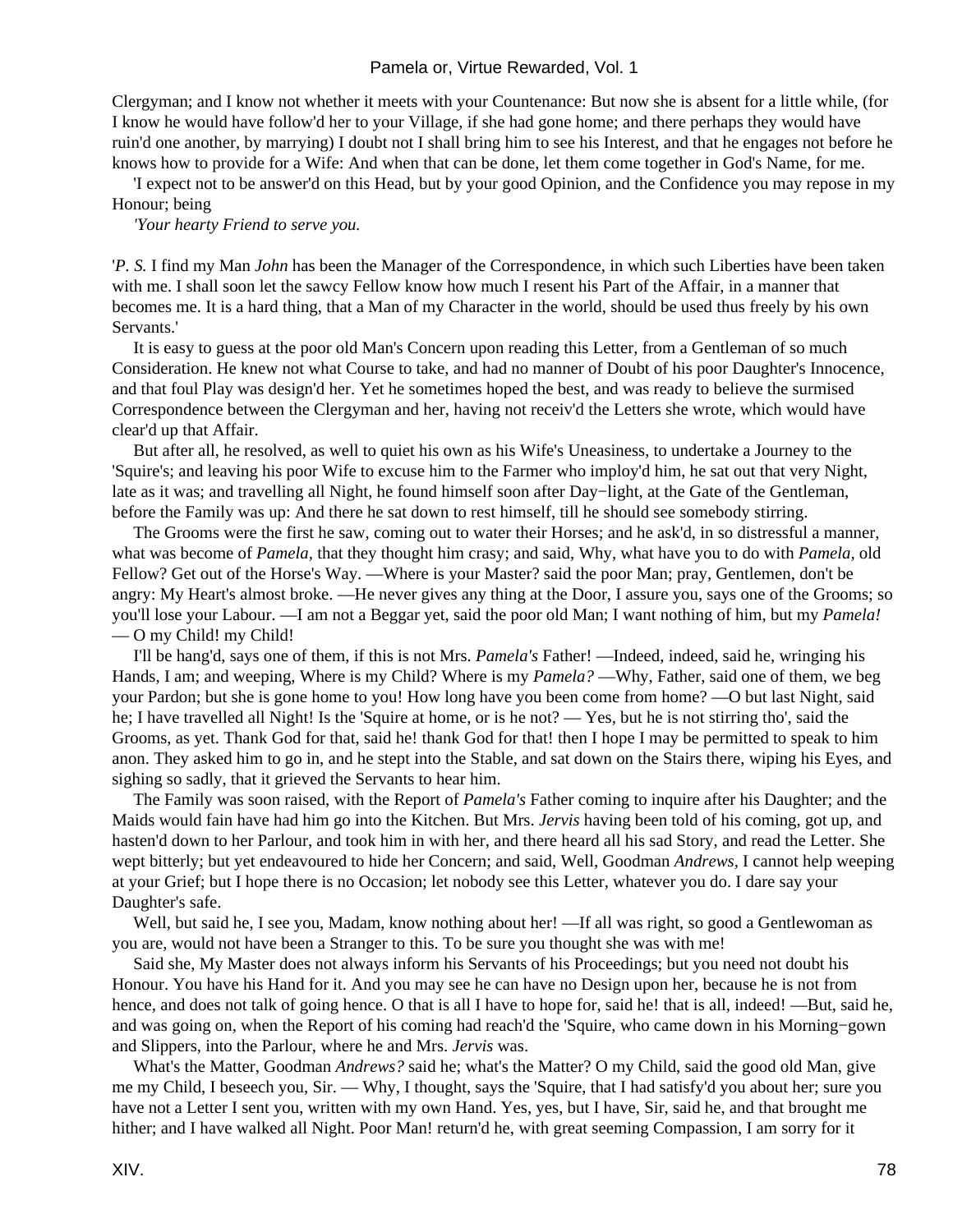truly! Why your Daughter has made a strange Racket in my Family; and if I thought it would have disturb'd you so much, I would have e'en let her gone home; but what I did was to serve her and you too. She is very safe, I do assure you, Goodman *Andrews;* and you may take my Honour for it, I would not injure her for the World. Do you think I would; Mrs. *Jervis?* No, I hope not, Sir, said she! —*Hope not!* said the poor Man, so do I; but pray, Sir, give me my Child; that is all I desire; and I'll take care no Clergyman shall come near her.

Why, *London* is a great way off, said the 'Squire, and I can't send for her back presently. What then, said he, have you sent my poor *Pamela* to *London?* I would not have it said so, says the 'Squire; but I assure you, upon my Honour, she is quite safe and satisfied, and will quickly inform you of as much by Letter. I am sure she is in a reputable Family, no less than a Bishop's, and will wait on his Lady till I get this Matter over, that I mentioned to you!

 O how shall I know this! reply'd he. —What, said the 'Squire, pretending Anger, am I to be doubted? —Do you believe I can have any View upon your Daughter! And if I had, do you think I would take such Methods as these to effect it? Why, Man, you know not who you talk to! —O Sir, said he, I beg your Pardon; but consider my dear Child is in the Case: Let me know what Bishop, and where, and I will travel to *London* barefoot, to see my Daughter, and then shall be satisfied.

 Why, Goodman *Andrews,* I think thou hast read Romances as well as thy Daughter, and thy Head's turn'd with them. May I not have my Word taken? Do you think, once more, I would offer any thing to your Daughter! Is there any thing looks like it? —Pr'ythee, Man, consider a little who I am; and if I am not to be believ'd, what signifies talking? Why, Sir, said he, pray forgive me; but there is no Harm to say, What Bishop's, or whereabouts? What, and so you'd go troubling his Lordship with your impertinent Fears and Stories! Will you be satisfied if you have a Letter from her within a Week, it may be less, if she be not negligent, to assure you all is well with her? Why that, said the poor Man, will be a Comfort. Well then, said the 'Squire, I can't answer for her Negligence, if she don't; but she will send a Letter to you, Mrs. *Jervis,* for I desire not to see it; I have had Trouble enough about her already; and be sure you send it by a Man and Horse the Moment you receive it. To be sure I will, said she. Thank your Honour, said the good Man. And then I must wait with as much Patience as I can for a Week, which will be a Year to me.

 I tell you, said the 'Squire, it must be her own Fault if she don't; for 'tis what I insisted upon for my own Reputation; and I shan't stir from this House, I assure you, till she is heard from, and that to Satisfaction. God bless your Honour, said the poor Man, as you say and mean Truth. *Amen, Amen,* Goodman *Andrews,* said he; you see I am not afraid to say *Amen.* So, Mrs. *Jervis,* make the good Man as welcome as you can; and let me have no Uproar about the Matter.

 He then, whispering her, bid her give him a couple of Guineas to bear his Charges home; telling him, he should be welcome to stay there till the Letter came, if he would; and he should be a Witness, that he intended honourably, and not to stir from his House for one while.

 The poor old Man staid and din'd with Mrs. *Jervis,* with some tolerable Ease, in hopes to hear from his beloved Daughter in a rew Days, and then accepting the Present, return'd for his own House; and resolv'd to be as patient as possible for a few Days.

 Mean time Mrs. *Jervis,* and all the Family, were in the utmost Grief for the Trick put upon the poor *Pamela,* and she and the Steward represented it to the 'Squire in as moving Terms as they durst: But were forced to rest satisfy'd with his general Assurances of intending her no Harm; which however Mrs. *Jervis* little believ'd from the Pretence he had made in his Letter, of the Correspondence between *Pamela* and the young Parson; which she knew to be all Invention; tho' she durst not say any thing of it.

 But the Week after she went away, they were made a little more easy, by the following Letter, brought by an unknown Hand, and left for Mrs. *Jervis;* which how procur'd, will be shewn in the Sequel.

 '*Dear Mrs.* Jervis, I Have *been vilely trick'd, and,* instead of being driven by *Robin* to my dear Father's, *I am* carry'd off, to where I have no Liberty to tell. However, I am at present not used hardly *in the main;* and I write to beg of you to let my dear Father and Mother (whose Hearts must be wellnigh broken) know, That I am well, and that I am, and, by the Grace of God, ever will be, their dutiful and honest Daughter, as well as

*'Your obliged Friend, Pamela Andrews.*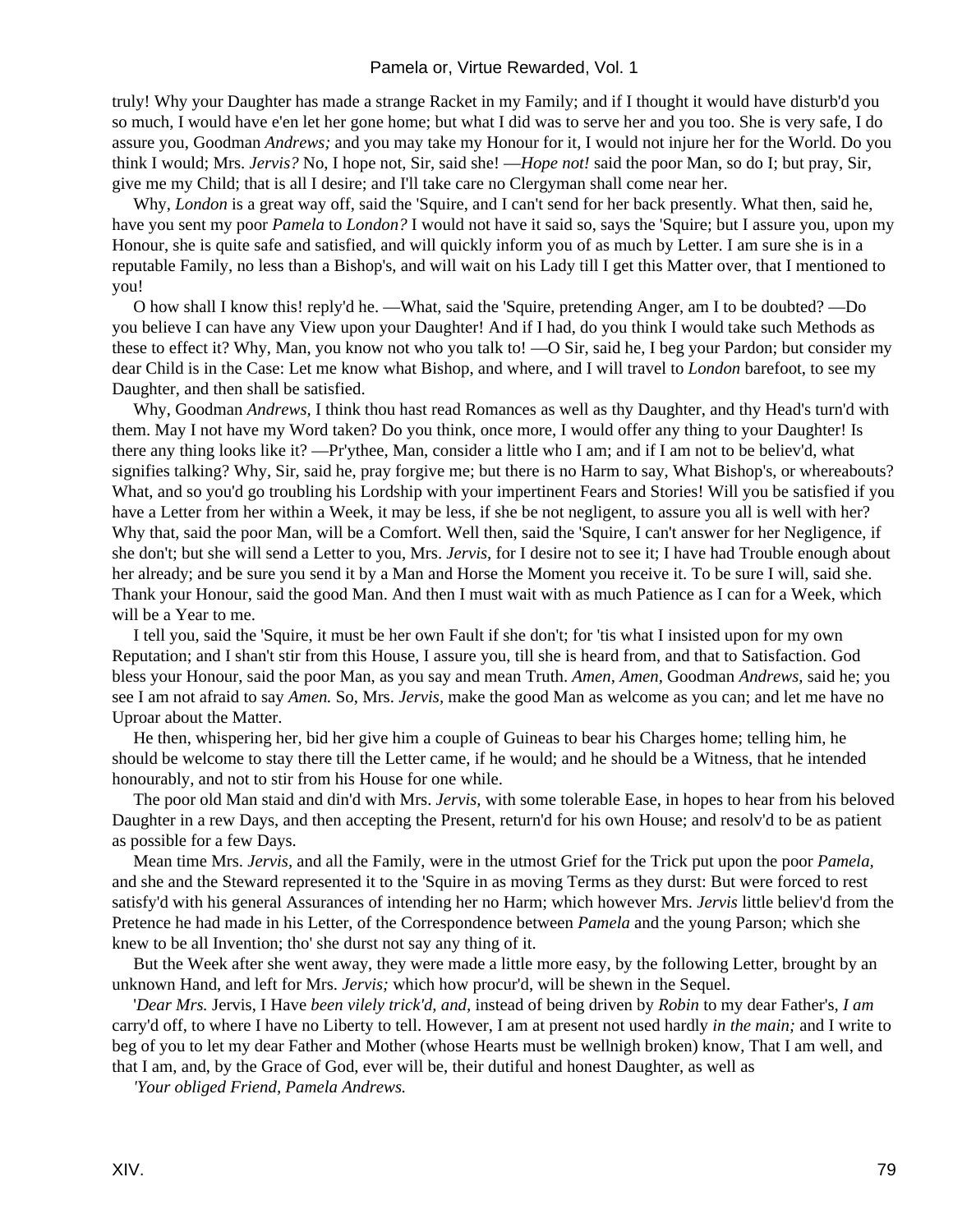'I must neither send Date nor Place. But have most solemn Assurances of honourable Usage. *This is the only Time my low Estate has been troublesome to me, since it has subjected me to the Frights I have undergone. Love to your good self, and all my dear Fellow−servants. Adieu! Adieu! But pray for poor Pamela.'*

 This, tho' it quieted not intirely their Apprehensions, was shewn to the whole Family, and to the 'Squire himself, who pretended to know not how it came; and Mrs. *Jervis* sent it away to the good old Folks; who at first suspected it was forged, and not their Daughter's Hand; but finding the contrary, they were a little easier to hear she was alive and well. And having inquir'd of all their Acquaintance, what could be done, and no one being able to put them in a way how to proceed, with Effect, on so extraordinary an Occasion, against so rich and daring a Gentleman; and being afraid to make Matters worse, (tho' they saw plainly enough, that by this Letter she was in no Bishop's Family, and so mistrusted all the rest of his Story) they apply'd themselves to Prayers for their poor Daughter, and for a happy Issue to an Affair that almost distracted them.

 We shall now leave the honest old Pair, praying for their dear *Pamela;* and return to the Account she herself gives of all this; having written it Journal−wife, to amuse and employ her Time, in hopes some Opportunity might offer to send it to her Friends, and, as was her constant View, that she might afterwards thankfully look back upon the Dangers she had escaped, when they should be happily over−blown, as in time she hoped they would be; and that then she might examine, and either approve of, or repent for, her own Conduct in them.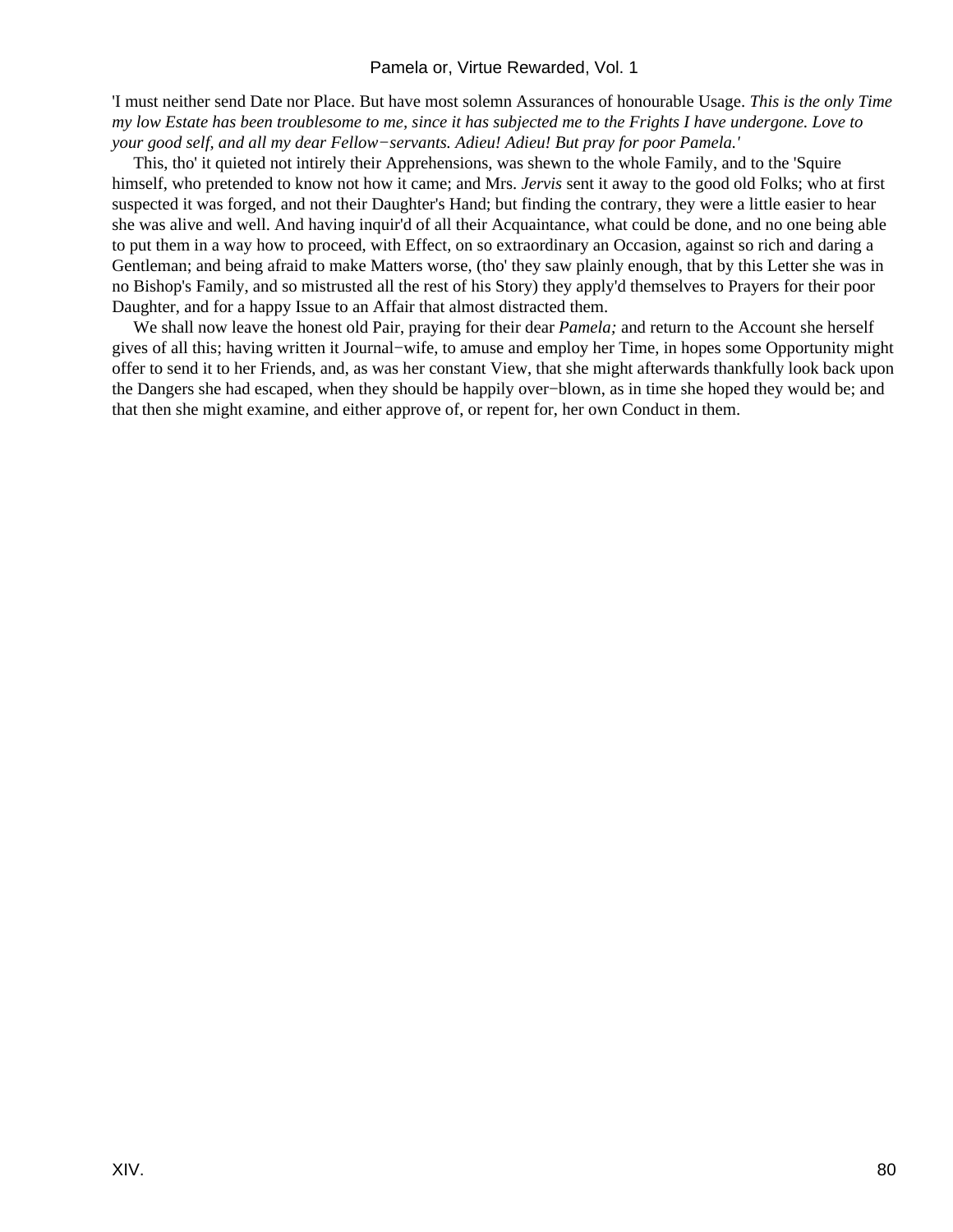### **LETTER XXXI.**

*O my dearest Father and Mother,* Let me write and bewail my miserable hard Fate, tho' I have no Hope that what I write will be convey'd to your Hands! —I have now nothing to do but write, and weep, and fear, and pray; and yet, What can I pray for, when God Almighty, for my Sins, to be sure, vouchsafes not to hear my Prayers; but suffers me to be a Prey to a wicked Violator of all the Laws of God and Man! ––But, gracious Heaven, forgive me my Rashness! O let me not sin against thee; for thou best knowest what is fittest for thy poor Handmaid! —And as thou sufferest not thy poor Creatures to be tempted above what they can bear; I will resign, thro' thy Grace assisting me, to thy good Pleasure. But since these Temptations are not of my own seeking, the Effects of my Presumption and Vanity, O enable me to withstand them all, and deliver me from the Dangers that hang over my poor Head, and make me perfect thro' Sufferings, and, in thy own good Time, deliver me from them!

 Thus do I pray, imperfectly as I am forced by my distracting Fears and Apprehensions; and O join with me, my dear Parents! —But, alas! how can you know, how can I reveal to you, the dreadful Situation of your poor Daughter! The unhappy *Pamela* may be undone, (which God forbid, and sooner deprive me of Life!) before you can know my hard Lot!

 O the unparallel'd Wickedness, and Stratagems, and Devices of those who call themselves Gentlemen, and pervert the Design of Providence, in giving them ample Means to do good, to their own Perdition, and to the Ruin of poor oppressed Innocence!

 But let me tell you what has befallen me; and yet, How shall you receive it? For I have now no honest *John* to carry my Letters to you; but am likely to be watch'd in all my Steps, till my hard Fate ripens his wicked Projects for my Ruin. I will every Day now write my sad State; and some way, perhaps, may be open'd to send the melancholy Scribble to you. But if you know it, what will it do but aggravate your Troubles: For, Oh! what can the abject Poor do against the mighty Rich, when they are determin'd to oppress?

Well, but I will proceed to write what I had hoped to tell you in a few Hours, that I believed I should be blessed by you on my Return to you, from so many Hardships.

 I will begin here with my Account from the last Letter I wrote you, in which I in closed my poor Stuff of Verses, and continue it at times, as I have Opportunity; tho' as I said, I know not how it can reach you now.

 The long hop'd−for *Thursday* Morning came, that I was to set out. I had taken my Leave of my Fellow−servants over−night; and a mournful Leave it was to us all: For Men, as well as Women−servants, wept much to part with me; and, for my Part, I was overwhelm'd with Tears, and the Instances of their Esteem. They all would have made me little Presents, as Tokens of their Love; but I would not take any thing from the lower Servants, to be sure. But Mr. *Longman* made me a Present of several Yards of *Holland,* and a silver Snuff−box, and a gold Ring, which he desir'd me to keep for his sake; and he wept over me; but said, I am sure, so good a Maiden God will bless; and tho' you return to your poor Father again, and his low Estate; yet Providence will find you out, and one Day, tho' I mayn't live to see it, you will be rewarded.

 I said, O dear Mr. *Longman,* you make me too rich, and too mody; and yet I must be a Beggar before my Time: For I shall want often to be scribbling, (little thinking it would be my only Employment so soon) and I will beg you, Sir, to favour me with some Paper; and as soon as I get home, I will write you a Letter, to thank you for all your Kindness to me; and a Letter to good Mrs. *Jervis* too.

 This was lucky; for I should have had none else, but at pleasure of my rough−natur'd Governess, as I may call her; but now I can write to ease my Mind, tho' I can't send it to you; and write what I please, for she knows not how well I am provided. For good Mr. *Longman* gave me above forty Sheets of Paper, and a dozen Pens, and a little Phial of Ink; which last I wrapt in Paper, and put in my Pocket; and some Wax and Wafers.

 O dear Sir, said I, you have set me up. How shall I requite you? He said, By a Kiss, my fair Mistress; and I gave it very willingly; for he is a good old Man.

*Rachel* and *Hannah* cry'd sadly when I took my Leave, and *Jane,* who sometimes used to be a little crossish, and *Cicely* too, wept sadly, and said they would pray for me; but poor *Jane,* I doubt, seldom says her Prayers for herself: More's the pity!

Then *Arthur* the Gardener, our *Robin* the Coachman, and *Lincolnshire Robin* too, who was to carry me, were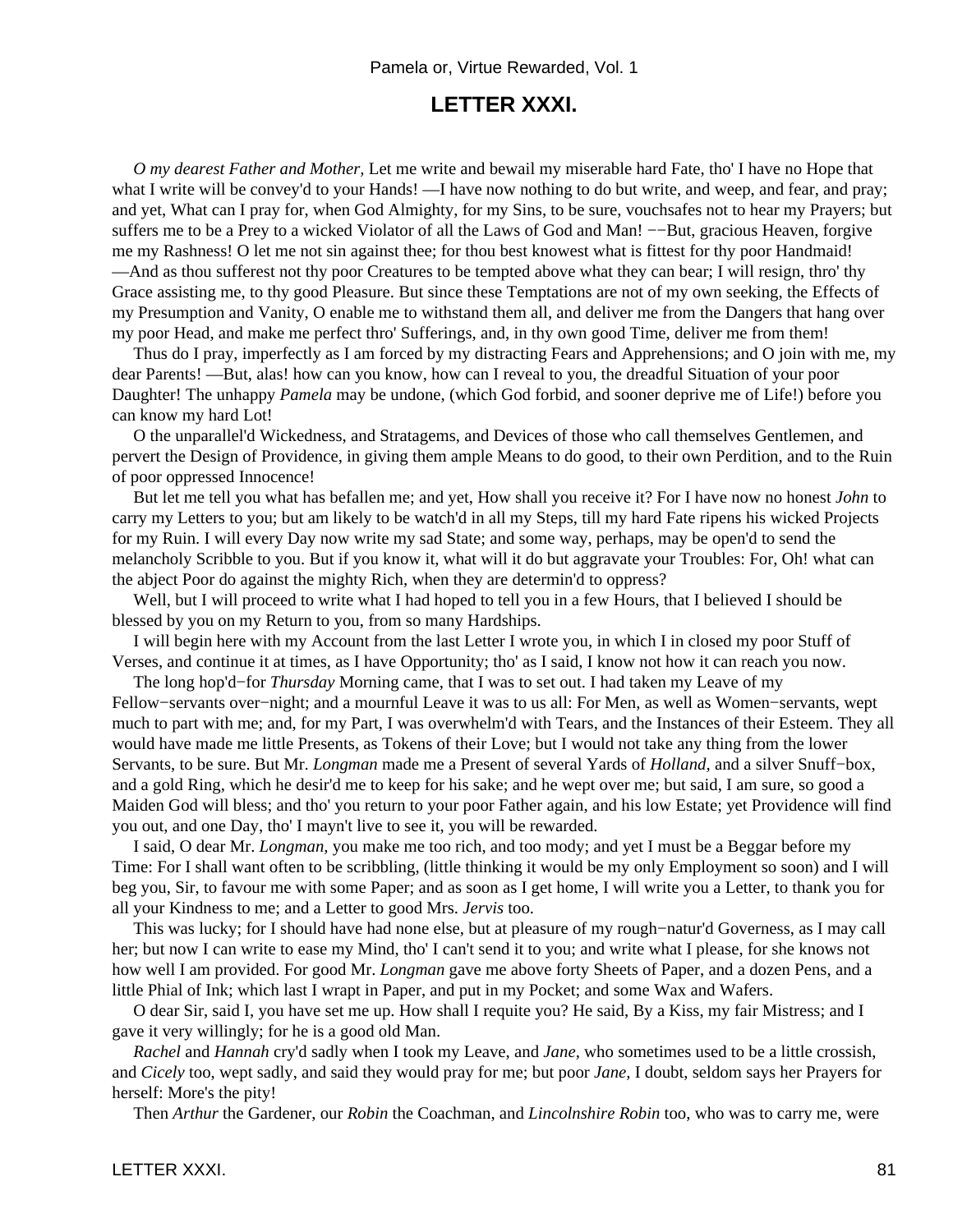very civil; and both had Tears in their Eyes; which I thought then very good−natur'd in *Lincolnshire Robin,* because he knew but little of me. —But since, I find he might well be concern'd, for he had then his Instructions, it seems, and knew how he was to be a Means to intrap me.

 Then our other three Footmen, *Harry, Isaac,* and *Benjamin,* and Grooms, and Helpers too, were very much affected likewise; and the poor little Scullion−boy, *Tommy,* was ready to run over for Grief.

 They had got all together over night, expecting to be differently imploy'd in the Morning; and they all begg'd to shake Hands with me, and I kiss'd the Maidens; and pray'd to God to bless them all; and thanked them for all their Love and Kindnesses to me: And indeed I was forced to leave them sooner than I would, because I could not stand it: indeed I could not! *Harry* (I could not have thought it, for he is a little wildish, they say) cry'd till he sobb'd again. *John,* poor honest *John,* was not then come back from you. But as for the Butler, Mr. *Jonathan,* he could not stay in Company.

I thought to have told you a deal about this; but I have worse things to employ my Thoughts.

 Mrs. *Jervis,* good Mrs. *Jervis,* cry'd all Night long; and I comforted her all I could: and she made me promise, that if my Master went to *London* to attend Parliament, or to *Lincolnshire,* I would come and stay a Week with her. And she would have given me Money; but I would not take it.

 Well, next Morning came, and I wonder'd I saw nothing of poor honest *John;* for I waited to take Leave of him, and thank him for all his Civilities to me and to you: But I suppose he was sent further by my Master, and so could not return; and I desired to be remember'd to him.

 And when Mrs. *Jervis* told me, with a sad Heart, the Chariot was ready, with four Horses to it, I was just upon sinking into the Ground, tho' I wanted to be with you.

 My Master was above Stairs, and never asked to see me. I was glad of it in the main; but he knew, false Heart as he is! that I was not to be out of his Reach! —O preserve me, Heaven, from his Power, and from his Wickedness!

Well, they were not suffer'd to go with me one Step, as I writ you before; for he stood at the Window to see me go. And in the Passage to the Gate, out of his Sight, there they stood all of them, in two Rows; and we could say nothing on both sides, but God bless you! and God bless you! But *Harry* carried my own Bundle, my third Bundle, as I was used to call it, to the Coach, and some Plum−cakes, and Diet−bread, made for me over−night, and some Sweat−meats, and fix Bottles of Canary Wine, which Mrs. *Jervis* would make me take in a Basket, to chear our Hearts now−and−then when we got together, as she said. And I kiss'd all the Maids again, and shook Hands with the Men again; but Mr. *Jonathan* and Mr. *Longman* were not there; and tript down Steps to the Chariot, Mrs. *Jervis* crying most sadly.

 I look'd up when I got to the Chariot, and I saw my Master at the Window, in his Gown; and I curchee'd three times to him very low, and pray'd for him with my Hands listed up, for I could not speak; and he bow'd his Head to me, which made me then very glad he would take such Notice of me; and in I stept, and was ready to burst with Grief; and could only, till *Robin* begun to drive, wave my white Handkerchief to them, wet with my Tears: And at last away he drove, Jehu−like as they say, out of the Court−yard; and I too soon found I had Cause for greater and deeper Grief.

Well, says I to myself, at this rate I shall soon be with my dear Father and Mother; and till I had got, as I supposed, half way, I thought of the good Friends I had left. And when, on stopping for a little Bait to the Horses, *Robin* told me, I was near half–way, I thought it was high time to wipe my Eyes, and think to whom I was going; as then, alack for me! I thought. So I began to ponder what a Meeting I should have with you; how glad you'd both be to see me come safe and innocent to you, after all my Dangers; and so I began to comfort myself, and to banish the other gloomy Side from my Mind; tho' too it return'd now−and−then; for I should be ingrateful not to love them for their Love.

Well, I believe, I sat out about Eight o'Clock in the Morning; and I wonder'd, and wonder'd, when it was about Two, as I saw by a Church−dyal in a little Place we pass'd thro', that I was still more and more out of my Knowledge. Hey day! thinks I, to drive this strange Pace, and to be so long a−going little more than twenty Miles, is very odd! But, to be sure, thought I, *Robin* knows the Way.

 At last he stopt, and look'd about him, as if he was at a Loss for the Way; and I said, Mr. *Robert,* sure you are out of the Way! —I'm afraid I am, said he. But it can't be much; I'll ask the first Person I see. Pray do, said I; and he gave his Horses a Mouthful of Hay; and I gave him some Cake, and two Glasses of Canary Wine; and stopt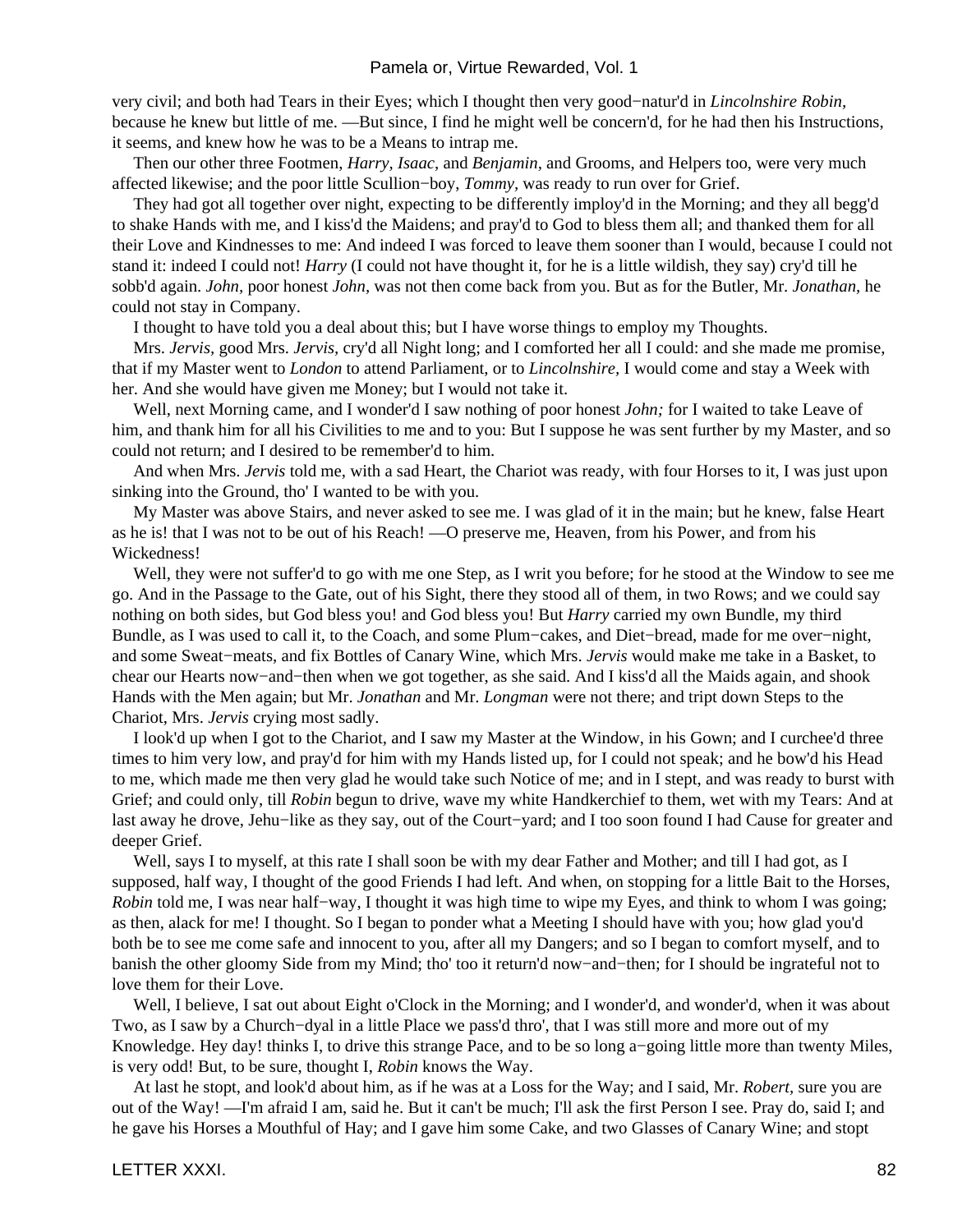about half an Hour in all. Then he drove on very fast again.

 I had so much to think of, of the Dangers I now doubted not I had escaped, of the loving Friends I had left, and my best Friends I was going to, and the many things I had to relate to you, that I the less thought of the Way, till I was startled out of my Meditations by the Sun beginning to set, and still the Man driving on, and his Horses sweating and foaming; and then I begun to be alarm'd all at once, and called to him; and he said, he had horrid ill Luck; for he had come several Miles out of the Way, but was now right, and should get in still before it was quite dark. My Heart began then to misgive me a little; and I was very much fatigued; for I had no Sleep for several Nights before to signify; and at last, I said, Pray, Mr. *Robert,* there is a Town before us, What do you call it? —If we are so much out of the Way, we had better put up there, for the Night comes on apace; and, Lord protect me! thought I, I shall have new Dangers, may−hap, to encounter with the Man, who have escaped the Master? —Little thinking of the base Contrivance of the latter. Says he, I am just there; 'tis but a Mile on one side of the Town before us. —Nay, said I, I may be mistaken, for it is a good while since I was this way; but I am sure the Face of the Country here is nothing like what I remember it.

 He pretended to be much out of Humour with himself for mistaking the Way, and at last stopt at a Farm−house, about two Miles beyond the Village I had seen and it was then almost dark, and he alighted, and said, We must make shift here; for I am quite out.

Lord, thought I, be good to the poor *Pamela!* More Tryals still! —What will befal me next?

 The Farmer's Wife, and Maid, and Daughters, came out, and said, What brings you this way at this time of Night, Mr. *Robert?* And with a Lady too? — Then I began to be frighten'd out of my Wits; and laying Middle and both Ends together, I sell a−crying, and said, God give me Patience! I am undone for certain! —Pray, Mistress, said I, do you know Esquire *B.* of *Bedfordshire?*

 The wicked Coachman would have prevented the answering me; but the simple Daughter said, Know his Worship! yes, surely! why he is my Father's Landlord! —Well, said I, then I am undone, undone for ever! —O wicked Wretch! what have I done to you, said I to the Coachman, to serve me thus? — Vile Tool of a wicked Master! Faith, said the Fellow, I'm sorry this Task was put upon me: But I could not help it. But make the best of it now; Here are very civil, reputable Folks; and you'll be safe here, I'll assure you. —Let me get out, said I, and I'll walk back to the Town we came thro', late as it is! —For I will not enter here.

 Said the Farmer's Wife, You'll be very well used here, I'll assure you, young Gentlewoman, and have better Conveniencies than any where in the Village. I matter not Conveniencies, said I, I am betray'd and undone! As you have a Daughter of your own, pity me, and let me know, if your Landlord, as you call him, be here! —No, I'll assure you, he is not, said she.

 And then came the Farmer, a good−like sort of Man, grave, and well−behav'd; and he spoke to me in such sort, as made me a little more pacisy'd; and seeing no Help for it, I went in; and the Wife immediately carry'd me up Stairs to the best Apartment, and told me that was mine as long as I staid; and nobody should come near me but when I called! I threw myself on the Bed in the Room, tir'd, and frighten'd to Death almost, and gave way to the most excessive Fit of Grief that I ever had!

 The Daughter came up, and said, Mr. *Robert* had given her a Letter to give me; and there it was. I raised myself, and saw it was the Hand and Seal of the wicked Wretch my Master, directed To Mrs. *Pamela Andrews.* —This was a little better than to have him here; tho' if he had, he must have been brought thro' the Air; for I thought I was.

 The good Woman (for I begun to see things about a little reputable, and no Guile appearing in them, but rather a Face of Grief for my Grief) offered me a Glass of some cordial Water, which I accepted, for I was ready to sink; and then I sat up in a Chair a little, tho' very faintish: And they brought me two Candles, and lighted a Brush−wood Fire; and said, if I call'd, I should be waited upon instantly, and so left me to ruminate on my sad Condition, and to read my Letter, which I was not able to do presently. After I had a little come to myself, I found it to contain these Words:

 '*Dear* Pamela, The Passion I have for you, and your Obstinacy, have constrained me to act by you in a manner that I know will occasion you great Trouble and Fatigue, both of Mind and Body. Yet, forgive me, my dear Girl; for tho' I have taken this Step, I will, by all that's good and holy, use you honourably. Suffer not your Fears to transport you to a Behaviour that will be disreputable to us both. For the Place where you'll receive this, is a Farm that belongs to me; and the People civil, honest and obliging.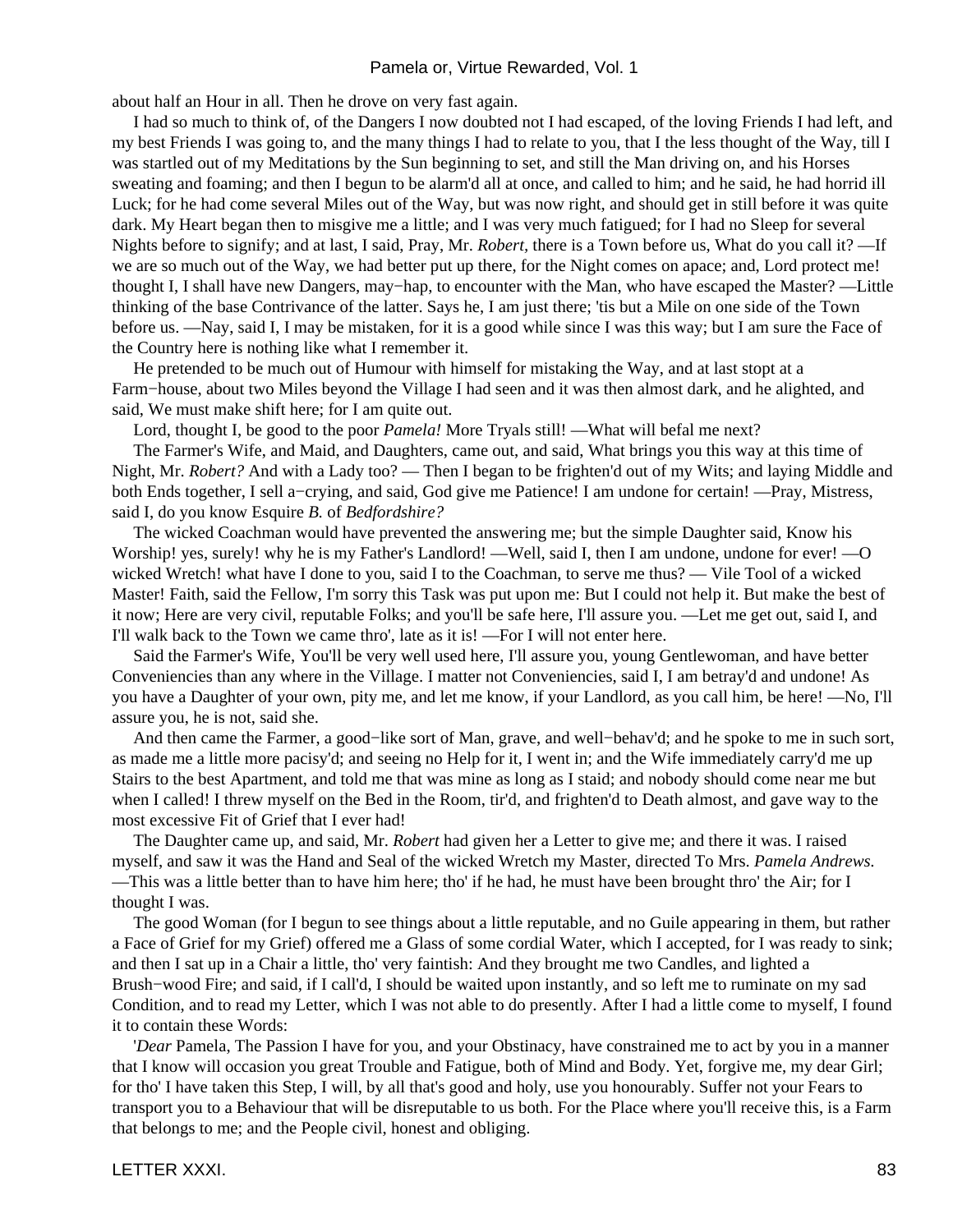'You will be by this time far on your way to the Place I have allotted for your Abode for a few Weeks, 'till I have manag'd some Affairs, that will make me shew myself to you in a much different Light than you may possibly apprehend from this rash Action. And to convince you that I mean you no Harm, I do assure you, that the House you are going to, shall be so much at your Command, that even I myself will not approach it without Leave from you. So make yourself easy; be discreet and prudent; and a happier Turn shall reward these your Troubles, than you may at present apprehend.

 'Mean time I pity the Fatigue you will have, if this comes to your hand in the Place I have directed. And will write to your Father, to satisfy him, that nothing but what is honourable shall be offer'd to you, by

*'Your passionate Admirer, (so I must style myself)—*

'Don't think hardly of poor *Robin:* You have so possess'd all my Servants in your Favour, that I find they had rather serve you than me; and 'tis reluctantly the Fellow undertook this Task; and I was forced to submit to assure him of my honourable Intentions to you, which I am fully resolved to make good, if you compel me not to a Conduct abhorrent to me at present.'

 I but too well apprehended, that this Letter was only to pacify me for the present; but as my Danger was not so immediate as I had reason to dread, and he had promised to forbear coming to me, and to write to you, my dear Parents, to quiet your Concern, I was a little more easy than I was before: And I made shift to eat a little Bit of boil'd Chicken they had got for me, and drank a Glass of my Sack, and made them do so too.

 But after I had so done, I was again a little fluster'd; for in came the Coachman with the Look of a Hangman, I thought, and Madam'd me up strangely; telling me, he would beg me to get ready to pursue my Journey by Five in the Morning, or else he should be late in. I was quite griev'd at this; for I began not to dislike my Company, considering how Things stood, and was in hopes to get a Party among them, and so to put myself into any worthy Protection in the Neighbourhood, rather than go forward.

When he withdrew, I began to tamper with the Farmer and his Wife. But, alas! they had had a Letter deliver'd them at the same time I had; so securely had *Lucifer* put it into his Head to do his Work; and they only shook their Heads, and seem'd to pity me; and so I was forced to give over that Hope.

 However, the good Farmer shew'd me his Letter; which I copy'd as follows: For it shews the deep Arts of this wicked Master; and how resolv'd he seem'd on my Ruin, by the Pains he took to deprive me of all Hopes of freeing myself from his Power.

*Farmer* Norton, I Send to your House, *for one Night only,* a young Gentlewoman, much against her Will, who has deeply imbark'd in a Love Affair, which will be her Ruin, as well as the Person's to whom she wants to betroth herself. I have, *to oblige her Father,* order'd her to be carry'd to one of my Houses, where she will be well us'd, to try if by Absence, and Expostulation with both, they can be brought to know their own Interest. And I am sure you will use her kindly for my sake. For excepting this Matter, *which she will not own,* she does not want Prudence and Discretion. I will acknowledge any Trouble you shall be at in this Matter, the first Opportunity, and am

#### *'Your Friend and Servant.'*

 He had said, too cunningly for me, that I would not own this pretended Love Affair; so that he had provided them not to believe me, say what I would; and as they were his Tenants, who all love him, (for he has some good Qualities, and so he had need!) I saw all my Plot cut out; and so was forc'd to say the less.

 I wept bitterly, however; for I saw he was too hard for me, as well in his Contrivances as Riches; and so had Recourse again to my only Refuge, that God who takes the innocent Heart into his Almighty Protection, and is alone able to baffle and confound the Devices of the Mighty. Nay, the Farmer was so prepossess'd with the Contents of his Letter to him, that he began to praise his Care and Concern for me, and to advise me against entertaining Addresses without my Friends Advice and Consent, and made me the Subject of a Lesson for his Daughter's Improvement. So I was glad to shut up this Discourse; for I saw I was not likely to be believ'd.

 I sent, however, to tell my Driver, that I was so fatigued, I could not set out so soon the next Morning. But he insisted upon it, and said it would make my Day's Journey the lighter; and I found he was a more faithful Servant to his Master, notwithstanding what he wrote of his Reluctance, than I could have wish'd: So I saw still more and more, that all was deep Dissimulation, and Contrivance worse and worse.

Indeed I might have shewn them his Letter to me as a full Confutation of his to them; but I saw no Probability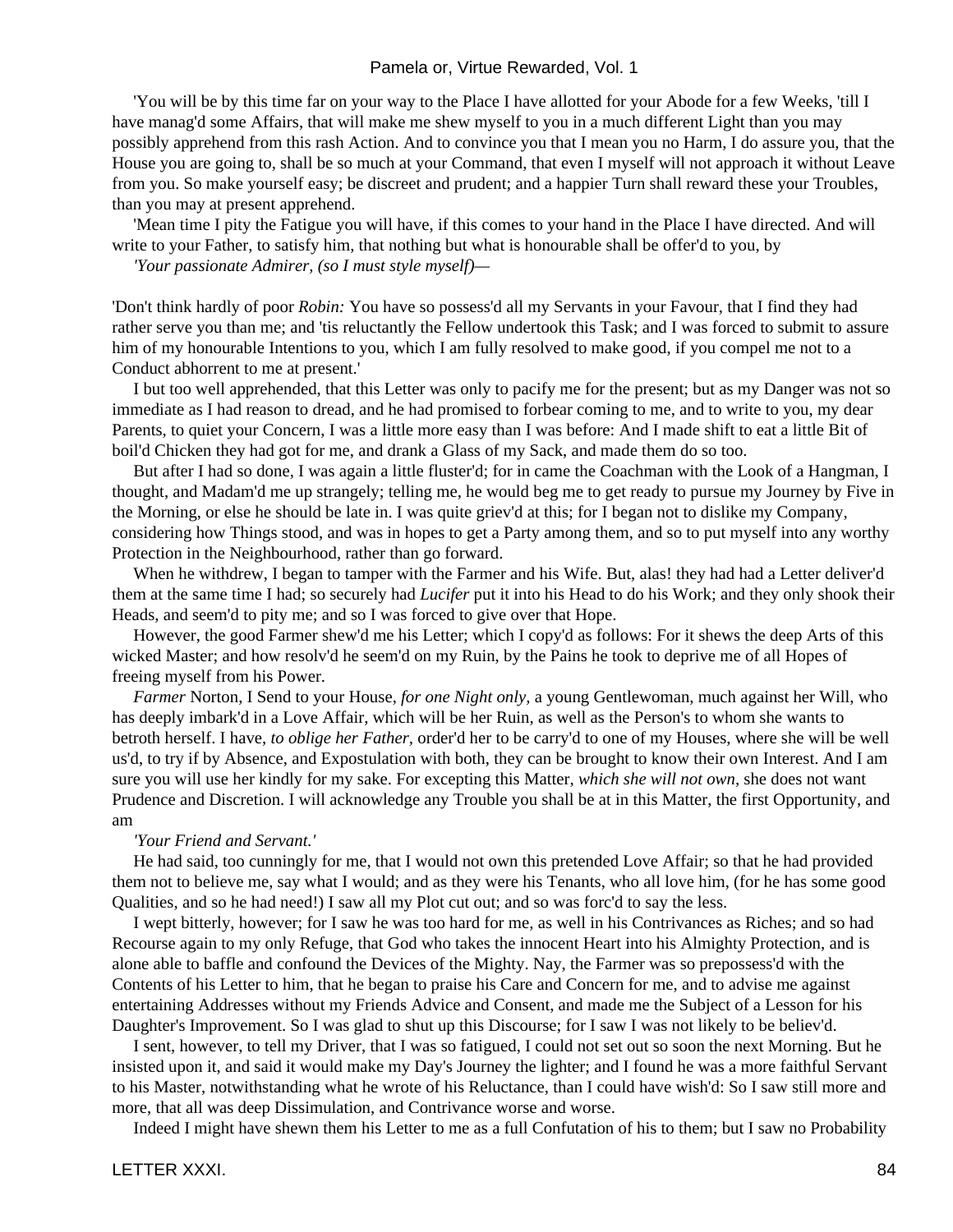of engaging them in my Behalf; and so thought it signify'd little, as I was to go away so soon, to enter more particularly into the Matter with them; and besides, I saw they were not inclinable to let me stay longer for fear of disobliging him; so I went to Bed, but had very little Rest; and they would make their Servant−maid bear me Company in the Chariot five Miles, early in the Morning, and she was to walk back.

 I had contriv'd in my Thoughts, when I was on my Way in the Chariot, on *Friday* Morning, that when we came into some Town, to bait, as he must do for the Horses sake, that I would at the Inn apply myself, if I saw I any way could, to the Mistress of the Inn, and tell her the Case, and refuse to go further, having nobody but this wicked Coachman to contend with.

Well, I was very full of this Project, and was in great Hopes, some how or other, to extricate myself this way. But Oh! the artful Wretch had provided for even this last Resource of mine; for when we came to put up at a large Town on the Way, to eat a Morsel for Dinner, and I was fully resolv'd to execute my Project, who should be at the Inn that he put up at, but the wicked Mrs. *Jewkes* expecting me, and her Sister−in−law was the Mistress of it; and she had provided a little Entertainment for me.

 And this I found, when I desir'd, as soon as I came in, to speak with the Mistress of the House. She came to me, and I said, I am a poor unhappy young Body that wants your Advice and Assistance, and you seem to be a good sort of Gentlewoman, that would assist an oppressed innocent Person. Yes, Madam, said she, I hope you guess right, and I have the Happiness to know something of the Matter before you speak. Pray call my Sister *Jewkes.*— *Jewkes! Jewkes!* thought I, I have heard of that Name; I don't like it.

 Then the wicked Creature appear'd, whom I had never seen but once before, and I was terrify'd out of my Wits. No Stratagem, thought I, not one! for a poor innocent Girl; but every thing to turn out against me; that is hard indeed!

So I began to pull in my Horns, as they say; for I saw I was now worse off than at the Farmer's.

 The naughty Woman came up to me with an Air of Confidence, and kiss'd me, See, Sister, said she, here's a charming Creature! would not she tempt the best Lord in the Land to run away with her! O frightful, thought I! here's an Avowal of the Matter at once! (for she would not part with me out of her Sight) I am now gone, that's certain! And so was quite silent and confounded; and seeing no Help for it, I was forc'd to set out with her in the Chariot; for she came thither on Horseback with a Man−servant, who rode by us the rest of the Way, with her Horse; and now I gave over all Thoughts of Redemption, and was in a desponding Condition indeed.

Well, thought I, here are strange Pains taken to ruin a poor innocent, helpless, and even worthless young Body. This Plot is laid too deep, and has been too long a hatching to be baffled, I fear. But then I put my Trust in God, who I knew was able to do every thing for me, when all other possible Means should fail: And in Him I was resolv'd to confide.

You may see! —Yet, oh! that kills me, for I know not whether ever you may see what I now write, or no! —Else you may see, what sort of Woman this Mrs. *Jewkes* is, compar'd to good Mrs. *Jervis,* by this—

 Every now−and−then she would be staring in my Face, in the Chariot, and squeezing my Hand, and saying, Why, you are very pretty, my silent Dear! and once she offer'd to kiss me. But I said, I don't like this Sort of Carriage, Mrs. *Jewkes;* it is not like two Persons of one Sex.

 She fell a laughing very confidently, and said, That's prettily said, I vow; then thou hadst rather be kiss'd by the other Sex? If'ackins, I commend thee for that! I was sadly teaz'd with her Impertinence, and bold Way; but no wonder, she was an Inn−keeper's House−keeper before she came to my Master; and those Sort of Creatures don't want Confidence, you know. And indeed she made nothing to talk confidently on twenty Occasions, and said two or three times, when she saw the Tears every now−and−then, as we rid, trickle down my Cheeks, I was sorely hurt, truly, to have the handsomest and finest young Gentleman in five Counties in Love with me!

 So I find I am got into the Hands of a wicked Procuress, and if I was not safe with good Mrs. *Jervis,* and where every body lov'd me, what a dreadful Prospect have I now before me, in the Hands of a Woman that seems to delight in Filthiness!

O dear Sirs! what shall I do! What shall I do! — Surely, I shall never be equal to all these Things!

 About Eight at Night, we enter'd the Courtyard of this handsome, large, old, and lonely Mansion, that looks made for Solitude and Mischief, as I thought, by its Appearance, with all its brown nodding Horrors of lofty Elms and Pines about it; And here, said I to myself, I fear, is to be the Scene of my Ruin, unless God protect me, who is all−sufficient!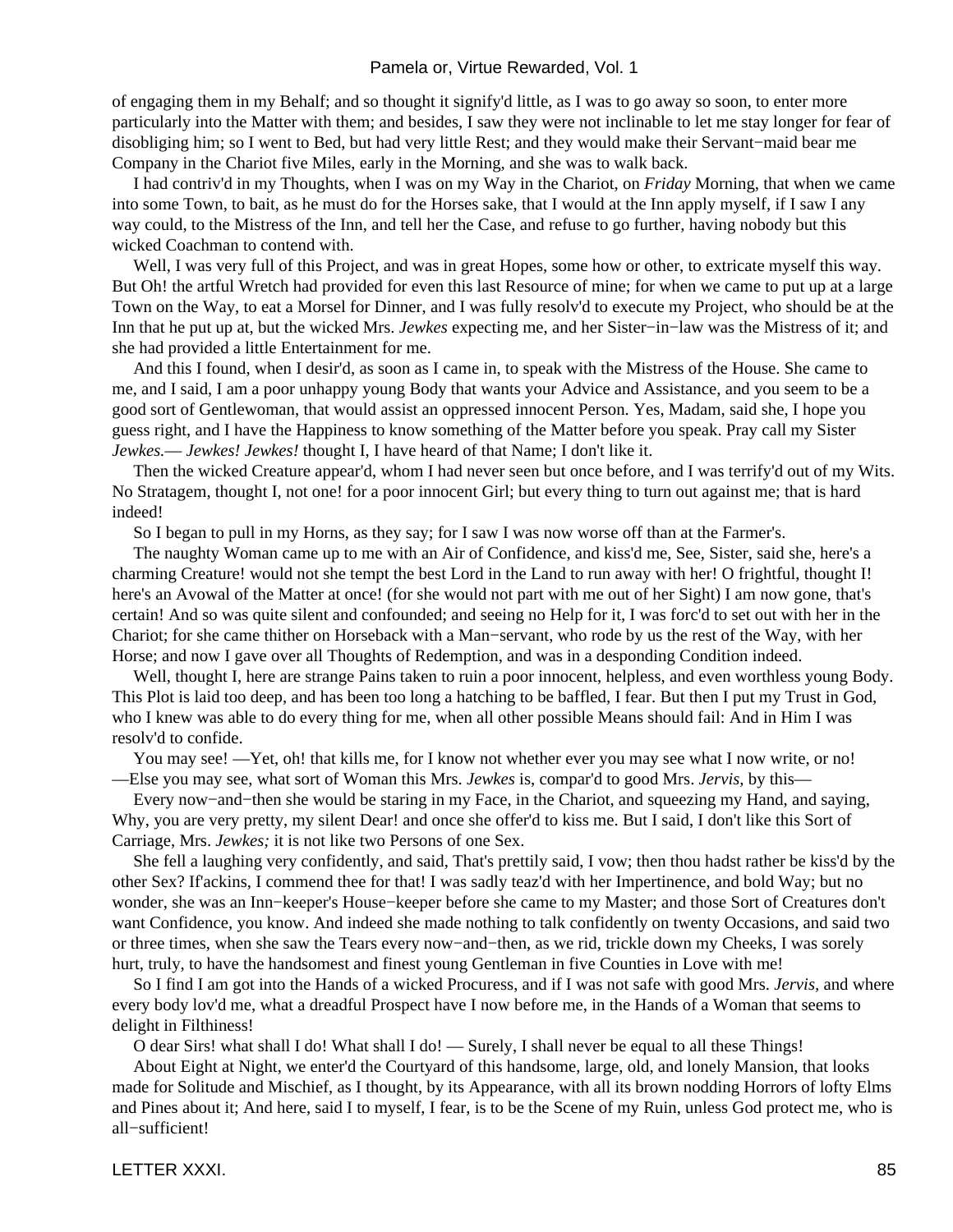I was very sick at entring it, partly from Fatigue, and partly from Dejection of Spirits: And Mrs. *Jewkes* got me some mull'd Wine, and seem'd mighty officious to welcome me thither. And while she was absent, ordering the Wine, the wicked *Robin* came in to me, and said, I beg a thousand Pardons for my Part in this Affair, since I see your Grief, and your Distress, and I do assure you, that I am sorry it fell to my Task.

 Mighty well, Mr. *Robert!* said I; I never saw an Execution but once, and then the Hangman ask'd the poor Creature's Pardon, and wip'd his Mouth, as you do, and pleaded his Duty, and then calmly tuck'd up the Criminal: But I am no Criminal, as you all know: And if I could have thought it my Duty to obey a wicked Master, in his unlawful Commands, I had sav'd you all the Merit of this vile Service.

 I am sorry, said he, you take it so. But every body don't think alike. Well, said I, you have done your Part, Mr. *Robert,* towards my Ruin, very faithfully; and will have Cause to be sorry, may−be, at the Long−run, when you shall see the Mischief that comes of it. —Your Eyes were open, and you knew I was to be carry'd to my Father's, and that I was barbarously trick'd and betray'd, and I can only once more, thank you for your Part of it. God forgive you!

 So he went away a little sad. What have you said to *Robin,* Madam, said Mrs. *Jewkes,* who came in as he went out? The poor Fellow's ready to cry. I need not be afraid of your following his Example, Mrs. *Jewkes,* said I: I have been telling him, that he has done his Part to my Ruin: And he now can't help it! So his Repentance does me no good; I wish it may him.

 I'll assure you, Madam, said she, I should be as ready to cry as he, if I should do you any Harm. It is not in his Power to help it now, said I; but your Part is to come, and you may chuse whether you'll contribute to my Ruin or not. —Why, look ye, look ye, Madam, said she, I have a great Notion of doing my Duty to my Master,, and therefore you may depend upon it, if I can do that, and serve you, I will: But you must think, if your Desire and his Will come to clash once, I shall do as he bids me, let it be what it will.

 Pray, Mrs. *Jewkes,* said I, don't Madam me so; I am but a silly poor Girl, set up by the Gambol of Fortune, for a May−game; and now am to be something, and now nothing, just as that thinks fit to sport with me: And let you and I talk upon a Foot together; for I am a Servant inferior to you, and so much the more as I am turn'd out of Place.

 Ay, ay, says she, I understand something of the Matter; you have so great Power over my Master, that you may be soon Mistress of us all; and so I would oblige you, if I could. And I must and will call you Madam; for I am instructed to shew you all Respect, I'll assure you.

 Who instructed you to do so, said I? Who! my Master, to be sure, said she. Why, said I, how can that be, you have not seen him lately. No, that's , said she; but I have been expecting you here some time (O! the deep−laid Wickedness thought I!) and besides, I have a Letter of Instructions by *Robin;* but may−be, I should not have said so much. If you would shew them to me, said I, I should be able to judge how far I could, or could not, expect Favour from you, consistent with your Duty to our Master. I beg your Pardon, fair Mistress, for that, said she; I am sufficiently instructed, and you may depend upon it, I will observe my Orders; and so far as they will let me, so far will I oblige you; and there's an End of it.

 Well, said I, you will not, I hope, do an unlawful or wicked Thing, for any Master in the World! Look−ye, said she, he is my Master, and if he bids me do a Thing that I can do, I think I ought to do it, and let him, who has Power, to command me, look to the Lawfulness of it. Why, said I, suppose he should bid you cut my Throat, would you do it? There's no Danger of that, said she; but to be sure I would not; for then I should be hang'd; for that would be Murder. Well, said I, and suppose he should resolve to insnare a poor young Creature, and ruin her, would you assist him in that? For to rob a Person of her Virtue, is worse than cutting her Throat.

 Why now, says she, how strangely you talk! Are not the two Sexes made for one another? And is it not natural for a Gentleman to love a pretty Woman? And suppose he can obtain his Desires, is that so bad as cutting her Throat? And then the Wretch fell a laughing, and talk'd most impertinently, and shew'd me, that I had nothing to expect from her Virtue or Conscience. And this gave me great Mortification; for I was in hopes of working upon her by degrees.

 So we ended our Discourse here, and I bid her shew me where I must lie? —Why, said she, lie where you list, Madam; but I can tell you, I must lie with you for the present. *For the present,* said I, and Torture then wrung my Heart! —But is it in your Instructions that you must lie with me? Yes, indeed, said she. I am sorry for it, said I. Why, said she, I am wholsome and cleanly too, I'll assure you. Yes, said I, I don't doubt that; but I love to lie by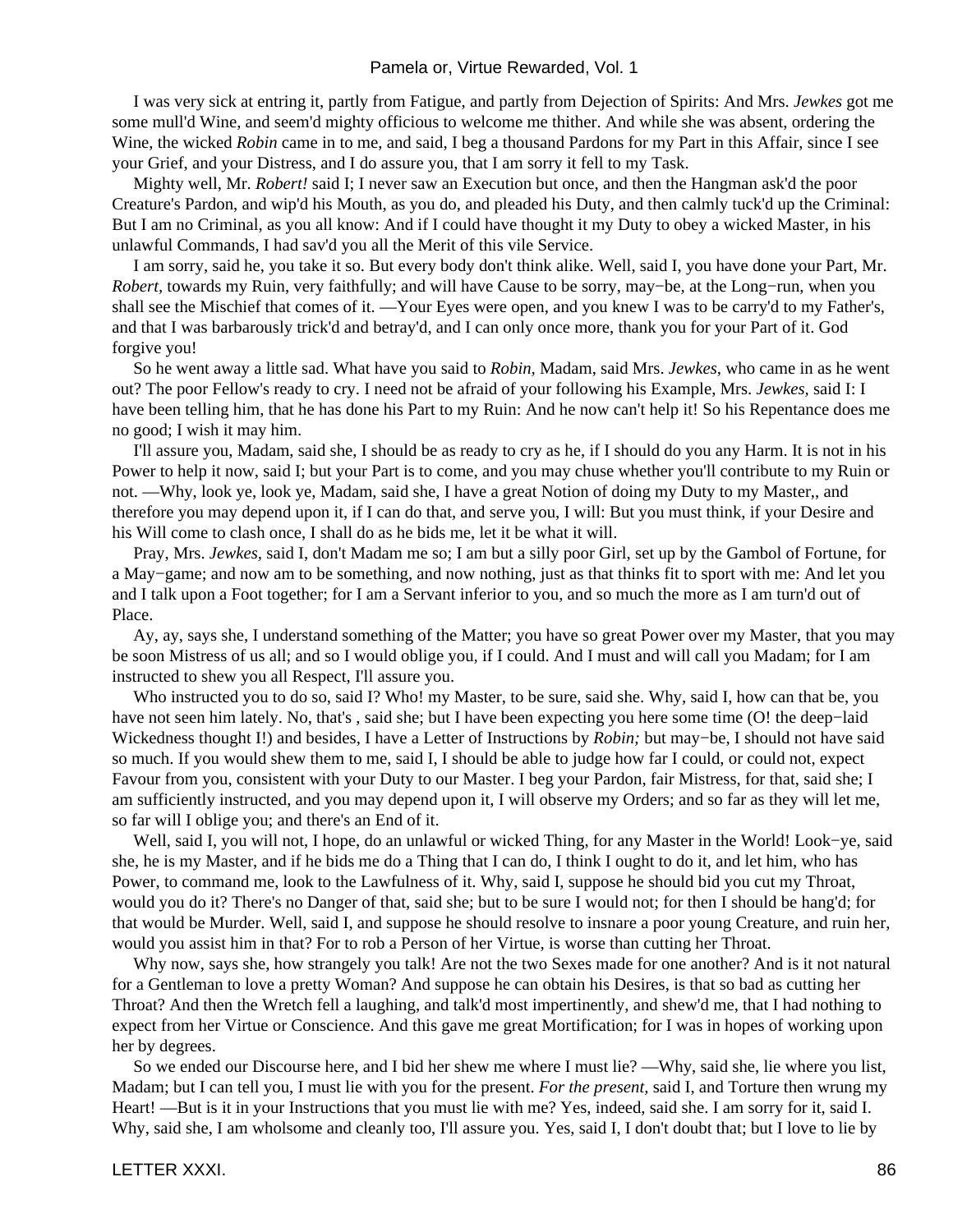myself. Why, said she, Mrs. *Jervis* was your Bed−fellow at t'other House.

 Well, said I, quite sick of her, and my Condition, you must do as you are instructed, I think. I can't help myself; and am a most miserable Creature. She repeated her insufferable Nonsense, Mighty miserable indeed, to be so well belov'd by one of the finest Gentlemen in *England!*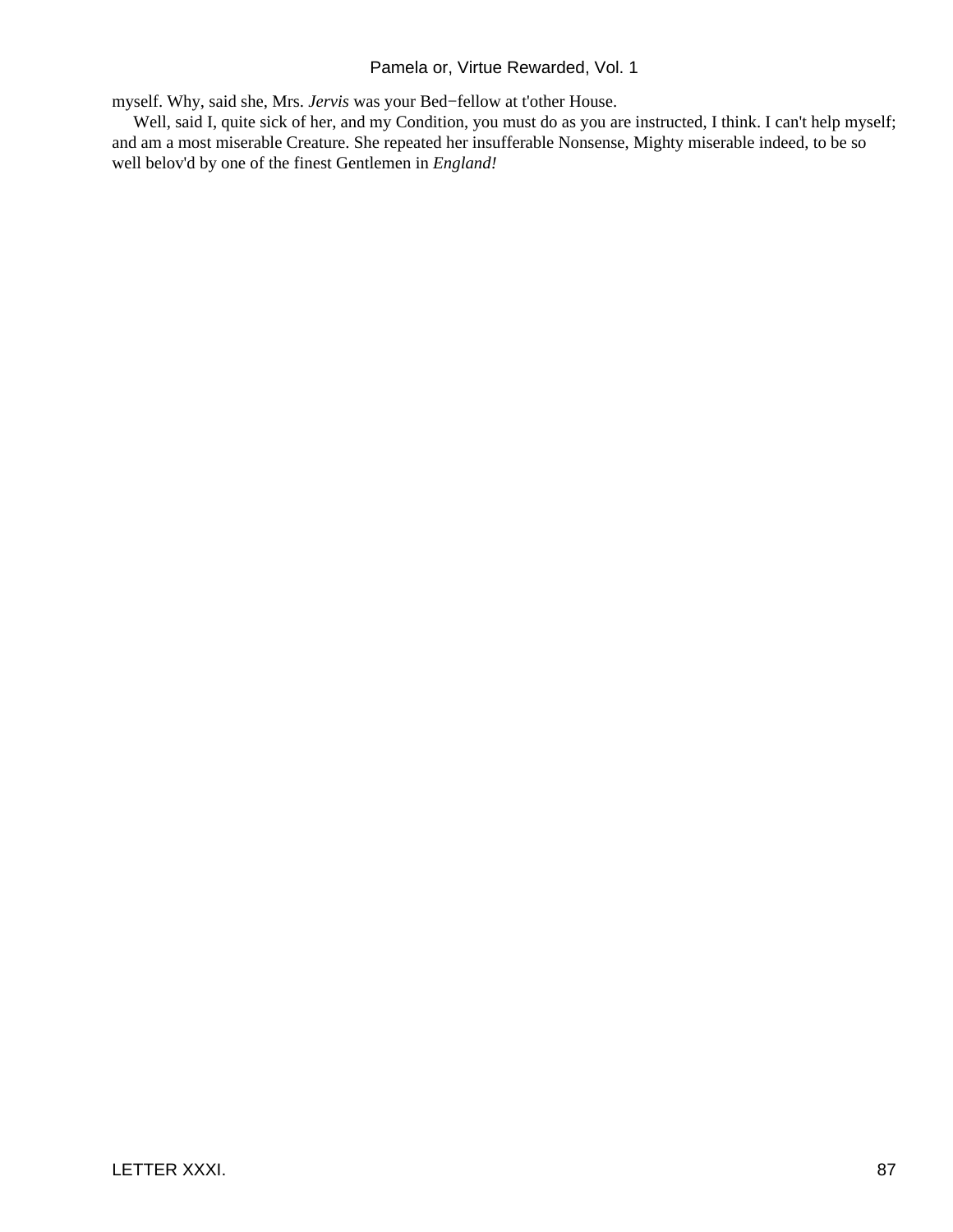### **Saturday**

*I am now come down in my Writing to this present SATURDAY, and a deal I have written.*

 My wicked Bed−fellow has very punctual Orders it seems; for she locks me and herself in, and ties the two Keys (for there is a double Door to the Room) about her Wrist, when she goes to Bed. She talks of the House having been attempted to be broke open two or three times; whether to fright me, I can't tell; but it makes me fearful; but not so much as I should be, if I had not other and greater Fears.

 I slept but little the preceding Night, and got up, and pretended to sit by the Window, which looks into the spacious Gardens; but I was writing all the time, from Break of Day to her getting up, and after, when she was absent.

 At Breakfast she presented the two Maids to me, the Cook and House−maid, poor awkward Souls, that I can see no Hopes of, they seem so devoted to her and Ignorance. Yet I am resolv'd, if possible, to find some way to escape, before this wicked Master comes.

 There are besides, of Servants, the Coachman *Robert,* a Groom, a Helper, a Footman; all but *Robert* (and he is accessary to my Ruin) strange Creatures, that promise nothing; and all likewise devoted to this Woman. The Gardener looks like a good honest Man; but he is kept at a Distance; and seems reserv'd.

 I wonder'd I saw not Mr. *Williams* the Clergyman, but would not ask after him, apprehending it might give her some Jealousy; but when I had beheld the rest, he was the only one I had Hopes of; for I thought his Cloth would set him above assisting in my Ruin. —But, in the Afternoon he came; for it seems he has a little *Latin* School in the neighbouring Village, which he attends, and this brings him in a little Matter, additional to my Master's Favour, till something better falls, of which he has Hopes.

 He is a sensible, sober young Gentleman, and when I saw him, I confirm'd myself in my Hopes of him; for he seem'd to take great Notice of my Distress and Grief; for I could not hide it; tho' he appear'd fearful of Mrs. *Jewkes,* who watch'd all our Motions and Words.

 He has an Apartment in the House; but is mostly at a Lodging in the Town, for Conveniency of his little School; only on *Saturday* Afternoons and *Sundays;* and he preaches sometimes for the Parson of the Village, which is about three Miles off.

 I hope to go to Church with him to−morrow: Sure it is not in her Instructions to deny me. He can't have thought of every thing. And something may strike out for me there.

 I have ask'd her, for a Feint, (because she shan't think I am so well provided) to indulge me with Pen and Ink, tho' I have been using my own so freely when her Absence would let me; for I begg'd to be left to myself as much as possible. She says she will let me have it, but then I must promise not to send any Writing out of the House, without her seeing it. I said, It was only to divert my Grief, when I was by myself, as I desired to be; for I lov'd Writing; but I had nobody to send to, she knew well enough.

 No, not at present, may−be, said she; but I am told you are a great Writer, and it is in my Instructions to see all you write; so, look you here, said she, I will let you have a Pen and Ink, and two Sheets of Paper; for this Employment will keep you out of worse Thoughts: but I must see them always when I ask, written or not written. That's very hard, said I; but may I not have the Closet in the Room where we lie, to myself, with the Key to lock up my Things? I believe I may consent to that, said she, and I will set it in Order for you, and leave the Key in the Door. And there is a Spinnet too, said she; if it be in Tune, you may play to divert you now−and−then; for I know my old Lady learnt you.

 So I resolv'd to hide a Pen of my own here, and another there, for fear I should come to be deny'd, and a little of my Ink in a broken China Cup, and a little in another Cup; and a Sheet of Paper here−and−there among my Linen, with a little Wax and a few Wafers in several Places, lest I should be search'd; and something I thought might happen to open a Way for my Deliverance, by these or some other Means. O the Pride, thought I, I shall have, if I can secure my Innocence, and escape the artful Wiles of this wicked Master! For, if he comes hither, I am undone to be sure! For this naughty Woman will assist him, rather than fail, in the worst of his Attempts, and he'll have no Occasion to send her out of the Way, as he would have done Mrs. *Jervis* once. So I must set all my little Wits at Work!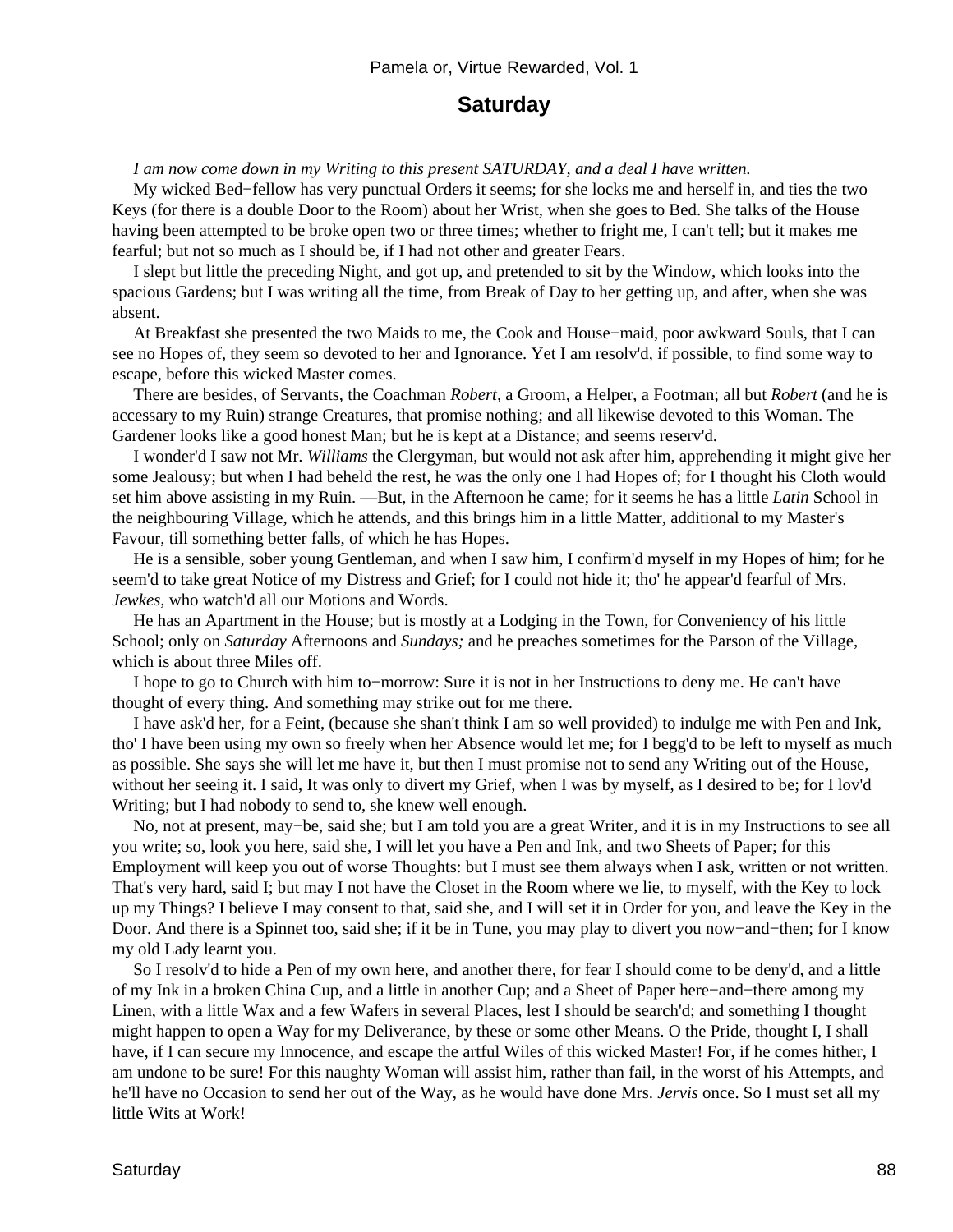It is a Grief to me to write, and not to be able to send to you what I write; but now it is all the Diversion I have, and if God will favour my Escape with my Innocence, as I trust he graciously will, for all these black Prospects, with what Pleasure shall I read them afterwards!

 I was going to say, Pray for your dutiful Daughter, as I used; but, alas! you cannot know my Distress! tho' I am sure I have your Prayers. And I will write on as Things happen, that if a Way should open, my Scribble may be ready to send. For what I do, must be at a Jirk to be sure.

O how I want such an obliging honest−hearted Man as *John!*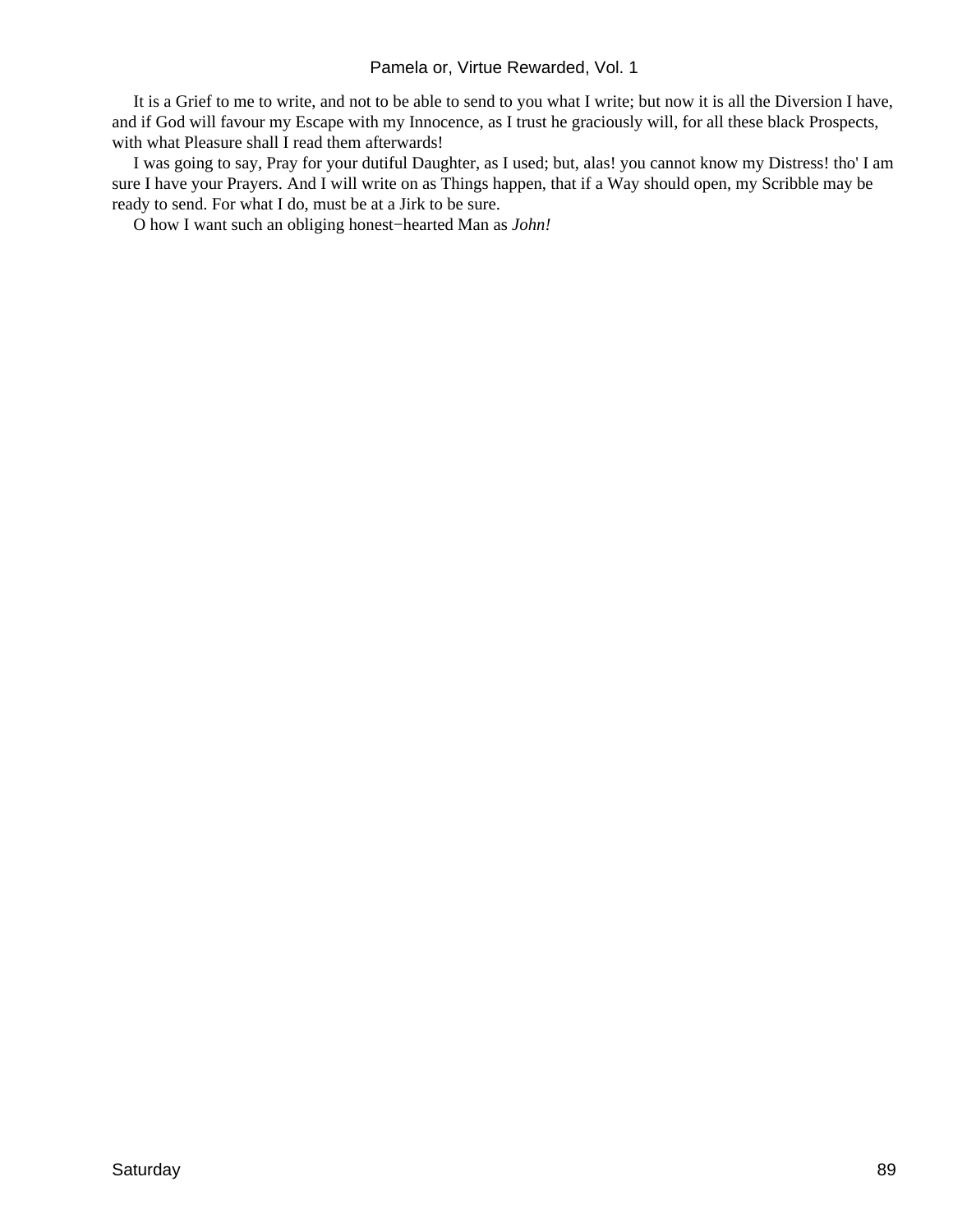### **Sunday**

#### *I am now come to SUNDAY.*

Well, here is a sad Thing! I am deny'd by this barbarous Woman, to go to Church, as I had built upon I might. And she has huffed poor Mr. *Williams* all to pieces, for pleading for me. I find he is to be forbid the House, if she pleases. Poor Gentleman! all his Dependence is upon my Master, who has a very good Living for him, if the Incumbent die, and he has kept his Bed these four Months, of old Age and Dropsy.

 He pays me great Respect; and I see pities me; and would perhaps assist my Escape from these Dangers, but I have nobody to plead for me; and why should I wish to ruin a poor Gentleman, by engaging him against his Interest? Yet one would do any thing to preserve one's Innocence; and God Almighty would, may−be, make it up to him!

 O judge (but how shall you see what I write!) my distracted Condition, to be reduc'd to such a Pass as to desire to lay Traps for Mankind! —But he wants sadly to say something to me, as he whisperingly hinted.

 The Wretch (I think I will always call her the *Wretch* henceforth) abuses me more and more. I was but talking to one of the Maids just now, indeed a little to tamper with her by degrees; and she popt upon us, and said—Nay, don't offer, Madam, to tempt poor innocent Country Maidens from doing their Duty. You wanted, I hear, she should take a Walk with you. But I charge you, *Nan,* never stir with her, nor obey her, without letting me know it, in the smallest Trifles. —I say, walk with you! why, where would you go, I trow? Why, barbarous Mrs. *Jewkes,* said I, only to look a little up the Elm−walk, as you would not let me go to Church.

*Nan,* said she, to shew me how much they were all in her Power, pull off Madam's Shoes, and bring them to me. I have taken care of her others— Indeed she shan't, said I—Nay, said *Nan,* but I must, if my Mistress bids me; so pray, Madam, don't hinder me: And so indeed, (would you believe it?) She took my Shoes off, and left me barefoot: And, for my Share, I have been so frighten'd at this, that I have not Power even to relieve my Mind by my Tears. I am quite stupify'd, to be sure! Here I was forc'd to leave off.

 Now I will give you a Picture of this Wretch! She is a broad, squat, pursy, fat Thing, quite ugly, if any thing God made can be ugly; about forty Years old. She has a huge Hand, and an Arm as thick as my Waist, I believe. Her Nose is flat and crooked, and her Brows grow over her Eyes; a dead, spiteful, grey, goggling Eye, to be sure, she has. And her Face is flat and broad; and as to Colour, looks like as if it had been pickled a Month in Salt−petre: I dare say she drinks! —She has a hoarse man−like Voice, and is as thick as she's long; and yet looks so deadly strong, that I am afraid she would dash me at her Foot in an Instant, if I was to vex her. —So that with a Heart more ugly than her Face, she frightens me sadly; and I am undone, to besure, if God does not protect me; for she is very, very wicked— indeed she is.

 This is but poor helpless Spight to me! —But the Picture is too near the Truth notwithstanding. She sends me a Message just now, that I shall have my Shoes again, if I will accept of her Company to walk with me in the Garden—To *waddle* with me, rather, thought I.

Well, 'tis not my Business to quarrel with her downright. I shall be watch'd the narrower, if I do; and so I will go with the hated Wretch. —O for my dear Mrs. *Jervis!* or rather, to be safe with my dear Father and Mother!

 Oh I'm out of my Wits, for Joy! Just as I have got my Shces on, I am told, *John,* honest *John,* is come, on Horseback! —God bless him! What Joy is this! But I'll tell you more by−and−by. I must not let her know, I am so glad to see this dear blessed *John,* to be sure! —O but he looks sad, as I see him out of the Window! What can be the Matter! —I hope my dear Parents are well, and Mis. *Jervis,* and Mr. *Longman,* and every body, my naughty Master not excepted—for I wish him to live and repent of all his Wickedness to poor me.

 O dear Heart! what a World do we live in! — I am now to take up my Pen again! But I am in a sad Taking truly! Another puzzling Tryal, to be sure!

 Here is *John,* as I said; and the poor Man came to me, with Mrs. *Jewkes,* who whisper'd, that I would say nothing about the Shoes, for my own sake, as she said. The poor Man saw my Distress, and my red Eyes, and my haggard Looks, I suppose; for I had had a sad Time of it, you must needs think; and he would have hid it, but his Eyes run over. Oh Mrs. *Pamela!* said he; Oh Mrs. *Pamela!* —Well, honest Fellow−servant, said I, I cannot help it at present! I am oblig'd to your Honesty and Kindness, to be sure; and then he wept more. Said I, (for my Heart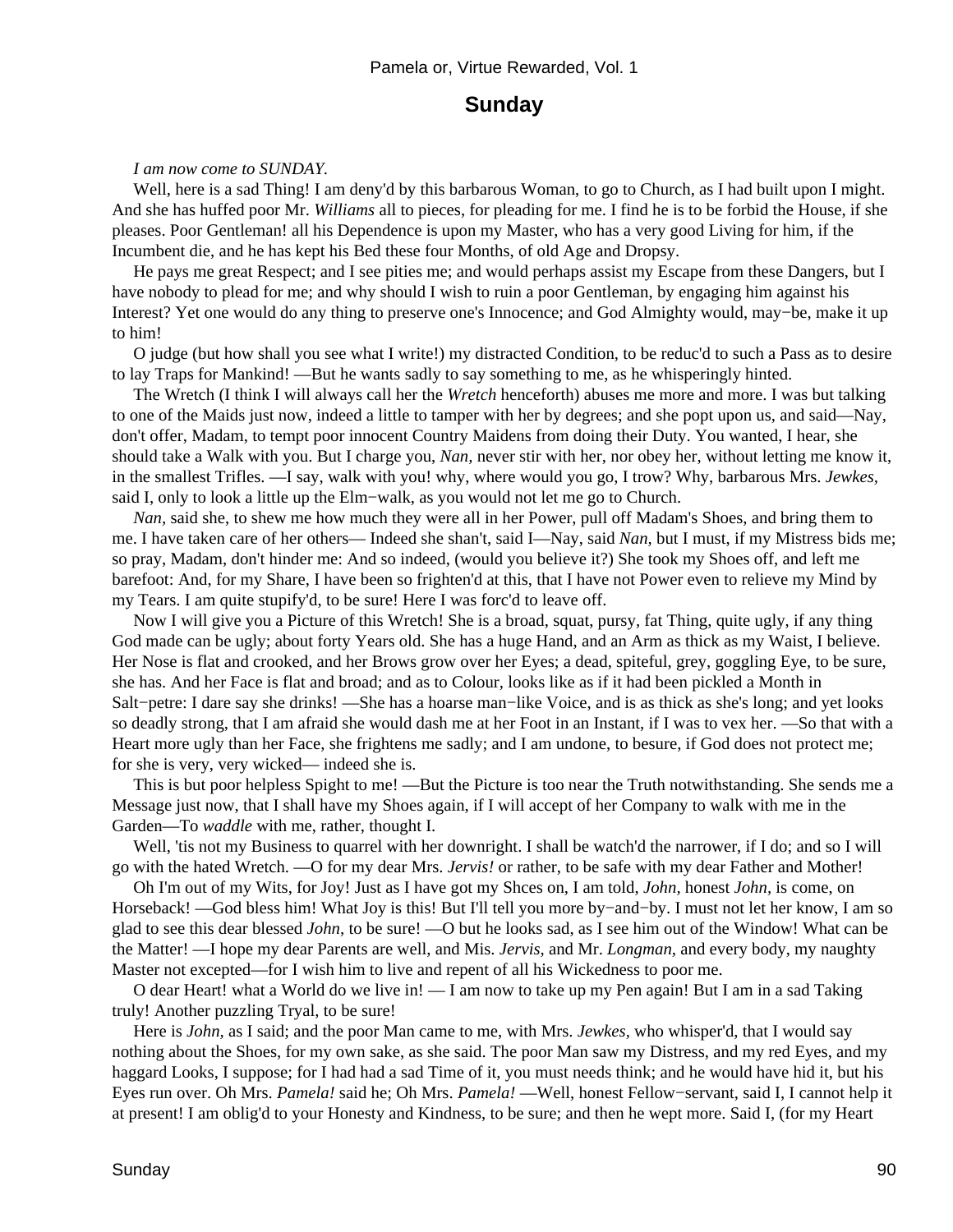was ready to break to see his Grief; for it is a touching thing to see a Man cry) Tell me the worst! Is my Master coming? No, no, said he, and sobb'd. —Well, said I, is there any News of my poor Father and Mother? how do they do? — I hope, well, said he; I know nothing to the contrary: There is no Mishap, I hope, to Mrs. *Jervis,* or Mr. *Longman,* or my Fellow servants! No— said he, poor Man! with a long N—o, as if his Heart would burst. Well, thank God then! said I.

 The Man's a Fool, said Mrs. *Jewkes,* I think; what ado is here! why sure thou'rt in Love, *John.* Dost thou not see young Madam is well? what ails thee, Man? Nothing at all, said he, but I am such a Fool, as to cry for Joy to see good Mrs. *Pamela:* But I have a Letter for you.

 I took it, and saw it was from my Master; so I put it in my Pocket. Mis. *Jewkes,* said I, you need not, I hope, see this. No, no, said she, I see who it comes from, well enough; or else, may–be, I must desire to see it.

 And here is one for you, Mrs. *Jewkes,* said he; but yours, said he to me, requires an Answer, which I must carry back early in the Morning, or to night, if I can.

 You have no more, *John,* said Mrs. *Jewkes,* for Mrs. *Pamela,* have you? No, said he, I have not. But every body's kind Love and Service. Ay, to us both, to be sure, said she. *John,* said I, I will read the Letter, and pray take care of yourself; for you are a good Man. God bless you; and I rejoice to see you, and hear from you all. But I long'd to say more, only that nasty Mrs. *Jewkes* —

So I came up hither, and lock'd myself in my Closet, and open'd the Letter; and this is a Copy of it.

*My dearest* Pamela, I Send purposely to you on an Affair that concerns you very much, and me something, but chiefly for your sake. I am conscious that I have proceeded by you in such a manner as may justly alarm your Fears, and give Concern to your honest Friends: And all my Pleasure is, that I can and will make you Amends for all the Disturbance I have given you. As I promis'd, I sent to your Father the Day after your Departure, that he might not be too much concern'd for you, and assured him of my Honour to you; and made an Excuse, such a one as ought to have satisfy'd him, for your not coming to him. But this was not sufficient, it seems; for he, poor Man! came to me next Morning, and set my Family almost in an Uproar about you.

 'O my dear Girl, what Trouble has not your Obstinacy given me, and yourself too! I had no way to pacify him, but to promise, that he should see a Letter wrote from you to Mrs. *Jervis,* to satisfy him you were well.

 'Now all my Care in this Case, is for your aged Parents, lest they should be fatally touched with Grief; and for you, whose Duty and Affection for them I know to be so strong and laudable: For this Reason I beg you will write a few Lines to them, and let me prescribe the Form for it; which I have done, putting myself as near as I can in your Place, and expressing your Sense, with a Warmth that I doubt will have too much possess'd you.

 'After what is done, and which cannot now be help'd, but which, I assure you, shall turn out honourably for you, I expect not to be refus'd; because I cannot possibly have any View in it, but to satisfy your Parents; which is more your Concern than mine; and so I must beg you will not alter one Tittle of the underneath. If you do, it will be impossible for me to send it, or that it should answer the good End I propose by it.

 'I have promis'd to you, that I will not approach you without your Leave: If I find you easy, and not attempting to dispute or avoid your present Lot, I will keep to my Word, tho' 'tis a Difficulty upon me. Nor shall the present Restraint upon you last long: For I will assure you, that I am resolv'd very soon to convince you, how ardently I am.

#### *Yours,* &c.'

The Letter he prescribed for me was this:

*Dear Mrs.* Jervis, I Have, instead of being driven, by *Robin,* to my dear Father's, been carry'd off, to where I have no Liberty to tell. However, at present, I am not us'd hardly; and I write to beg you to let my dear Father and Mother, whose Hearts must be well−nigh broken, know, that I am well; and that I am, and, by the Grace of God, ever will be, their dutiful and honest Daughter, as well as

#### *'Your obliged Friend.*

'I must neither send Date nor Place; but have most solemn Assurances of honourable Usage.'

 I knew not what to do on this most strange Request and Occasion. But my Heart bled so much for you, my dear Father, who had taken the Pains to go yourself and inquire after your poor Daughter, as well as for my dear Mother, that I resolv'd to write, and pretty much in the above Form, that it might be sent to pacify you, till I could let you, some how or other, know the State of the Matter. And I wrote this to this strange wicked Master himself:

Sir, If you knew but the Anguish of my Mind, and how much I suffer by your dreadfully strange Usage of me,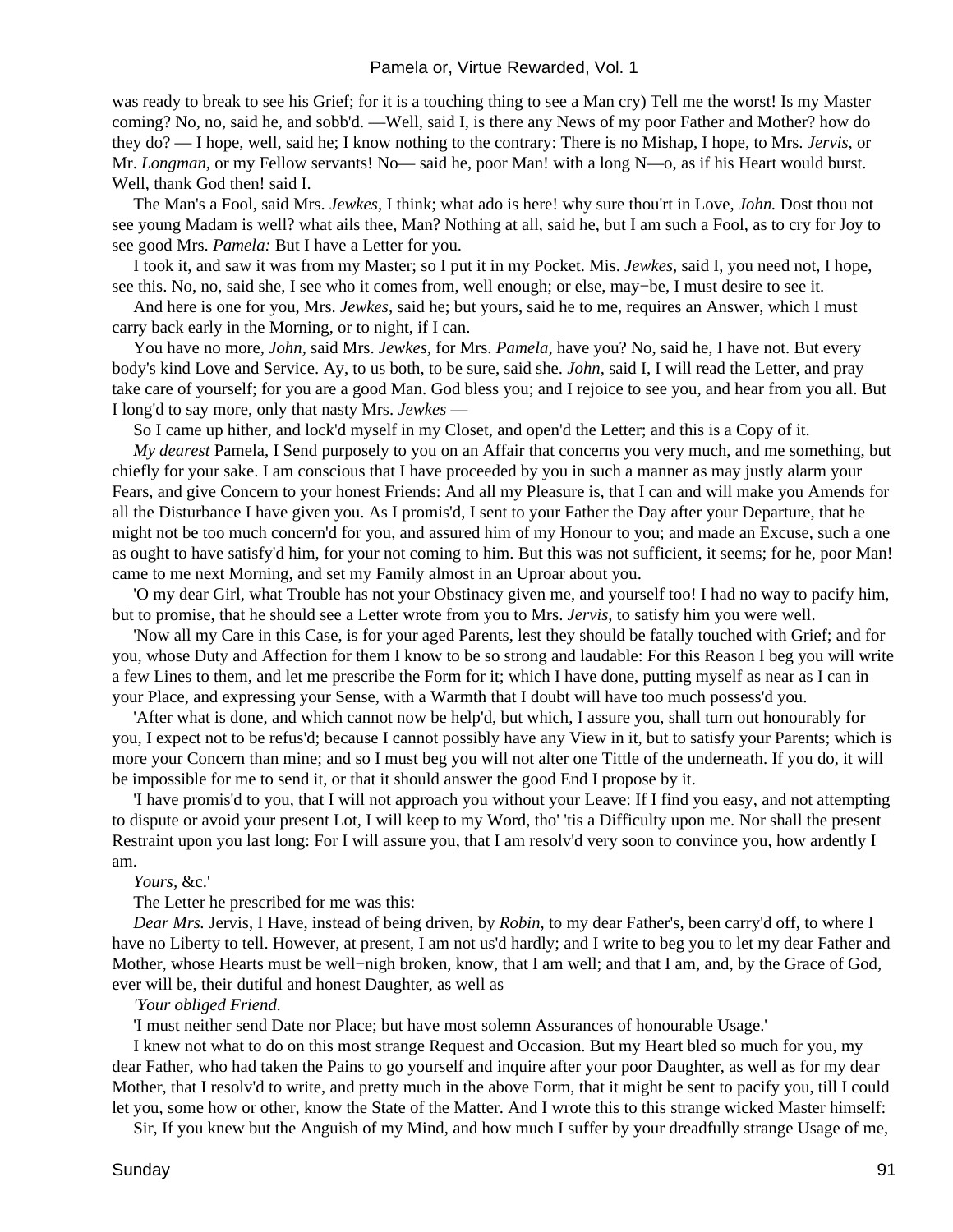you would surely pity me, and consent to my Deliverance. What have I done, that I should be the only Mark of your Cruelty! I can possibly have no Hope, no Desire of living lest me, because I cannot have the least Dependence, after what has pass'd, upon your solemn Assurances — It is impossible, surely, they should be consistent with the honourable Designs you profess.

 'Nothing but your Promise of not seeing me here in my deplorable Bondage, can give me the least Ray of Hope.

 'Don't drive the poor distressed *Pamela* upon a Rock, I beseech you, that may be the Destruction both of her Body and Soul! You don't know, Sir, how dreadfully I *dare,* weak as I am of Mind and Intellect, when my Virtue is in Danger. And, oh! hasten my Deliverance, that a poor unworthy Creature, below the Notice of so great a Man, may not be made the Sport of a high Condition, for no Reason in the World, but because she is not able to defend herself, nor has a Friend that can right her.

 'I have, Sir, in part to shew my Obedience to you, but indeed, I own, more to give Ease to the Minds of my poor distressed Parents, whose Poverty, one would think, should screen them from Violences of this sort, as well as their poor Daughter, follow'd pretty much the Form you have prescrib'd for me, to Mrs. *Jervis;* and the Alterations I have made, (for I could not help a few) are of such a Nature, as, tho' they shew my Concern a little, yet must answer the End you are pleas'd to say you propose by this Letter.

 'For God's sake, good Sir, pity my lowly Condition, and my present great Misery; and let me join with all the rest of your Servants to bless that Goodness, which you have extended to every one, but the poor afflicted, heart−broken

'Pamela.'

 I thought, when I had written this Letter, and that which he had prescrib'd, it would look like placing a Confidence in Mrs. *Jewkes,* to shew them to her; and I shew'd her at the same time my Master's Letter to me; for I believ'd, the Value he express'd for me, would give me Credit with one who profess'd in every thing to serve him right or wrong; tho' I had so little Reason, I fear, to pride myself in it: And I was not mistaken; for it has seem'd to influence her not a little, and she is at present mighty obliging, and runs over in my Praises; but is the less to be minded, because she praises as much the Author of all my Miseries, and his honourable Intentions, as she calls them; when I see, that she is capable of thinking, as I fear *he* does, that every thing that makes for his wicked Will, is honourable, tho' to the Ruin of the Innocent. Pray God I may find it otherwise. I hope, whatever the naughty Gentleman may intend, that I shall be at least rid of her impertinent bold Way of Talk, when she seems to think, by his Letter, that he means honourably.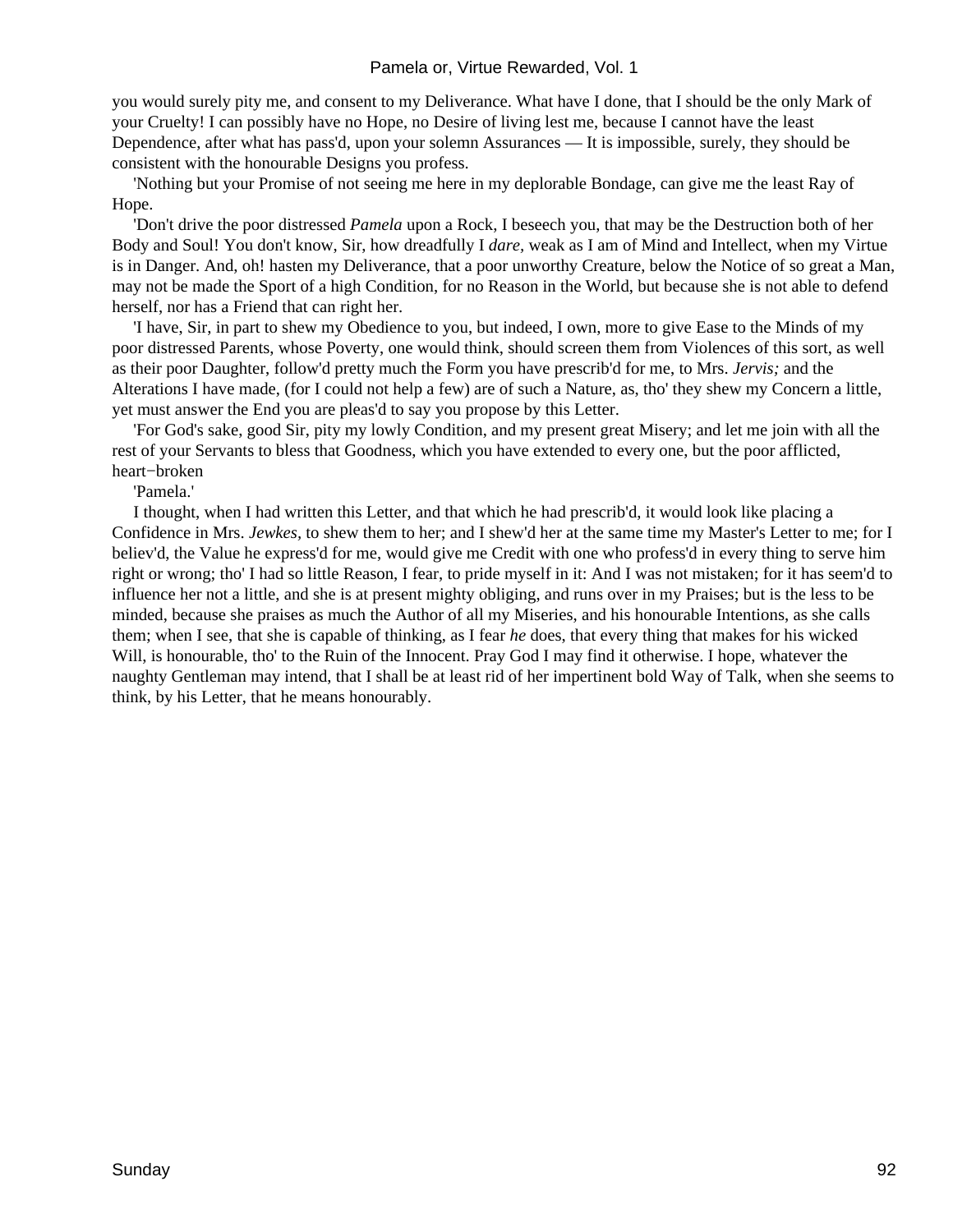### **Monday**

#### *I am now come to MONDAY, the 5th Day of my Bondage and Misery.*

 I was in Hope to have an Opportunity to see *John,* and have a little private Talk with him before he went away; but it could not be. The poor Man's excessive Sorrow made Mrs. *Jewkes* take it into her Head, to think he lov'd me, and so she brought up a Message to me from him this Morning, that he was going. I desir'd he might come up to my Closet, as I call'd it; and she came with him: And the honest Man, as I thought him, was as full of Concern as before, at taking Leave. And I gave him my two Letters, the one for Mrs. *Jervis,* inclos'd in that for my Master: But Mrs. *Jewkes* would see me seal them up, for fear of any other— I was surpriz'd, at the Man's going away, to see him drop a Bit of Paper, just at the Head of the Stairs, which I took up without Mrs. *Jewkes's* seeing me; but I was a thousand times more surpriz'd, when I return'd to my Closet, and opening it, read as follows:

*Good Mrs.* Pamela, I am griev'd to tell you how much you have been deceiv'd and betray'd, and that by such a vile Dog as I. Little did I think it would come to this. But I must say, if ever there was a Rogue in the World, it is me. I have all along shew'd your Letters to my Master: He employ'd me for that Purpose; and he saw every one before your Father and Mother, and then seal'd them up, and sent me with them. I had some Business that way; but not half so often as I pretended. And as soon as I heard how it was with you, I was ready to hang myself. You may well think I could not stand in your Presence. O vile, vile Wretch, to bring you to this! If you are ruin'd, I am the Rogue that caus'd it. All the Justice I can do you, is, to tell you, you are in vile Hands; and I am afraid will be undone in spite of all your sweet Innocence; and I believe I shall never live after I know it. If you can forgive me, you are exceeding good; but I shall never forgive myself, that's certain. Howsomever, it will do you no good to make this known; and may−hap I may live to do you Service. If I can, I will. I am sure I ought— Master kept your last two or three Letters, and did not send them at all. I am the most abandon'd Wretch of Wretches.

'J. Arnold.

'You see your Undoing has been long hatching. Pray take care of your sweet Self. Mrs. *Jewkes* is a Devil. But in my Master's t'other House you have not one false Heart, but myself. Out upon me for a Villain!'

 My dear Father and Mother, when you come to this Place, I make no doubt your Hair will stand an End, as mine does! —O the Deceitfulness of the Heart of Man! —This *John,* that I took to be the honestest of Men; that you took for the same; that was always praising you to me, and me to you, and for nothing so much as for our honest Hearts; this very Fellow was all the while a vile Hypocrite, and a perfidious Wretch, and helping to carry on my Ruin!

 But he says enough of himself; and I can only sit down with this sad Reflection, That Power and Riches never want Tools to promote their vilest Ends, and that there is nothing so hard to be known as the Heart of Man! —Yet I can but pity the poor Wretch, since he seems to have some Remorse, and I believe it best to keep his Wickedness secret; and, if it lies in my way, to encourage his Penitence; for I may possibly make some Discoveries by it.

 One thing I should mention in this Place; he brought down, in a Portmanteau, all the Cloaths and Things my Lady and Master had presented me, and moreover two Velvet Hoods, and a Velvet Scarf, that used to be worn by my Lady; but I have no Comfort in them!

 Mrs. *Jewkes* had the Portmanteau brought into my Closet, and she shew'd me what was in it; but then locked it up, and said, she would let me have what I would out of it, when I asked; but if I had the Key, it might set me a wanting to go abroad, maybe; and so the insolent Woman put it in her Pocket.

 I gave myself over to sad Reflections upon this strange and surprizing Discovery of *John's,* and wept much for him, and for myself too; for now I see, as he says, my Ruin has been so long a hatching, that I can make no Doubt what my Master's honourable Professions will end in. What a Heap of Names does the poor Fellow call himself! But what must they deserve, who set him to work? O what has this wicked Master to answer for, to be so corrupt himself, and to corrupt others, who would have been innocent; and all to carry on further a more corrupt Scene, and to ruin a poor Creature, who never did him Harm, nor wish'd him any; and who can still pray for his Happines, and his Repentance?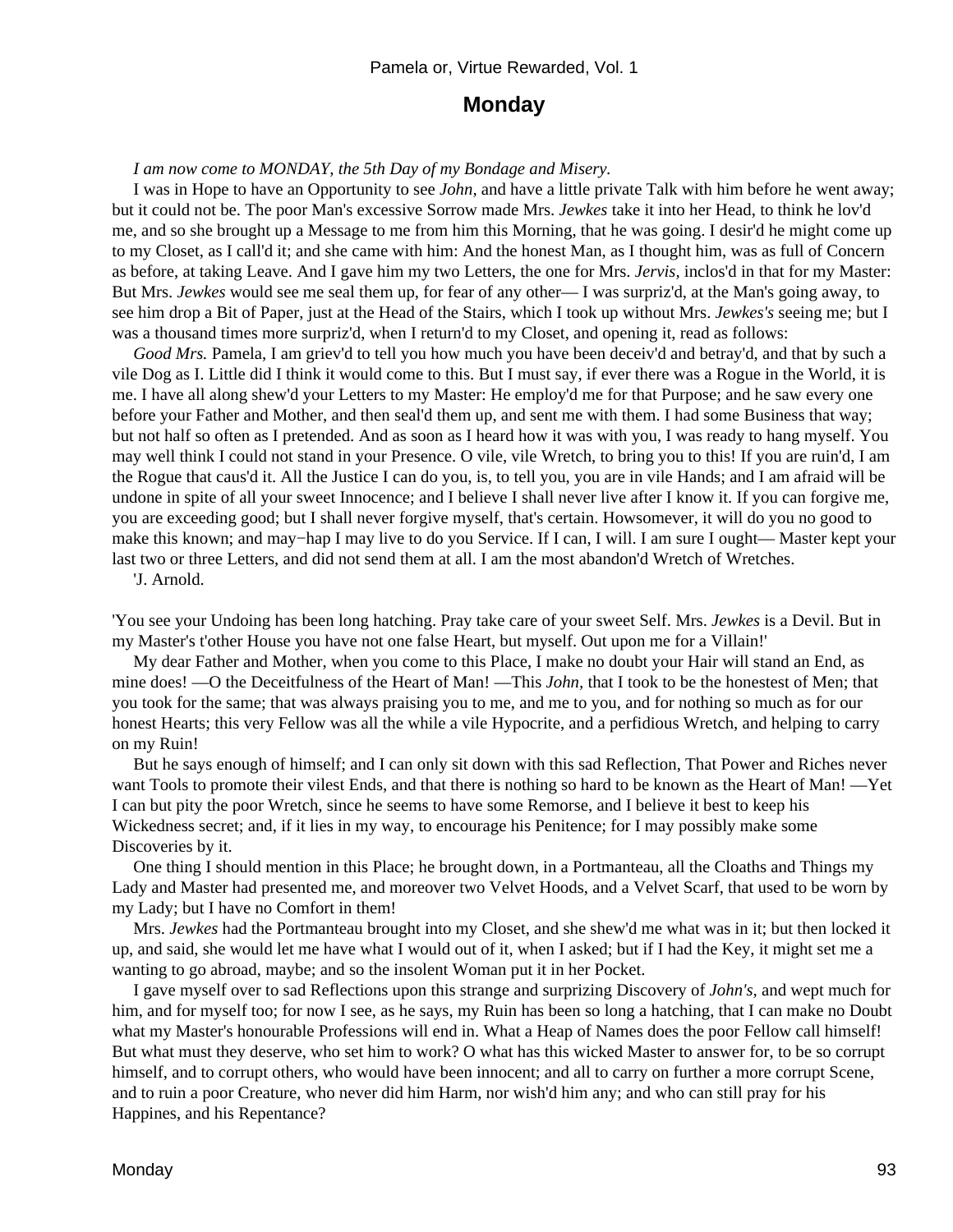I can but wonder what these Gentlemen, as they are called, can think of themselves for these vile Doings? *John* had some Inducement; for he hoped to please his Master, who rewarded him, and was bountiful to him; and the same may be said, bad as she is, for this same odious Mrs. *Jewkes.* But what Inducement has my Master for taking so much Pains to do the Devil's Work? —If he loves me, as 'tis falsely called, must he therefore ruin me, and lay Traps for me, and endeavour to make me as bad as himself? I cannot imagine what good the Undoing of such a poor Creature as I can procure him! —To be sure, I am a very worthless Body. People indeed say I am handsome; but if I was so, should not a Gentleman prefer an honest Servant to a guilty Harlot? — And must he be *more* earnest to seduce me, because I dread of all things to be seduced, and would rather lose my Life than my Honesty!

Well, these are strange things to me! I cannot account for them, for my Share; but sure nobody will say, that these fine Gentlemen have any Tempter but their own wicked Wills! —This naughty Master could run away from me, when he thought none but his Servants should know his base Attempts, in that sad Closet Affair; but is it not strange, that he should not be afraid of the All−seeing Eye, from which even that black poisonous Heart of his, and its most secret Motions, could not be hid? —But what avail me these sorrowful Reflections? He is and will be wicked; and I am, I fear, to be a Victim to his lawless Attempts, if the God in whom I trust, and to whom I hourly pray, prevent it not!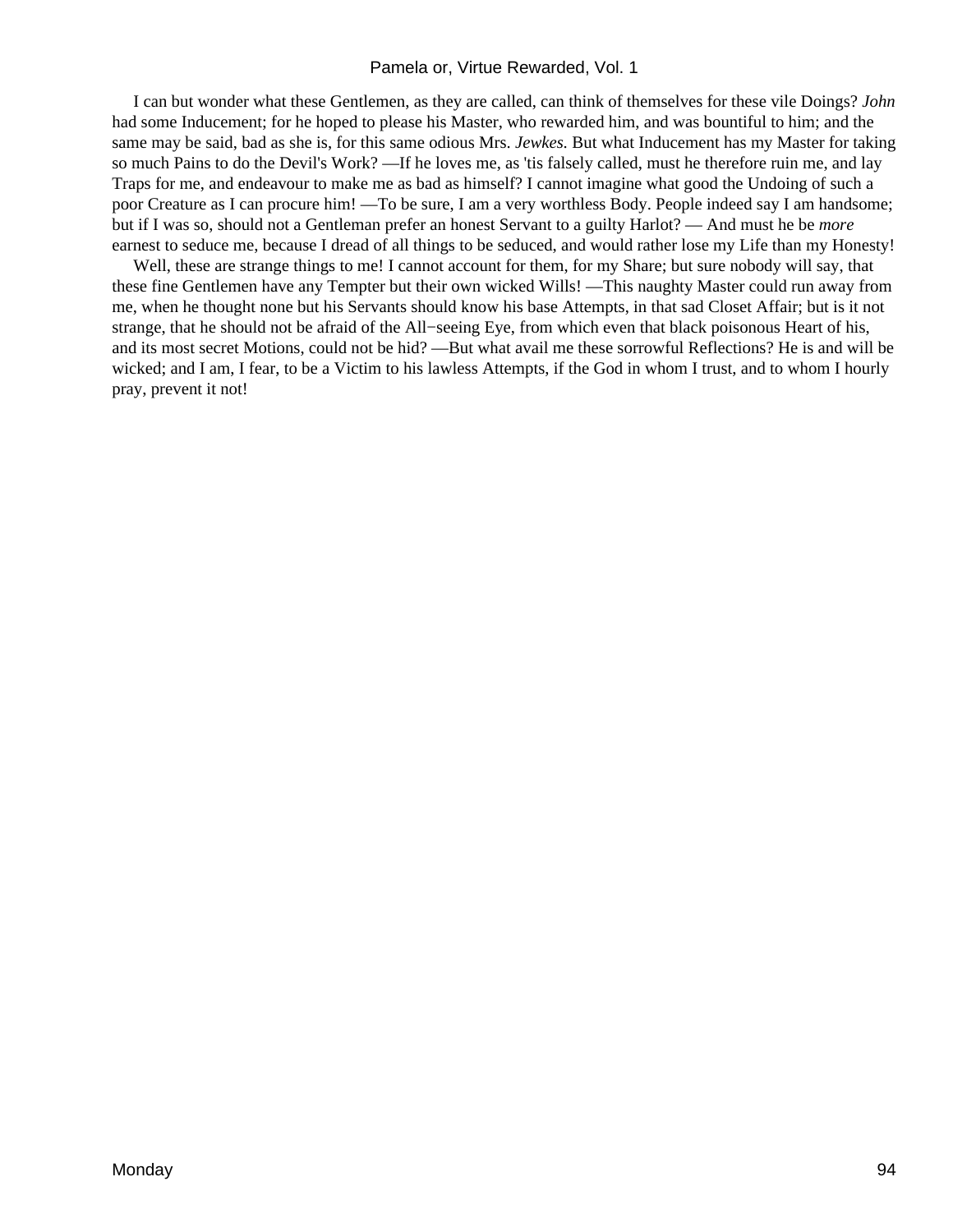### **TUESDAY and WEDNESDAY.**

 I Have been hinder'd, by this wicked Woman's watching me too close, from writing on *Tuesday;* and so I will put both these Days together. I have been a little Turn with her, for an Airing, in the Chariot, and walked several times in the Garden; but have always her at my Heels.

 Mr. *Williams* came to see us, and took a Walk with us once; and while her Back was just turn'd, (encourag'd by the Hint he had before given me) I said, Sir, I see two Tiles upon that Parsley bed; cannot one cover them with Mould, with a Note between them, on Occasion? —A good Hint, said he; let that Sun−flower by the Back−door of the Garden be the Place; I have a Key to that; for it is my nearest way to the Town.

 So I was forced to begin. O what Inventions will Necessity be the Parent of! I hugg'd myself with the Thought; and she coming to us, he said, as if he was continuing the Discourse we were in; No, not extraordinary pleasant. What's that? what's that? said Mrs. *Jewkes* —Only, said he, the Town, I'm saying, is not very pleasant. No, indeed, said she, 'tis not; 'tis a poor Town, to my thinking. Are there any Gentry in it? said I. And so we chatted on about the Town, to deceive her. But my Deceit intended no Hurt to any body.

 We then talked of the Garden, how large and pleasant, and the like; and sat down on the tursted Slope of the fine Fish−pond, to see the Fishes play upon the Surface of the Water; and she said, I should angle if I would.

 I wish, said I, you'd be so kind to fetch me a Rod and Baits. Pretty Mistress! said she—I know better than that, I'll assure you! at this time! —I mean no Harm, said I, indeed. Let me tell you, said she, I know nobody has their Thoughts more about them than you. A body ought to look to it, where you are. But we'll angle a little to−morrow. Mr. *Williams,* who is much afraid of her, turn'd the Discourse to a general Subject. I saunter'd in, and left them to talk by themselves; but he went away to Town, and she was soon after me.

 I had got to my Pen and Ink; and I said, I want some Paper (putting what I was about in my Bosom): You know I have wrote two Letters, and sent them by *John* (O how his Name, poor guilty Fellow! grieves me). Well, said she, you have some left; one Sheet did for those two Letters. Yes, said I, but I used half another for a Wrapper, you know; and see how I scribbled the other Half; and so I shewed her a Parcel of broken Scraps of Verses, which I had try'd to recollect, and which I had wrote purposely that she might see, and think me usually employ'd to such idle Purposes. Ay, said she, so you have; well, I'll give you two Sheeos more; but let me see how you dispose of them, either written or blank. Well, thinks I, I hope still, *Argus,* to be too hard for thee. Now *Argus,* the Poets say, had an hundred Eyes, and was made to watch with them all, as she is.

 She brought me the Paper, and said, Now, Madam, let me see you write something. I will, said I; and took the Pen, and wrote, "I wish Mrs. *Jewkes* would be as good to me, as I would be to her, if I had it in my Power!" —That's pretty now! said she; well, I hope I am; but what then? "Why then (*wrote I*) she would do me the Favour to let me know, what I have done to be made her Prisoner; and what she thinks is to become of me." Well, and what then, said she? Why then, of Consequence, *(scribbled I)* she would let me see her Instructions, that I may know how far to blame her, or acquit her."

 Thus I fooled on, to shew her my Fondness for scribbling; for I had no Expectation of any Good from her; that so she might suppose I employ'd myself, as I said, to no better Purpose at other times: For she will have it, that I am upon some Plot, I am so silent, and love so much to be by myself. — She would have had me go on a little further. No, said I, you have not answer'd me. Why, said she, what can you doubt, when my Master himself assures you of his Honour? Ay, says I; but lay your Hand to your Heart, Mrs. *Jewkes,* and tell me, if you yourself believe him. Yes, said she, to be sure I do. But, said I, what do you call Honour? —Why, said she, what does he call Honour, think you? —Ruin! Shame! Disgrace! said I, I fear! —Pho, pho, said she; if you have any Doubt about it, he can best explain his own Meaning! —I'll send him word to come to satisfy you, if you will! —Horrid Creature! said I, all in a Fright! —Can'st thou not stab me to the Heart? I'd rather thou wouldst, than say such another Word! —But I hope there is no Thought of his coming.

 She had the Wickedness to say, No, no; he don't intend to come, as I know of—But if I was he, I would not be long away! —What means the Woman, said I? —Mears! said she (turning it off); why I mean, I would come, if I was he, and put an End to all your Fears—by making you as happy as you wish. 'Tis out of his Power, said I, to make me happy, great and rich as he is, but by leaving me innocent, and giving me Liberty to go to my dear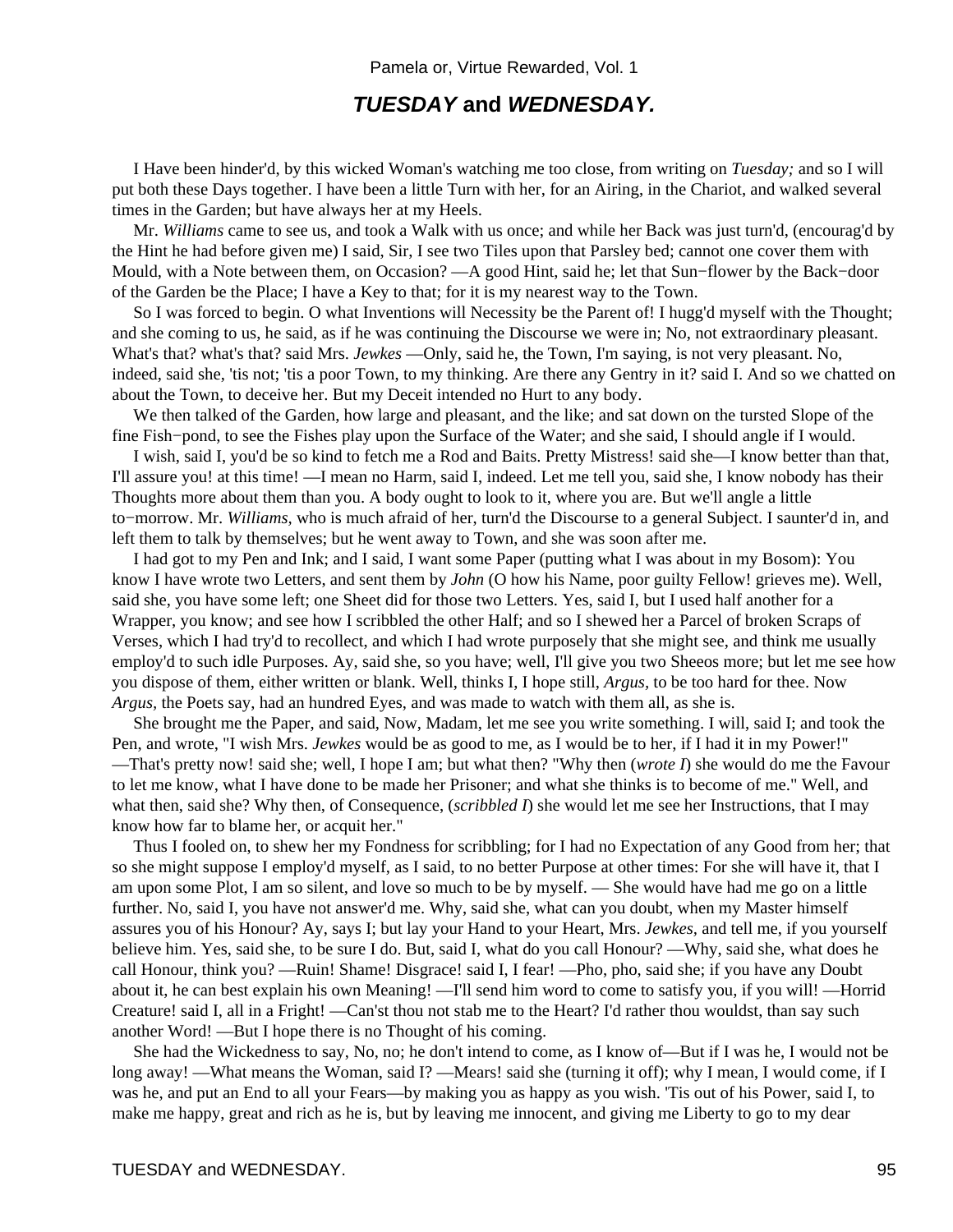Father and Mother.

 She went away soon after, and I ended my Letter, in Hopes to have an Opportunity to lay it in the appointed Place. So I went to her, and said; I suppose, as it is not dark, I may take another Turn in the Garden. 'Tis too late, said she; but if you will go, don't stay, and, *Nan,* see and attend Madam, as she called me.

 So I went towards the Pond, the Wench following me, and dropt purposely my Hussy: And when I came near the Tiles, I said, Mrs. *Ann,* I have dropt my Hussy; be so kind to look for it. I had it by the Pond−side. The Wench went to look, and I slipt the Note between the Tiles, and cover'd them as quick as I could with the light Mould, quite unperceiv'd; and the Maid finding the Hussy, I took it, and saunter'd in again, and met Mrs. *Jewkes* coming to see after me. What I wrote was this:

 '*Reverend Sir,* The want of Opportunity to speak my Mind to you, I am sure will excuse this Boldness in a poor Creature that is betray'd hither, I have Reason to think, for the worst Purposes. You know something, to be sure, of my Story, my native Poverty, which I am not ashamed of, my late Lady's Goodness, and my Master's Designs upon me. 'Tis , he promises Honour, and all that; but the Honour of the Wicked is Disgrace and Shame to the Virtuous. And he may think he may keep his Promises according to the Notions he may allow himself to hold; and yet, according to mine, and every good Body's beside, quite ruin me.

 'I am so wretched, and ill treated by this Mrs. *Jewkes,* and she is so ill−principled a Woman, that as I may soon want the Opportunity which the happy Hint of this Day affords to my Hopes; so I throw myself at once upon your Goodness, without the least Reserve; for I cannot be worse than I am, should *that* fail me; which, I dare say, to your Power, it will not: For I see it, Sir, in your Looks, I hope it from your Cloth, and I doubt it not from your Inclination, in a Case circumstanced as my unhappy one is. For, Sir, in helping me out of my present Distress, you perform all the Acts of Religion in one; and the highest Mercy and Charity, both to a Body and a Soul of a poor Wretch, that, believe me, Sir, has, at present, not so much as in Thought, swerv'd from her Innocence.

 'Is there not some way to be found out for my Escape, without Danger to yourself? Is there no Gentleman or Lady of Virtue in this Neighbourhood, to whom I may fly, only till I can find a way to get to my poor Father and Mother? Cannot Lady *Davers* be made acquainted with my sad Story, by your conveying a Letter to her? My poor Parents are so low in the World, they can do nothing but break their Hearts for me; and that, I fear, will be the End of it.

 'My Master promises, if I will be easy, as he calls it, in my present Lot, he will not come down without my Consent. Alas! Sir, this is nothing. For what's the Promise of a Person, who thinks himself at Liberty to act as he has done by me? If he comes, it must be to ruin me; and come, to be sure, he will, when he thinks he has silenc'd the Clamours of my Friends, and lulled me, as no doubt he hopes, into a fatal Security.

 'Now, therefore, Sir, is all the Time I have to work and struggle for the Preservation of my Honesty. If I stay till he comes, I am undone. You have a Key to the back Garden−door; I have great Hopes from that. Study, good Sir, and contrive for me. I will faithfully keep your Secret. —Yet I should be loth to have you injur'd for me!

 'I say no more, but commit this to the happy Tiles, and to the Bosom of that Earth from which I hope my Deliverance will take Root, and bring forth such Fruit, as may turn to my inexpressible Joy, and your eternal Reward, both here and hereafter. As shall ever pray,

*'Your most oppressed humble Servant.'*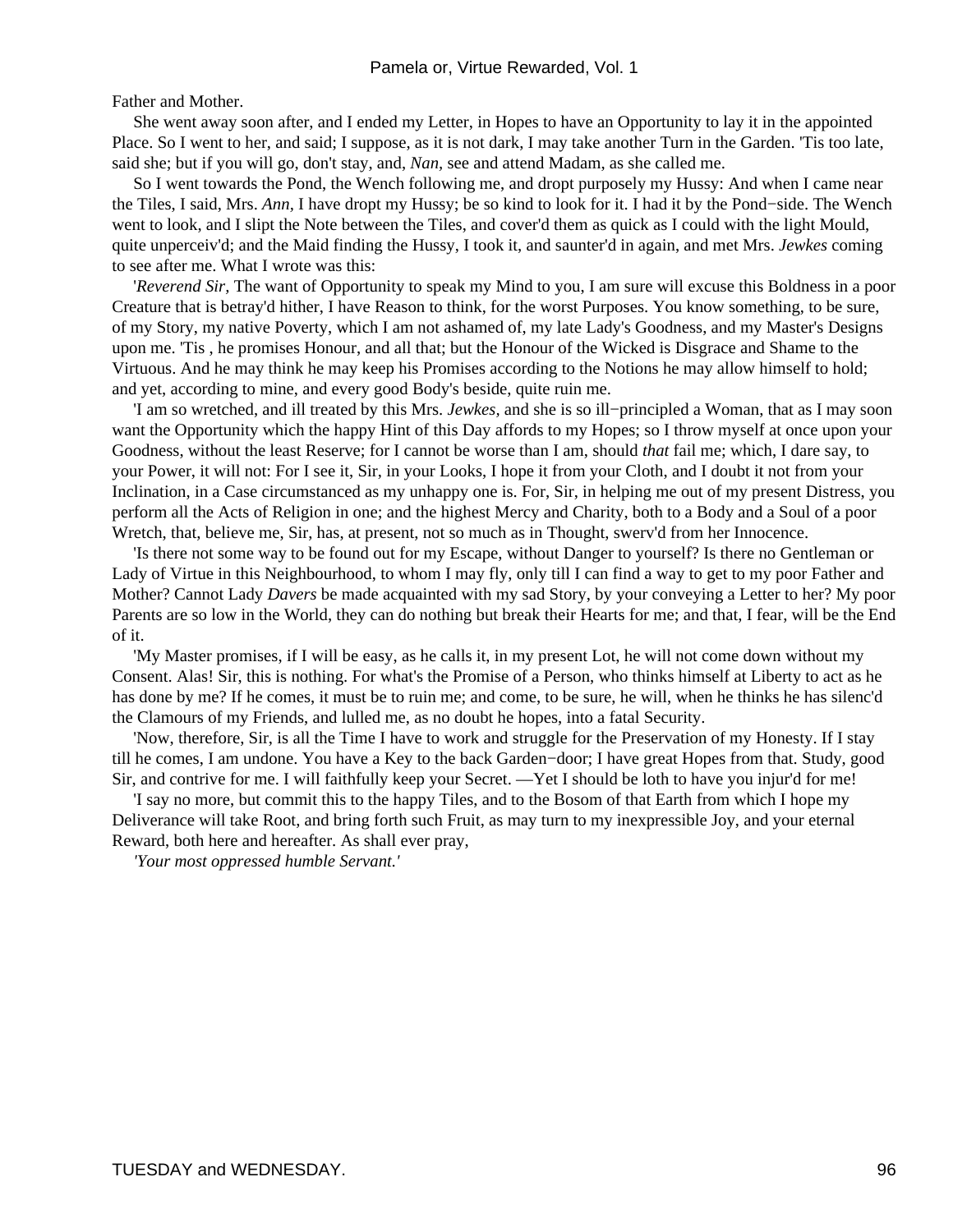### **THURSDAY.**

 This completes a fatal Week since my setting out, as I hoped, to see you, my dear Father and Mother. O how different my Hopes then, from what they are now! Yet who knows what these happy Tiles may produce!

But I must tell you, first, how I have been beaten by Mrs. *Jewkes!* 'Tis very !

 My Impatience was great to walk in the Garden, to see if any thing had offer'd, answerable to my Hopes. But this wicked Mrs. *Jewkes* would not let me go without her; and she said she was not at Leisure. We had a great many Words about it; for I said, it was very hard I could not be trusted to walk by myself in the Garden for a little Air; but must be dogg'd and watch'd worse than a Thief.

 She still pleaded her Instructions, and said she was not to trust me out of her Sight: And you had better, said she, be easy and contented, I assure you. For I have worse Orders than you have yet found; and if you remember, said she, what you said when Mr. *Williams* was with us, asking if there were any Gentry in the Neighbourhood, it makes me suspect you want to get away to them, to tell your sad dismal Story, as you call it.

 My Heart was at my Mouth; for I fear'd by that Hint, she had seen my Letter under the Tiles: O how uneasy I was! At last she said, Well, since you take on so, you may take a Turn, and I will be with you in a Minute.

 I went out; and when I was out of the Sight of her Window, I speeded towards the hopeful Place; but was soon forced to slacken my. Pace, by her odious Voice; Hey−day, why so nimble, and so fast? said she: What! are you upon a Wager? I stopt for her, till her pursy Sides were waddled up to me; and she held by my Arm, half out of Breath: So I was forced to pass by the dear Place, without daring to look at it.

 The Gardener was at work a little further, and so we looked upon him; and I began to talk about his Art; but she said softly, My Instructions are, not to let you be so familiar with the Servants. Why, said I, are you afraid I should confederate with them to commit a Robbery upon my Master? May−be I am, said the odious Wretch; for to rob him of yourself, would be the worst that could happen to him, in his Opinion.

 And pray, said I, walking on, how came I to be his Property? What Right has he in me, but such as a Thief may plead to stolen Goods? —Why, was ever the like heard, says she! —This is downright Rebellion, I protest! Well, well, Lambkin, (which the Foolish often calls me) if I was in his Place, he should not have his Property in you long questionable. Why, what would you do, said I, if you was he? — Not stand shill−I, shall−I, as he does; but put you and himself both out of your Pain. —Why, *Jezebel,* said I, (I could not help it); would you ruin me by Force? —Upon this she gave me a deadly Slap upon my Shoulder: Take that, said she; who do you call *Jezebel?*

 I was so scar'd, (for you never beat me, my dear Father and Mother, in your Lives) that I was as one thunder−struck; and looked round, as if I wanted somebody to help me; but, alas! I had nobody; and said, at last, rubbing my Shoulder, Is this too in your Instructions? —Alas! for me! am I to be beaten too? and so I fell a crying, and threw myself upon the Grass−walk we were upon. —Said she, in a great Pet, I won't be call'd such Names, I'll assure you. Marry come up! I see you have a Spirit! You must and shall be kept under. I'll manage such little provoking Things as you, I warrant ye! Come, come, we'll go in Doors, and I'll lock you up, and you shall have no Shoes, nor any thing else, if this is to be the Case!

 I didn't know what to do. This was a cruel thing to me, and I blam'd myself for my free Speech; for now I had given her some Pretence; and Oh! thinks I, here I have, by my Malapertness, ruin'd the only Project I had left.

 The Gardener saw this Scene; but she called to him, Well, *Jacob,* what do you stare at! Pray mind, what you're upon. And away he walk'd, to another Quarter, out−of Sight.

Well, thinks I, I must put on the Dissembler a little, I see. She took my Hand roughly; Come, get up, said she, and come in Doors. —I'll *Jezebel* you, I warrant ye! —Why, dear Mrs. *Jewkes,* said I— None of your Dears and your Coaxing, said she; why not *Jezebel* again! —She was in a fearful Passion, I saw, and I was half out of my Wits. Thinks I, I have often heard Women blam'd for their Tongues; I wish mine had been shorter. But I can't go in, said I, indeed I can't! —Why, said she, can't you? I'll warrant I can take such a thin Body as you are under my Arm, and carry you in, if you won't walk. You don't know my Strength— Yes, but I do, said I, too well; and will you not use me worse when I come in? —So I arose, and she mutter'd to herself all the way, She to be a *Jezebel* with me, that had used me so well! and suchlike.

When I came near the House, I said, sitting down upon a Settle−bench, Well, I will not go in, till you say, you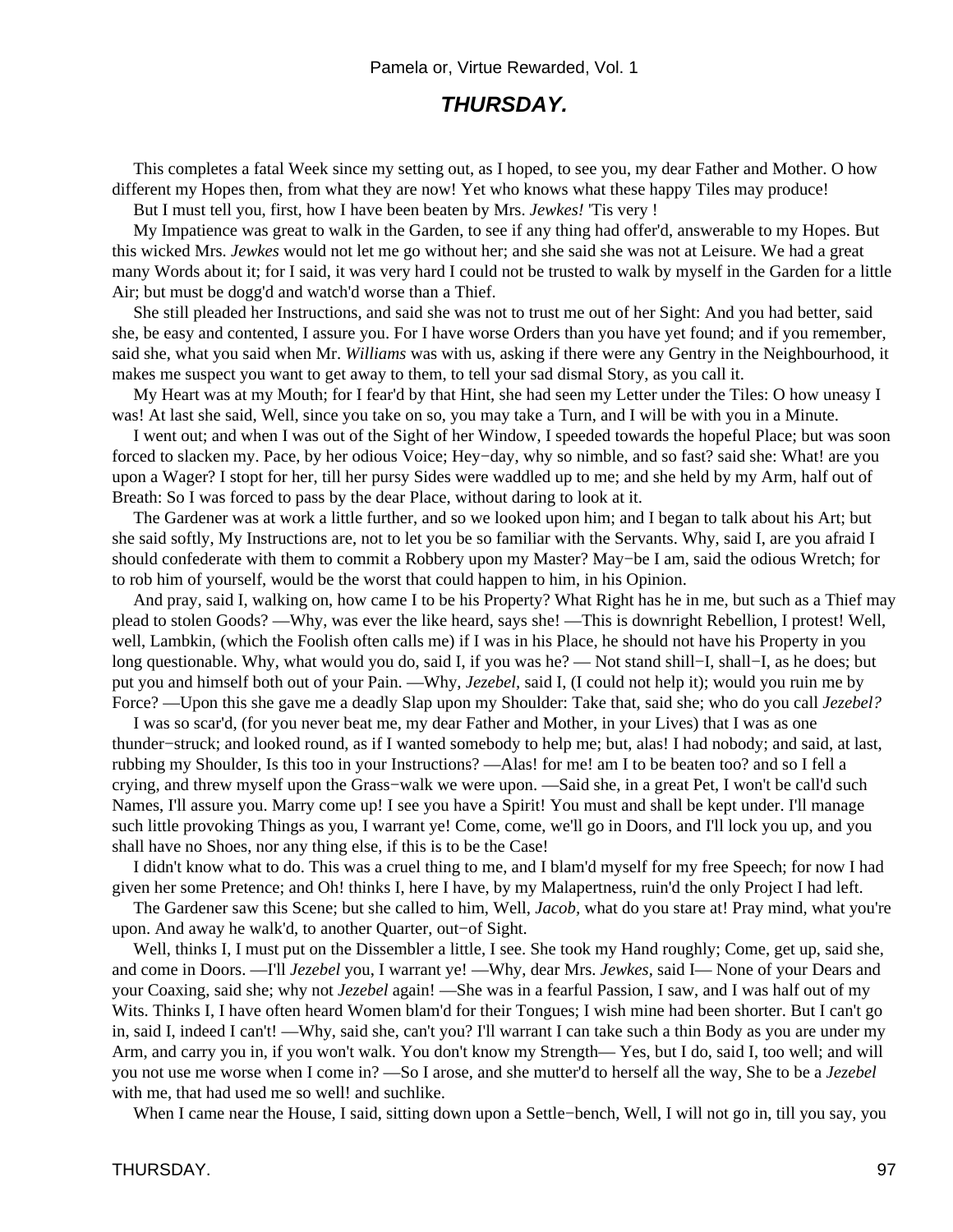will forgive me, Mrs. *Jewkes*—If you will forgive my calling you that Name, I will forgive your beating me—She sat down by me, and seem'd in a great Pucker, and said, Well, come, I will forgive you for this time; and so kissed me, as a Mark of Reconciliation—But pray, said I, tell me where I am to walk, and go, and give me what Liberty you can; and when I know the most you can favour me with, you shall see I will be as content as I can; and not ask you for more.

 Why, said she, that's something like: I wish I could give you all the Liberty you desire; for you must think it is no Pleasure to me to tie you to my Petticoat, as it were, and not to let you stir without me—But People that will do their Duties, must have some Trouble; and what I do, is to serve as good a Master, to be sure, as lives—Ay, says I, to every body but me! —He loves you too well, to be sure, said she, and that's the Reason; so you ought to bear it. I say, *love,* said I! Come, said she, don't let the Wench see you have been crying, nor tell her any Tales; for you won't tell them fairly, I am sure; and I'll send her, and you shall take another Walk in the Garden, if you will. May−be, said she, it will get you a Stomach to your Dinner; for you don't eat enough to keep Life and Soul together. You are Beauty to the Bone, said the strange Wretch, or you could not look so well as you do, with so little Stomach, so little Rest, and so much pining and whining for nothing at all. Well, thought I, say what thou wilt, so I can be rid of thy bad Tongue and Company: And I hop'd to find some Opportunity now, to come at my Sun−flower. But I walked the other way, to take that in my Return, to avoid Suspicion.

 I forced my Discourse to the Wench; but it was all upon general things; for I find she is asked after every thing I say and do. When I came near the Place, as I had been devising, I said, Pray, step to the Gardener, and ask him to gather a Sallad for me to Dinner. She called out, *Jacob!* —Said I, he can't hear you so far off; and pray tell him, I should like a Cucumber too, if he has one. When she had stept about a Bow−shot from me, I popt down, and whipt my Fingers under the upper Tile, and pulled out a little Letter, without Direction, and thrust it in my Bosom, trembling for Joy. She was with me before I could well secure it; and I was in such a taking, that I feared I should discover myself. You seem frighted, Madam, said she: Why, said I, with a lucky Thought, (alas! your poor Daughter will make an Intriguer by−and−by; but I hope an innocent one!) I stoopt to smell at the Sun−flower, and a great nasty Worm run into the Ground, that startled me; for I don't love Worms. Said she, Sun−flowers don't smell. So I find, said I. And so we walked in; and Mrs. *Jewkes* said, Well, you have made haste in— You shall go another time.

I went up to my Closet, lock'd myself in, and opening my Letter, found in it these Words:

 'I am infinitely concern'd for your Distress. I most heartily wish it may be in my Power to serve and save so much Innocence, Beauty and Merit. My whole Dependence is upon the 'Squire; and I have a near View of being provided for by his Goodness to me. But yet, I would sooner forfeit all my Hopes upon him, and trust in God for the rest, than not assist you, if possible. I never look'd upon Mr. *B.* in the Light he now appears to me in, in your Case. To be sure, he is no profess'd Deboshee. But I am intirely of Opinion, you should, if possible, get out of his Hands, and especially as you are in very bad ones in Mrs. *Jewkes's.*

 'We have here the Widow Lady *Jones,* Mistress of a good Fortune, and a Woman of Virtue, I believe. We have also old Sir *Simon Darnford,* and his Lady, who is a good Woman; and they have two Daughters. All the rest are but middling People, and Traders, at best. I will try, if you please, either Lady *Jones,* or Lady *Darnford,* if they will permit you to take Refuge with them. I see no Probability of keeping myself conceal'd in this Matter; but will, as I said, risque all things to serve you; for I never saw a Sweetness and Innocence like yours; and your hard Case has attached me intirely to you; for I know, as you so happily express, if I can serve you in this Case, I shall thereby perform all the Acts of Religion in one.

 'As to Lady *Davers,* I will convey a Letter, if you please, to her; but it must not be from our Post−house, I give you Caution; for the Man owes all his Bread to the 'Squire, and his Place too; and I believe, by something that dropt from him, over a Can of Ale, has his Instructions. You don't know how you are surrounded; all which confirms me in your Opinion, that no Honour is meant you, let what will be professed; and I am glad you want no Caution on that Head.

 'Give me Leave to say, that I had heard much in your Praise, both as to Person and Mind; but I think greatly short of what you deserve: My Eyes convince me of the one, your Letter of the other. For sear of losing the present lucky Opportunity, I am longer than otherwise I should be. But I will not inlarge, only to assure you, that I am, to the best of my Power,

*'Your faithful Friend and Servant, Arthur Williams.*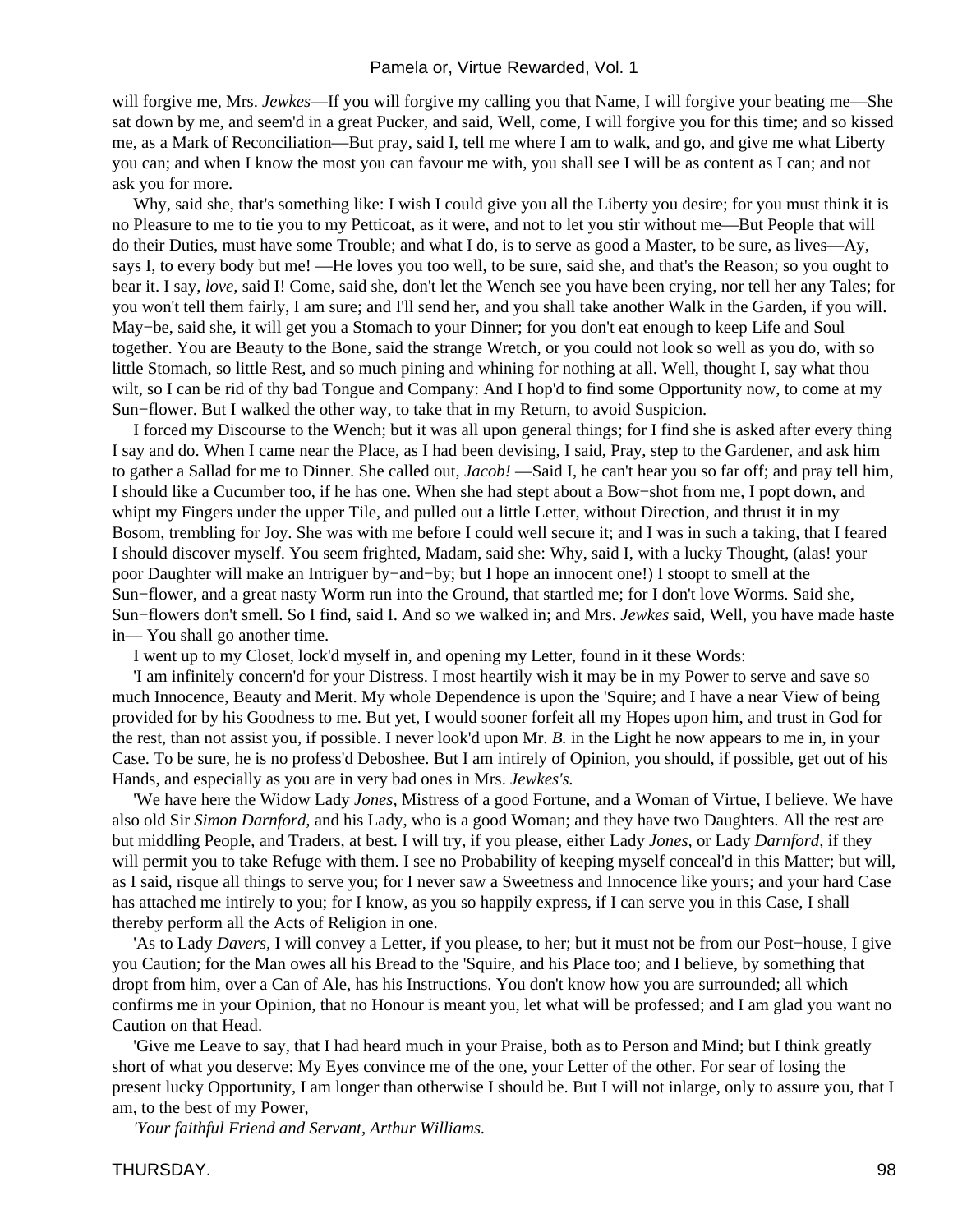'I will come once every Morning, and once every Evening, after School−time, to look for your Letters. I'll come in, and return without going into the House, if I: see the Coast clear: Otherwise, to avoid Suspicion, I'll come in.'

I instantly, to this pleasing Letter, wrote as follows:

 '*Reverend Sir,* O How answerable to your Function, and your Character, is your kind Letter! God bless you for it. I now think I am beginning to be happy. I should be sorry you should suffer on my Account; but I hope it will be made up to you an hundred−fold, by that God whom you so faithfully serve. I should be too happy, could I ever have it in my Power to contribute in the least to it. But, alas! to serve me, must be for God's sake only; for I am poor and lowly in Fortune; though in Mind, I hope, too high to do a mean or unworthy Deed, to gain a Kingdom. But I lose Time.

 'Any way you think best, I shall be pleased with; for I know not the Persons, nor in what manner it is best to apply to them. I am glad of the Hint you so kindly give me of the Man at the Post−house. I was thinking of opening a way for myself by Letter, when I could have Opportunity; but I see more and more, that I am indeed strangely surrounded with Dangers; and that there is no Dependence to be made on my Master's Honour.

 'I should think, Sir, if either of those Ladies would give Leave, I might some way get out by Favour of your Key; and as it is impossible, watched as I am, to know when it can be suppose, Sir, you could get one made by it, and put it, by the next Opportunity, under the Sun−flower? —I am sure no Time is to be lost; because it is rather my Wonder, that she is not thoughtful about this Key, than otherwise; for she forgets not the minutest thing. But, Sir, if I had this Key, I could, if these Ladies would *not* shelter me, run away any−where. And if I was once out of the House, they could have no Pretence to force me in again; for I have done no Harm, and hope to make my Story good to any compassionate Body; and by this way *you* need not be known. Torture should not wring it from me, I assure you.

 'One thing more, good Sir. Have you no Correspondence with my Master's Family? By that means, may−be, I could be informed of his Intentions of coming hither, and when. I inclose you a Letter of a deceitful Wretch; for I can trust you with any thing, poor *John Arnold.* Its Contents will tell why I inclose it. Perhaps, by his means something may be discover'd; for he seems willing to atone for his Treachery to me, by the Intimation of future Service. I leave the Hint for you to improve upon, and am, Reverend Sir,

*'Your for ever obliged and thankful Servant*

'I hope, Sir, by your Favour, I could send a little Packet, now−and−then, some how, to my poor Father and Mother. I have a little Stock of Money, about five or six Guineas: Shall I put half in your Hands, to defray a Man and Horse, or any other Incidents?'

 I had time but just to transcribe this, before I was called to Dinner; and I put that for Mr. *Williams,* with a Wafer in it, in my Bosom, to get an Opportunity to lay it in the dear Place.

 O good Sirs! Of all the Flowers in the Garden, the Sun−flower, sure, is the loveliest! —It is a propitious one to me! How nobly my Plot succeeds! But I begin to be afraid my Writings may be discover'd; for they grow large! I stitch them hitherto in my Under−coat, next my Linen. But if this Brute should search me! —I must try to please her, and then she won't.

 Well, I am but just come off from a Walk in the Garden; and have deposited my Letter by a simple Wile. I got some Horse−beans; and we took a Turn in the Garden, to angle, as Mrs. *Jewkes* had promis'd me. She baited the Hook, and I held it, and soon hooked a lovely Carp. Play it, play it, said she; I did, and brought it to the Bank. A sad Thought just then came into my Head; and I took it, and threw it in again; and O the Pleasure it seem'd to have, to flounce in, when at Liberty! —Why this? says she. O Mrs. *Jewkes!* said I, I was thinking this poor Carp was the unhappy *Pamela.* I was likening you and myself to my naughty Master. As we hooked and deceived the poor Carp, so was I betrayed by false Baits; and when you said, Play it, play it, it went to my Heart, to think I should sport with the Destruction of the poor Fish I had betray'd; and I could not but fling it in again: And did you not see the Joy with which the happy Carp flounced from us! O! said I, may some good mercisul Body procure me my Liberty in the same manner; for, to be sure, I think my Danger equal!

 Lord bless thee! said she, what a Thought is there! —Well, said I, I can angle no more. I'll try *my* Fortune, said she, and took the Rod. Well, said I, I will plant Life then, if I can, while you are destroying it. I have some Horse−beans here, and I'll go and stick them into one of the Borders, to see how long they will be coming up; and I will call them my Garden.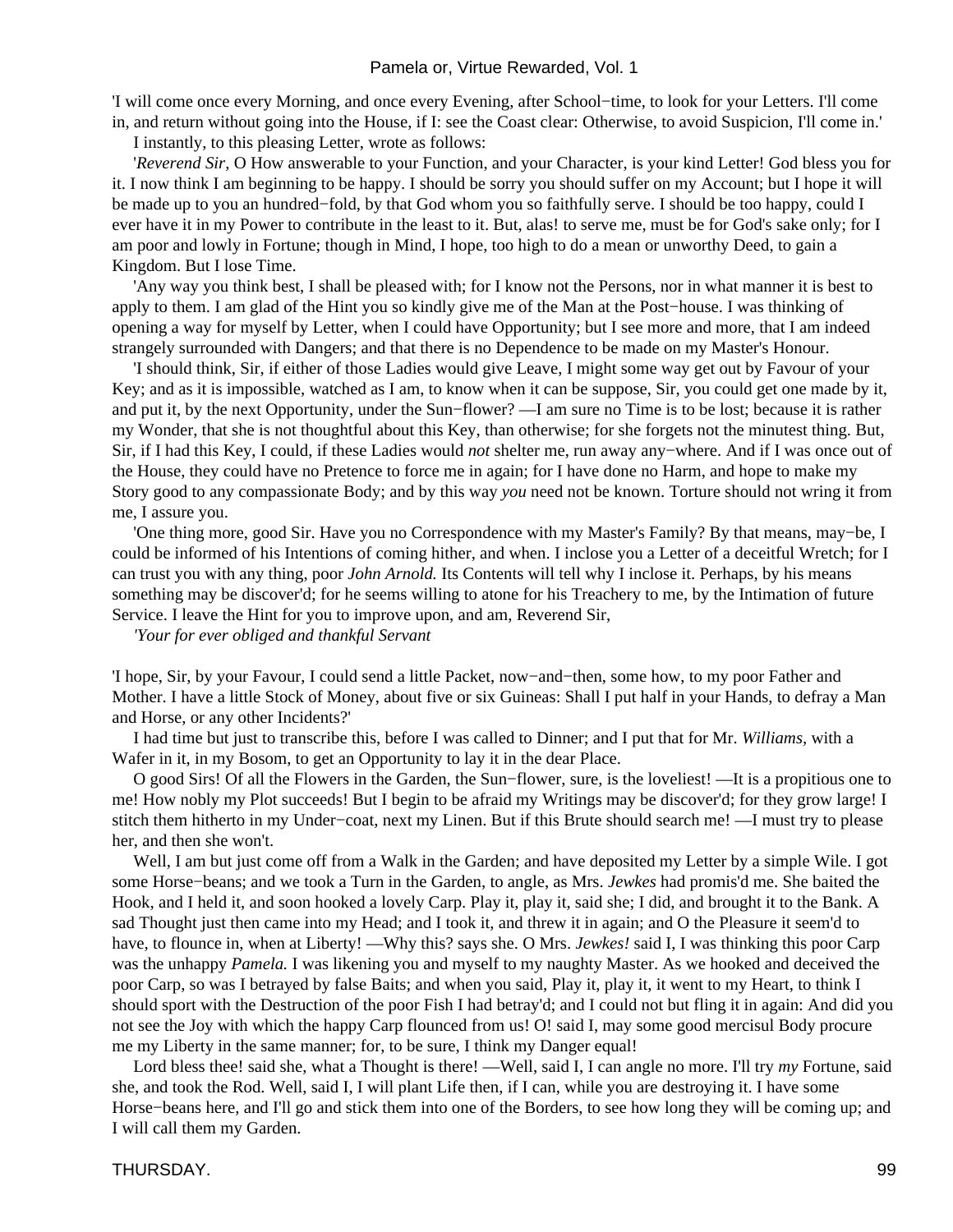So you see, dear Father and Mother (I hope now you will soon see; for, may−be, if I can't get away so soon myself, I may send my Papers, some how) I say, you will see, that this furnishes me a good Excuse to look after my Garden another time; and if the Mould should look a little freshish, it won't be so much suspected. She mistrusted nothing of this; and I went and stuck in here and there my Beans, for about the Length of five Ells, of each side of the Sun−flower; and easily reposited my Letter. And not a little proud am I of this Contrivance. Sure something will do at last. God grant it!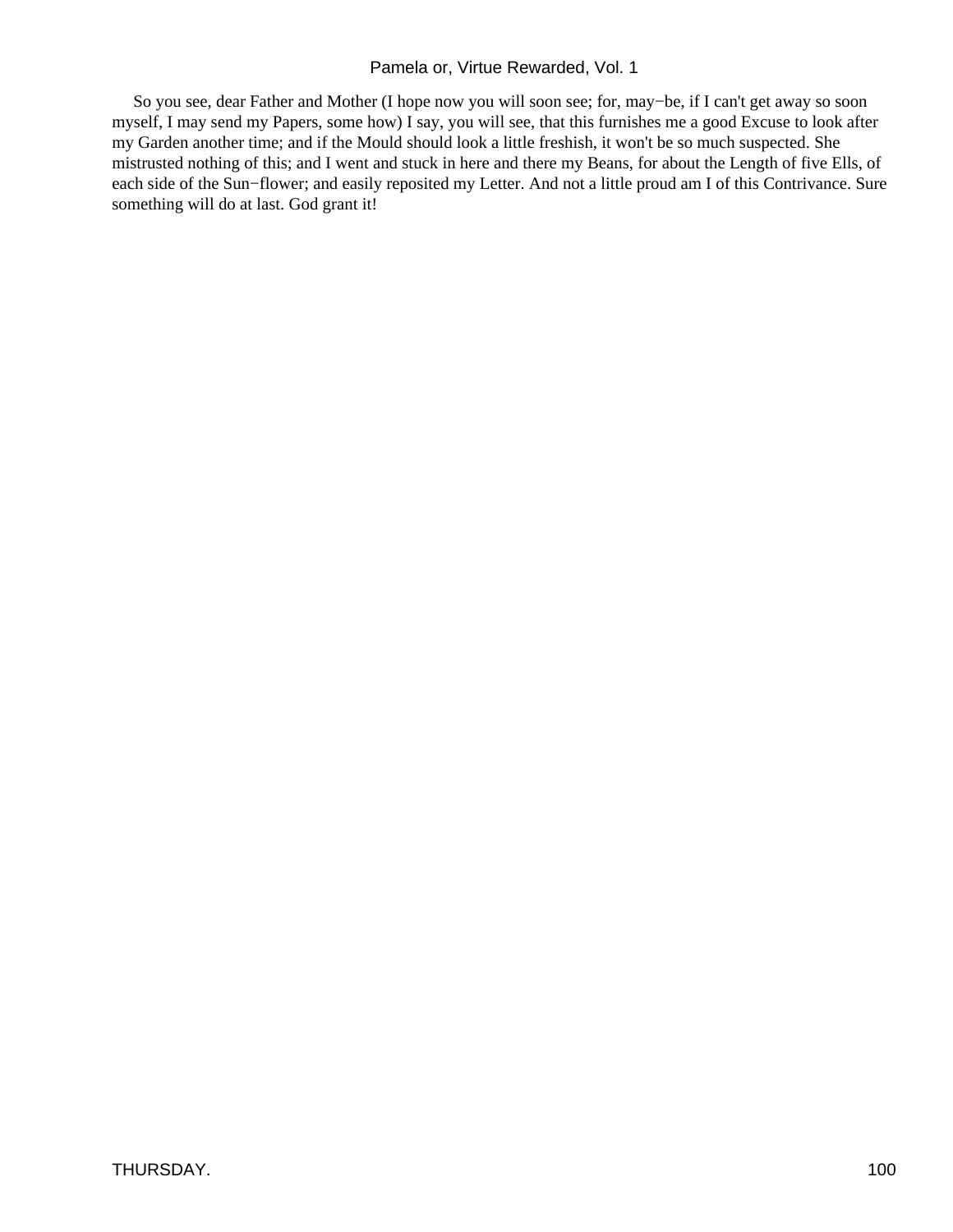## **FRIDAY, SATURDAY.**

 I have just now told you a Trick of mine; now I'll tell you a Trick of this wicked Woman's. She comes up to me; says she, I have a Bill I cannot change till to−morrow; and a Tradesman wants his Money most sadly; and I don't love to turn poor Tradesfolks away without their Money: Have you any about you? How much will do, said I? I have a little! Oh! said she, I want eight Pounds. Alack, said I, I have but between five and six. Lend me that, said she, till to−morrow. I did so; and she went down Stairs: And when she came up, she laugh'd, and said, Well, I have paid the Tradesman: Said I, I hope you'll give it me again to−morrow. At that, the Assurance, laughing loud, said, Why, what Occasion have you for Money? To tell you the Truth, Lambkin, I didn't want it. I only fear'd you might make a bad Use of it; and now I can trust *Nan* with you a little oftener, especially as I have got the Key of your Portmanteau; so that you can neither corrupt her with Money or fine things. Never did any body look more silly than I! —O how I fretted to be so foolishly outwitted! —And the more, as I had hinted to Mr. *Williams,* to have some to defray the Charges of my sending to you. I cry'd for Vexation! —And now I have not five Shillings left to support me, if I *can* get away! —Was ever such a Fool as I! I must be priding myself in my Contrivances indeed! Said I, was this in your Instructions, *Wolfkin?* for she called me *Lambkin. Jezebel,* you mean, Child, said she! —Well, I now forgive you heartily; let's buss, and be Friends! — Out upon you, said I! I cannot bear you. But I durst not call her Names again; for I dread her huge Paw most sadly. The more I think of this thing, the more do I regret it!

 This Night the Man from the Post−house brought a Letter for Mrs. *Jewkes,* in which was one inclosed to me: She brought it me up. Said she, Well, my good Master don't forget us. He has sent you a Letter; and see what he writes to me. So she read, That he hoped her fair Charge was well, happy, and contented: Ay to be sure, said I, I can't chuse! —That he did not doubt her Care and Kindness to me; that I was very dear to him, and she could not use me too well; and the like. There is a Master for you, said she! Sure you will love and pray for him. I desir'd her to read the rest. No, no, said she, but I won't. Said I, Are there are any Orders for taking my Shoes away, and for beating me? No, said she, nor about *Jezebel* neither. Well, said I, I cry Truce; for I have no mind to be beat again. I thought, said she, we had forgiven one another.

My Letter is as follows:

*My dearest* Pamela, I Begin to repent already, that I have bound myself, by Promise, not to see you till you give me Leave; for I think the Time very tedious. Can you place so much Confidence in me, as to invite me down? Assure yourself that your Generosity shall not be thrown away upon me. I the rather would press this, as I am uneasy for your Uneasiness; for Mrs. *Jewkes* acquaints me that you take your Restraint very heavily; and neither eat, drink, nor rest well; and I have too great an Interest in your Health, not to wish to shorten the Time of this Trial to you; which will be the Consequence of my coming down to you. *John* too, has intimated to me your Concern, with a Grief that hardly gave him Leave for Utterance; a Grief that a little alarm'd my Tenderness for you. Not that I fear any thing, but that your Disregard to me, which yet my proud Heart will hardly permit me to own, may throw you upon some Rashness, that might encourage a daring Hope: But how poorly do I descend, to be anxious about such a Menial as he? —I will only say one thing, that if you will give me Leave to attend you at the Hall, (consider who it is that requests this from you as a Favour) I solemnly declare, that you shall have Cause to be pleased with this obliging Mark of your Confidence in me, and Consideration for me; and if I find Mrs. *Jewkes* has not behaved to you with the Respect due to one I so dearly love, I will put it intirely into your Power to discharge her the House, if you think proper; and Mrs. *Jervis,* or who else you please, shall attend you in her place. This I fay on a Hint *John* gave me, as if you resented something from that Quarter. Dearest *Pamela,* answer favourably this earnest Request of one that cannot live without you, and on whose Honour to you, you may absolutely depend; and so much the more, as you place a Confidence in it. I am, and assuredly ever will be,

'*Your faithful and affectionate,* &c.

'You will be glad, I know, to hear your Father and Mother are well, and easy upon your last Letter. That gave me a Pleasure that I am resolved you shall not repent. Mrs. *Jewkes* will convey to me your Answer.'

I but slightly read this Letter for the present, to give way to one I had hopes of finding by this time, from Mr.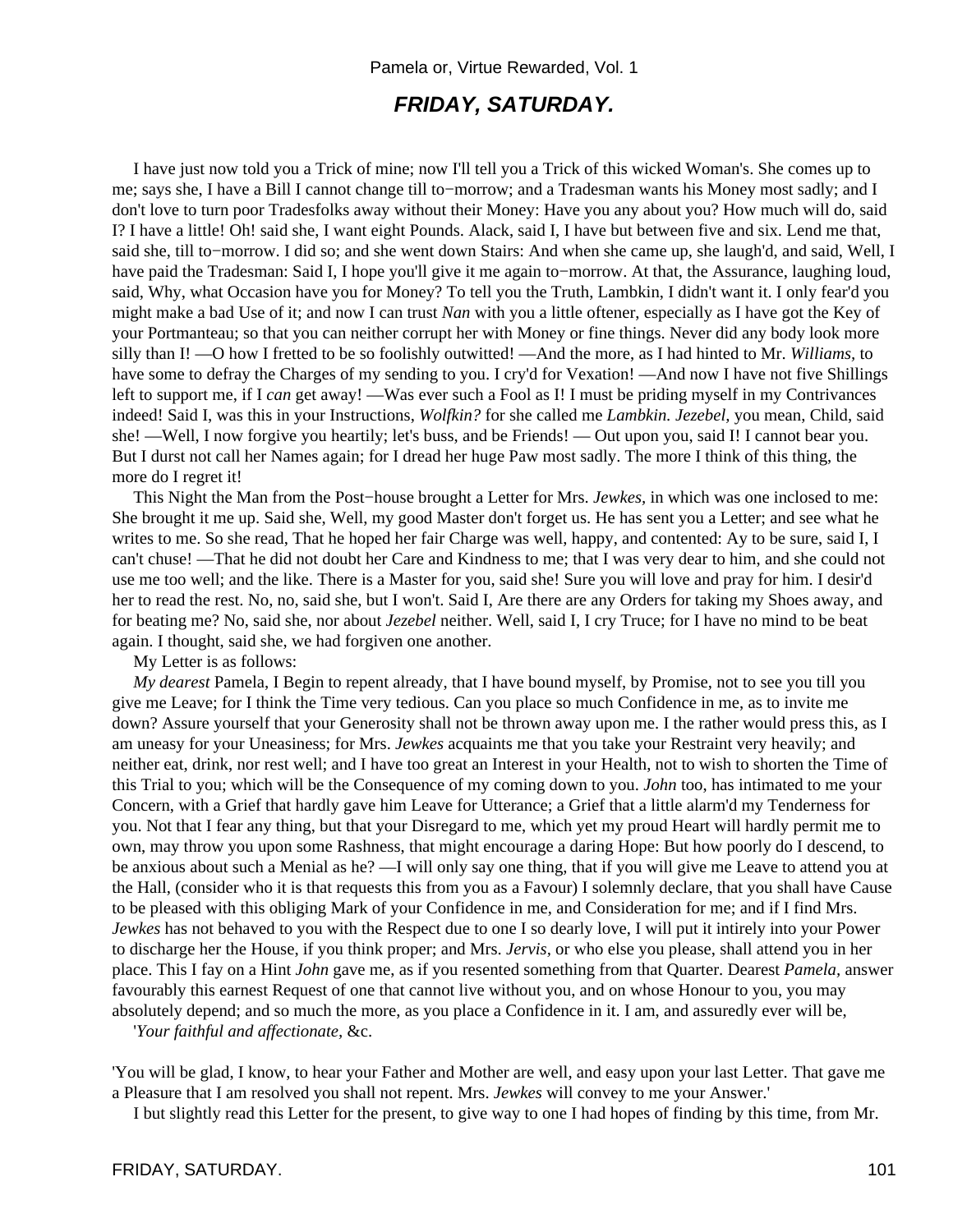*Williams.* I took, in Mrs. *Jewkes's* Company, an Evening Turn, as I call'd it, and walking by the Place, I said, Do you think Mrs. *Jewkes,* any of my Beans can have struck since Yesterday? She laugh'd, and said, You are a poor Gardener; but I love to see you divert yourself. She passing on, I found my good Friend had provided for me, and slipping it in my Bosom, for her Back was towards me, Here, said I, having a Bean in my Hand, is one of them; but it has not stirr'd. No, to be sure, said she; and turn'd upon me a most wicked Jest, unbecoming the Mouth of a Woman, about Planting, *&c.* —When I came in, I hy'd to my Closet, and read as follows.

 'I am sorry to tell you, that I have a Repulse from Lady *Jones.* She is concerned at your Case, she says, but don't care to make herself Enemies. I apply'd to Lady *Darnford,* and told her in the most pathetick manner I could, your sad Story, and shew'd her your more pathetick Letter. I found her well dispos'd; but she would advise with Sir *Simon,* who, by−the−bye, is not a Man of extraordinary Character for Virtue; but he said to his Lady, in my Presence, Why, what is all this, my Dear, but that the 'Squire our Neighbour has a mind to his Mother's Waiting−maid? And if he takes care she wants for nothing, I don't see any great Injury will be done her. He hurts no Family by this.' '(So, my dear Father and Mother, it seems that poor Peoples Honesty is to go for nothing)'. 'And I think, Mr. *Williams,* you, of all Men, should not engage in this Affair, against your Friend and Patron. He spoke this in so determin'd a manner, that the Lady had done; and I had only to beg no Notice should be taken of the Matter as from me.

 'I have hinted your Case to Mr. *Peters,* the Minister of this Parish, but I am concern'd to say, that he imputed selfish Views to me, as if I would make an Interest in your Affections, by my Zeal. And when I represented the Duties of our Function,  $\&c$ . and protested my Disinterestedness, he coldly said, I was very good; but was a young Man, and knew little of the World. And tho' 'twas a Thing to be lamented, yet when he and I set about to reform the World in this respect, we should have enough upon our Hands; for, he said, it was too common and fashionable a Case to be withstood by a private Clergyman or two: And then he utter'd some Reflections upon the Conduct of the Fathers of the Church, in regard to the first Personages of the Realm, as a Justification of his Coldness on this score.

 'I represented the different Circumstances of your Affair; that other Women liv'd evilly by their own Consent, but to serve you, was to save an Innocence that had but few Examples; and then I shew'd him your Letter.

 'He said, It was prettily written; and he was sorry for you; and that your good Intentions ought to be encourag'd; but what, said he, would you have me do, Mr. *Williams?* Why, suppose Sir, said I, you give her Shelter in your House, with your Spouse and Niece, till she can get to her Friends? —What, and imbroil myself with a Man of the 'Squire's Power and Fortune! No, not I, I'll assure you! —And he would have me consider what I was about. Besides, she owns, said he, that he promises to do honourably by her; and her Shyness will procure her good Terms enough; for he is no covetous nor wicked Gentleman; except in this Case; and 'tis what all young Gentlemen will do.

 'I am greatly concern'd for him, I assure you; but am not discourag'd by this ill Success, let what will come of it, if I can serve you.

 'I don't hear, as yet, that the 'Squire is coming; I am glad of your Hint as to that unhappy Fellow *John Arnold;* something, perhaps, will strike out from that, which may be useful. As to your Pacquets, if you seal them up, and lay them in the usual Place, if you find it not mistrusted, I will watch an Opportunity to convey them; but if they are large, you had best be very cautious. This evil Woman, I find, mistrusts me much.

 'I just hear that the Gentleman is dying, whose Living the 'Squire has promis'd me. I have almost a Scruple of taking it, as I am acting so contrary to his Desires; but I hope he'll one Day thank me for it. As to Money, don't think of it at present. Be assured you may command all in my Power to do for you, without Reserve.

 'I believe, when we hear he is coming, it will be best to make use of the Key, which I shall soon procure you; and I can borrow a Horse for you, I believe, to wait within half a Mile of the Back−Door, over the Pasture; and will contrive byimyself, or somebody, to have you conducted some Miles distant, to some one of the Villages there−abouts; so don't be discomforted, I beseech you. I am, excellent Mrs. *Pamela,*

*'Your faithful Friend, &c.'*

 I made a thousand sad Reflections upon the former Part of this honest Gentleman's kind Letter; and but for the Hope he gave me at last, should have given up my Case as quite desperate. I then wrote to thank him most gratefully for his kind Endeavour; to lament the little Concern the Gentry had for my deplorable Case; the Wickedness of the World to first give way to such iniquitous Fashions, and then plead the Frequency of them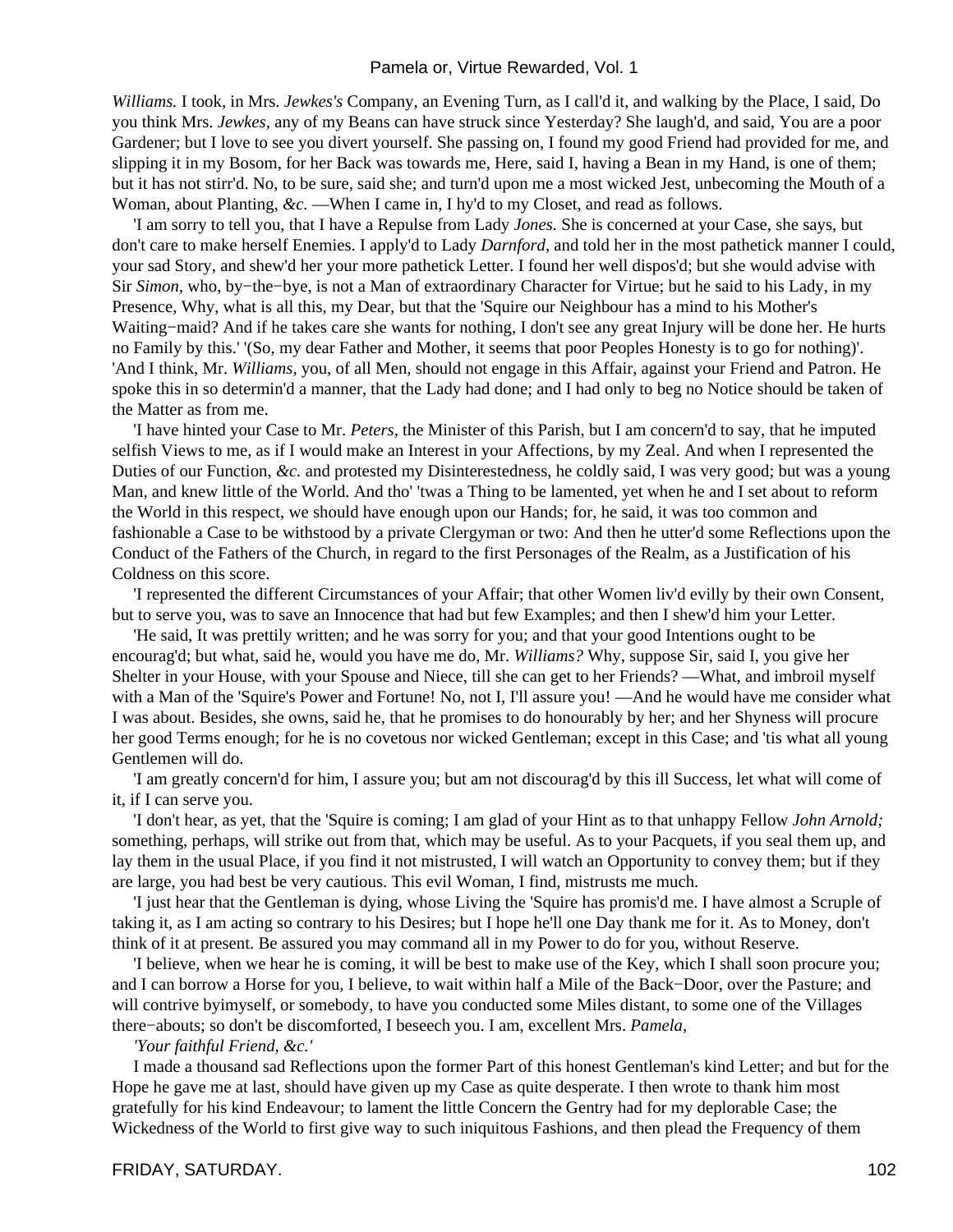against the Offer to amend them; and how unaffected People were to the Distresses of others. I recall'd my former Hint as to whiting to Lady *Davers,* which I fear'd, I said, would only serve to apprize her Brother, that she knew his wicked Scheme, and more harden him in it, and make him come down the sooner, and to be the more determin'd on my Ruin; besides, that it might make Mr. *Williams* guess'd at, as a means of conveying my Letter; and being very fearful, that if that good Lady would interest herself in my Behalf, (which was a Doubt, because she both lov'd and fear'd her Brother) it would have no Effect upon him; and that, therefore, I would wait the happy Event I might hope for from his kind Assistance in the Key and the Horse, *&c.* I intimated my Master's Letter, begging to be permitted to come down; was fearful it might be sudden; and that I was of Opinion no Time was to be lost; for we might lose all our Opportunities, *&c.* telling him the Money−trick of this vile Woman, *&c.*

 I had not time to take a Copy of this Letter, I was so watch'd. But when I had it ready in my Bosom, I was easy. And so I went to seek out Mrs. *Jewkes,* and told her I would have her Advice upon the Letter I had receiv'd from my Master, which Point of Confidence in her, pleas'd her not a little. Ay, said she, now this is something like. Why, we'll take a Turn in the Garden, or where you please. I pretended it was indifferent to me; and so we walk'd into the Garden. I began to talk to her of the Letter; but was far from acquainting her with all the Contents; only that he wanted my Consent to come down, and hop'd she us'd me kindly, *&c.* And I said, Now, Mrs. *Jewkes,* let me have your Advice as to this. Why then, said she, I will give it you freely. E'en send to him to come down. It will highly oblige him, and I dare say you'll fare the better for it. How the better? said I—I dare say, you think yourself that he intends my Ruin. I hate, said she, that foolish Word; *your Ruin!* —Why ne'er a Lady in the Land may live happier than you, if you will, or be more honourably used.

 Well, Mrs. *Jewkes,* said I, I shall not at this time dispute with you about the Words *Ruin* or *honourable.* I thank God, we have quite different Notions of both; but now I will speak plainer than ever I did. Do you think he intends to make Proposals to me, as to a kept Mistress, or kept Slave rather; or do you not? —Why, Lambkin, said she, what dost thou think thyself? —I fear, said I, he does. Well, said she, but if he does, for I know nothing of the Matter, I assure you; you may have your own Terms—I see that; for you may do any thing with him.

 I could not bear this to be spoken, tho' it was all I fear'd of a long time; and began to exclaim most sadly. Nay, said she, he may marry you, as far as I know. —No, no, said I, that cannot be—I neither desire nor expect it. His Condition don't permit me to have such a Thought, and that, and the whole Series of his Conduct to me, convinces me of the contrary; and you would have me invite him to come down, would you? Is not this to invite my Ruin?

 'Tis what I would do, said she, in your Place; and if it was to be as you *think,* I should rather be out of my Pain, than live in continual Frights and Apprehensions, as you do. No, said I, an Hour of Innocence is worth an Age of Guilt; and were my Life to be made ever so miserable by it, I should never forgive myself, if I were not to lengthen out to the longest Minute my happy Time of Honesty. Who knows what God may do for me!

 Why, may−be, said she, as he loves you so well, you may prevail upon him by your Prayers and Tears; and for that Reason, I should think you'd better let him come down. Well, said I, I will write him a Letter, because he expects an Answer, or may−be he will make that a Pretence to come down. You'll send it for me. How can it go?

 I'll take care of that, said she; it is in my Instructions —Ay, thought I, so I doubt, by the Hint Mr. *Williams* gave me, about the Post−house.

 The Gardener coming by, I said, Mr. *Jacob* I have planted a few Beans, and I call it my Garden. It is just by the Door out−yonder, I'll shew it you; pray don't dig them up. So I went on with him; and when we had turn'd the Alley out of her Sight, and were near the Place, said I, Pray step to Mrs. *Jewkes,* and ask her if she has any more Beans for me to plant? He smil'd, I suppose at my Foolishness, and I popt the Letter under the Mould, and stept back, as if waiting for his Return; which being near, was immediate, and she follow'd him. What should I do with Beans? said she—and sadly scar'd me; for she whisper'd me, I am afraid of some Fetch! you don't use to send of such simple Errands— What Fetch? said I; it is hard I can neither stir, nor speak, but I must be suspected—Why, said she, my Master writes me, that I must have all my Eyes about me; for, tho' you are as innocent as a Dove, yet you're as cunning as a Serpent. But I'll forgive you if you cheat me!

 Then I thought of my Money, and could have call'd her Names, had I dar'd: And I said, Pray, Mrs. *Jewkes,* now you talk of forgiving me if I cheat you; be so kind as to pay me my Money; for tho' I have no Occasion for it, yet I know you was but in Jest, and intended to give it me again. You shall have it in a proper time, said she; but, indeed, I was in earnest to get it out of your Hands, for fear you should make an ill Use of it. And so we cavilled upon this Subject as we walk'd in, and I went up to write my Letter to my Master; and, as I intended to shew it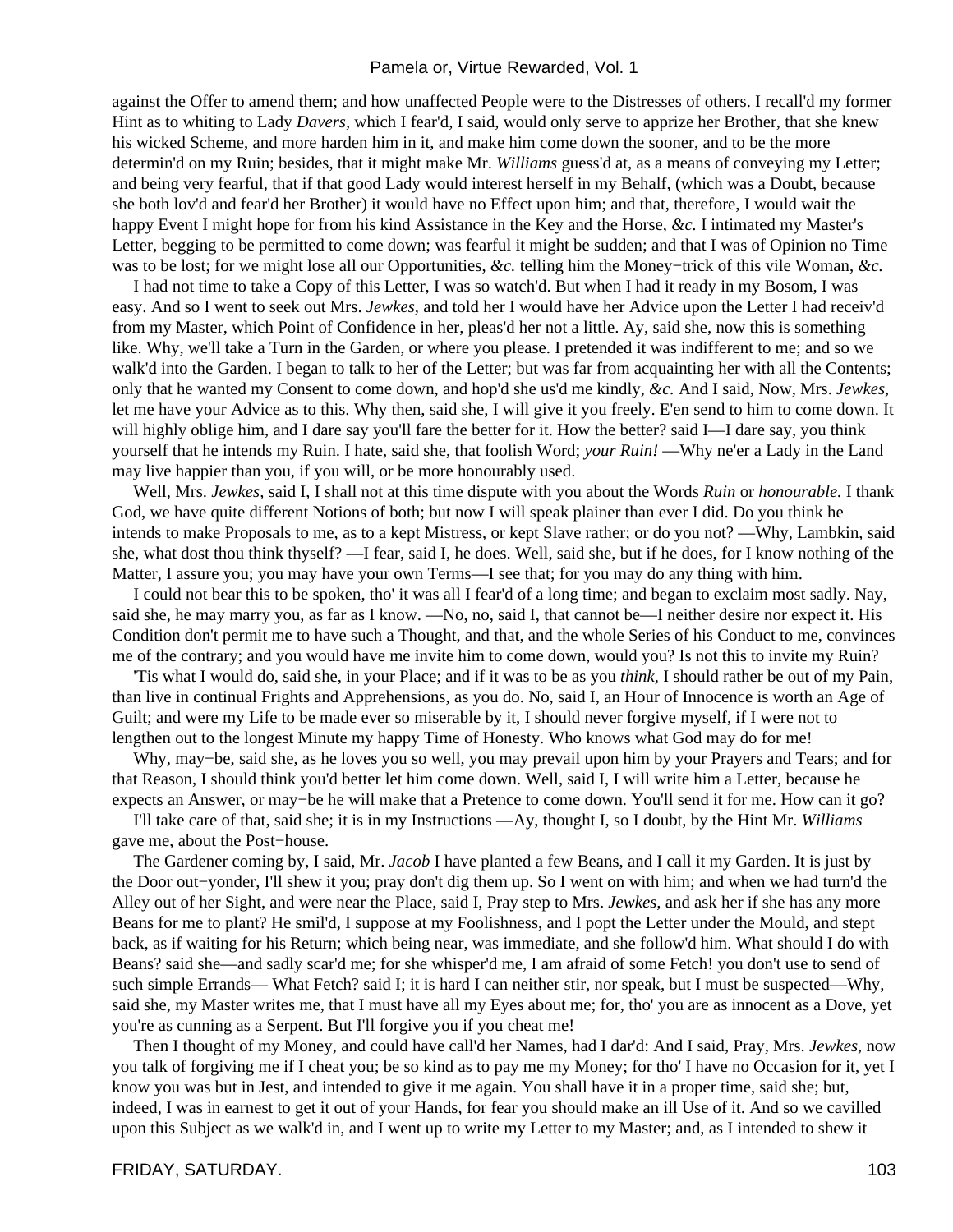her, I resolved to write accordingly as to her Part of it; for I made little Account of the Offer of Mrs. *Jervis* to me, instead of this wicked Woman, (tho' the most agreeable thing that could have befallen me, except my Escape from hence) nor indeed of any thing he said: For to be honourable, in the just Sense of the Word, he need not have caus'd me to be run away with, and confin'd as I am. I wrote as follows:

*Honoured Sir*, When I consider how easily it is for you to make me happy, since all I desire is to be permitted to go to my poor Father and Mother: When I reflect upon your former Proposal to me, in relation to a certain Person, not one Word of which is now mentioned; and upon my being in that strange manner run away with, and still kept here a miserable Prisoner; do you think, Sir, (pardon your poor Servant's Freedom; my Fears make me bold; do you think, I say) that your general Assurances of Honour to me, can have the Effect upon me, that, were it not for these Things, all your Words ought to have? —O good Sir! I too much apprehend, that *your* Notions of Honour and *mine* are very different from one another: And I have no other Hope but in your continued Absence. If you have any Proposals to make me, that are consistent with your honourable Professions, in my humble Sense of the Word, a few Lines will communicate them to me, and I will return such an Answer as befits me. But, Oh! what Proposals can one in your high Station have to make to one in my low one! I know what belongs to your Degree too well, to imagine, that any thing can be expected but sad Temptations, and utter Distress, if you come down; and you know not, Sir, when I am made desperate, what the wretched *Pamela dares to do!*

 'Whatever Rashness you may impute to me, I cannot help it, but I wish I may not be forced upon any, that otherwise would never enter into my Thoughts. Forgive me, Sir, my Plainness; I should be loth to behave to my Master unbecomingly; but I must needs say, Sir, my Innocence is so dear to me, that all other Considerations are, and, I hope, shall ever be, treated by me as Niceties, that ought, for that, to be dispensed with. If you mean honourably, why, Sir, should you not let me know it plainly? Why is it necessary to imprison me, to convince me of it? And why must I be close watch'd and attended, hinder'd from stirring out, from speaking to any body, from going so much as to Church to pray for you, who have been till of late so generous a Benefactor to me? Why, Sir, I humbly ask, why all this, if you mean honourably? —It is not for me to expostulate so freely, but in a Case so near to me, with you, Sir, so infinitely my Superior. Pardon me, I hope you will; but as to any the least Desire of seeing you, I cannot so much as bear the dreadful Apprehension. Whatever you have to propose, whatever you intend by me, let my Assent be that of a free Person, mean as I am, and not of a sordid Slave, who is to be threatened and frightened into a Compliance, that your Conduct to her seems to imply would be otherwise abhorr'd by her. — My Restraint is indeed hard upon me. I am very uneasy under it. Shorten it, I beseech you, or—But I will not dare to say more, than that I am

#### *'Your greatly oppressed unhappy Servant.'*

 After I had taken a Copy of this, I folded it up, and Mrs. *Jewkes* coming up, just as I had done, sat down by me, and said, when she saw me direct it, I wish you would tell me if you have taken my Advice, and consented to my Master's coming down. If it will oblige you, said I, I will read it to you. That's good, said she, then I'll love you dearly. —Says I, then you must not offer to alter one Word. I won't, said she; so I read it to her, and she prais'd me much for my Wording it; but said, she thought I push'd the Matter very close; and it would better bear talking of, than writing about. She wanted an Explanation or two, as about the Proposal to a *certain Person;* but I said she must take it as she heard it. Well, well, said she, I make no doubt you understand one another, and will do so more and more. I seal'd up the Letter, and she undertook to convey it.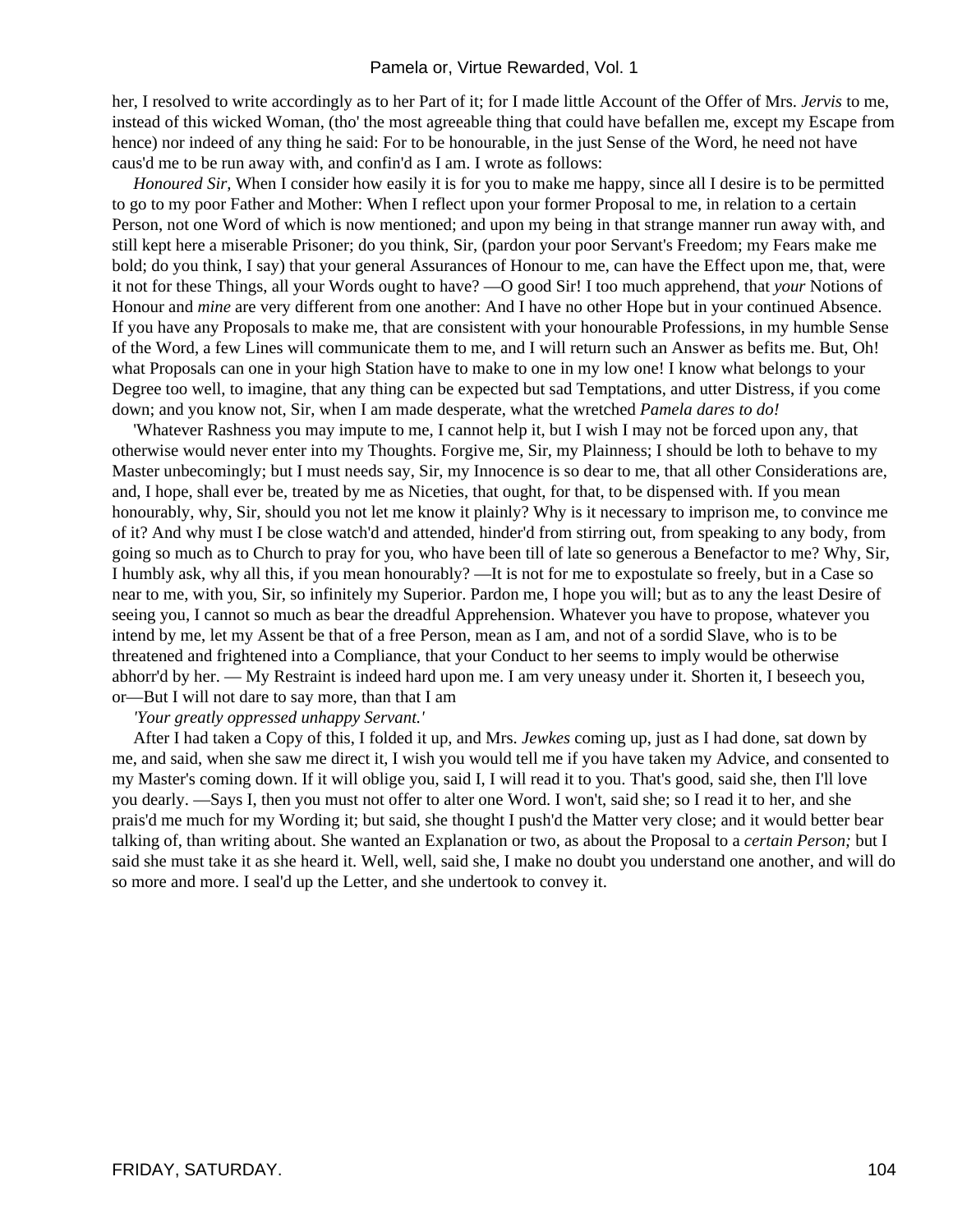## **SUNDAY.**

 For my part, I knew it in vain, to expect to have Leave to go to Church now, and so I did not ask; and I was the more indifferent, because, if I might have had Permission, the Sight of the neighbouring Gentry, who had despis'd my Sufferings, would have given me great Regret and Sorrow, and it was impossible I should have edify'd under any Doctrine preached by Mr. *Peters:* So I apply'd myself to my private Devotions.

 Mr. *Williams* came Yesterday, and this Day, as usual, and took my Letter; but having no good Opportunity, we avoided one another's Conversation, and kept at a Distance: But I was concern'd I had not the Key; for I would not have lost a Moment in that Case, had it been me. When I was at my Devotions, Mrs. *Jewkes* came up, and wanted me sadly to sing her a Psalm, as she had often on common Days importun'd me for a Song upon the Spinnet; but I declin'd it, because my Spirits were so low, I could hardly speak, nor car'd to be spoke to; but when she was gone, I remembering the 137th Psalm to be a little touching, turn'd to it, and took the Liberty to alter it to my Case more; I hope I did not sin in it: But thus I turn'd it.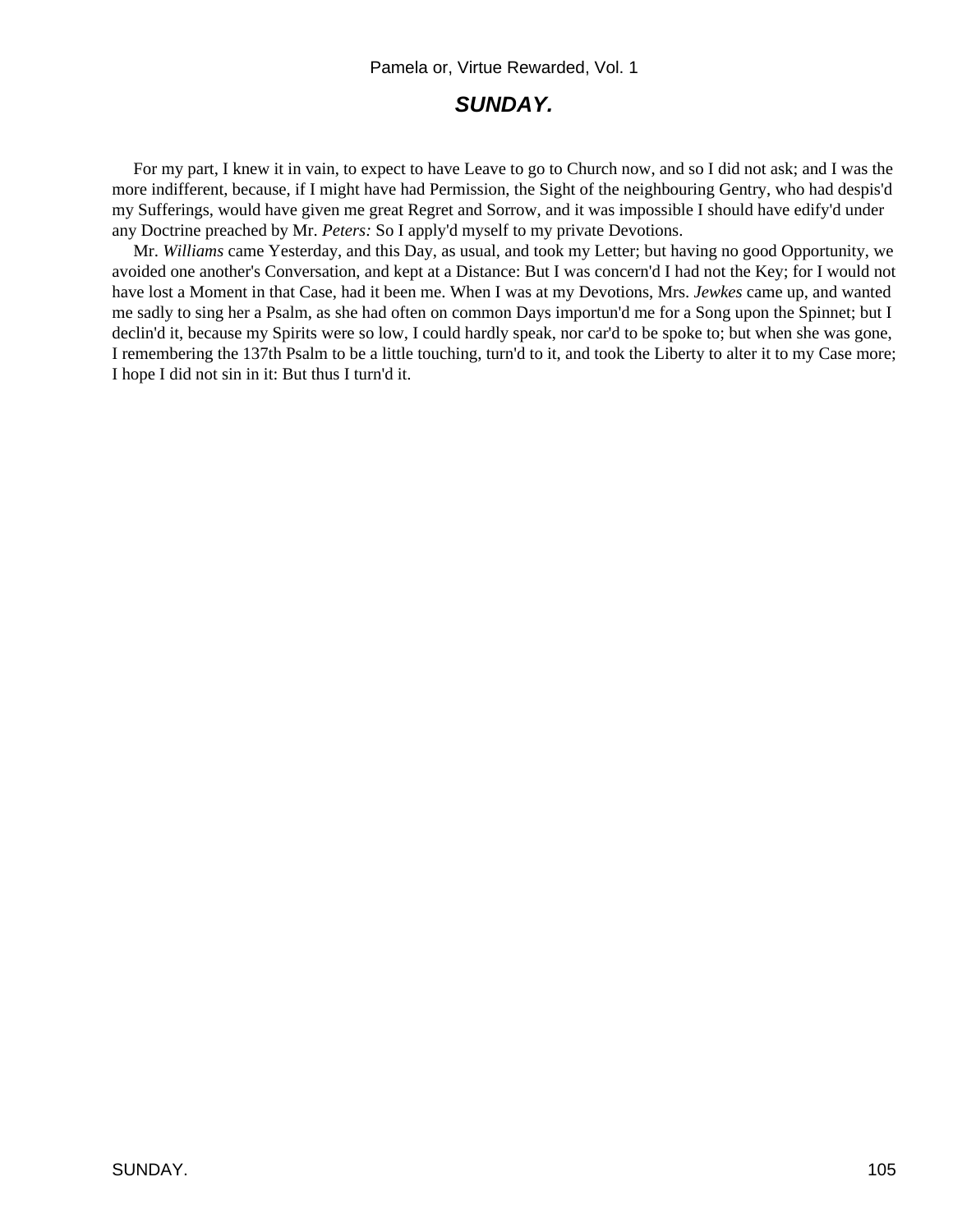**I.**

*When sad I sat in B—n−hall, All watched round about, And thought of ev'ry absent Friend, The Tears for Grief burst out.*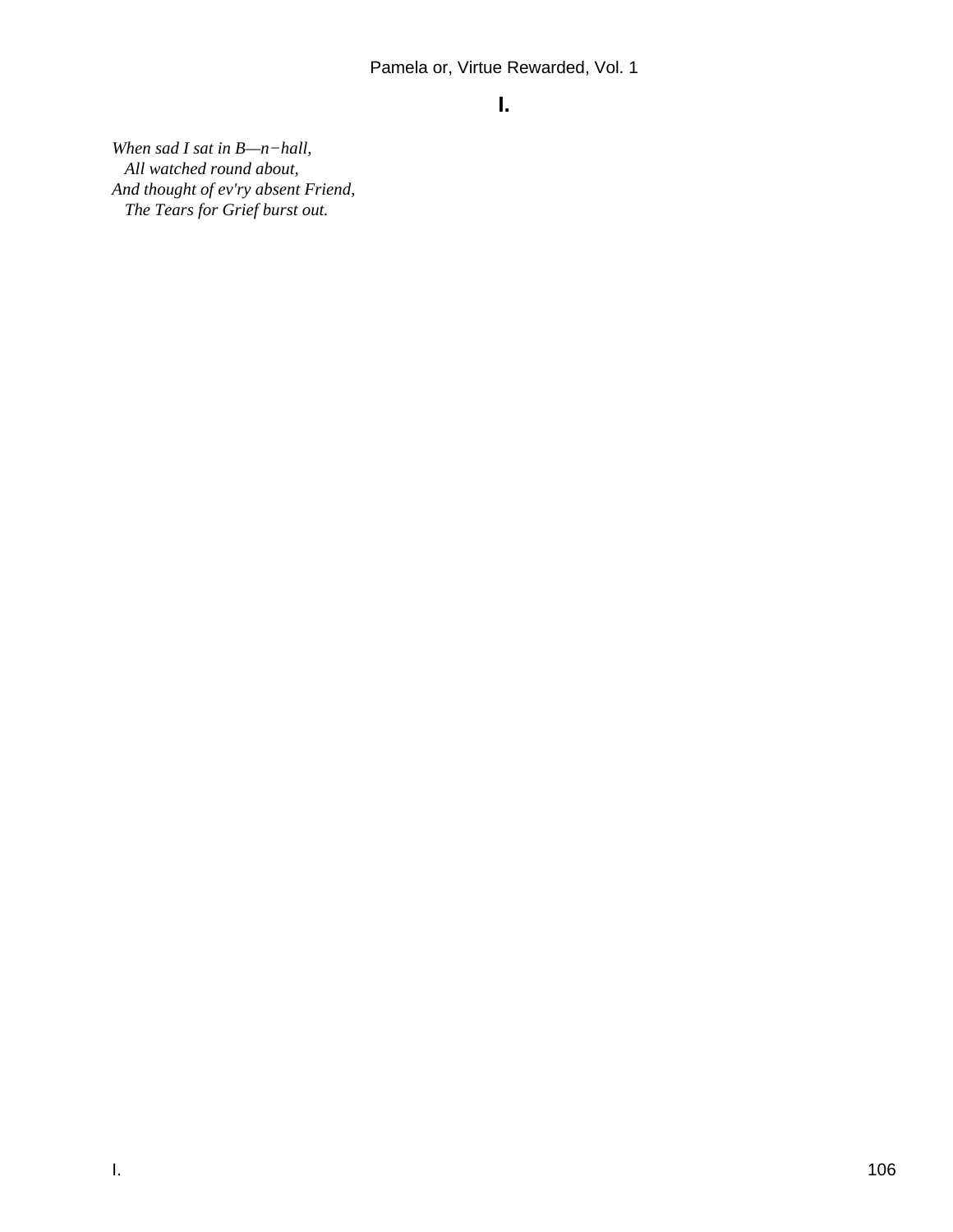# **II.**

*My Joys and Hopes all overthrown, My Heart strings almost broke, Unfit my Mind for Melody, Much more to bear a Joke;*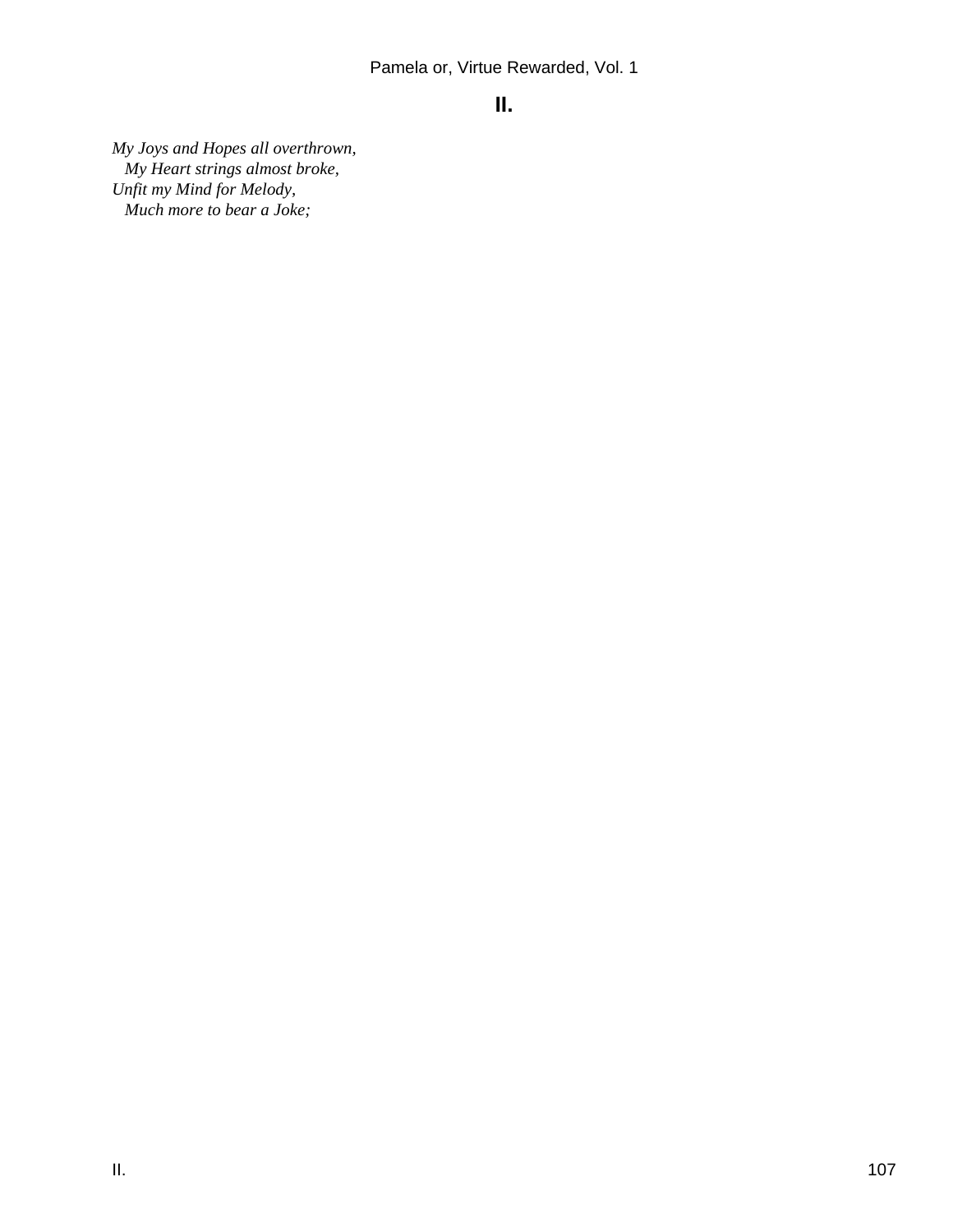## **III.**

*Then she to whom I Prisoner was, Said to me tauntingly, Now chear your Heart, and sing a Song, And tune your Mind to Joy.*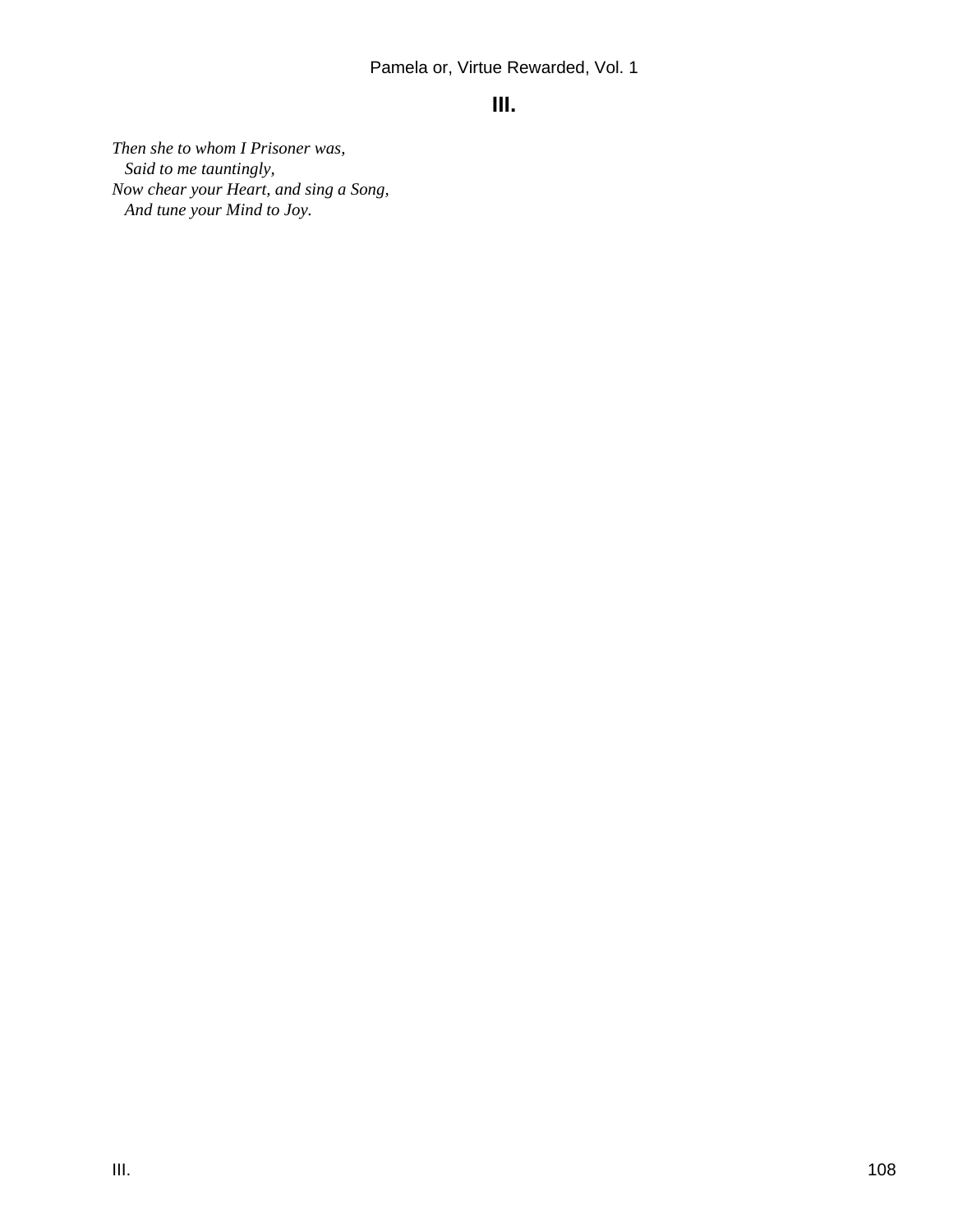# **IV.**

*Alas! said I, how can I frame My heavy Heart to sing; Or tune my Mind, while thus inthrall'd By such a wicked Thing!*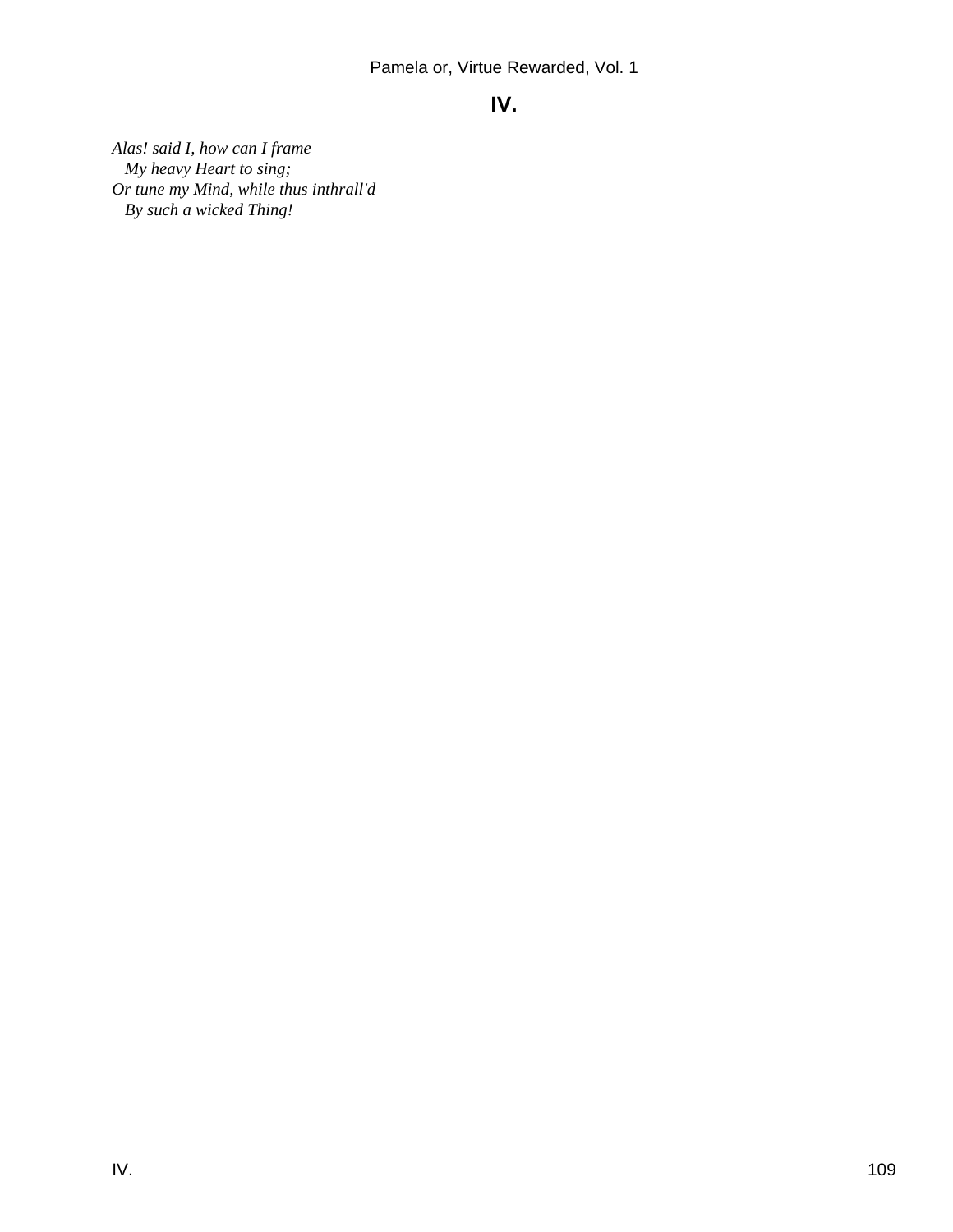# **V.**

*But yet, if from my Innocence I, ev'n in Thought, should slide, Then let my Fingers quite forget The sweet Spinnet to guide.*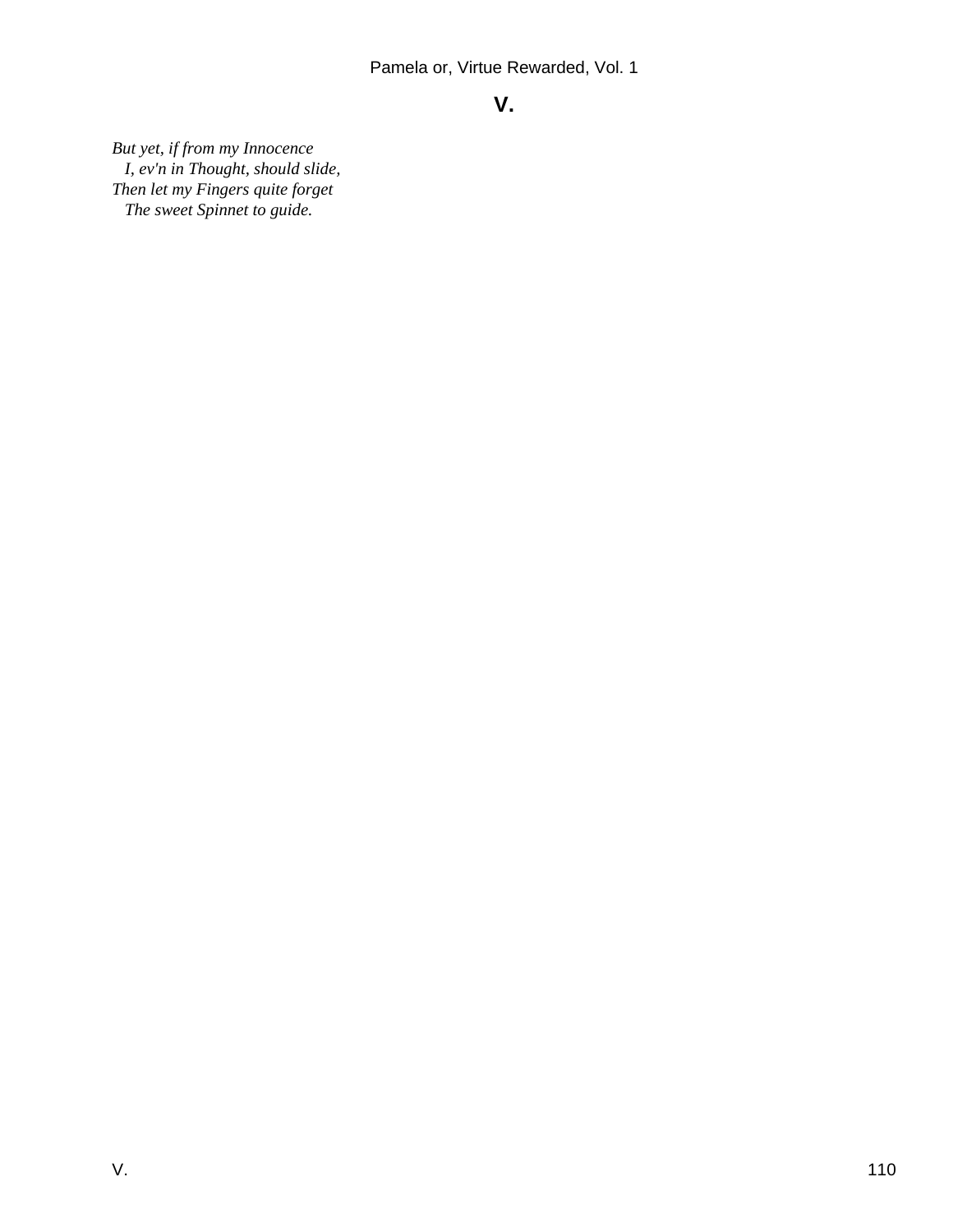# **VI.**

*And let my Tongue within my Mouth Be lock'd for ever fast, If I rejoice, before I see My full Deliv'r ance past.*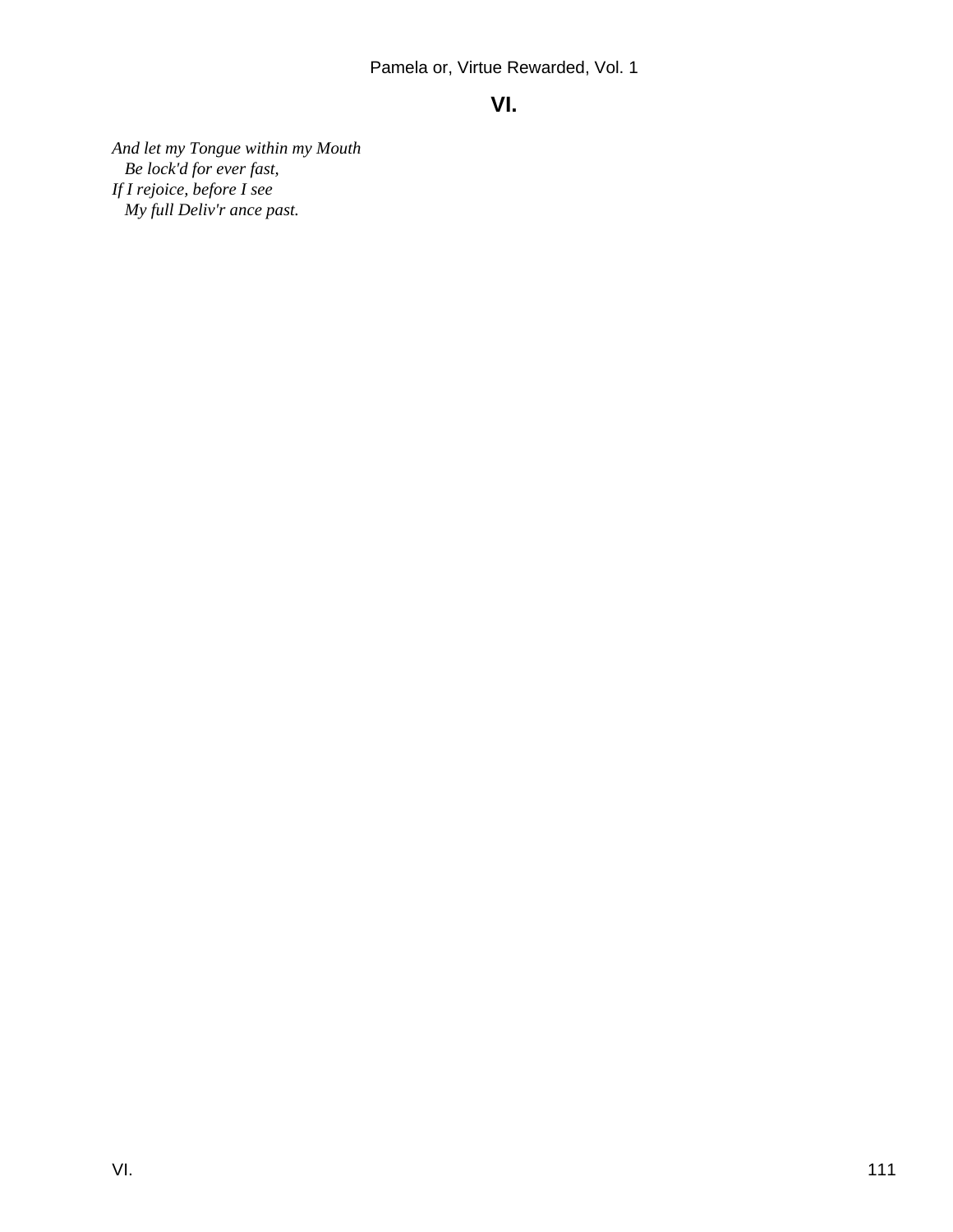## **VII.**

*And thou, Almighty, recompence The Evils I endure, From those who seek my sad Disgrace, So causeless, to procure.*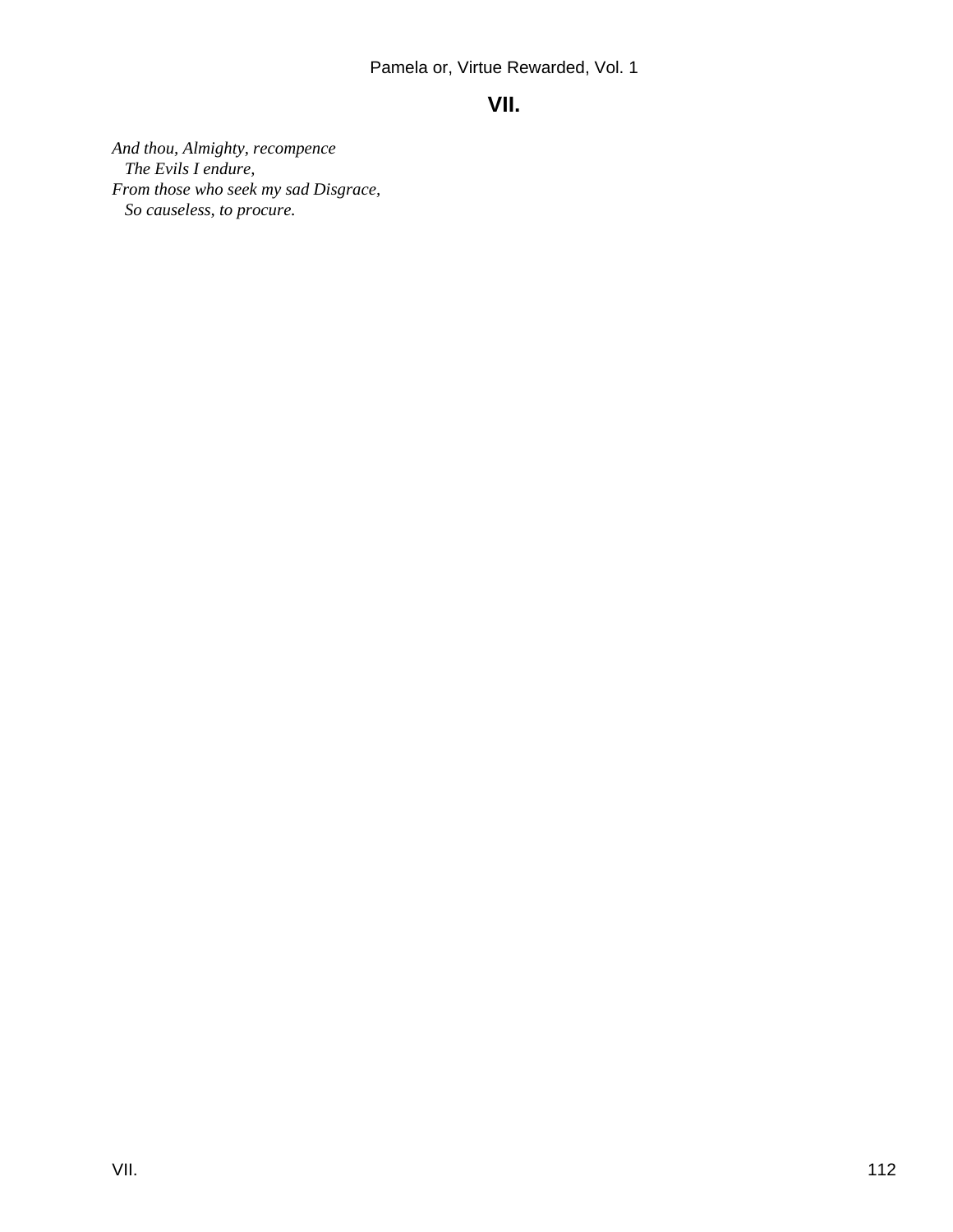# **VIII.**

*Remember, Lord, this Mrs. Jewkes, When with a mighty Sound, She cries, Down with her Chastity, Down to the very Ground!*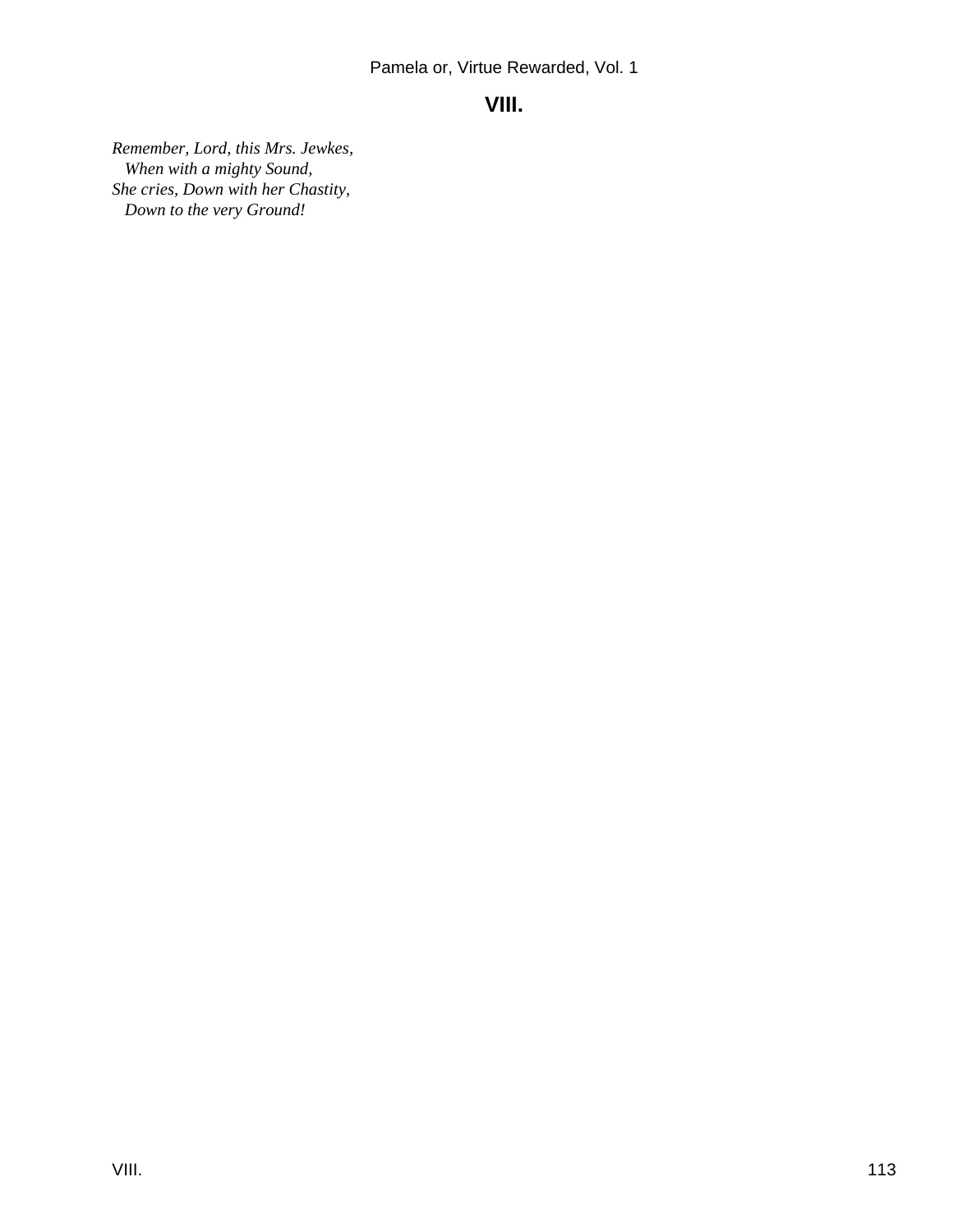## **IX.**

*Ev'n so shalt thou, O wicked One, At length to Shame be brought; And happy shall all those be call'd That my Deliv'r ance wrought.*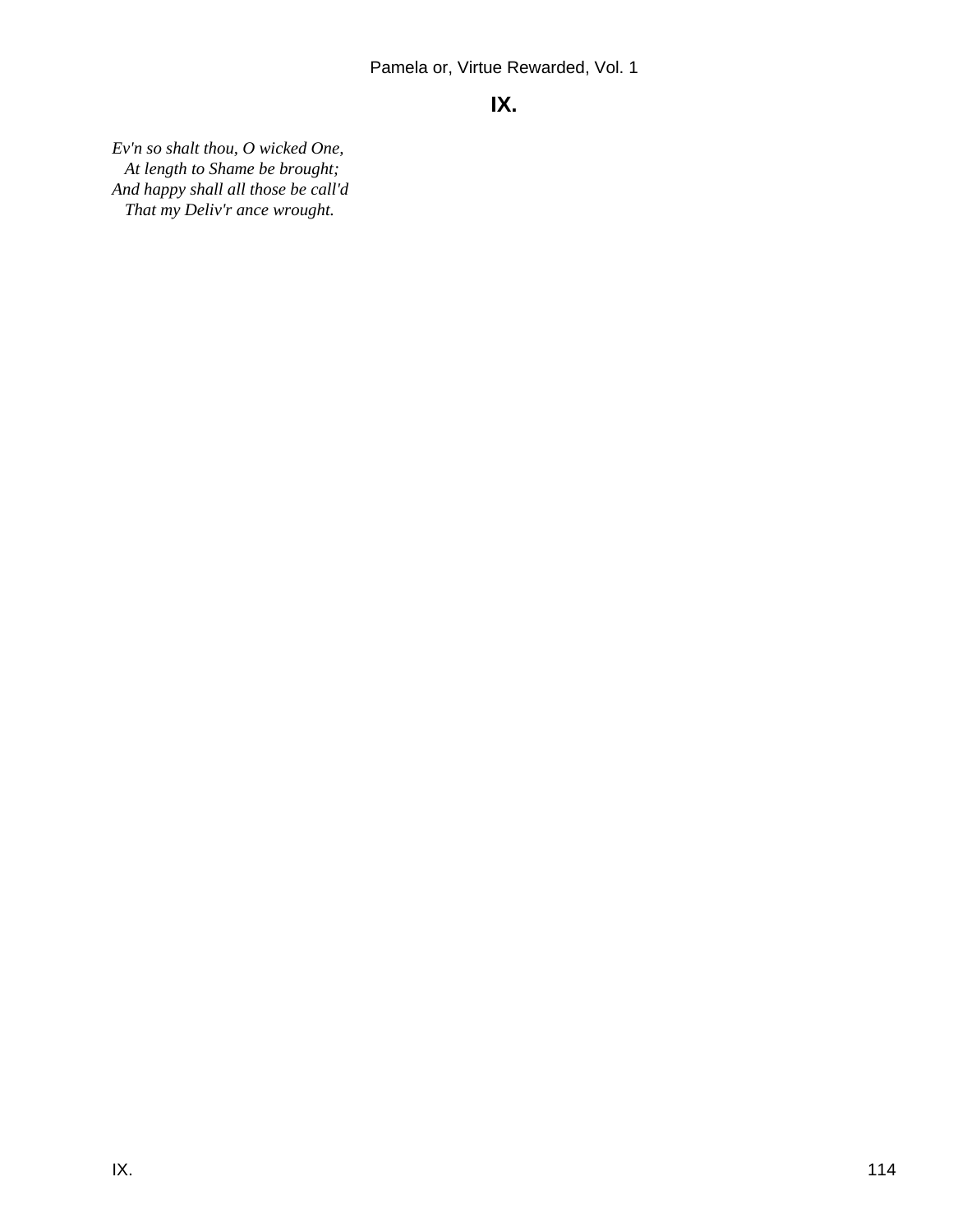# **X.**

*Yea, blessed shall the Man be call'd That shames thee of thy Evil, And saves me from thy vile Attempts, And thee, too, from the D—l.*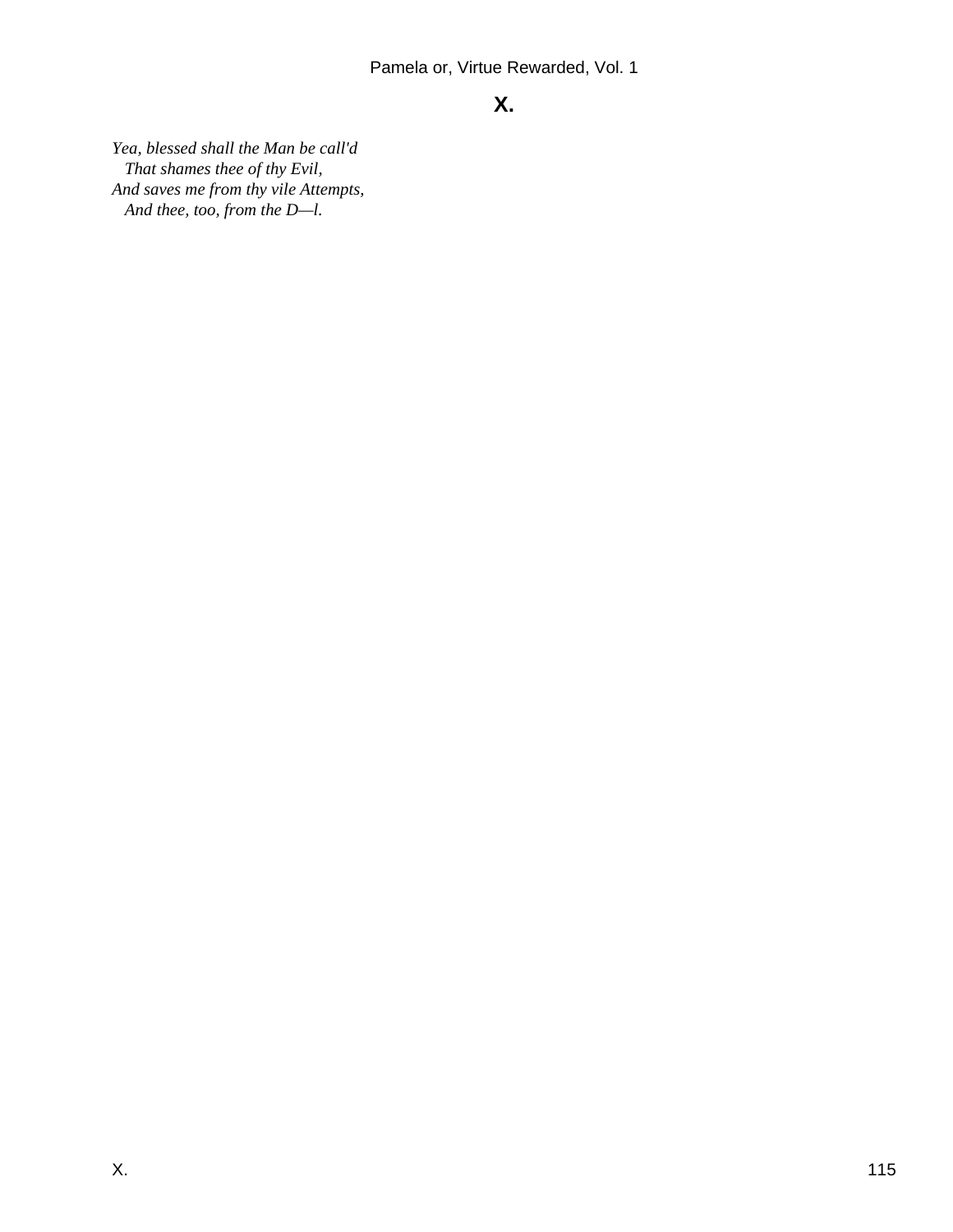## **MONDAY, TUESDAY, WEDNESDAY.**

 I Write now with a little more Liking, tho' less Opportunity, because Mr. *Williams* has got a large Parcel of my Papers safe, in his Hands, to send them to you, as he has Opportunity; so I am not quite uselesly employ'd; and I am deliver'd, besides, from the Fear of their being found, if I should be search'd, or discover'd. I have been permitted to take an Airing five or fix Miles, with Mrs. *Jewkes:* But, tho' I know not the Reason, she watches me more closely than ever; so that we have discontinued, by Consent, for these three Days, the Sun−flower Correspondence.

 The poor Cook−maid has had a bad Mischance; for she has been hurt much by a Bull in the Pasture, by the Side of the Garden, not far from the Back−door. Now this Pasture I am to cross, which is about half a Mile, and then comes to a Common, and near that a private Horse−road, where I hope to find an Opportunity for escaping, as soon as Mr. *Williams* can get me a Horse, and has made all ready for me: For he has got me the Key, which he put under the Mould, just by the Door, as he found an Opportunity to hint to me.

 He just now has signify'd, that the Gentleman is dead, whose Living he has had Hope of, and he came pretendedly to tell Mrs. *Jewkes* of it, and so could speak this to her, before me. She wish'd him Joy; see what the World is! one Man's Death is another Man's Joy: Thus we thrust out one another! —My hard Case makes me serious. He found means to slide a Letter into my Hands, and is gone away: He look'd at me with such Respect and Solemnness at Parting, that Mrs. *Jewkes* said, Why, Madam, I believe our young Parson is half in Love with you—Ah! Mrs. *Jewkes,* said I, he knows better. Said she, (I believe to sound me) Why I can't see you can either of you do better; and I have lately been so touch'd for you, seeing how heavily you apprehend Dishonour from my Master, that I think it is Pity you should not have Mr. *Williams.*

 I knew this must be a Fetch of hers, because, instead of being troubled for me, she had watched me closer, and him too; and so I said, There is not the Man living, that I desire to marry; if I can but keep myself honest, it is all my Desire; and to be a Comfort and Assistance to my poor Parents, if it should be my happy Lot to be so, is the very Top of my Ambition. Well, but, said she, I have been thinking very seriously, that Mr. *Williams* would make you a good Husband, and as he will owe all his Fortune to my Master, he will be very glad, to be sure, to be oblig'd to him for a Wife of his chusing: Especially, said she, such a pretty one, and one so ingenious and genteelly educated.

 This gave me a Doubt, whether she knew of my Master's Intimation of that sort formerly; and I asked her, if she had Reason to surmize, that that was in View? No, she said; it was only her own Thought; but it was very likely that my Master had either that in View, or something better for me. But, if I approv'd of it, she would propose such a thing to her Master directly; and gave a detestable Hint, that I might take Resolutions upon it, of bringing such an Affair to Effect. I told her, I abhorr'd her Insinuation; and as to Mr. *Williams,* I thought him a civil good sort of Man; but as on one side, he was above me; so on the other, of all Things, I did not love a Parson. So finding she could make nothing of me, she quitted the Subject.

 I will open his Letter by−and−by, and give you the Contents of it; for she is up and down, so much, that I am afraid of her catching me.

 Well, I see Providence has not abandon'd me. I shall be under no Necessity to make Advances to Mr. *Williams,* if I was, as I am sure I am not, dispos'd to it. This is his Letter.

 'I Know not how to express myself, lest I should appear to you to have a selfish View in the Service I would do you. But I really know but one effectual and honourable Way to disengage yourself, from the dangerous Situation you are in. It is that of Marriage with some Person that you could make happy in your Approbation. As for my own part, it would be, as Things stand, my apparent Ruin; and, worse still, I should involve you in Misery too. But yet, so great is my Veneration for you, and so intire my Reliance in Providence, on so just an Occasion, that I should think myself but too happy, if I might be accepted. I would, in this Case, forego all my Expectations, and be your Conductor to some safe Distance. But why do I say, *in this Case?* That I will do, whether you think fit to reward me so eminently or not. And I will, the Moment I hear of the 'Squire's setting out, (and I think now I have settled a very good Method of Intelligence of all his Motions) get the Horse ready, and myself to conduct you. I refer myself wholly to your Goodness and Direction, and am, with the highest Respect,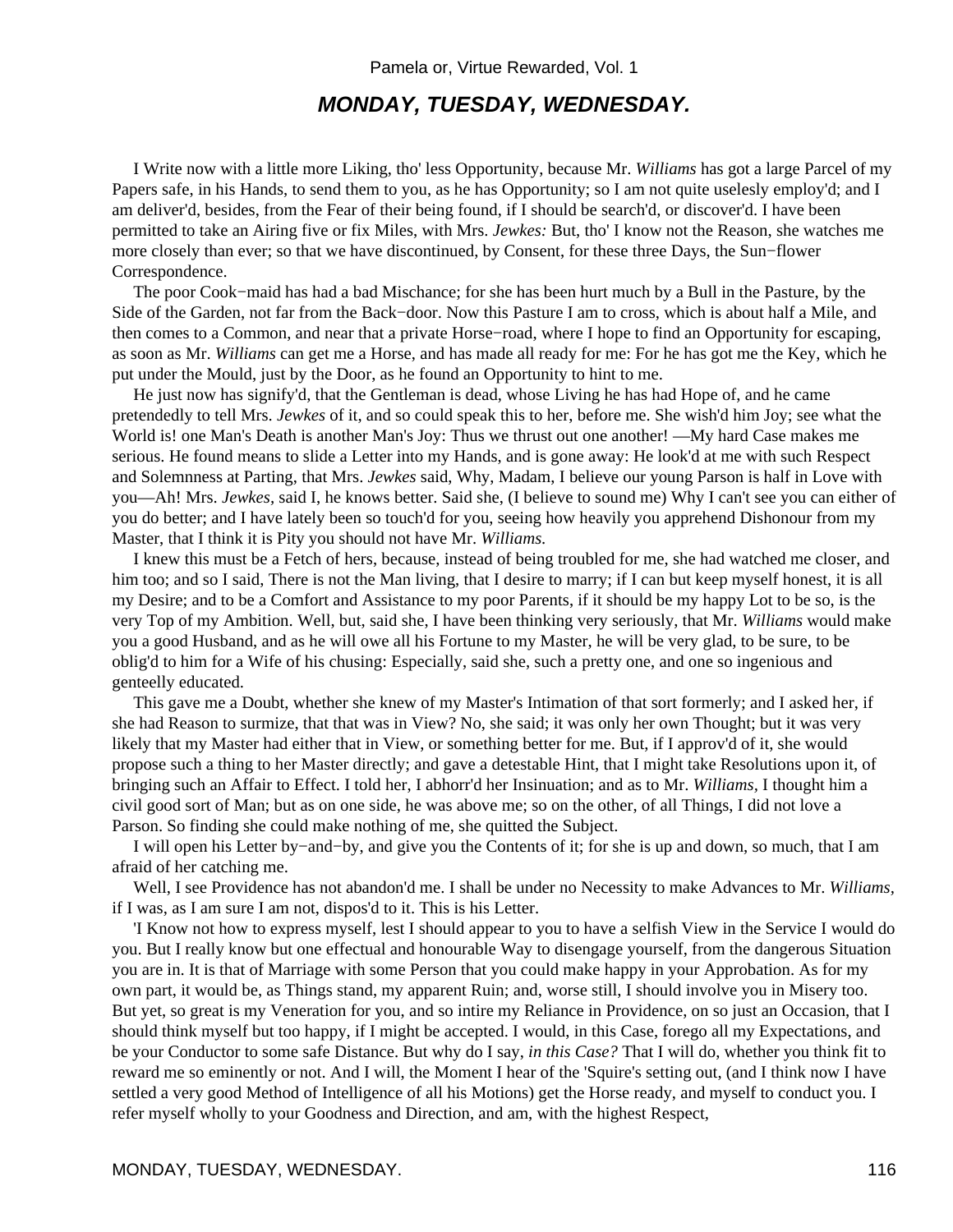*'Your most faithful humble Servant.*

'Don't think this a sudden Resolution. I always admir'd your hear−say Character; and the Moment I saw you, wish'd to serve so much Excellence.'

What shall I say, my dear Father and Mother, to this unexpected Declaration? I want now more than ever your Blessing and Direction. But after all, I have no Mind to marry. I had rather live with you. But yet, I would marry a Man who begs from Door to Door, and has no Home nor Being, rather than indanger my Honesty. Yet, I cannot, methinks, hear of being a Wife. —After a thousand different Thoughts, I wrote as follows.

*Reverend Sir,* I am much confused at the Contents of your last. You are much too generous, and I can't bear you should risque all your future Prospects for so unworthy a Creature. I cannot think of your Offer without equal Concern and Gratitude; for nothing but to avoid my utter Ruin can make me think of a Change of Condition; and so, Sir, you ought not to accept of such an involuntary Compliance, as mine would be, were I, upon the last Necessity, to yield to your very generous Proposal. I will rely wholly upon your Goodness to me, in assisting my Escape; but shall not, on your account principally, think of the Honour you propose for me, at present; and never, but at the Pleasure of my Parents, who, poor as they are, in such a weighty Point, are as much intitled to my Obedience and Duty, as if they were ever so rich. I beg you therefore, Sir, not to think of any thing from me, but everlasting Gratitude, which will always bind me to be

*'Your most obliged Servant.'*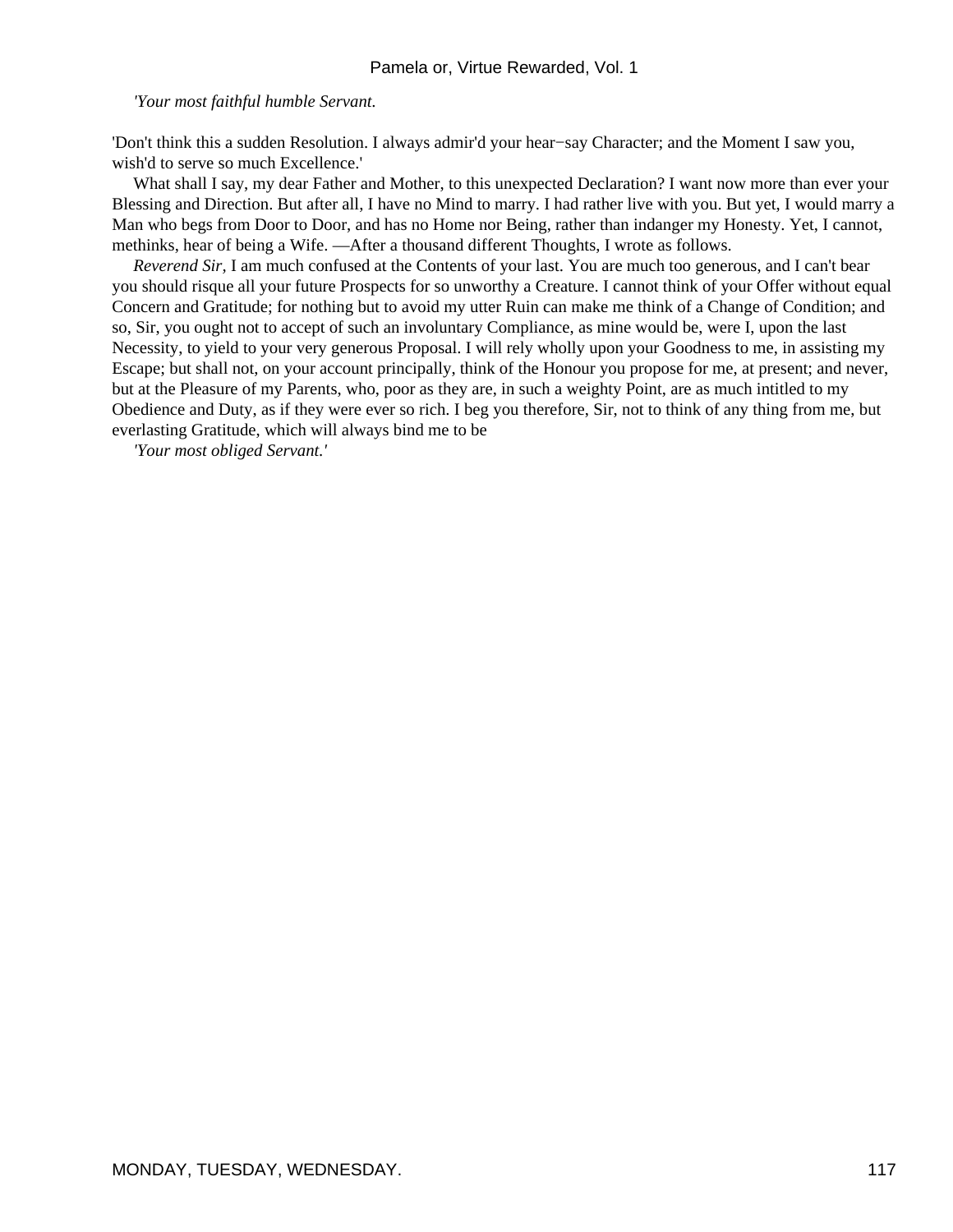## **THURSDAY, FRIDAY, SATURDAY,**

#### *the 14th, 15th and 16th of my Bondage.*

 Mrs. *Jewkes* has received a Letter, and is much civiller to me, and Mr. *Williams* too, than she used to be. I wonder I have not one in Answer to mine to my Master. I suppose I press'd the Matter too home to him; and he is angry. I am not the more pleas'd for her Civility; for she is horrid cunning, and is not a bit less watchful. I laid a Trap to get at her Instructions, which she carries in the Bosom of her Stays, but it has not succeeded.

 My last Letter is come safe to Mr. *Williams,* by the old Conveyance, so that is not suspected. He has intimated, that tho' I have not come so readily as he hop'd into his Scheme, yet his Diligence shall not be slacken'd, and he will leave it to Providence and myself, to dispose of him as he shall be found to deserve. He has signify'd to me, that he shall soon send a special Messenger with the Pacquet to you, and I have added to it what has occurr'd since.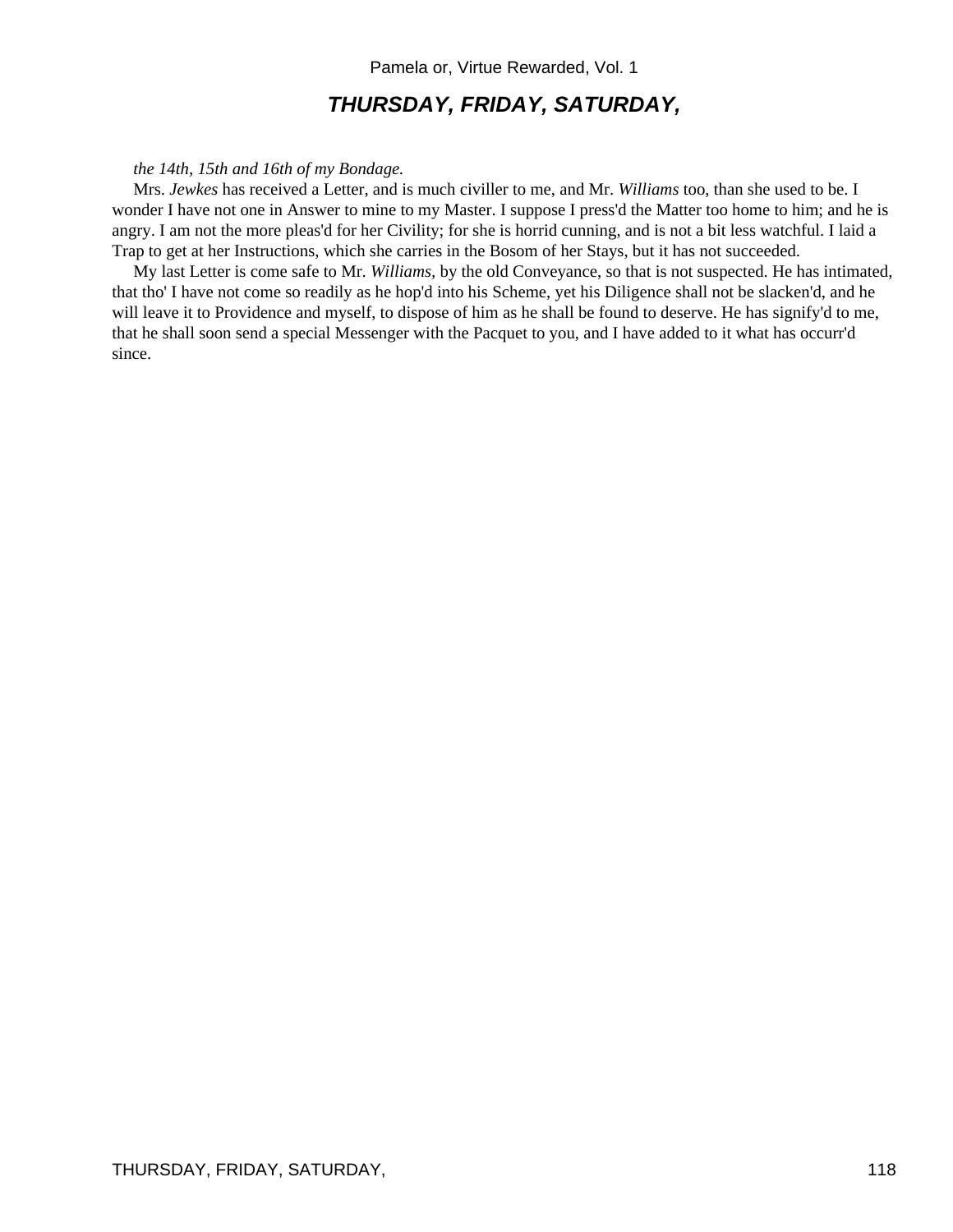### **SUNDAY.**

 I am just now quite astonish'd! —I hope all is right! —But I have a strange Turn to acquaint you with. Mr. *Williams* and Mrs. *Jewkes* came to me both together; he in Ecstacies, she with a strange fluttering sort of Air. Well, said she, Mrs. *Pamela*, I give you Joy! I give you Joy! —Let nobody speak but me! Then she sat down, as out of Breath, puffing and blowing. Why every thing turns as I said it would, said she! Why there is to be a Match between you and Mr. *Williams!* Well, I always thought it. Never was so good a Master! Go to, go to, naughty mistrustful Mrs. *Pamela,* nay, Mrs. *Williams,* said the forward Creature, I may as good as call you, you ought on your Knees to beg his Pardon a thousand times for mistrusting him.

 She was going on; but I said, Don't torture me thus, I beseech you, Mrs. *Jewkes.* Let me know all!—Ah! Mr. *Williams,* said I, take care, take care! —Mistrustful again, said she! why, Mr. *Williams,* shew her your Letter; and I will shew her mine: They were brought by the same Hand.

 I trembled at the Thoughts of what this might mean; and said, You have so surpriz'd me, that I cannot stand, nor hear, nor read! Why did you come up in such a manner to attack such weak Spirits? Said he, to Mrs. *Jewkes,* Shall we leave our Letters with Mrs. *Pamela,* and let her recover from her Surprize? Ay, said she, with all my Heart; here is nothing but flaming Honour and Good–will! And so saying, they left me their Letters, and withdrew.

 My Heart was quite sick with the Surprize; so that I could not presently read them, notwithstanding my Impatience; but after a while, recovering, I found the Contents thus strange and wonderful.

*Mr.* Williams, The Death of Mr. *Fownes* has now given me the Opportunity I have long wanted to make you happy, and that in a double respect. For I shall soon put you in Possession of his Living, and, if you have the Art of making yourself well receiv'd, of one of the loveliest Wives in *England.* She has not been used (as she has reason to think) according to her Merit; but when she finds herself under the Protection of a Man of Virtue and Probity, and a happy Competency to support Life in the manner to which she has been of late Years accustom'd, I am persuaded she will forgive those seeming Hardships which have pav'd the Way to so happy a Lot, as I hope it will be to you both. I have only to account for and excuse the odd Conduct I have been guilty of, which I shall do, when I see you: But as I shall soon set out for *London,* I believe it will not be yet this Month. Mean time, if you can prevail with *Pamela,* you need not suspend for that your mutual Happiness; only, let me have Notice of it first, and that she approves of it; which ought to be, in so material a Point, intirely at her Option, as I assure you, on the other hand, I would have it on yours, that nothing may be wanting to complete your Happiness. I am

*'Your humble Servant.'*

 Was ever the like heard! —Lie still, my throbbing Heart, divided, as thou art, between thy Hopes and thy Fears! —But this is the Letter Mrs. *Jewkes* left with me.

*Mrs.* Jewkes, You have been very careful and diligent in the Task, which, for Reasons I shall hereafter explain, I had impos'd upon you. Your Trouble is now almost at an End; for I have wrote my Intentions to Mr. *Williams* so particularly, that I need say the less here, because he will not scruple, I believe, to let you know the Contents of my Letter. I have only one Thing to mention, that if you find what I have hinted to him in the least measure disagreeable to either, that you assure them both that they are at intire Liberty to pursue their own Inclinations. I hope you continue your Civilities to the mistrustful, uneasy *Pamela,* who now will begin to think better of hers and

#### *Your Friend,* &c.'

 I had hardly time to transcribe these Letters, tho' writing so much, I write pretty fast, before they both came up again, in high Spirits; and Mr. *Williams* said, I am glad at my Heart, Madam, that I was *before−hand* in my Declarations to you: This generous Letter has made me the happiest Man on Earth; and, Mrs. *Jewkes,* you may be sure, that I can procure this Fair–one's Consent, I shall think myself —I interrupted the good Man, and said, Ah! Mr. *Williams,* take care, take care; don't let— There I stopt, and Mrs. *Jewkes* said, Still mistrustful! —I never saw the like in my Life! —But I see, said she, I was not wrong while my old Orders lasted, to be wary of you both. —I should have had a hard Task to prevent you, I find; for, as the Saying is, *Nought can restrain Consent of Twain.*

I doubted not her taking hold of his joyful Indiscretion. —I took her Letter, and said, Here, Mrs. *Jewkes,* is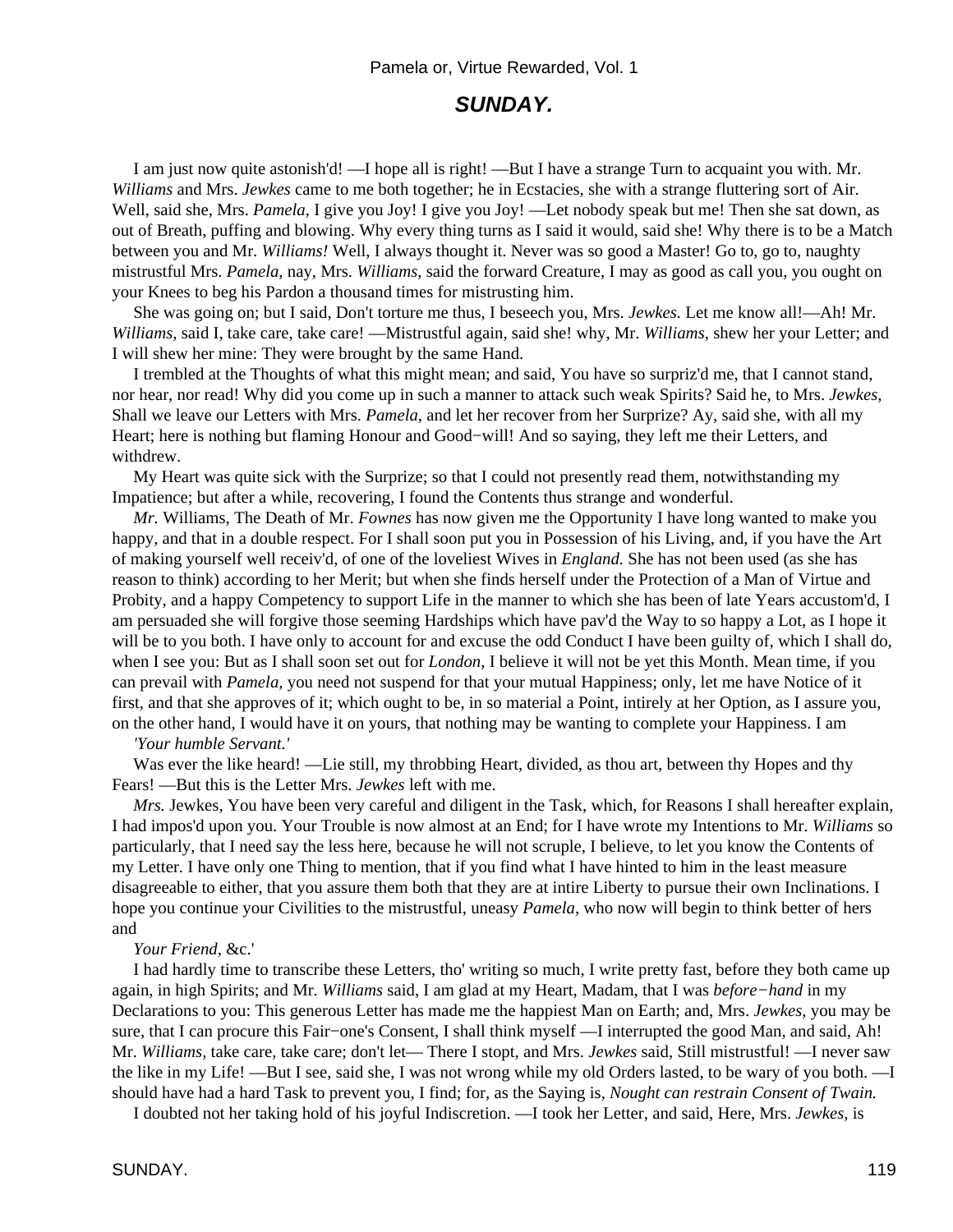yours; I thank you for it; but I have been so long in a Maze, that I can say nothing of this for the present. Time will bring all to Light. — Sir, said I, here is yours: May every thing turn to your Happiness! I give you Joy of my Master's Goodness in the Living—It will be *dying,* said he, not a *Living,* without you. —Forbear, Sir, said I: While I've a Father and Mother, I am not my own Mistress, poor as they are: And I'll see myself quite at Liberty before I shall think myself fit to make a Choice.

 Mrs. *Jewkes* held up her Eyes and Hands, and said, Such Art, such Caution, such Cunning for thy Years! —Well! —Why, said I, (that he might be more on his Guard, tho' I hope there cannot be Deceit in this; 'twould be strange Villainy, and that is a hard Word, if there should!) I have been so used to be made a Fool of by Fortune, that I hardly can tell how to govern myself; and am almost an Infidel as to Mankind. —But I hope, I may be wrong; henceforth, Mrs. *Jewkes,* you shall regulate my Opinions as you please, and I will consult you in every thing—(that I think proper, said I to myself)—for to be sure, tho' I may forgive her, I can never love her.

 She left Mr. *Williams* and me, a few Minutes, together; and I said, Consider, Sir, consider what you have done. 'Tis impossible, said he, there can be Deceit. I hope so, said I; but what Necessity was there for you to talk of your *former* Declaration? Let this be as it will, that could do no Good, especially before this Woman. Forgive me, Sir; they talk of Womens Promptness of Speech; but indeed I see an honest Heart is not always to be trusted with itself in bad Company.

 He was going to reply; but, tho' her Task is said to be ALMOST (I took Notice of that Word) at an End, she came up to us again; and said, Well, I had a good mind to shew you the way to Church tomorrow. I was glad of this, because, tho', in my present doubtful Situation, I should not have chosen it, yet I would have encourag'd her Proposal, to be able to judge by her being in Earnest or otherwise, whether one might depend upon the rest. But Mr. *Williams* again indiscreetly help'd her to an Excuse; by saying, that it was now best to defer it one *Sunday,* and till Matters were riper for my Appearance; and she readily took hold of it.

 After all, I hope the best; but if this should turn out to be a Plot, I fear nothing but a Miracle can save me. But, sure the Heart of Man is not capable of such black Deceit. Besides, Mr. *Williams* has it under his own Hand, and he dare not but be in Earnest; and then again, tho' to be sure he has been very wrong to me, yet his Education, and Parents Example, have neither of them taught him such very black Contrivances. So I will hope for the best!—

 Mr. *Williams,* Mrs *Jewkes* and I, have been all three walking together in the Garden; and she pull'd out her Key, and we walk'd a little in the Pasture to look at the Bull, an ugly, grim, surly Creature, that hurt the poor Cook−maid, who is got pretty well again. Mr. *Williams* pointed at the Sun−flower, but I was forc'd to be very reserved to him; for the poor Gentleman has no Guard, no Caution at all.

We have just supp'd together, all three; and I cannot yet think but all must be right. —Only I am resolv'd not to marry, if I can help it; and I will give no Encouragement, I am resolv'd, at least, till I am with you.

 Mr. *Williams* said, before Mrs. *Jewkes,* he would send a Messenger with a Letter to my Father and Mother! —I think the Man has no Discretion in the World: But I desire you will give no Answer till I have the Pleasure and Happiness, which now I hope for soon, of seeing you. He will, in sending my Pacquet, send a most tedious Parcel of Stuff, of my *Oppressions,* my *Distresses,* my *Fears;* and so I will send this with it (for Mrs. *Jewkes* gives me Leave to send a Letter to my Father, which looks well); and I am glad I can conclude, after all my Sufferings, with my *Hopes,* to be soon with you, which I know will give you Comfort; and so I rest, begging the Continuance of your Prayers, and Blessings,

*Your ever dutiful Daughter.*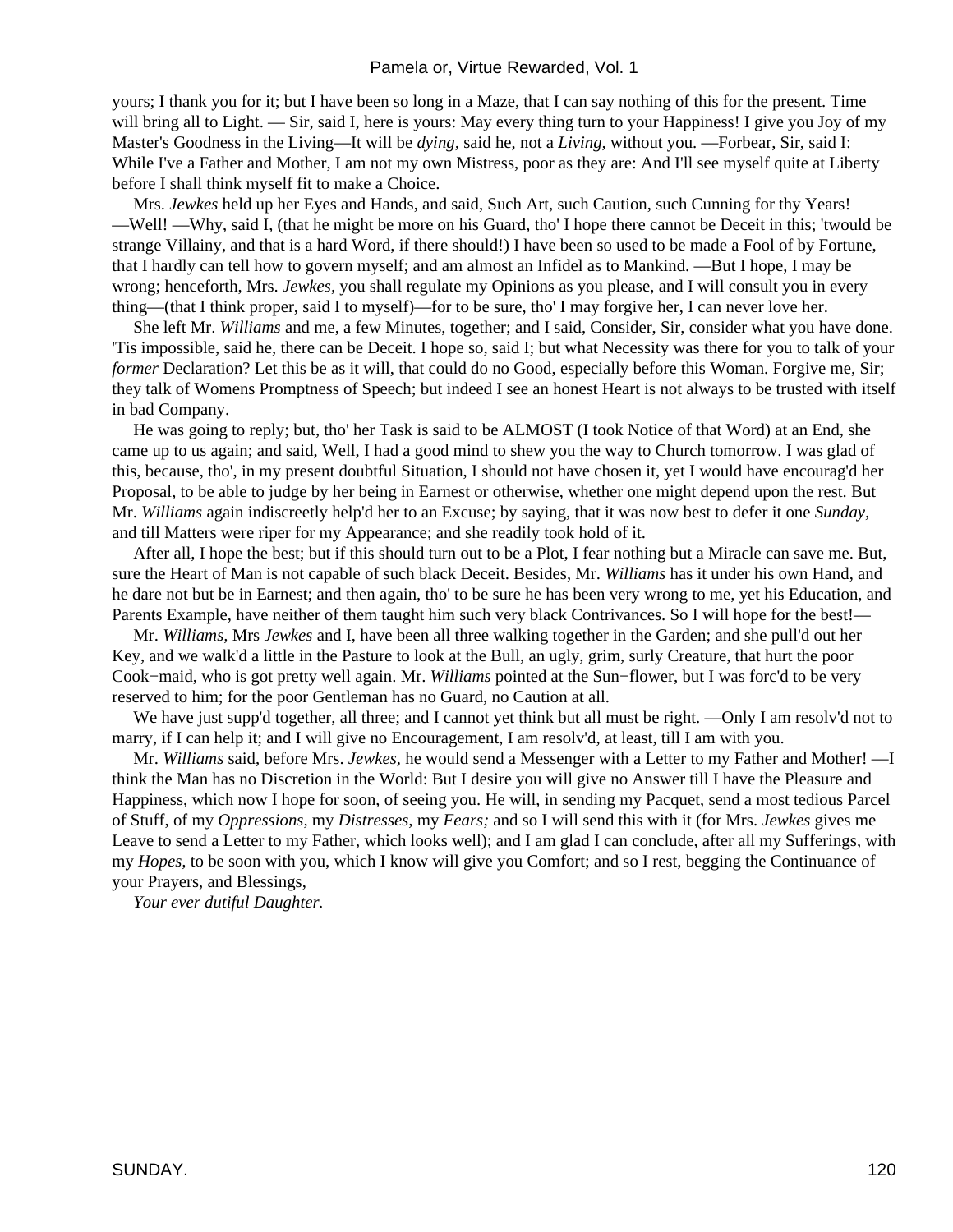**————−−**

*My dear Father and Mother,* I Have so much Time upon my Hands, that I must write on to employ myself. The *Sunday Evening,* where I left off, Mrs. *Jewkes* asked me, If I chose to lie by myself? I said, Yes, with all my Heart, if she pleased. Well, said she, after tonight you shall. I ask'd her for more Paper, and she gave me a little Bottle of Ink, eight Sheets of Paper, which she said was all her Store, (for now she would get me to write for her to our Master, if she had Occasion) and six Pens, with a Piece of Sealingwax. This looks mighty well!

 She press'd me, when she came to Bed, very much, to give Encouragement to Mr. *Williams,* and said many Things in his Behalf; and blam'd my Shyness to him, &c. I told her, I was resolv'd to give no Encouragement till I had talk'd to my Father and Mother. She said, she fancy'd I thought of somebody else, or I could never be so insensible. I assur'd her, as I could do very safely, that there was not a Man on Earth I wish'd to have; and, as to Mr. *Williams,* he might do better by far, and I had proposed so much Happiness in living with my poor Father and Mother, that I could not think of any Scheme of Life, with Pleasure, till I had try'd that. I ask'd her for my Money; and she said it was above in her strong Box, but that I shall have it to−morrow. All these Things look well, as I said.

 Mr. *Williams* would go home this Night, tho' late, because he would dispatch a Messenger to you with a Letter he had propos'd from himself, and my Pacquet. But pray don't encourage him, as I said; for he is much too heady and precipitate as to this Matter, in my way of thinking; tho', to be sure, he is a very good Man, and I am much oblig'd to him.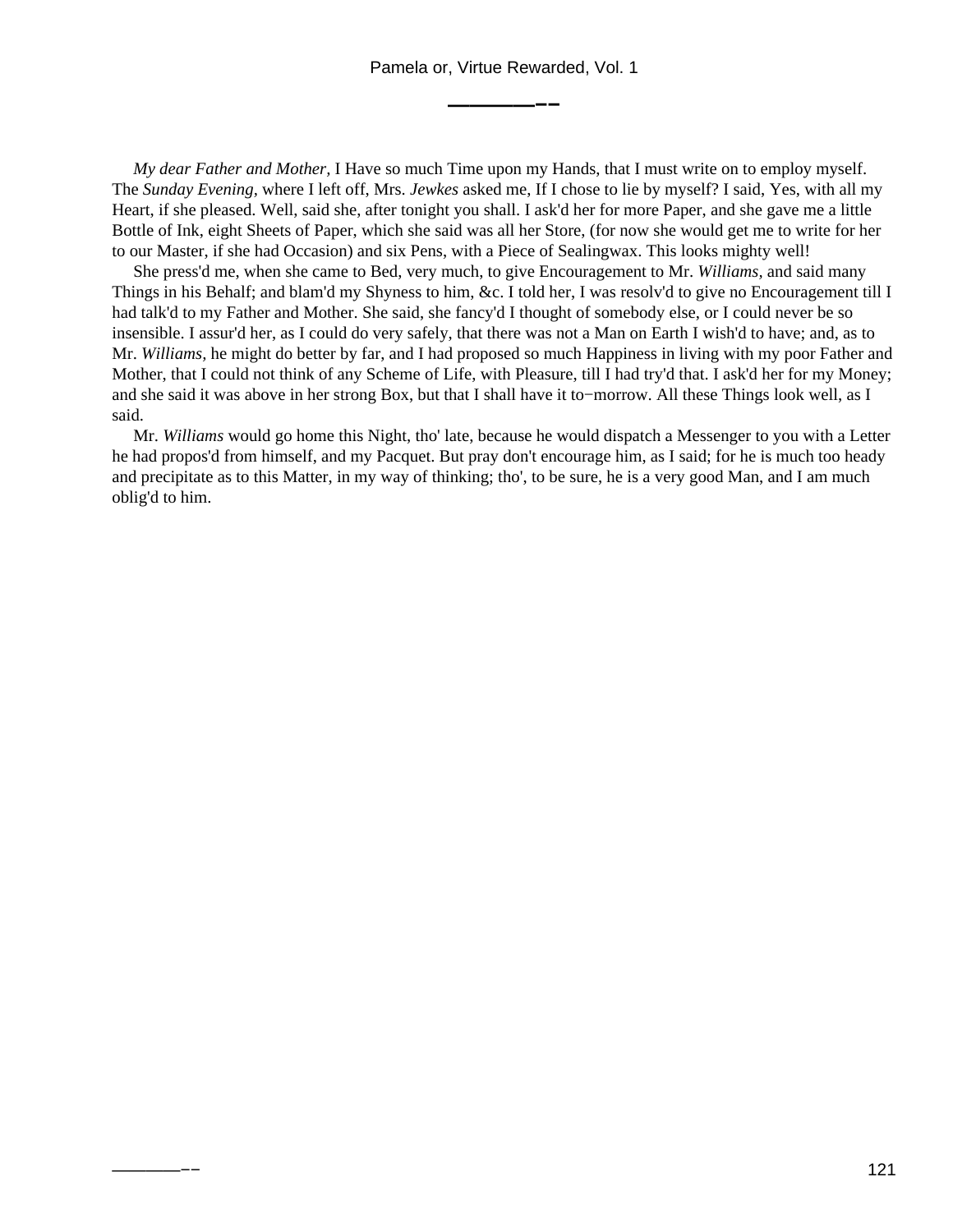## **MONDAY Morning.**

 Alas−a−day! we have bad News from poor Mr. *Williams.* He has had a sad Mischance; fallen among Rogues in his Way home last Night; but by good Chance has sav'd my Papers. This is the Account he gives of it to Mrs. *Jewkes.*

 '*Good Mrs.* Jewkes, I Have had a sore Misfortune in going from you; when I had got as near the Town as the Dam, and was going to cross the Wooden−bridge, two Fellows got hold of me, and swore bitterly they would kill me, if I did not give them what I had. They romag'd my Pockets, and took from me my Snuff−Box, my Seal−ring, and Half a Guinea, and some Silver, and Half−pence; also my Handkerchief, and two or three Letters I had in my Pocket. By good Fortune the Letter Mrs. *Pamela* gave me was in my Bosom, and so that escap'd; but they bruis'd my Head, and Face, and cursing me for having no more Money, tipt me into the Dam, Crying, Lie there, Parson, till to−morrow! My Shins and Knees were bruis'd much in the Fall against one of the Stumps; and I had like to have been suffocated in Water and Mud. To be sure, I shan't be able to stir out this Day or two. For I am a fearful Spectacle! My Hat and Wig I was forc'd to leave behind me, and go home a Mile and a Half without; but they were found next Morning, and brought me, with my Snuffbox, which the Rogues must have dropt. My Cassock is sadly torn, as is my Band. To be sure, I was much frighted; for a Robbery in these Parts has not been known many Years. Diligent Search is making after the Rogues. My humblest Respects to good Mrs. *Pamela.* If she pities my Misfortunes, I shall be the sooner well, and fit to wait on her and you. This did not hinder me in writing a Letter, tho' with great Pain, as I do this;' *To be sure this good Man can keep no Secret!* and sending it away by a Man and Horse, this Morning. I am, good Mrs. *Jewkes,*

*'Your most obliged humble Servant.*

'God be prais'd it is no worse! and I find I have got no Cold, tho' miserably wet from Top to Toe. My Fright, I believe, prevented me catching Cold; for I was not rightly myself for some Hours, and know not how I got home. I will write a Letter of Thanks this Night, if I am able, to my kind Patron for his inestimable Goodness to me. I wish I was enabled to say all I hope, with regard to the *better Part* of his Bounty to me, incomparable Mrs. *Pamela.*'

 The wicked Brute fell a laughing when she had read this Letter, till her sat Sides shook; said she, I can but think how the poor Parson look'd, after parting with his pretty Mistress in such high Spirits, when he found himself at the Bottom of the Dam! And what a Figure he must cut in his tatter'd Band and Cassock, and without Hat and Wig, when he got home. I warrant, said she, he was in a sweet Pickle! —I said, I thought it was very barbarous to laugh at such a Misfortune: But she said, As he was safe, she laughed; otherwise she should have been sorry: And she was glad to see me so concern'd for him — It look'd *promising,* she said.

 I heeded not her Reflection; but as I have been used to Causes for Mistrusts, I cannot help saying, that I don't like this thing: And their taking his Letters most alarms me. —How happy it was, they miss'd my Pacquet! I know not what to think of it! —But why should I let every Accident break my Peace? But yet it will do so while I stay here.

 Mrs. *Jewkes* is mightily at me, to go with her in the Chariot, to visit Mr. *Williams.* She is so officious to bring on the Affair between us, that being a cunning, artful Woman, I know not what to make of it: I have refused her absolutely; urging, that except I intended to encourage his Suit, I ought not to do it. And she is gone without me.

 I have strange Temptations to get away in her Absence, for all these fine Appearances. 'Tis sad to have no body to advise with! —I know not what to do. But, alas for me! I have no Money, if I should, to buy any body's Civilities, or to pay for Necessaries or Lodging. But I'll go into the Garden, and resolve afterwards.—

 I have been in the Garden, and to the Back−door; and there I stood, my Heart up at my Mouth. I could not see I was watch'd; so this looks well. But if any thing should go bad after wards, I should never forgive myself, for not taking this Opportunity. Well, I will go down again, and see if all is clear, and how it looks out at the Back−door in the Pasture.

 To be sure, there is Witchcraft in this House; and I believe *Lucifer* is bribed, as well as all about me, and is got into the Shape of that nasty grim Bull, to watch me! —For I have been down again; and ventur'd to open the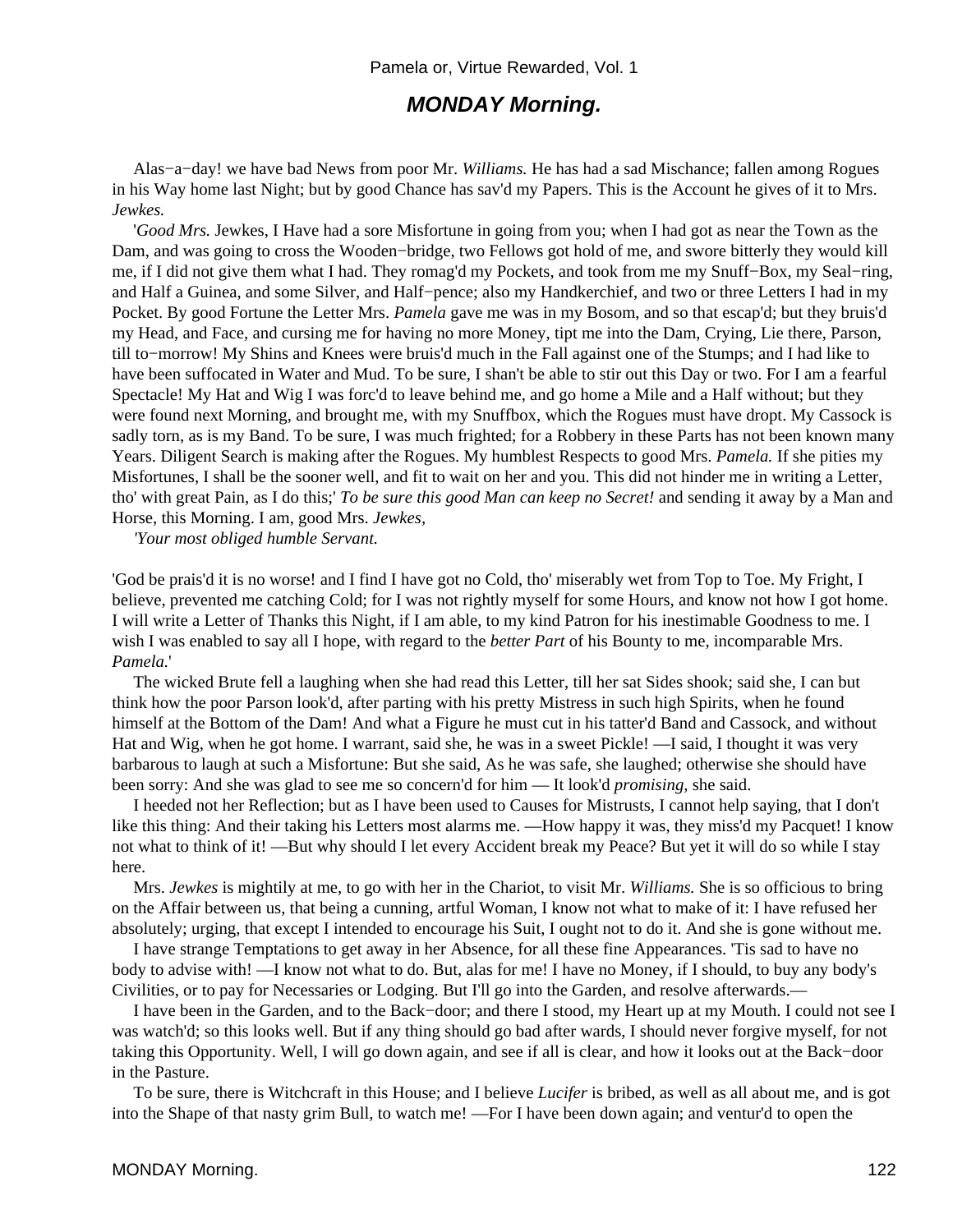Door, and went out about a Bow−shoot into the Pasture; but there stood that horrid Bull, staring me full in the Face, with fiery Saucer Eyes, as I thought. So, I got in again; for fear he should come at me. Nobody saw me, however. —Do you think there are such things as Witches and Spirits? if there be, I believe in my Heart, Mrs. *Jewkes* has got this Bull of her Side. But yet, what could I do without Money or a Friend? —O this wicked Woman! to trick me so! Every thing, Man, Woman and Beast, is in a Plot against your poor *Pamela,* I think!

—Then I know not one Step of the Way, nor how far to any House or Cottage; and whether I could gain Protection, if I got to a House: And now the Robbers are abroad too, I may run into as great Danger, as I want to escape from; nay, greater much, if these promising Appearances hold: And sure my Master cannot be so black as that they should not! —What can I do? —I have a good mind to try for it once more; but then I may be pursued and taken; and it will be worse for me; and this wicked Woman, will beat me, and take my Shoes away, and lock me up.

 But after all, if my Master should mean *well,* he can't be angry at my Fears, if I should escape; and nobody can blame me; and I can more easily be induced with you, when all my Apprehensions are over, to consider his Proposal of Mr. *Williams,* than I could here; and he pretends he will leave me at my Choice: Why then should I be afraid? I will go down again, I think! But yet my Heart misgives me, because of the Difficulties before me, in escapeing; and being so poor and so friendless! ——O good God! the Preserver of the Innocent! direct me what to do! —Well, I have just now a sort of strange Persuasion upon me, that I ought to try to get away, and leave the Issue to Providence. So, once more! —I'll see, at least, if this Bull be still there!

 Alack−a−day! what a Fate is this! I have not the Courage to go, neither can I think to stay. But I must resolve. The Gardener was in Sight last time! so made me come up again. But I'll contrive to send him out of the way, if I can! —For if I never should have such another Opportunity, I could not forgive myself. Once more I'll venture. God direct my Footsteps, and make smooth my Path and my Way to Safety!

Well, here I am, come back again! frighted like a Fool, out of all my Purposes! O how terrible every thing appears to me! I had got twice as far again, as I was before, out of the Back−door; and I looked, and saw the Bull, as I thought, between me and the Door; and another Bull coming towards me the other way: Well, thought I, here is double Witchcraft, to be sure! Here is the Spirit of my Master in one Bull; and Mrs. *Jewkes's* in the other; and now I am gone, to be sure! O help! cry'd I, like a Fool, and run back to the Door, as swift as if I flew. When I had got the Door in my Hand, I ventur'd to look back, to see if these supposed Bulls were coming; and I saw they were only two poor Cows, a grazing in distant Places, that my Fears had made all this Rout about. But as every thing is so frightful to me, I find I am not fit to think of my Escape: For I shall be as much frighted at the first strange Man that I meet with. And I am persuaded, that Fear brings one into more Dangers, than the Caution, that goes along with it, delivers one from.

 I then locked the Door, and put the Key in my Pocket, and was in a sad Quandary; but I was soon determined; for the Maid *Nan* came in Sight, and asked, If any thing was the matter, that I was so often up and down Stairs? God forgive me; but I had a sad Lye at my Tongue's End; said I, Tho' Mrs. *Jewkes* is sometimes a little hard upon me, yet I know not where I am without her: I go up, and I come down to walk about in the Garden; and not having her, know scarcely what to do with myself. Ay, said the Idiot, she is main good Company, Madam; no wonder you miss her.

 So here I am again; and here likely to be; for I have no Courage to help myself any−where else. O why are poor foolish Maidens try'd with such Dangers, when they have such weak Minds to grapple with them! —I will, since it is so, hope the best: But yet I cannot but observe how grievously every thing makes against me: For here are the Robbers; tho' I fell not into their Hands myself, yet they gave me as much Terror, and had as great an Effect upon my Fears, as if I had: And here is the Bull; it has as effectually frighten'd me, as if I had been hurt by it instead of the Cook−maid; and so they join'd together, as I may say, to make a very Dastard of me. But my Folly was the worst of all; for that depriv'd me of my Money; for had I had that, I believe I should have ventur'd the other Two.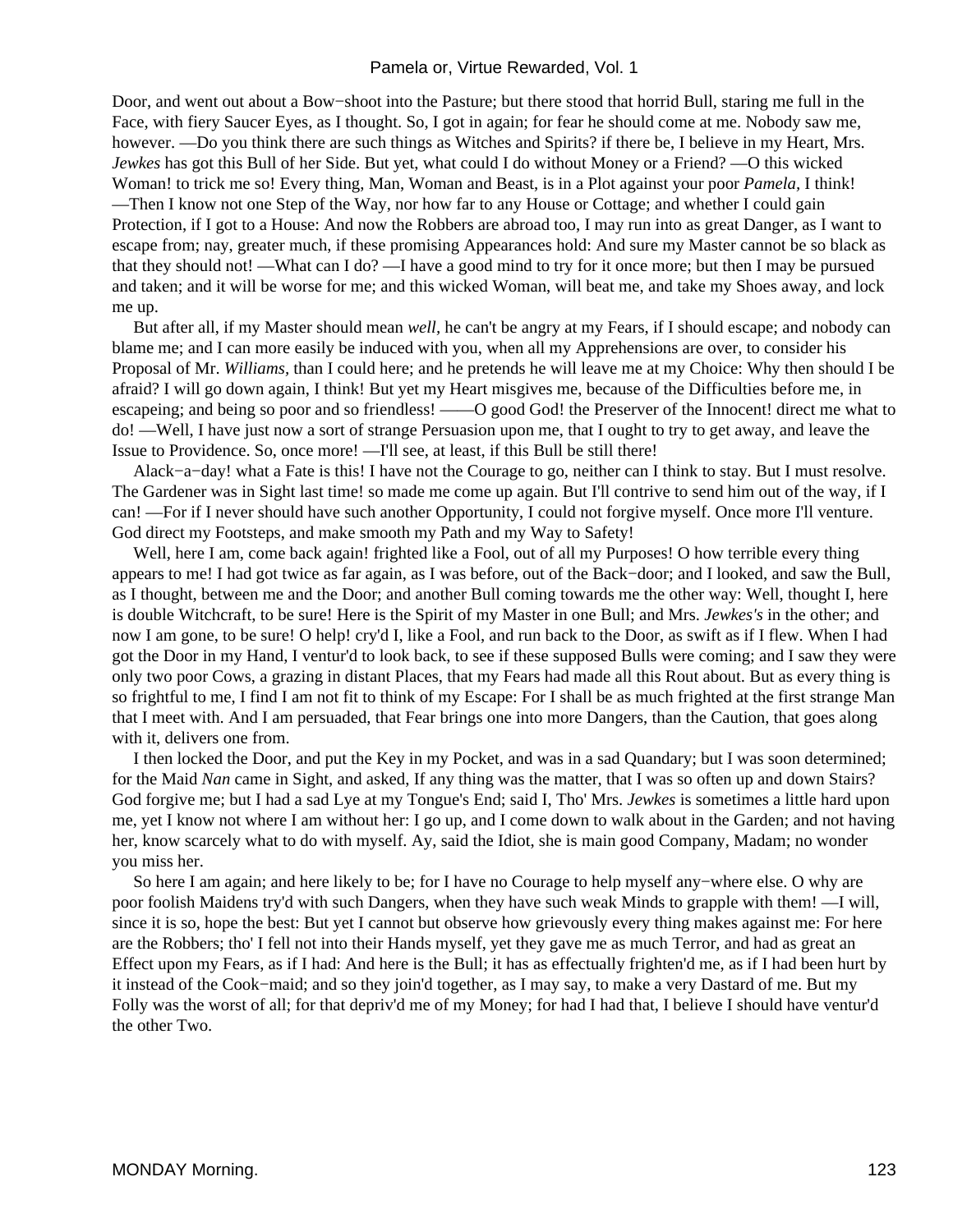### **MONDAY Afternoon.**

 So, Mrs. *Jewkes* is returned from her Visit: Well, said she, I would have you set your Heart at Rest; for Mr. *Williams* will do very well again. He is not half so badly off as he fancy'd. O these Scholars, said she, they have not the Hearts of Mice! He has only a few Scratches on his Face; which, said she, I suppose he got by grabbling among the Gravel, at the Bottom of the Dam, to try to find a Hole in the Ground, to hide himself from the Robbers. His Shin and his Knee are hardly to be seen to ail any thing. He says in his Letter, he was a frightful Spectacle: He might be so indeed, when he first came in a−doors; but he looks well enough now; and, only for a few Groans now−and−then, when he thinks of his Danger, I see nothing is the matter with him. So, Mrs. *Pamela;* said she, I would have you be very easy about it. I am glad of it, said I, for all your Jokes, Mrs. *Jewkes.*

 Well, said she, he talks of nothing but you; and when I told him, I would fain have persuaded you to come with me, the Man was out of his Wits with his Gratitude to me; and so has laid open all his Heart to me, and told me all that has passed, and was contriving between you two. This alarm'd me prodigiously; and the rather, as I saw, by two or three Instances, that his honest Heart could keep nothing, believing every one as undesigning as himself. I said, but yet with a heavy Heart, Ah, Mrs. *Jewkes,* Mrs. *Jewkes,* this might have done with me, had he had any thing that he could have told you of! But you know well enough, that had we been disposed, we had no Opportunity for it, from your watchful Care and Circumspection. No, said she, that's very , Mrs. *Pamela;* not so much as for that Declaration that he own'd before me, he had found Opportunity, for all my Watchfulness, to make you. Come, come, said she, no more of these Shams with me! You have an excellent Headpiece for your Years; but may−be I am as cunning as you—However, said she, all is well now; because my *Watchments* are now over, by my Master's Direction. How have you employ'd yourself in my Absence?

 I was so troubled at what might have passed between Mr. *Williams* and her, that I could not hide it. And she said, Well, Mrs. *Pamela,* since all Matters are likely to be so soon and so happily ended, let me advise you to be a little less concern'd at his Discoyeries; and make me your Confident, as *he* has done, and I shall think you have some Favour for me, and Reliance upon me; and perhaps you might not repent it.

 She was so earnest, that I mistrusted she did this to pump me; and I knew how, now, to account for her Kindness to Mr. *Williams,* in her Visit to him; which was only to get out of him what she could. Why, Mrs. *Jewkes,* said I, is all this fishing about for something, where there is nothing, if there be an End of your *Watchments,* as you call them? Nothing, said she, but Womanish Curiosity, I'll assure you; for one is naturally led to find out Matters, where there is such Privacy intended. Well, said I, pray let me know what he has said; and then I'll give you an Answer to your Curiosity. I don't care, said she, whether you do or not; for I have as much as I wanted from him; and I despair of geting out of you any thing you han't a mind I should know, my little cunning Dear. —Well, said I, let him have said what he would, I care not; for I am sure he can say no Harm of me; and so let us change the Talk.

 I was the easier indeed; because, for all her Pumps, she gave no Hints of the Key and the Door, *&c.* which had he communicated to her, she would not have forborn giving me a Touch of. —And so we gave up one another, as despairing to gain our Ends of each other. But I am sure he must have said more than he should. —And I am the more apprehensive all is not right, because she has now been actually, these two Hours, shut up a−writing; tho' she pretended she had given me up all her Stores of Paper, *&c.* and that I should write for her. I begin to wish I had ventur'd every thing, and gone off, when I might. O when will this State of Doubt and Uneasiness end!

 She has just been with me, and says she shall send a Messenger to *Bedfordshire;* and he shall carry a Letter of Thanks for me, if I will write it, for my Master's Favour to me. Indeed, said I, I have no Thanks to give, till I am with my Father and Mother: And besides, I sent a Letter, as you know; but have had no Answer to it. She said, she thought that his Letter was sufficient to Mr. *Williams;* and the least I could do, was to thank him, if but in two Lines. No need of it, said I; for I don't intend to have Mr. *Williams:* What then is that Letter to me? — Well, said she, I see thou art quite unfathomable!

 I don't like all this. O my foolish Fears of Bulls and Robbers! —For now all my Uneasiness begins to double upon me. O what has this uncautions Man said? That, no doubt, is the Subject of her long Letter.

I will close this Day's writing, with just saying, that she is mighty silent and reserved, to what she was, and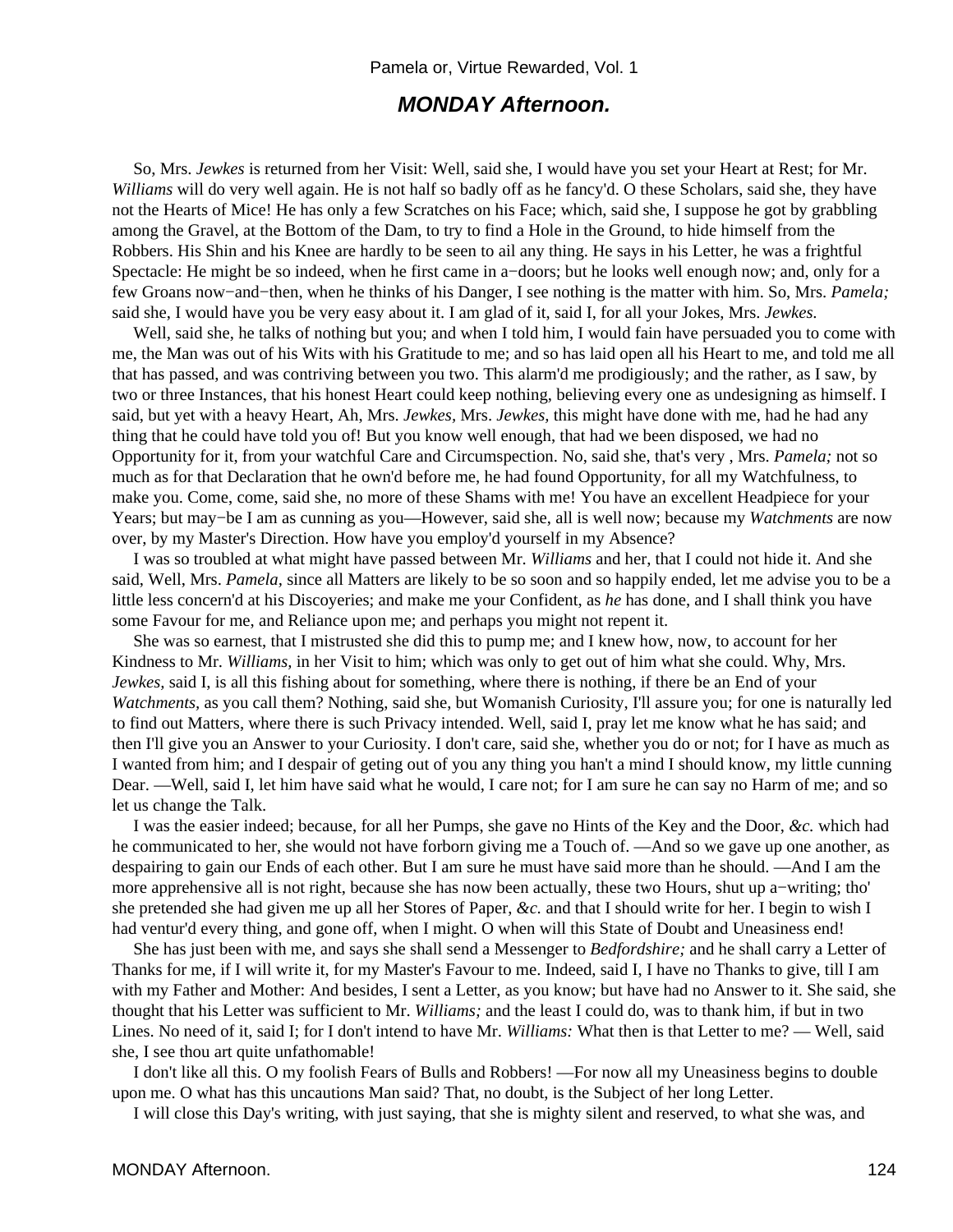says nothing but No, or Yes, to what I ask. Something must be hatching, I doubt! —I the rather think so, because I find she does not keep her word with me, about lying by myself, and my Money; to both which Points, she return'd suspicious Answers, saying, as to the one, Why you are mighty earnest for your Money: I shan't run away with it: And to the other, Good lack! you need not be so willing, as I know of, to part with me for a Bedfellow, till you are sure of one you *like better.* This cut me to the Heart! —And at the same time stopt my Mouth.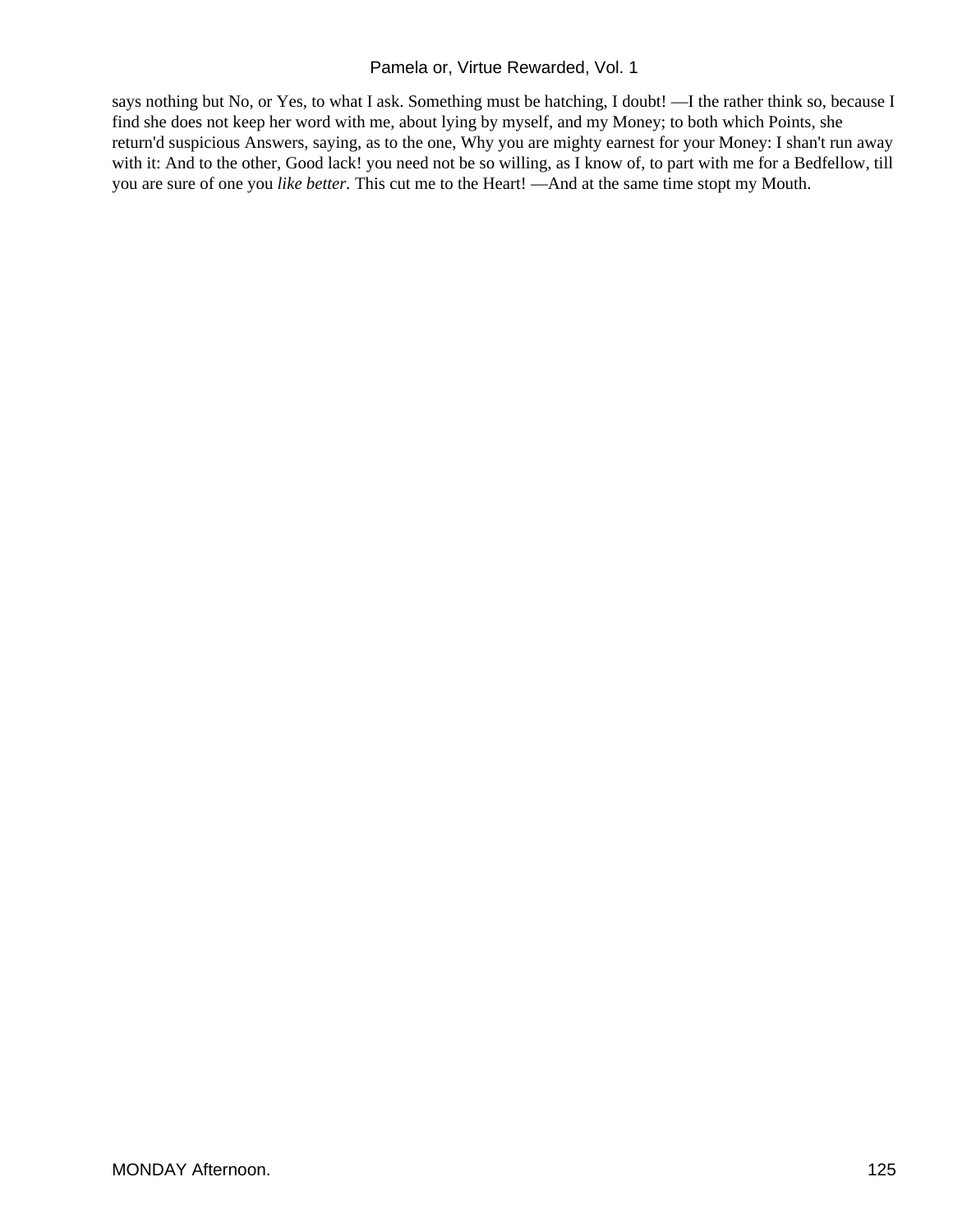### **TUESDAY, WEDNESDAY.**

 Mr. *Williams* has been here; but we have had no Opportunity to talk together: He seem'd confounded at Mrs. *Jewkes's* Change of Temper, and Reservedness, after her kind Visit, and their Freedom with one another, and much more at what I am going to tell you. He asked, if I would take a Turn in the Garden with Mrs. *Jewkes* and him. No, said she, I can't go. Said he, May not Mrs. *Pamela* take a Walk? —No, said she; I desire she, won't. Why, said he, Mrs. *Jewkes?* I am afraid I have some−how disobliged you. Not at all, said she; but I suppose you will soon be at Liberty to walk together as much as you please: And I have sent a Messenger for my last Instructions, about *this* and *more* weighty Matters; and when they come, I shall leave you to do as you both will; but till then, it is no matter how little you are together. This alarm'd us both; and he seem'd quite struck of a Heap, and put on, as I thought, a self−accusing Countenance. So I went behind her Back, and held my two Hands together, flat, with a Bit of Paper, I had, between them, and looked at him; and he seemed to take me, as I intended, intimating the renewing of the Correspondence by the Tiles.

 So I left them both together, and retired to my Closet, to write a Letter for the Tiles; but having no Time for a Copy, I will give you the Substance only.

 I expostulated with him on his too great Openness and Easiness to fall into Mrs. *Jewkes's* Snares; told him my Apprehensions of foul Play; and gave briefly the Reasons which moved me: Begg'd to know what he had said; and intimated; that I thought there was the highest Reason to resume our Project of the Escape by the Back−door. I put this in the usual Place, in the Evening, and now wait with Impatience for an Answer.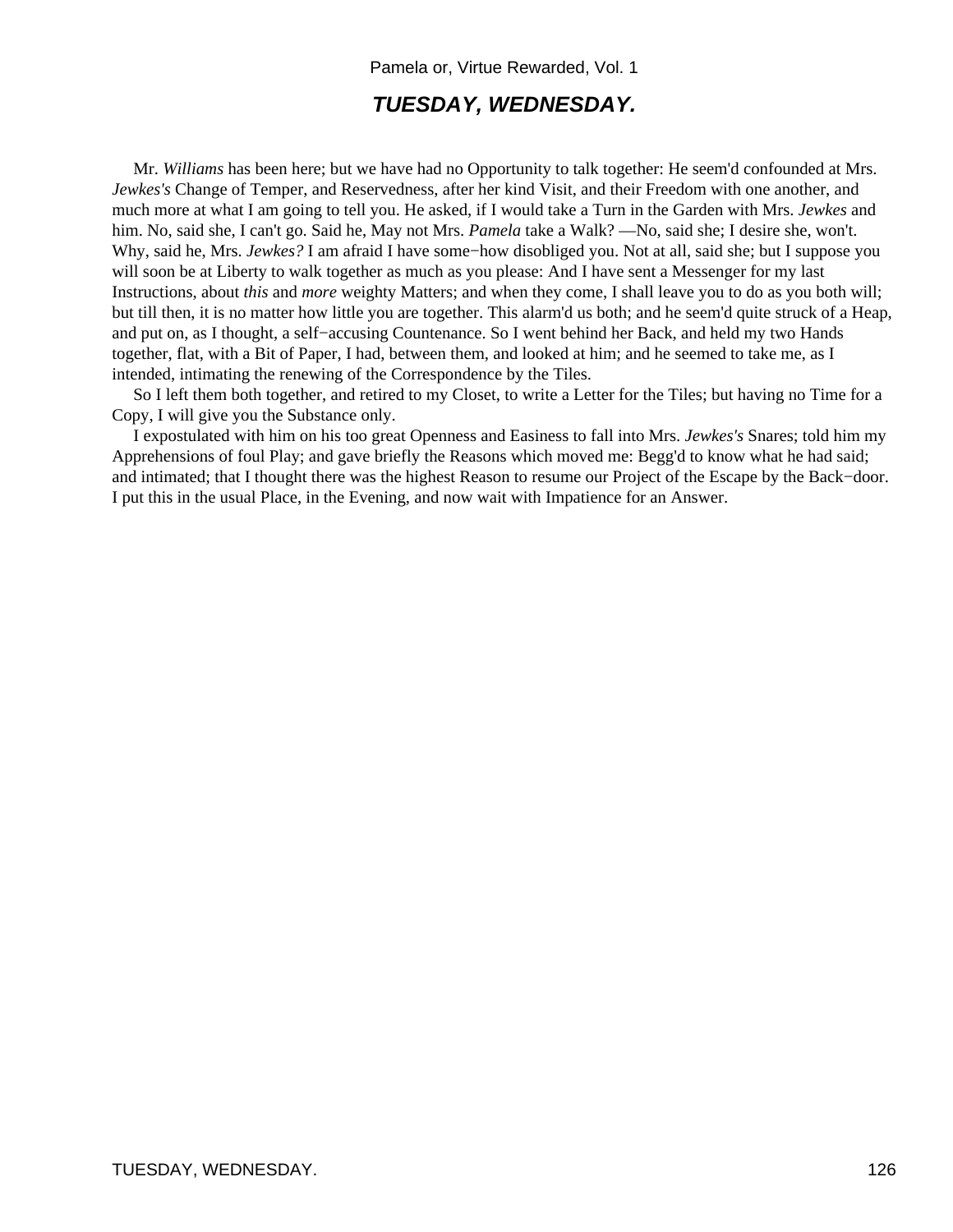## **THURSDAY.**

I Have the following Answer:

 '*Dearest Madam,* I am utterly confounded, and must plead guilty to all your just Reproaches. O that I was Master of half your Caution and Discretion! I hope, after all, this is only a Touch of this ill Woman's Temper, to shew her Power and Importance: For I think Mr. *B.* neither can nor dare deceive me in so black a manner. I would expose him all the World over, if he did. But it is not, cannot be in him. I have received a Letter from *John Arnold;* in which he tells me, that the 'Squire is preparing for his *London* Journey; and *believes, afterwards, he will come into these* Parts. But he says, Lady *Davers* is at their House, and is to accompany her Brother to *London,* or meet him there, he knows not which. He professes great Zeal and Affection to your Service. But I find he refers to a Letter he sent me before, but which is not come to my Hand. I think there can be no Treachery; for it is a particular Friend at *Gainsborough,* that I have order'd him to direct to; and this is come safe to my Hands by this means; for well I know, I durst trust nothing to *Brett,* at the Post−house here. This gives me a little Pain; but I hope all will end well, and we shall soon hear, if it be necessary to pursue our former Intentions. If it be, I will lose no Time to provide a Horse for you, and another for myself; for I can never do either God or myself better Service, tho' I were to forego all my Expectations for it here. I am

*Your most faithful humble Servant.*

'I was too free indeed with Mrs. *Jewkes,* led' to it by her Dissimulation, and by her Concern to make me happy with you. I hinted, that I would not have scrupled to have procured your Deliverance by any means; and that I had proposed to you, as the only honourable one, Marriage with me. But I assured her, tho' she would hardly believe me, that you discouraged my Application. Which is too ! But not a Word of the Baek−door, Key, *&c.*'

 Mrs. *Jewkes* continues still sullen and ill−natur'd; and I am afraid, almost, to speak to her. She watches me as close as ever, and pretends to wonder why I shun her Company as I do.

 I have just put under the Tiles these Lines; inspired by my Fears, which are indeed very strong; and, I doubt, not without Reason.

 '*Sir,* Every thing gives me additional. Disturbance. The miss'd Letter of *John Arnold's* makes me suspect a Plot. Yet am I loth to think myself of so much Importance, as to suppose every one in a Plot against me. Are you sure, however, the *London* Journey is not to be a *Lincolnshire* one? May not *John,* who has been once a Traitor, be so again? —Why need I be thus in doubt? —If I could have this Horse, I would turn the Reins on his Neck, and trust to Providence to guide him for my Safeguard! For I would not indanger you, now just upon the Edge of your Preferment. Yet, Sir, I fear your fatal Openness will make you suspected as accessary, let us be ever so cautious.

 'Were my Life in question, instead of my Honesty, I would not wish to involve you, or any body, in the least Difficulty for so worthless a poor Creature. But, O Sir! my Soul is of equal Importance with the Soul of a Princess; though my Quality is inferior to that of the meanest Slave.

 'Save then, my Innocence, good God, and preserve my Mind spotless; and happy shall I be to lay down my worthless Life, and see an End to all my Troubles and Anxieties!

 'Forgive my Impatience: But my presaging Mind bodes horrid Mischiefs! —Every thing looks dark around me; and this Woman's impenetrable Sullenness and Silence, without any apparent Reason, from a Conduct so very contrary, bids me fear the worst. —Blame me, Sir, if you think me wrong; and let me have your Advice what to do; which will oblige

*'Your most afflicted Servant.'*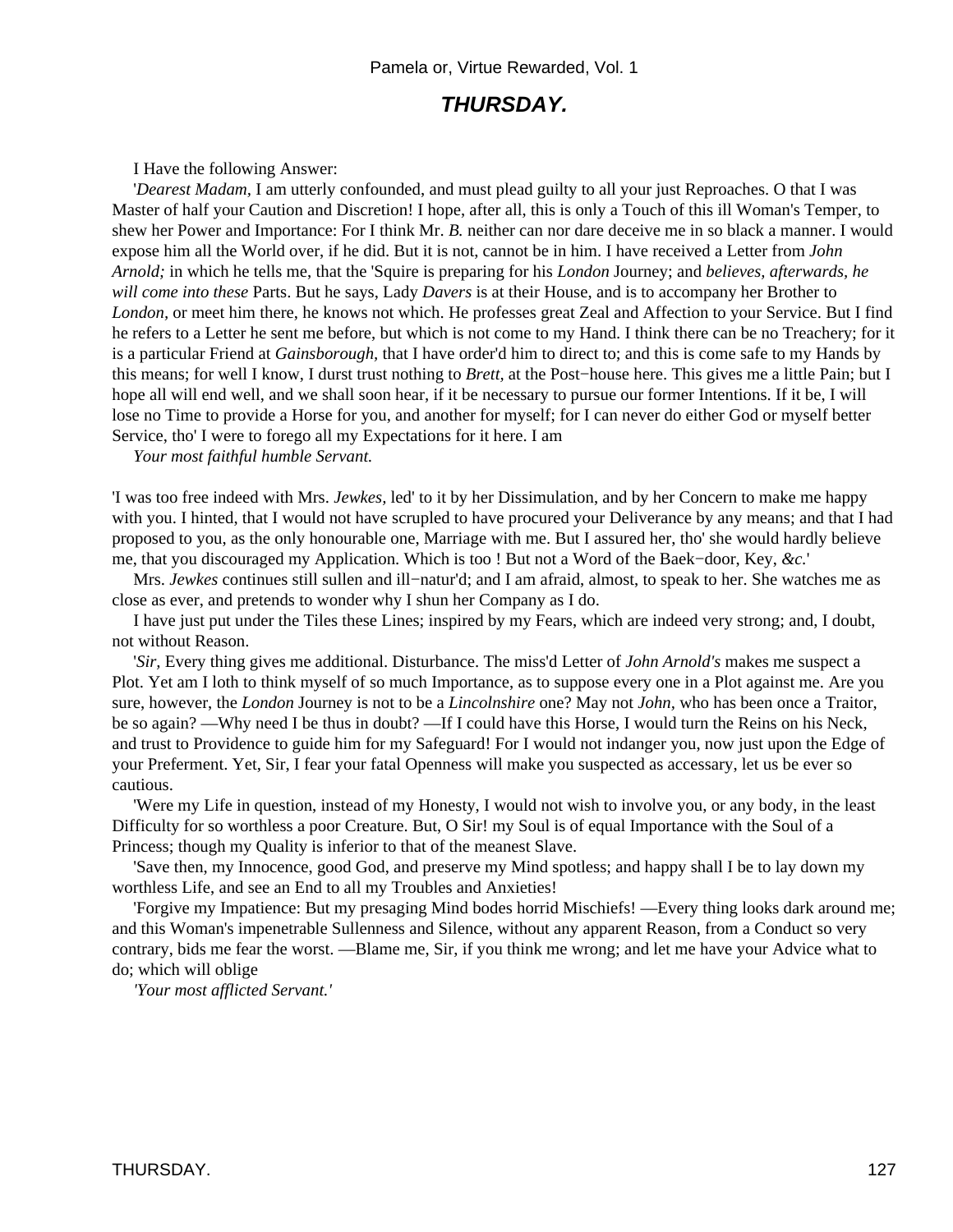### **FRIDAY.**

 I have this half−angry Answer; but, what is more to me than all the Letters in the World could be, yours, my dear Father, inclosed.

 '*Madam,* I Think you are too apprehensive by much. I am sorry for your Uneasiness. You may depend upon me, and all I can do. But I make no doubt of the *London* Journey, nor of *John's* Contrition and Fidelity. I have just received, from my *Gainsborough* Friend, this Letter, as I suppose, from your good Father, in a Cover, as directed for me, as I had desired. I hope it contains nothing to add to your Uneasiness. Pray, dearest Madam, lay aside your Fears, and wait a few Days for the Issue of Mrs. *Jewkes's* Letter, and mine of Thanks to the 'Squire. Things, I hope, must be better than you expect. God Almighty will not desert such Piety and Innocence; and be this your Comfort and Reliance. Which is the best Advice that can at present be given, by

*'Your most faithful humble Servant.'*

*N.B.* The Father's Letter was as follows:

 '*My dearest Daughter,* God has at length heard our Prayers, and we are overwhelmed with his Goodness. O what Sufferings, what Trials hast thou gone thro'! and, blessed be God, who enabled thee, what Temptations hast thou withstood! We have not yet had Leisure to read thro' your long Accounts of all your Hardships. I say *long,* because I wonder how you could find Time and Opportunity for them; but otherwise, they are the Delight of our spare Hours; and we shall read them over and over, as long as we live, with Thankfulness to God, who has given us so virtuous and so discreet a Daughter. How happy is our Lot, in the midst of our Poverty! O let none ever think Children a Burden to them; when the poorest Circumstances can produce so much Riches in a *Pamela!* Persist, my dear Daughter, in the same excellent Courfe; and we shall not envy the highest Estate, but defy them to produce such a Daughter as ours.

 'I said, we had not read thro' all yours in Course. We were too impatient, and so turn'd to the End; where we find your Virtue within View of its Reward; and your Master's Heart turn'd to see the Folly of his Ways, and the Injury he had intended to our dear Child. For, to be sure, my Dear, he would have ruin'd you, if he could. But seeing your Virtue, God has touched his Heart; and he has, no doubt, been edisied by your good Example.

 'We don't see that you can do any way so well, as to come into the present Proposal, and make Mr. *Williams,* the worthy Mr. *Williams,* God bless him! —happy. And tho' we are poor, and can add no Merit, no Reputation, no Fortune to our dear Child, but rather must be a Disgrace to her, as the World will think; yet I hope I do not sin in my Pride, to say, that there is no good Man, of a common Degree (especially as your late Lady's Kindness gave you such good Opportunities, which, by God's Grace, you have so well improv'd) but may think himself happy in you. But, as you say, you had rather *not* marry at present, far be it from us to offer Violence to your Inclinations: So much Prudence as you have shewn in all your Conduct, would make it very wrong in us to mistrust it in this, or to offer to direct you in your Choice. But, alas! my Child, what can we do for you? —To partake our hard Lot, and involve yourself into as hard a Life, would not help us; but add to our Afflictions. But it is time enough to talk of these things, when we have the Pleasure you now put us in Hope of, of seeing you with us; which God grant. *Amen, Amen,* say

*'Your most indulgent Parexts, Amen!*

'Our humblest Service and Thanks to the worthy Mr. *Williams.* Again, we say, God bless him for ever!

 'O what a deal have we to say to you! God give us a happy Meeting! We understand the 'Squire is setting out for *London.* He is a fine Gentleman, and has Wit at Will: I wish he was as good. But I hope he will now reform.'

 O what inexpressible Comfort, my dear Father, has your Letter given me. You ask, What can you do for me! —What is it you cannot do for your Child! —You can give her the Advice she has so much wanted, and still wants, and will always want; you can confirm her in the Paths of Virtue, into which you first initiated her; and you can pray for her, with Hearts so sincere and pure, that are not to be met with in Palaces! —Oh! how I long to throw myself at your Feet, and receive, from your own Lips, the Blessings of such good Parents! —But, alas! how are my Prospects again over−clouded to what they were when I closed my last Parcel! −−More Trials, more Dangers, I fear, must your poor *Pamela* be engaged in: But thro' God's Goodness, and your Prayers, I hope, at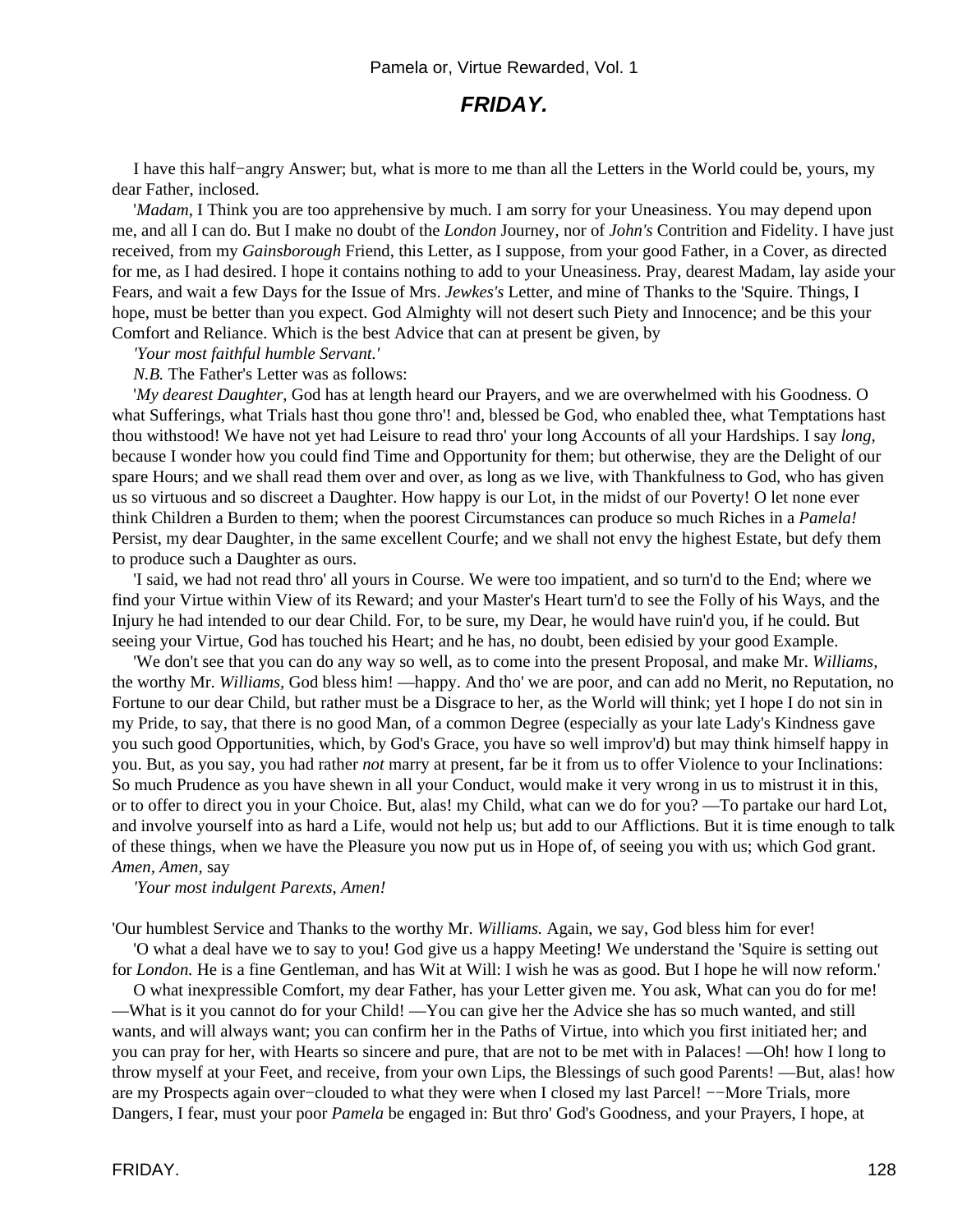last, to get well out of all my Difficulties; and the rather, as they are not the Effect of my own Vanity or Presumption!

 But I will proceed with my hopeless Story. I saw Mr. *Williams* was a little nettled at my Impatience; and so I wrote to assure him I would be as easy as I could, and directed by him; especially as my Father, whose Respects I mentioned, had assured me, my Master was setting out for *London;* which he must have some−how from his own Family, or he would not have written me word of it.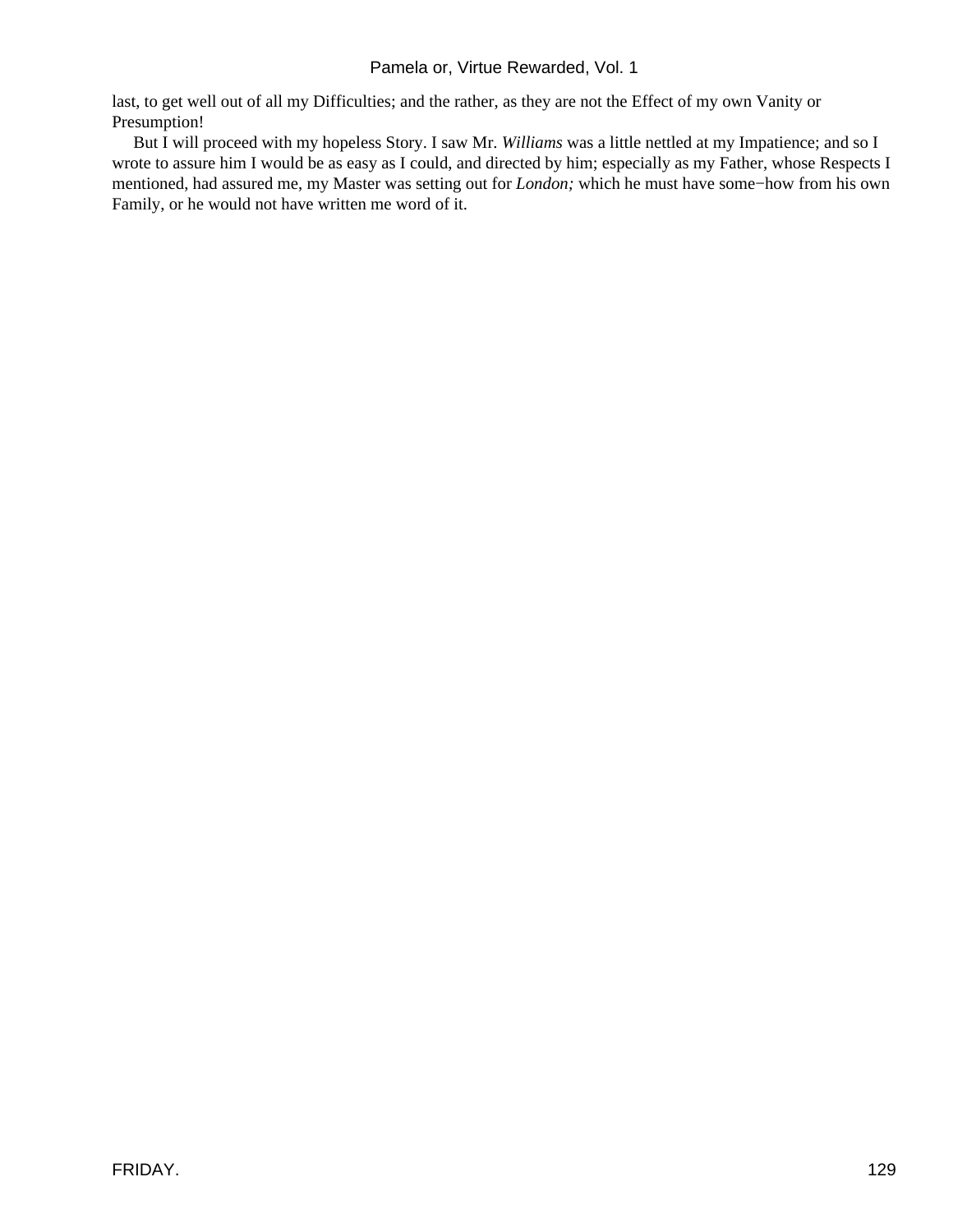## **SATURDAY, SUNDAY.**

 Mr. *Williams* has been here both these Days, as usual; but is very indifferently received still by Mrs. *Jewkes;* and, to avoid Suspicion, I left them together, and went up to my Closet, most of the Time he was here. He and she, I found by her, had a Quarrel; and she seems quite out of Humour with him; but I thought it best not to say any thing. And he said, he would very little trouble the House, till he had an Answer to his Letter from the 'Squire. And she return'd, The less, the better. Poor Man! he has got but little by his Openness, and making Mrs. *Jewkes* his Confident, as she bragged, and would have had me to do likewise. I am more and more satisfied there is Mischief brewing, and shall begin to hide my Papers, and be circumspect. She seems mighty impatient for an Answer to her Letter to my Master.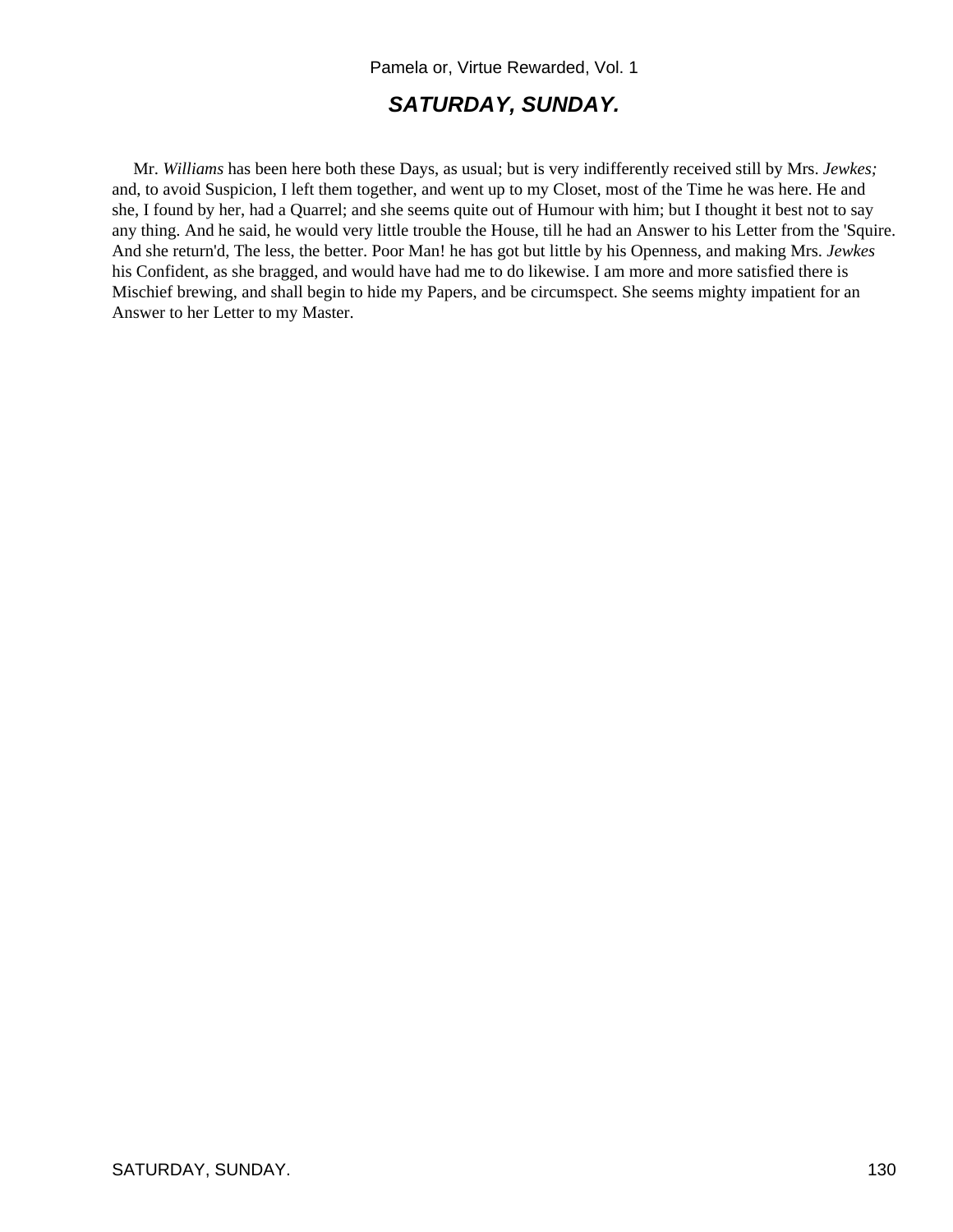## **MONDAY, TUESDAY,**

#### *the 25th and 26th Days of my heavy Restraint.*

 Still more and more strange things to write. A Messenger is return'd, and now all is out! O wretched, wretched *Pamela!* What, at last, will become of me! —Such strange Turns and Trials sure never poor Creature of my Years, experienced. He brought two Letters, one to Mrs. *Jewkes,* and one to me: But as the greatest Wits may be sometimes mistaken, they being folded and sealed alike, that for me, was directed to Mrs. *Jewkes;* and that for her, was directed to me. But both are stark naught, abominably bad! She brought me up that directed for me, and said, Here's a Letter for you: Long look'd−for is come at last. I will ask the Messenger a few Questions, and then I will read mine. So she went down, and I broke it open in my Closet, and found it directed, *To Mrs.* Pamela Andrews. But when I open'd it, it began, Mrs. *Jewkes.* I was quite confounded; but, thinks I, this may be a lucky Mistake; I may discover something And so I read on these horrid Contents:

 '*Mrs.* Jewkes, What you write me, has given me no small Disturbance. This wretched *Fool's Plaything,* no doubt, is ready to leap at any thing that offers, rather than express the least Sense of Gratitude for all the Benefits she has received from my Family, and which I was determined more and more to heap upon her. I reserve her for my future Resentment; and I charge you double your Diligence in watching her, to prevent her Escape. I send this by an honest *Swiss,* who attended me in my Travels; a Man I can trust; and so let him be your Assistant: For the *artful Creature* is enough to corrupt a Nation by her seeming Innocence and Simplicity; and she may have got a Party, perhaps, among my Servants with you, as she has here. Even *John Arnold,* whom I confided in, and favour'd more than any, has proved an execrable Villain; and shall meet his Reward for it.

 'As to that *College Novice Williams,* I need not bid you take care he sees not this *painted Bauble;* for I have order'd Mr. *Shorter,* my Attorney, to throw him instantly into Gaol, on an Action of Debt, for Money he has had of me, which I had intended never to carry to account against him; for I know all his rascally Practices; besides what you write me of his perfidious Intrigue with that Girl, and his acknowledged Contrivances for her Escape; when he knew not, for certain, that I design'd her any Mischief; and when, if he had been guided by a Sense of Piety, or Compassion for injured Innocence, as he pretends, he would have expostulated with me, as his Function, and my Friendship for him, might have allow'd him. But to enter into a vile Intrigue! charm'd, like a godly Sensualist, with the *amiable Gewgaw!* to favour her Escape in so base a manner, (to say nothing of his disgraceful Practices against me, in Sir *Simon Darnford's* Family; of which Sir *Simon* himself has inform'd me) is a Conduct that, instead of preferring the ingratesul Wretch, as I had intended, shall pull down upon him utter Ruin.

'Monsieur *Colbrand,* my trusty *Swiss,* will obey you without Reserve, if my other Servants refuse.

 'As for her denying that she encouraged his Declaration, I believe it not. 'Tis certain the *speaking Picture,* with all that pretended Innocence and Softness of Heart, would have run away with him. Yes, she would have run away with a Fellow that she had been acquainted with (and that not intimately, if you was as careful as you ought to be) but few Days; at a time, when she had the strongest Assurances of my Honour to her.

 'Well, I think I now *hate her* perfectly; and tho' I will do nothing to her *myself,* yet I can bear, for the sake of my Revenge, and my *injur'd Honour,* and *slighted Love,* to see any thing, even what *she most fears,* be *done to her;* and then she may be turned loose to her evil Destiny, and echo to the Woods and Groves her piteous Lamentations for the Loss of her fantastical Innocence, which the romantick Idiot makes such a work about. I shall go to *London,* with my Sister *Davers;* and the Moment I can disengage myself, which perhaps may be in three Weeks from this time, I will be with you, and decide *her Fate,* and put an End to your Trouble. Mean time, be doubly careful; for this Innocent, as I have warn'd you, is full of Contrivances. I am

#### *'Your Friend.'*

 I had but just read this dreadful Letter thro', when Mrs. *Jewkes* came up, in a great Fright, guessing at the Mistake, and that I had her Letter; and she found me with it open in my Hand, just sinking away. What Business, said she, had you to read my Letter? and snatch'd it from me. You see, said she, looking upon it, it says, *Mrs. Jewkes,* at top: You ought, in Manners, to have read no further. O add not, said I, to my Afflictions! I shall be soon out of all your ways! This is too much! too much! I never can support this!— and threw myself upon the Couch, in my Closet, and wept most bitterly. She read it in the next Room, and came in again afterwards; Why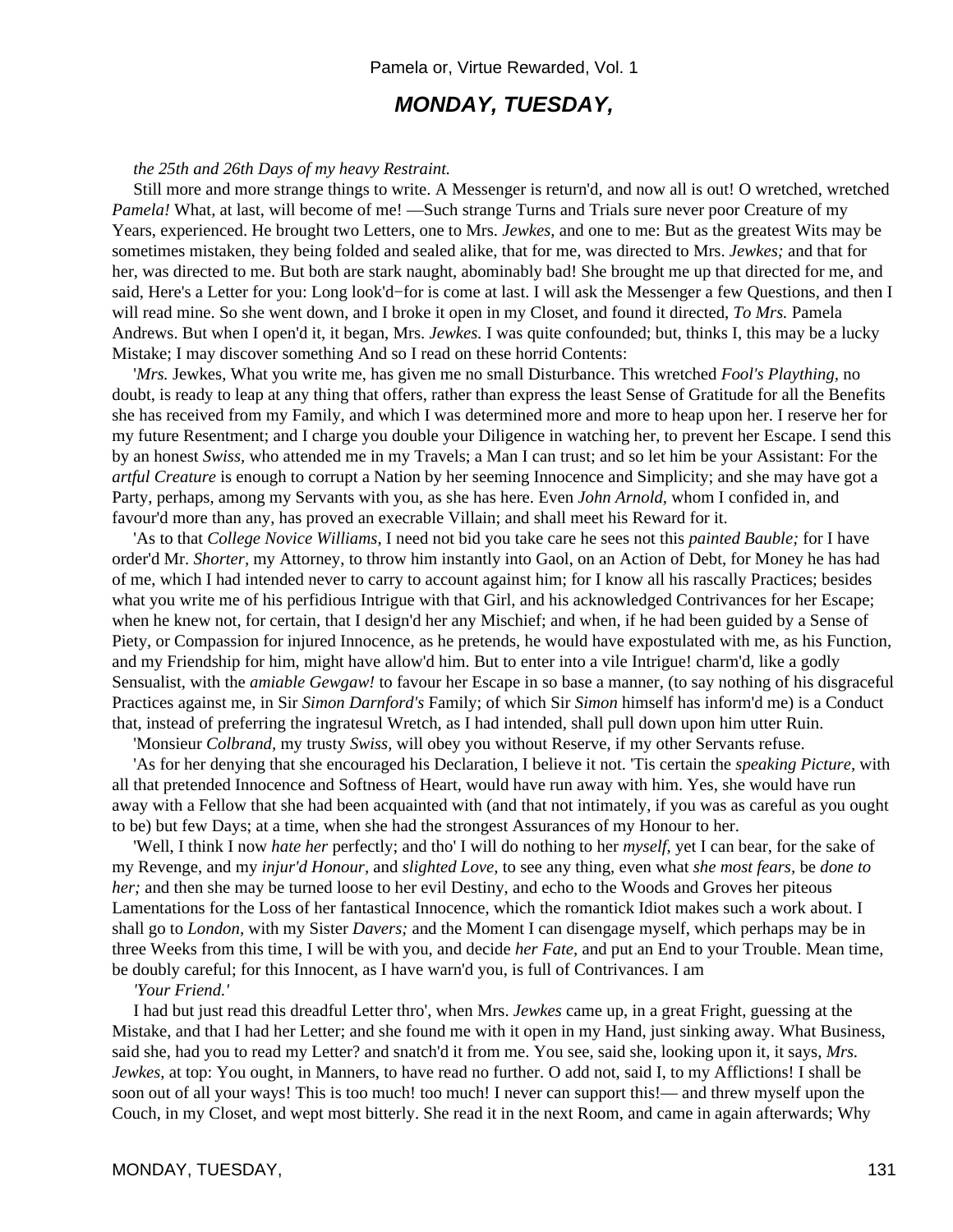this, said she, is a sad Letter indeed! I am sorry for it: But I fear'd you would carry your Niceties too far! —Leave me, dear Mrs. *Jewkes,* said I, for a−while: I cannot speak nor talk! —Poor Heart! said she; well, I'll come up again presently, and hope to find you better. But here, take your own Letter; I wish you well; but this is a sad Mistake! And so she laid down by me, that that was intended for me. But I had no Spirit to read it presently. O Man! Man! hard−hearted, cruel Man! what Mischiefs art thou not capable of, unrelenting Persecutor as thou art!

 I sat ruminating, when I had a little come to myself, upon the Terms of this wicked Letter; and had no Inclination to look into my own. The bad Names, *Fool's Plaything, artful Creature, painted Bauble, Gewgaw, speaking Picture,* are hard things for your poor *Pamela;* and I began to think, whether I was not indeed a very naughty Body, and had not done vile Things: But when I thought of his having discover'd poor *John,* and of Sir *Simon's* base Officiousness, in telling him of poor Mr. *Williams,* with what he had resolved against him, in Revenge for his Goodness to me, I was quite mortified; and yet still more, about that fearful *Colbrand,* and what he could *see done to me;* for then I was ready to gasp for Breath, and my Spirits quite failed me. Then how dreadful are the Words, that he will *decide my Fate* in three Weeks! Gracious Heaven, said I, strike me dead before that time, with a Thunderbolt, or provide some way for my escaping these threaten'd Mischiefs! God forgive me if I sinned.

 At last, I took up the Letter directed for Mrs. *Jewkes,* but designed for me; and I find *that* little better than the other. These are the hard Terms it contains:

 'Well have you done, perverse, forward, artful, yet foolish *Pamela,* to convince me, before it was too late, how ill I had done to place my Affections on so unworthy an Object. I had vow'd Honour and Love to your Unworthiness, believing you a Mirror of bashful Modesty, and unspotted Innocence; and that no perfidious Designs lurked in so fair a Bosom. But now I have found you out, you specious Hypocrite! and see, that tho' you could not repose the least Confidence in one you had known for Years, and who, under my good Mother's misplaced Favour for you, had grown up, in a manner, with you; when my Passion, in spite of my Pride, and the Difference of our Condition, made me stoop to a Meanness that now I despise myself for; yet you could enter into an Intrigue with a Man you never knew, till within these few Days past, and resolve to run away with a Stranger, whom your fair Face, and insinuating Arts, had bewitched to break thro' all the Ties of Honour and Gratitude to me, even at a Time when the Happiness of his future Life depended upon my Favour.

 'Henceforth, for *Pamela's* sake, whenever I see a lovely Face, will I mistrust a deceitful Heart: And whenever I hear of the greatest Pretences to Innocence, will I suspect some deep−laid Mischief. You were determin'd to place no Confidence in me, tho' I have solemnly, over and over, engaged my Honour to you. What, tho' I had alarm'd your Fears, in sending you one way, when you hoped to go another; yet, had I not, to convince you of my Resolution to do justly by you, (altho' with infinite Reluctance, such then was my Love for you) engaged not to come near you without your own Consent? Was not this a voluntary Demonstration of the Generosity of my Intentions to you? Yet how have you requited me? The very first Fellow that your charming Face, and insinuating Address, could influence, you have practis'd upon, corrupted too, I may say, (and even ruin'd, as the ingrateful Wretch shall find) and thrown your *forward* Self upon him. As therefore you would place no Confidence in me, my Honour owes you nothing; and in a little time you shall find how much you have err'd in treating, as you have done, a Man, who was once

*'Your affectionate and kind Friend.*

'Mrs. *Jewkes* has Directions concerning you; and if your Lot is now harder than you might wish, you will bear it the easier, because your own rash Folly has brought it upon you.'

 Alas! for me, what a Fate is mine, to be thus thought artful and forward, and ingrateful! when all I intended, was to preserve my Innocence; and when all the poor little Shifts, which his superior wicked Wit and Cunning have render'd ineffectual, were forced upon me in my own necessary Defence!

 Mrs. *Jewkes* came up to me again, and found me bathed in Tears. She seemed, as I thought, to be moved to some Compassion; and finding myself now intirely in her Power, and that it is not for me to provoke her, I said, It is now, I see, in vain for me to contend against my evil Destiny, and the superior Arts of my barbarous Master. I will resign myself to God's Will, and prepare to expect the worst. But you see how this poor Mr. *Williams* is drawn in and undone; I am sorry I am made the Cause of *his* Ruin: —Poor, poor Man! — to be taken in thus, and for my sake too! —But, if you'll believe me, said I, I gave no Encouragement to what he proposed, as to Marriage;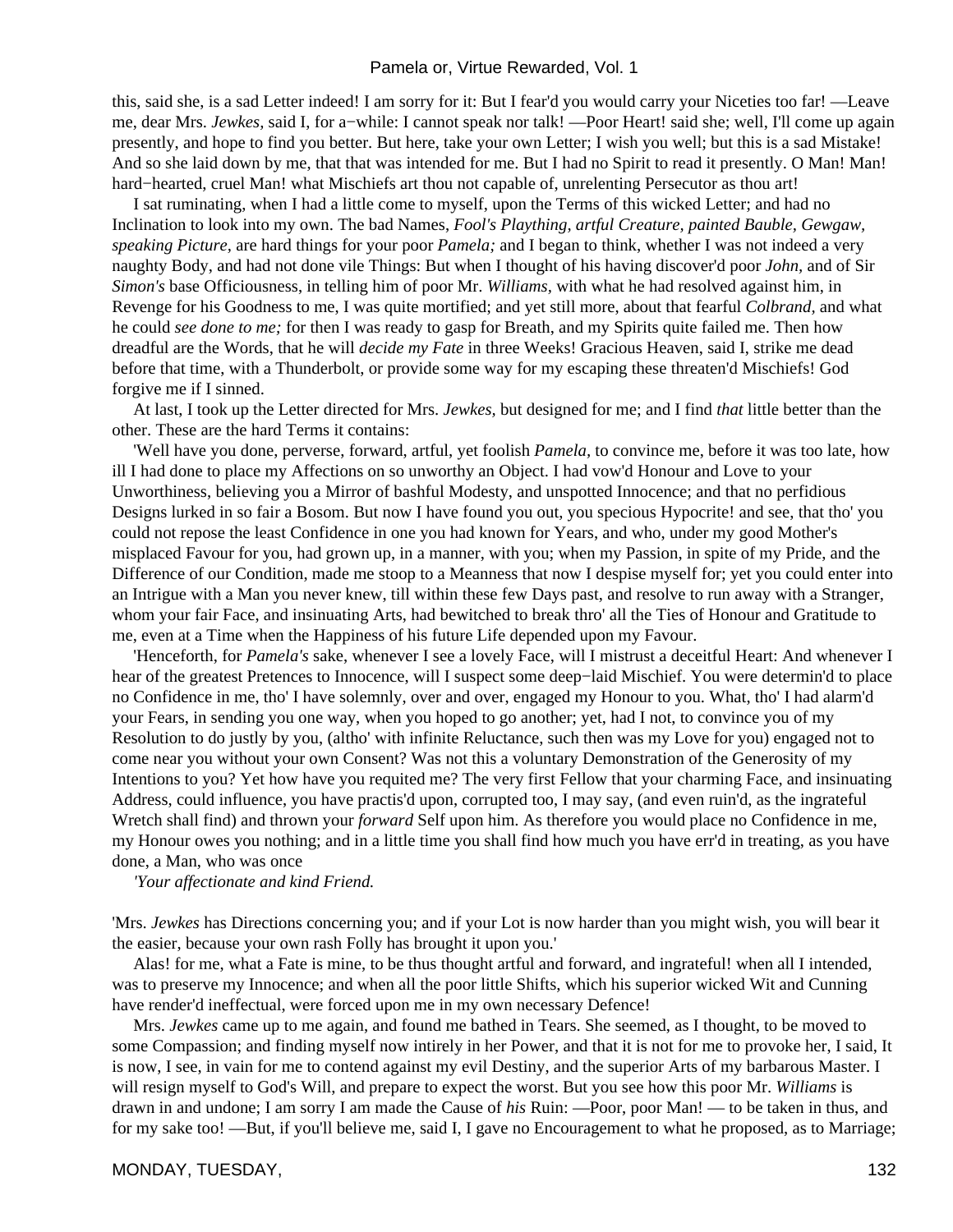nor would he have proposed it, I believe, but as the only honourable way he thought was left to save me: And his principal Motive to it all, was Virtue and Compassion to one in Distress. What other View could he have? You know I am poor and friendless. All I beg of you, is to let the poor Gentleman have Notice of my Master's Resentment; and let him flee the Country, and not be thrown into Gaol: This will answer my Master's End as well; for it will as effectually hinder him from assisting me, as if he was in a Prison.

 Ask me, said she, to do any thing that is in my Power, consistent with my Duty and Trust, and I will do it; for I am sorry for you both. But, to be sure, I shall keep no Correspondence with him, nor let you. I offer'd to talk of a Duty superior to that she talked of, which would oblige her to help distressed Innocence, and not permit her to go the Lengths injoin'd by lawless Tyranny; but she plainly did me be silent on that Head; for it was in vain to attempt to persuade her to betray her Trust. — All I have to advise you, said she, is to be easy; lay aside all your Contrivances and Arts to get away; and make me your Friend, by giving me no Reason to suspect you; for, said she, I glory in my Fidelity to my Master: And you have both practised some strange sly Arts, to make such a Progress as he has own'd there was between you, so seldom as, I thought, you saw one another; that I must be more circumspect than I have been.

This doubled my Concern; for I now apprehended I should be much closer watch'd than before.

 Well, said I, since I have, by this strange Accident, discover'd my hard Destiny, let me read over again that fearsul Letter of yours, that I may get it by heart, and feed my Distress upon it; for now I have nothing else to think of, and must familiarize myself to Calamity. Then, said she, let me read yours again. I gave her mine, and she lent me hers; and so I took a Copy of it, with her Leave; because, as I said, I would, by it, prepare myself for the worst. And when I had done, I pinn'd it on the Head of the Couch: This, said I, is the Use I shall make of this wretched Copy of your Letter; and here you shall always find it wet with my Tears.

 She said, She would go down to order Supper, and insisted upon my Company to it: I would have excused myself; but she begun to put on a commanding Air, that I durst not oppose. And when I went down, she took me by the Hand, and presented me to the most hideous Monster I ever saw in my Life. Here, Monsieur *Colbrand,* said she, here is your pretty Ward and mine; let us try to make her Time with us easy. He bow'd, and put on his foreign Grimaces, and seem'd to bless himself! and, in broken *English,* told me, I was happy in de Affections of de vinest Gentleman in de Varld! — I was quite frighten'd, and ready to drop down; and I will describe him to you, my dear Father and Mother, if now you will ever see this; and you shall iudge if I had not Reason, especially not knowing he was to be there, and being appriz'd, as I was, of his hated Employment, to watch me closer.

 He is a Giant of a Man, for Stature; taller by a good deal, than *Harry Mawlidge,* in your Neighbourhood, and large−bon'd, and scraggy; and a Hand! —I never saw such an one in my Life. He has great staring Eyes, like the Bull's that frighten'd me so. Vast Jaw−bones sticking out; Eyebrows hanging over his Eyes; two great Scars upon his Forehead, and one on his left Cheek; and two huge Whiskers, and a monstrous wide Mouth; blubber Lips; long yellow Teeth, and a hideous Grin. He wears his own frightful long Hair, ty'd up in a great black Bag; a black Crape Neckcloth, about a long ugly Neck; and his Throat sticking out like a Wen. As to the rest, he was drest well enough, and had a Sword on, with a nasty red Knot to it; Leather Garters, buckled below his Knees; and a Foot near as long as my Arm, I verily think.

 He said, He fright de Lady, and offer'd to withdraw; but she bid him not; and I told Mrs. *Jewkes,* That as she knew I had been crying, she should not have called me to the Gentleman without letting me know he was there. I soon went up to my Closet; for my Heart aked all the time I was at Table; not being able to look upon him without Horror, and this Brute of a Woman, tho' she saw my Distress, before this Addition to it, no doubt did it on purpose to strike me more into Terror. And indeed it had its Effect; for when I went tobed, I could think of nothing but his hideous Person, and my Master's more hideous Actions; and thought them too well pair'd; and when I dropt asleep, I dream'd they were both coming to my Bed−side, with the worst Designs; and I jump'd out of Bed in my Sleep, and frighted Mrs. *Jewkes;* till, waking with the Terror, I told her my Dream: And the wicked Creature only laughed, and said, All I fear'd was but a Dream, as well as that; and when it was over, and I was well awake, I should laugh at it as such!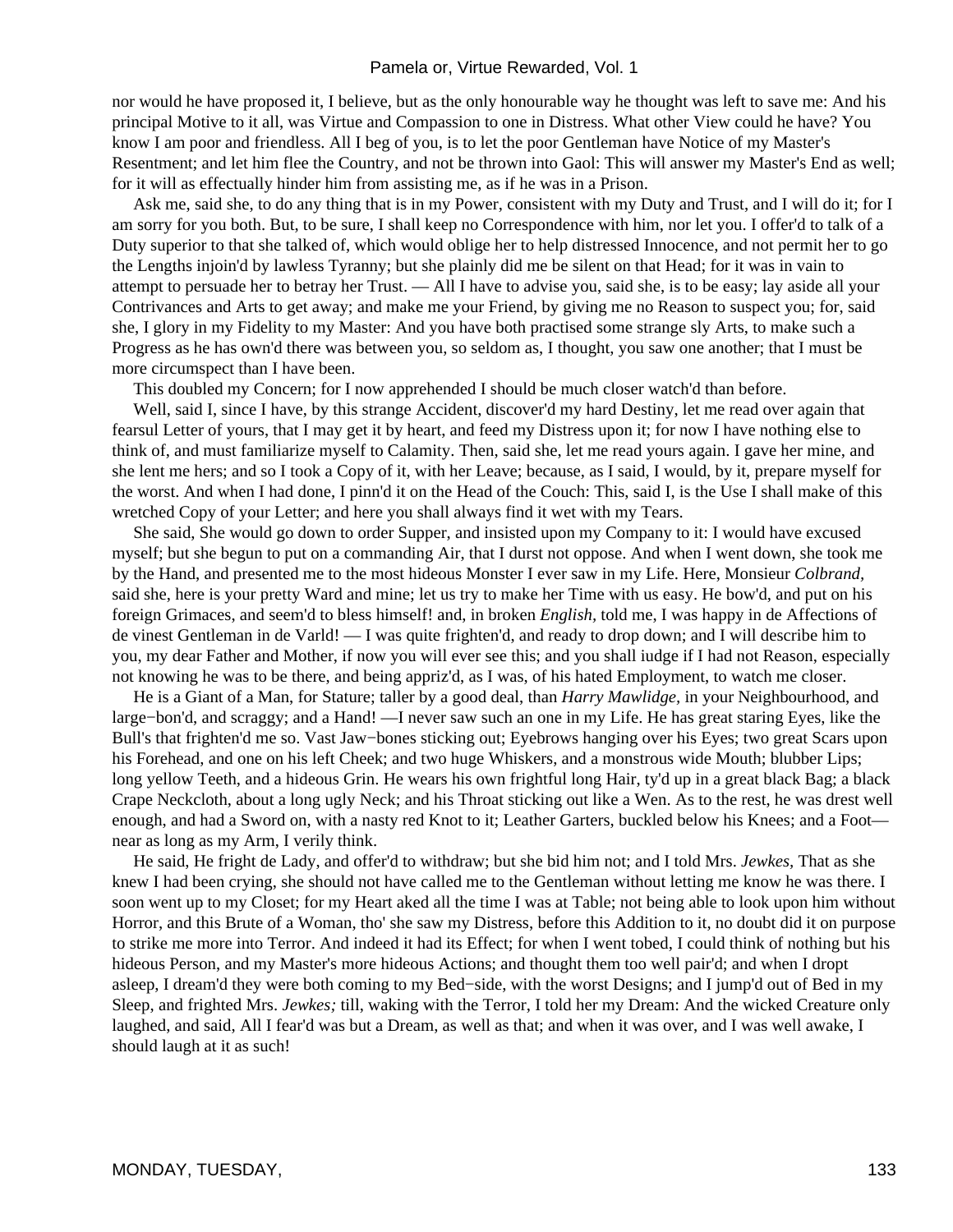## **Wednesday**

### *And now I am come to the Close of WEDNESDAY, the 27th Day of my Distress.*

 Poor Mr. *Williams* is actually arrested, and carried away to *Stamford.* So there is an End of all my Hopes in him. Poor Gentleman! his Over−security and Openness, have ruin'd us both! I was but too well convinced, that we ought not to have lost a Moment's time; but he was half angry, and thought me too impatient; and then his fatal Confession, and the detestable Artifice of my Master! —But one might well think, that he who had so cunningly, and so wickedly, contrived all his Stratagems hitherto, that it was impossible to avoid them, would stick at nothing to complete them. I fear I shall soon find it so!

 But one Stratagem I have just invented, tho' a very discouraging one to think of; because I have neither Friends nor Money, nor know one Step of the Way, if I was out of the House. But let Bulls, and Bears, and Lions, and Tygers, and, what is worse, false, treacherous, deceitful Men, stand in my Way, I cannot be in more Danger than I am; and I depend nothing upon his three Weeks: For how do I know, now he is in such a Passion, and has already begun his Vengeance on poor Mr. *Williams,* that he will not change his Mind, and come down to *Lincolnshire* before he goes to *London?*

 My Stratagem is this; I will endeavour to get Mrs. *Jewkes* to−bed without me, as she often does, while I sit lock'd up in my Closet; and as she sleeps very sound in her first Sleep, of which she never fails to give Notice by snoring, if I can then but get out between the two Bars of the Window, (for you know, I am very slender, and I find I can get my Head thro') then I can drop upon the Leads underneath, which are little more than my Height, and which Leads are over a little Summer−parlour, that juts out towards the Garden, and which, as I am light, I can easily drop from; for they are not high from the Ground: Then I shall get into the Garden; and then, as I have the Key of the Back−door, I will get out. But I have another Piece of Cunning still; good Heaven, succeed to me my dangerous, but innocent Devices! —I have read of a great Captain, who being in Danger, leaped over−board, into the Sea; and his Enemies shooting at him with Bows and Arrows, he got off his upper Garment, and swam away, while they stuck that full of their Darts and Arrows; and he escaped, and triumphed over them all. So what will I do, but strip off my upper Petticoat, and throw it into the Pond, with my Neck−handkerchief; for, to be sure, when they miss me, they will go to the Pond first, thinking I have drowned myself; and so, when they see some of my Cloaths floating there, they will be all employ'd in dragging the Pond, which is a very large one; and as I shall not, perhaps, be miss'd till the Morning, this will give me Opportunity to get a great way off; and I am sure I will run for it when I am out. And so, I trust, that God will direct my Steps to some good Place of Safety, and make some worthy Body my Friend; for sure, if I suffer ever so, I cannot be in more Danger, nor in worse Hands, than where I am; and with such avow'd bad Designs.

 O my dear Parents! don't be frighted when you come to read this! —But all will be over before you can see it; and so God direct me for the best. My Writings, for fear I should not escape, I will bury in the Garden; for, to be sure, I shall be search'd, and used dreadfully, if I can't get off. And so I will close here, for the present, to prepare for my Plot. Prosper thou, O gracious Protector of oppressed Innocence! this last Effort of thy poor Handmaid! that I may escape the crafty Devices and Snares that have already begun to entangle my Virtue! and from which, but by this one Trial, I see no way of escaping! And Oh! whatever becomes of me, bless my dear Parents, and protect poor Mr. *Williams* from Ruin! for he was happy before he knew me!

 Just now, just now! I heard Mrs. *Jewkes,* who is in her Cups, own, to the horrid *Colbrand,* that the robbing of poor Mr. *Williams,* was a Contrivance of hers, and executed by the Groom and a Helper, in order to seize my Letters upon him, which they miss'd. They are now both laughing at the dismal Story, which they little think I heard — O how my Heart akes! for what are not such Wretches capable of! Can you blame me for endeavouring, thro' any Danger, to get out of such Clutches?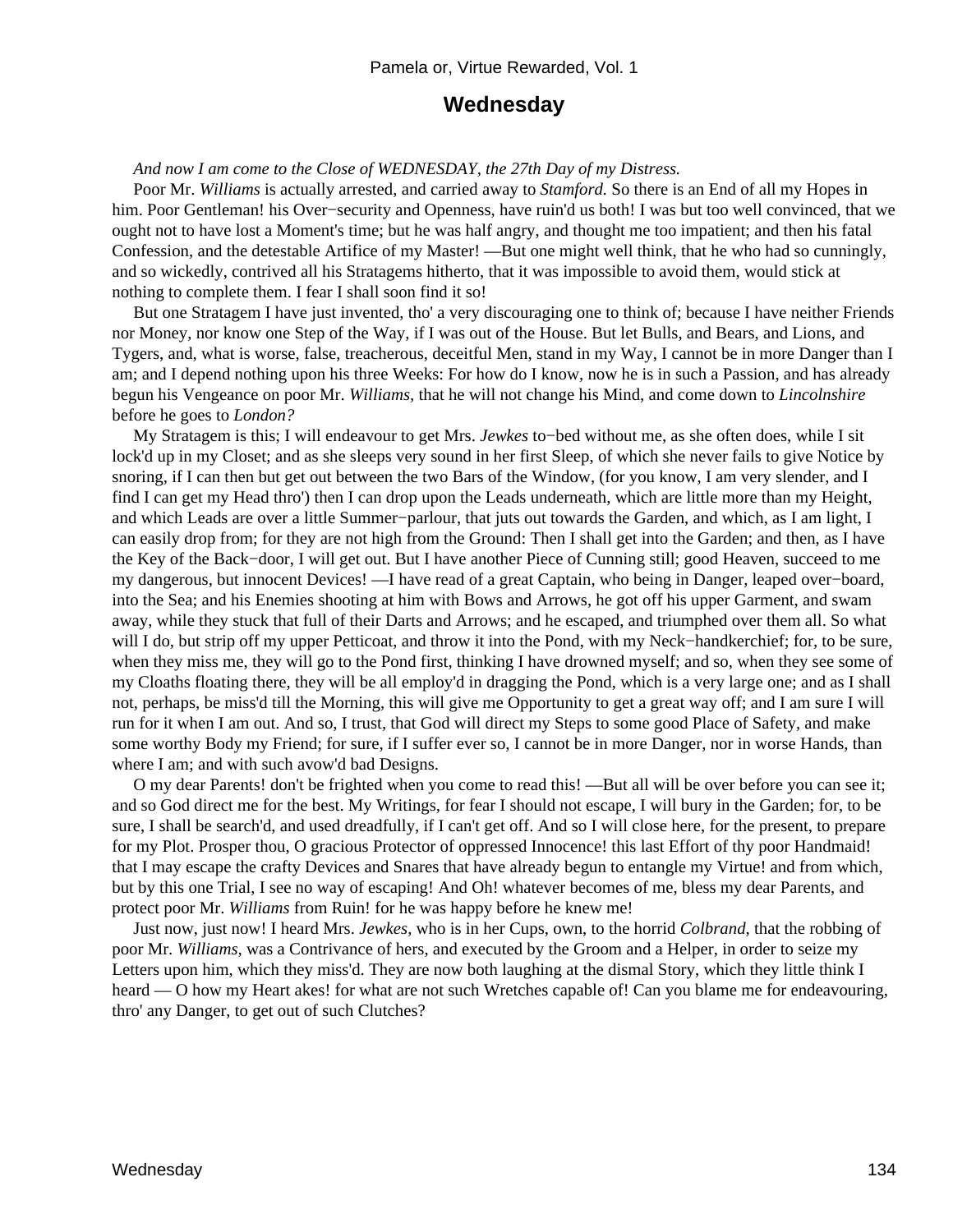## **Past Eleven o'Clock.**

 Mrs. *Jewkes* is come up, and gone to−bed; and bids me not stay long in my Closet, but come to−bed. O for a dead Sleep for the treacherous Brute! I never saw her so tipsy, and that gives me Hopes. I have try'd again, and find I can get my Head thro' the Iron Bars. I am now all prepared, as soon as I hear her fast; and now I'll seal up these and my other Papers, my last Work: And to thy Providence, O my gracious God, commit the rest! —Once more, God bless you both! and send us a happy Meeting; if not here, in his heavenly Kingdom. *Amen.*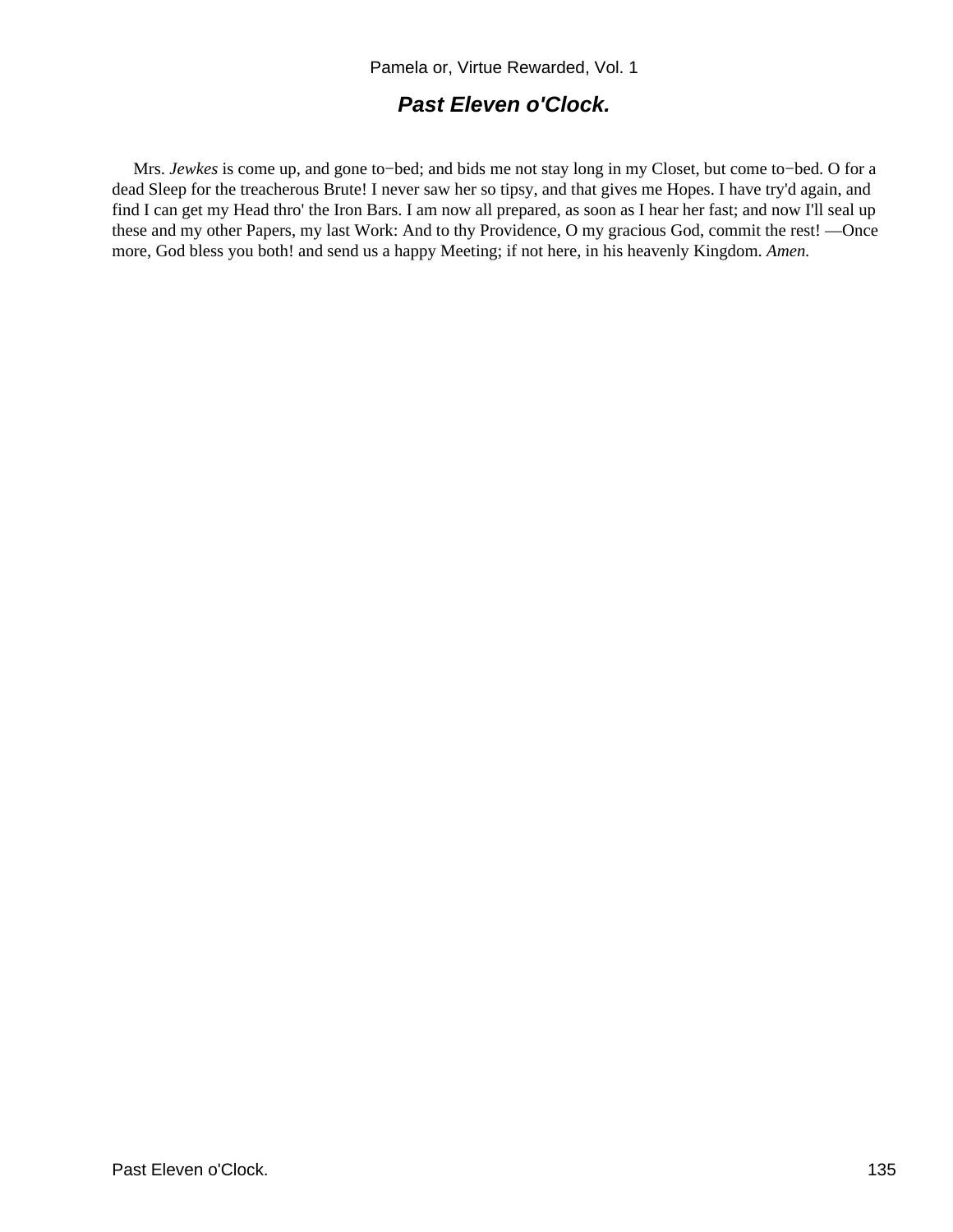## **THURSDAY, FRIDAY, SATURDAY, SUNDAY,**

#### *the 28th, 29th, 30th, and 31st Days of my Distress.*

 And Distress indeed! For here I am still! And every thing has been worse and worse! Oh! the poor unhappy *Pamela!* —Without any Resource left, and ruin'd in all my Contrivances. But, Oh! my dear Parents, rejoice with me, even in this low Plunge of my Distress; for your poor *Pamela* has escap'd from an Enemy worse than any she ever met with; an Enemy she never thought of before; and was hardly able to stand against. I mean, the Weakness and Presumption, both in one, of her own Mind! which had well nigh, had not divine Grace interposed, sunk her into the lowest last Abyss of Misery and Perdition! I will proceed, as I have Opportunity, with my sad Relation: For my Pen and Ink (in my now doubly secur'd Closet) is all that I have, besides my own Weakness of Body, to employ myself with: And, till yesterday Evening, I have not been able to hold a Pen.

 I took with me but one Shift, besides what I had on, and two Handkerchiefs, and two Caps, which my Pocket held, (for it was not for me to incumber myself) and all my Stock of Money, which was but five or six Shillings, to set out for I knew not where; and got out of the Window, not without some Diffculty, sticking a little at my Shoulders and Hips; but I was resolv'd to get out, if possible. And it was further from the Leads than I thought, and I was afraid I had sprain'd my Ancle; and when I had dropt from the Leads to the Ground, it was still further off; but I did pretty well there; at least, I got no Hurt to hinder me from pursuing my Intentions: So being now on the Ground, I hid my Papers under a Rose−bush, and cover'd them over with Mould, and there they still lie, as I hope. Then I hy'd away to the Pond: The Clock struck Twelve, just as I got out; and it was a dark misty Night, and coldish; but I felt none then.

 When I came to the Pond−side, I flung in my Upper−coat, as I had design'd, and my Neck−handkerchief, and a round−ear'd Cap, with a Knot; and then with great Speed ran to the Door, and took the Key out of my Pocket, my poor Heart beating all the Time against my Bosom, as if it would have forc'd its way out: And beat it well might! For I then, too late, found, that I was most miserably disappointed; for the wicked Woman had taken off that Lock, and put another on; so that my Key would not open it. I try'd and try'd, and feeling about, I found a Padlock besides, on another Part of the Door. O then how my Heart sunk! —I dropt down with Grief and Confusion, unable to stir or support myself for a while. But my Fears awakening my Resolution, and knowing that my Attempt would be as terrible for me, as any other Danger I could then encounter, I clamber'd up upon the Ledges of the Door, and the Lock, which was a great wooden one, reaching the Top of the Door with my Hands; and little thinking I could climb so well, made shift to lay hold on the Top of the Wall with my Hands; but, alas for me! nothing but ill Luck! —no Escape for poor *Pamela!* The Wall being old, the Bricks I held by, gave way, just as I was taking a Spring to get up, and down came I, and received such a Blow upon my Head, with one of the Bricks, that it quite stunn'd me; and I broke my Shins and my Ancle besides, and beat off the Heel of one of my Shoes.

 In this dreadful way, flat upon the Ground, lay poor I, for I believe five or six Minutes; and when I would have got up, I could hardly stand; for I found I had bruis'd my left Hip and Shoulder, and was full of Pain with it; and besides my Head bled, and ak'd with the Blow I had with the Brick. —Yet this I valued not! but crawl'd a good way, upon my Feet and Hands, in Search of a Ladder, I just recollected to have seen against the Wall two Days before, on which the Gardener was nailing a Nectarine Branch, that was blown off from the Wall: But no Ladder could I find, and the Wall was very high. What now, thinks I, must become of the poor miserable *Pamela!* —Then I began to wish myself most heartily again in my Closet, and to repent of my Attempt, which I now censur'd as rash, because it did not succeed.

 God forgive me! but a sad Thought came just then into my Head! —I tremble to think of it! Indeed my Apprehensions of the Usage I should meet with, had like to have made me miserable for ever! O my dear, dear Parents, forgive your poor Child; but being then quite desperate, I crept along till I could get up on my Feet, tho' I could hardly stand; and away limp'd I! —What to do, but to throw myself into the Pond, and so put a Period to all my Griefs in this World! —But, Oh! to find them infinitely aggravated (had I not, by God's Grace, been with–held) in a miserable *Eternity!* As I have escap'd this Temptation, (blessed be God for it!) I will tell you my Conflicts on this dreadful Occasion, that God's Mercies may be magnify'd in my Deliverance, that I am yet on this Side the dreadful Gulph, from which there can be no Redemption.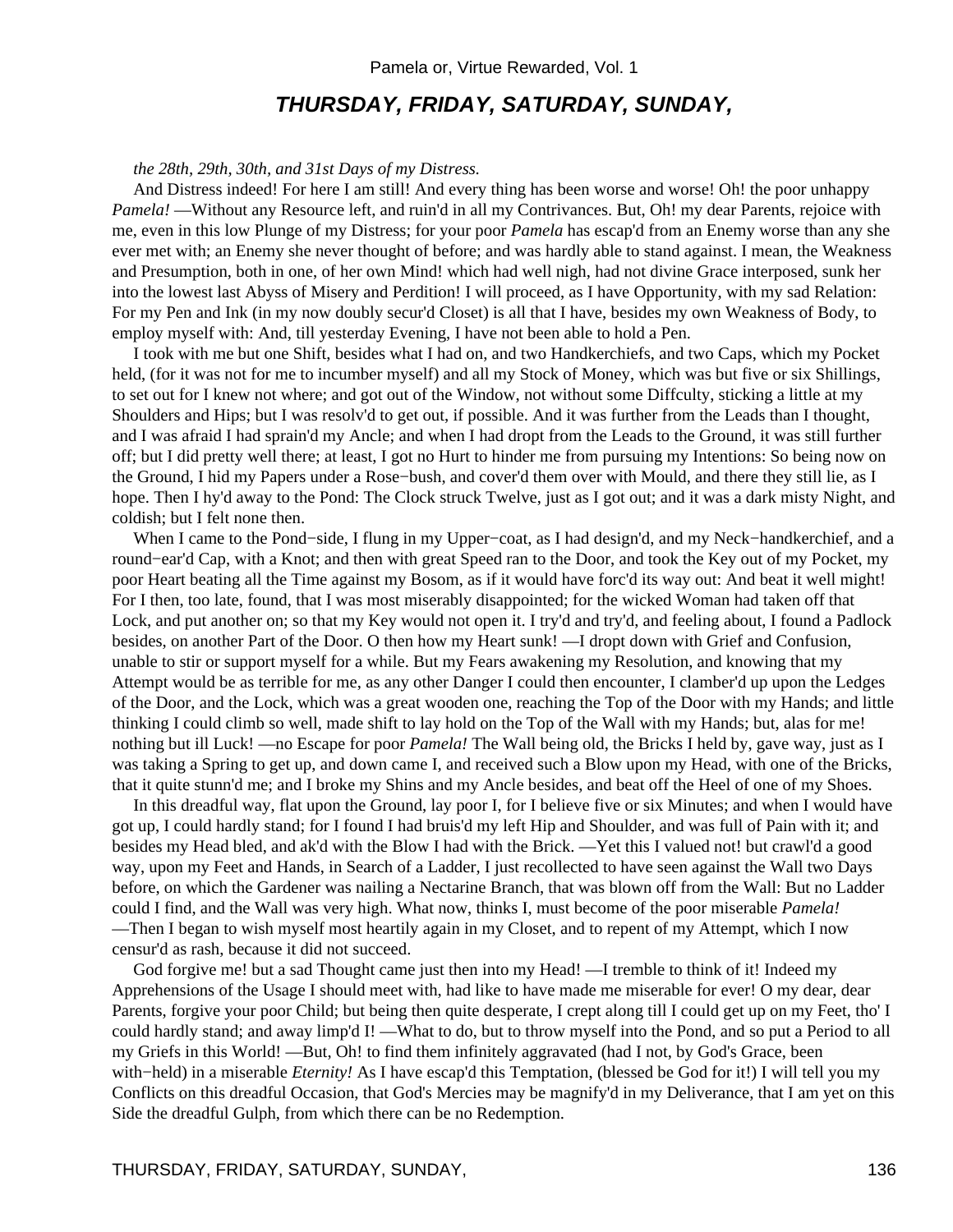It was well for me, as I have since thought, that I was so maim'd, as made me the longer before I got to the Water; for this gave me some Reflection, and abated that Liveliness of my Passions, which possibly might otherwise have hurry'd me, in my first Transport of Grief, (on my seeing no way to escape, and the hard Usage I had Reason to expect from my dreadful Keepers) to throw myself in without Consideration; but my Weakness of Body made me move so slowly, that it gave Time for a little Reflection, a Ray of Grace, to dart in upon my benighted Mind; and so, when I came to the Pond−side, I sat myself down on the sloping Bank, and began to ponder my wretched Condition: And thus I reason'd with myself.

 Pause here a little, *Pamela,* on what thou art about, before thou takest the dreadful Leap; and consider whether there be no Way yet left, no Hope, if not to escape from this wicked House, yet from the Mischiefs threatened thee in it.

 I then consider'd, and after I had cast about in my Mind, every thing that could make me hope, and saw no Probability; a wicked Woman devoid of all Compassion! a horrid Helper just arriv'd in this dreadful *Colbrand!* an angry and resenting Master, who now hated me, and threaten'd the most afflicting Evils! and, that I should, in all Probability, be depriv'd even of the Opportunity I now had before me, to free myself from all their Persecutions— What hast thou to do, distressed Creature, said I to myself, but throw thyself upon a merciful God, (who knows how innocently I suffer) to avoid the merciless Wickedness of those who are determin'd on my Ruin?

 And then thought I, (and Oh! that Thought was surely of the Devil's Instigation; for it was very soothing and powerful with me) these wicked Wretches, who now have no Remorse, no Pity on me, will then be mov'd to lament their Misdoings; and when they see the dead Corpse of the unhappy *Pamela* dragg'd out to these slopy Banks, and lying breathless at their Feet, they will find that Remorse to wring their obdurate Hearts, which now has no Place there! — And my Master, my angry Master, will then forget his Resentments, and say, O this is the unhappy *Pamela!* that I have so causelesly persecuted and destroy'd! Now do I see she preferr'd her Honesty to her Life, will he say, and is no Hypocrite, nor Deceiver; but really was the innocent Creature she pretended to be! Then, thinks I, will he, perhaps, shed a few Tears over the poor Corse of his persecuted Servant; and, tho' he may give out, it was Love and Disappointment, and that too, (in order to hide his own Guilt) for the unfortunate Mr. *Williams,* perhaps, yet will he be inwardly griev'd, and order me a decent Funeral, and save me, or rather this Part of me, from the dreadful Stake, and the Highway Interrment; and the young Men and Maidens all around my dear Father's, will pity poor *Pamela;* but O! I hope I shall not be the Subject of their Ballads and Elegies; but that my Memory, for the sake of my dear Father and Mother, may quickly slide into Oblivion!

 I was oncerising, so indulgent was I to this sad way of thinking, to throw myself in: But again, my Bruises made me slow; and I thought, What art thou about to do, wretched *Pamela?* how knowest thou, tho' the Prospect be all dark to thy short−sighted Eye, what God may do for thee, even when all human Means fail? God Almighty would not lay me under these sore Afflictions, if he had not given me Strength to grapple with them, if I will exert it as I ought: And who knows, but that the very Presence I so much dread, of my angry and designing Master, (for he has had me in his Power before, and yet I have escap'd) may be better for me, than these persecuting Emissaries of his, who, for his Money, are to their wicked Trust, and are harden'd by that, and a long Habit of Wickedness, against Compunction of Heart? God can touch his Heart in an Instant; and if this should not be done, I can then but put an End to my Life, by some other Means, if I am so resolved.

 But how do I know, thought I, that even these Bruises and Maims that I have gotten, while I pursu'd only the laudable Escape I had meditated, may not kindly furnish me with the Opportunity I now am tempted to precipitate myself upon, and of surrendering up my Life, spotless and unguilty, to that merciful Being who gave it!

 Then, thought I, who gave thee, presumptuous as thou art, a Power over thy Life? Who authoriz'd thee to put an End to it, when the Weakness of thy Mind suggests not to thee a Way to preserve it with Honour? How knowest thou what Purposes God may have to serve, by the Trials with which thou art now tempted? Art *thou* to put a Bound to God's Will, and to say, Thus much will I bear, and no more? And, wilt thou *dare* to say, that if the Trial be augmented, and continued, thou wilt sooner die than bear it?

 This Act of Despondency, thought I, is a Sin, that, if I pursue it, admits of no Repentance, and can therefore claim no Forgiveness. —And wilt thou, for shortening thy transitory Griefs, *heavy* as they are, and *weak* as thou fanciest thyself, plunge both Body and Soul into everlasting Misery? Hitherto, *Pamela,* thought I, thou art the innocent, the suffering *Pamela;* and wilt thou be the guilty Aggressor? and, because wicked Men persecute thee, wilt thou fly−in the Face of the Almighty, and bid Defiance to his Grace and Goodness, who can still turn all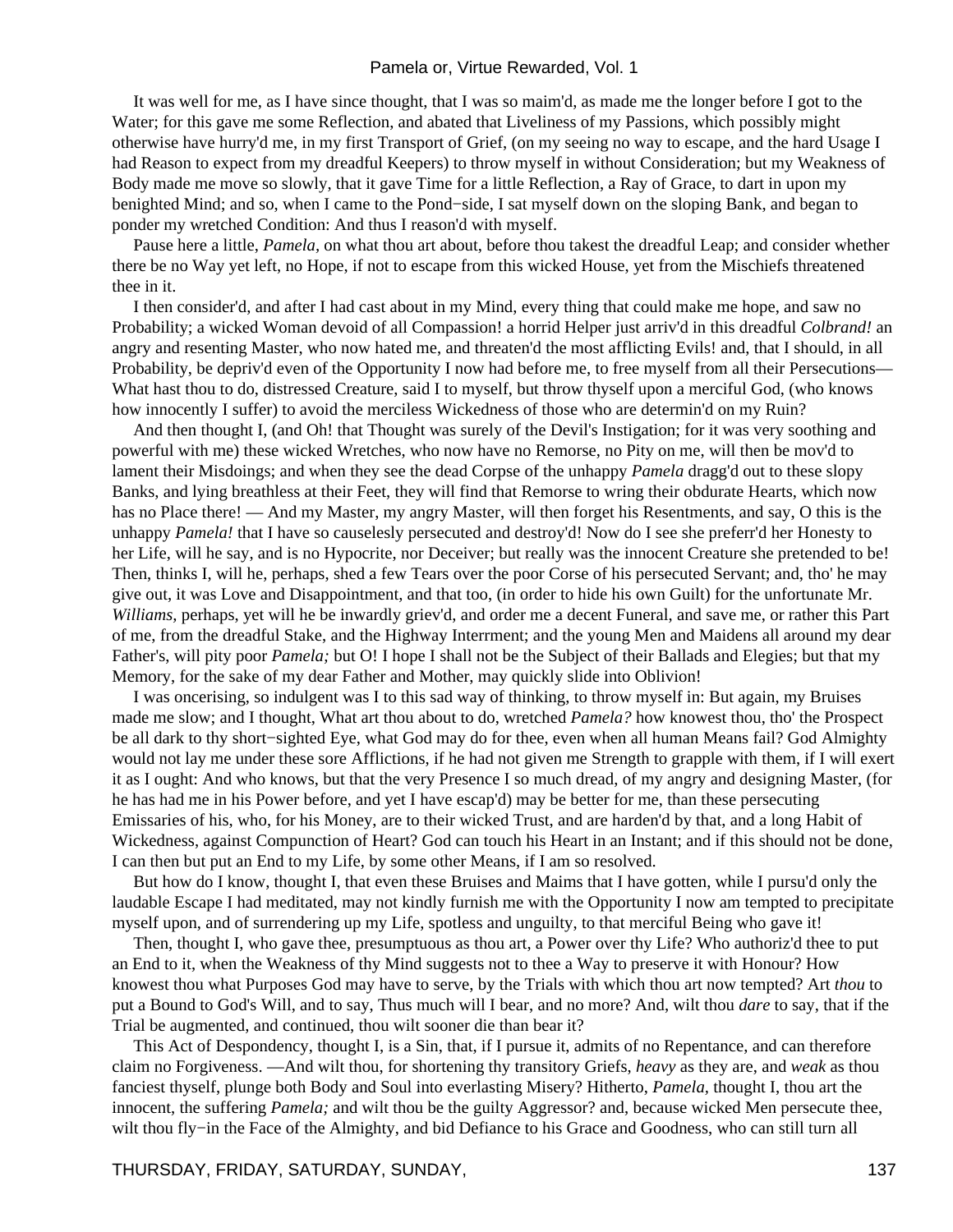these Sufferings to thy Benefits? And how do I know, but that God, who sees all the lurking Vileness of my Heart, may not have permitted these Sufferings on that very Score, and to make me rely solely on his Grace and Assistance, who perhaps have too much prided myself in a vain Dependence on my own foolish Contrivances? Then again, thought I, wilt thou suffer in *one* Moment all the good Lessons of thy poor honest Parents, and the Benefit of their Example, (who have persisted in doing their Duty with Resignation to the Divine Will, amidst the extremest Degrees of Disappointment, Poverty and Distress, and the Persecutions of an ingrateful World, and merciless Creditors) to be thrown away upon thee; and bring down, as in all Probability this thy Rashness will, their grey Hairs with Sorrow to the Grave, when they shall understand that their beloved Daughter, slighting the Tenders of Divine Grace, desponding in the Mercies of a gracious God, has blemish'd, in this *last Act,* a *whole* Life, which they had hitherto approv'd and delighted in?

 What then, presumptuous *Pamela,* dost thou here, thought I? Quit with Speed these guilty Banks, and flee from these dashing Waters, that even in their sounding Murmurs, this still Night, reproach thy Rashness! Tempt not God's Goodness on the mossy Banks, that have been Witnesses of thy guilty Intentions; and while thou hast Power left thee, avoid the tempting Evil, lest thy grand Enemy, now repuls'd by Divine Grace, and due Reflection, return to the Charge with a Force that thy Weakness may not be able to resist! And lest one rash Moment destroy all the convictions, which now have aw'd thy rebellious Mind into Duty and Resignation to the Divine Will!

 And so saying, I arose; but was so stiff with my Hurts, so cold with the moist Dew of the Night, and the wet Banks on which I had sat, as also the Damps arising from so large a Piece of Water, that with great Pain I got from the Banks of this Pond, which now I think of with Terror; and bending my limping Steps towards the House, refug'd myself in the Corner of an Out−house, where Wood and Coals are laid up for Family Use, till I should be found by my cruel Keepers, and consign'd to a wretched Confinement, and worse Usage than I had hitherto experienc'd; and there behind a Pile of Fire−wood I crept, and lay down, as you may imagine, with a Mind just broken, and a Heart sensible to nothing but the extremest Woe and Dejection.

 This, my dear Father and Mother, is the Issue of your poor *Pamela's* fruitless Enterprize; and God knows, if I had got out at the Back−door, whether I had been at all in better Case, moneyless, friendless, as I am, and in a strange Place! —But blame not your poor Daughter too much: Nay, if ever you see this miserable Scribble, all bathed and blotted with my Tears, let your Pity get the better of your Blame! But I know it will. —And I must leave off for the present—For, Oh! my Strength and my Will are at present very far unequal to one another. —But yet, I will add, that tho' I should have prais'd God for my Deliverance, had I been freed from my wicked Keepers, and my designing Master; yet I have more abundant Reason to praise God, that I have been deliver'd from a worse Enemy, *myself!*

I will continue my sad Relation.

 It seems Mrs. *Jewkes* awaked not till Day−break, and not finding me in Bed, she call'd me; and no Answer being return'd, she relates, that she got out of Bed, and run to my Closet; and not finding me, searched under the Bed, and in another Closet, finding the Chamber−door as she had left it, quite fast, and the Key, as usual, about her Wrist. For if I could have got out at the Chamber−door, there were two or three Passages, and Doors to them all, double lock'd and barr'd, to go thro', into the great Garden; so that if I would escape, there was no Way but that of the Window; and that very Window, because of the Summer−parlour under it; for the other Windows were a great way from the Ground.

 She says, she was excessively frighted, and instantly rais'd the *Swiss,* and the two Maids, who lay not far off; and finding every Door fast, she said, I must be carry'd away, as St. *Peter* was out of Prison, by some Angel. It is a Wonder she had not a worse Thought!

 She says, she wept and wrung her Hands, and took on sadly, running about like a mad Woman, little thinking I could have got out of the Closet Window, between the Iron Bars; and indeed I don't know if I could do so again. But at last finding that Casement open, they concluded it must be so; and so they ran out into the Garden, and found, it seems, my Footsteps in the Mould of the Bed which I dropt down upon from the Leads: And so speeded away, all of them, that is to say, Mrs. *Jewkes, Colbrand* and *Nan,* towards the Back−door, to see if that was fast, while the Cook was sent to the Out−offices to raise the Men, and make them get Horses ready, to take each a several way to pursue me.

 But it seems, that finding that Door double−lock'd and padlock'd, and the Heel of my Shoe, and the broken Bricks, they verily concluded I was got away by some Means, over the Wall; and then, they say, Mrs. *Jewkes*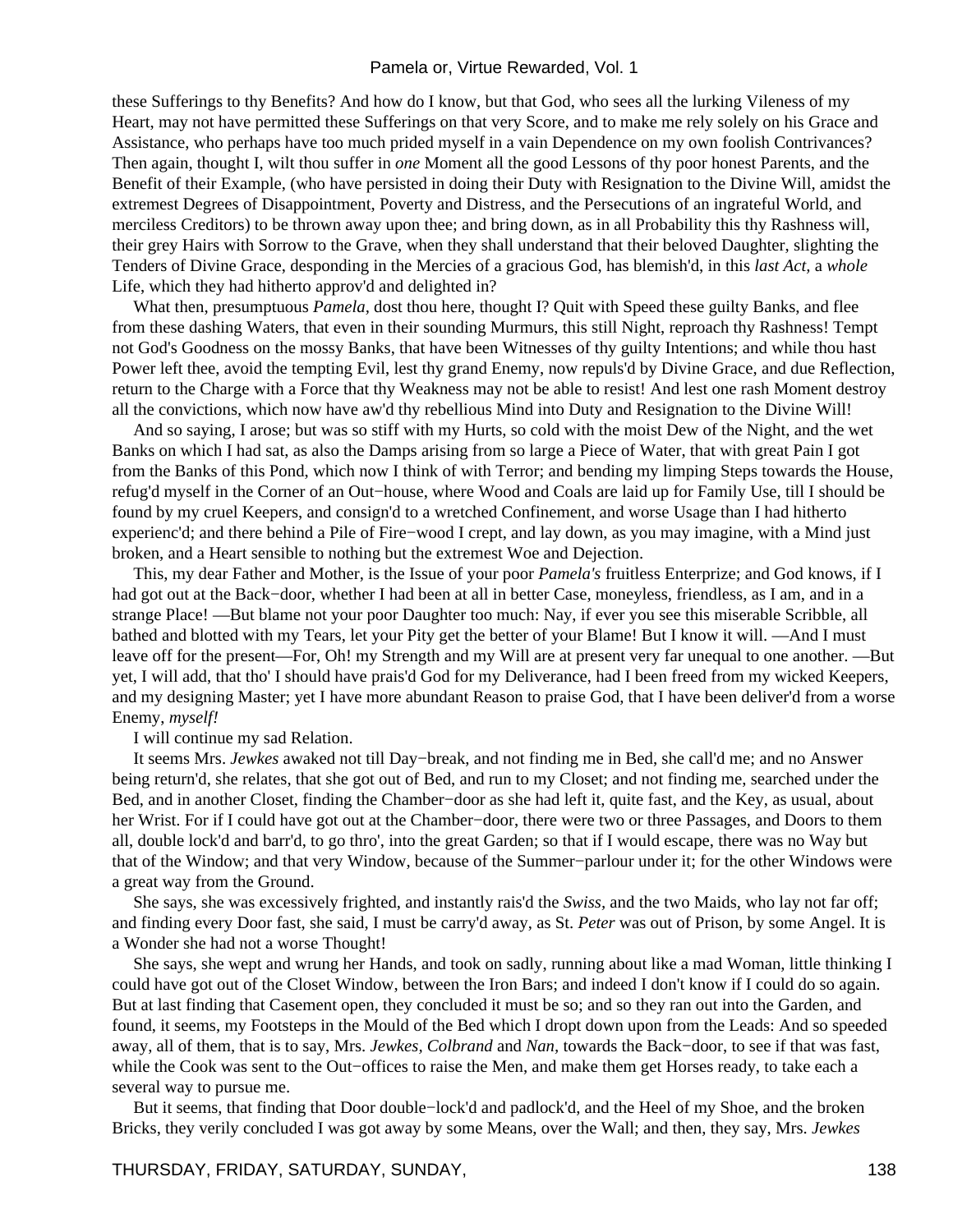seem'd like a distracted Woman: Till at last, *Nan* had the Thought to go towards the Pond, and there seeing my Coat, and Cap and Handkerchief in the Water, cast almost to the Banks by the dashing of the Waves, she thought it was me, and screaming out, run to Mrs. *Jewkes,* and said, O Madam, Madam! here's a piteous Thing! — Mrs. *Pamela* lies drown'd in the Pond! —Thither they all ran! and finding my Cloaths, doubted not I was at the Bottom; and they all, *Swiss* among the rest, beat their Breasts, and made most dismal Lamentations; and Mrs. *Jewkes* sent *Nan* to the Men, to bid them get the Drag−net ready, and leave the Horses, and come to try to find the poor Innocent! as she, it seems, *then* call'd me, beating her Breast, and lamenting my hard Hap; but most what would become of them, and what Account they should give to my Master.

 While every one was thus differently employ'd, some weeping and wailing, some running here and there, *Nan* came into the Wood−house; and there lay poor I; so weak, so low, and dejected, and withal so stiff with my Bruises, that I could not stir nor help myself to get upon my Feet. And I said, with a low Voice, (for I could hardly speak) Mrs. *Ann,* Mrs. *Ann!* —The Creature was sadly frighted, but was taking up a Billet to knock me on the Head, believing I was some Thief, as she said; but I cry'd, out, O Mrs. *Ann,* Mrs. *Ann,* help me, for Pity's sake, to Mrs. *Jewkes!* for I cannot get up! —Bless me, said she, what! you, Madam! —Why our Hearts are almost broke, and we were going to drag the Pond for you, believing you had drown'd yourself. Now, said she, you'll make us all alive again!

 And, without helping me, she run away to the Pond, and brought all the Crew to the Wood−house. —The wicked Woman, as she entered, said, Where is she? —Plague of her Spells, and her Witchcrafts! She shall dearly repent of this Trick, if my Name be *Jewkes;* and coming to me, took hold of my Arm so roughly, and gave me such a Pull, as made me squeal out, (my Shoulder being bruis'd on that Side) and drew me on my Face. O cruel Creature! said I, if you knew what I had suffer'd, it would move you to pity me!

 Even *Colbrand* seem'd to be concern'd, and said, Fie, Madam, fie! you see she is almost dead! You must not be so rough with her. The Coachman *Robin* seem'd to be sorry for me too, and said, with Sobs, What a Scene is here! Don't you see she is all bloody in her Head, and cannot stir? — Curse of her Contrivances! said the horrid Creature; she has frighted me out of my Wits, I'm sure. How the D—l came you here? —O! said I, ask me now no Questions, but let the Maids carry me up to my Prison; and there let me die decently, and in Peace! For indeed I thought I could not live two Hours.

 The still more inhuman Tygress said, I suppose you want Mr. *Williams* to pray by you, don't you? Well, I'll send for my Master this Minute; let him come and watch you himself, for me; for there's no such thing as holding you, I'm sure!

 So the Maids took me up between them, and carry'd me to my Chamber; and when the Wretch saw how bad I was, she began a little to relent—while every one wonder'd (at what I had neither Strength nor Inclination to tell them) how all this came to pass; which they imputed to Sorcery and Witchcrast.

 I was so weak, when I had got up Stairs, that I fainted away, with Dejection, Pain and Fatigue; and they undress'd me, and got me to Bed, and Mrs. *Jewkes* order'd *Nan* to bathe my Shoulder, and Arm, and Ancle, with some old Rum warm'd; and they cut the Hair a little from the back Part of my Head, and wash'd that; for it was clotted with Blood, from a pretty long, but not deep Gash; and put a Family Plaister upon it; for if this Woman has any good Quality, it is, it seems, in a Readiness and Skill to manage in Cases, where sudden Misfortunes happen in a Family.

 After this, I fell into a pretty sound and refreshing Sleep, and lay till Twelve o' Clock, tolerably easy, considering I was very feverish and aguishly inclin'd; and she took a good deal of Care to fit me to undergo more Trials, which I had hop'd would have been more happily ended: But Providence did not see fit.

 She would make me rise about Twelve; but I was so weak, I could only sit up till the Bed was made, and went into it again; and was, as they said, delirious some Part of the Afternoon. But having a tolerable Night on *Thursday,* I was a good deal better on *Friday,* and on *Saturday* got up, and eat a little Spoon−meat, and my Feverishness seem'd to be gone, and I was so pick'd up by Evening, that I begg'd her Indulgence in my Closet, to be left to myself; which she consented to, it being double−barr'd the Day before, and I assuring her that all my Contrivances, as she call'd them, were at an End. But first she made me tell her the whole Story of my Enterprize; which I did, very faithfully, knowing now that nothing could stand me in any stead, or contribute to my Safety and Escape: And she seem'd full of Wonder at my Resolution and Venturesomeness; but told me frankly, that I should have found a hard Matter to get quite off; for, that she was provided with a Warrant from my Master, (who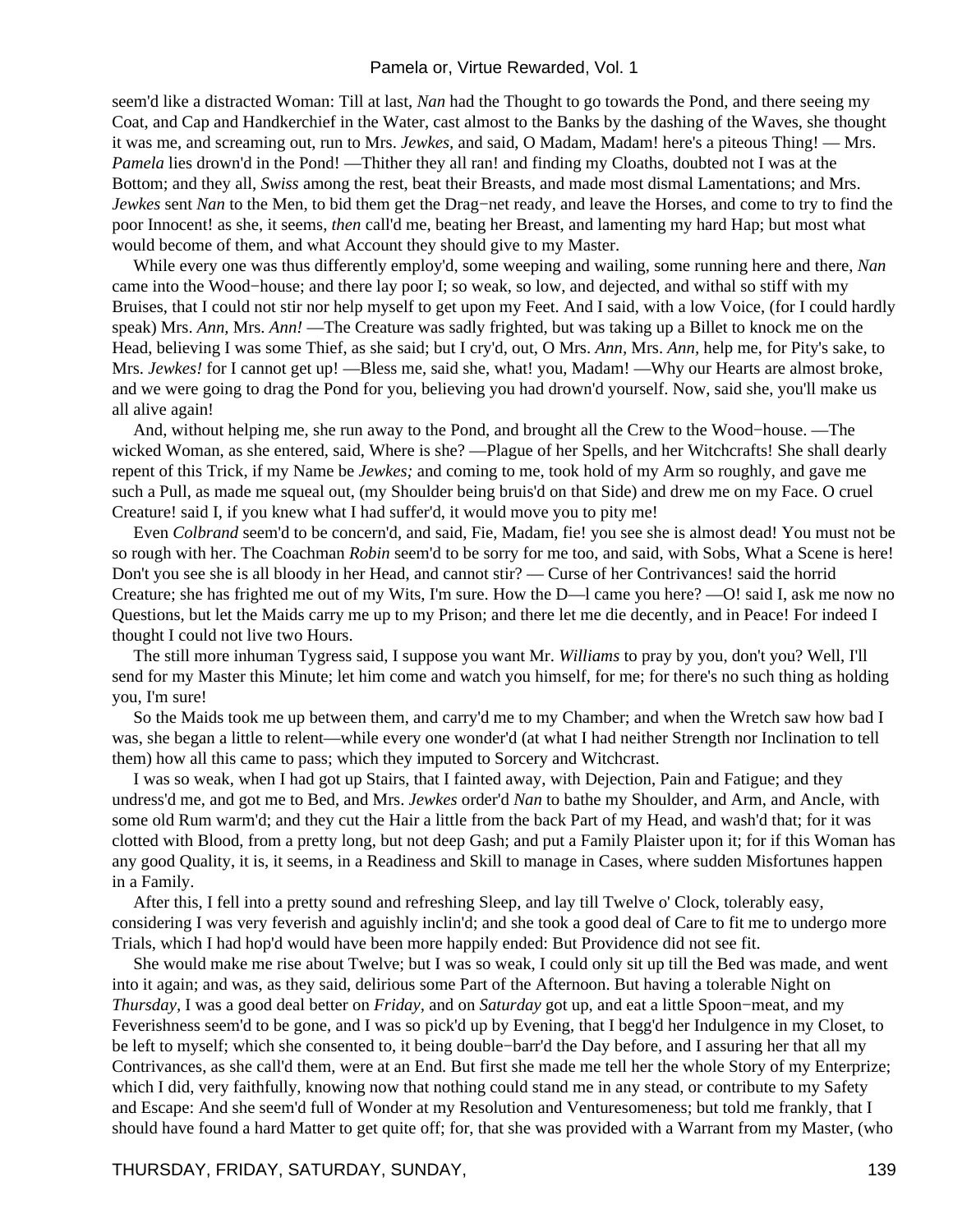is a Justice of Peace in this County, as well as the other) to get me apprehended, if I *had* got away, on Suspicion of wronging him, let me have been where I would.

 O how deep−laid are the Mischiefs designed to fall on my devoted Head! —Surely, surely, I cannot be worthy all this Contrivance! —This too well shews me the Truth of what was hinted to me formerly at the other House, that my Master swore he would *have* me! O preserve me, Heaven! from being his, in his own wicked Sense of the Adjuration!

 I must add, that now this Woman sees me pick up so fast, she uses me worse, and has abridg'd me of Paper all but one Sheet, which I am to shew her written or unwritten on Demand, and has reduc'd me to one Pen; yet my hidden Stores stand me in stead. But she is more and more snappish and cross; and tauntingly calls me Mrs. *Williams,* and any thing that she thinks will vex me.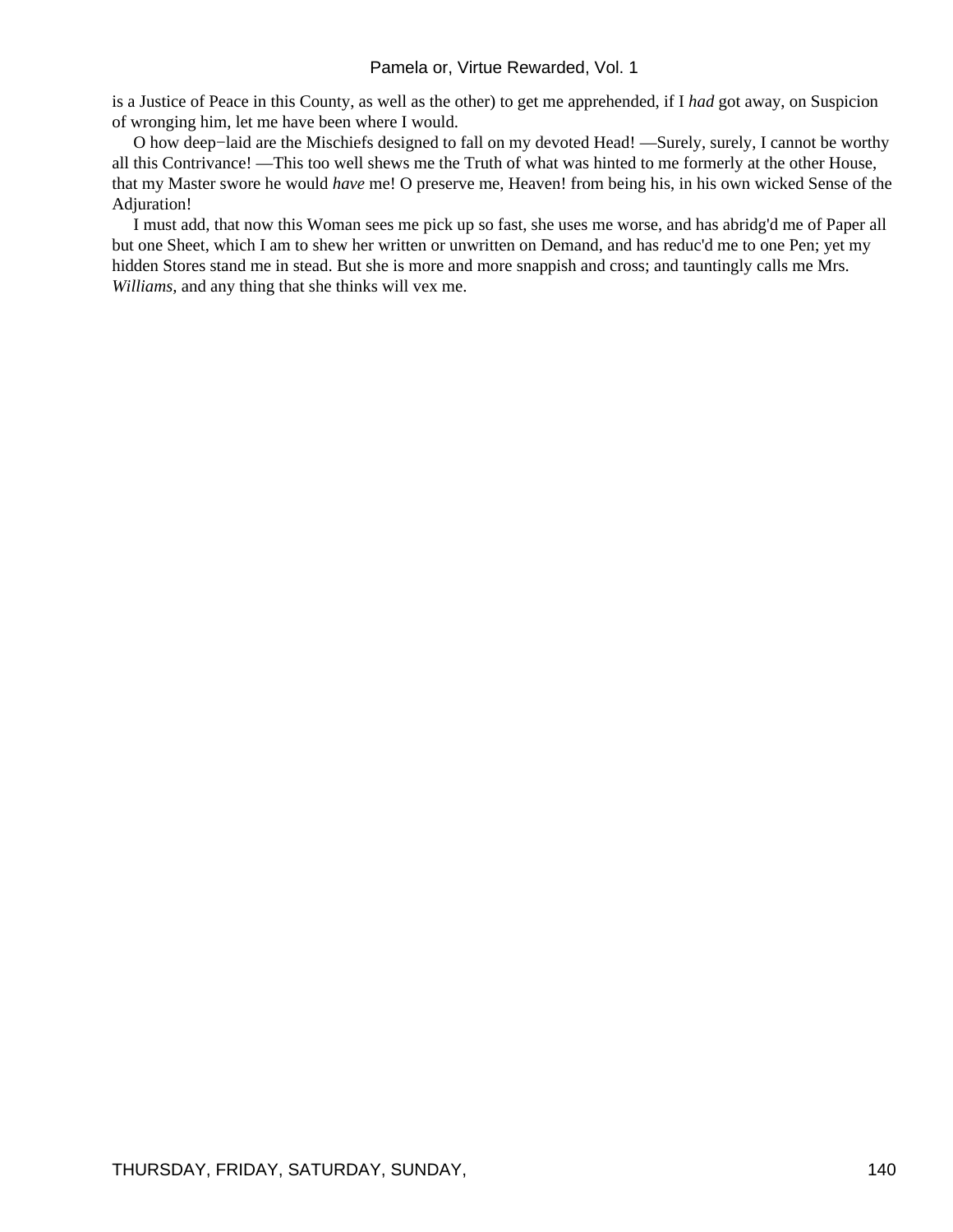### **SUNDAY Afternoon.**

 Mrs. *Jewkes* has thought fit to give me an Airing, for three or four Hours this Afternoon, and I am much better; and should be much more so, if I knew for what I am reserv'd. But Health is a Blessing hardly to be coveted in my Circumstances, since that fits me for the Calamity I am in continual Apprehensions of; whereas a weak and sickly State might possibly move Compassion for me. O how I dread the coming of this angry and incensed Master; tho' I am sure I have done him no Harm!

 Just now we heard, that he had like to have been drown'd in crossing a Stream, a few Days ago, in pursuing his Game. What is the Matter, with all his ill Usage of me, that I cannot hate him? To be sure, I am not like other People! I am sure he has done enough to make me hate him; but yet when I heard his Danger, which was very great, I could not in my Heart forbear rejoicing for his Safety; tho' his Death would have ended my Afflictions. Ungenerous Master! if you knew this, you surely would not be so much my Persecutor! But for my late good Lady's sake, I must wish him well; and O what an Angel would he be in my Eyes yet, if he would cease his Attempts, and reform.

 Well, I hear by Mrs. *Jewkes,* that *Jobn Arnold* is turn'd away, being detected in writing to Mr. *Williams;* and that Mr. *Longman,* and Mr. *Jonathan* the Butler, have incurr'd his Displeasure, for offering to speak in my Behalf. Mrs. *Jervis* too is in Danger; for all these three, belike, went together to beg in my Favour; for now it is known where I am.

 Mrs. *Jewkes* has, with the News about my Master, receiv'd a Letter; but she says the Contents are too bad for me to know. They must be bad indeed, if they be worse than what I have already known.

 Just now the horrid Creature tells me, as a Secret, that she has reason to think he has found out a Way to satisfy my Scruples: It is, by marrying me to this dreadful *Colbrand,* and buying me of him on the Wedding−day, for a Sum of Money! —Was ever the like heard? —She says that it will be my Duty to obey my Husband; and that Mr. *Williams* will be forc'd, as a Punishment, to marry us; and that when my Master has paid for me, and I am surrender'd up, the *Swiss* is to go home again, with the Money, to his former Wife and Children, for she says, it is the Custom of those People to have a Wife in every Nation.

 But this, to be sure, is horrid romancing! but abominable as it is, it may possibly serve to introduce some Plot now hatching! —With what strange Perplexities is my poor Mind agitated! Perchance, some Sham−marriage may be design'd, on purpose to ruin me: But can a Husband sell his Wife, against her own Consent? —And will such a Bargain stand good in Law?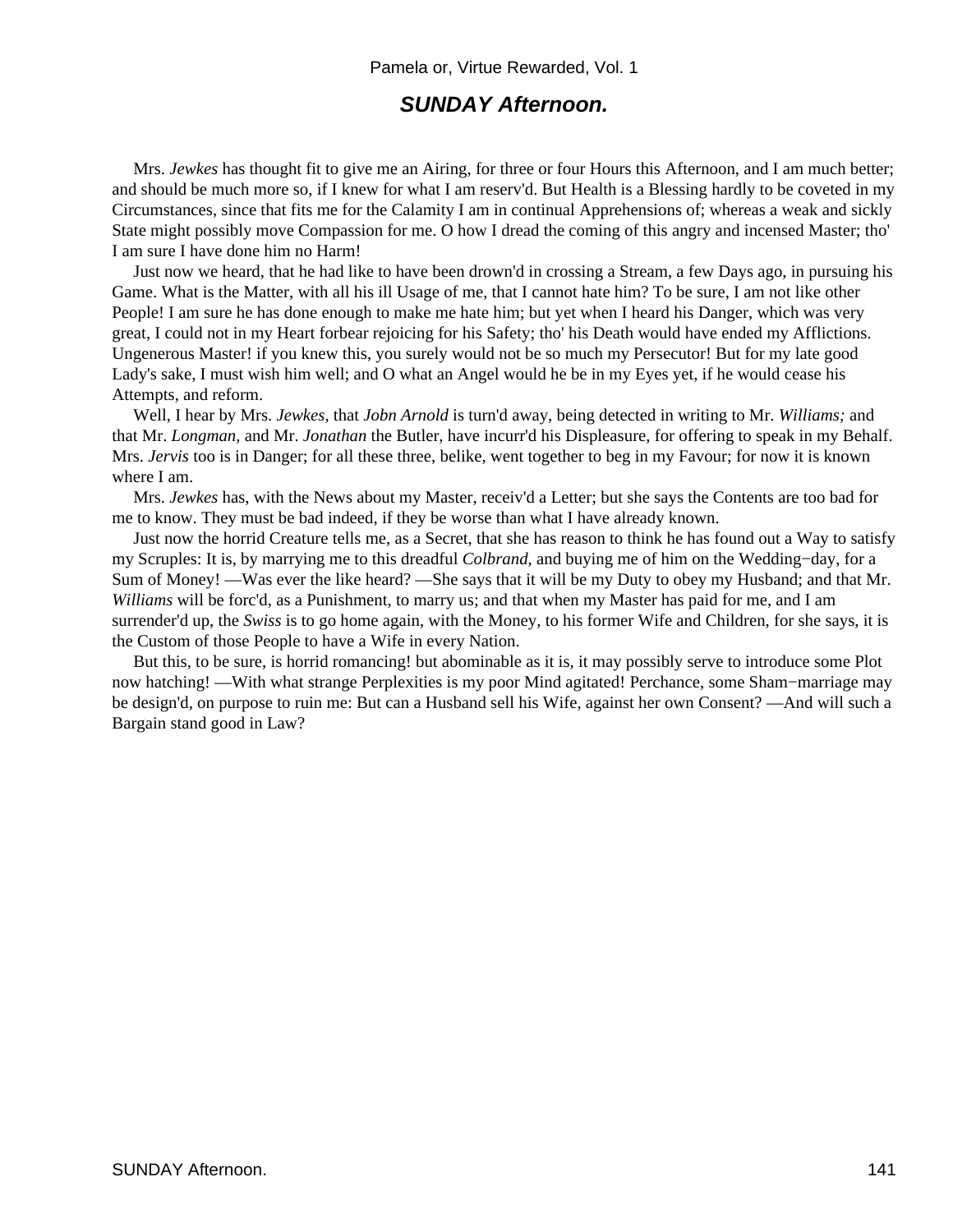# **MONDAY, TUESDAY, WEDNESDAY,**

#### *the 32d, 33d, and 34th Days of my Imprisonment.*

 Nothing offers these Days but Squabblings between Mrs. *Jewkes* and me. She grows worse and worse to me. I vexed her yesterday, because she talked nastily, and told her she talk'd more like a vile *London* Prostitute, than a Gentleman's Housekeeper; and she cannot use me bad enough for it. Bless me! she curses and storms at me like a Trooper, and can hardly keep her Hands off me. You may believe she must talk sadly to make me say such harsh Words: Indeed it cannot be repeated; and she is a Disgrace to her Sex. And then she ridicules me, and laughs at my Notions of Honesty; and tells me, impudent Creature that she is! what a fine Bedfellow I shall make for my Master, and such−like, with such whimsical Notions about me! — Do you think this is to borne? And yet she talks worse than this, if possible! —Quite filthily! O what vile Hands am I put into!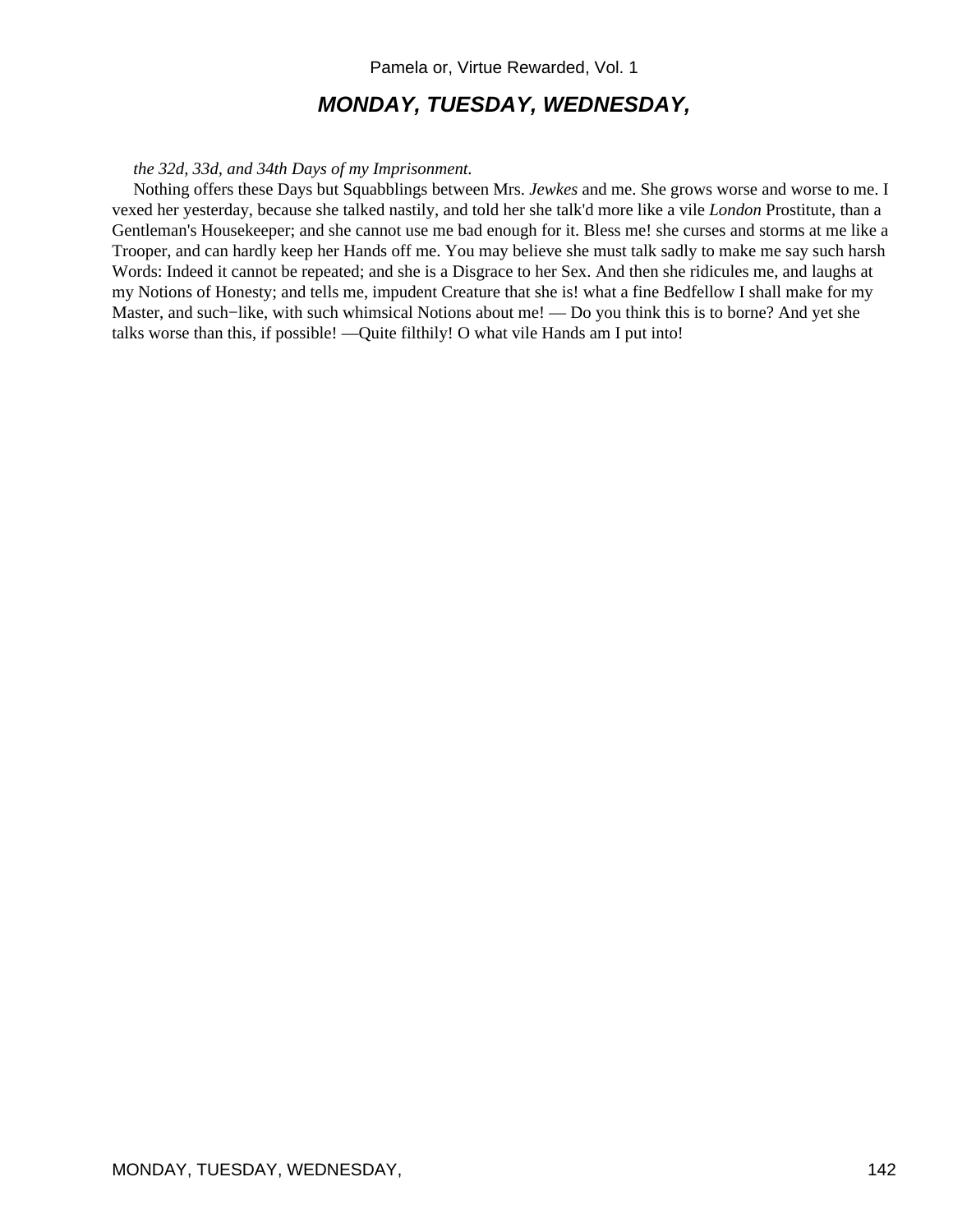# **THURSDAY.**

 I Have now all the Reason that can be, to apprehend my Master will be here soon; for the Servants are all busy in setting the House to rights; and a Stable and Coach−house are cleaning out, that have not been us'd some time. I ask Mrs. *Jewkes;* but she tells me nothing, nor will hardly answer me when I ask her a Question. Sometimes I think she puts on these strange wicked Airs to me, purposely to make me wish for what I dread most of all Things, my Master's coming down. *He* talk of Love! —If he had any the least Notion of Regard for me, to be sure he would not give this naughty Body such Power over me: —And if he does come, where is his Promise of not seeing me without I consent to it? But it seems *His Honour owes me nothing!* So he tells me in his Letter; and why? Because I am willing to keep mine. But, indeed, he says, *he hates me perfectly;* and it is plain he does, or I should not be left to the Mercy of this Woman; and, what is worse, to my woful Apprehensions.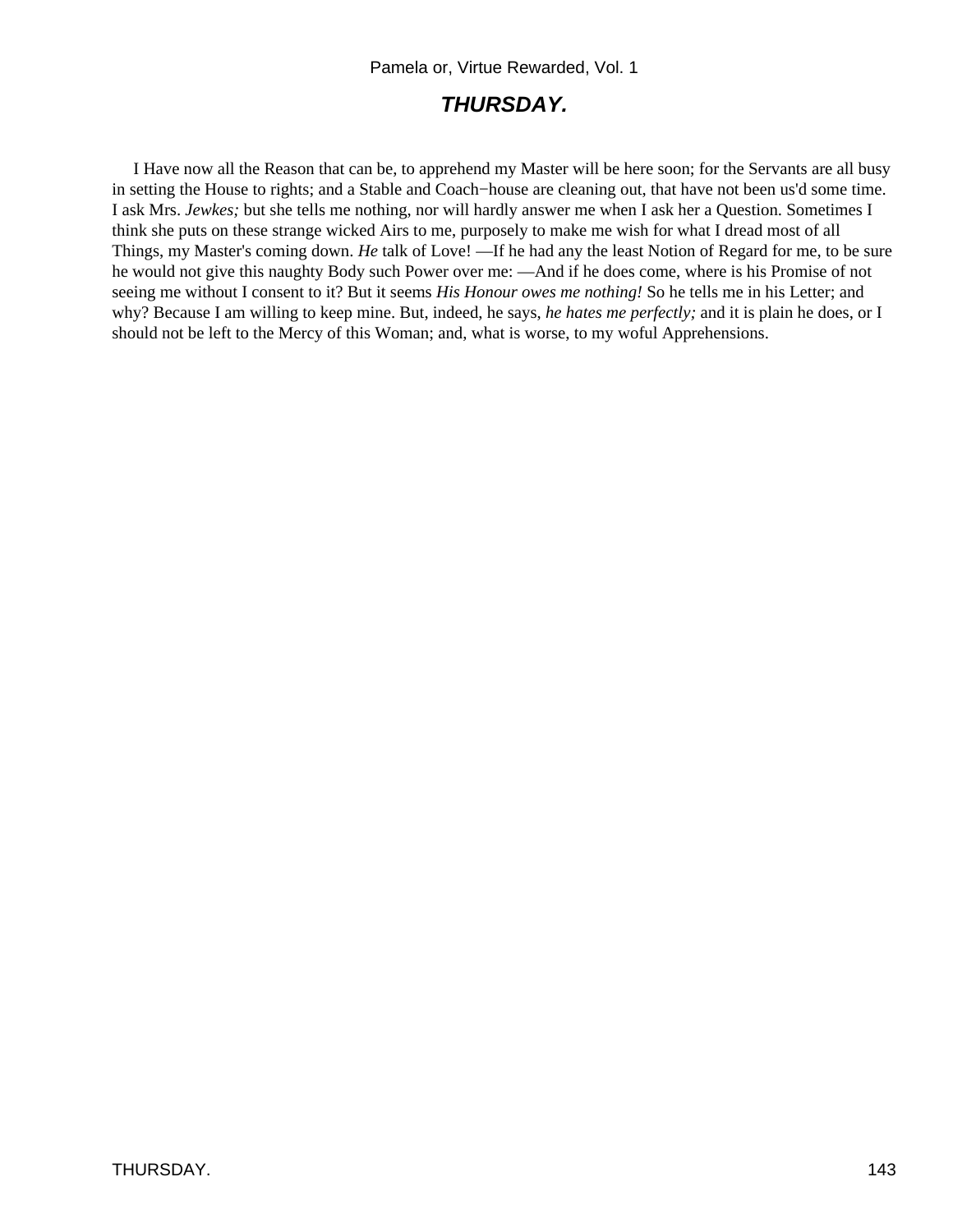### **FRIDAY,**

#### *the 36th Day of my Imprisonment.*

 I Took the Liberty yesterday Afternoon, finding the Gates open, to walk out before the House; and before I was aware, had got to the Bottom of the long Row of Elms; and there I sat myself down upon the Steps of a sort of broad Stile, which leads into the Road, that goes towards the Town. And as I sat musing about what always busies my Mind, I saw a whole Body of Folks, running towards me from the House, Men and Women, as in a Fright. At first I wonder'd what was the Matter, till they came nearer; and I found they were all alarm'd, thinking I had attempted to get off. There was first the horrible *Colbrand,* running with his long Legs, well nigh two Yards at a Stride; then there was one of the Grooms, poor Mr. *Williams's* Robber; then I spy'd *Nan,* half out of Breath; and the Cook−maid after her; and lastly, came waddling, as fast as she could, Mrs. *Jewkes,* exclaiming most bitterly, as I found, against me. *Colbrand* said, O how have you frighted us all! —And went behind me, lest I should run away, as I suppose.

 I sat still, to let them see I had no View to get away; for, besides the Improbability of succeeding, my last sad Attempt had cur'd me of enterprizing again. And when Mrs. *Jewkes* came within hearing, I found her terribly incens'd, and raving about my Contrivances. Why, said I, should you be so concerned? Here I have sat a few Minutes, and had not the least Thought of getting away, or going further; but to return as soon as it was duskish. She would not believe me; and the barbarous Creature struck at me with her horrid Fist, and, I believe, would have felled me, had not *Colbrand* interposed, and said, He saw me sitting still, looking about me, and not seeming to have the least Inclination to stir. But this would not serve: She order'd the two Maids to take me each by an Arm, and lead me back into the House, and up Stairs; and there have I been locked up ever since, without Shoes. In vain have I pleaded that I had no Design, as, indeed I had not the least; and; last Night I was forced to lie between her and *Nan;* and I find she is resolved to make a Handle of this against me, and in her own Behalf— Indeed, what with her Usage, and my own Apprehensions of still worse, I am quite weary of my Life.

 Just now she has been with me, and given me my Shoes, and has laid her imperious Commands upon me, to dress myself in a Suit of Cloaths out of the Portmanteau, which I have not seen lately, against three or four o'Clock; for, she says, she is to have a Visit from Lady *Darnford's* two Daughters, who come purposely to see me; and so she gave me the Key of the Portmanteau. But I will not obey her; and I told her I would not be made a Shew of, nor see the Ladies. She left me, saying, It should be worse for me, if I did not. But how can that be?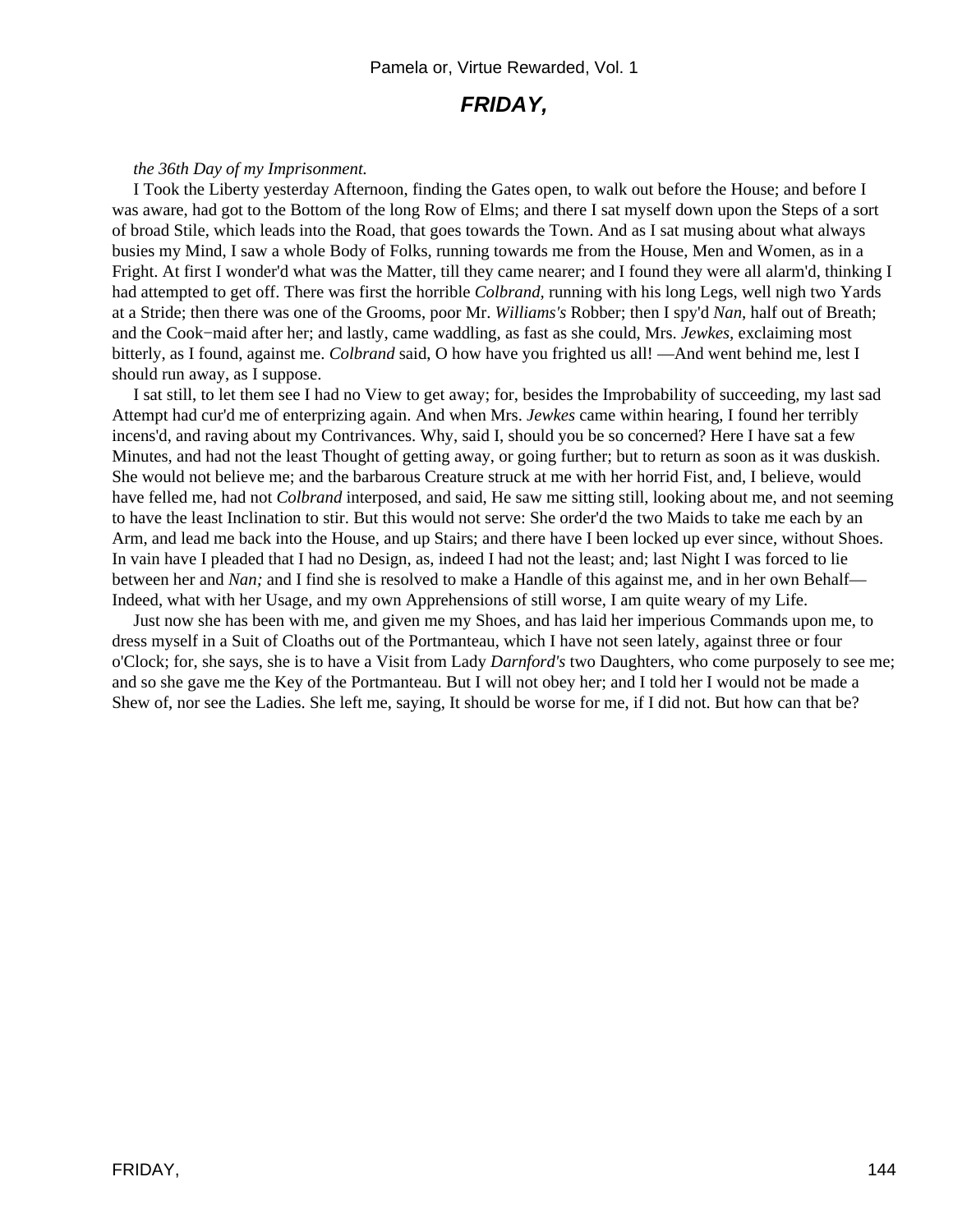# **Five o'Clock is come,**

 And no young Ladies! —So that, I fansy— But, hold, I hear their Coach, I believe. I'll step to the Window. —I won't go down to them, I am refolv'd.—

 Good Sirs! good Sirs! What will become of me! Here is my Master come in his fine Chariot! —Indeed he is! —What shall I do? Where shall I hide myself! —Oh! what shall I do! —Pray for me! But Oh! you'll not see this!

—Now, good Heaven preserve me! if it be thy blessed Will!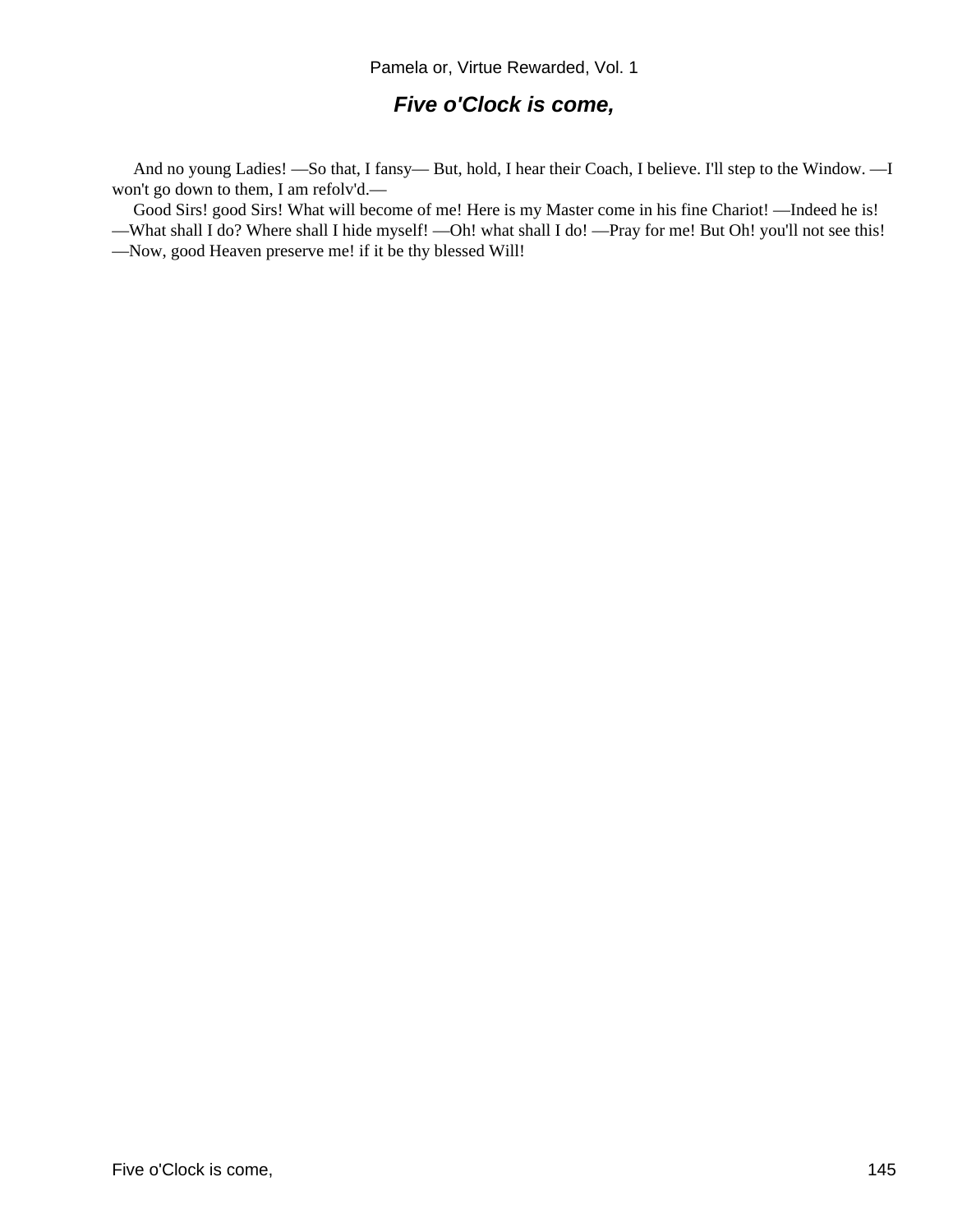# **Seven o'Clock.**

 Tho' I dread to see him, yet do I wonder I have not. To be sure something is resolved against me, and he stays to hear all her Stories. I can hardly write; yet, as I can do nothing else, I know not how to forbear! —Yet I cannot hold my Pen! — How crooked and trembling the Lines! —I must leave off, till I can get quieter Fingers! —Why should the Guiltless tremble so, when the Guilty can possess their Minds in Peace!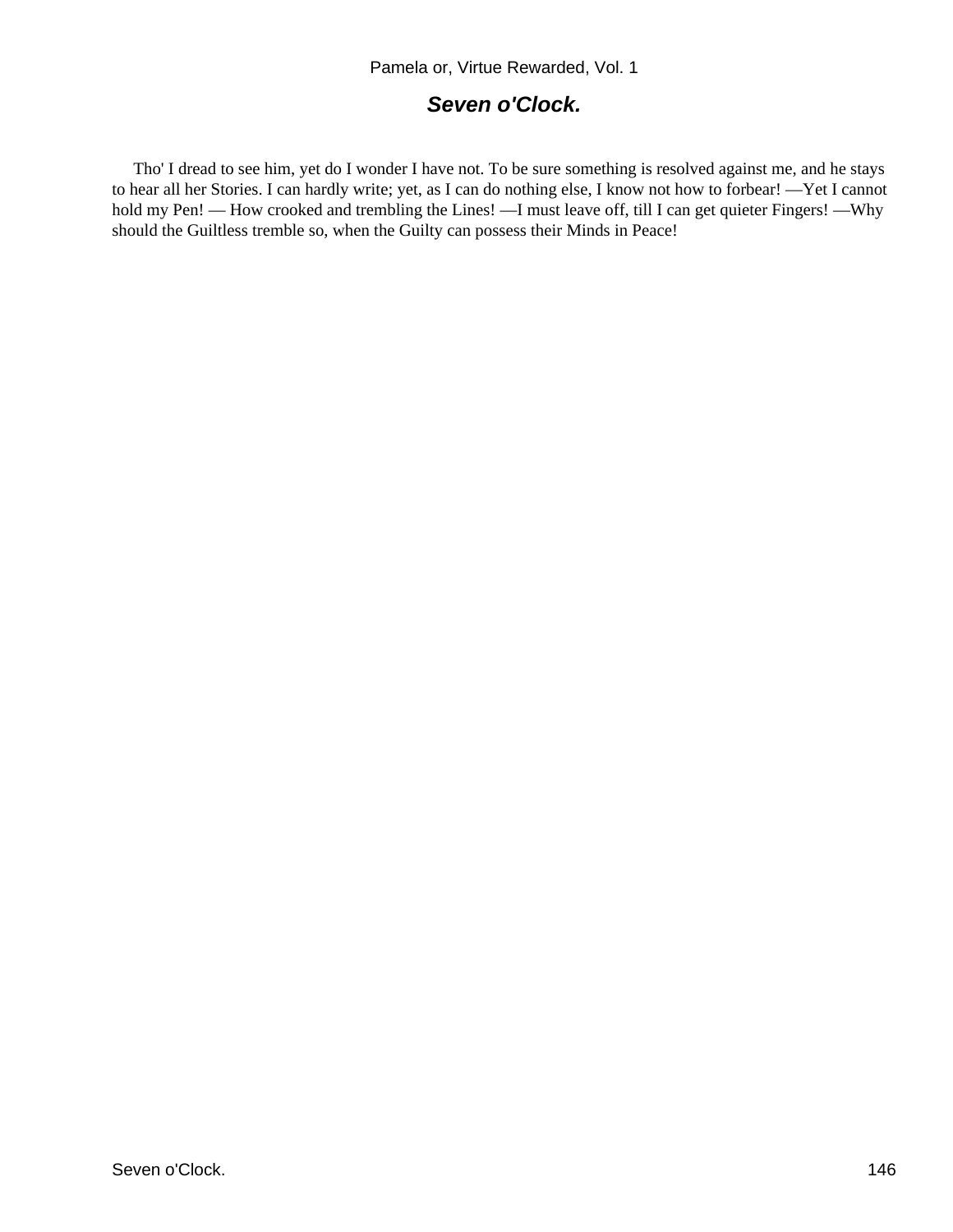# **SATURDAY Morning.**

 Now let me give you an Account of what passed last Night; for I had no Power to write, nor yet Opportunity, till now.

 This naughty Woman held my Master till half an Hour after seven; and he came hither about five in the Afternoon. And then I heard his Voice on the Stairs, as he was coming up to me. It was about his Supper; for he said, I shall chuse a boil'd Chicken, with Butter and Parsley. —And up he came!

 He put on a stern and majestick Air; and he can look very majeftick when he pleafes. Well, perverse *Pamela,* ungrateful Runaway, said he, for my first Salutation! —You do well, don't you, to give me all this Trouble and Vexation? I could not speak; but throwing myself on the Floor, hid my Face, and was ready to die with Grief and Apprehension. — He said, Well may you hide your Face! well may you be ashamed to see me, vile forward one, as you are! −−I sobb'd, and wept, but could not speak. And he let me lie, and went to the Door, and called Mrs. *Jewkes.* —There, said he, take up that fallen Angel! —Once I thought her as innocent as one! —But I have now no Patience with her. The little Hypocrite prostrates herself thus, in hopes to move my Weakness in her Favour, and that I'll raise her from the Floor myself. But I shall not touch her: No, said he, cruel Gentleman as he was! let such Fellows as *Williams* be taken in by her artful Wiles; I know her now, and see that she is for any Fool's Turn, that will be caught by her.

 I sighed, as if my Heart would break! —And Mrs. *Jewkes* lifted me up upon my Knees; for I trembled so, I could not stand. Come, said she, Mrs. *Pamela,* learn to know your best Friend; confess your unworthy Behaviour, and beg his Honour's Forgiveness of all your Faults. I was ready to faint; and he said, She is Mistress of Arts, I'll assure you; and will mimick a Fit, ten to one, in a Minute.

 I was struck to the Heart at this; but could not speak presently; only lifted up my Eyes to Heaven! —And at last made shift to say— God forgive you, Sir! —He seem'd in a great Passion, and walked up and down the Room, casting sometimes an Eye to me, and seeming as if he would have spoken, but check'd himself. —And at last he said, When she has acted this her first Part over, perhaps I will see her again, and she shall soon know what she has to trust to.

 And so he went out of the Room: And I was quite sick at Heart! —Surely, said I, I am the wickedest Creature that ever breath'd! Well, said the Impertinent, not so wicked as that neither; but I am glad you begin to see your Faults. Nothing like being humble! —Come, I'll stand your Friend, and plead for you, if you'll promise to be more dutiful for the future: Come, come, added the Wretch, this may be all made up by to−morrow Morning, if you are not a Fool. —Begone, hideous Woman! said I; and let not my Afflictions be added to by thy inexorable Cruelty, and unwomanly Wickedness!

 She gave me a Push, and went away in a violent Passion. And it seems, she made a Story of this; and said, I had such a Spirit, there was no bearing it.

 I laid me down on the Floor, and had no Power to stir, till the Clock struck Nine; and then the wicked Woman came up again. You must come down Stairs, said she, to my Master; that is, if you please, Spirit! —Said I, I believe I cannot stand. Then, said she, I'll send Monsieur *Colbrand* to carry you down.

 I got up, as well as I could, and trembled all the way down Stairs. And she went before me into the Parlour; and a new Servant, that he had waiting on him instead of *John,* wichdrew as soon as I came in.

 I thought, said he, when I came down, you should have sat at Table with me, when I had not Company; but when I find you cannot forget your Original, but must prefer my Menials to me, I call you down to wait on me, while I sup, that I may have a little Talk with you, and throw away as little Time as possible upon you.

 Sir, said I, you do me Honour to wait upon you —And I never shall, I hope, forget my Original. But I was forced to stand behind his Chair, that I might hold by it. Fill me, said he, a Glafs of that *Burgundy.* I went to do it; but my Hand shook so, that I could not hold the Plate with the Glafs in it, and spilt some of the Wine. So Mrs. *Jewkes.* pour'd it for me, and I carry'd it as well as I could; and made a low Curchee. He took it, and said, Stand behind me, out of my Sight!

 Why, Mrs. *Jewkes,* said he, you tell me, she remains very sullen still, and eats nothing. No, said she, not so much as will keep Life and Soul together. —And is always crying, you fay, too? said he. Yes, Sir, said she, I think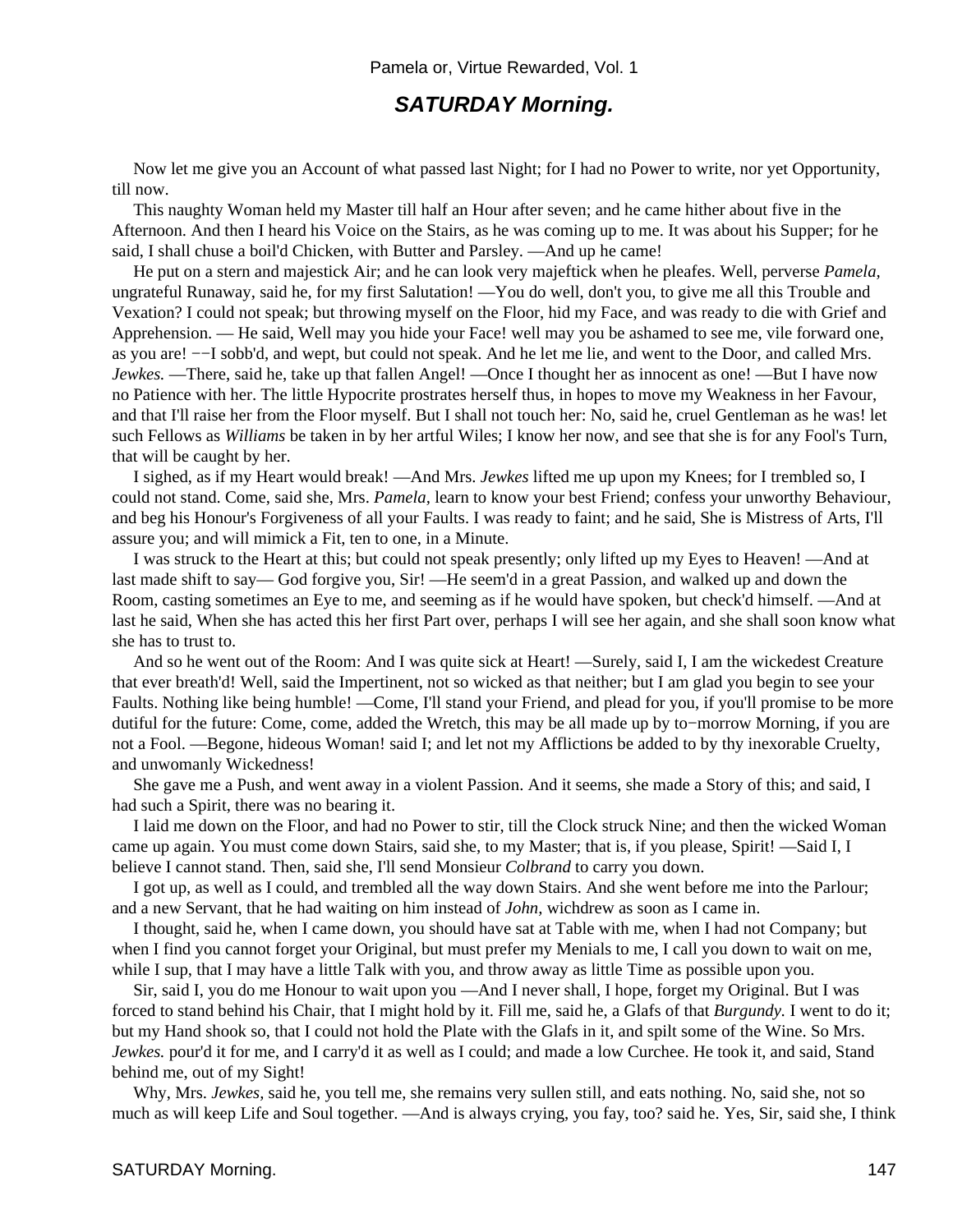she is, for one thing or another. Ay, said he, your young Wenches will feed upon their Tears; and their Obstinacy will serve them for Meat and Drink. I think I never saw her look better, tho', in my Life! —But I suppose she lives upon Love. This sweet Mr. *Williams,* and her little villainous Plots together, have kept her alive and well, to be sure. For Mischief, Love, and Contradiction, are the natural Aliments of a Woman.

Poor I was forced to hear all this, and be silent; and indeed my Heart was too full to speak.

 And so you say, said he, that she had another Project, but Yesterday, to get away? She denies it herself, said she; but it had all the Appearance of one. I'm sure she made me in a fearful Pucker about it. And I am glad your Honour is come, with all my Heart; and I hope, whatever be your Honour's Intention concerning her, you will not be long about it; for you'll find her as slippery as an Eel, I'll assure you!

 Sir, said I, and clasped his Knees with my Arms, not knowing what I did, and falling on my Knees, Have Mercy on me, and hear me, concerning that wicked Woman's Usage of me.—

 He cruelly interrupted me, and said, I am satisfy'd she has done her Duty: It signifies nothing what you say against Mrs. *Jewkes.* That you are here, little Hypocrite as you are, pleading your Cause before me, is owing to her Care of you; else you had been with the Parson. —Wicked Girl! said he, to tempt a Man to undo himself, as you have done him, at a Time when I was on the Point of making him happy for his Life!

 I arose, but said, with a deep Sigh, I have done, Sir, I have done! I have a strange Tribunal to plead before. The poor Sheep, in the Fable, had such an one; when it was try'd before the Vultur, on the Accusfation of the Wolf!

 So, Mrs. *Jewkes,* said he, you are the Wolf, I the Vultur, and this the poor innocent Lamb, on her Trial before us. —Oh! you don't know how well this Innocent is read in Reflection. She has Wit at Will, when she has a mind to display her own romantick Innocence, at the Price of other People's Characters.

 Well, said the aggravating Creature, this is nothing to what she has called me; I have been a *Jezebel,* a *London* Prostitute, and what not? —But I am contented with her ill Names, now I see it is her Fashion, and she can call your Honour a Vultur.

 Said I, I had no Thought of comparing my Master— And was going to say on: But he said, Don't prate, Girl! —No, said she, it don't become you, I'll assure you.

 Well, said I, since I must not speak, I will hold my Peace: But there is a righteous Judge, who knows the Secrets of all Hearts! and to him I appeal.

 See there! said he: Now this meek, good Creature is praying for Fire from Heaven upon us! O she can curse most heartily, in the Spirit of Christian Meeknefs, I'll assure you! —Come, Sawcy−face, give me another Glafs of Wine!

So I did, as well as I could; but wept so, that he said, I suppose I shall have some of your Tears in my Wine!

When he had supp'd, he stood up, and said, O how happy for you it is, that you can, at Will, thus make your speaking Eyes overflow in this manner, without lofing any of their Brilliancy! you have been told, I suppose, that you are most beautiful in your Tears! —Did you ever, said he to her, (who all this while was standing in one Corner of the Parlour) see a more charming Creature than this? Is it to be wonder'd at, that I demean myself thus to take Notice of her! —See, said he, and took the Glass with one Hand, and turn'd me round with the other, What a Shape! what a Neck! what a Hand! and what a Bloom in that lovely Face! —But who can describe the Tricks and Artifices, that lie lurking in her little, plotting, guileful Heart! 'Tis no Wonder the poor Parson was infatuated with her! — I blame him lefs than her; for who could expect such Artifice in so young a Sorceress!

 I went to the further Part of the Room, and held my Face against the Wainscot; and, in spite of all I could do to refrain crying, sobb'd, as if my Heart would break. He said, I am surpriz'd, Mrs. *Jewkes,* at the Mistake of the Letters you tell me of! But, you see, I am not afraid any body should read what I write. I don't carry on private Correspondencies, and reveal every Secret that comes to my Knowledge, and then corrupt People to carry my Letters, against their Duty, and all good Conscience.

 Come hither, Hussy, said he; you and I have a dreadful Reckoning to make. —Why don't you come, when I bid you? —Fie upon it! Mrs. *Pamela,* said she, what! not stir, when his Honour commands you to come to him! —Who knows but his Goodness will forgive you?

 He came to me, (for I had no Power to stir) and put his Arms about my Neck, and would kiss me; and said, Well, Mrs. *Jewkes,* if it were not for the Thought of this cursed Parson, I believe in my Heart, so great is my Weakness, that I could yet forgive this intriguing little Slut, and take her to my Bosom.

O, said the Sycophant, you are very good, Sir, very forgiving, indeed! —But come, added the profligate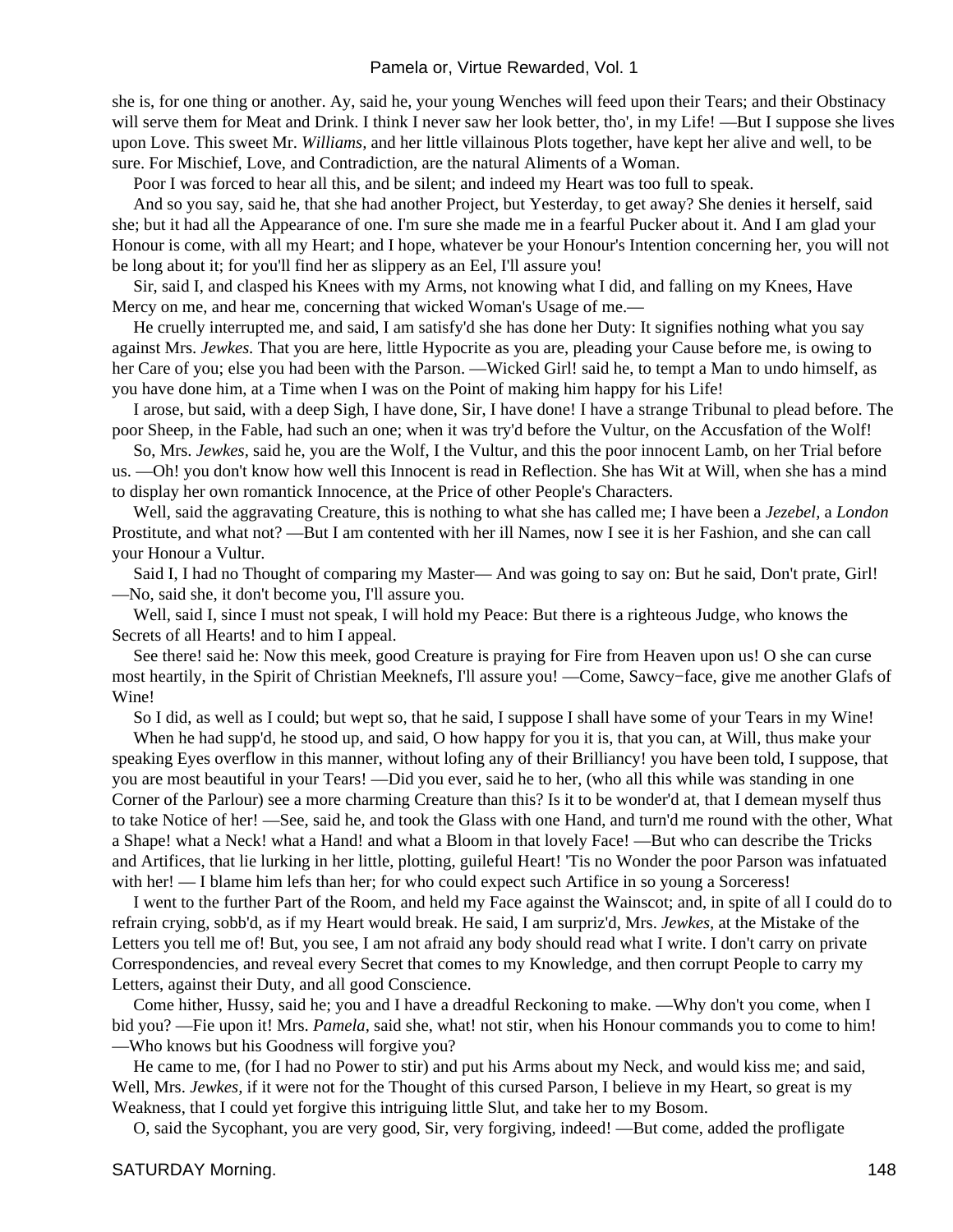Wretch, I hope you will be so good, as to take her to your Bosom; and that, by to−morrow Morning, you'll bring her to a better Sense of her Duty!

 Could any thing, in Womanhood, be so vile! I had no Patience: But yet Grief and Indignation choaked up the Passage of my Words; and I could only stammer out a passionate Exclamation to Heaven, to protect my Innocence. But the Word was the Subject of their Ridicule. Was ever poor Creature worse befet!

 He said, as if he had been considering whether he could forgive me or not, No, I cannot yet forgive her neither—She has given me great Disturbance; has brought great Discredit upon me, both abroad and at home; has corrupted all my Servants at the other House; has despised my honourable Views and Intentions to her, and fought to run away with this ingrateful Parson—And surely I ought not to forgive her all this! —Yet, with all this wretched Grimace, he kissed me again, and would have put his Hand in my Bosom; but I struggled, and said, I would die before I would be used thus. — Consider, *Pamela,* said he, in a threatening Tone, consider where you are! and don't play the Fool: If you do, a more dreadful Fate awaits you than you expect. But, take her up Stairs, Mrs. *Jewkes,* and I'll send a few Lines to her to consider of; and let me have your Answer, *Pamela,* in the Morning. Till then you have to refolve upon: And after that, your Doom is fix'd. —So I went up Stairs, and gave myself up to Grief and Expectation of what he would send: But yet I was glad of this Night's Reprieve!

 He sent me, however, nothing at all: And about Twelve o'Clock, Mrs. *Jewkes* and *Nan* came up, as the Night before, to be my Bedfellows; and I would go to−bed with two of my Petticoats on; which they mutter'd at sadly; and Mrs. *Jewkes* railed at me particularly: Indeed I would have sat up all Night, for Fear, if she would have let me. For I had but very little Rest that Night, apprehending this Woman would let my Mafter in. She did nothing but praise him, and blame me; but I answer'd her as little as I could.

 He has Sir *Simon Tell−tale,* alias *Darnford,* to dine with him to−day, whose Family sent to welcome him into the Country; and it seems, the old Knight wants to see me; so I suppose I shall be sent for, as *Samson* was, to make Sport for him—Here I am, and must bear it all!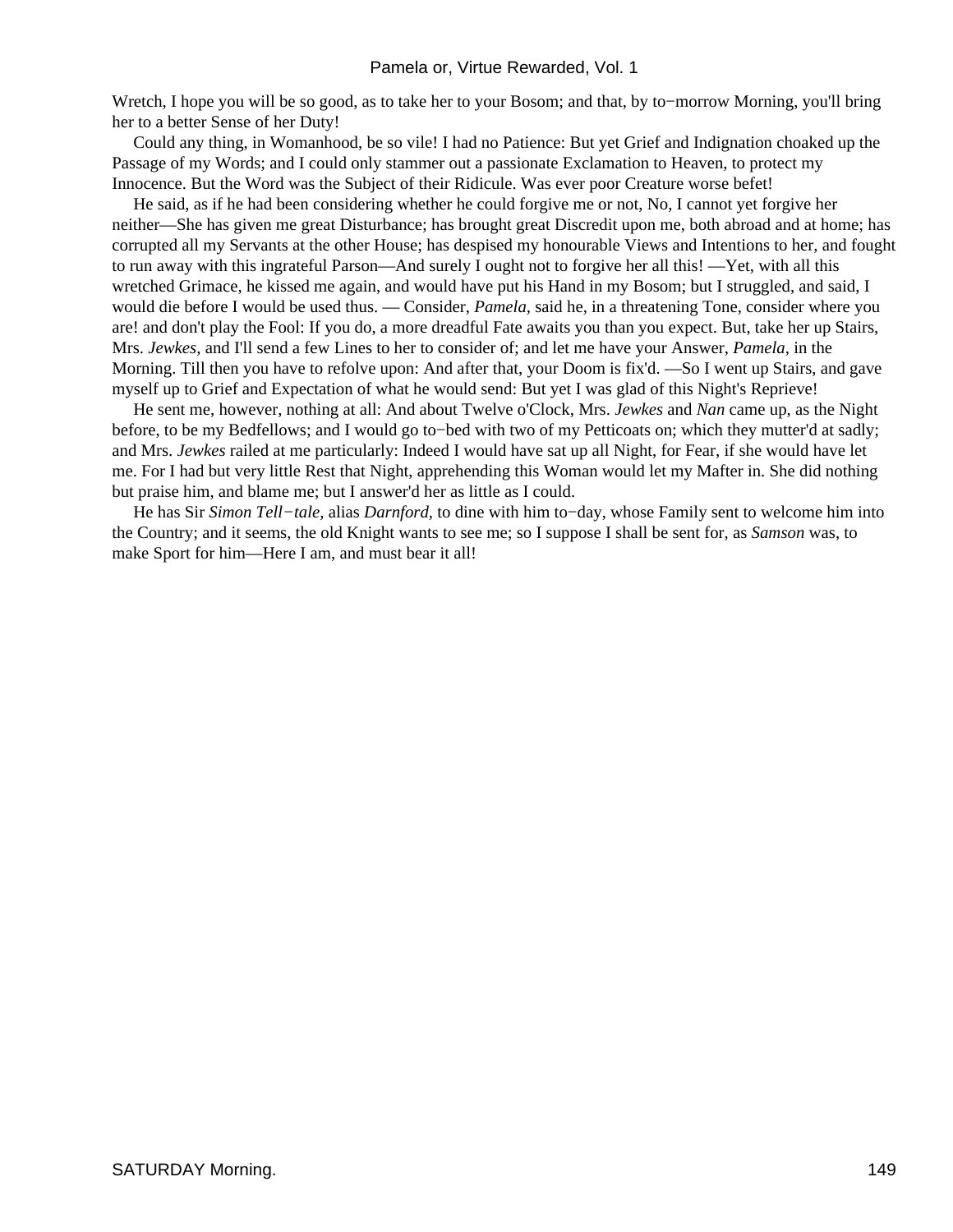### **Twelve o'Clock Saturday Noon.**

 Just now he has sent me up, by Mrs. *Jewkes,* the following Proposals. So here are the honourable Intentions all at once laid open. They are, my dear Parents, to make me a vile kept Mistress: Which God, I hope, will always enable me to detest the Thoughts of. But you'll see how they are accommodated to what I should have most lov'd, could I have honestly promoted it, your Welfare and Happiness. I have answer'd them, as you'll, I'm sure, approve; and I am prepared for the worst: For tho' I fear there will be nothing omitted to ruin me, and tho' my poor Strength will not be able to defend me, yet I will be innocent of Crime in my Intention, and in the Sight of God; and to him leave the avenging of all my Wrongs, in his own good Time and Manner. I shall write to you my Answer against his Articles; and hope the best, tho' I fear the worst. But if I should come home to you ruin'd and undone, and may not be able to look you in the Face; yet pity and inspirit the poor *Pamela,* to make her little Remnant of Life easy; for long I shall not survive my Disgrace. And you may be assured it shall not be my Fault, if it be my Misfortune.

'To Mrs. Pamela Andrews.

This is my ANSWER.

 *'The following ARTICLES are proposed to your serious Consideration; and let me have an Answer, in Writing, to them; that I may take my Resolutions accordingly. Only remember, that I will not be trifled with; and what you give for Answer, will absolutely decide your Fate, without Expostulation or further Trouble.*

*Forgive, good Sir, the Spirit your poor Servant is about to shew in her Answer to your Articles. Not to be warm, and in earnest, on such an Occasion as the present, would shew a Degree of Guilt, that, I hope, my Soul abbors. I will not trifle with you, nor act like a Person doubtful of her own Mind; for it wants not one Moment's Consideration with me; and I therefore return the Answer following, let what will be the Consequence.*'I. If you can convince me, that the hated Parson has had no Encouragement from you in his Addresses; and that you have no Inclination for him, in Preference to me; then I will offer the following Proposals to you, which I will punctually make good.

 I. As to the first Article, Sir, it may behove me, that I may not deserve, in your Opinion, the opprobrious Terms of *forward* and *artful,* and the like, to declare solemnly, that Mr. *Williams* never had the least Encouragement from me, as to what you hint; and I believe his principal Motive was the apprehended Duty of his Function, quite contrary to his apparent Interest, to assist a Person he thought in Distress. You may, Sir, the rather believe me, when I declare, that I know not the Man breathing I would with to marry; and that the only one I could honour more than another, is the Gentleman, who, of all others, seeks my everlasting Dishonour.'II. I will directly make you a Present of 500 *Guineas,* for your

 II. As to your second Proposal, let the Consequence be what it will, Iown Use, which you may dispose of to any Purpose you please: And will give it absolutely into the Hands of any Person you shall appoint to receive it; and expect no Favour in Return, till you are satisfy'd in the Possession of it.

 reject it with all my Soul. Money, Sir, is not my chief Good: May God Almighty desert me, whenever it is; and whenever, for the sake of that, I can give up my Title to that blessed Hope which will stand me in stead, at a Time when Millions of Gold will not purchase one happy Moment of Reflection on a past mis−spent Life!'III. I will likewise directly make over to you a Purchase I lately made in *Kent,* which brings in 250*l. per Annum,* clear of all Deductions. This shall be made over to you in full Property for your Life, and for the Lives of any Children, to Perpetuity, that you may happen to have: And your Father shall be immediately put into Possession of it, in Trust for these Purposes. And the Management of it will yield a comfortable Subsistence to him and your Mother, for Life; and I will make up any Deficiencies,

 III. Your third Proposal, Sir, I reject, for the same Reason; and am sorry you could think my poor honest Parents would enter into their Part of it, and be concerned for the Management of an Estate, which would be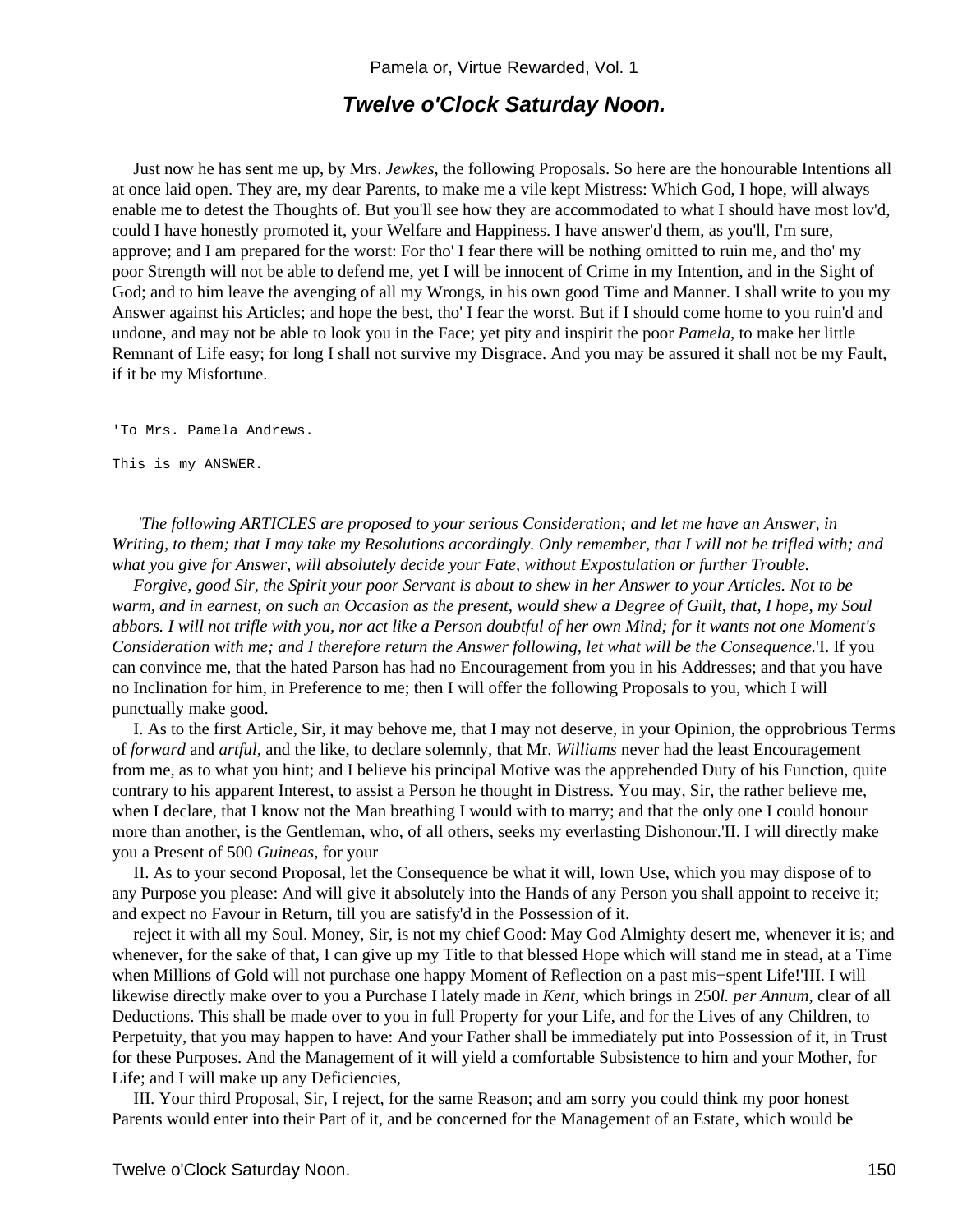owing to the Prostitution of their poor Daughter. Forgive, Sir, my Warmth on this Occasion; but you know not the poor Man, and the poor Woman, my ever dear Father and Mother, if you think that they would not much rather chuse to starve in a Ditch, or rot in a noisome Dunghil, than acceptif such should happen, to that clear Sum, and allow him 50*l. per Annum* besides, for his Life, and that of your Mother, for his Care and Management of this your Estate.

 of the Fortune of a Monarch, upon such wicked Terms. I dare not say all that my full Mind suggests to me on this grievous Occasion. — But indeed, Sir, you know them not; nor shall the Terrors of Death, in its most frightful Forms, I hope, thro' God's assisting Grace, ever make me act unworthy of such poor honest Parents.'IV. I will, moreover, extend my Favour to any other of your Relations, that you may think worthy of it, or that are valued by you.

 IV. Your fourth Proposal, I take upon me, Sir, to answer as the third. If I have any Friends that want the Favour of the Great, may they ever want it, if they are capable of desiring it on unworthy Terms!'V. I will, besides, order Patterns to be sent you for chusing four complete Suits of rich Cloaths, that you may appear with Reputation, as if you was my Wife. And I will give you the two Diamond Rings, and two Pair of Earrings, and Diamond Necklace, that were

 V. Fine Cloaths, Sir, become not me; nor have I any Ambition to wear them. I have greater Pride in my Poverty and Meanness, than I should have in Dress and Finery. Believe me, Sir, I think such things less become the humble−born *Pamela,* than the Rags your good Mother raised me from.bought by my Mother, to present to Miss *Tomlins,* if the Match had been brought to Effect, that was proposed between her and me: And I will confer upon you still other Gratuities, as I shall find myself obliged, by your good Behaviour and Affection.

 Your Rings, Sir, your Necklace, and your Earrings, will better befit Ladies of Degree, than me: And to lose the best Jewel, my Virtue, would be poorly recompensed by those you propose to give me. What should I think, when I looked upon my Finger, or saw, in the Glass, those Diamonds on my Neck, and in my Ears, but that they were the Price of my Honesty; and that I wore those Jewels outwardly, because I had none inwardly?'VI. Now, *Pamela,* will you see by this, what a Value I set upon the Free−will of a Person already in my Power; and who, if these Proposals are not accepted, shall find that I have not taken all these Pains, and risqued my Reputation, as I have done, without resolving to gratify my Passion for you, at all Adventures, and if you refufe, without making any Terms at all.

 VI. I know, Sir, by woful Experience, that I am in your Power: I know all the Resistance I can make will be poor and weak, and perhaps stand me in little stead: I dread your Will to ruin me is as great as your Power: Yet, Sir, will I dare to tell you, that I will make no Free−will Offering of my Virtue. All that I can do, poor as it is, I will do, to convince you, that your Offers shall have no Part in my Choice; and if I cannot escape the Violence of Man, I hope, by God's Grace, I shall have nothing to reproach myself, for not doing all in my Power to avoid my Disgrace; and then I can safely appeal to the great God, my only Refuge and Protector, with this Consolation, That my Will bore no Part in my Violation.'VII. You shall be Mistress of my Person and Fortune, as much as if the foolish Ceremony had passed. All my Servants shall be yours; and you shall chuse any two Persons to attend yourself, either Male or Female, without any Controul of mine; and if your Conduct be such, that I have Reason to be satisfied with it, I know not (but will not engage for this) that I may, after a Twelvemonth's Cohabitation, marry you; for if my Love increases for you, as it has done for many Months past, it will be

 VII. I have not once dared to look so high, as to such a Proposal as your seventh Article contains. Hence have proceeded all my little, abortive Artifices to escape from the Confinement you have put me in; altho' you promised to be honourable to me. Your Honour, well I knew, would not let you stoop to so mean and so unworthy a Slave, as the poor *Pamela:* All I desire is, to be permitted to return to my native Meanness unviolated. What have I done, Sir, to deserve it should be otherwise? For the obtaining of this, tho' I would not haveimpossible for me to deny you any thing. And now, *Pamela,* consider well, it is in your Power to oblige me on such Terms, as will make yourself, and all your Friends, happy: But this will be over this very Day, irrevocably over; and you shall find all you would be thought to fear, without the least Benefit arising from it to yourself. —And I beg you'll well weigh the Matter, and comply with my Proposals; and I will instantly set about securing to you the full Effect of them: And let me, if you value yourself, experience a grateful Return on this Occasion; and I'll forgive all that's past.'

*marry'd* your Chaplain, yet would I have *run away* with your meanest Servant, if I had thought I could have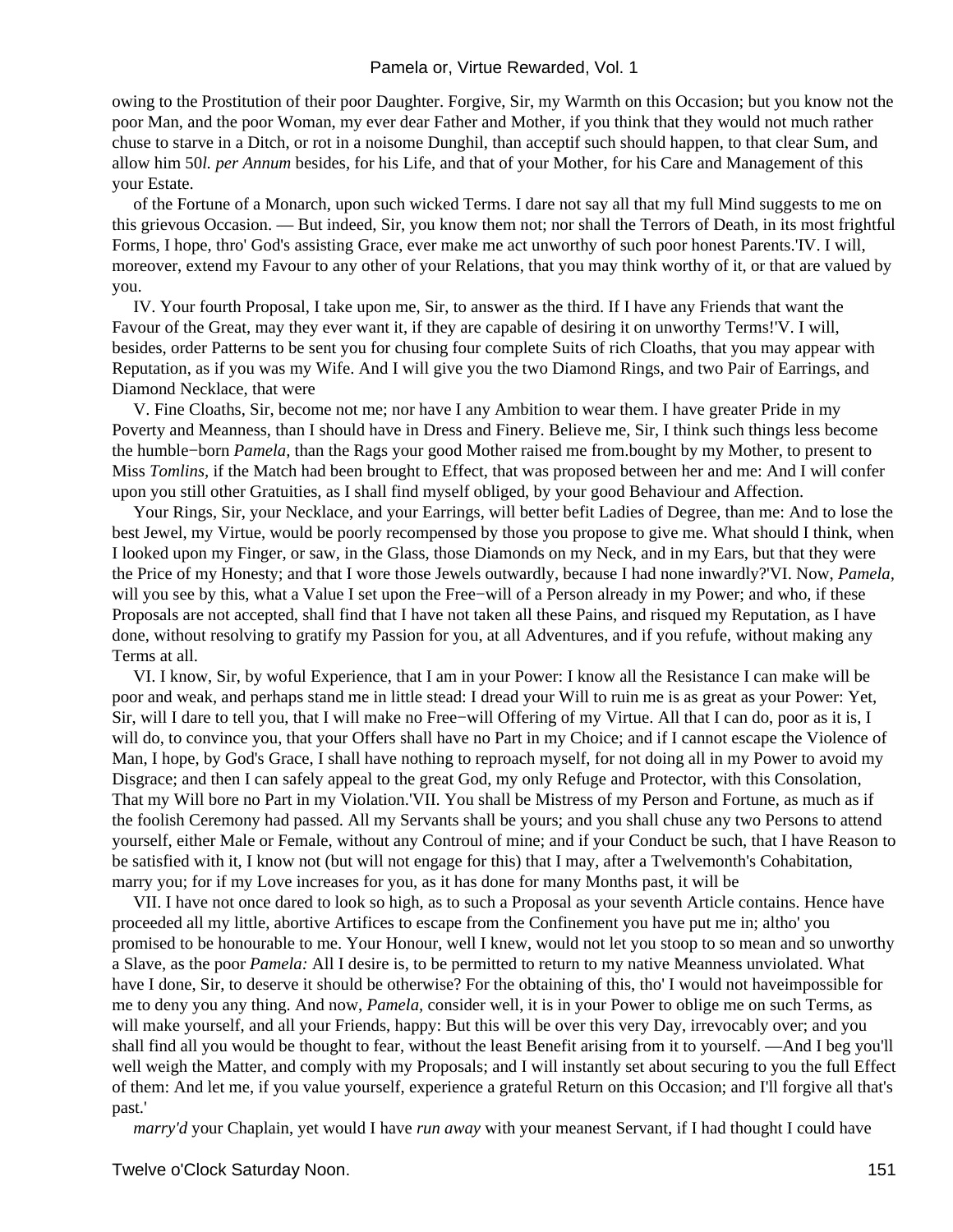got safe to my beloved Poverty. I heard you once say, Sir, That a certain great Commander, who could live upon Lentils, might well refuse the Bribes of the greatest Monarch; and, I hope, as I can contentedly live at the meanest Rate, and think not myself above the lowest Condition, that I am also above making an Exchange of my Honesty for all the Riches of the *Indies.* When I come to be proud and vain of gaudy Apparel, and outside Finery; then, (which, I hope, will never be) may I rest my principal Good in such vain Trinkets, and despise for them the more solid Ornaments of a good Fame, and a Chastity inviolate! Give me Leave to say, Sir, in Answer to what

 you hint, That you may, in a Twelvemonth's Time, marry me, on the Continuance of my good Behaviour; that this weighs less with me, if possible, than any thing else you have said. For, in the first Place, there is an End of all Merit, and all good Behaviour, on my Side, if I have now any, the Moment I consent to your Proposals. And I should be so far from expecting such an Honour, that I will pronounce, that I should be most unworthy of it. What, Sir, would the World say, were you to marry your Harlot? —That a Gentleman of your Rank in Life, should stoop, not only to the base−born *Pamela,* but to a base−born Prostitute? —Little, Sir, as I know of the World, I am not to be caught by a Bait so poorly cover'd at this!

 Yet, after all, dreadful is the Thought, that I, a poor, weak, friendless, unhappy Creature, am too fully in your Power! But permit me, Sir, to pray, as I now write, on my bended Knees, That before you resolve upon my Ruin, you will weigh well the Matter. Hitherto, Sir, tho' you have taken large Strides to this crying Sin, yet are you on this Side the Commission of it—When once it is done, nothing can recal it! And where will be your Triumph? —What Glory will the Spoils of such a weak Enemy yield you? Let me but enjoy my Poverty with Honesty, is all my Prayer; and I will blefs you, and pray for you every Moment of my Life! Think, O think! before it is yet too late! what Stings, what Remorse will attend your dying Hour, when you come to reflect, that you have ruin'd, perhaps Soul and Body, a wretched Creature, whose only Pride was her Virtue! And how pleas'd you will be, on the contrary, if in that tremendous Moment you shall be able to acquit yourself of this foul Crime, and to plead in your own Behalf, that you suffer'd the earnest Supplications of an unhappy Wretch to prevail with you to be innocent yourself, and let her remain so! —May God Almighty, whose Mercy so lately sav'd you from the Peril of perishing in deep Waters, (on which, I hope, you will give me Cause to congratulate you!) touch your Heart in my Favour, and save you from this Sin, and me from this Ruin! —And to Him do I commit my Cause; and to Him will I give the Glory, and Night and Day pray for you, if I may be permitted to escape this great Evil! —From

### *Your poor, oppressed, broken−spirited Servant.*

 I took a Copy of this for your Perusal, if I shall ever be so happy to see you again, my dear Parents (for I hope my Conduct shall be approved of by you); and at Night, when Sir *Simon* was gone, he sent for me down. Well, said he, have you considered my Proposals? Yes, Sir, said I, I have: And there is my Answer. But pray let me not see you read it. Is it your Bashfulness, said he, or your Obstinacy, that makes you not chuse I should read it before you?

 I offer'd to go away; and he said, Don't run from me; I won't read it till you are gone. But, said he, tell me, *Pamela,* whether you comply with my Proposals, or not? Sir, said I, you will see presently; pray don't hold me; for he took my Hand. Said he, Did you well consider before you answer'd? —I did, Sir, said I. If it be not what you think will please me, said he, dear Girl, take it back again, and reconsider it; for if I have this as your absolute Answer, and I don't like it, you are undone; for I will not sue meanly, where I can command. I fear, said he, it is not what I like, by your Manner. And, let me tell you, That I cannot bear Denial. If the Terms I have offer'd are not sufficient, I will augment them to two Thirds of my Estate; for, said he, and swore a dreadful Oath, I cannot live without you: And since the thing is gone so far, I *will not!* —And so he clasped me in his Arms, in such a manner as quite frighted me; and kissed me two or three times.

I got from him, and run up Stairs, and went to the Closet, and was quite uneasy and fearful.

 In an Hour's time, he called Mrs. *Jewkes* down to him; and I heard him very high in Passion: And all about poor me! And I heard her say, It was his own Fault; there would be an End of all my Complaining and Perverseness, if he was once resolved; and other most impudent Aggravations. I am resolved not to go to−bed this Night, if I can help it— Lie still, lie still, my poor fluttering Heart!— what will become of me!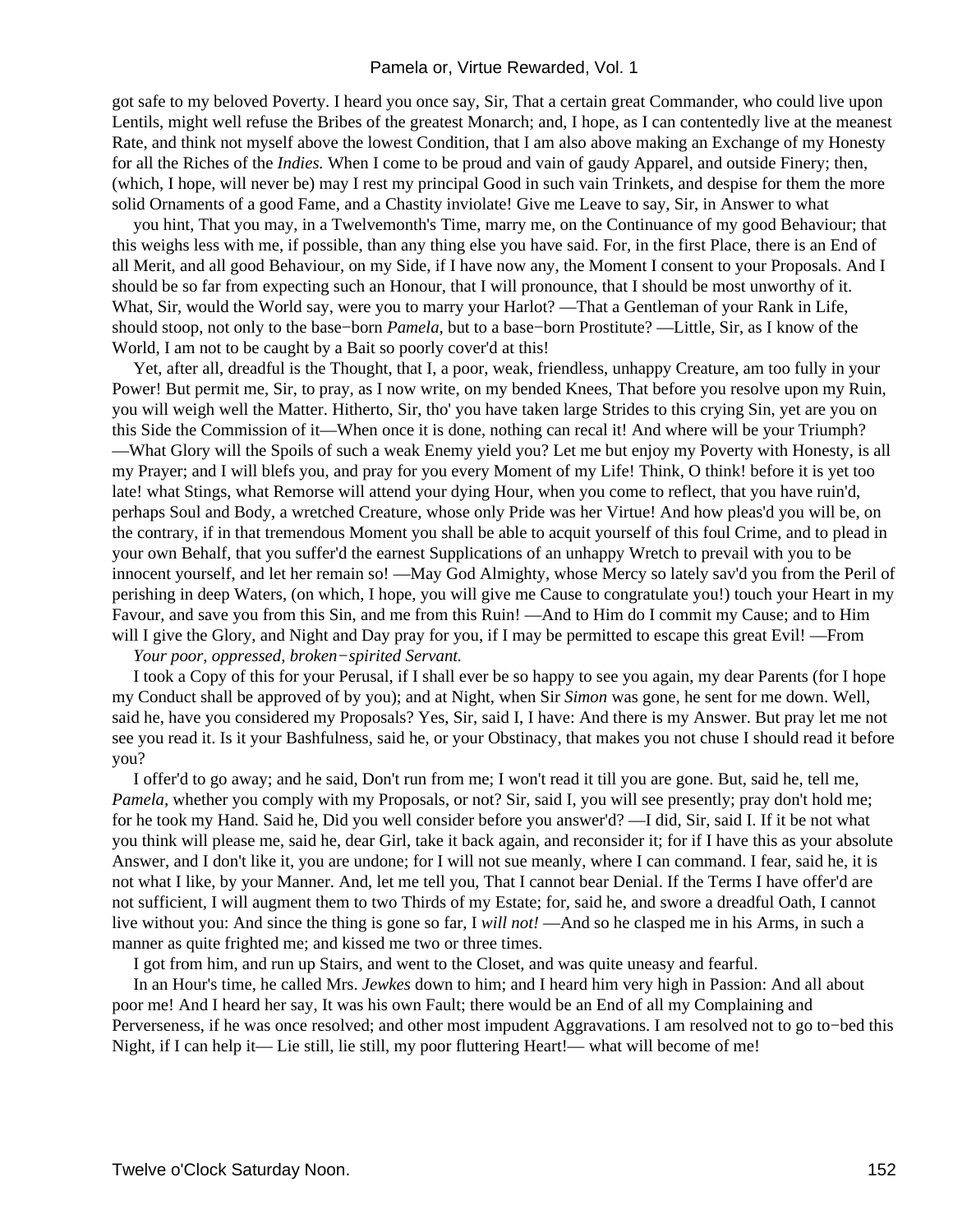## **Almost Twelve o'Clock SATURDAY Night.**

 He sent Mrs. *Jewkes,* about Ten o'Clock, to tell me to come to him. Where? said I. I'll shew you, said she. I went down three or four Steps, and saw her making to his Chamber, the Door of which was open: So I said, I cannot go there! — Don't be foolish, said she; but come; no Harm will be done to you! —Well, said I, if I die, I cannot go there. I heard him say, Let her come, or it shall be worse for her. I can't bear, said he, to speak to her myself! —Well, said I, I cannot come, indeed I cannot; and so I went up again into my Closet, expecting to be fetch'd by Force.

 But she came up soon after, and bid me make haste to−bed: Said I, I will not go to−bed this Night, that's certain! —Then, said she, you shall be made to come to−bed; and *Nan* and I will undress you. I knew neither Prayers nor Tears would move this wicked Woman: So, I said, I am sure you will let my Master in, and I shall be undone! Mighty Piece of Undone, she said! But he was too exasperated against me, to be so familiar with me, she would assure me— Ay, said she, you'll be disposed of another way soon, I can tell you for your Comfort; And I hope your *Husband* will have your Obedience, tho' nobody else can. No Husband in the World, said I, shall make me do an unjust or base thing — She said, That would be soon try'd; and *Nan* coming in, What, said I, am I to have two Bedfellows again, these warm Nights? Yes, said she, Slippery−ones, you are, till you can have one good one instead of us. Said I, Mrs. *Jewkes,* don't talk nastily to me. I see you are beginning again; and I shall affront you, may−be; for next to bad Actions, are bad Words; for they could not be spoken, if they were not in the Heart. —Come to−bed, Purity! said she. You are a Nonsuch, I suppose. Indeed, said I, I can't come to−bed; and it will do you no harm to let me sit all Night in the great Chair. *Nan,* said she, undress my young Lady. If she won't let you, I'll help you: And if neither of us can do it quietly, we'll call my Master to do it for us; tho', said she, I think it an Office worthier of Monsieur *Colbrand!* —You are very wicked, said I. I know it, said she: I am a *Jezebel,* and a *London* Prostitute, you know. You did great Feats, said I, to tell my Master all this poor Stuff! But you did not tell him how you beat me: No, Lambkin, said she, (a Word I had not heard a good while) that I left for you to tell; and you was going to do it, if the Vultur had not taken the Wolf's Part, and bid the poor innocent Lamb be silent! —Ay, said I, no matter for your Fleers, Mrs. *Jewkes;* tho' I can have neither Justice nor Mercy here, and cannot be heard in my Defence, yet a Time will−come, may−be, when I shall be heard, and when your own Guilt will strike you dumb— Ay, Spirit! said she; and the Vultur too! Must we both be dumb? Why that, Lambkin, will be pretty! —Then, said the wicked one, you'll have all the Talk to yourself!— Then how will the Tongue of the pretty Lambkin bleat out Innocence, and Virtue, and Honesty, till the whole Trial be at an End! —You're a wicked Woman, that's certain, said I; and if you thought any thing of another World, could not talk thus. But no Wonder! —It shews what Hands I am got into! —Ay, so it does, said she; but I beg you'll undress, and come to−bed, or I believe your Innocence won't keep you from still worse Hands. I will come to−bed, said I, if you will let me have the Keys in my own Hand; not else, if I can help it. Yes, said she, and then, hey! for another Contrivance, another Escape! —No, no, said I, all my Contrivances are over, I'll assure you! Pray let me have the Keys, and I will come to−bed. She came to me, and took me in her huge Arms, as if I was a Feather; said she, I do this to shew you, what a poor Resistance you can make against me, if I pleased to exert myself; and so, Lambkin, don't say to your Wolf, I *won't* come to−bed! —And set me down, and tapped me on the Neck: Ah! said she, thou art a pretty Creature, it's ; but so obstinate! so full of Spirit! If thy Strength was but answerable to that, thou wouldst run away with us all, and this great House too on thy Back! but undress, undress, I tell you.

 Well, said I, I see my Misfortunes make you very merry, and very witty too: But I will love you, if you will humour me with the Keys of the Chamber−doors. —Are you sure you will love me, said she? —Now speak your Conscience! —Why, said I, you must not put it so close; neither would you, if you thought you had not given Reason to doubt it! —But I will love you as well as I can! —I would not tell a wilful Lye: And if I did, you would not believe me, after your hard Usage of me. Well, said she, that's all fair, I own! —But *Nan,* pray pull off my young Lady's Shoes and Stockens. —No, pray don't, said I; I will come to−bed presently, since I must.

 And so I went to the Closet, and scribbled a little about this idle Chit−chat. And she being importunate, I was forced to go to−bed; but with two of my Coats on, as the former Night; and she let me hold the two Keys; for there are two Locks, there being a double Door; and so I got a little Sleep that Night, having had none for two or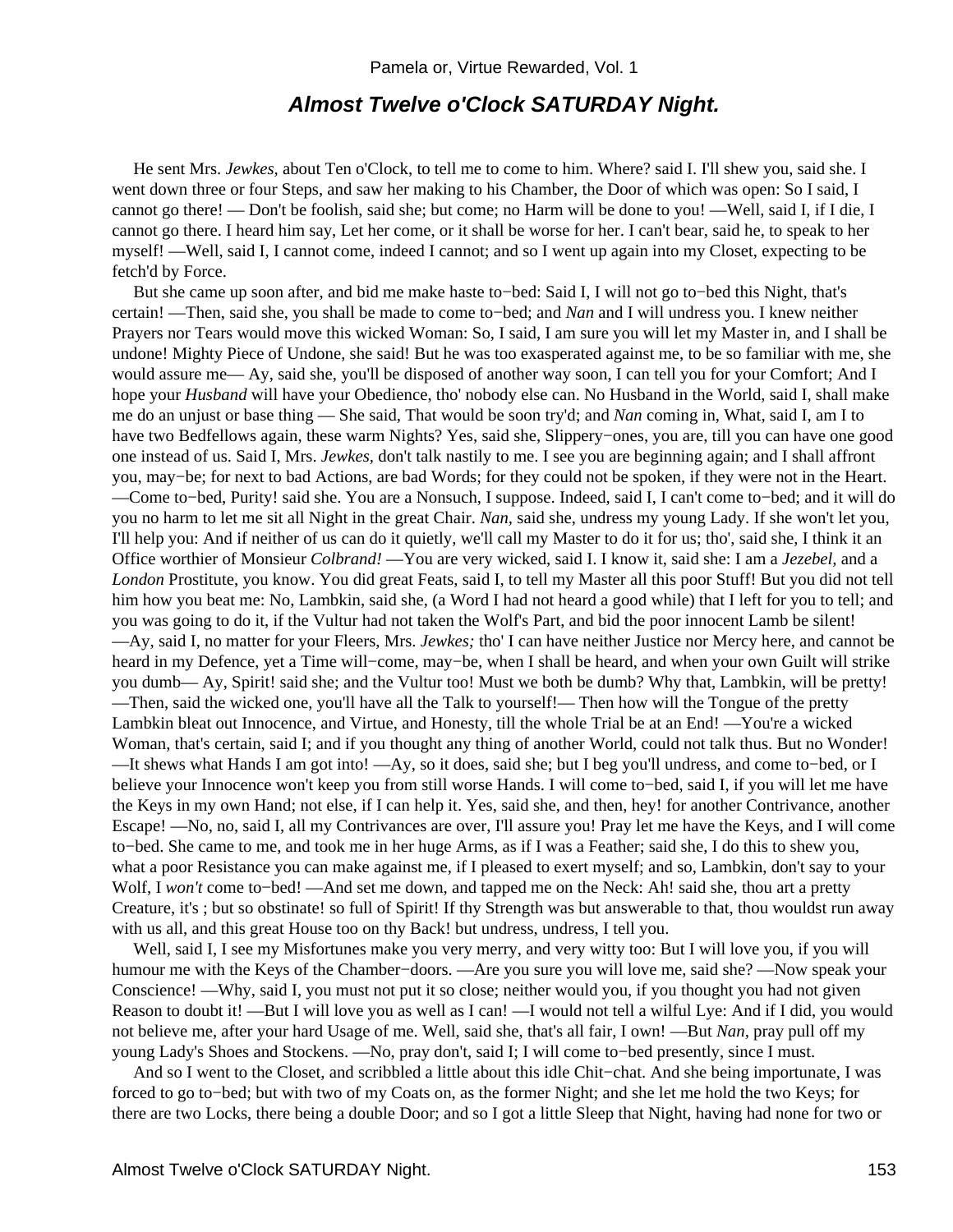three Nights before.

 I can't imagine what she means; but *Nan* offer'd to talk a little once or twice; and she snubbed her, and said, I charge you, Wench, don't open your Lips before me! And if you are asked any Questions by Mrs. *Pamela,* don't answer her one Word, while I am here! —But she is a lordly Woman to the Maid−servants, and that has always been her Character. O how unlike good Mrs. *Jervis* in every thing!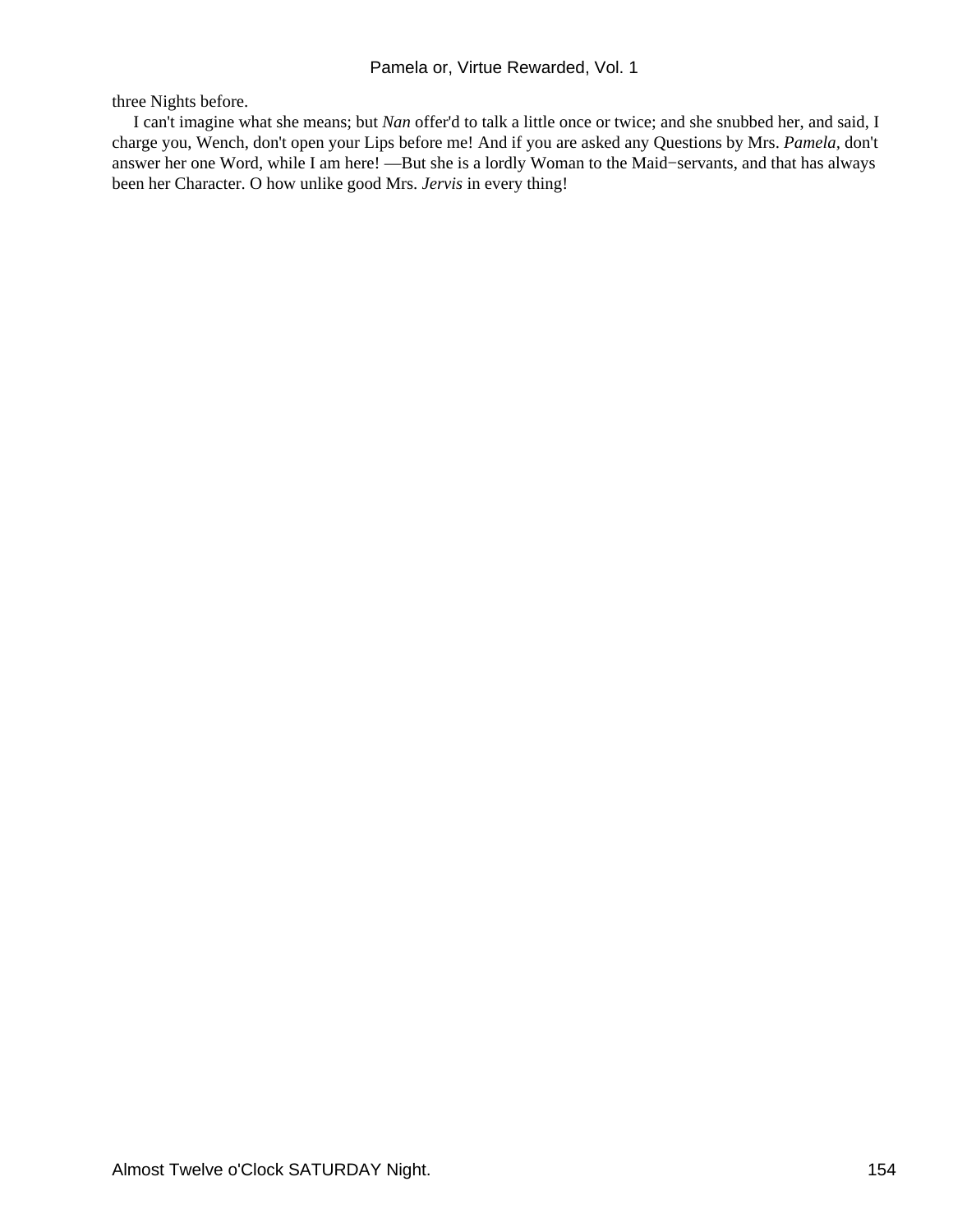# **SUNDAY Morning.**

 A Thought came into my Head; I meant no Harm; but it was a little bold. For seeing my Master dressing to go to Church, and his Chariot getting ready, I went to my Closet, and I writ,

The Prayers of this Congregation are earnestly desired for a Gentleman of great Worth and Honour, who labours under a Temptation to exert his great Power to ruin a poor, distressed, worthless Maiden.

And also,

The Prayers of this Congregation are earnestly desired, by a poor distressed Creature, for the Preservation of her Virtue and Innocence.

 Mrs. *Jewkes* came up; Always writing, said she! and would see it. And strait, all that ever I could say, carry'd it down to my Master. —He look'd upon it, and said, Tell her, she shall soon see how her Prayers are answer'd. She is very bold. But as she has rejected all my Favours, her Reckoning for all is not far off. I look'd after him, out of the Window, and he was charmingly dress'd: To be sure, he is a handsome fine Gentleman! —What pity his Heart is not as good as his Appearance! Why can't I hate him? —But don't be uneasy, if you should see this; for it is impossible I should love him; for his Vices all *ugly him over,* as I may say.

 My Master sends Word, that he shall not come home to Dinner: I suppose he dines with this Sir *Simon Darnford.* I am much concerned for poor Mr. *Williams.* Mrs. *Jewkes* says, he is confined still, and takes on much. All his Trouble is brought upon him for my sake: This grieves me much. My Master, it seems, will have his Money from him. This is very hard; for it is three fifty Pounds, he gave him, as he thought, as a Salary for three Years that he has been with him. But there was no Agreement between them; and he absolutely depended on my Master's Favour. To be sure, it was the more generous of him to run these Risques for the sake of oppressed Innocence; and I hope he will meet with his Reward in due Time. Alas! for me! I dare not plead for him; that would raise my Oppressor's Jealousy more. And I have not Interest to save myself!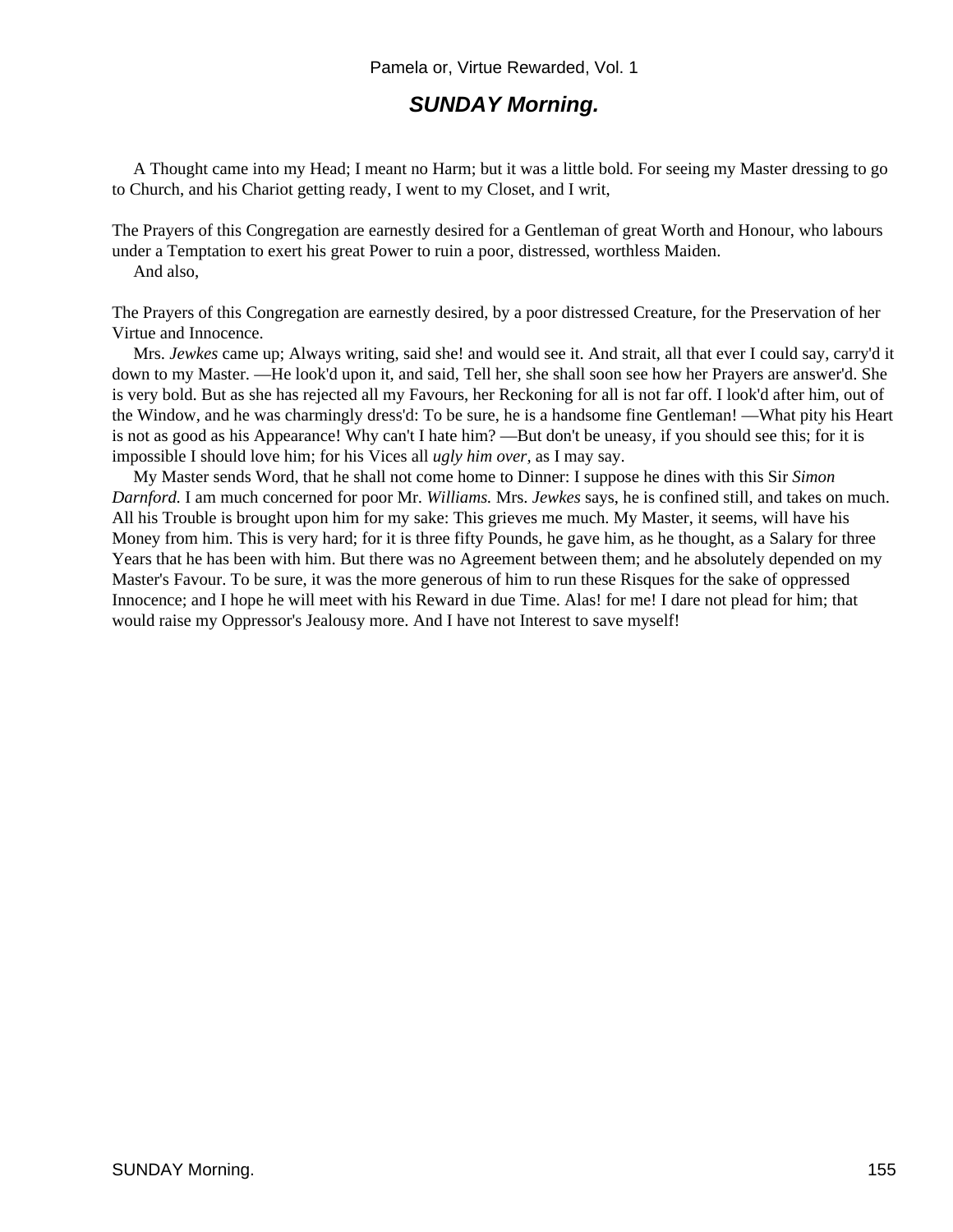### **SUNDAY Evening.**

 Mrs. *Jewkes* has received a Line from my Master. I wonder what it is; but his Chariot is come home without him. But she will tell me nothing; so it is in vain to ask her. I am so fearful of Plots and Tricks, I know not what to do! — Every thing I suspect; for now my Disgrace is avow'd, what can I think! —To be sure the worst will be attempted! I can only pour out my Soul in Prayer to God, for his blessed Protection. But if I must suffer, let me not be long a mournful Survivor! —Only let me not shorten my own Time sinfully!—

 This Woman left upon the Table, in the Chamber, this Letter of my Master's to her; and I bolted myself in, till I had transcrib'd it. You'll see how tremblingly by the Lines. I wish poor Mr. *Williams's* Release at any Rate; but this Letter makes my Heart ake. Yet I have another Day's Reprieve, thank God!

 '*Mrs.* Jewkes, I Have been so press'd on *Williams's* Affair, that I shall set out this Afternoon, in Sir *Simon's* Chariot, and with Parson *Peters,* who is his Intercessor, for *Stamford;* and shall not be back till tomorrow Evening, if then. As to your Ward, I am thoroughly incensed against her. She has withstood her Time; and now, would she sign and seal to my Articles, it is too late. I shall discover something, perhaps, by him, and will, on my Return, let her know, that all her insnaring Loveliness shall not save her from the Fate that awaits her. But let her know nothing of this, lest it put her fruitful Mind upon Plots and Artifices. Besure trust her not without another with you at Night, lest she venture the Window in her foolish Rashness: For I shall require her at your Hands.

'*Yours,* &c.'

 I had but just finished taking a Copy of this, and laid the Letter where I had it, and unbolted the Door, when she came up in a great Fright, for fear I should have seen it; but I being in my Closet, and that lying as she left it, she did not mistrust. O, said she, I was afraid you had seen my Master's Letter here, which I carelesly left on the Table. I wish, said I, I had known that. Why sure, said she, if you had, you would not have offer'd to read my Letters. Indeed, said I, I should, at this Time, if it had been in my way— Do, let me see it— Well, said she, I wish poor Mr. *Williams* well off: I understand my Master is gone to make up Matters with him; which is very good. To be sure, added she, he is a very good Gentleman, and very forgiving! —Why, said I, as if I had known nothing of the Matter, how can he make up Matters with him? Is not Mr. *Williams* at *Stamford?* Yes, said she, I believe so; but Parson *Peters* pleads for him, and he is gone with him to *Stamford,* and will not be back to Night: So, we have nothing to do, but to eat our Suppers betimes, and go to−bed. Ay, that's pure, said I; and I shall have good Rest, this Night, I hope. So, said she, you might every Night, but for your own idle Fears. You are afraid of your Friends, when none are near you. Ay, that's , said I; for I have not one near me.

 So have I one more good honest Night before me! What the next may be, I know not; and so I'll try to take in a good deal of Sleep, while I can be easy. And so here I say Good−night, my dear Parents; for I have no more to write about this Night: And tho' his Letter shocks me, yet I will be as brisk as I can, that she mayn't suspect I have seen it.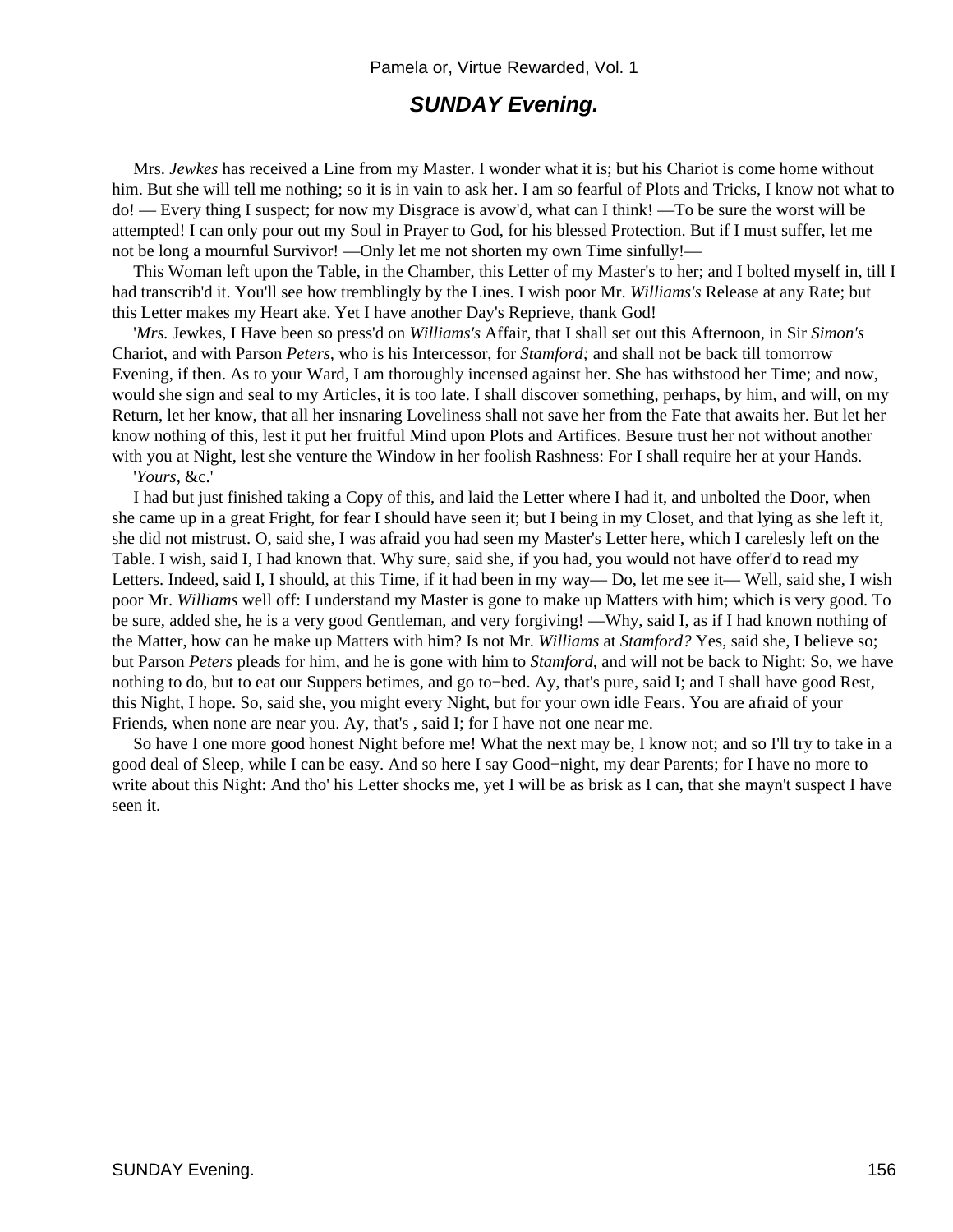# **TUESDAY Night.**

 For the future, I will always mistrust most when Appearances look fairest. O your poor Daughter, what has she not suffer'd since what I wrote of *Sunday* Night! —My worst Trial, and my fearfullest Danger! O how I shudder to write you an Account of this wicked Interval of Time! For, my dear Parents, will you not be too much frighten'd and affected with my Distress, when I tell you, that his Journey to *Stamford* was all abominable Pretence? for he came home privately, and had well nigh effected all his vile Purposes, and the Ruin of your poor Daughter; and that by such a Plot as I was not in the least apprehenfive of: And Oh! you'll hear what a vile and unwomanly Part that wicked Wretch, Mrs. *Jewkes,* acted in it!

 I left off with letting you know how much I was pleased, that I had one Night's Reprieve added to my Honesty. But I had less Occasion to rejoice than ever, as you will judge by what I have said already. Take then the dreadful Story as well as I can relate it.

 The Maid *Nan* is a little apt to drink, if she can get at Liquor; and Mrs. *Jewkes* happen'd, or design'd, as is too probable, to leave a Bottle of Cherrybrandy in her way, and the Wench drank some of it more than she should; and when she came in to lay the Cloth, Mrs. *Jewkes* perceived it, and fell a rating at her most sadly; for she has too many Faults of her own, to suffer any of the like Sort in any body else, if she can help it; and she bid her get out of her Sight, when we had supp'd, and go to−bed, to sleep off her Liquor, before we came to−bed. And so the poor Maid went muttering up Stairs.

 About two Hours after, which was near Eleven o'Clock, Mrs. *Jewkes* and I went up to go to−bed; I pleasing myself with what a charming Night I should have. We lock'd both Doors, and saw poor *Nan,* as I thought, (for Oh! it was my abominable Master, as you shall hear by−and−by) sitting fast asleep, in an Elbow−chair, in a dark Corner of the Room, with her Apron thrown over her Head and Neck. And Mrs. *Jewkes* said, There is that Beast of a Wench fast asleep, instead of being a−bed! I knew, said she, she had taken a fine Dose. I'll wake her, said I. No, don't, said she, let her sleep on; we shall lie better without her. Ay, said I, so we shall, if she don't get Cold.

 Said she, I hope you have no Writing to Night. No, reply'd I, I will go to−bed with you, Mrs. *Jewkes.* Said she, I wonder what you can find to write about so much; and am sure you have better Conveniencies of that kind, and more Paper, than I am aware of; and I had intended to romage you, if my Master had not come down; for I 'spy'd a broken Tea−cup with Ink, which gave me a Suspicion; but as he is come, let him look after you, if he will; and if you deceive him, it will be his own Fault.

 All this time we were undressing ourselves. And I fetch'd a deep Sigh! What do you sigh so for? said she. I am thinking, Mrs. *Jewkes,* answer'd I, what a sad Life I live, and how hard is my Lot. I am sure the Thief that has robb'd, is much better off than I, 'bating the Guilt; and I should, I think, take it for a Mercy, to be hang'd out of the way, rather than live in these cruel Apprehensions. So, being not sleepy, and in a prattling Vein, I began to give a little History of myself, as I did once before to Mrs. *Jervis,* in this manner.

 Here, said I, were my poor honest Parents; they took care to instil good Principles into my Mind, till I was almost twelve Years of Age; and taught me to prefer Goodness and Poverty to the highest Condition of Life; and they confirm'd their Lessons by their own Practice; for they were, of late Years, remarkably poor, and always as remarkably honest, even to a Proverb; for, *as honest as Goodman* Andrews, was a Bye−word.

Well then, said I, comes my late dear good Lady, and takes a Fancy to me, and said, she would be the making of me, if I was a good Girl; and she put me to sing, to dance, to play on the Spinnet, in order to divert her melancholy Hours; and also learnt me all manner of fine Needle−work; but still this was her Lesson, *My good* Pamela, *be virtuous, and keep the Men at a Distance:* Well, so I was, I hope, and so I did; and yet, tho' I say it, they all loved me, and respected me; and would do any thing for me, as if I was a Gentlewoman.

 But then, what comes next? —Why, it pleased God to take my good Lady; and then comes my Master. And what says he? —Why, in Effect, it is, *Be not virtuous,* Pamela.

 So here have I lived above sixteen Years in Virtue and Reputation, and, all at once, when I come to know what is Good and what is Evil, I must renounce all the Good, all the whole sixteen Years Innocence, which, next to God's Grace, I owed chiefly to my Parents and my Lady's good Lessons and Examples, and chuse the Evil; and so, in a Moment's Time, become the vilest of Creatures! And all this, for what I pray? Why truly, for a Pair of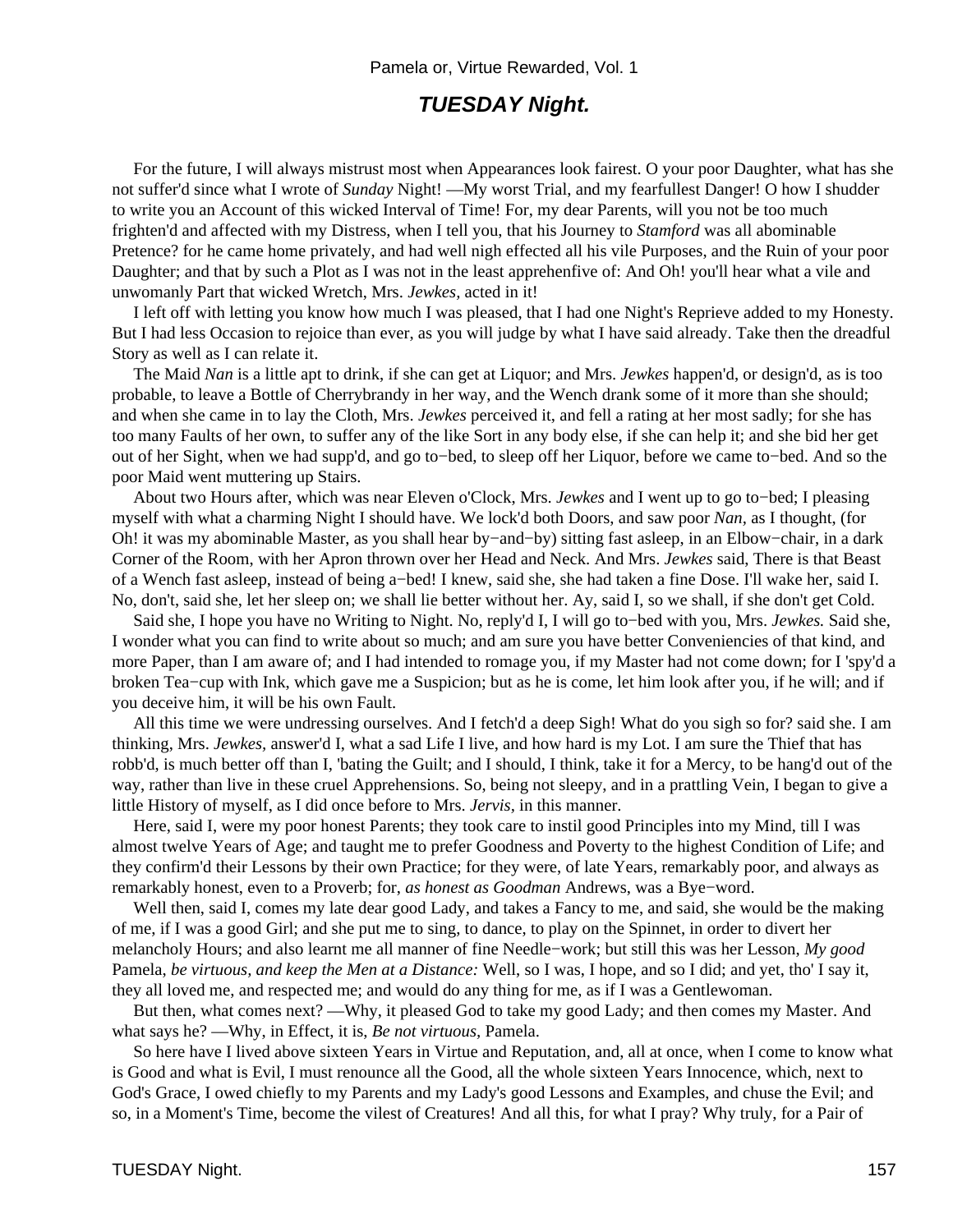Diamond Ear−rings, a Necklace, and a Diamond Ring for my Finger; which would not become me: For a few paltry fine Cloaths; which when I wore, it would make but my former Poverty more ridiculous to every body that saw me; especially when they knew the base Terms I wore them upon. But indeed, I was to have a great Parcel of Guineas beside; I forget how many; for had there been ten times more, they would have been not so much to me, as the honest Six Guineas you trick'd me out of, Mrs. *Jewkes.*

 Well, forsooth, but then I was to have I know not how many Pounds a Year for my Life; and my poor Father (there was the Jest of it) was to be the Manager for the abandon'd Prostitute his Daughter: And then (there was the Jest again) my kind, forgiving, virtuous Master, would pardon me all my Misdeeds!

 Yes, thank him for nothing, truly. And what, pray, are all these violent Misdeeds? —Why, they are for daring to adhere to the good Lessons that were taught me; and not learning a new one, that would have reversed all my former: For not being contented when I was run away with, in order to ruin me; but contriving, if my poor Wits had been able, to get out of my Danger, and preserve myself honest.

Then was he once jealous of poor *John,* tho' he knew *John* was his own Creature, and helped to deceive me.

 Then was he outrageous against poor Parson *Williams;* and him has this good, merciful Master thrown into Gaol; and for what? Why truly, for that, being a Divine, and a good Man, he had the Fear of God before his Eyes, and was willing to forego all his Expectations of Interest, and assist an oppressed poor Creature.

 But, to be sure, I must be forward, bold, sawcy, and what not? to dare to run away from certain Ruin, and to try to escape from an unjust Confinement; and I must be married to the Parson, nothing so sure!

 He would have had but a poor Catch of me, had I consented; but he and you too know I did not want to marry any body. I only wanted to go to my poor Parents, and to have my own Liberty, and not to be confined to such an unlawful Restraint; and which would not be inflicted upon me, but only that I am a poor, destitute, young Body, and have no Friend that is able to right me.

 So, Mrs. *Jewkes,* said I, here is my History in brief. And I am a very unhappy young Creature, to be sure! —And why am I so? —Why, because my Master sees something in my Person that takes his present Fancy; and because I would not be undone. —Why therefore, to chuse, I must, and I shall be undone! —And this is all the Reason that can be given!

 She heard me run on all this time, while I was undressing, without any Interruption; and I said, Well, I must go to the two Closets, ever since an Affair of the Closet at the other House, tho' he is so far off. And I had a good mind to wake this poor Maid. No, don't, said she, I charge you. I am very angry with her; and she'll get no Harm there; but if she wakes, she may come to−bed well enough, as long as there is a Candle in the Chimney.

 So I looked into the Closets, and kneeled down in my own, as I used to do, to say my Prayers; and this with my under Cloaths in my Hand, all undrest, and passed by the poor sleeping Wench, as I thought, in my Return. But Oh! little did I think, it was my wicked, wicked Master in a Gown and Petticoat of hers, and her Apron over his Face and Shoulders. What Meannesses will not *Lucifer* make his Votaries stoop to, to gain their abominable Ends!

 Mrs. *Jewkes,* by this time, was got to−bed, on the further Side, as she used to be; and, to make room for the Maid, when she should awake I got into Bed, and lay close to her. And I said, Where are the Keys? tho' said I, I am not so much afraid to−night. Here, said the wicked Woman, put your Arm under mine, and you shall find them about my Wrist, as they used to be. So I did; and the abominable Designer held my Hand with her Right−hand, as my Right−arm was under her Left.

 In less than a Quarter of an Hour, I said, There's poor *Nan* awake; I hear her stir. Let us go to sleep, said she, and not mind her: She'll come to−bed, when she's quite awake. Poor Soul! said I, I'll warrant she will have the Head–ach finely tomorrow for it. Be silent, said she, and go to sleep; you keep me awake; and I never found you in so talkative a Humour in my Life. Don't chide me, said, I; I will say but one thing more: Do you think *Nan* could hear me talk of my Master's Offers? No, no, said she; she was dead asleep. I'm glad of that, said I; because I would not expose my Master to his common Servants; and I knew *you* was no Stranger to his *fine* Articles. Said she, I think they were fine Articles, and you was bewitch'd you did not close in with them: But let us go to sleep. So I was silent; and the pretended *Nan* (O wicked, base, villainous Designer! what a Plot, what an unexpected Plot was this!) seem'd to be awaking; and Mrs. *Jewkes,* abhorred Creature! said, Come, *Nan!* —what are you awake at last? Pr'ythee come to−bed; for Mrs. *Pamela* is in a talking Fit, and won't go to sleep one while.

 At that the pretended She came to the Bed−side; and sitting down in a Chair, where the Curtain hid her, began to undress. Said I, Poor Mrs. *Ann,* I warrant your Head achs most sadly! How do you do? —She answer'd not one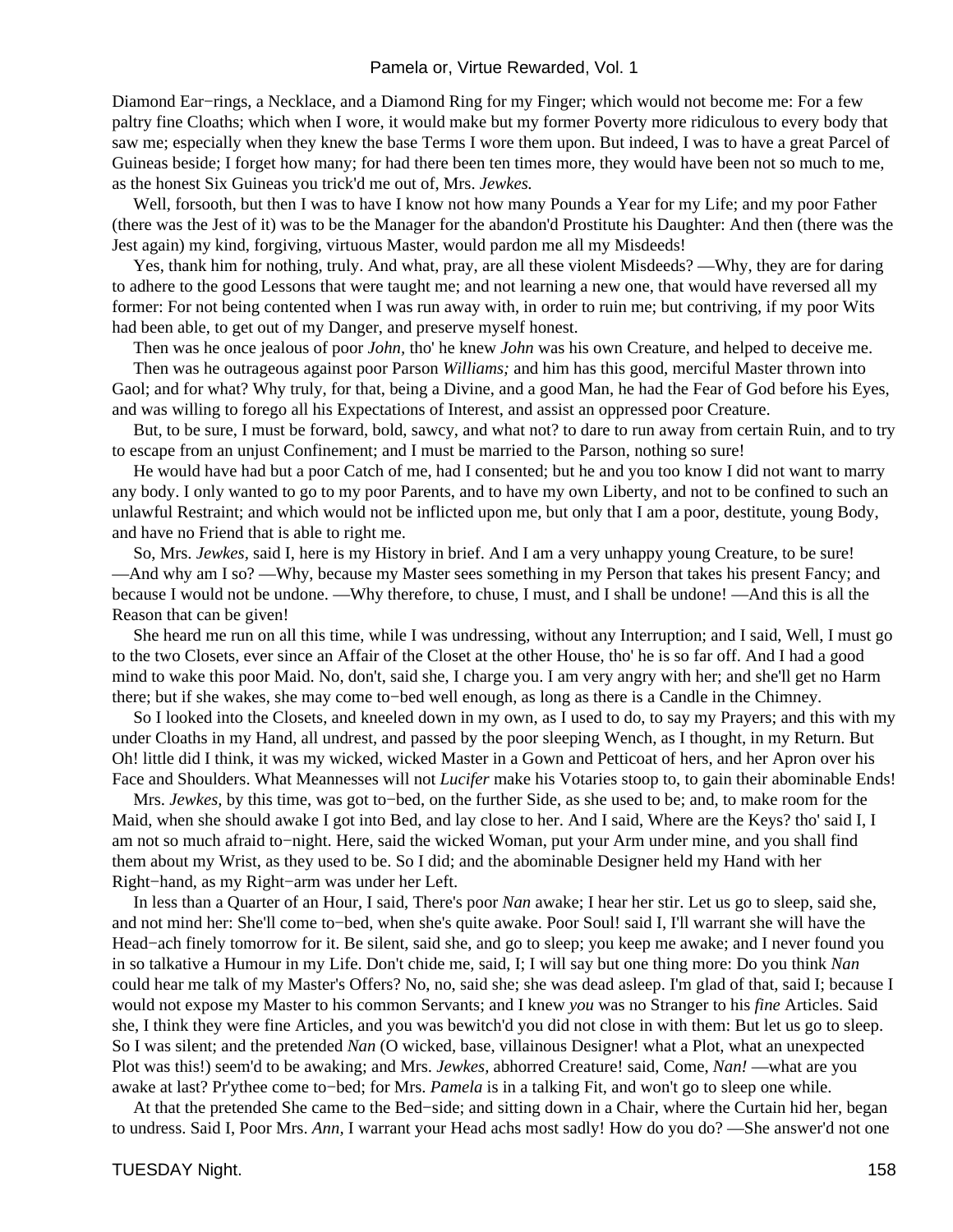Word. Said the superlatively wicked Woman, You know I have order'd her not to answer you. And this Plot, to be sure, was laid when she gave her these Orders, the Night before.

 I heard her, as I thought, breathe all quick and short: Indeed, said I, Mrs. *Jewkes,* the poor Maid is not well. What ails you, Mrs. *Ann?* And still no Answer was made.

 But, I tremble to relate it, the pretended She came into Bed; but quiver'd like an Aspin−leaf; and I, poor Fool that I was! pitied her much. —But well might the barbarous Deceiver tremble at his vile Dissimulation, and base Designs.

 What Words shall I find, my dear Mother, (for my Father should not see this shocking Part) to describe the rest, and my Confusion, when the guilty Wretch took my Left−arm, and laid it under his Neck, as the vile Procuress held my Right; and then he clasp'd me round my Waist!

 Said I, Is the Wench mad! Why, how now, Confidence? thinking still it had been *Nan.* But he kissed me with frightful Vehemence; and then his Voice broke upon me like a Clap of Thunder. Now, *Pamela,* said he, is the dreadful Time of Reckoning come, that I have threaten'd. —I scream'd out in such a manner, as never any body heard the like. But there was nobody to help me: And both my Hands were secured, as I said. Sure never poor Soul was in such Agonies as I. Wicked Man! said I; wicked, abominable Woman! O God! my God! this *Time,* this *one* Time! deliver me from this Distress! or strike me dead this Moment; and then I scream'd again and again.

 Says he, One Word with you, *Pamela;* one Word hear me but; and hitherto you see I offer nothing to you. Is this nothing, said I, to be in Bed here? To hold my Hands between you? I will hear, if you will instantly leave the Bed, and take this villainous Woman from me!

 Said she, (O Disgrace of Womankind!) What you do, Sir, do; don't stand dilly−dallying. She cannot exclaim worse than she has done. And she'll be quieter when she knows the worst.

 Silence, said he to her; I must say one Word to you, *Pamela;* it is this: You see, now you are in my Power! —You cannot get from me, nor help yourself: Yet have I not offer'd any thing amiss to you. But if you resolve not to comply with my Proposals, I will not lose this Opportunity: If you do, I will yet leave you.

 O Sir, said I, leave me, leave me but, and I will do any thing I ought to do. —Swear then to me, said he, that you will accept my Proposals! —And then, (for this was all detestable Grimace he) put his Hand in my Bosom. With Struggling, Fright, Terror, I fainted away quite, and did not come to myself soon; so that they both, from the cold Sweats that I was in, thought me dying. —And I remember no more than that, when, with great Difficulty, they brought me to myself, she was setting on one side of the Bed, with her Cloaths on; and he on the other with his, and in his Gown and Slippers.

 Your poor *Pamela* cannot answer for the Liberties taken with her in her deplorable State of Death. And when I saw them there, I sat up in my Bed, without any Regard to what Appearance I made, and nothing about my Neck; and he soothing me, with an Aspect of Pity and Concern, I put my Hand to his Mouth, and said, O tell me, yet tell me not, what I have suffer'd in this Distress! And I talked quite wild, and knew not what; for, to be sure, I was on the Point of Distraction.

 He most solemnly, and with a bitter Imprecation, vow'd, that he had not offer'd the least Indecency; that he was frighten'd at the terrible manner I was taken with the Fit: That he would desist from his Attempt; and begg'd but to see me easy and quiet, and he would leave me directly, and go to his own Bed O then, said I, take from me this most wicked Woman, this vile Mrs. *Jewkes,* as an Earnest that I may believe you!

 And will you, Sir, said the wicked Wretch, for a Fit or two, give up such an Opportunity as this? —I thought you had known the Sex better. —She is now, you see, quite well again!

 This I heard; more she might say; but I fainted away once more, at these Words, and at his clasping his Arms about me again. And when I came a little to myself, I saw him sit there, and the Maid *Nan,* holding a Smelling−bottle to my Nose, and no Mrs. *Jewkes.*

 He said, taking my Hand, Now will I vow to you, my dear *Pamela,* that I will leave you the Moment I see you better, and pacify'd. Here's *Nan* knows, and will tell you my Concern for you. I vow to God, I have not offer'd any Indecency to you. And since I found Mrs. *Jewkes* so offensive to you, I have sent her to the Maid's Bed, and the Maid shall lie with you to−night. And but promise me that you will compose yourself, and I will leave you. But said I, will not *Nan* also hold my Hand! And will *she* not let you come in again to me? — He said, By Heaven! I will not come in again to−night. *Nan,* undress yourself, go to−bed, and do all you can to comfort the dear Creature: And now, *Pamela,* said he, give me but your Hand, and say you forgive me, and I will leave you to your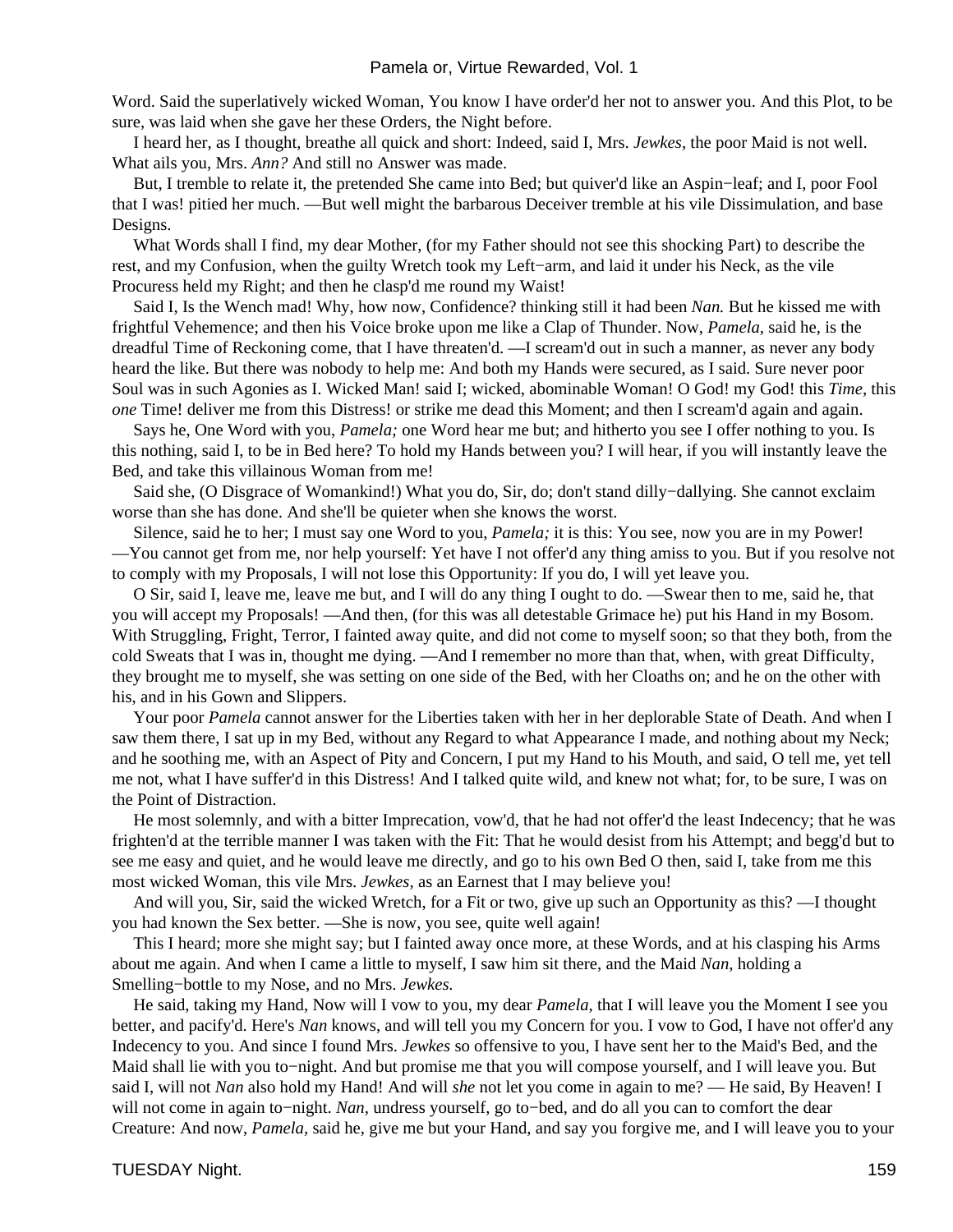Repose. I held out my trembling Hand, which he vouchsafed to kiss; and I said, God forgive you, Sir, as you *have been* just in my Distress; and as you *will be* just to what you promise! And he withdrew, with a Countenance of Remorse, as I hoped; and she shut the Doors, and, at my Request, brought the Keys to−bed.

 This, O my dear Parents! was a most dreadful Trial. I tremble still to think of it; and dare not recall all the horrid Circumstances of it. I hope, as he assures me, he was not guilty of Indecency; but have Reason to bless God, who, by disabling me in my Faculties, enabled me to preserve my Innocence; and when all my Strength would have signified nothing, magnify'd himself in my Weakness!

 I was so weak all Day on *Monday,* that I lay a−bed. My Master shew'd great Tenderness for me; and, I hope, he is really sorry, and that this will be his last Attempt; but he does not say so neither.

 He came in the Morning, as soon as he heard the Door open: And I begun to be fearful. He stopt short of the Bed, and said, Rather than give you Apprehensions, I will come no further. I said, Your Honour, Sir, and your Mercy, is all I have to beg. He sat himself on the side of the Bed, and asked kindly how I did? —Begg'd me to be compos'd; said I still look'd a little wildly. And I said, Pray, good Sir, let me not see this infamous Mrs. *Jewkes;* I doubt I cannot bear her Sight. She shan't, said he, come near you all this Day, if you'll promise to compose yourself. Then, Sir, said I, I will try. He pressed my Hand very tenderly, and went out. What a Change does this shew! —O may it be lasting! But, alas! he seems only to have alter'd his Method of Proceeding, but retains, I doubt, his wicked Purpose!

 On *Tuesday* about ten o'Clock, when my Master heard I was up, he sent for me down into the Parlour. When I came, he said, Come nearer to me, *Pamela.* I did so, and he took my Hand, and said, You begin to look well again. I am glad of it. You little Slut, how did you frighten me on *Sunday* Night! —Sir, said I, pray name not that Night; and my Eyes overflow'd at the Remembrance, and I turn'd my Head aside.

 Said he, Place some little Confidence in me: I know what those charming Eyes mean, and you shall not need to explain yourself: For I do assure you, that as soon as I saw you change, and a cold Sweat bedew your pretty Face, and you fainted away, I quitted the Bed, and Mrs. *Jewkes* did so too. And I put on my Gown, and she fetch'd her Smelling−bottle, and did all we could to restore you; and my Passion for you was all swallow'd up in the Concern I had for your Recovery; for I thought I never saw a Fit so strong and violent in my Life; and fear'd we should not bring you to Life again; for what I saw you in once before was nothing to it. This, said he, might be my Folly, and my Unacquaintedness with what your Sex can shew when they are in Earnest. But this I repeat to you, that your Mind may be intirely comforted. —All I offer'd to you, (and that, I am sure, was innocent) was before you fainted away.

 Sir, said I, that was very bad. And it was too plain you had the worst Designs. When, said he, I tell you the Truth in one Instance, you may believe me in the other. I know not, I declare beyond this lovely Bosom, your Sex; but that I did intend what you call the worst, is most certain: And tho' I would not too much alarm you now, I could curse my Weakness and my Folly, which makes me own, that I love you beyond all your Sex, and cannot live without you. But, if I am Master of myself, and my own Resolution, I will not attempt to force you to any thing again. Sir, said I, you may easily keep your Resolution, if you will send me out of your way, to my poor Parents; that is all I beg.

 'Tis a Folly to talk of it, said he. You must not, shall not go! And if I could be assur'd you would not attempt it, you should have better Usage, and your Confinement should be made easier to you. But to what End, Sir, am I to stay, said I? You yourself seem not sure you can keep your own present good Resolutions; and do you think, if I was to stay, when I *could* get away, and be safe, it would not look, as if either I confided too much in my own Strength, or would tempt my Ruin? And as if I was not in earnest to wish myself safe and out of Danger? —And then, how long am I to stay? And to what Purpose? And in what Light must I appear to the World? Would not that censure me, altho' I might be innocent? And you will allow, Sir, that if there be any thing valuable or exemplary in a good Name, or fair Reputation, one must not despise the World's Censure, if one can avoid it.

 Well, said he, I sent not for you on this Account, just now. But for two Reasons. The first is, that you promise me, that for a Fortnight to come you will not offer to go away without my express Consent; and this I expect for your own sake, that I may give you a little more Liberty. And the second is, That you will see and forgive Mrs. *Jewkes*; she takes on much, and thinks, that, as all her Fault was her Obedience to me, it would be very hard to sacrifice her, as she calls it, to your Resentment.

As to the first, Sir, said I, it is a hard Injunction, for the Reasons I have mention'd. And as to the second,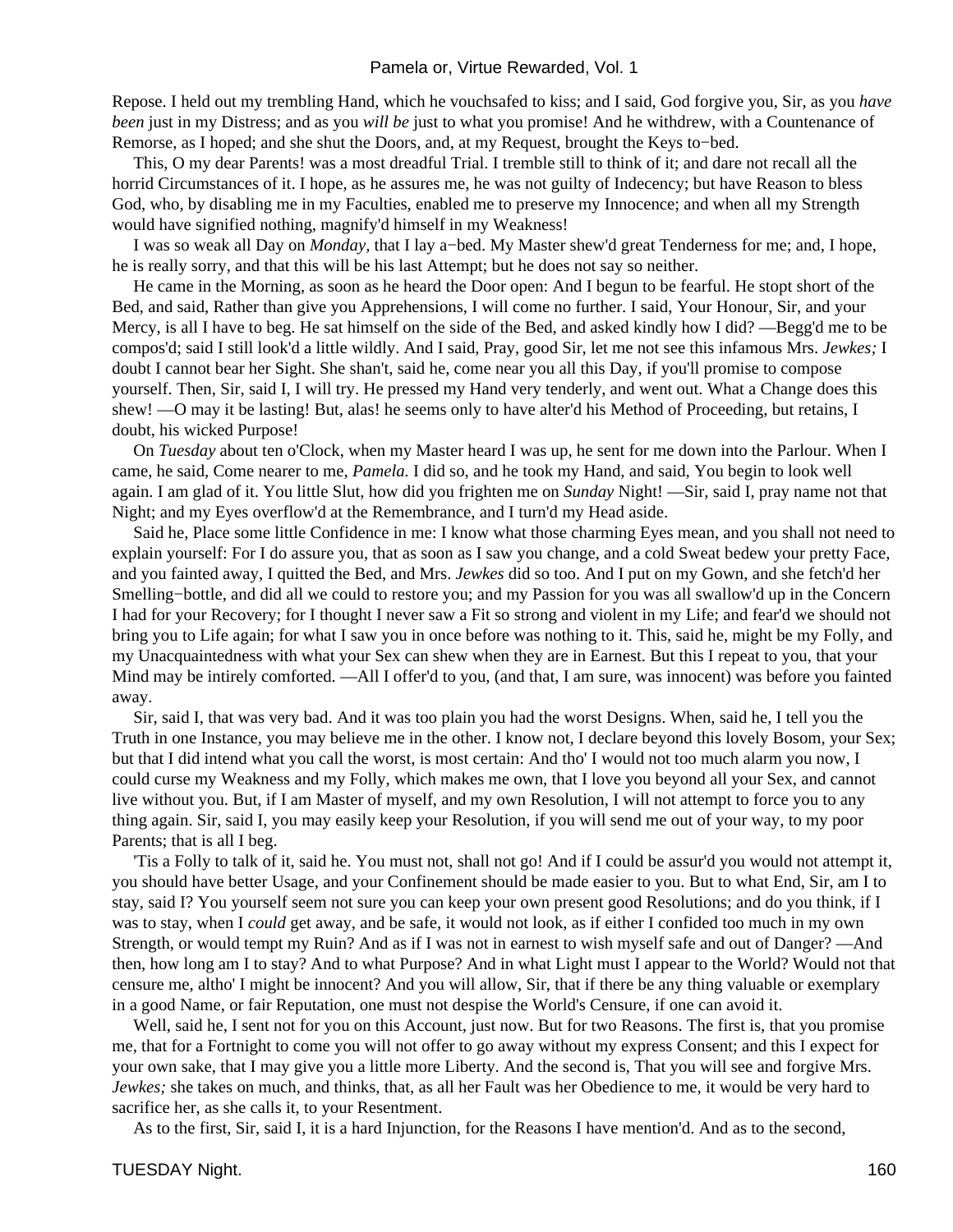considering her vile unwomanly Wickedness, and her Endeavours to instigate you more to ruin me, when your returning Goodness seem'd to have some Compassion on me, it is still harder. But to shew my Obedience to your Commands, (for you know, my dear Parents, I might as well make a Merit of my Compliance, when my Refusal would stand me in no stead) I will consent to both; and to every thing else, that you shall be pleas'd to injoin, which I can do with Innocence.

 That's my good Girl, said he, and kiss'd me. This is quite prudent, and shews me, that you don't take insolent Advantage of my Favour for you, and will, perhaps, stand you in more stead than you are aware of.

 So he rung the Bell, and said, Call down Mrs. *Jewkes.* She came down, and he took my Hand, and put it into hers; and said, Mrs. *Jewkes,* I am oblig'd to you for all your Diligence and Fidelity to me; but *Pamela,* I must own, is not; because the Service I employ'd you in was not so very obliging to her, as I could have wish'd she would have thought it; and you was not to favour her, but obey me. But yet I'll assure you, at the very first Word, she has *once* oblig'd me, by consenting to be Friends with you; and, if she gives me no great Cause, I shall not, perhaps, put you on such disagreeable Service again. —Now, therefore, be you once more Bed−fellows and Board−fellows, as I may say, for some Days longer; and see that *Pamela* sends no Letters nor Messages out of the House, nor keeps a Correspondence unknown to me, especially with that *Williams;* and, as for the rest, shew the dear Girl all the Respect that is due to one I must love, if she will deserve it, as I hope she will yet; and let her be under no unnecessary or harsh Restraints. But your watchful Care is not, however, to cease: And remember that you are not to disoblige me, to oblige her; and that I will not, cannot, yet part with her.

 Mrs. *Jewkes* look'd very sullen, and as if she would be glad still to do me a good Turn, if it lay in her Power. I took Courage then to drop a Word or two for poor Mr. *Williams;* but he was angry with me for it, and said, he could not endure to hear his Name in *my* Mouth; so I was forc'd to have done for that time.

 All this time my Papers that I had bury'd under the Rose−bush, lay there still; and I begg'd for Leave to send a Letter to you. So I should, he said, if he might read it first. But this did not answer my Design; and yet I would have sent you such a Letter as he might see, if I had been sure my Danger was over. But that I cannot; for he now seems to take another Method, and what I am more afraid of, because, may−be, he may watch an Opportunity, and join Force with it, on Occasion, when I am least prepar'd: For now, he seems to abound with Kindness, and talks of Love, without Reserve, and makes nothing of allowing himself in the Liberty of kissing me, which he calls innocent; but which I do not like, and especially in the manner he does it; but for a Master to do it at all to a Servant, has Meaning too much in it, not to alarm an honest Body.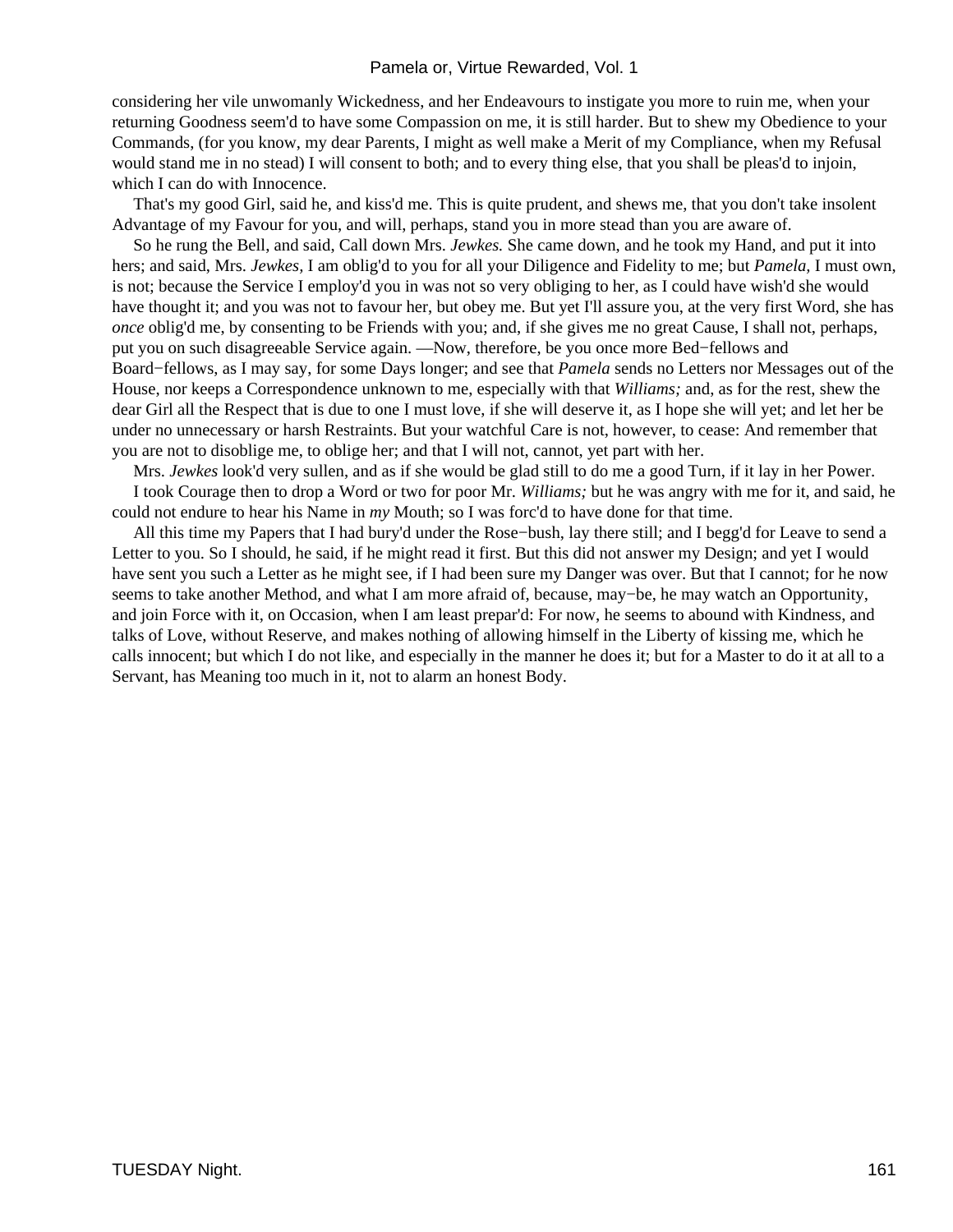### **WEDNESDAY Morning.**

 I Find I am watched and suspected still very close; and I wish I was with you; but that must not be, it seems, this Fortnight. I don't like this Fortnight, and it will be a tedious and a dangerous one to me, I doubt.

 My Master just now sent for me down to take a Walk with him in the Garden. But I like him not at all, nor his Ways. For he would have all the way his Arm about my Waist, and said abundance of fond Things to me, enough to make me proud, if his Design had not been apparent. After walking about, he led me into a little Alcove, on the further Part of the Garden; and really made me afraid of myself. For he began to be very teazing, and made me sit on his Knee, and was so often kissing me, that I said, Sir, I don't like to be here at all, I assure you. Indeed you make me afraid! —And what made me the more so, was what he once said to Mrs. *Jewkes,* and did not think I heard him, and which, tho' always uppermost with me, I did not mention before, because I did not know how to bring it in, in my Writing.

 She, I suppose, had been encouraging him in his Wickedness; for it was before the last dreadful Trial; and I only heard what he answer'd.

 Said he, I will try once more; but I have begun wrong. For I see Terror does but add to her Frost; but, she is a charming Girl, and may be thaw'd by Kindness; and I should have melted her by Love, instead of freezing her by Fear.

 Is he not a wicked sad Man for this? —To sure, I blush while I write it. But I trust, that that God, who has deliver'd me from the Paw of the Lion and the Bear; that is, his and Mrs. *Jewkes's* Violences; will also deliver me from this *Philistine,* myself, and my own Infirmities, that I may not defy the Commands of the Living God!—

 But, as I was saying, this Expression coming into my Thoughts, I was of Opinion, I could not be too much on my Guard, at all times; more especially when he took such Liberties: For he professed Honour all the Time with his Mouth, while his Actions did not correspond. I begg'd and pray'd he would let me go: And had I not appear'd quite regardless of all he said, and resolv'd not to stay, if I could help it, I know not how far he would have proceeded: For I was forc'd to fall down upon my Knees.

 At last he walk'd out with me, still bragging of his Honour, and his Love. Yes, yes, Sir, said I, your Honour is to destroy mine; and your Love is to ruin me, I see it too plainly. But, indeed, I will not walk with you, Sir, said I, any more. Do you know, said he, who you talk to, and where you are?

 You may believe I had Reason to think him not so decent as he should be; for I said, As to where I am, Sir, I know it too well, and that I have no Creature to befriend me: And, as to who you are, Sir, let me ask you, what you would have me answer?

Why tell me, said he, what Answer you would make? It will only make you angry, said I; and so I shall fare worse, if possible. I won't be angry, said he. Why then, Sir, said I, you cannot be my late good Lady's Son; for she lov'd me, and taught me Virtue. You cannot then be my Master; for no Master demeans himself so to his poor Servant.

 He put his Arm round me, and his other Hand on my Neck; which made me more angry and bold, and he said, What then am I? Why, said I, (struggling from him, and in a great Passion) to be sure you are *Lucifer* himself in the Shape of my Master, or you could not use me thus. These are too great Liberties, said he, in Anger, and I desire that you will not repeat them, for your own sake: For if you have no Decency towards me, I'll have none to you.

 I was running from him; and he said, Come back, when I bid you? —So, knowing every Place was alike dangerous to me, and I had nobody to run to; I came back, at his Call, and I held my Hands together, and wept, and said, Pray, Sir. forgive me! No, said he, rather say, Pray, *Lucifer,* forgive me; and now, since you take me for the Devil, how can you expect any Good from me? —How, rather, can you expect any thing but the worst Treatment from me? —You have given me a Character, *Pamela,* and blame me not that I act up to it.

 Sir, said I, let me beg you to forgive me. I am really sorry for my Boldness; but indeed you don't use me like a Gentleman; and how can I express my Resentment, if I mince the Matter, while you are so indecent?

 Precise Fool, said he, what Indecencies have I offer'd you? —I was bewitch'd I had not gone thro' my Purpose last *Sunday* Night; and then your licentious Tongue had not given the worst Names to little puny Freedoms, that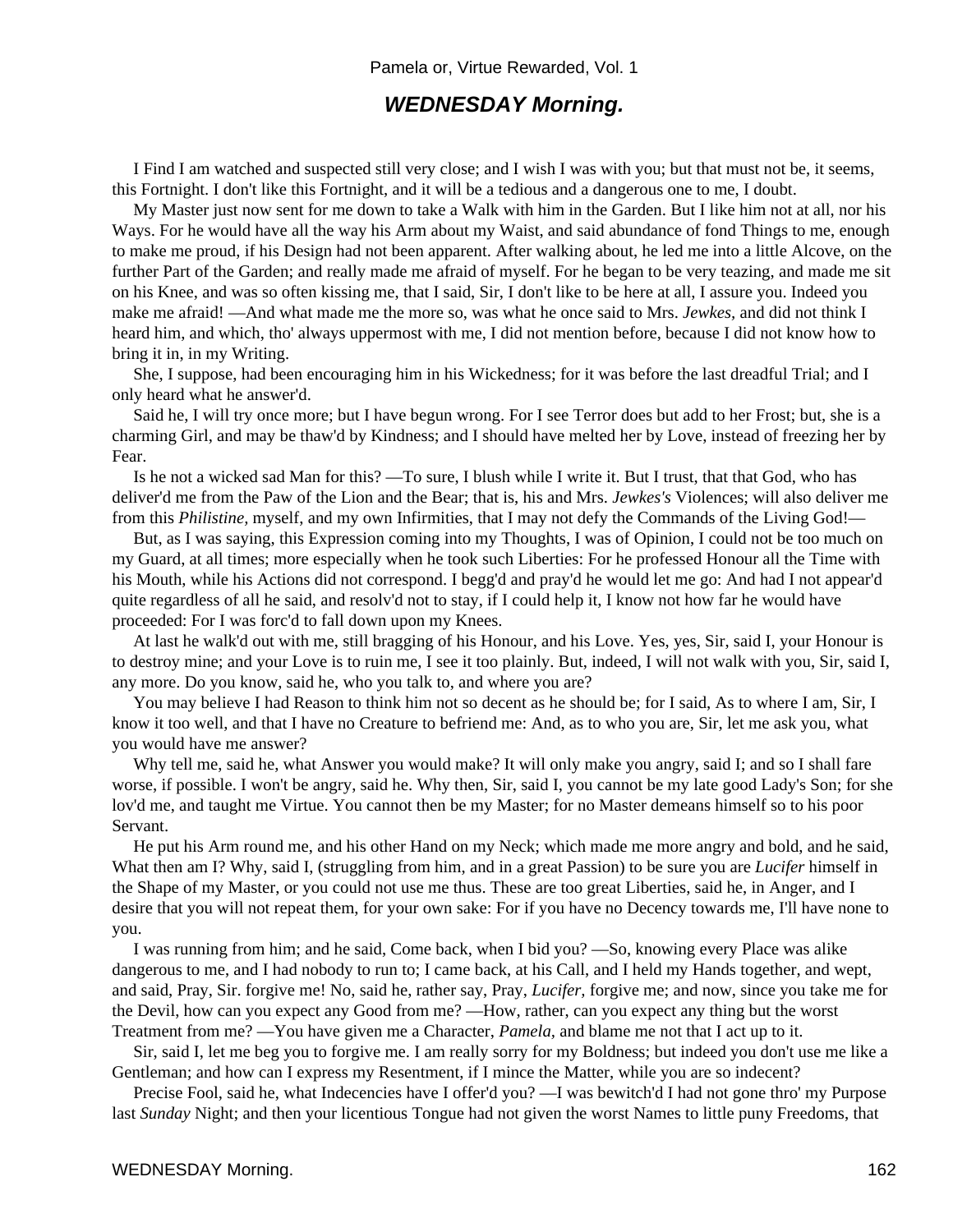shew my Love and my Folly at the same time. But begone, and learn another Conduct and more Wit, and I will lay aside my foolish Regard for you, and assert myself. Begone, said he, again, with a haughty Air.

 Indeed, Sir, said I, I cannot go, till you pardon me, which I beg on my bended Knees. I am truly sorry for my Boldness. —But I see how you go on: You creep by little and little upon me; and now sooth me, and now threaten me; and if I should for−bear to shew my Resentment, when you offer Incivilities to me, would not that be to be lost by degrees? Would it not shew that I could bear any thing from you, if I did not express all the Indignation I *could* express, at the first Approaches you make to what I dread? And, have you not as good as avow'd my Ruin? —And have you once made me hope, you will quit your Purposes against me? How then, Sir, can I act, but by shewing my Abhorrence of every Step that makes towards my Undoing? And what is left me but Words? And can these Words be other than such strong ones, as shall shew the Detestation, which, from the Bottom of my Heart, I have for every Attempt upon my Virtue? Judge for me, Sir, and pardon me.

 Pardon you, said he, what, when you don't repent? —When you have the Boldness to justify yourself in your Fault? Why don't you say, you never will again offend me? I will endeavour, Sir, said I, always to preserve that Decency towards you which becomes me. But really, Sir, I must beg your Excuse for saying, That when you forget what belongs to Decency in your Actions, and when Words are all that are left me, to shew my Resentment of such Actions, I will not promise to for−bear the strongest Expressions that my distressed Mind shall suggest to me; nor shall your angriest Frowns deter me; when my Honesty is in Question.

 What then, said he, do you beg Pardon for? Where is the Promise of Amendment for which I should forgive you? Indeed, Sir, said I, I own that must absolutely depend on your Usage of me: For I will bear any thing you can inflict upon me with Patience, even to the laying down of my Life, to shew my Obedience to you in other Cases; but I cannot be patient, I cannot be passive, when my Virtue is at Stake! —It would be criminal in me, if I was.

 He said he never saw such a Fool in his Life! And he walk'd by the Side of me some Yards, without saying a Word, and seem'd vex'd; and, at last walked in, bidding me attend him in the Garden after Dinner. So, having a little Time, I went up, and wrote thus far.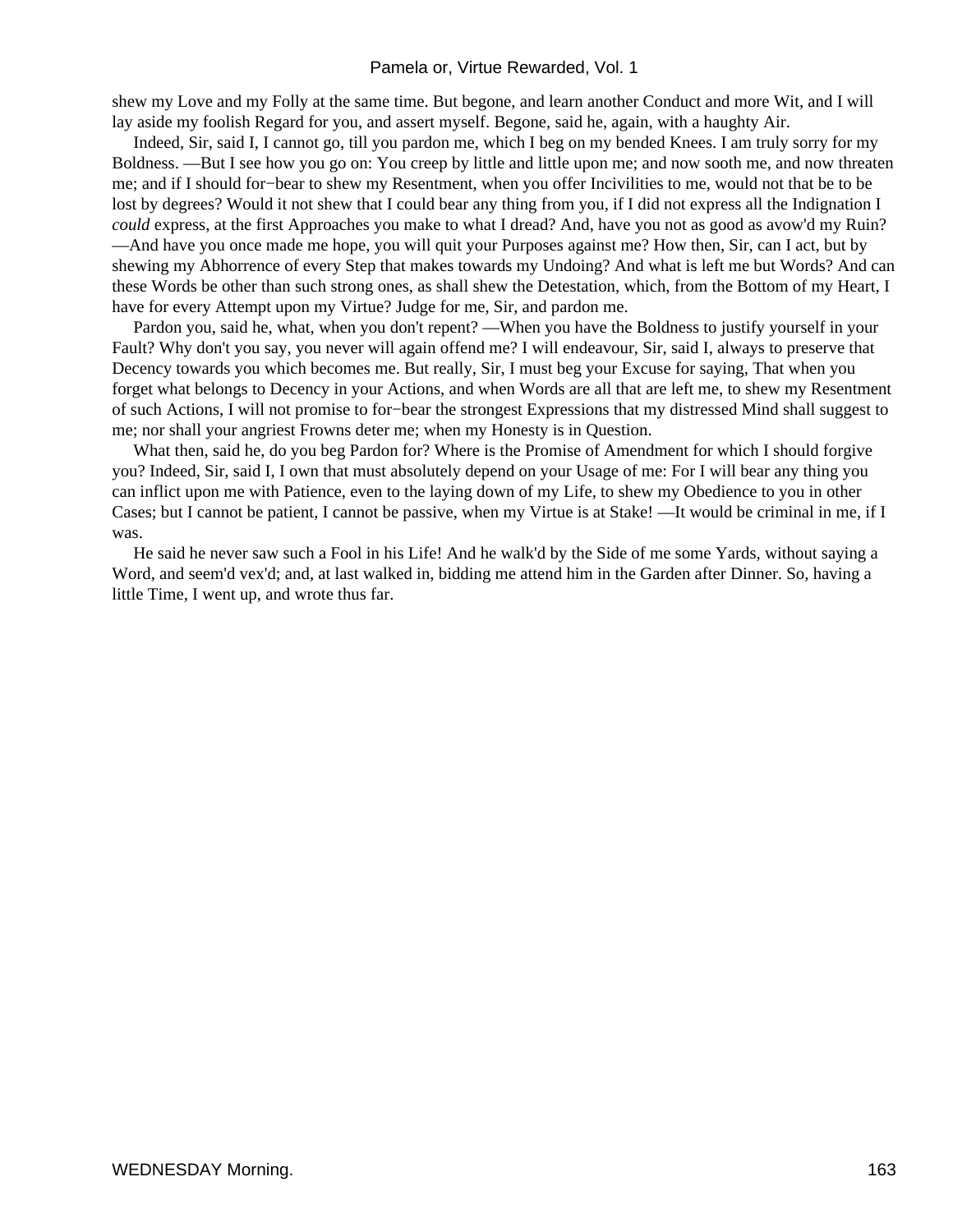# **WEDNESDAY Night.**

 If, my dear Parents, I am not destin'd more surely than ever for Ruin, I have now more Comfort before me, than ever I yet knew. And am either nearer my Happiness or my Misery than ever I was. God protect me from the latter, if it be his blessed Will! I have now such a Scene to open to you, that I know will alarm both your Hopes and your Fears, as it does mine. And this it is.

 After my Master had din'd, he took a Turn into the Stables, to look at his Stud of Horses; and, when he came in, he open'd the Parlour−door, where Mrs. *Jewkes* and I sat at Dinner; and, at his Entrance, we both rose up; but he said, Sit still, sit still; and let me see how you eat your Victuals, *Pamela.* O, said Mrs. *Jewkes,* very poorly, Sir, I'll assure you. No, said I, pretty well, Sir, considering. None of your *Considerings!* said he, Pretty−face, and tapp'd me on the Cheek. I blush'd, but was glad he was so good−humour'd; but I could not tell how to sit before him, nor to behave myself. So he said, I know, *Pamela,* you are a nice Carver. My Mother us'd to say so. My Lady, Sir, said I, was very good to me, in every thing, and would always make me do the Honours of her Table for her, when she was with her few select Friends that she lov'd. Cut up, said he, that Chicken. I did so. Now, said he, and took a Knife and Fork, and put a Wing upon my Plate, let me see you eat that. O Sir, said I, I have eat a whole Breast of a Chicken already, and cannot eat so much. But he said, I must eat it for his sake, and he would learn me to eat heartily: So I did eat it; but was much confused at his so kind and unusual Freedom and Condescension. And, good Sirs! you can't imagine how Mrs. *Jewkes* look'd, and star'd, and how respectful she seem'd to me, and call'd me *good Madam!* I'll assure you! urging me to take a little Bit of Tart.

 My Master took two or three Turns about the Room, musing and thoughtful, as I had never before seen him; and at last he went out, saying, I I am going into the Garden: You know, *Pamela,* what I said to you before Dinner. I rose and curcheed, saying, I would attend his Honour; and he said, Do, good Girl!

 Well, said Mrs. *Jewkes,* I see how things will go. O *Madam,* as she call'd me again, I am sure you are to be our Mistress! And then I know what will become of me. Ah! Mrs. *Jewkes,* said I, if I can but keep myself virtuous, 'tis the utmost of my Ambition; and, I hope, no Temptation shall make me otherwise.

 Notwithstanding I had no Reason to be pleas'd with his Treatment of me before Dinner, yet I made haste to attend him; and I found him walking by the Side of that Pond, which, for Want of Grace, and thro' a sinful Despondence, had like to have been so fatal to me, and the Sight of which, ever since, has been a Trouble and Reproach to me. And it was by the Side of this Pond, and not far from the Place where I had that dreadful Conflict, that my present Hopes, if I am not to be deceiv'd again, began to dawn, which I presume to flatter myself with being an happy Omen for me, as if God Almighty would shew your poor sinful Daughter, how well I did, to put my Affiance in his Goodness, and not to throw away myself, because my Ruin seem'd inevitable to my short−sighted Apprehension.

 So he was pleas'd to say, Well, *Pamela,* I am glad you are come of your own Accord, as I may say: Give me your Hand. I did so; and he look'd at me very steadily, and pressing my Hand all the time, at last said, I will now talk to you in a serious manner.

 You have a great deal of Wit, a great deal of Penetration, much beyond your Years; and, as I thought, your Opportunities. You are possess'd of an open, frank and generous Mind; and a Person so lovely, that you excel all your Sex in my Eyes. All these Accomplishments have engag'd my Affections so deeply, that, as I have often said, I cannot live without you; and I would divide with all my Soul, my Estate with you, to make you mine upon my own Terms. These you have absolutely rejected; and that, tho' in sawcy Terms enough, yet, in such a manner, as makes me admire you more. Your pretty Chit−chat to Mrs. *Jewkes,* the last *Sunday* Night, so innocent, and so full of beautiful Simplicity, half disarmed my Resolutions before I approach'd your Bed. And I see you so watchful over your Virtue, that tho' I hop'd to find it otherwise, I cannot but say, my Passion for you is increas'd by it. But now what shall I say further, *Pamela?* —I will make you, tho' a Party, my Adviser in this Matter; tho' not perhaps my definitive Judge.

 You know I am not a very abandon'd Profligate: I have hitherto been guilty of no very enormous or vile Actions. This of seizing you, and confining you thus, may, perhaps, be one of the worst, at least to Persons of real Innocence. Had I been utterly given up to my Passions, I should before now have gratify'd them, and not have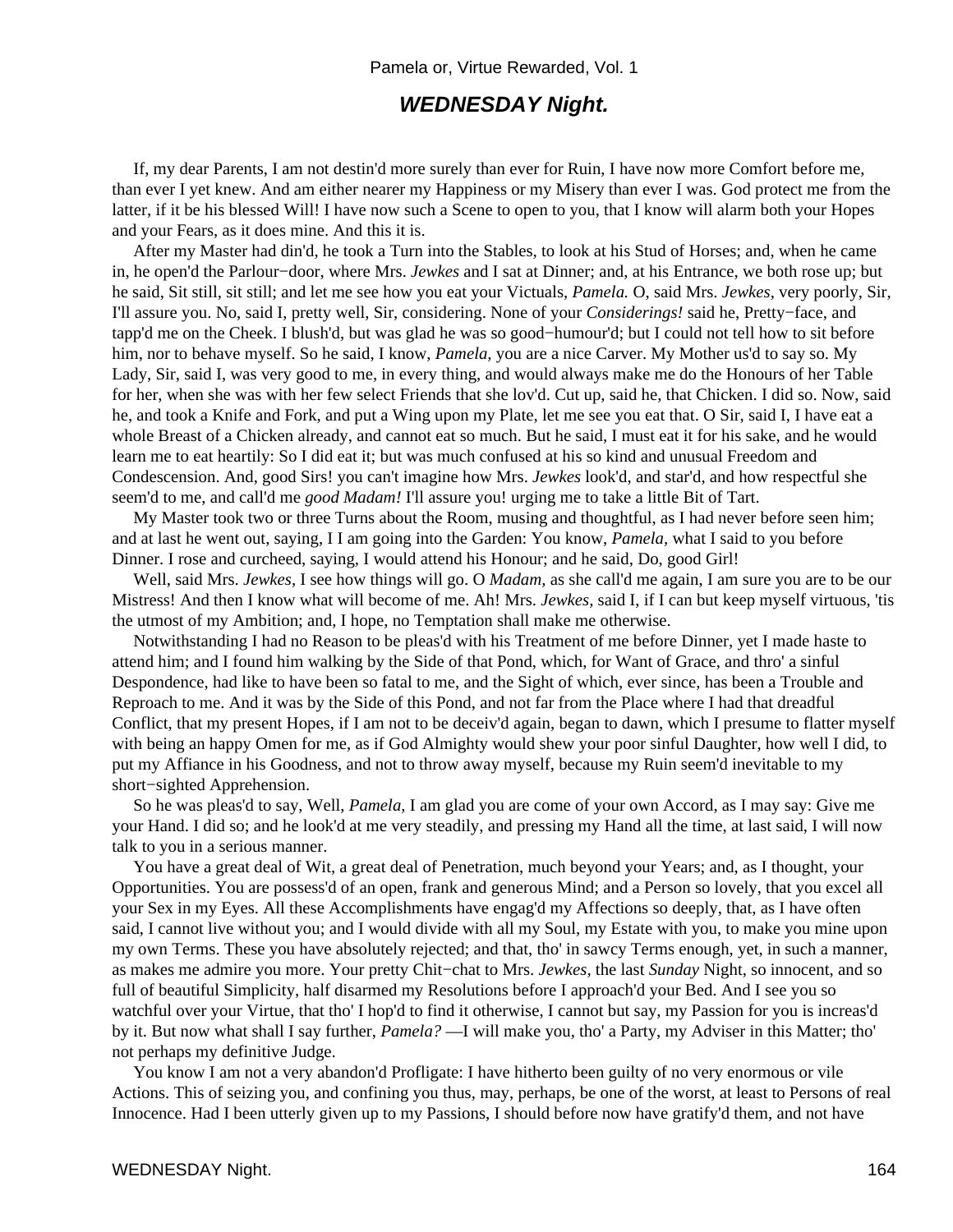shewn that Remorse and Compassion for you, which have repriev'd you more than once, when absolutely in my Power; and you are as inviolate a Virgin as you was when you came into my House.

 But, what can I do? Consider the Pride of my Condition. I cannot endure the Thought of Marriage, even with a Person of equal or superior Degree to myself; and have declin'd several Proposals of that kind: How then, with the Distance between us, and in the World's Judgment, can I think of making you my Wife? —Yet I must have you; I cannot bear the Thoughts of any other Man supplanting me in your Affections. And the very Apprehension of that, has made me hate the Name of *Williams,* and use him in a manner unworthy of my Temper.

 Now, *Pamela,* judge for me; and, since I have told you thus candidly my Mind, and I see yours is big with some important Meaning, by your Eyes, your Blushes, and that sweet Confusion which I behold struggling in−your Bosom, tell me with like Openness and Candour, what you think I ought to do, and what you would have me do. —

 It is impossible for me to express the Agitations of my Mind on this unexpected Declaration, so contrary to his former Behaviour. His Manner too had something so noble, and so sincere, as I thought; that, alas for me! I found I had Need of all my poor Discretion, to ward off the Blow which this Treatment gave to my most guarded Thoughts. I threw myself at his Feet, for I trembled and could hardly stand; O Sir, said I, spare your poor Servant's Confusion; O spare the poor *Pamela!* —I cannot say what you *ought* to do: But I only beg you will not ruin me; and, if you think me virtuous, if you think me sincerely honest, let me go to my poor Parents. I will vow to you, that I will never suffer myself to be engag'd without your Approbation. As to *my* poor Thoughts, of what you ought to do, I must needs say, that, indeed, I think you ought to regard the World's Opinion, and avoid doing any thing disgraceful to your own Birth and Fortune; and therefore, if you really honour the poor *Pamela* with your Respect, a little Time, Absence, and the Conversation of worthier Persons of my Sex, will effectually enable you to overcome a Regard so unworthy of your, Condition: And this, good Sir, is the best Advice I can offer.

 Charming Creature, lovely *Pamela,* said he, (with an Ardor, that was never before so agreeable to me) this generous Manner is of a Piece with all the rest of your Conduct. But tell me more explicitly, what you would advise me in the Case.

 O Sir, said I, take not Advantage of my Credulity, and these my weak Moments; but, were I the first Lady in the Land, instead of the poor abject *Pamela,* I would, I *could* tell you. But I can say no more.

 O my dear Father and Mother! now I know you will indeed be concern'd for me! —For now I am for myself! —And now I begin to be afraid, I know too well the Reason, why all his hard Trials of me, and my black Apprehenfions, would not let me hate him.

 But be assur'd still, by God's Grace, that I shall do nothing unworthy of your *Pamela;* and if I find that he is still capable of deceiving me, and that this Conduct is only put on to delude me more, I shall think nothing in this World so vile and so odious; and nothing, if he be not the worst of his Kind (as he says, and, I hope, he is not) so desperately guileful as the Heart of Man!

 He generously said, I will spare your Confusion, *Pamela.* But I hope, I may promise myself, that you can love me preferably to any other Man; and that no one in the World has had any Share in your Affections; for I am very jealous of what I love and if I thought you had a secret Whispering in your Soul, that had not yet come up to a Wish, for any other Man breathing, I should not forgive *myself* to persist in my Affection for you; nor *you,* if you did not frankly acquaint me with it.

 As I still continued on my Knees, on the Grass Slope by the Pond−side, he sat himself down on the Grass by me, and took me in his Arms, Why hesitates my *Pamela,* said−he? —Can you not answer me with Truth, as I wish? If you cannot, speak, and I will forgive you.

 O, good Sir, said I, it is not *that;* indeed it is not: But a frightful Word or two that you said to Mrs. *Jewkes,* when you thought I was not in hearing, comes cross my Mind; and makes me dread, that I am in more Danger than ever I was in my Life.

 You have never found me a common Liar, said he, (too fearful and foolish *Pamela!*) nor will I answer how long I may hold in my present Mind; for my Pride struggles hard within me, I'll assure you; and if you doubt me, I have no Obligation to your Confidence or Opinion. But at present, I am really sincere in what I say: And I expect you will be so too; and answer directly my Question.

 I find Sir, said I, I know not myself; and your Question is of such a Nature, that I only want to tell you what I heard, and to have your kind Answer to it; or else, what I have to say to your Question, may pave the Way to my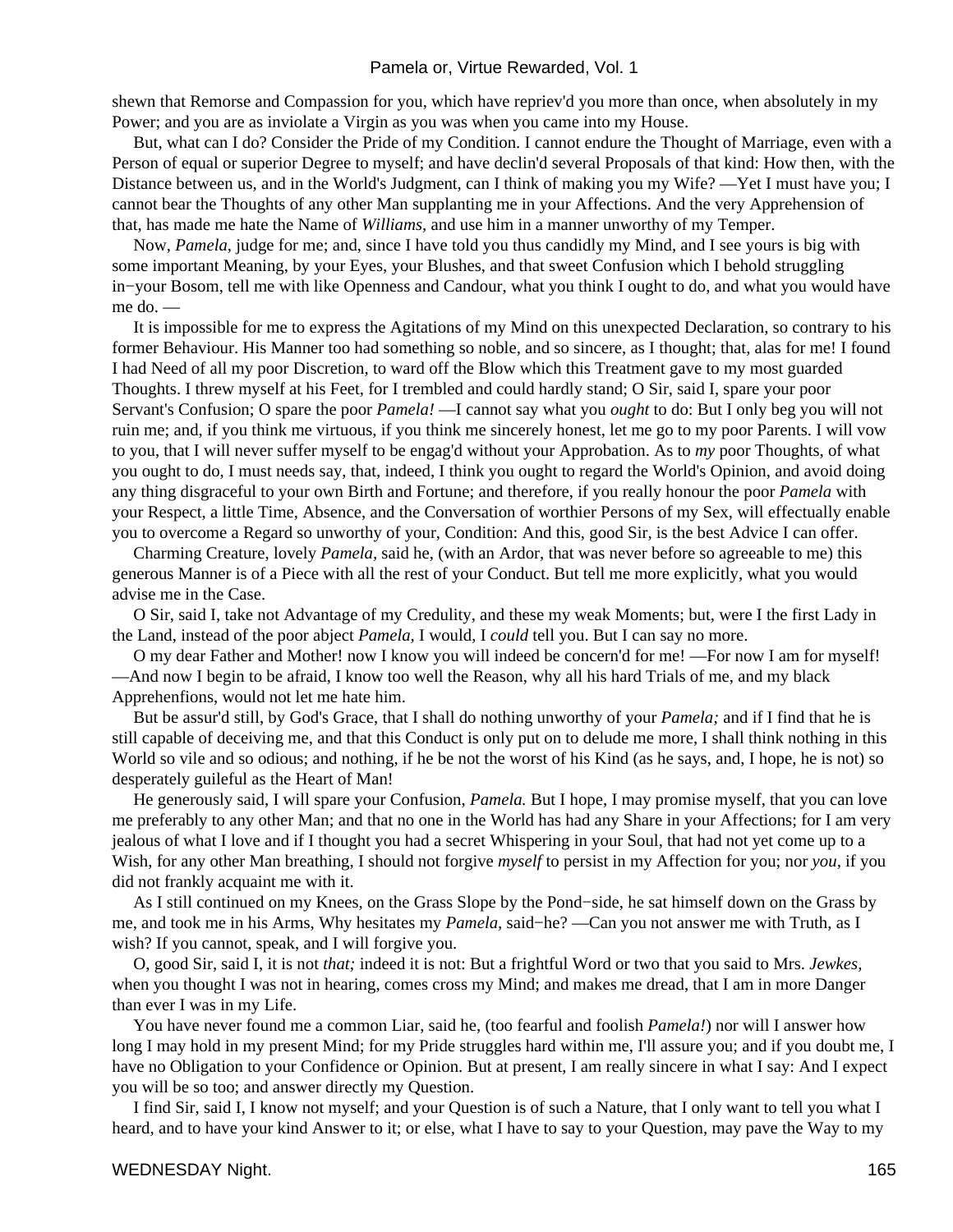Ruin, and shew a Weakness that I did not believe was in me.

 Well, said he, you may say what you have overheard; for, in not answering me directly, you put my Soul upon the Rack; and half the Trouble I have had with *you,* would have brought to my Arms the finest Lady in *England.*

 O Sir, said I, my Virtue is as dear to me, as if I was of the highest Quality; and my Doubts (for which you know I have had too much Reason) have made me troublesome. But now, Sir, I will tell you what I heard, which has given me great Uneasiness.

 You talked to Mrs. *Jewkes* of having begun wrong with me, in trying to subdue me with Terror, and of Frost, and such−like;—you remember it well:—and that you would, for the future, change your Conduct, and try to *melt* me, that was your Word, by Kindness.

 I fear not, Sir, the Grace of God supporting me, that any Acts of Kindness would make me forget what I owe to my Virtue; but, Sir, I may, I find, be made more miserable by such Acts, than by Terror; because my Nature is too frank and open to make me wish to be ingrateful; and if I should be taught a Lesson I never yet learnt, with what Regret should I descend to the Grave, to think, that I could not hate my Undoer? And, that, at the last great Day, I must stand up as an Accuser of the poor unhappy Soul, that I could wish it in my Power to save!

 Exalted Girl, said he, what a Thought is that! —Why now, *Pamela,* you excel your self! You have given me a Hint that will hold me long. But, sweet Creature, said he, tell me what is this Lesson, which you never yet learnt, and which you are so afraid of learning?

 If, Sir, said I, you will again generously spare my Confusion, I need not say it: But *this* I will say, in Answer to the Question you seem most solicitous about, That I know not the Man breathing that I would wish to be marry'd to, or that ever I thought of with such a Hope. I had brought my Mind so to love Poverty, that I hop'd for nothing but to return to the best, tho' the poorest, of Parents; and to employ myself in serving God, and comforting them; and you know not, Sir, how you disappointed my Hopes, and my proposed honest Pleasures, when you sent me hither.

Well then, said he, I may promise myself, that neither the Parson, nor any other Man, is any the least secret Motive to your stedfast Refusal of my Offers? Indeed, Sir, said I, you may; and, as you was pleased to ask, I answer, that I have not the least Shadow of a Wish, or Thought, for any Man living.

 But, said he; for I am foolishly jealous, and yet it shews my Fondness for you; have you not encourag'd *Williams* to think you will have him? Indeed, Sir, said I, I have not; but the very contrary. And would you not have had him, said he, if you had got away by his Means? I had resolv'd, Sir, said I, in my Mind otherwise; and he knew it, and the poor Man −− I charge you, said he, say not a Word in his Favour! You will excite a Whirlwind in my Soul, if you name him with Kindness, and then you'll be borne away with the Tempest.

 Sir, said I, I have done! —Nay, said he, but do not have done; let me know the whole. If you have any Regard for him, speak out; for, it would end fearfully for *you,* for *me,* and for *him,* if I found, that you disguis'd any Secret of your Soul from me, in this nice Particular.

 Sir, said I, if I have ever given you Cause to think me sincere—Say then, said he, interrupting me; with great Vehemence; and taking both my Hands between his, Say, That you now, in the Presence of God, declare, that you have not any the most hidden Regard for *Williams,* or any other Man.

 Sir, said I, I do. As God shall bless me, and preserve my Innocence, I have not. Well, said he, I will believe you, *Pamela;* and in time, perhaps, I may better bear that Man's Name. And, if I am convinc'd that you are not prepossess'd, my Vanity makes me assur'd, that I need not to fear a Place in your Esteem, equal, if not preferable to any Man in *England.* But yet it stings my Pride to the quick, that you was so easily brought, and at such a short Acquaintance, to run away with that College Novice!

 O good Sir, said I, may I be heard one Thing, and tho' I bring upon me your highest Indignation, I will tell you, perhaps the unnecessary and imprudent, but yet, the whole Truth.

 My Honesty (I am poor and lowly, and am not intitled to call it *Honour*) was in Danger. I saw no Means of securing myself from your avow'd Attempts. You had shew'd you would not stick at little Matters; and what, Sir, could any body have thought of my Sincerity, in preferring that to all other Considerations, if I had not escap'd from these Dangers, if I could have found any way for it? —I am not going to say any thing for him; but indeed, indeed, Sir, I was the Cause of putting him upon assisting me in my Escape. I got him to acquaint me, what Gentry there were in the Neighbourhood, that I might fly to; and prevail'd upon him;—Don't frown at me, good Sir, for I must tell you the whole Truth!—to apply to one Lady *Jones;* to Lady *Darnford;* and he was so good to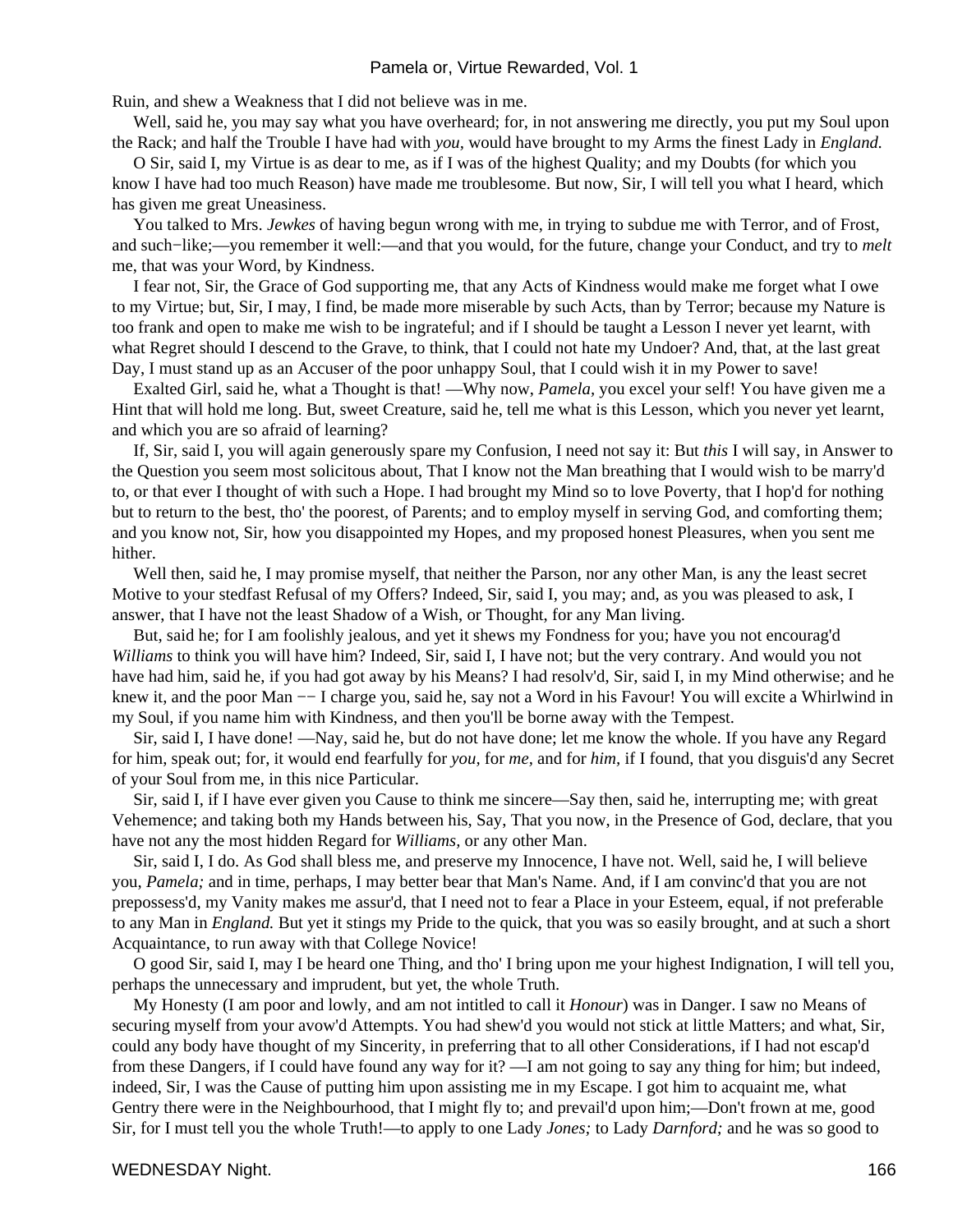apply to Mr. *Peters* the Minister: but they all refus'd me; and then it was he let me know, that there was no honourable Way but Marriage. That I declin'd; and he agreed to assist me for God's sake.

 Now, said he, you are going—I boldly put my Hand before his Mouth, hardly knowing the Liberty I took; Pray, Sir, said I, don't be angry; I have just done—I would only say, That rather than have staid to be ruin'd, I would have thrown myself upon the poorest Beggar that ever the World saw, if I thought him honest. —And I hope, when you duly weigh all Matters, you will forgive me, and not think me so bold and so forward as you have been pleas'd to call me.

 Well, said he, even in this your last Speech, which, let me tell you, shews more your Honesty of Heart, than your Prudence, you have not overmuch pleas'd me. But I *must* love you; and that vexes me not a little. But tell me, *Pamela*; for now the former Question recurs; Since you so much prize your Honour and your Virtue; since all Attempts against that are so odious to you; and, since I have avowedly made several of these Attempts, do you think it is possible for you to love me *preferably* to any other of my Sex?

 Ah! Sir, said I, and here my Doubt recurs, that you may thus graciously use me, to take Advantage of my Credulity.

*Still* perverse and doubting, said he! Cannot you take me as I am at present; and that, I have told you, is sincere and undesigning, whatever I may be hereafter?—

 Ah! Sir, reply'd I, what can I say? —I have already said too much, if this dreadful *Hereafter* should take place. Don't bid me say how well I can—And then, my Face, glowing as the Fire, I, all abash'd, lean'd upon his Shoulder, to hide my Confusion.

 He clasp'd me to him with great Ardour, and said, Hide your dear Face in my Bosom, my beloved *Pamela;* your innocent Freedoms charm me! —But then say, How well—what?

 If you will be good, said I, to your poor Servant, and spare her, I cannot say too much! But if not, I am doubly undone! —Undone indeed!

 Said he, I hope my present Temper will hold; for I tell you frankly, that I have known in this agreeable Hour more sincere Pleasure, than I have experienc'd in all the guilty Tumults that my desiring. Soul put me into, in the Hopes of possessing you on my own Terms. And, *Pamela,* you must pray for the Continuance of this Temper; and I hope your Prayers will get the better of my Temptations.

 This sweet Goodness overpower'd all my Reserves. I threw myself at his Feet, and embrac'd his Knees: What Pleasure, Sir, you give me, at these gracious Words, is not lent your poor Servant to express! —I shall be too much rewarded for all my Sufferings, if this Goodness hold! God grant it may, for your own Soul's sake, as well as mine. And Oh! how happy should I be, if—

 He stopt me, and said, But, my dear Girl, what must we do about the World, and the World's Censure? —Indeed, I cannot marry!

 Now was I again struck all of a Heap. However, soon recollecting myself, Sir, said I, I have not the Presumption to hope such an Honour. If I may be permitted to return in Peace and Safety to my poor Parents, to pray for you there; it is all I at present request! This, Sir, after all my Apprehensions and Dangers, will be a great Pleasure to me. And, if I know my own poor Heart, I shall wish you happy in a Lady of suitable Degree: And rejoice most sincerely in every Circumstance that shall make for the Happiness of my late good Lady's most beloved Son!

 Well, said he, this Conversation, *Pamela,* is gone farther than I intended it. You need not be afraid, at this rate, of trusting yourself with *me:* But it is I, that ought to be doubtful of myself, when I am with *you!* —But, before I say any thing further on this Subject, I will take my proud Heart to Task; and, till then, let every thing be, as if this Conversation had never pass'd. Only, let me tell you, that the more Confidence you place in me, the more you'll oblige me: But your Doubts will only beget *Cause* of Doubts. And with this ambiguous Saying, he saluted me in a more formal manner, if I may so say, than before, and lent me his Hand, and so we walk'd towards the House, Side−by−side, he seeming very thoughtful and pensive, as if he had already repented him of his Goodness.

What shall I do, what Steps take, if all this be designing! —O the Perplexities of these cruel Doubtings! —To be sure, if he be false, as I may call it, I have gone too far, much too far! —I am ready, on the Apprehension of this, to bite my forward Tongue, (or rather to beat my more forward Heart, that dictated to that poor Machine) for what I have said. But sure, at least, he must be sincere for the *Time!* —He could not be such a practised Dissembler! —If he could, O how desperately wicked is the Heart of Man! —And where could he learn all these